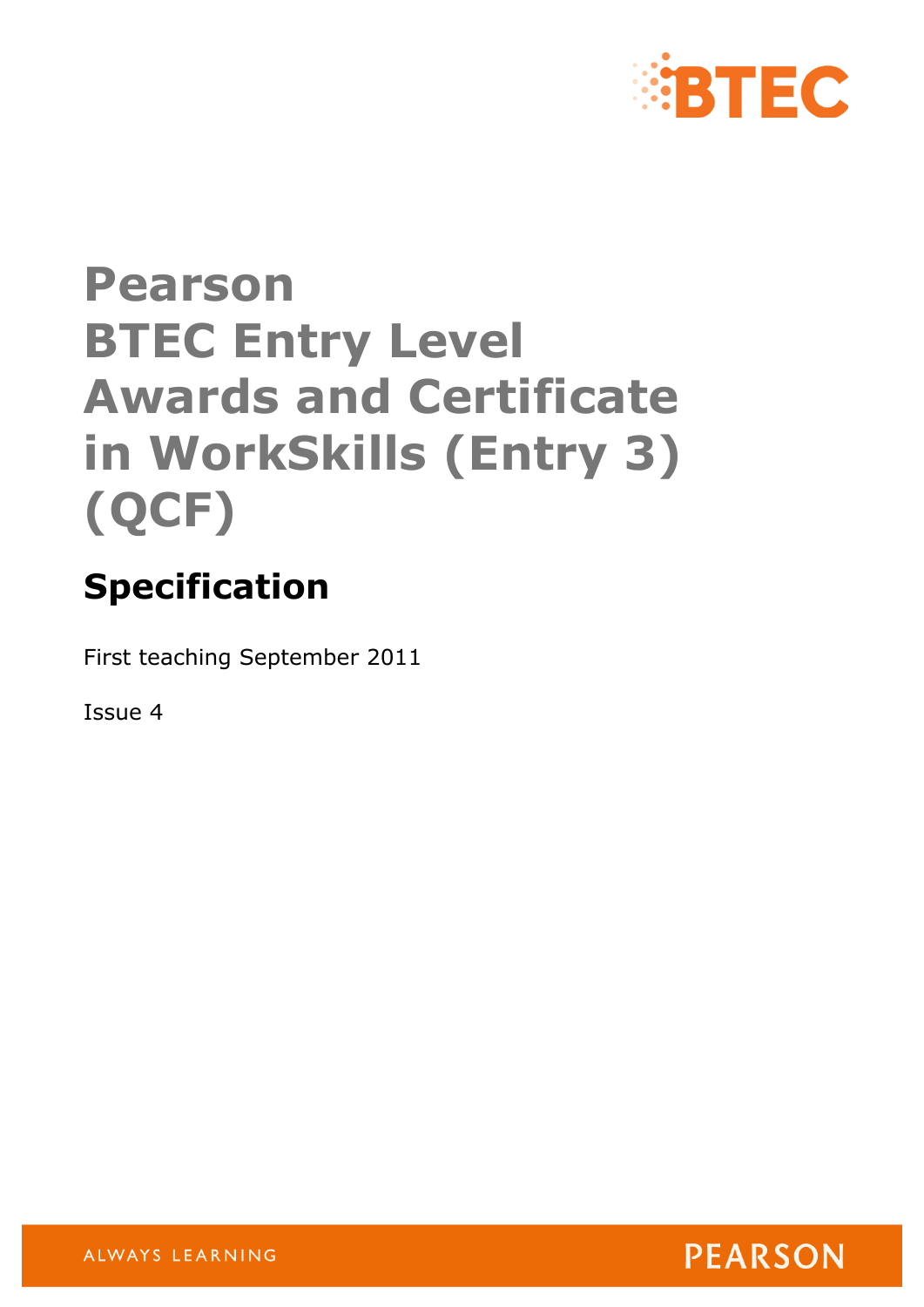Edexcel and BTEC qualifications are awarded by Pearson, the UK's largest awarding body. We provide a wide range of qualifications including academic, vocational, occupational and specific programmes for employers. For further information, please visit our qualification websites at www.edexcel.com or www.btec.co.uk. Alternatively, you can get in touch with us using the details on our contact us page at www.edexcel.com/contactus.

Pearson: helping people progress, everywhere.

Pearson is the world's leading learning company. Our aim is to help everyone progress in their lives through education. We believe in every kind of learning, for all kinds of people, wherever they are in the world. We've been involved in education for over 150 years, and by working across 70 countries in 100 languages we have built an international reputation for our commitment to high standards and raising achievement through innovation in education. Find out more about how we can help you and your learners at: www.pearson.com/uk

This specification is Issue 4. Key changes are sidelined and summarised in a table overleaf. We will inform centres of any changes to this issue. The latest issue can be found on our website: www.edexcel.com

*References to third party material made in this specification are made in good faith. Pearson does not endorse, approve or accept responsibility for the content of materials, which may be subject to change, or any opinions expressed therein. (Material may include textbooks, journals, magazines and other publications and websites.)* 

*All information in this specification is correct at time of publication.*

Authorised by Martin Stretton Prepared by Ali Melville and Sharon Wood Updated by Natalie Muller, February 2014

ISBN 978 1 446 91023 8

All the material in this publication is copyright © Pearson Education Limited 2014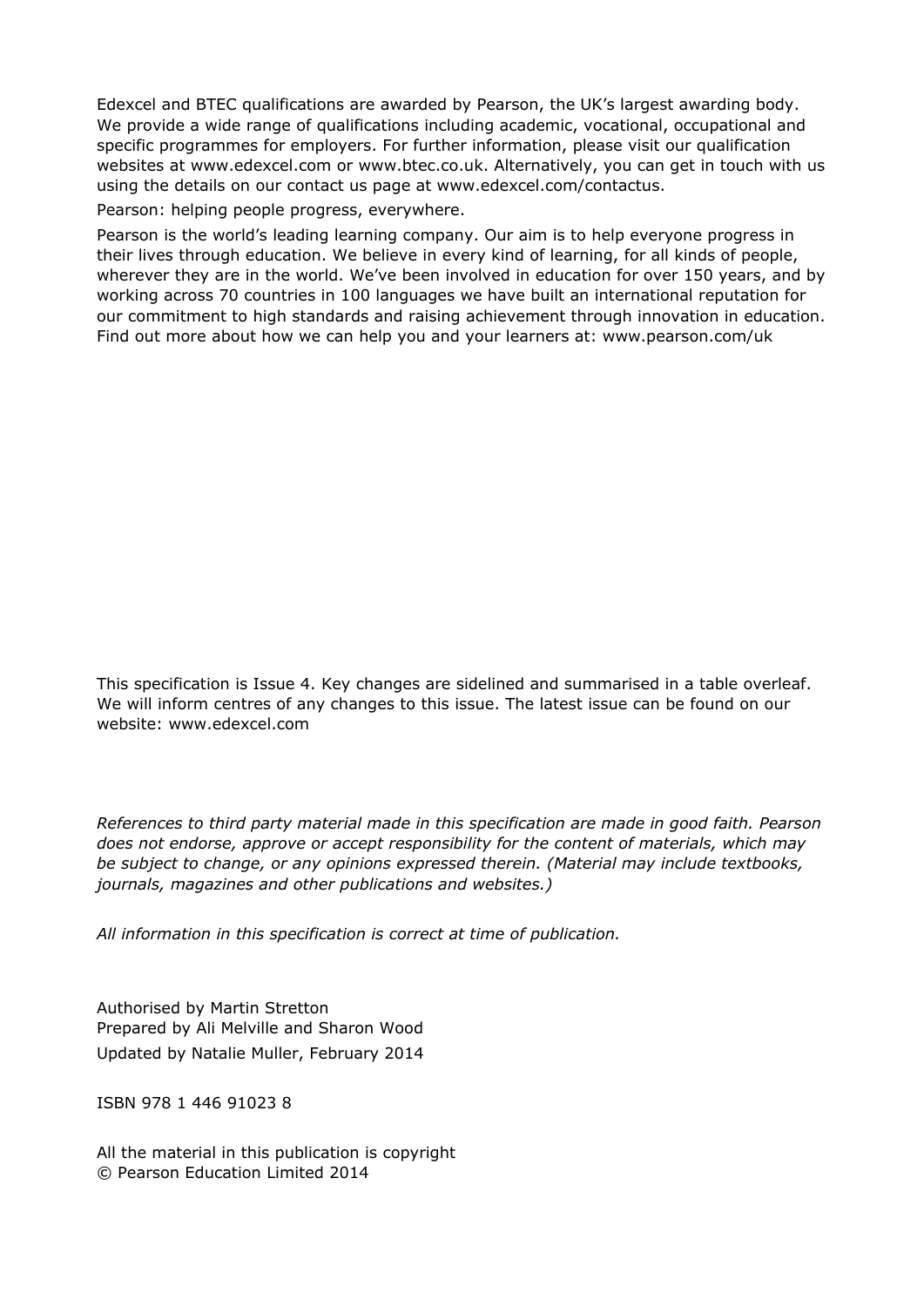# **Summary of WorkSkills Entry 3 specification Issue 4 changes**

| Summary of changes between this Issue 4 and the previous<br><b>Issue 3 of the specification</b>                                                                                                                                                                      | <b>Section title</b>                                                                                                |
|----------------------------------------------------------------------------------------------------------------------------------------------------------------------------------------------------------------------------------------------------------------------|---------------------------------------------------------------------------------------------------------------------|
| Addition of 6-credit and 9-credit qualifications (qualification titles,<br>Qualification Numbers and rules of combination)                                                                                                                                           | <b>BTEC</b><br>WorkSkills<br>qualification<br>titles covered<br>by this<br>specification<br>Rules of<br>Combination |
| Addition of seven new unit titles, four at Entry 3 and three at Level 1<br>(Level 1 units can be found in full within the Level 1 WorkSkills<br>Specification)                                                                                                       | Rules of<br>combination                                                                                             |
| Addition of information about forbidden unit combinations                                                                                                                                                                                                            |                                                                                                                     |
| Addition of guidance on unit selection                                                                                                                                                                                                                               |                                                                                                                     |
| Addition of four new Entry 3 units:<br>Introduction to Health and Safety at Work<br><b>Communication Skills for Work</b><br>$\bullet$<br>Developing Personal Presentation Skills for the Workplace<br>Produce a CV                                                   | Units section                                                                                                       |
| Addition of three new Level 1 units:<br>Health and Safety at Work<br>Personal Presentation for the Workplace<br>Using a CV and Covering Letter to Apply for a Job<br>(Details of the Level 1 units can be found in full in the Level 1<br>WorkSkills specification.) | <b>Units Section</b><br>Level 1<br>Specification                                                                    |
| Unit 8 Interview Skills: Addition of Assessment Guidance for<br>assessment criteria 1.3 and 1.4                                                                                                                                                                      | Unit 8                                                                                                              |

Please take some time to familiarise yourself with all sections in this Issue 4 specification as they contain updated information and/or guidance.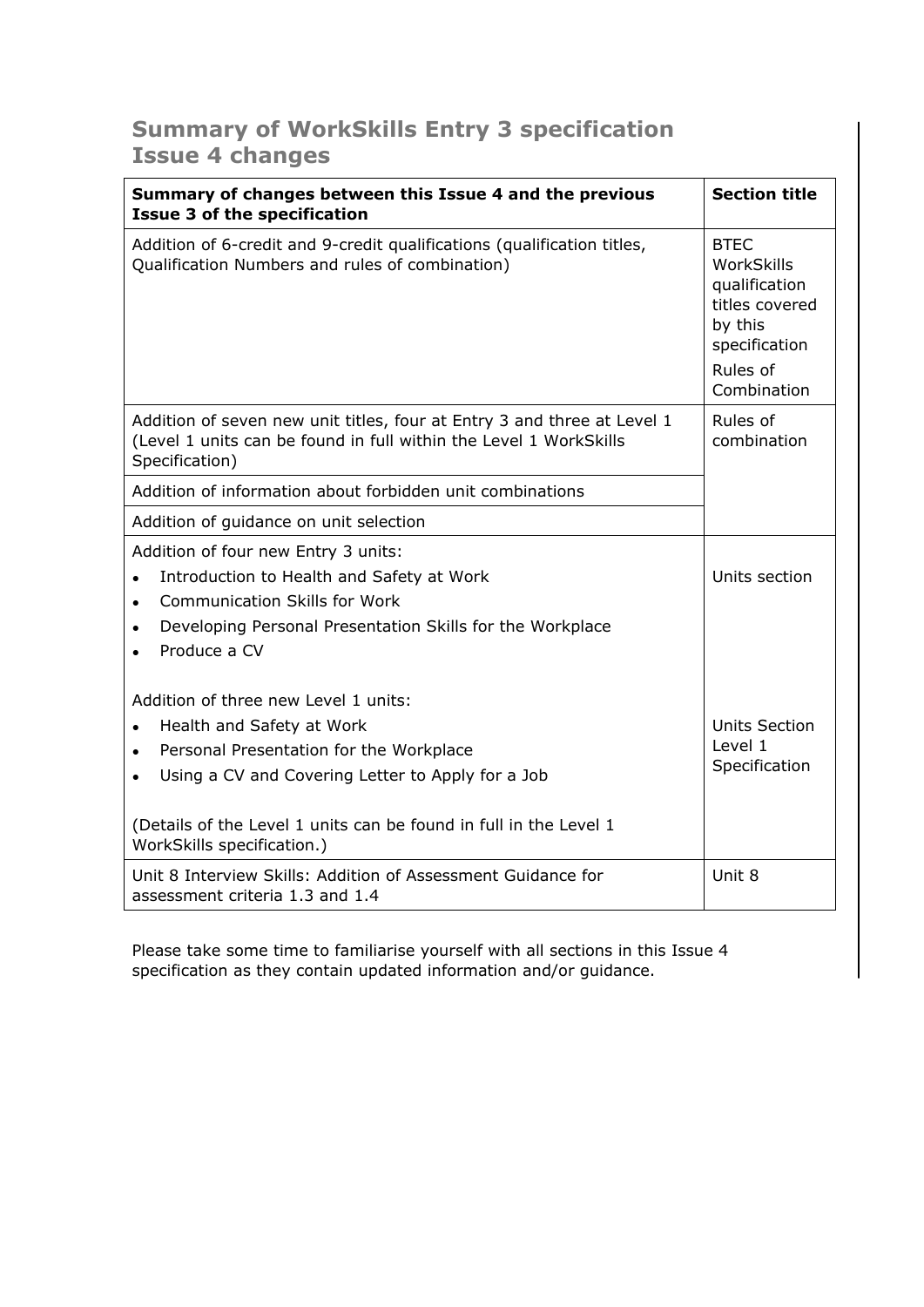# **BTEC Workskills qualification titles covered by this specification**

The qualifications listed below have been accredited to the Qualifications and Credit Framework (QCF). Centres will need to use the QCF Qualification Number (QN) when they seek public funding for their learners. As well as a QN, each unit within a qualification has a QCF unit reference number (URN).

The qualification title, unit titles and QN will appear on each learner's final certificate. You should tell your learners this when your centre recruits them and registers them with us. There is more information about certification in our *Information Manual,* available on our website: www.edexcel.com

The QNs for the qualifications in this publication are:

| Pearson BTEC Entry Level Award in WorkSkills (Entry 3) (QCF)          | 600/2395/8 |
|-----------------------------------------------------------------------|------------|
| Pearson BTEC Entry Level 6-credit Award in WorkSkills (Entry 3) (QCF) | 601/0689/X |
| Pearson BTEC Entry Level 9-credit Award in WorkSkills (Entry 3) (QCF) | 601/0691/8 |
| Pearson BTEC Entry Level Certificate in WorkSkills (Entry 3) (QCF)    | 600/2392/2 |

These qualifications are accredited by Ofqual as being Stand Alone.

The QCF is a framework which awards credit for qualifications and units and aims to present qualifications in a way that is easy to understand and measure. It enables learners to gain qualifications at their own pace along flexible routes.

The size of the qualification is signalled through the use of the terms 'Award', 'Certificate' and 'Diploma'. Size must be determined by the credit value of the qualification. The descriptions below show the credit ranges for each term.

- Award  $(1 \text{ to } 12 \text{ credits})$
- Certificate (13 to 36 credits)
- Diploma (37 credits and above).

Every unit and qualification in the QCF has a credit value.

The credit value of a unit specifies the number of credits that will be awarded to a learner who has achieved the learning outcomes of the unit.

The credit value of a unit is based on:

- one credit for every 10 hours of learning time
- learning time defined as the time taken by learners at the level of the unit, on average, to complete the learning outcomes to the standard determined by the assessment criteria.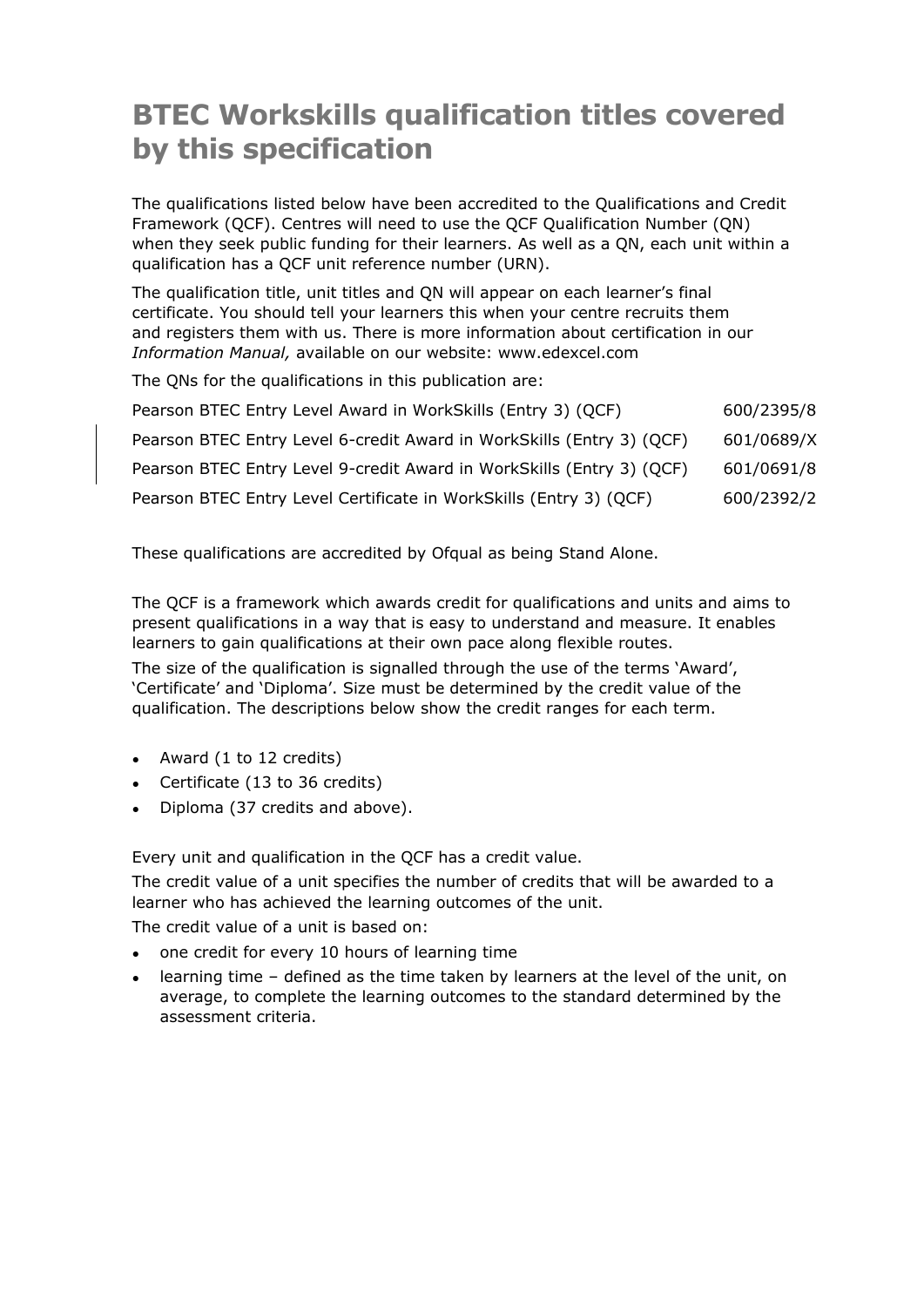# **Welcome to BTEC Entry Level qualifications in WorkSkills (Entry 3) (QCF)**

Welcome to Pearson's Entry 3 WorkSkills qualifications. These qualifications are available in a range of sizes, including 3-credit, 6-credit and 9-credit Awards and a 13-credit Certificate. We are offering these qualifications in a range of sizes so that learners have maximum flexibility to meet their learning and progression needs.

## **Key Features of the Pearson BTEC Entry Level Awards and Certificate in WorkSkills (Entry 3) (QCF)**

The Pearson Entry 3 Awards and Certificate in WorkSkills (QCF) have been designed to offer learners a flexible, relevant course to improve their understanding and application of work-based skills.

These qualifications ensure that the knowledge, skills and understanding they provide are relevant, current and useful for both learners and potential employers. The qualifications have been designed to support employability.

Learners have the opportunity to follow a flexible course and achieve a nationally recognised Entry Level vocationally-related qualification

Centres can ensure the learning takes place in a realistic employment or simulated employment environment.

On completion of one of these qualifications, learners have the opportunity to progress to related general and/or vocational qualifications or employment in a particular vocational sector.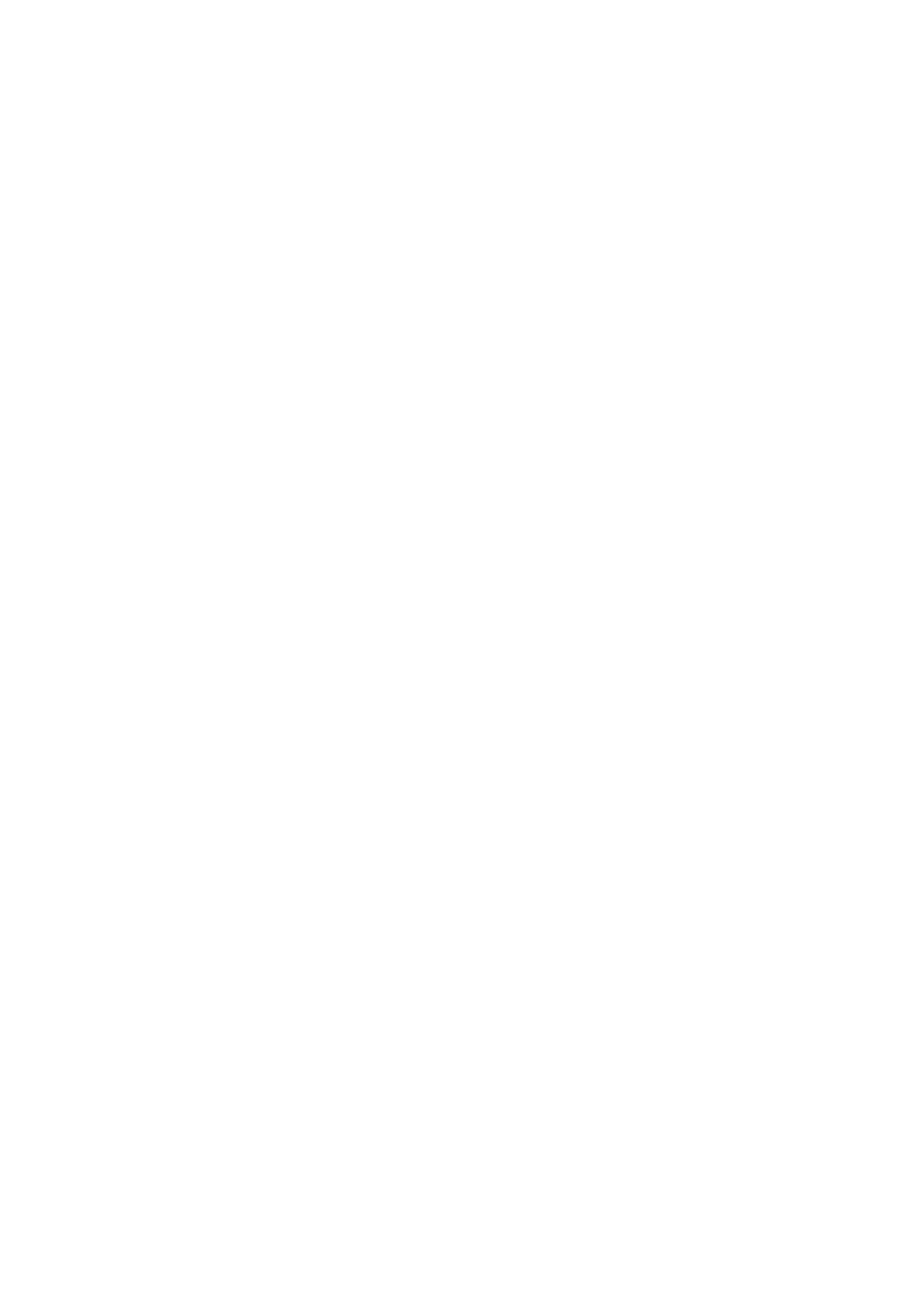# **Contents**

| <b>Purpose of this specification</b>                                         | 1                       |
|------------------------------------------------------------------------------|-------------------------|
| <b>Rules of combination</b>                                                  | $\overline{\mathbf{2}}$ |
| Rules of combination for BTEC Entry Level qualifications in<br>WorkSkills    | $\overline{2}$          |
| Unit selection guidance                                                      | 3                       |
| Forbidden unit combinations                                                  | 3                       |
| <b>Centre resource requirements</b>                                          | 7                       |
| General resource requirements                                                | $\overline{7}$          |
| Centre recognition and approval centre recognition                           | 8                       |
| Approvals agreement                                                          | 8                       |
| <b>Access and recruitment</b>                                                | 9                       |
| Restrictions on learner entry                                                | 9                       |
| Access to qualifications for learners with disabilities or<br>specific needs | 10                      |
| <b>Assessment</b>                                                            | 11                      |
| <b>Quality assurance of centres</b>                                          | 12                      |
| <b>Programme delivery</b>                                                    | 13                      |
| <b>Functional Skills</b>                                                     | 13                      |
| Recognition of Prior Learning                                                | 13                      |
| Credit transfer                                                              | 14                      |
| <b>Unit format</b>                                                           | 15                      |
| Unit title                                                                   | 15                      |
| Unit code                                                                    | 15                      |
| QCF level                                                                    | 15                      |
| Credit value                                                                 | 15                      |
| Guided learning hours                                                        | 15                      |
| Unit aim                                                                     | 15                      |
| Unit introduction                                                            | 15                      |
| Learning outcomes                                                            | 15                      |
| Assessment criteria                                                          | 16                      |
| Unit content                                                                 | 16                      |
| Essential guidance for tutors                                                | 17                      |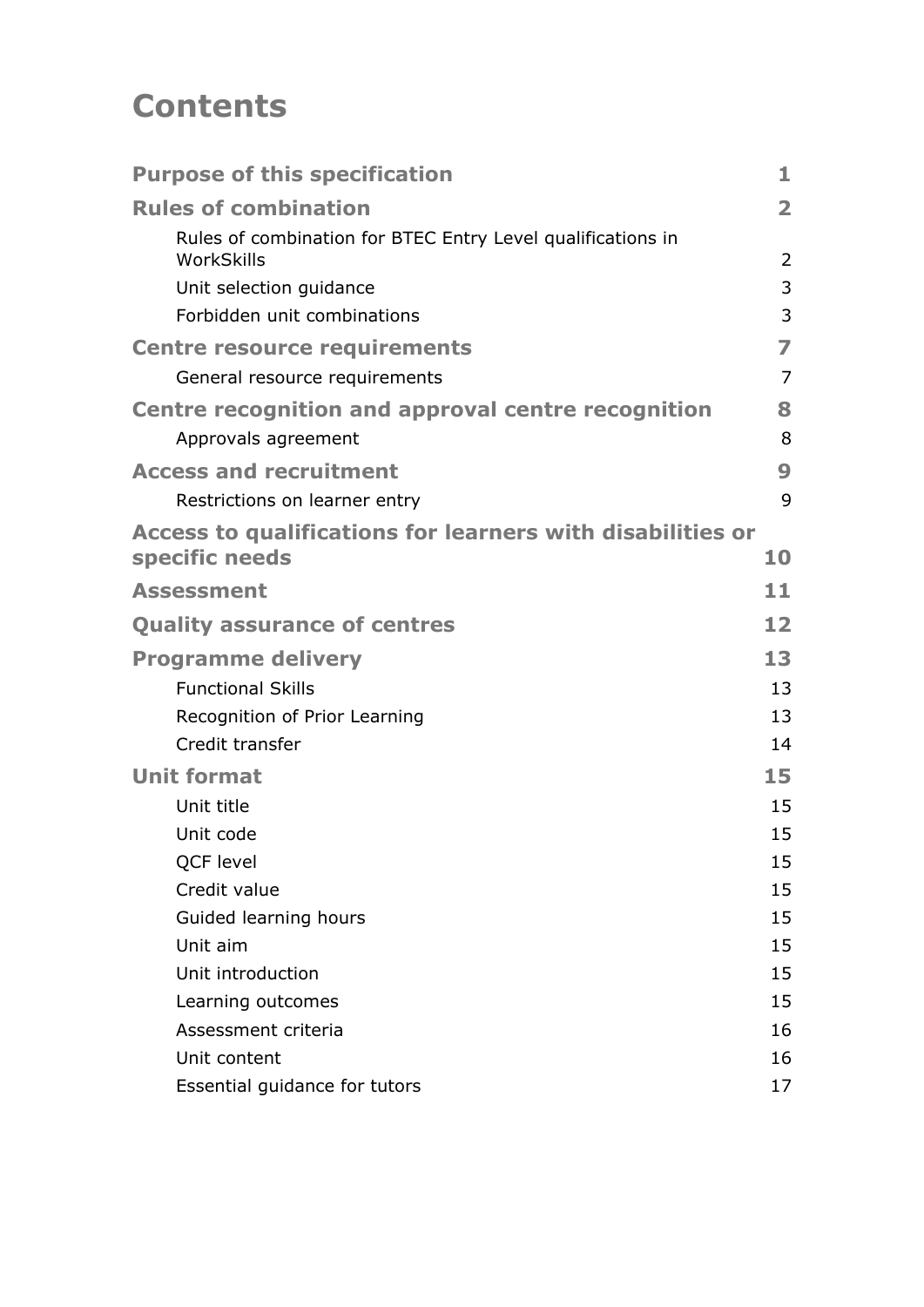| <b>Units</b>    |                                                                       | 19  |
|-----------------|-----------------------------------------------------------------------|-----|
| Unit $1:$       | Alternatives to Paid Work                                             | 23  |
| Unit $2:$       | Working as a Volunteer                                                | 27  |
| Unit 3:         | Managing Your Own Money                                               | 31  |
| Unit 4:         | Being Responsible for Other People's Money                            | 35  |
|                 | Unit 5: Searching for a Job                                           | 41  |
|                 | Unit 6: Applying for a Job                                            | 45  |
|                 | Unit 7: Preparing for an Interview                                    | 49  |
|                 | Unit 8: Interview Skills                                              | 53  |
|                 | Unit 9: Self-management Skills                                        | 59  |
|                 | Unit 10: Self-assessment                                              | 65  |
|                 | Unit 11: Career Progression                                           | 69  |
|                 | Unit 12: Conduct at Work                                              | 73  |
|                 | Unit 13: Working in a Team                                            | 79  |
|                 | Unit 14: Investigating Rights and Responsibilities at Work            | 85  |
|                 | Unit 15: Managing Your Health at Work                                 | 91  |
|                 | Unit 16: Setting and Meeting Targets at Work                          | 95  |
|                 | Unit 17: Solving Work-related Problems                                | 99  |
|                 | Unit 18: Presenting Accurate Documents                                | 105 |
|                 | Unit 19: Speaking Confidently at Work                                 | 109 |
|                 | Unit 20: Preparing for Work Placement                                 | 115 |
|                 | Unit 21: Learning from Work Placement                                 | 121 |
|                 | Unit 22: Safe Learning in the Workplace                               | 125 |
|                 | Unit 23: Planning an Enterprise Activity                              | 129 |
|                 | Unit 24: Running an Enterprise Activity                               | 135 |
|                 | Unit 25: Producing a Product                                          | 139 |
|                 | Unit 26: Literacy for the Workplace                                   | 143 |
|                 | Unit 27: Numeracy for the Workplace                                   | 149 |
|                 | Unit 28: Introduction to Health and Safety at Work                    | 155 |
|                 | Unit 29: Communication Skills for Work                                | 161 |
|                 | Unit 30: Developing Personal Presentation Skills for the<br>Workplace | 167 |
|                 | Unit 31: Produce a CV                                                 | 171 |
|                 | <b>Further information and useful publications</b>                    | 175 |
|                 | <b>Professional development and training</b>                          | 176 |
| <b>Annexe A</b> |                                                                       | 177 |
|                 | The BTEC qualification framework for WorkSkills                       | 177 |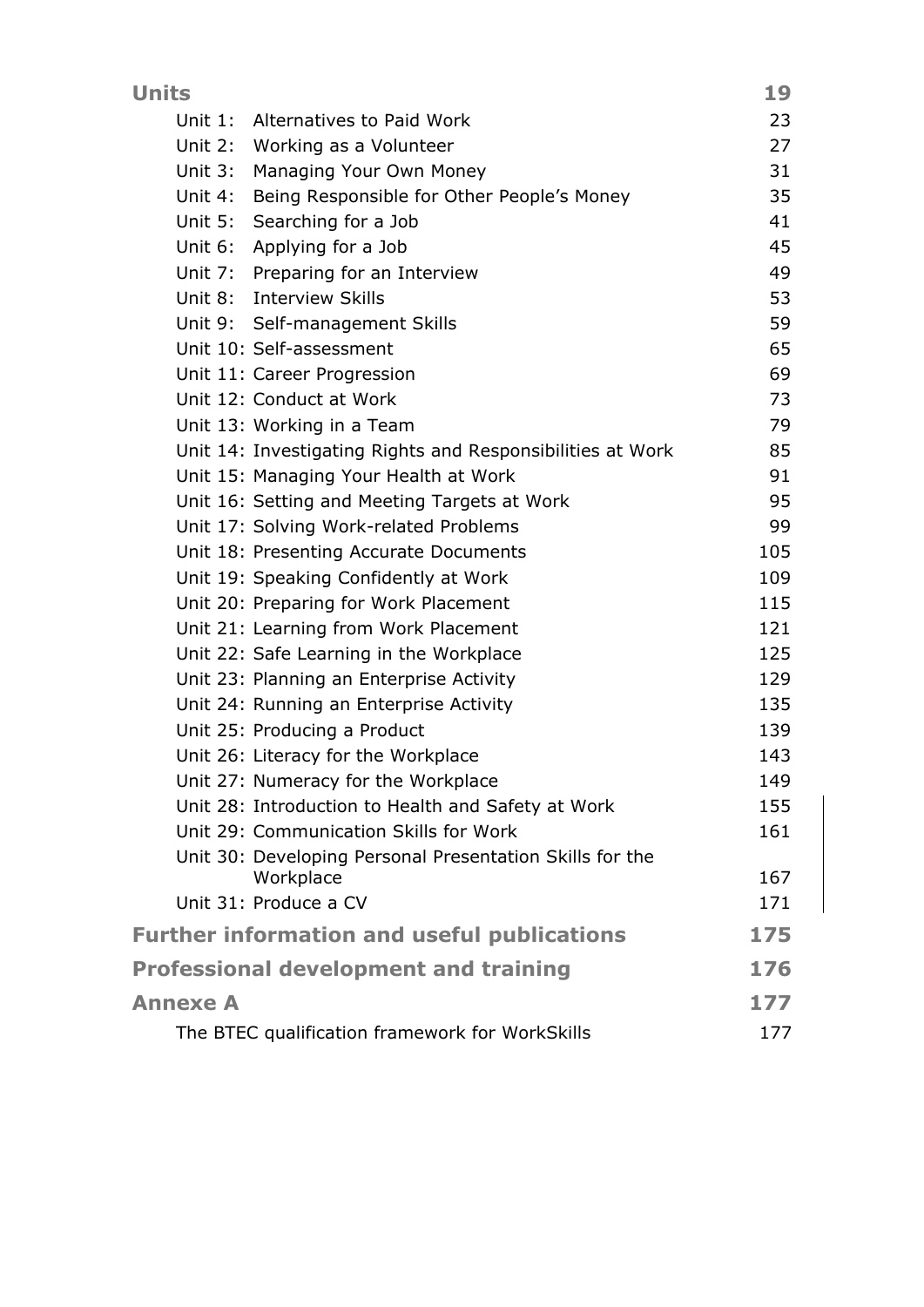# <span id="page-8-0"></span>**Purpose of this specification**

The purpose of a specification as defined by Ofqual is to set out:

- the qualification's objective
- any other qualification that a learner must have completed before taking the qualification
- any prior knowledge, skills or understanding that the learner is required to have before taking the qualification
- units that a learner must have completed before the qualification will be awarded and any optional routes
- any other requirements that a learner must have satisfied before they will be assessed or before the qualification will be awarded
- the knowledge, skills and understanding that will be assessed as part of the qualification (giving a clear indication of their coverage and depth)
- the method of any assessment and any associated requirements relating to it
- the criteria against which the learner's level of attainment will be measured (such as assessment criteria)
- any specimen materials
- any specified levels of attainment.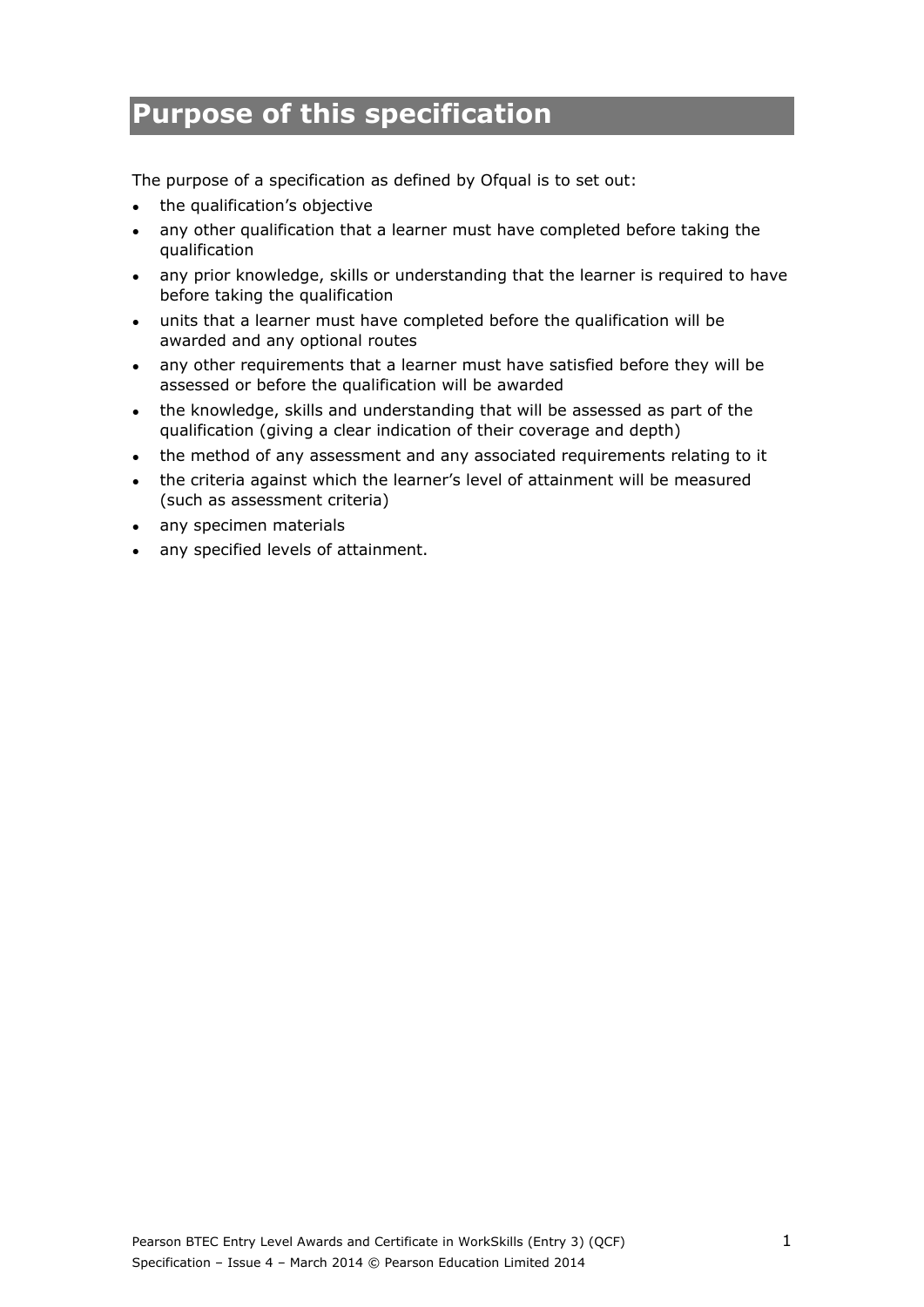# <span id="page-9-0"></span>**Rules of combination**

The rules of combination specify the credits that need to be achieved, through the completion of particular units, for the qualification to be awarded. All accredited qualifications within the QCF have rules of combination.

## <span id="page-9-1"></span>**Rules of combination for BTEC Entry Level qualifications in WorkSkills**

When combining units for the Pearson BTEC Entry Level Awards and Certificate in WorkSkills (Entry 3) (QCF), it is the centre's responsibility to ensure that the following rules of combination are adhered to.

#### The **BTEC Entry Level Award in WorkSkills (Entry 3) (QCF)** is a 3-credit and 20–30 guided learning hour qualification.

It consists of optional units that provide for a combined total of 3 credits.

At least 2 credits must be at Entry 3 or above.

Optional units can also be selected from Entry 3 or Level 1 WorkSkills units (see pages 4-6).

The **BTEC Entry Level Certificate in WorkSkills (Entry 3) (QCF)** is a 13-credit and 90-130 quided learning hour qualification.

It consists of optional units that provide for a combined total of 13 credits.

At least 7 credits must be at Entry 3 or above.

Optional units can also be selected from Entry 3 or Level 1 WorkSkills units (see pages 4-6).

## **New qualifications from September 2013**

The **BTEC Entry Level 6-credit Award in WorkSkills (Entry 3) (QCF)** is a 6-credit and 30–60 guided learning hour qualification.

It consists of optional units that provide for a combined total of 6 credits.

At least 4 credits must be at Entry 3.

Optional units can also be selected from Entry 3 or Level 1 WorkSkills units (see pages 4-6).

#### The **BTEC Entry Level 9-credit Award in WorkSkills (Entry 3) (QCF)** is a

9-credit and 60–90 guided learning hour qualification.

It consists of optional units that provide for a combined total of 9 credits.

At least 6 credits must be at Entry 3.

Optional units can also be selected from Entry 3 or Level 1 WorkSkills units (see pages 4-6).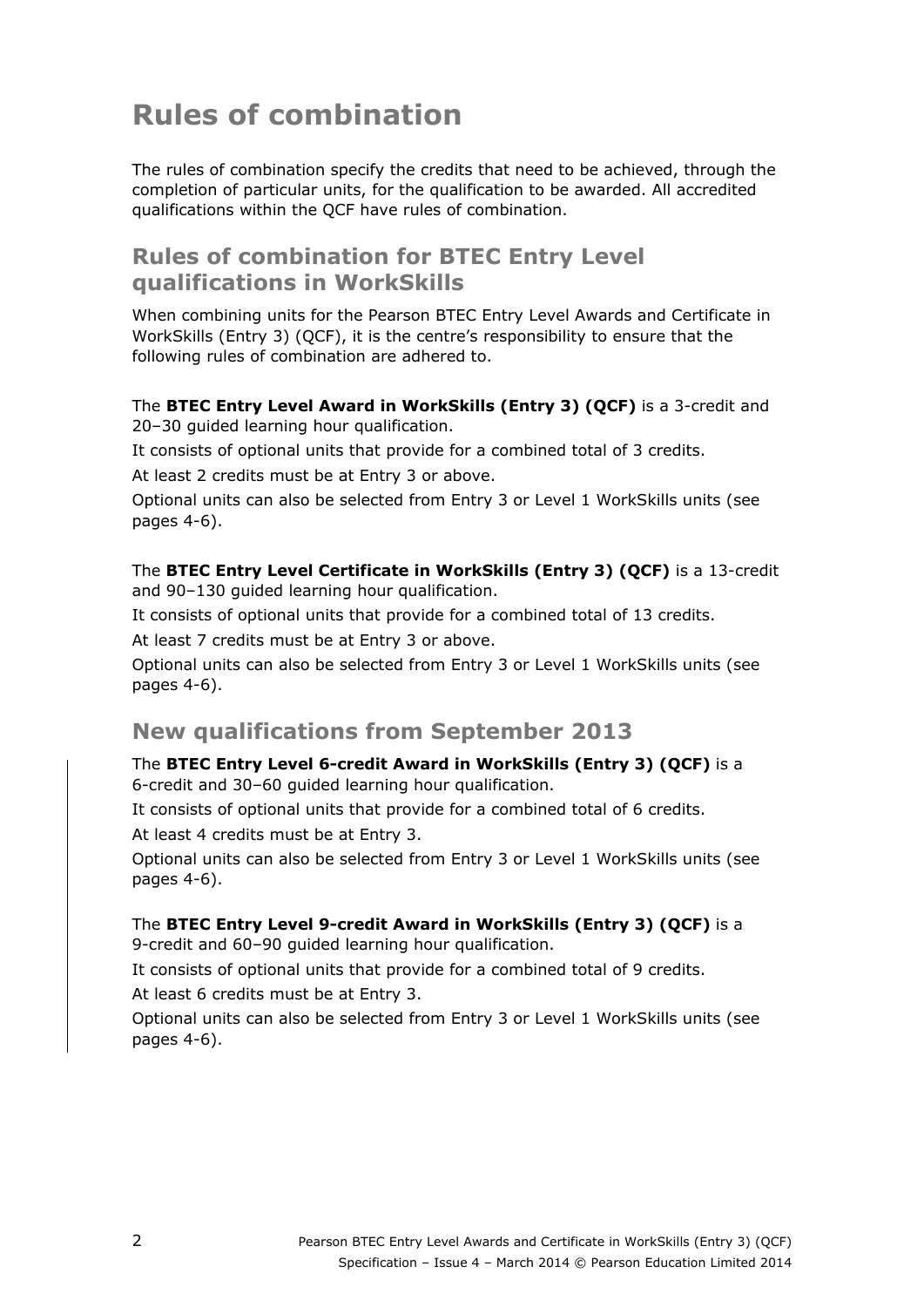# <span id="page-10-0"></span>**Unit selection guidance**

The qualification structure allows learners a wide choice of units across a number of levels to accommodate their wide ranging needs. Centres must deliver appropriate combinations of units to meet the needs of individual learners.

If a learner is completing units above the level of the qualification, centres need to check that the resulting level of the qualification is correct. Learners can be transferred to a higher/lower level of qualification prior to certification if the combination of units completed requires it (additional fees may apply).

To give learners the broadest experience of knowledge and skills, centres must ensure that a learner is not completing equivalent units at different levels within the same qualification.

## <span id="page-10-1"></span>**Forbidden unit combinations**

#### **ENTRY 3**

Combination 1 – a maximum of one unit from this combination may count towards the qualification:

- Unit 28: Introduction to Health and Safety at Work (L/505/6929)
- Unit 15: Managing Your Health at Work (K/503/2816)

Combination 2 – a maximum of one unit from this combination may count towards the qualification:

- Unit 28: Introduction to Health and Safety at Work (L/505/6929)
- Unit 22: Safe Learning in the Workplace (F/503/2823)

#### **LEVEL 1**

Combination 3 – a maximum of one unit from this combination may count towards the qualification:

- Unit 30: Safe Learning in the Workplace and (L/503/2856)
- Unit 36: Health and Safety at Work (F/505/6927)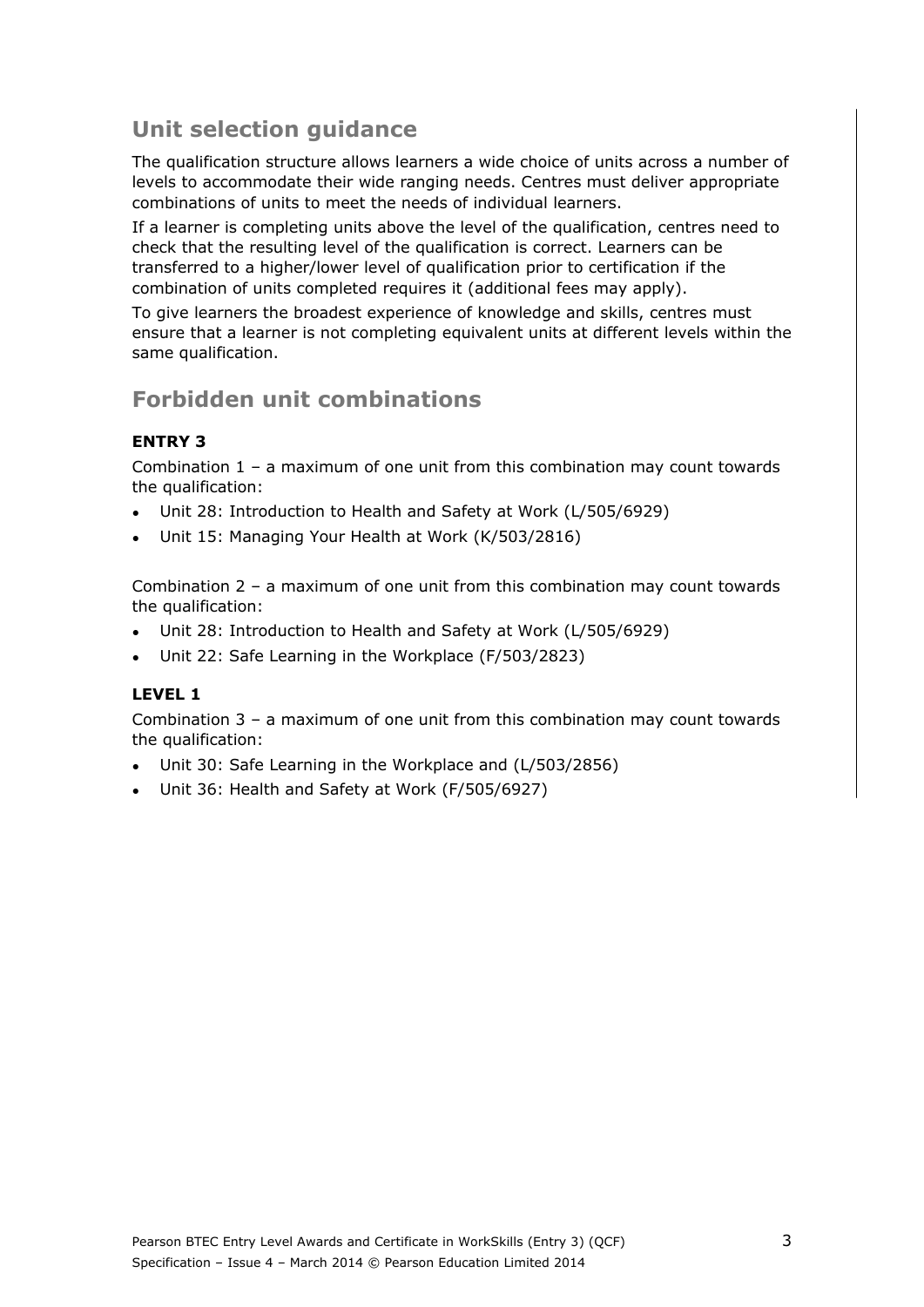#### **Entry 3 units**

| Unit           | <b>Optional units at Entry 3</b>                          | <b>Credit</b>  | <b>Level</b>   |
|----------------|-----------------------------------------------------------|----------------|----------------|
| $\mathbf{1}$   | Alternatives to Paid Work                                 | $\mathbf{1}$   | E <sub>3</sub> |
| $\overline{2}$ | Working as a Volunteer                                    | $\overline{2}$ | E <sub>3</sub> |
| 3              | Managing Your Own Money                                   | $\overline{2}$ | E <sub>3</sub> |
| 4              | Being Responsible for Other People's Money                | $\mathbf{1}$   | E <sub>3</sub> |
| 5              | Searching for a Job                                       | $\mathbf{1}$   | E <sub>3</sub> |
| 6              | Applying for a Job                                        | $\mathbf{1}$   | E <sub>3</sub> |
| 7              | Preparing for an Interview                                | $\mathbf{1}$   | E <sub>3</sub> |
| 8              | <b>Interview Skills</b>                                   | 1              | E3             |
| 9              | Self-management Skills                                    | $\overline{2}$ | E <sub>3</sub> |
| 10             | Self-assessment                                           | 1              | E <sub>3</sub> |
| 11             | Career Progression                                        | $\mathbf{1}$   | E <sub>3</sub> |
| 12             | Conduct at Work                                           | 1              | E <sub>3</sub> |
| 13             | Working in a Team                                         | 3              | E <sub>3</sub> |
| 14             | Investigating Rights and Responsibilities at Work         | $\mathbf{1}$   | E <sub>3</sub> |
| 15             | Managing Your Health at Work *                            | $\mathbf{1}$   | E <sub>3</sub> |
| 16             | Setting and Meeting Targets at Work                       | $\overline{2}$ | E <sub>3</sub> |
| 17             | Solving Work-related Problems                             | $\overline{2}$ | E <sub>3</sub> |
| 18             | <b>Presenting Accurate Documents</b>                      | 1              | E <sub>3</sub> |
| 19             | Speaking Confidently at Work                              | $\mathbf{1}$   | E <sub>3</sub> |
| 20             | Preparing for Work Placement                              | 1              | E <sub>3</sub> |
| 21             | Learning from Work Placement                              | $\overline{2}$ | E <sub>3</sub> |
| 22             | Safe Learning in the Workplace *                          | $\mathbf{1}$   | E <sub>3</sub> |
| 23             | Planning an Enterprise Activity                           | $\mathbf{1}$   | E3             |
| 24             | Running an Enterprise Activity                            | 1              | E3             |
| 25             | Producing a Product                                       | $\mathbf{1}$   | E3             |
| 26             | Literacy for the Workplace                                | $\mathbf{1}$   | E3             |
| 27             | Numeracy for the Workplace                                | 1              | E3             |
| 28             | Introduction to Health and Safety at Work *               | 2              | E <sub>3</sub> |
| 29             | <b>Communication Skills for Work</b>                      | $\overline{2}$ | E <sub>3</sub> |
| 30             | Developing Personal Presentation Skills for the Workplace | $\mathbf{1}$   | E3             |
| 31             | Produce a CV                                              | $\overline{2}$ | E3             |

\* Unit 28 cannot be taken with unit 15 or unit 22 in the same qualification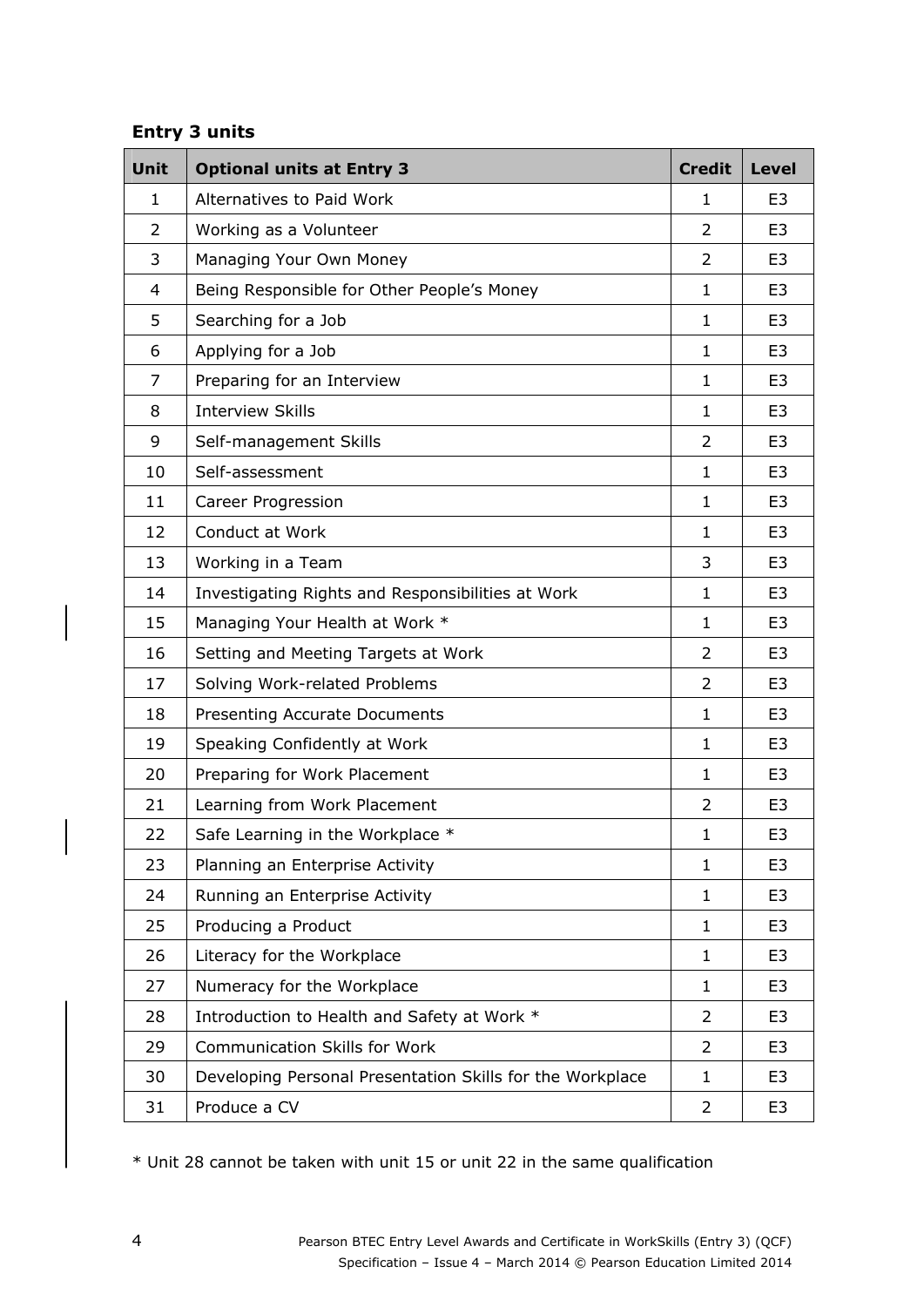**Optional Level 1 units –** please see the Level 1 WorkSkills specification for further details (available on our website www.edexcel.com)

| <b>Unit</b>    | <b>Optional units at Level 1</b>                  | <b>Credit</b>  | <b>Level</b> |
|----------------|---------------------------------------------------|----------------|--------------|
| $\mathbf{1}$   | Alternatives to Paid Work                         | 1              | $\mathbf{1}$ |
| $\overline{2}$ | Working as a Volunteer                            | $\overline{2}$ | $\mathbf{1}$ |
| 3              | Managing Your Own Money                           | $\overline{2}$ | $\mathbf{1}$ |
| 4              | Being Responsible for Other People's Money        | $\mathbf{1}$   | $\mathbf{1}$ |
| 5              | Searching for a Job                               | $\mathbf{1}$   | $\mathbf{1}$ |
| 6              | Applying for a Job                                | $\mathbf{1}$   | $\mathbf{1}$ |
| 7              | Preparing for an Interview                        | $\mathbf{1}$   | $\mathbf{1}$ |
| 8              | <b>Interview Skills</b>                           | $\mathbf{1}$   | $\mathbf{1}$ |
| 9              | Self-management Skills                            | 2              | $\mathbf{1}$ |
| 10             | Self-assessment                                   | $\mathbf{1}$   | $\mathbf{1}$ |
| 11             | <b>Career Progression</b>                         | 2              | $\mathbf{1}$ |
| 12             | Developing Personal Skills for Leadership         | $\overline{2}$ | $\mathbf{1}$ |
| 13             | Practising Leadership Skills with Others          | 2              | $\mathbf{1}$ |
| 14             | Learning with Colleagues and Other Learners       | $\overline{2}$ | $\mathbf{1}$ |
| 15             | Communicating Solutions to Others                 | 2              | $\mathbf{1}$ |
| 16             | Positive Attitudes and Behaviours at Work         | $\mathbf{1}$   | $\mathbf{1}$ |
| 17             | Working in a Team                                 | 3              | $\mathbf{1}$ |
| 18             | Learning from More Experienced People             | $\overline{2}$ | $\mathbf{1}$ |
| 19             | Building Working Relationships with Colleagues    | $\overline{2}$ | $\mathbf{1}$ |
| 20             | Building Working Relationships with Customers     | $\overline{2}$ | $\mathbf{1}$ |
| 21             | Investigating Rights and Responsibilities at Work | $\mathbf{1}$   | $\mathbf{1}$ |
| 22             | Managing your Health at Work                      | 1              | 1            |
| 23             | Setting and Meeting Targets at Work               | $\overline{2}$ | 1            |
| 24             | Solving Work-related Problems                     | $\overline{2}$ | $\mathbf{1}$ |
| 25             | Taking Notes at Meetings                          | 1              | $\mathbf{1}$ |
| 26             | Summarising documents                             | $\mathbf{1}$   | $\mathbf{1}$ |
| 27             | Contributing to Meetings                          | 1              | $\mathbf{1}$ |
| 28             | Preparing for Work Placement                      | $\mathbf{1}$   | $\mathbf{1}$ |
| 29             | Learning from Work Placement                      | 2              | $\mathbf{1}$ |
| 30             | Safe Learning in the Workplace *                  | 1              | $\mathbf{1}$ |
| 31             | Planning an Enterprise Activity                   | $\mathbf{1}$   | $\mathbf{1}$ |
| 32             | Running an Enterprise Activity                    | $\mathbf{1}$   | $\mathbf{1}$ |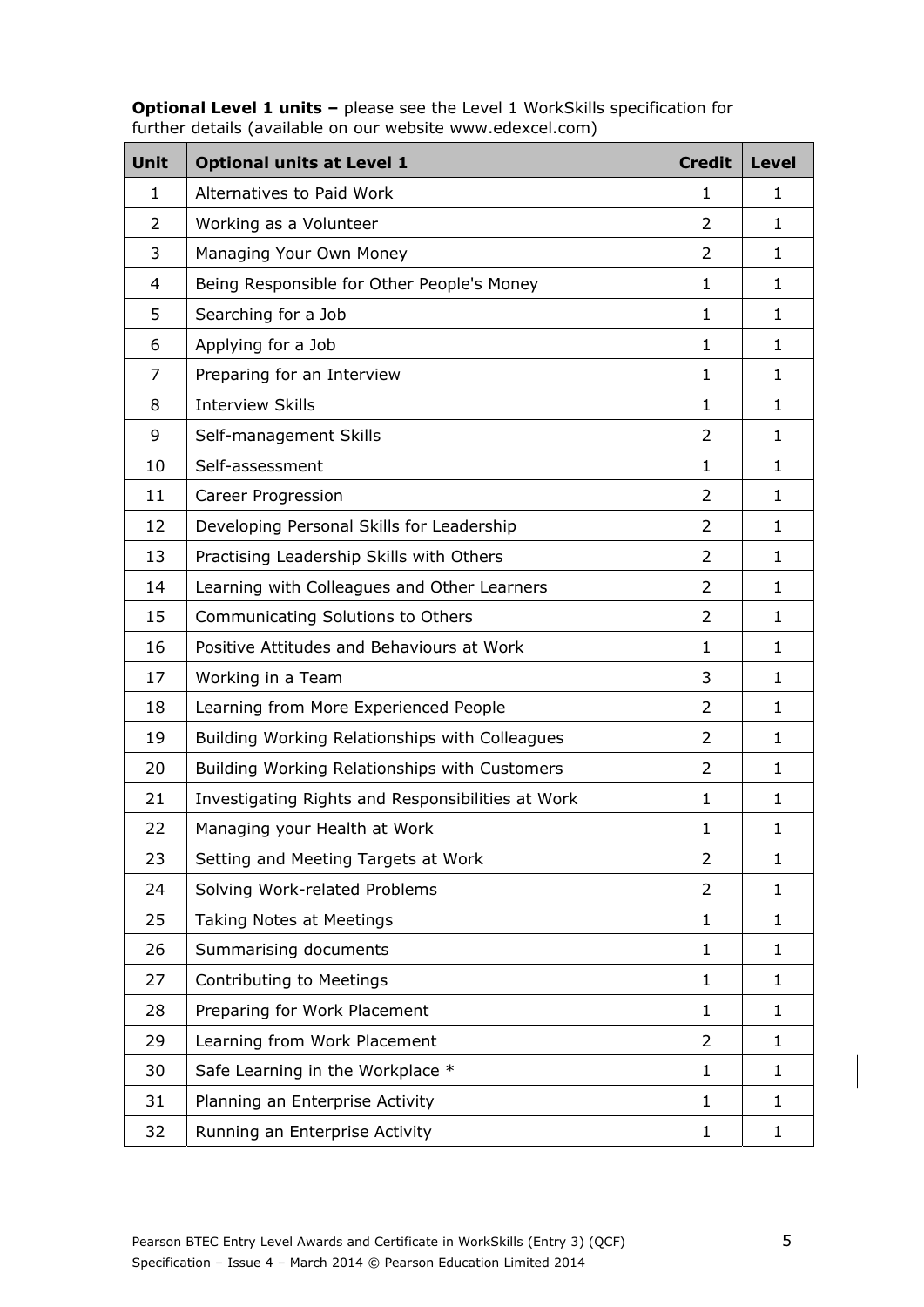| <b>Unit</b> | <b>Optional units at Level 1</b>                  | <b>Credit</b> | Level |
|-------------|---------------------------------------------------|---------------|-------|
| 33          | Producing a Product                               |               |       |
| 34          | Literacy for the Workplace                        |               |       |
| 35          | Numeracy for the Workplace                        |               |       |
| 36          | Health and Safety at Work *                       | 2             |       |
| 37          | Personal Presentation for the Workplace           | $\mathcal{L}$ |       |
| 38          | Using a CV and Covering Letter to Apply for a Job |               |       |

\* Unit 30 cannot be taken with unit 36 in the same qualification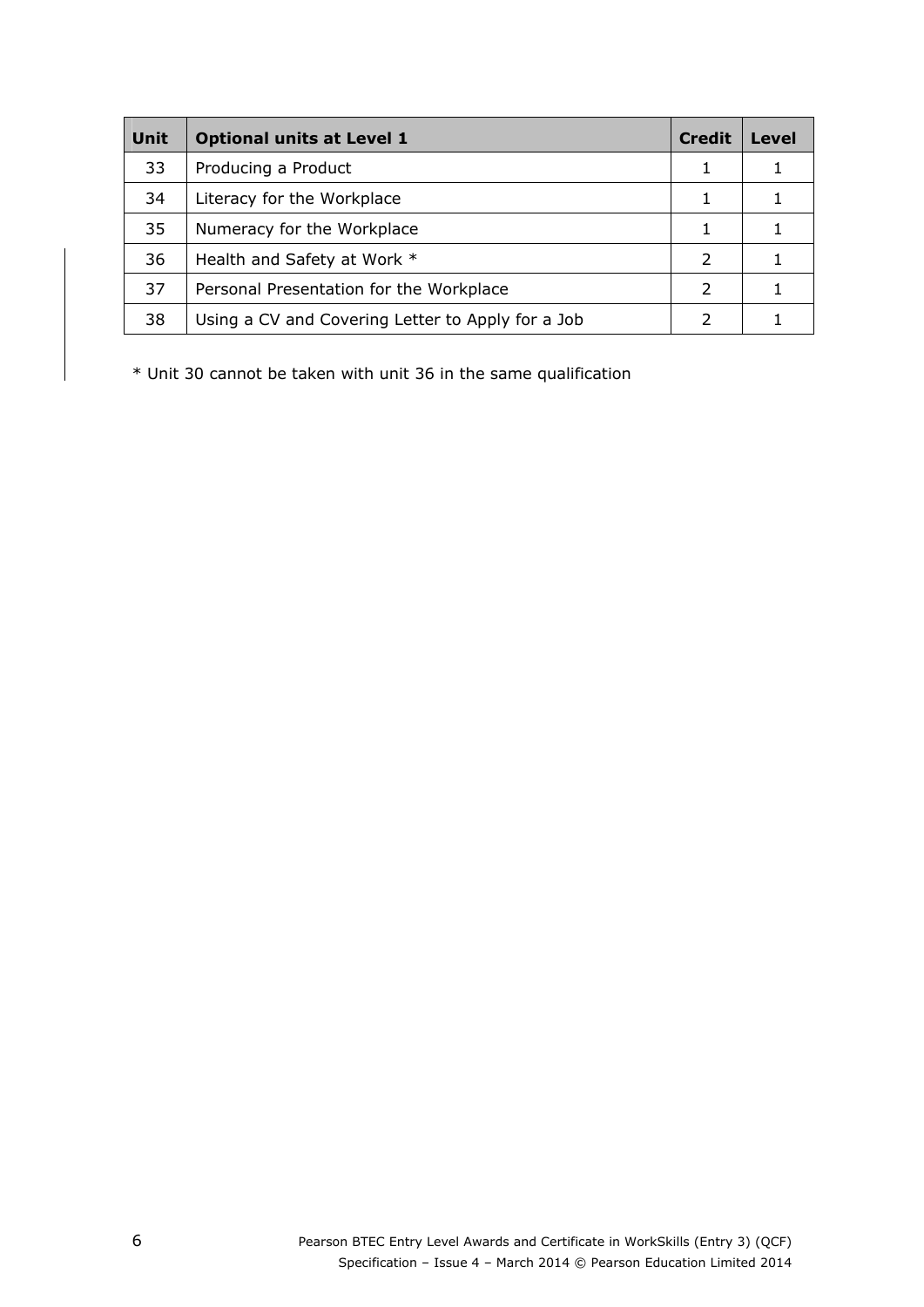# <span id="page-14-0"></span>**Centre resource requirements**

As part of the approval process, centres must make sure that the resource requirements below are in place before offering the qualification.

#### <span id="page-14-1"></span>**General resource requirements**

- Centres must have appropriate physical resources (for example, equipment, IT, learning materials, teaching rooms) to support the delivery and assessment of the qualifications.
- Staff involved in the assessment process must have relevant expertise and occupational experience.
- There must be systems in place to ensure continuing professional development for staff delivering the qualifications.
- Centres must have appropriate health and safety policies in place relating to the use of equipment by learners.
- Centres must deliver the qualifications in accordance with current equality legislation. For further details on Pearson's commitment to the Equality Act 2010, please see *Access and recruitment* and *Access arrangements and special consideration.* For full details of the Equality Act 2010, please go to www.legislation.gov.uk

As well as the general requirements above, each unit provides details about specific resource requirements that centres must meet. Please refer to the *Essential resources* section in each unit for further information.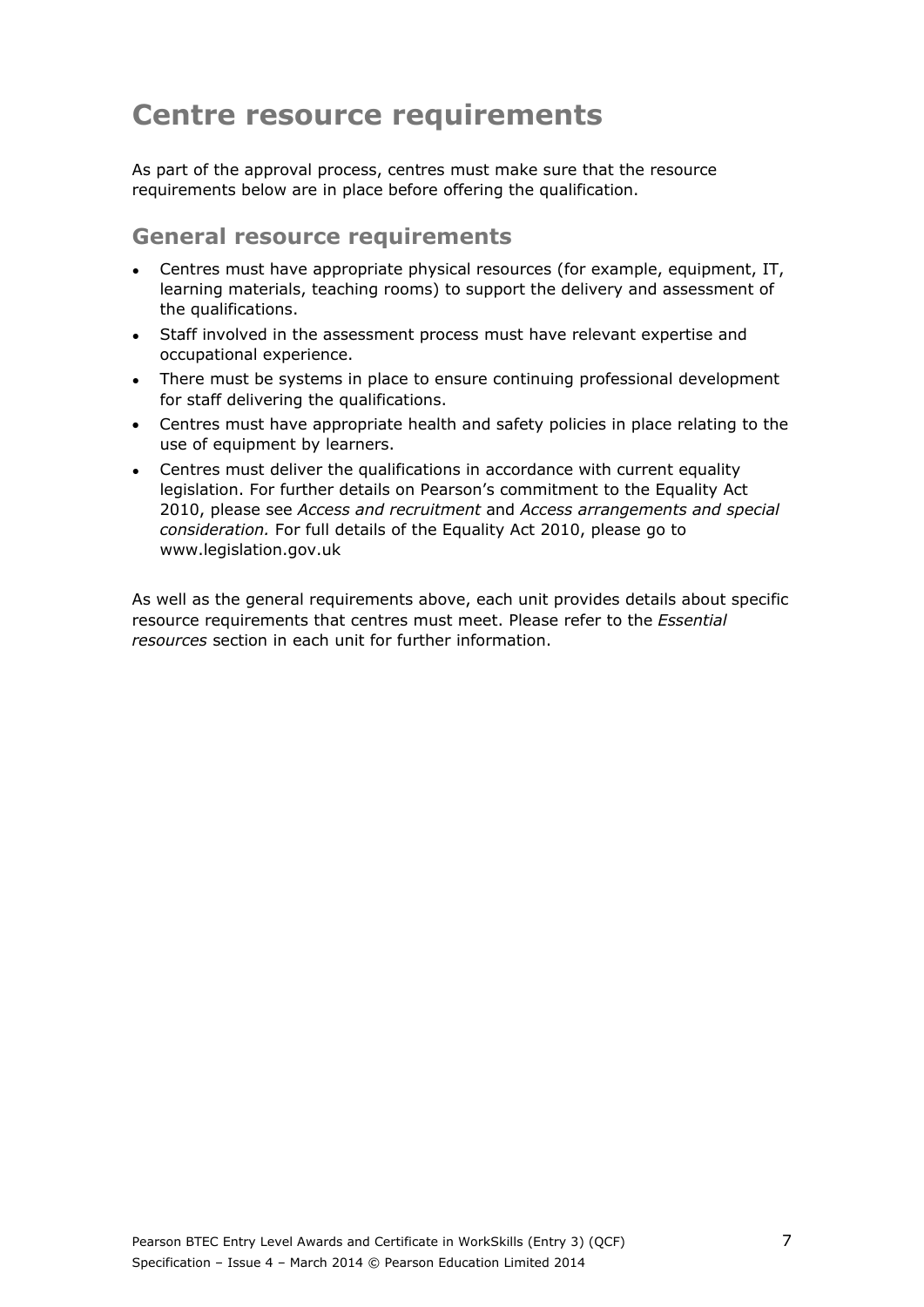# <span id="page-15-0"></span>**Centre recognition and approval centre recognition**

Centres that have not previously offered Pearson qualifications need to apply for, and be granted, centre recognition as part of the process for approval to offer individual qualifications.

Existing centres will be given 'automatic approval' for a new qualification if they are already approved for a qualification that is being replaced by a new qualification and the conditions for automatic approval are met.

Guidance on seeking approval to deliver Pearson qualifications is available at www.edexcel.com.

## <span id="page-15-1"></span>**Approvals agreement**

All centres are required to enter into an approval agreement that is a formal commitment by the head or principal of a centre to meet all the requirements of the specification and any associated codes, conditions or regulations. Pearson will act to protect the integrity of the awarding of qualifications. If centres do not comply with the agreement, this could result in the suspension of certification or withdrawal of approval.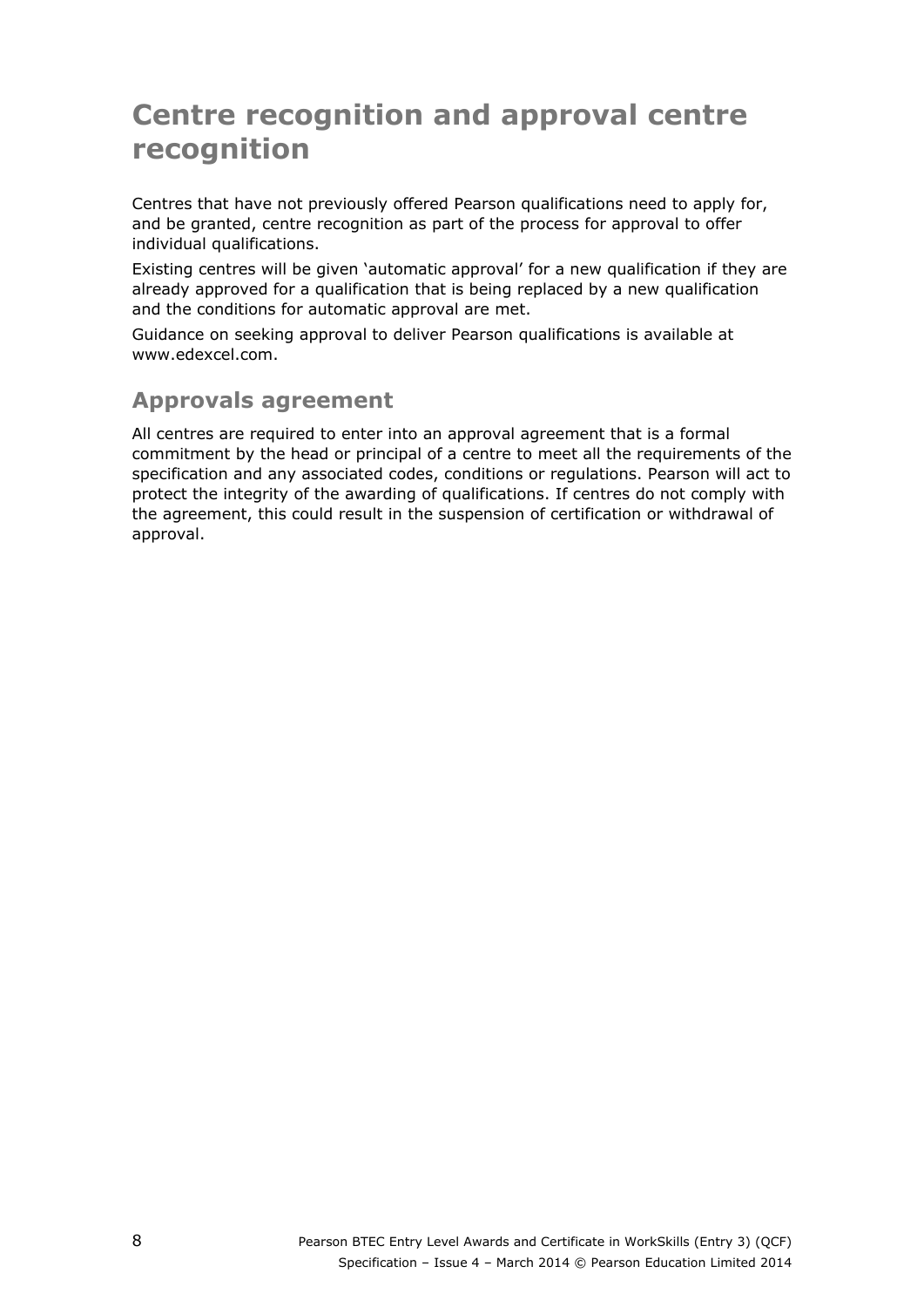# <span id="page-16-0"></span>**Access and recruitment**

Pearson's policy regarding access to our qualifications is that:

- they should be available to everyone who is capable of reaching the required standards
- they should be free from any barriers that restrict access and progression
- there should be equal opportunities for all those wishing to access the qualifications.

Centres are required to recruit learners to Pearson BTEC WorkSkills qualifications with integrity.

Applicants will need relevant information and advice about the qualification to make sure it meets their needs.

Centres should review the applicant's prior qualifications and/or experience, considering whether this profile shows that they have the potential to achieve the qualification.

For learners with disabilities and specific needs, this review will need to take account of the support available to the learner during teaching and assessment of the qualification. The review must take account of the information and guidance in the next section *Access to qualifications for learners with disabilities or specific needs*.

Learners may be aged between 14 and 16 and therefore potentially vulnerable. Where learners are required to spend time and be assessed in work settings, it is the centre's responsibility to ensure that the work environment they go into is safe.

#### <span id="page-16-1"></span>**Restrictions on learner entry**

The Pearson BTEC Entry Level 3 Awards and Certificate in WorkSkills (QCF) are accredited on the QCF for learners aged 14 and above.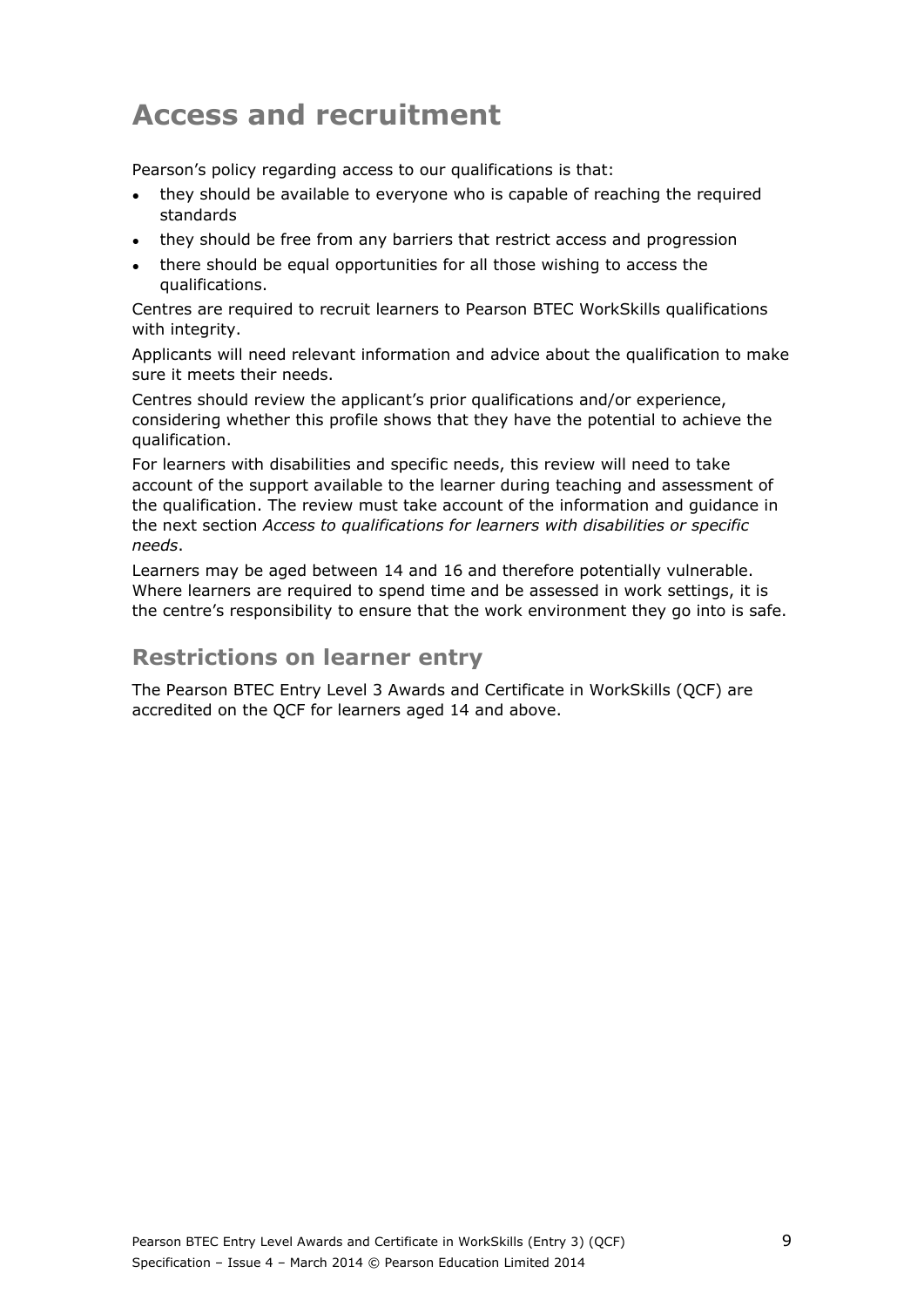# <span id="page-17-0"></span>**Access to qualifications for learners with disabilities or specific needs**

Equality and fairness are central to our work. Pearson's Equality Policy requires all learners to have equal opportunity to access our qualifications and assessments. It also requires our qualifications to be awarded in a way that is fair to every learner. We are committed to making sure that:

- learners with a protected characteristic (as defined by the Equality Act 2010) are not, when they are undertaking one of our qualifications, disadvantaged in comparison to learners who do not share that characteristic
- all learners achieve the recognition they deserve from undertaking a qualification and that this achievement can be compared fairly to the achievement of their peers.

Learners taking a qualification may be assessed in British sign language or Irish sign language where it is permitted for the purpose of reasonable adjustments.

Further information on access arrangements can be found in the Joint Council for Qualifications (JCQ) document *Access Arrangements, Reasonable Adjustments and Special Consideration for General and Vocational qualifications*.

Details on how to make adjustments for learners with protected characteristics are given in the document *Pearson Supplementary Guidance for Reasonable Adjustment and Special Consideration in Vocational Internally Assessed Units.*  Both documents are on our website at: www.edexcel.com/policies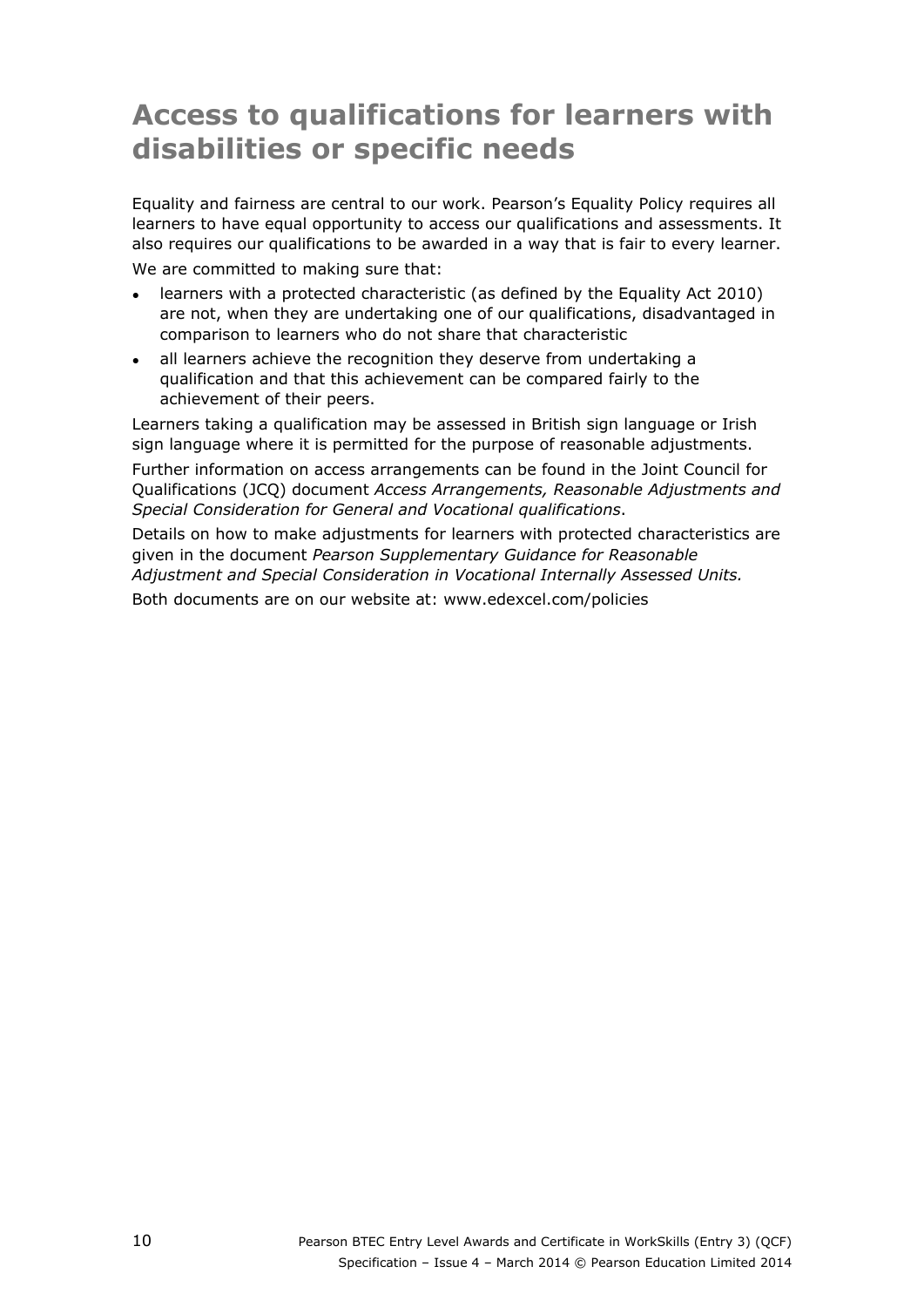# <span id="page-18-0"></span>**Assessment**

All units within these qualifications are internally assessed. The qualifications are criterion referenced, based on the achievement of all the specified learning outcomes.

To achieve a 'pass' a learner must have successfully passed **all** the assessment criteria.

#### **Guidance**

The purpose of assessment is to ensure that effective learning has taken place to give learners the opportunity to:

- meet the standard determined by the assessment criteria and
- achieve the learning outcomes.

All the assignments created by centres should be reliable and fit for purpose, and should be built on the unit assessment criteria. Assessment tasks and activities should enable learners to produce valid, sufficient and reliable evidence that relates directly to the specified criteria. Centres should enable learners to produce evidence in a variety of different forms, including performance observation, presentations and posters, along with projects, or time-constrained assessments.

Centres are encouraged to emphasise the practical application of the assessment criteria, providing a realistic scenario for learners to adopt, and making maximum use of practical activities. The creation of assignments that are fit for purpose is vital to achievement and their importance cannot be over-emphasised.

The assessment criteria must be clearly indicated in the assignments briefs. This gives learners focus and helps with internal verification and standardisation processes. It will also help to ensure that learner feedback is specific to the assessment criteria.

When designing assignments briefs, centres are encouraged to identify common topics and themes. A central feature of vocational assessment is that it allows for assessment to be:

- current, i.e. to reflect the most recent developments and issues
- local, i.e. to reflect the employment context of the delivering centre
- flexible to reflect learner needs, i.e. at a time and in a way that matches the learner's requirements so that they can demonstrate achievement.

#### **Qualification grade**

Learners who achieve the minimum eligible credit value specified by the rule of combination will achieve the qualification at pass grade*.*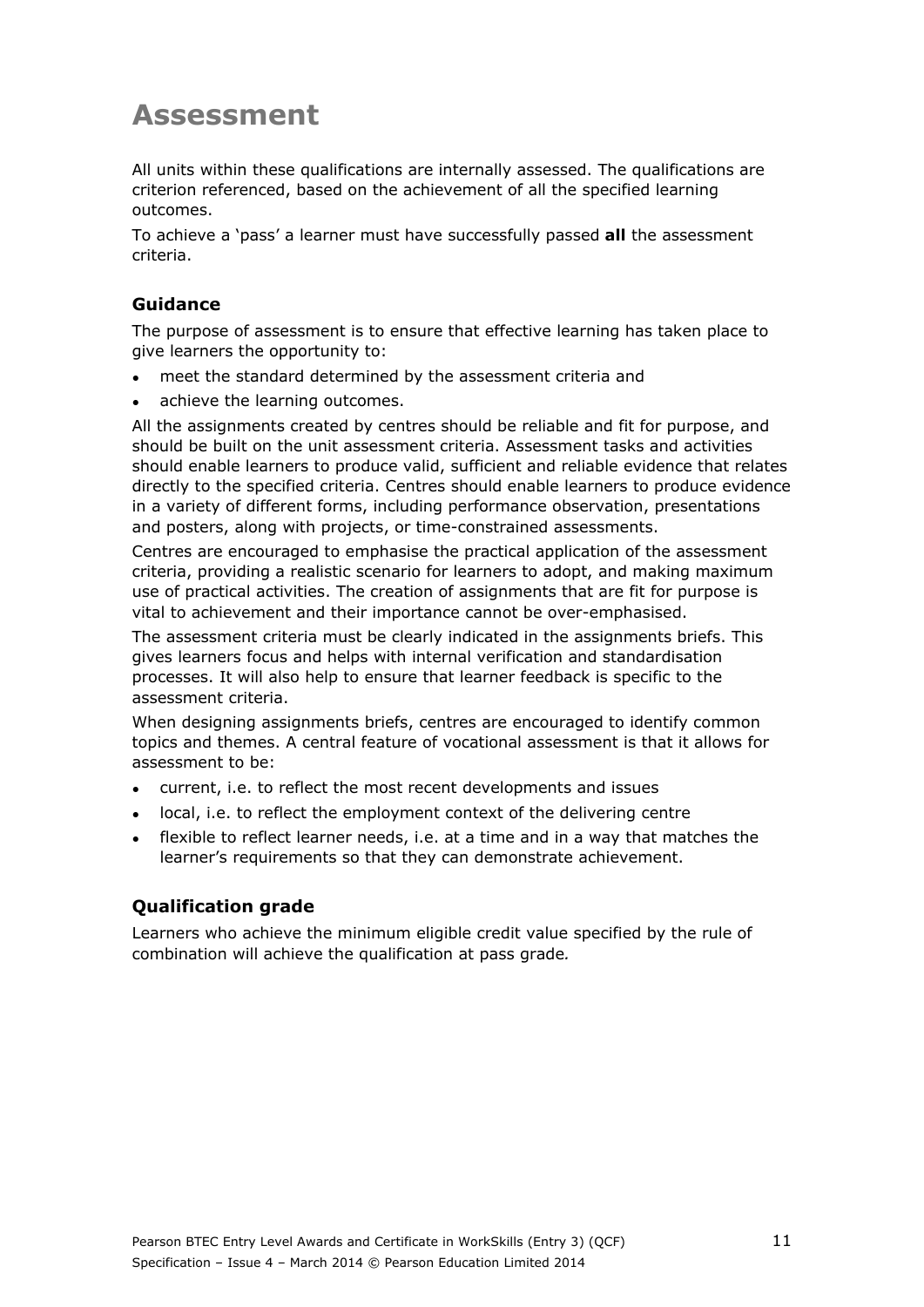# <span id="page-19-0"></span>**Quality assurance of centres**

Quality assurance is at the heart of vocational qualifications. The centre assesses BTEC qualifications. The centre will use quality assurance to make sure that their managers, internal verifiers and assessors are standardised and supported. Pearson uses quality assurance to check that all centres are working to national standards. It gives us the opportunity to identify and provide support, if needed, to safeguard certification. It also allows us to recognise and support good practice.

For the qualifications in this specification, the Pearson quality assurance model will follow the processes listed below:

- an annual visit to the centre by a Centre Quality Reviewer to review centre-wide quality assurance systems
- Lead Internal Verifier accreditation this involves online training and standardisation of Lead Internal Verifiers using our OSCA platform, accessed via Edexcel Online. Please note that not all qualifications will include Lead Internal Verifier accreditation. Where this is the case, we will allocate annually a Standards Verifier to conduct postal sampling of internal verification and assessor decisions for the Principal Subject Area.

For further details, please go to the *UK Vocational Quality Assurance Handbook* on our website, www.edexcel.com.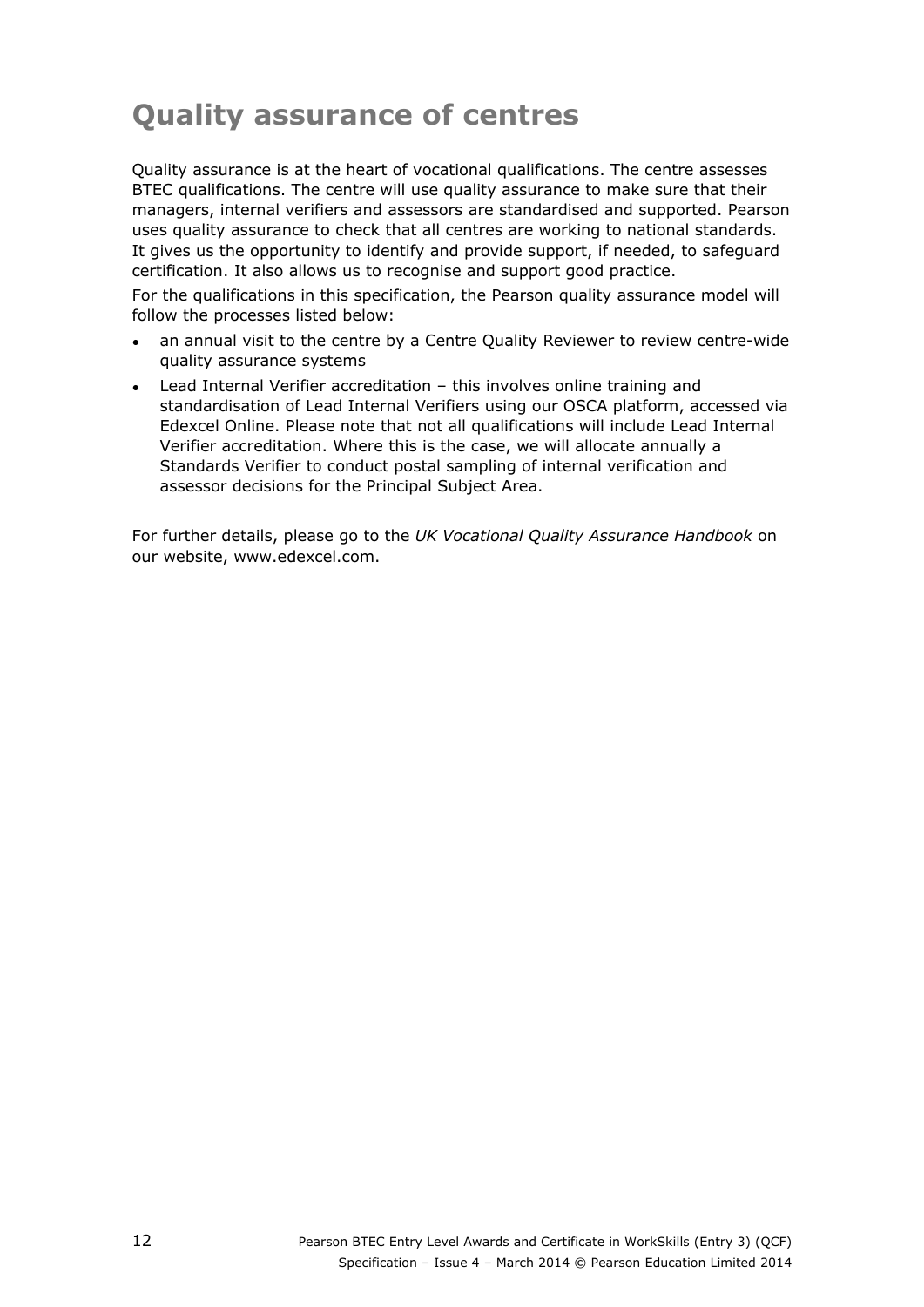# <span id="page-20-0"></span>**Programme delivery**

Centres are free to offer the qualifications using any mode of delivery (for example full time, part time, evening only, distance learning) that meets their learners' needs. Whichever mode of delivery is used, centres must make sure that learners have access to the resources identified in the specification and to the subject specialists delivering the units.

Those planning the programme should aim to enhance the vocational nature of the qualification by:

- liaising with employers to make sure a course is relevant to learners' specific needs
- accessing and using non-confidential data and documents from learners' workplaces
- developing up-to-date and relevant teaching materials that make use of scenarios that are relevant to the sector
- giving learners the opportunity to apply their learning in practical activities
- including sponsoring employers in the delivery of the programme and, where appropriate, in the assessment
- making full use of the variety of experience of work and life that learners bring to the programme.

Centres must make sure that any legislation taught is up to date.

## <span id="page-20-1"></span>**Functional Skills**

Level Entry 3 BTEC WorkSkills qualifications give learners opportunities to develop and apply Functional Skills. Functional Skills are, however, not required to be achieved as part of the BTEC WorkSkills qualification(s) rules of combination. Functional Skills are offered as stand-alone qualifications.

## <span id="page-20-2"></span>**Recognition of Prior Learning**

Recognition of Prior Learning (RPL) is a method of assessment (leading to the award of credit) that considers whether a learner can demonstrate that they can meet the assessment requirements for a unit through knowledge, understanding or skills they already possess and so do not need to develop through a course of learning.

Pearson encourages centres to recognise learners' previous achievements and experiences whether at work, home or at leisure, as well as in the classroom. RPL provides a route for the recognition of the achievements resulting from continuous learning.

RPL enables recognition of achievement from a range of activities using any valid assessment methodology. Provided that the assessment requirements of a given unit or qualification have been met, the use of RPL is acceptable for accrediting a unit, units or a whole qualification. Evidence of learning must be sufficient, reliable and valid.

Further guidance is available in our policy document *Recognition of Prior Learning Policy and Process*, available on our website at: www.edexcel.com/policies.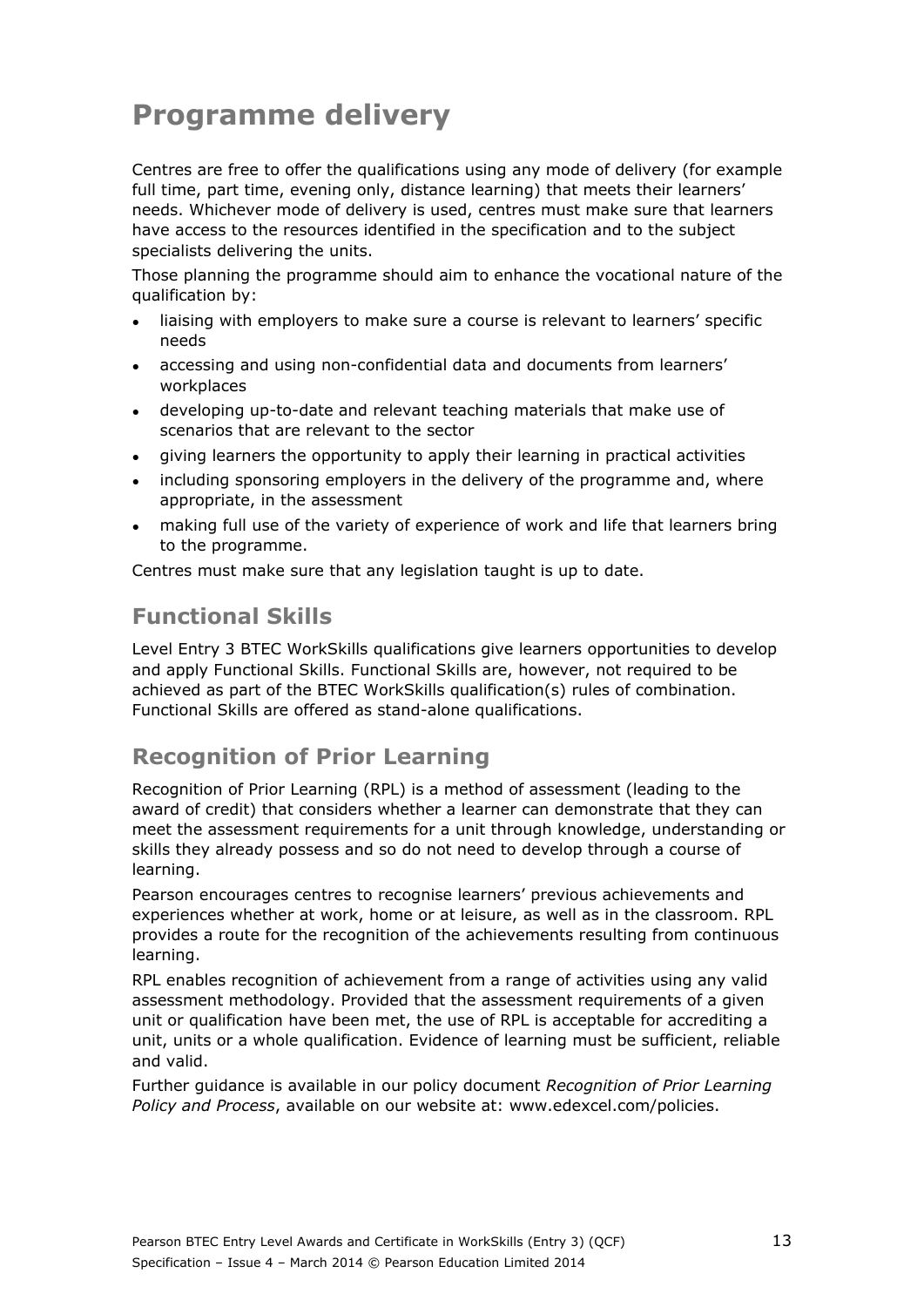## <span id="page-21-0"></span>**Credit transfer**

Credit transfer describes the process of using a credit or credits awarded in the context of a different qualification or awarded by a different awarding organisation towards the achievement requirements of another qualification. All awarding organisations recognise the credits awarded by all other awarding organisations that operate within the QCF.

If learners achieve credits with other awarding organisations, they do not need to retake any assessment for the same units. The centre must keep evidence of credit achievement.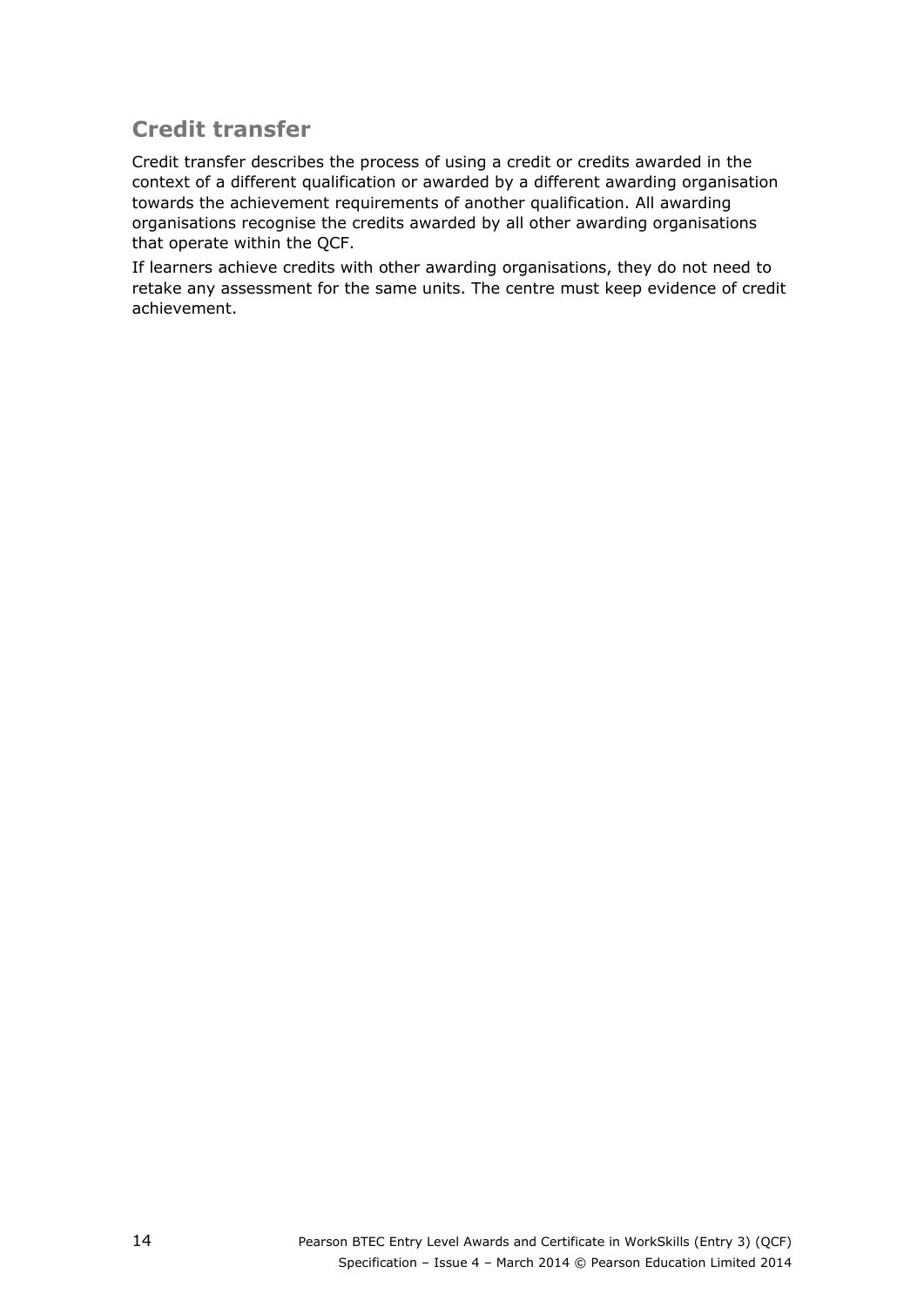# <span id="page-22-0"></span>**Unit format**

Units have the following sections.

#### <span id="page-22-1"></span>**Unit title**

The unit title is accredited on the QCF and this form of words will appear on the learner's Notification of Performance (NOP).

## <span id="page-22-2"></span>**Unit code**

Each unit is assigned a QCF unit code that appears with the unit title on the National Database of Accredited Qualifications.

## <span id="page-22-3"></span>**QCF level**

All units and qualifications within the QCF have a level assigned to them. There are nine levels of achievement, from Entry to Level 8. The QCF Level Descriptors inform the allocation of the level.

## <span id="page-22-4"></span>**Credit value**

When a learner achieves a unit, they gain the specified number of credits.

## <span id="page-22-5"></span>**Guided learning hours**

Guided learning hours are the times when a tutor, trainer or facilitator is present to give specific guidance towards the learning aim for a programme. This definition covers lectures, tutorials and supervised study in, for example, open learning centres and learning workshops. It also includes assessment by staff where learners are present. It does not include time spent by staff marking assignments or homework where the learner is not present.

#### <span id="page-22-6"></span>**Unit aim**

This gives a summary of what the unit aims to do.

#### <span id="page-22-7"></span>**Unit introduction**

The unit introduction gives the reader an appreciation of the unit in the vocational setting of the qualification, as well as highlighting the focus of the unit. It gives the reader a snapshot of the unit and the key knowledge, skills and understanding gained while studying the unit. The unit introduction also highlights any links to the appropriate vocational sector by describing how the unit relates to that sector.

#### <span id="page-22-8"></span>**Learning outcomes**

The learning outcomes of a unit set out what a learner is expected to know, understand or be able to do as the result of a process of learning.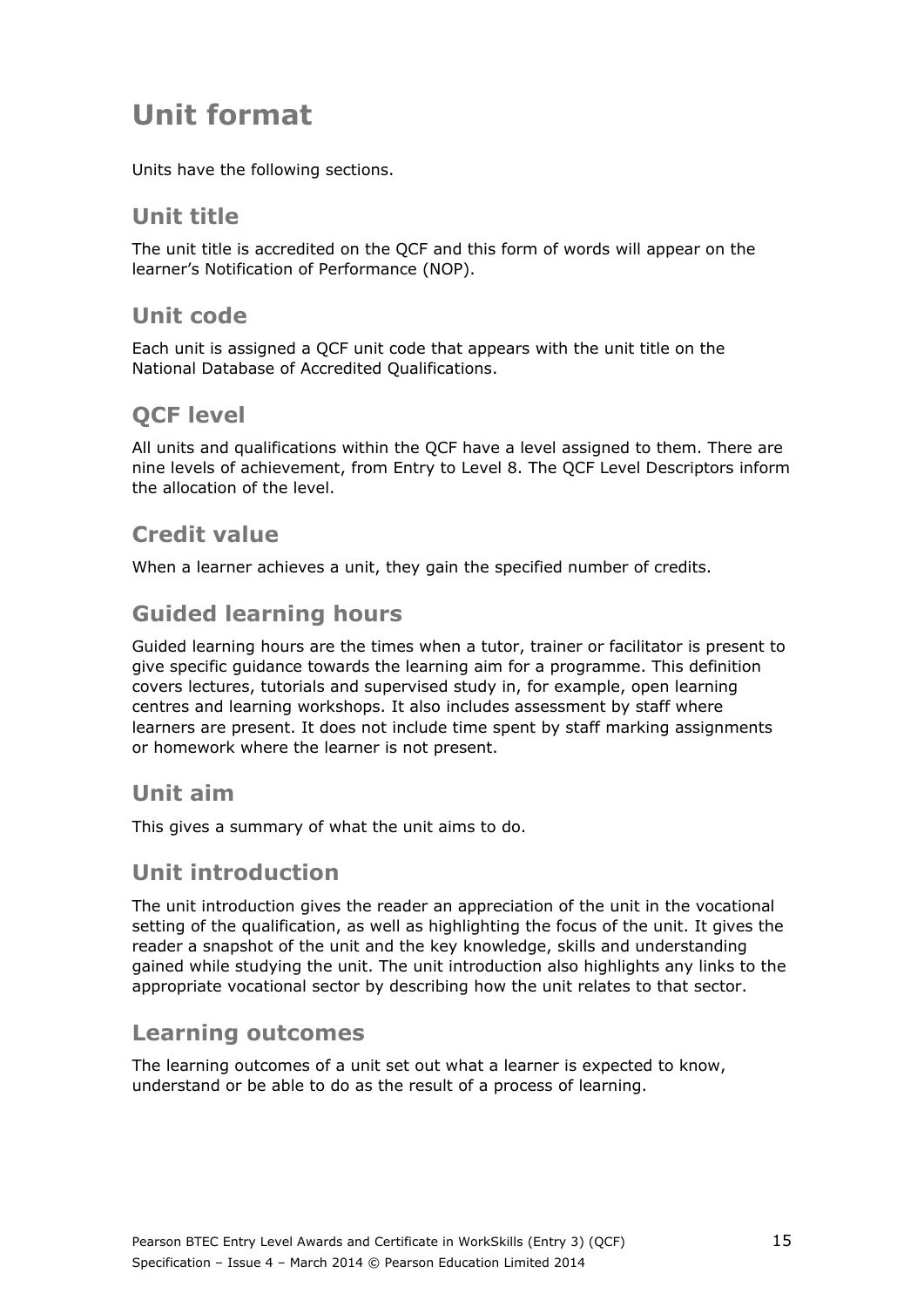#### **Assessment criteria**

The assessment criteria of a unit specify the standard a learner is expected to meet to demonstrate that a learning outcome, or set of learning outcomes, has been achieved. The learning outcomes and assessment criteria clearly articulate the learning achievement for which the credit will be awarded at the level assigned to the unit.

## **Unit content**

The unit content identifies the breadth of knowledge, skills and understanding needed to design and deliver a programme of learning to achieve each of the learning outcomes. This is informed by the underpinning knowledge and understanding requirements of the related National Occupational Standards (NOS), where relevant. The content provides the range of subject material for the programme of learning and specifies the skills, knowledge and understanding required for achievement of the unit.

Each learning outcome is stated in full and then the key phrases or concepts related to that learning outcome are listed in italics followed by the subsequent range of related topics.

#### **Relationship between content and assessment criteria**

The learner should have the opportunity to cover all of the unit content.

It is not a requirement of the unit specification that all of the content is assessed. However, the indicative content will need to be covered in a programme of learning in order for learners to be able to meet the standard determined in the assessment criteria.

#### **Content structure and terminology**

The information below shows how the unit content is structured and gives the terminology used to explain the different components within the content.

- Learning outcome: this is shown in bold at the beginning of each section of content.
- Italicised sub-heading: it contains a key phrase or concept. This is content which must be covered in the delivery of the unit. Colons mark the end of an italicised sub-heading.
- Elements of content: the elements are in plain text and amplify the subheading. The elements must be covered in the delivery of the unit. Semi-colons mark the end of an element.
- Brackets contain amplification of content which must be covered in the delivery of the unit.
- 'e.g.' is a list of examples, used for indicative amplification of an element (that is, the content specified in this amplification could be covered or could be replaced by other, similar material).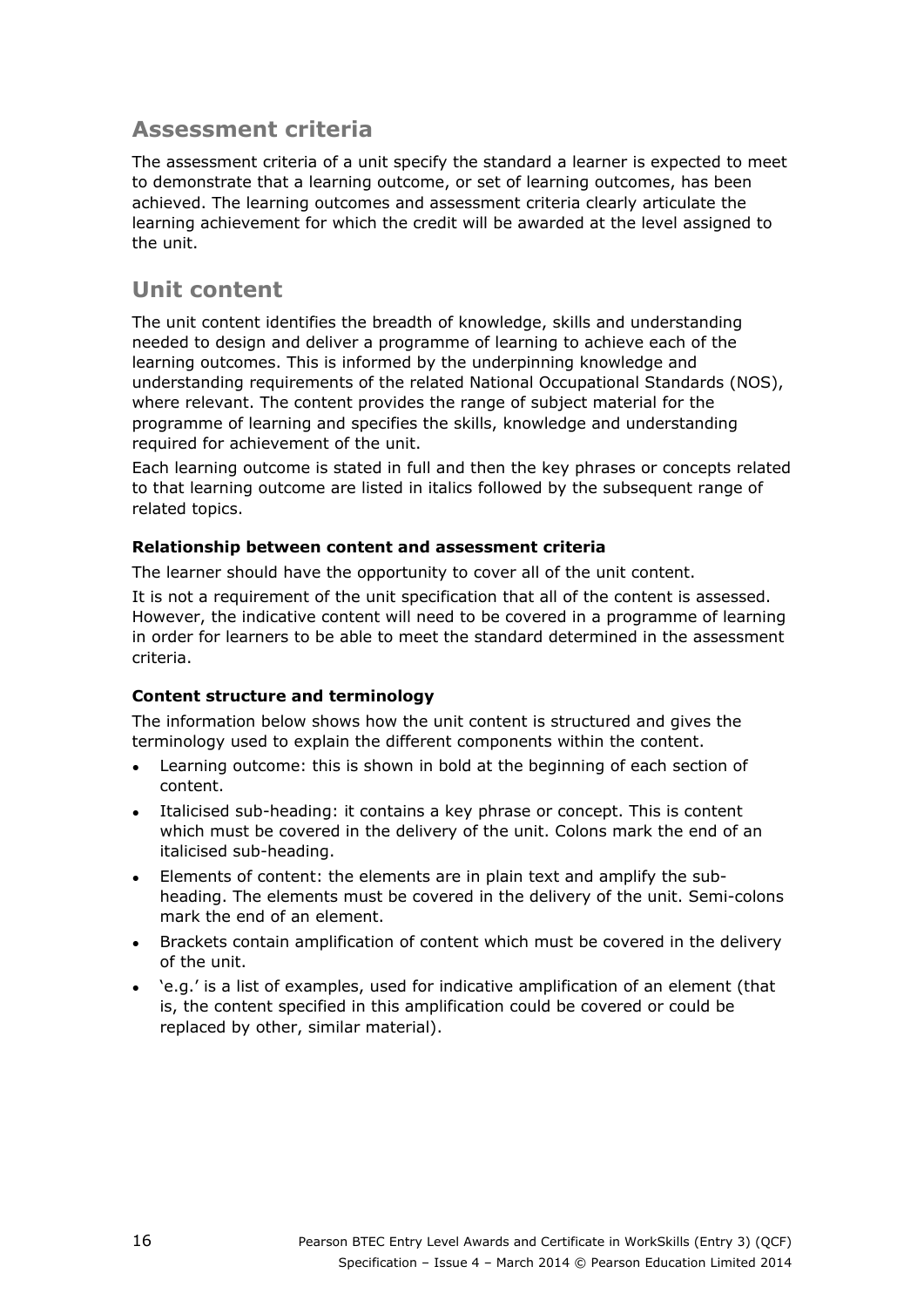# **Essential guidance for tutors**

This section gives tutors additional guidance and amplification to aid understanding and a consistent level of delivery and assessment. It is divided into the following sections.

- *Delivery* explains the content's relationship to the learning outcomes and offers guidance about possible approaches to delivery. This section is based on the more usual delivery modes but is not intended to rule out alternative approaches.
- *Assessment* gives amplification about the nature and type of evidence that learners need to produce in order to achieve the unit. This section should be read in conjunction with the assessment criteria.
- Links identifies other units in the WorkSkills suite that are linked through the content.
- *Essential resources* identifies any specialist resources needed to allow learners to generate the evidence required for each unit. The centre will be asked to ensure that any requirements are in place when it seeks approval from Pearson to offer the qualification.
- *Suggested resources* lists resource materials that can be used to support the teaching of the unit, for example books, journals and websites.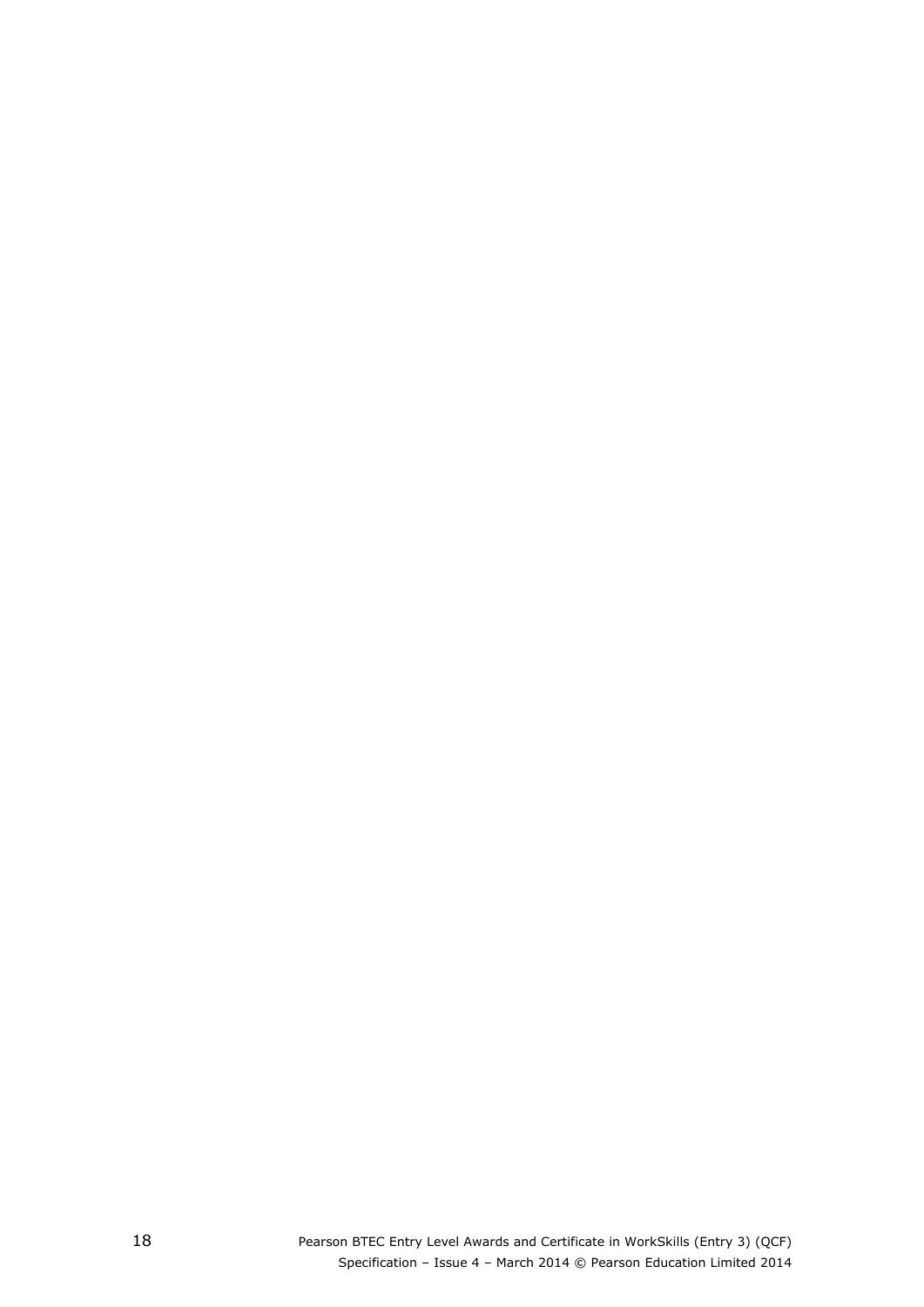# <span id="page-26-0"></span>**Units**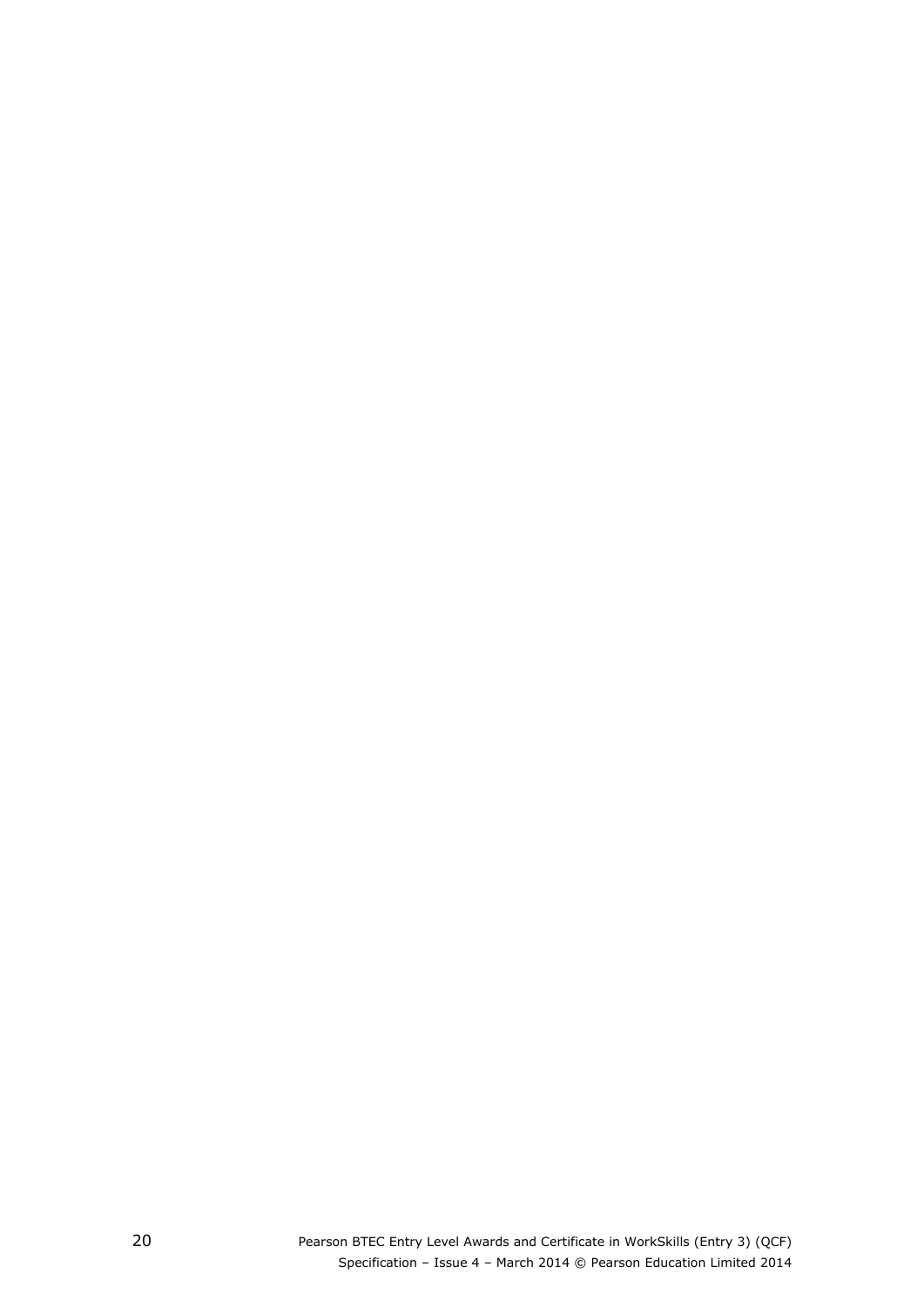# **Units**

| Unit $1$ : | Alternatives to Paid Work                                  | 23  |
|------------|------------------------------------------------------------|-----|
| Unit 2:    | Working as a Volunteer                                     | 27  |
| Unit $3:$  | Managing Your Own Money                                    | 31  |
| Unit 4:    | Being Responsible for Other People's Money                 | 35  |
| Unit 5:    | Searching for a Job                                        | 41  |
| Unit 6:    | Applying for a Job                                         | 45  |
| Unit 7:    | Preparing for an Interview                                 | 49  |
| Unit 8:    | <b>Interview Skills</b>                                    | 53  |
| Unit 9:    | Self-management Skills                                     | 59  |
|            | Unit 10: Self-assessment                                   | 65  |
|            | Unit 11: Career Progression                                | 69  |
|            | Unit 12: Conduct at Work                                   | 73  |
|            | Unit 13: Working in a Team                                 | 79  |
|            | Unit 14: Investigating Rights and Responsibilities at Work | 85  |
|            | Unit 15: Managing Your Health at Work                      | 91  |
|            | Unit 16: Setting and Meeting Targets at Work               | 95  |
|            | Unit 17: Solving Work-related Problems                     | 99  |
|            | Unit 18: Presenting Accurate Documents                     | 105 |
|            | Unit 19: Speaking Confidently at Work                      | 109 |
|            | Unit 20: Preparing for Work Placement                      | 115 |
|            | Unit 21: Learning from Work Placement                      | 121 |
|            | Unit 22: Safe Learning in the Workplace                    | 125 |
|            | Unit 23: Planning an Enterprise Activity                   | 129 |
|            | Unit 24: Running an Enterprise Activity                    | 135 |
|            | Unit 25: Producing a Product                               | 139 |
|            | Unit 26: Literacy for the Workplace                        | 143 |
|            | Unit 27: Numeracy for the Workplace                        | 149 |
|            | Unit 28: Introduction to Health and Safety at Work         | 155 |
|            | Unit 29: Communication Skills for Work                     | 161 |
|            | Unit 30: Developing Personal Presentation Skills for the   |     |
|            | Workplace                                                  | 167 |
|            | Unit 31: Produce a CV                                      | 171 |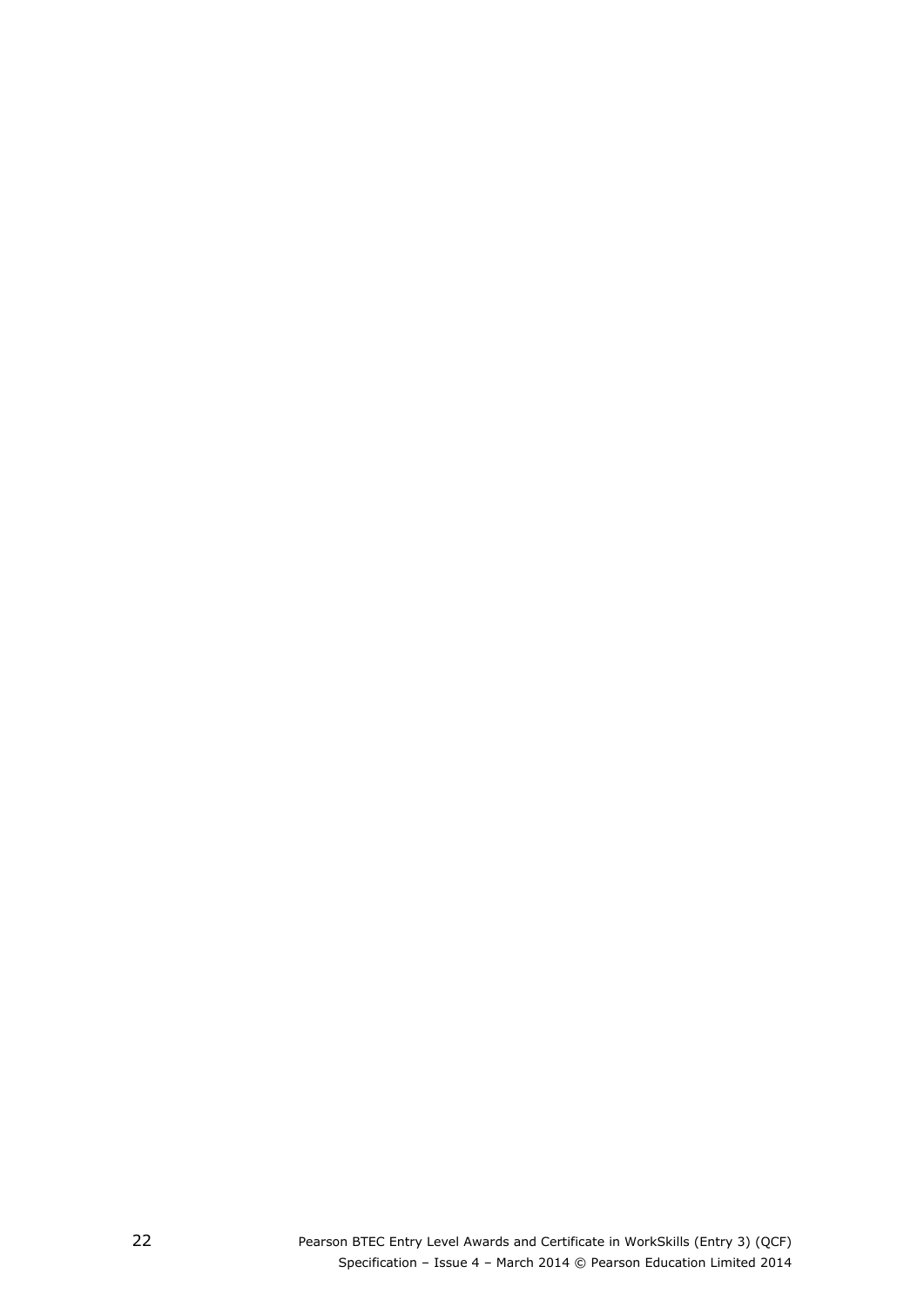<span id="page-30-0"></span>

| Unit $1:$                     | <b>Alternatives to Paid</b><br><b>Work</b> |
|-------------------------------|--------------------------------------------|
| <b>Unit code:</b>             | K/503/3187                                 |
| <b>QCF Entry Level:</b>       | <b>Entry 3</b>                             |
| <b>Credit value:</b>          | 1.                                         |
| <b>Guided learning hours:</b> | 10                                         |

## **Unit aim**

This unit aims to increase learners' knowledge of alternatives to paid work and how they may benefit from participating in these activities.

## **Unit introduction**

There are numerous examples of positive alternatives to paid work which benefit individuals, families and communities. The aim of this unit is to teach learners about the variety of alternatives to paid work and how they can provide skills and qualities that are of personal benefit. Learners will find out about local organisations that provide opportunities, support or information for people who are already involved in alternatives to paid work or who wish to get involved in alternatives to paid work.

#### **Learning outcomes and assessment criteria**

In order to pass this unit, the evidence that the learner presents for assessment needs to demonstrate that they can meet all the learning outcomes for the unit. The assessment criteria determine the standard required to achieve the unit.

| <b>Learning outcomes</b> |                                                                                                 | <b>Assessment criteria</b> |                                                                                                                                                       |
|--------------------------|-------------------------------------------------------------------------------------------------|----------------------------|-------------------------------------------------------------------------------------------------------------------------------------------------------|
| 1                        | Know different alternatives to paid<br>work                                                     | 1.1<br>1.2 <sub>1</sub>    | Identify alternatives to paid work<br>Identify local organisations<br>associated with alternatives to<br>paid work                                    |
|                          | Know the benefits that individuals<br>can gain from taking part in<br>alternatives to paid work | 2.1                        | Identify the skills and qualities<br>gained from participating in<br>alternatives to paid work                                                        |
|                          |                                                                                                 | $2.2^{\circ}$              | Identify how the skills and<br>qualities gained from participating<br>in alternatives to paid work may<br>be of personal benefit to the<br>individual |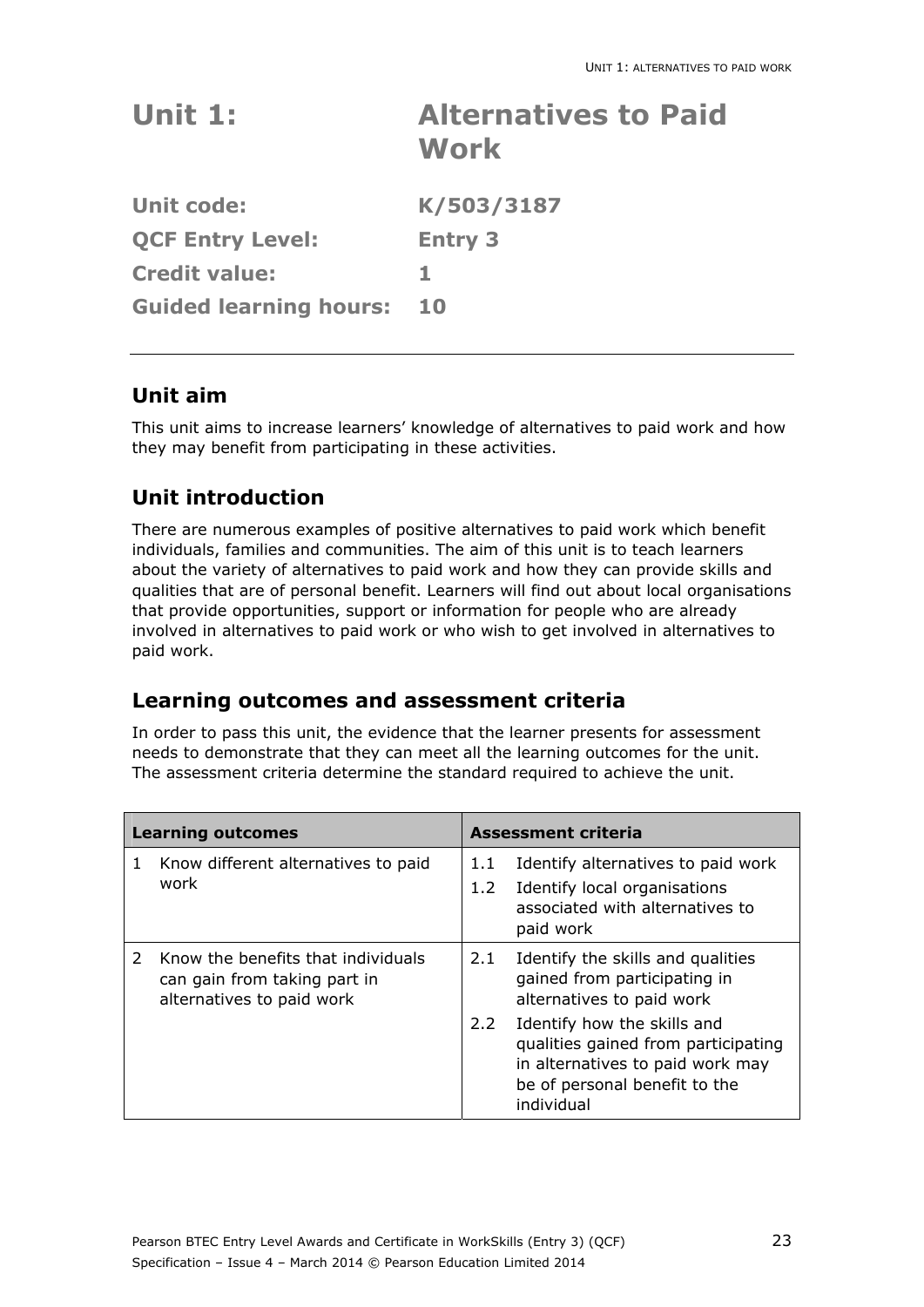## **Unit content**

#### 1 **Know different alternatives to paid work**

*Alternatives to paid work:* leisure activities e.g. playing sport, keeping fit, reading; voluntary work e.g. shopping for an elderly neighbour, caring for a disabled family member; study or training e.g. full- or part-time course at college; compulsory order e.g. community service order

*Organisations which provide information and opportunities for alternatives to paid work:* local organisations e.g. sports clubs, local council, charity shops, animal shelters, community associations, libraries, places of worship; advisory and support groups e.g. Carers UK, Gingerbread, Age UK, NCT (National Childbirth Trust), Mencap, Scope, faith-based organisations; educational organisations e.g. further education colleges, Adult Learning Centres, learndirect, Community Service Volunteers (CSV)

#### 2 **Know the benefits that individuals can gain from taking part in alternatives to paid work**

*Skills and qualities:* gain new skills/abilities or gain higher level of skills/abilities e.g. learn how to use a till in a charity shop, achieve a qualification, learn how to care for a disabled person, home management skills, time management skills, managing people, managing finances; gain qualities e.g. confidence, patience, empathy, determination, perseverance, punctuality, dependability, flexibility, loyalty

*Personal benefits:* e.g. sense of achievement, sense of satisfaction or enjoyment, sense of wellbeing, improved physical fitness, meet new people, improve job prospects, gain reference for future employment, encourage further study, reduce stress levels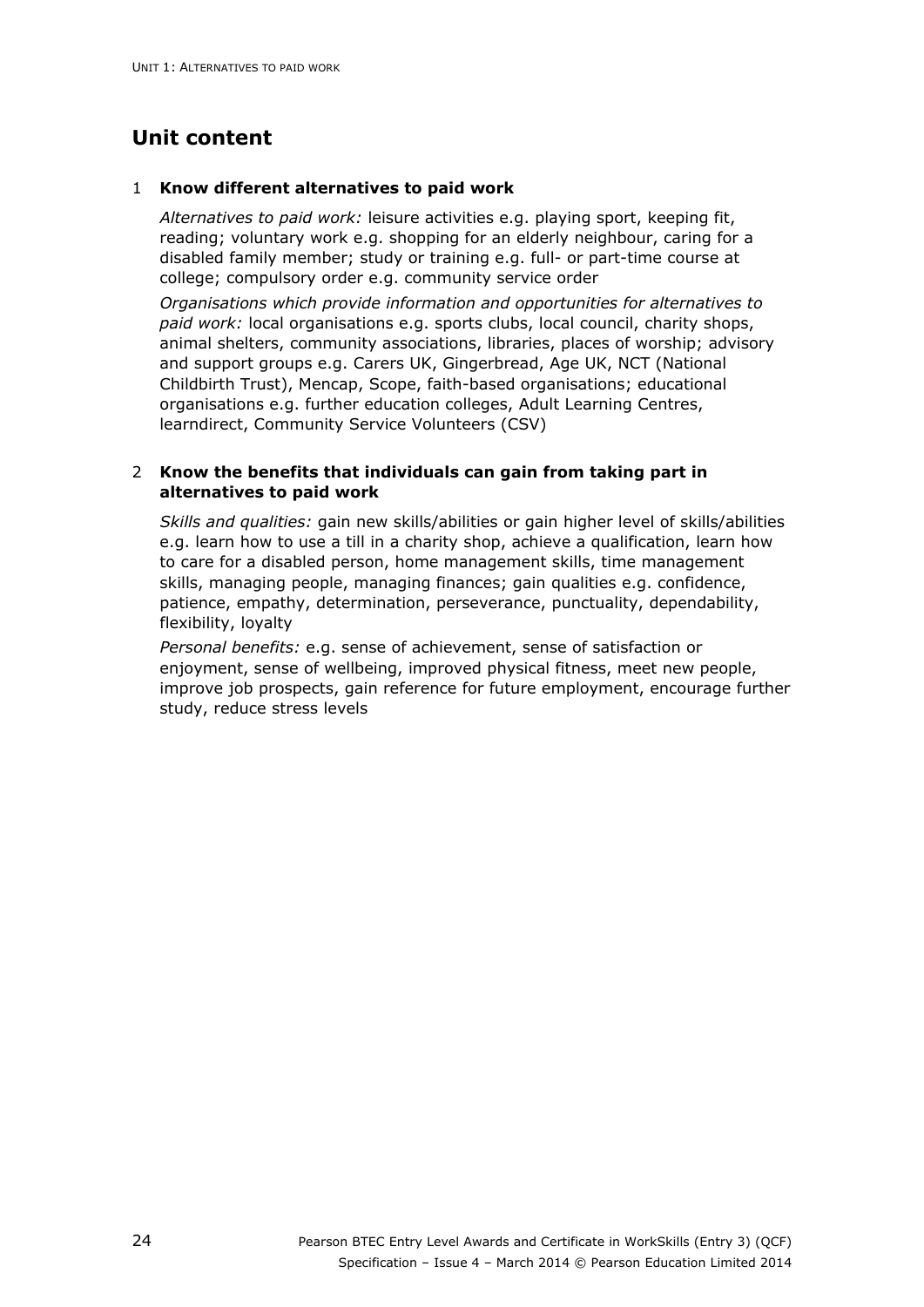## **Essential guidance for tutors**

#### **Delivery**

This unit can be used in a variety of contexts. Delivery will depend on the particular context of the learner but may include learners already or previously involved in alternatives to paid work, as well as learners with no current or previous involvement in alternatives to paid work. Delivery, therefore, could be centred on using the learner or another individual as a case study.

The contexts could include the following:

- home makers
- home carers looking after, for example, young children or ill relatives
- learners considering a gap year
- leisure activities
- further study
- returners to work
- volunteering and/or community service.

Tutors could use a wide range of delivery methods including presentations, seminars, practical workshops, external trips and guest speakers. Additional learning resources could include journals, videos, DVDs, case studies, learner presentations and group work. As many practical activities as possible should be included to help learners relate to the content of the unit.

Speakers from organisations that provide information about alternatives to paid work could be invited to talk to the group about the options available. They could talk about the skills and qualities which people have gained from the experience. Learners may refer to their own experiences, which will make the content of the unit relevant to them. Learners could also be encouraged to ask friends, relatives and colleagues about their involvement in alternatives to paid work.

Web pages of the local council and further education colleges may be a good source of information about organisations associated with alternatives to paid work. Learners could be encouraged to find out about local organisations by visiting local resources such as the local library and charity shops. Learners could report back to the rest of the group about the information they have found.

For learning outcome 2, learners could be given a case study of a person who has participated in an alternative to paid work. Learners could work in groups to determine what skills and qualities the person gained from the experience and which of these skills and qualities would be of particular benefit to the individual. Tutorial discussions could also be used for this purpose. Alternatively, where confidentiality requirements can be met, learners may use their own past or current experiences of participating in alternatives to paid work as a case study.

#### **Assessment**

In order to achieve 1.1, learners must identify three alternatives to paid work. They may participate in a discussion to identify the alternatives to paid work which could be recorded by the tutor for verification purposes. Alternatively, learners could present the information as a factsheet for other learners and include the information required for 1.2 about local organisations.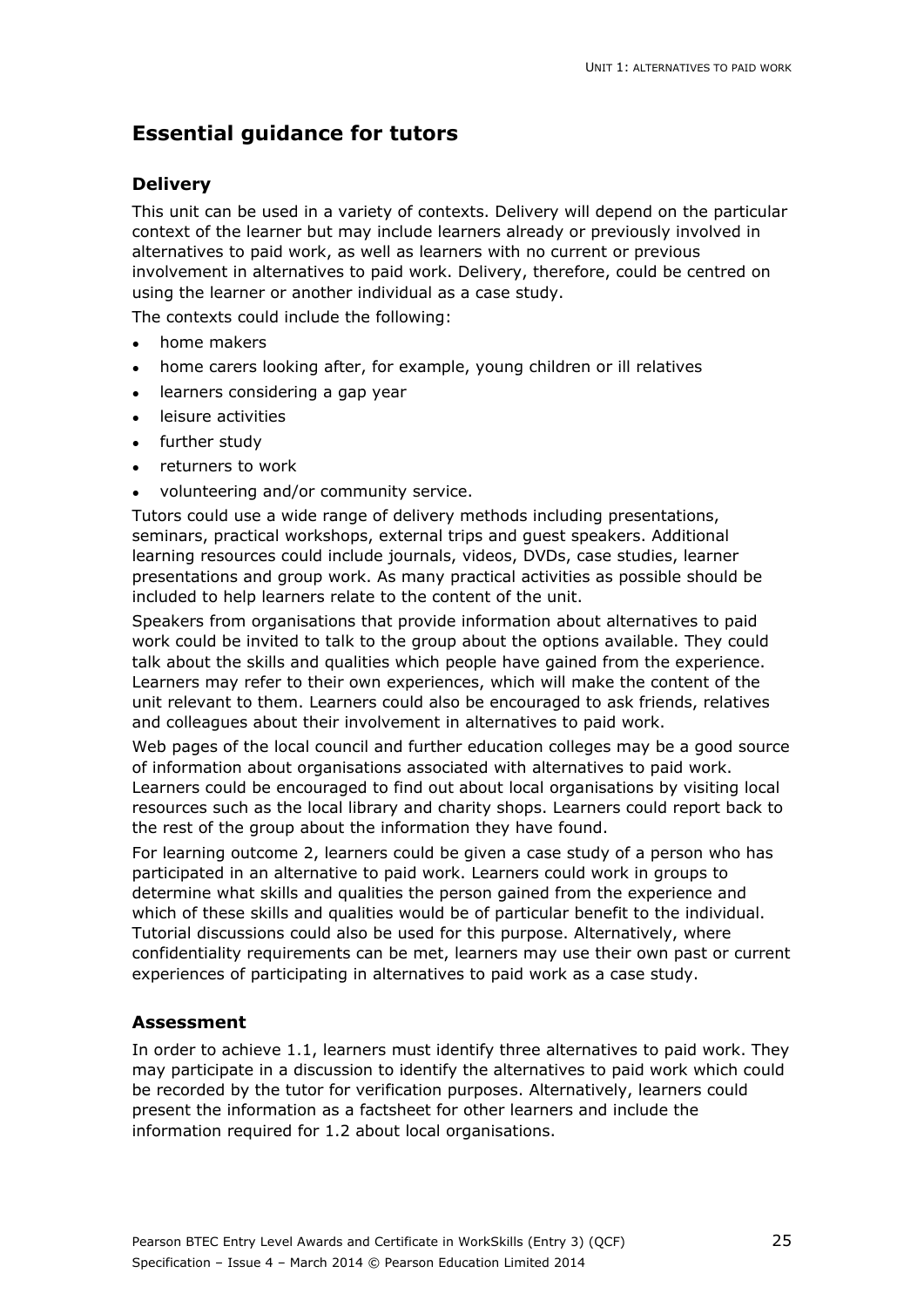For 1.2, learners need to identify at least three organisations associated with positive alternatives to paid work. They must also identify how they found out about the organisations. They need to use more than one method to demonstrate their research skills. For example, they may use the internet, telephone, newspapers, newsletters, books or leaflets.

To achieve 2.1, learners need to identify skills and qualities gained from participating in activities associated with alternatives to paid work. Learners may identify skills and qualities gained from participating in one or more examples of alternatives to paid work. At least two skills or qualities need to be identified in total.

To achieve 2.2, learners must identify at least two ways in which the skills and qualities gained from participating in alternatives to paid work (as identified in 2.1) may be of personal benefit to the participant. Learners must show a basic understanding of how the skills or qualities gained will improve, enhance or benefit the participant's life, either directly or indirectly.

For 2.1 and 2.2, a statement could be completed by the tutor, following a tutorial, to verify that the learner has achieved these criteria.

#### **Links to other BTEC units, other BTEC qualifications and other relevant units and qualifications**

|  |  | This unit forms part of the WorkSkills suite. This unit has particular links with: |
|--|--|------------------------------------------------------------------------------------|

| <b>Entry Level</b>                | Level 1                              | Level 2                              |
|-----------------------------------|--------------------------------------|--------------------------------------|
| Unit 2: Working as a<br>Volunteer | Unit 1: Alternatives to<br>Paid Work | Unit 1: Alternatives to<br>Paid Work |
|                                   | Unit 2: Working as a<br>Volunteer    | Unit 2: Working as a<br>Volunteer    |

#### **Essential resources**

Learners need access to appropriate sources of information on alternatives to paid work, for example, websites, community noticeboards, magazines, newspapers, representatives of organisations and societies.

#### **Suggested resources**

#### **Websites**

www.carersuk.org www.direct.gov.uk/en/HomeAndCommunity/Gettinginvolvedinyourcommunity www.dofe.org www.gapyear.com www.learndirect.co.uk www.princes-trust.org.uk www.yearoutgroup.org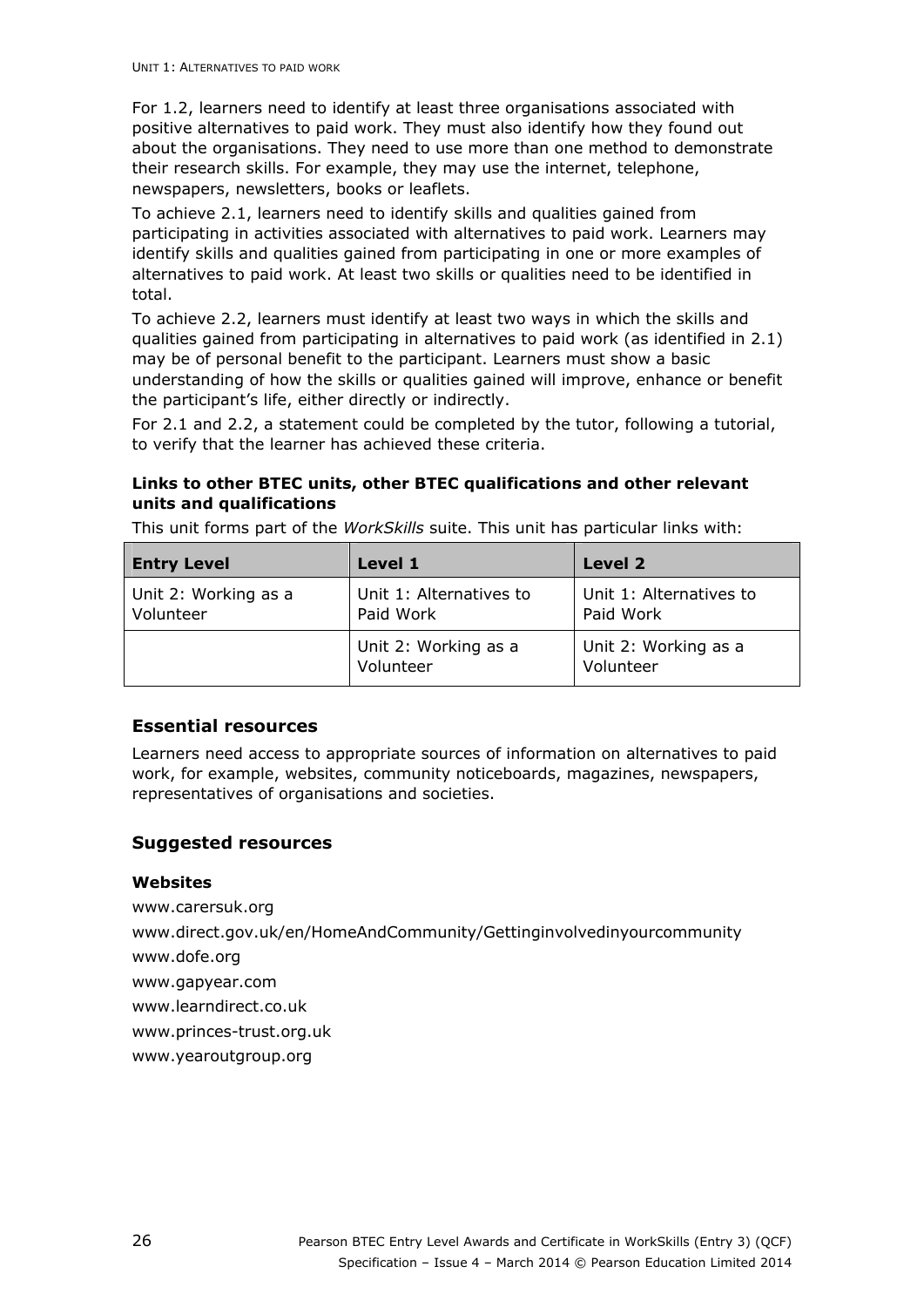# <span id="page-34-0"></span>**Unit 2: Working as a Volunteer**

| <b>Unit code:</b>             | M/503/2803     |
|-------------------------------|----------------|
| <b>QCF Entry Level:</b>       | <b>Entry 3</b> |
| <b>Credit value:</b>          | $\mathbf{z}$   |
| <b>Guided learning hours:</b> | 10             |

## **Unit aim**

The aim of this unit is to give learners knowledge of volunteering and its benefits to individuals and the community. In this unit learners participate in a voluntary work activity.

## **Unit introduction**

Involvement in voluntary work can benefit organisations, the community and individuals. The volunteer may be able to gain new skills and develop confidence in working with new people, which will be beneficial to them in the future.

The aim of this unit is to help learners understand the benefits of voluntary work and to participate in a brief period of voluntary work. In order to achieve this unit, learners must participate in some form of voluntary work. A specified time for the voluntary work is not given, but it must be sufficient to allow the learner to gain the knowledge and experience necessary to achieve the learning outcomes.

#### **Learning outcomes and assessment criteria**

In order to pass this unit, the evidence that the learner presents for assessment needs to demonstrate that they can meet all the learning outcomes for the unit. The assessment criteria determine the standard required to achieve the unit.

| <b>Learning outcomes</b> |                                                                           | <b>Assessment criteria</b> |                                                                                                                                    |  |
|--------------------------|---------------------------------------------------------------------------|----------------------------|------------------------------------------------------------------------------------------------------------------------------------|--|
|                          | Know the role of the volunteer<br>in different types of voluntary<br>work | 1.1<br>1.2 <sub>1</sub>    | Identify different types of voluntary work<br>Identify activities undertaken by volunteers<br>in different types of voluntary work |  |
| $\mathcal{P}$            | Know the benefits of<br>participating in voluntary work                   | 2.1                        | Identify benefits of voluntary work for the<br>volunteer                                                                           |  |
|                          |                                                                           | $2.2^{\circ}$              | Identify benefits of voluntary work for the<br>organisation, community or individual being<br>served                               |  |
| 3                        | Be able to undertake voluntary<br>work                                    | 3.1                        | Participate in voluntary work according to a<br>given brief                                                                        |  |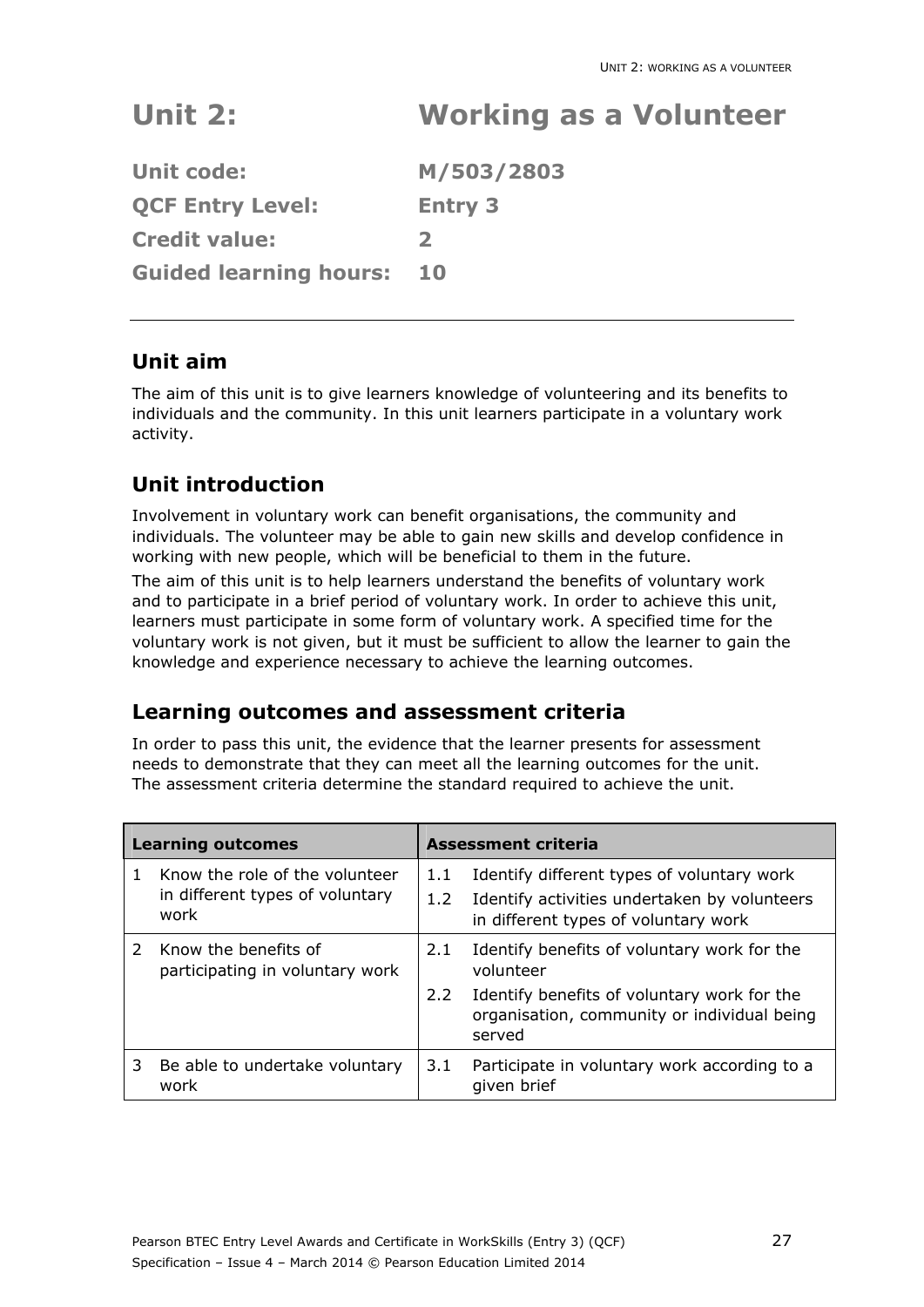# **Unit content**

#### 1 **Know the role of the volunteer in different types of voluntary work**

*Types of voluntary work:* working for a charity; working for a private organisation; working for the community; working for individuals

*Voluntary work activities:* different activities for the different types of voluntary work e.g. taking part in a street collection for the NSPCC, reading to a visually impaired person in residential home for the elderly, collecting litter in the neighbourhood, shopping for a neighbour

#### 2 **Know the benefits of participating in voluntary work**

*Benefits to volunteers:* increase in confidence e.g. sense of achievement; learn new skills e.g. how to communicate with elderly people; develop own interests e.g. gardening, cooking; enjoyment e.g. having fun while helping at the youth club; gain experience to help with future career

*Benefits to individuals:* making a difference e.g. providing company for a lonely resident in sheltered accommodation, part of Duke of Edinburgh's Award Scheme, Scout and Guides Associations

*Benefits to organisations:* e.g. having extra help, having people with certain skills

*Benefits to community:* e.g. improving environment, improving neighbourhood facilities

#### 3 **Be able to undertake voluntary work**

*Participate in voluntary work:* e.g. help in an animal sanctuary, assist a person with a disability to shop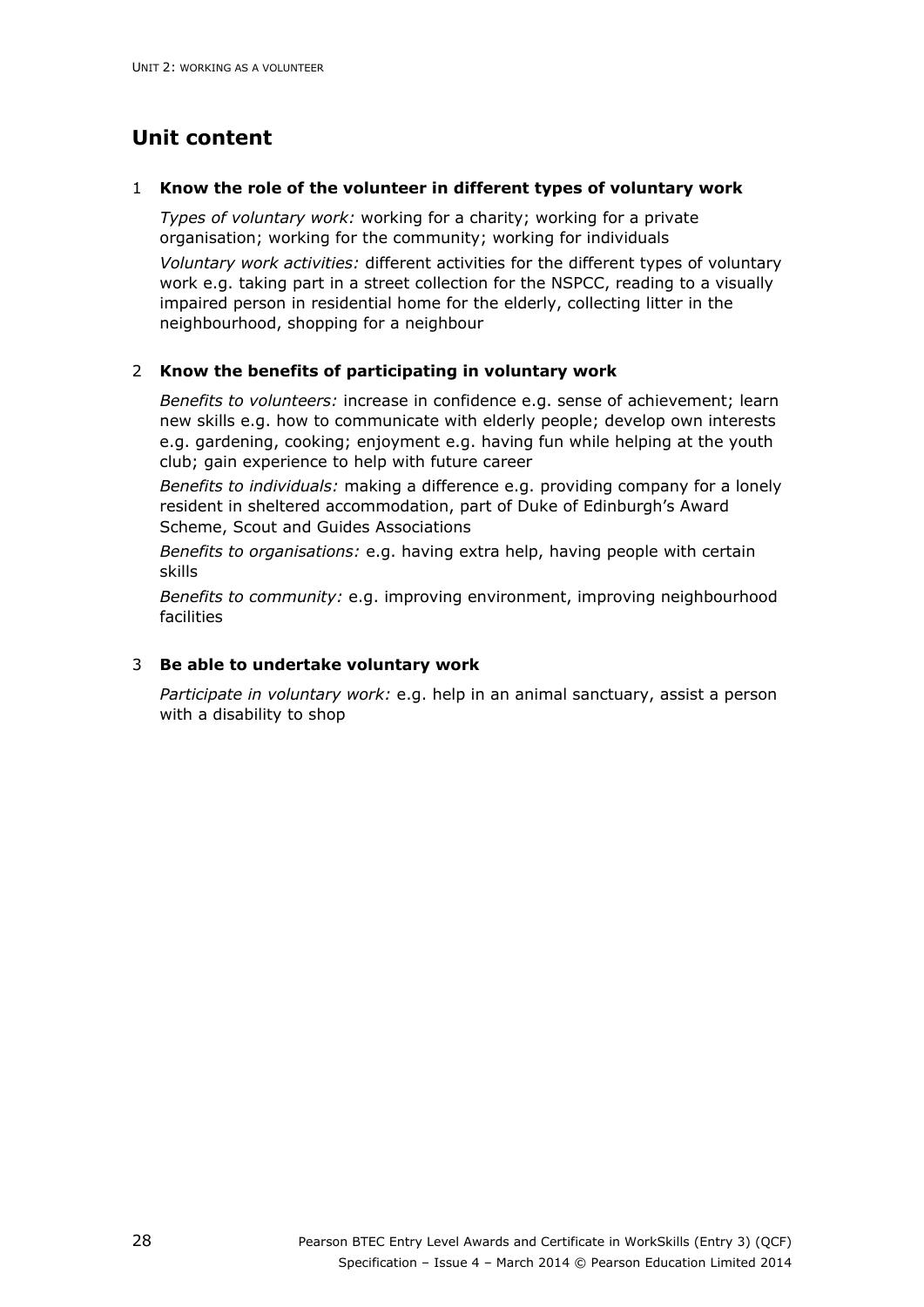## **Delivery**

The emphasis of this unit is on enabling learners to understand the different types of voluntary work and the value of voluntary work to both volunteers and recipients. Additionally, learners will benefit from a brief period of appropriate voluntary work.

A wide range of delivery methods may be used to teach this unit, including tutorials, presentations, videos, worksheets and internet sources. As many practical activities as possible should be included to help learners relate to the unit content.

The tutor could start delivery of this unit by inviting speakers from different types of voluntary work to talk to the group about volunteering opportunities and roles. They could talk to learners about the benefits of participating in voluntary work.

In groups, learners could research different types of voluntary work and the role of the volunteer and then report back to the rest of the group.

Web pages may be a good source of information, for example www.direct.gov.uk/ en/YoungPeople/Workandcareers/Workexperienceandvolunteering/DG\_066181 When discussing the benefits of volunteering, learners may be able to refer to situations they have been involved in or encountered. Learners could be encouraged to ask friends and colleagues about their volunteering experiences. Learners could design posters or leaflets to show the benefits of volunteering and could then display them in class.

Learners should participate in a brief period of voluntary work. Tutors should arrange suitable voluntary work and provide learners with appropriate guidance on what is expected from them, the suggested timescale for the work and any supervision details.

Tutorials will provide an opportunity for tutors to discuss the volunteer experience of individual learners.

## **Assessment**

For 1.1 and 1.2, learners need to identify a range of types of voluntary work and the activities volunteers undertake in different types of voluntary work. This could be produced in the form of a leaflet. Alternatively, they may participate in a discussion to identify different types of voluntary work and roles. This should be recorded by the tutor for verification purposes.

Posters or leaflets that identify some benefits of voluntary work for the volunteer and for the organisation, community or individual being served would provide sufficient evidence for 2.1 and 2.2.

Evidence for 3.1 is best provided in the form of an observation form completed by the tutor, or a witness statement completed by the 'employer', indicating that the learner has participated satisfactorily in the brief period of voluntary work.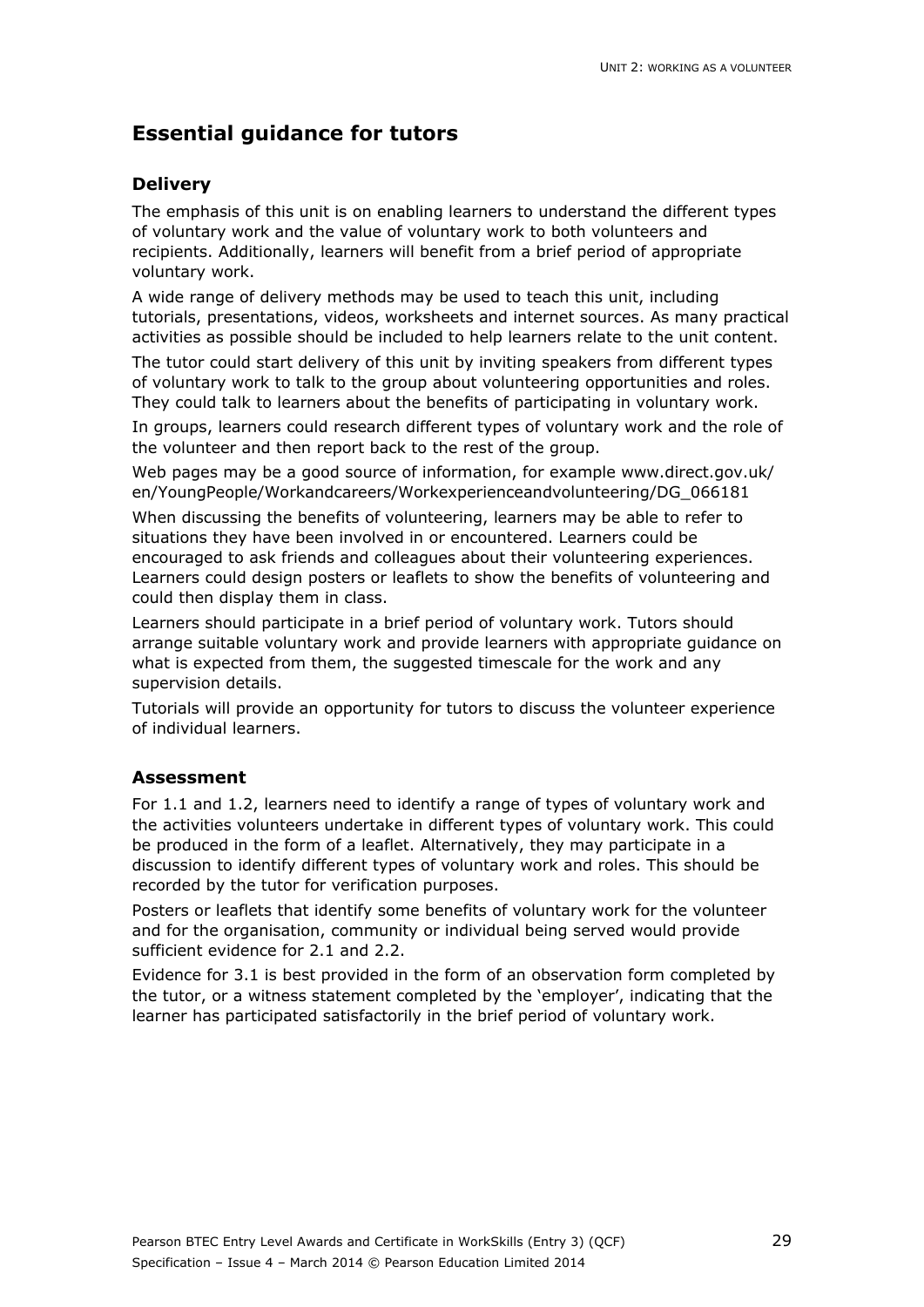## **Links to other BTEC units, other BTEC qualifications and other relevant units and qualifications**

This unit forms part of the *WorkSkills* suite. This unit has particular links with:

| <b>Entry Level</b>                   | Level 1                              | <b>Level 2</b>                       |
|--------------------------------------|--------------------------------------|--------------------------------------|
| Unit 1: Alternatives to<br>Paid Work | Unit 1: Alternatives to<br>Paid Work | Unit 1: Alternatives to<br>Paid Work |
|                                      | Unit 2: Working as a<br>Volunteer    | Unit 2: Working as a<br>Volunteer    |

## **Essential resources**

Learners must have the opportunity to undertake a brief period of voluntary work.

## **Suggested resources**

## **Websites**

www.direct.gov.uk/en/YoungPeople/Workandcareers/ Workexperienceandvolunteering/DG\_066181

www.voluntaryworker.co.uk

www.volunteering.org.uk

www.wfac.org.uk/?Information:Working\_in\_the\_Voluntary\_Sector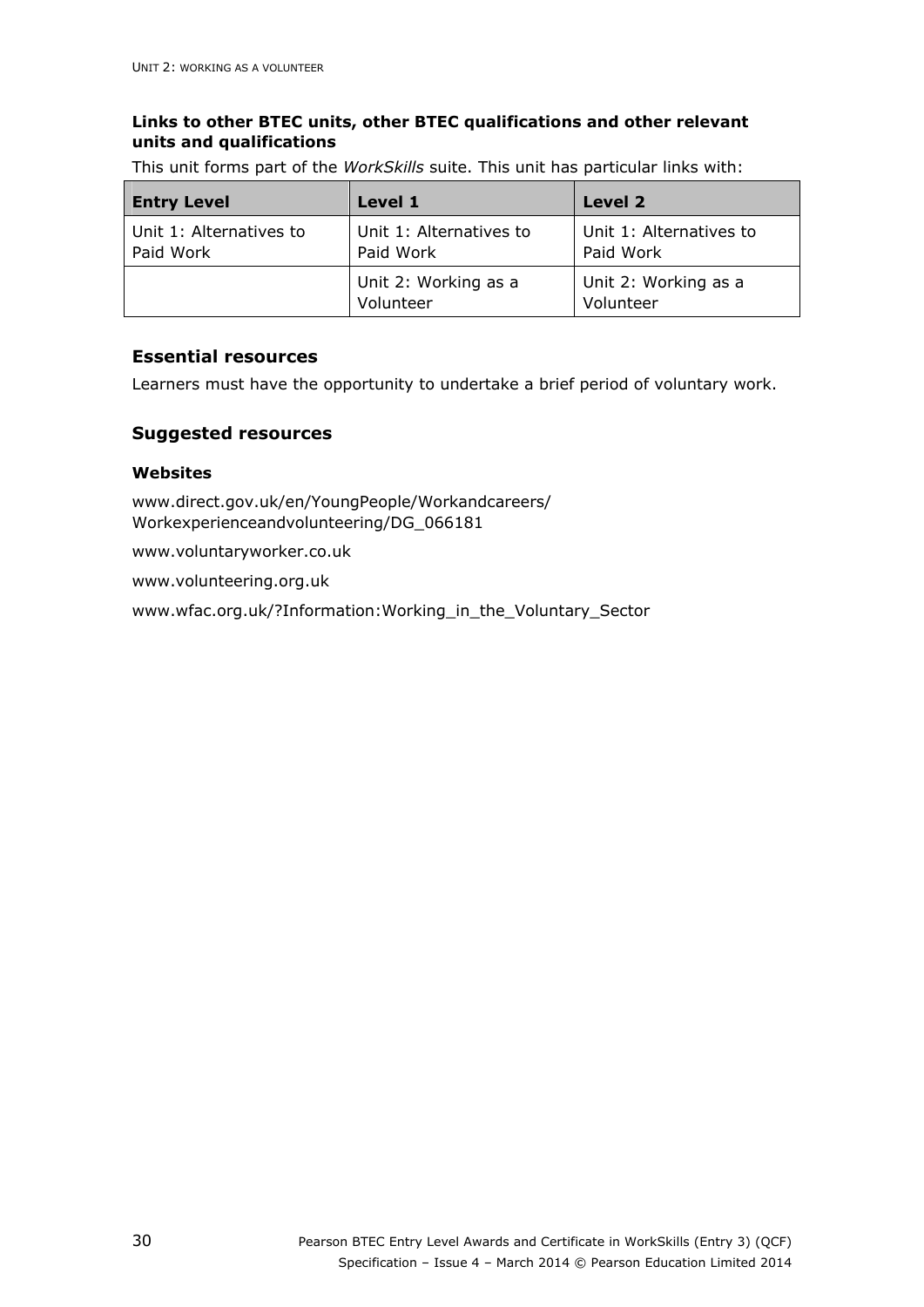| Unit 3:                       | <b>Managing Your Own</b><br><b>Money</b> |
|-------------------------------|------------------------------------------|
| <b>Unit code:</b>             | T/503/2804                               |
| <b>QCF Entry Level:</b>       | <b>Entry 3</b>                           |
| <b>Credit value:</b>          | $\mathbf{z}$                             |
| <b>Guided learning hours:</b> | 20                                       |

# **Unit aim**

This unit aims to increase learners' knowledge of personal financial management, including how to carry out cash transactions and ways to save money.

# **Unit introduction**

Being able to handle your own money effectively is an essential life skill. The aim of this unit is to help learners become familiar with acquiring and using money. Learners will develop skills in purchasing goods and services using cash, ensuring they have enough money and receive the correct change. Learners will also find out about different sources of income, different ways to save money in daily life, benefits of saving money and where to keep saved money.

# **Learning outcomes and assessment criteria**

|    | <b>Learning outcomes</b>                        | <b>Assessment criteria</b> |                                                                                                                                                                     |
|----|-------------------------------------------------|----------------------------|---------------------------------------------------------------------------------------------------------------------------------------------------------------------|
| 1. | Know different sources of<br>income             | 1.1                        | Identify different sources of income                                                                                                                                |
| 2  | Be able to buy goods and<br>services using cash | 2.1<br>$2.2 -$             | In a given role, have sufficient money to<br>pay for goods and services<br>Check that the correct change has been<br>received when paying for goods and<br>services |
| 3  | Know the benefits of saving<br>money            | 3.1                        | Identify benefits of saving money                                                                                                                                   |
| 4  | Know how to save money                          | 4.1                        | Identify different ways of making savings in<br>daily life                                                                                                          |
|    |                                                 | 4.2                        | Identify where saved money can be kept                                                                                                                              |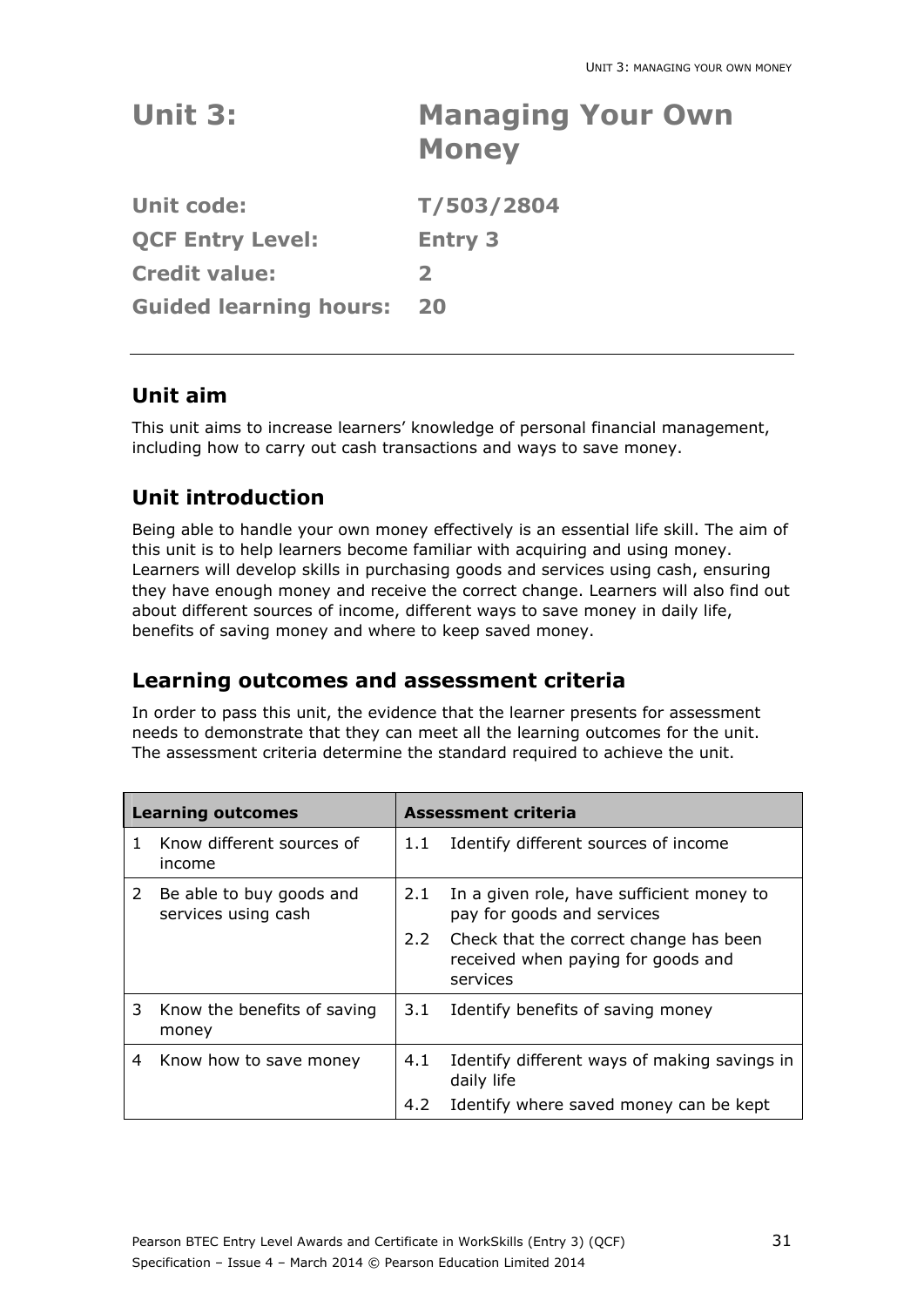#### 1 **Know different sources of income**

*Sources of income:* salary or wages; gifts, inheritance; pocket money; selling items; grants, benefits; loans

## 2 **Be able to buy goods and services using cash**

*Goods*: e.g. clothing, groceries, appliances, medication, toiletries

*Services:* e.g. haircut, travel journey, cinema, dental check-up

*Buying goods or services*: estimate amount of money needed to buy it; calculate total money required; provide sufficient money to pay; check change against total sum offered

## 3 **Know the benefits of saving money**

*Benefits of saving money:* e.g. peace of mind in knowing spare money is available if needed, being financially independent or less dependent on others, interest earned on money saved in a savings account, money available for emergencies and unforeseen circumstances, money available for large or expensive purchases e.g. holiday, computer, furniture

#### 4 **Know how to save money**

*How to make savings:* lifestyle changes e.g. walking instead of taking bus, planning meals before shopping to avoid buying too much, giving up smoking, checking for lowest prices; money saving schemes e.g. loyalty cards, special offers, discount coupons, shopping vouchers; avoiding impulse buying *Where to keep saved money:* e.g. bank, building society, post office, locked drawer, hiding place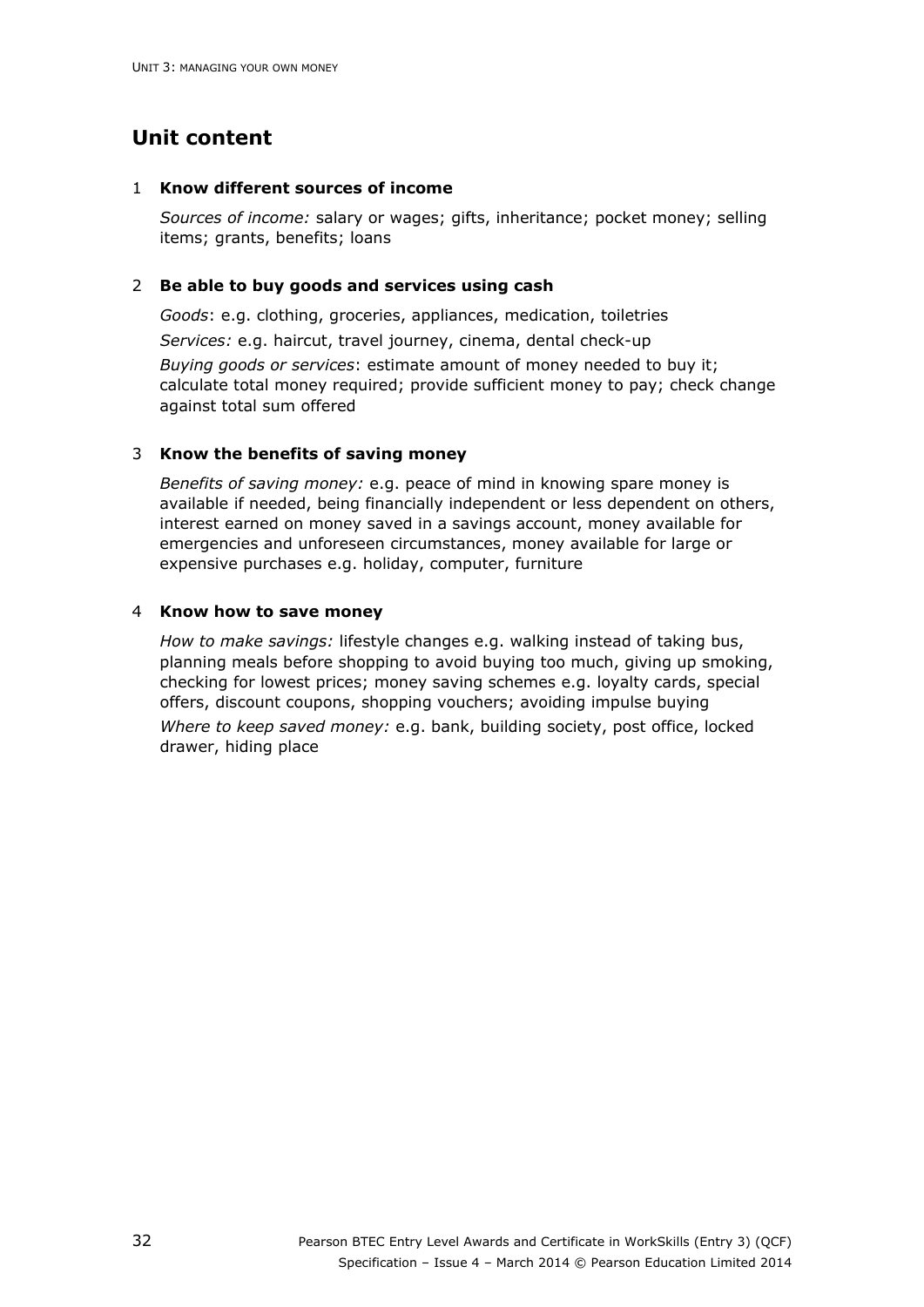## **Delivery**

Learners should be actively involved throughout the delivery of this unit. Learners must be able to carry out simple financial calculations and can practise this through role play or real–life situations. Additional learning time may be required to ensure that learners have gained sufficient skills in this area.

In order to achieve the learning outcomes for this unit, it would be helpful for tutors/line managers to introduce learners to basic terminology, such as income and outgoings, goods, services. Learners should then be able to identify different sources of income. This could be achieved through group discussions or appropriate case studies based on, for example, a student, a disabled person, an employed person, a pensioner, a self- employed person.

Learners need to learn how to calculate outgoings and work out the difference between the amount of money they have and the amount they need for purchases to ensure they have enough money for their purchases and are not overcharged. Tutors could give learners short scenarios specifying the amount of money a person has for a day and what they will spend on things such as transport and food; learners could then be asked to calculate how much money is left over at the end of the day. Alternatively real–life situations may be used with, for example, learners given an amount of money to buy ingredients for a cooking class. Learners would be required to choose suitable products and return with the correct change.

Knowing the benefits of saving money and how to save money are important outcomes for this unit. For learning outcomes 3 and 4, learners could discuss in groups, the benefits of saving money in a general sense and record the outcomes on a flipchart or board. Learners could then think about specific ways in which saving money could benefit them personally (for example, having enough money to go on holiday or to buy a computer).

Learners could investigate the cost of the same type of product sold in different shops or supermarkets. They could also look through a range of magazines, newspapers or internet sites to identify 'bargains', which could then be discussed with others in the group. Learners may also be encouraged to work out where they could save money by changing some of their regular spending habits, for example if they brought their own lunch to work or college instead of buying lunch onsite.

Identifying different places where savings can be kept can be achieved through group discussion, leaflets from banks, adverts from the post office, building societies or internet searches. At this level, learners need only recognise that personal saved money can be kept in different places. However, discussion could include the advantages and disadvantages of saving money in different places.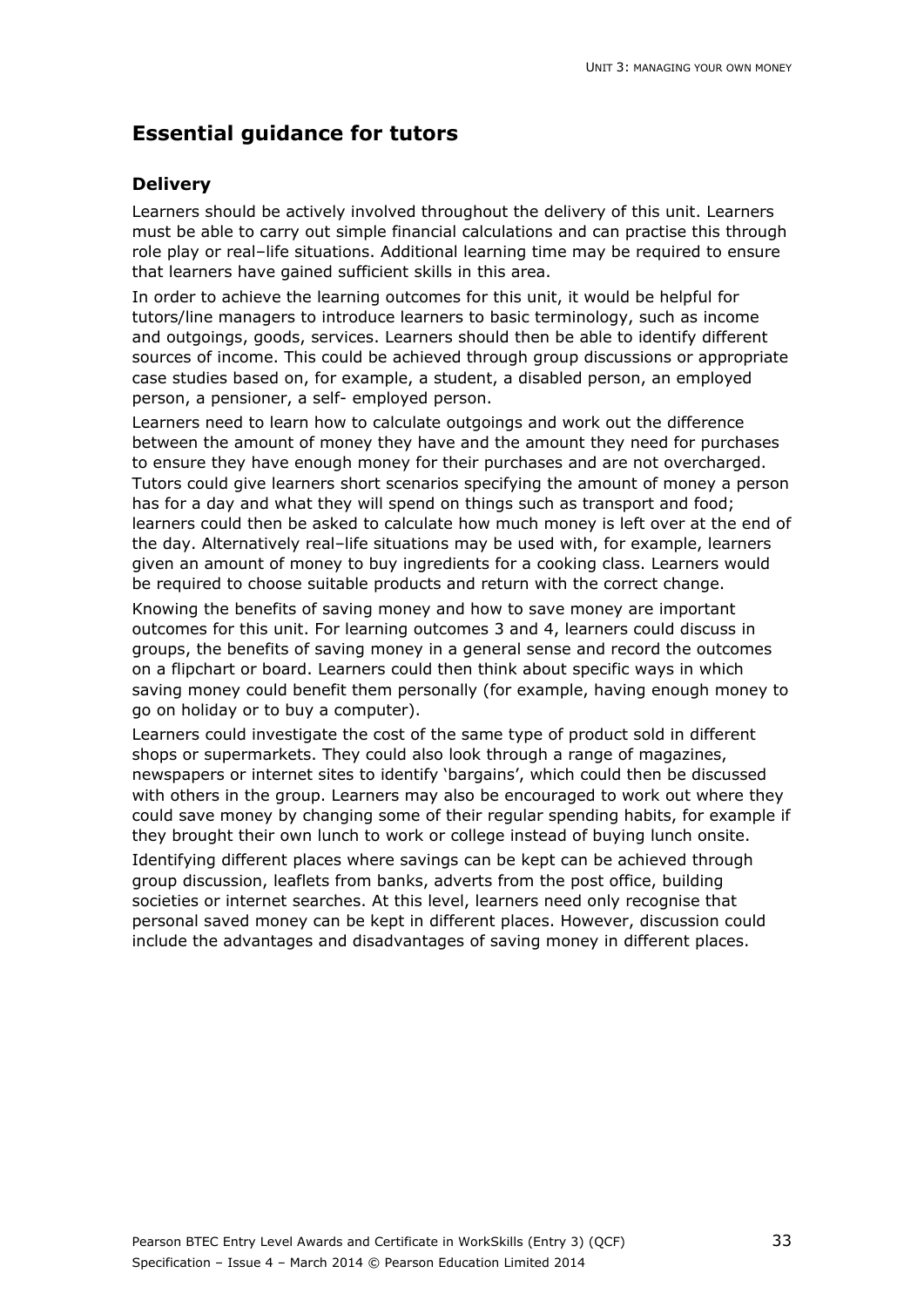## **Assessment**

Tutors could give learners a range of small tasks to complete throughout the teaching of this unit or larger tasks towards the end.

In order to achieve 1.1, learners must identify three different sources of income. They may be given a short scenario which highlights a number of sources of income.

To achieve 2.1 and 2.2, learners may be given a real–life situation or role play. Learners could be asked to buy a number of items and return with the correct change. The accuracy of the learner's calculations could then be verified by the tutor or line manager. Alternatively, learners could be given a paper-based task which provides appropriate examples for learners to calculate. In all cases, the calculations should be appropriate in terms of the functional skills for this level.

For 3.1, learners must give at least two reasons why it is beneficial for an individual to save money. The information could be presented as a poster, leaflet or recorded in discussion with a tutor or line manager.

To achieve 4.1, learners must identify four different ways of making savings in daily life. This could be presented as an information leaflet and could include practical examples such as collecting and using shopping vouchers, saving money in a bank or waiting until it is on sale to buy an item.

To achieve 4.2, learners must identify three different places to keep savings. The information could be presented as a poster. Alternatively, learners may be given a short scenario in which someone has savings they want to keep safe and they have to identify three places where the person could put their money.

## **Links to other BTEC units, other BTEC qualifications and other relevant units and qualifications**

This unit forms part of the *WorkSkills* suite. This unit has particular links with:

| <b>Entry Level</b>                                    | Level 1                                               | <b>Level 2</b>                     |
|-------------------------------------------------------|-------------------------------------------------------|------------------------------------|
| Unit 4: Being Responsible<br>for Other People's Money | Unit 4: Being Responsible<br>for Other People's Money | Unit 3: Managing Your<br>Own Money |
|                                                       | Unit 3: Managing Your<br>Own Money                    |                                    |

## **Essential resources**

There are no special resources required for this unit.

## **Suggested resources**

#### **Websites**

www.bbc.co.uk/skillswise/numbers/measuring/money/factsheet.shtml www.direct.gov.uk/en/YoungPeople/Money/index.htm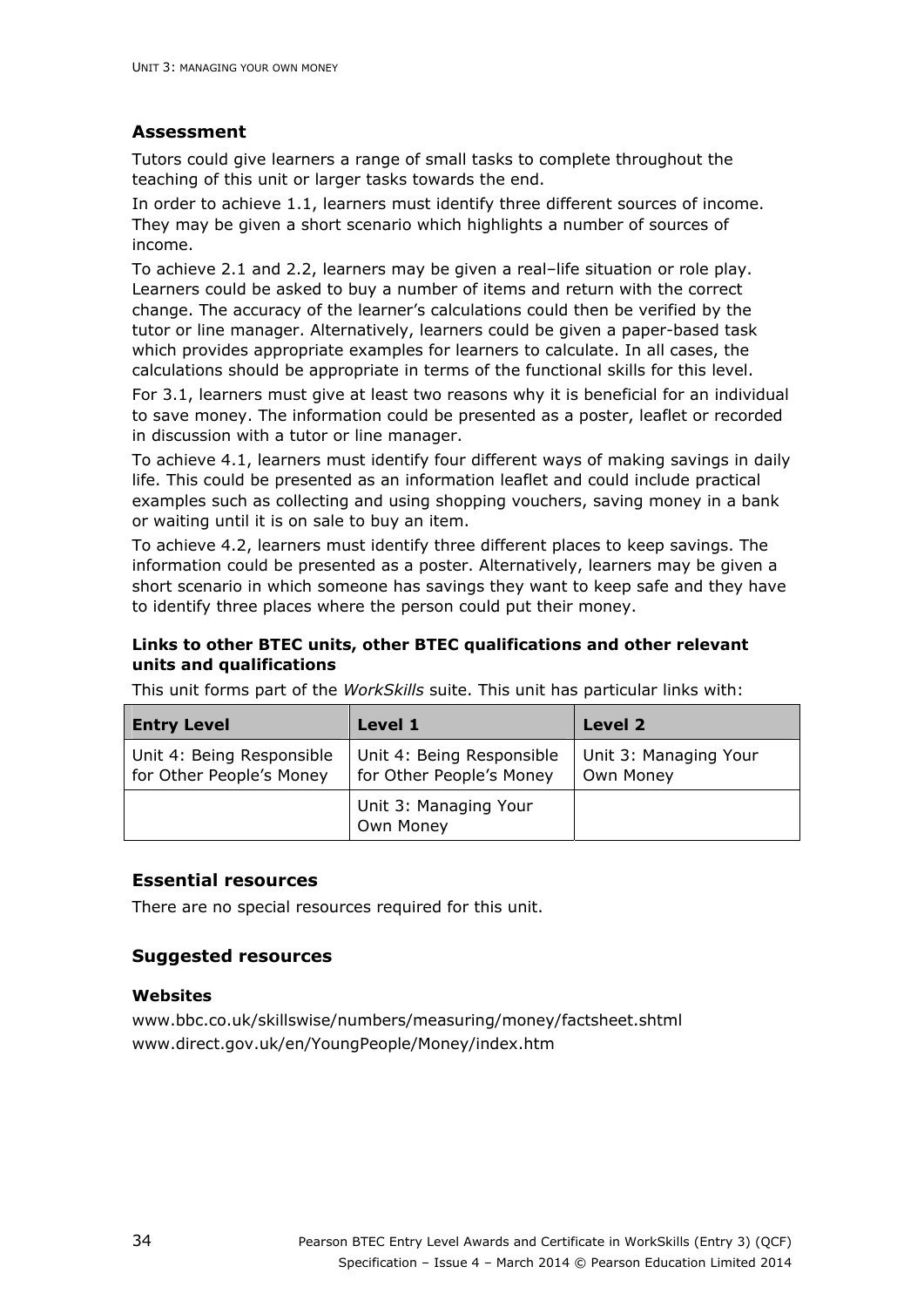| Unit 4:                       | <b>Being Responsible for</b><br><b>Other People's Money</b> |
|-------------------------------|-------------------------------------------------------------|
| <b>Unit code:</b>             | A/503/2805                                                  |
| <b>QCF Entry Level:</b>       | <b>Entry 3</b>                                              |
| <b>Credit value:</b>          | 1.                                                          |
| <b>Guided learning hours:</b> | 10                                                          |
|                               |                                                             |

# **Unit aim**

This unit looks at how to handle other people's money, by considering ways to keep money safe, the responsibilities involved in looking after other people's money and simple calculations.

# **Unit introduction**

Most learners will have responsibility for other people's money at some stage in their lives. It may be as a result of seeking sponsorship for a charity event, working as a volunteer at a local community event, handling petty cash while working in full- or part-time employment or simply going shopping for someone else. This unit will help learners understand that when they are responsible for other people's money, they must show that they are honest and capable of keeping it safe or using it wisely on their behalf. They will learn that they need to own up to any mistakes and explain how they have put them right. Learners will then also learn how to carry out simple calculations using other people's money.

# **Learning outcomes and assessment criteria**

|   | <b>Learning outcomes</b>                                       |                         | <b>Assessment criteria</b>                                                                                                                   |
|---|----------------------------------------------------------------|-------------------------|----------------------------------------------------------------------------------------------------------------------------------------------|
| 1 | Know the importance of<br>keeping other people's<br>money safe | 1.1                     | Give reasons for keeping other people's<br>money safe                                                                                        |
|   | 2 Know how to handle other<br>people's money responsibly       | 2.1<br>2.2 <sub>2</sub> | List ways to keep other people's money safe<br>Outline the need to return any unspent<br>money or money collected to the person<br>concerned |
|   |                                                                | 2.3                     | Outline the need, when handling someone<br>else's money, to own up to any mistakes<br>made and correct them                                  |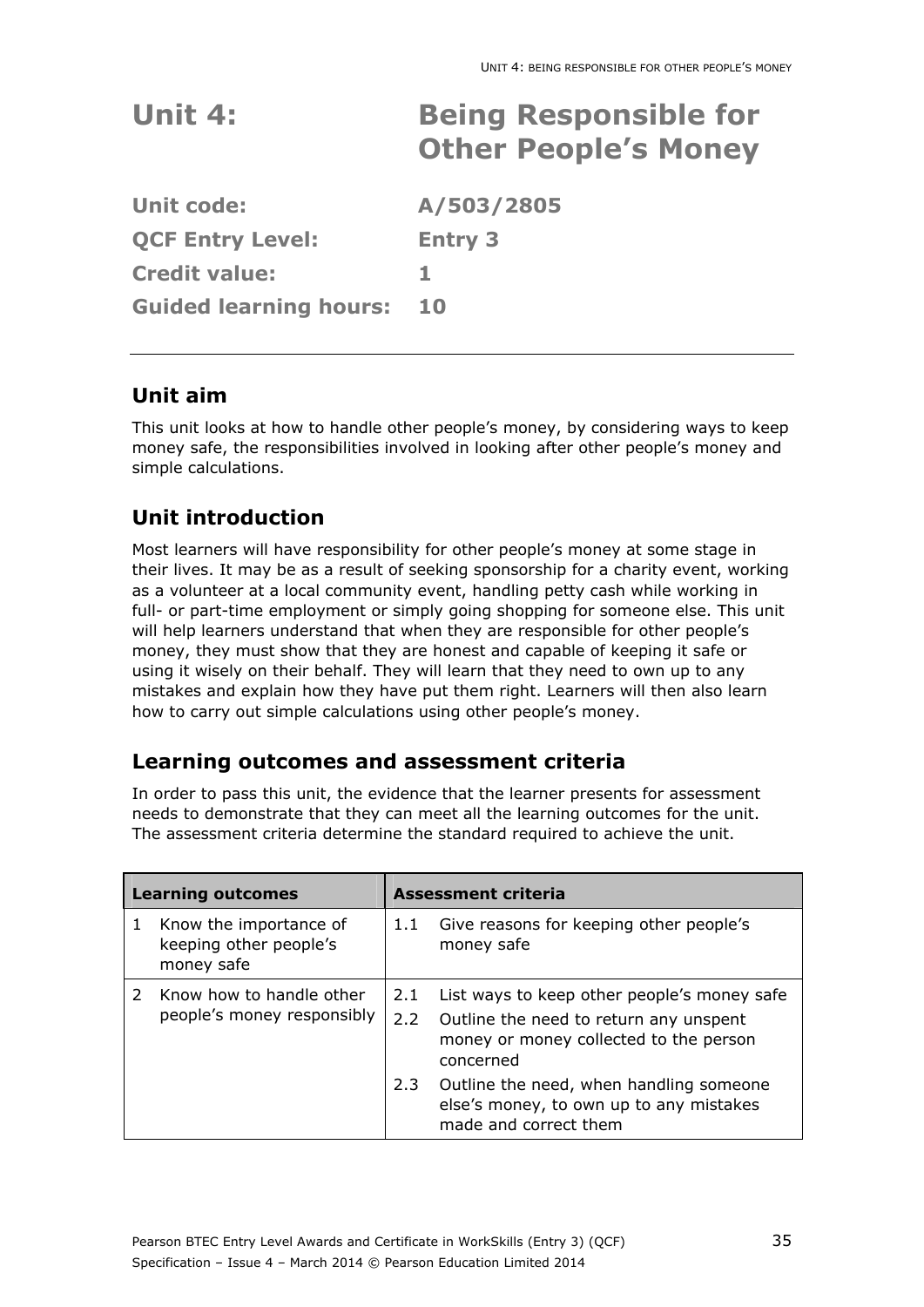| <b>Learning outcomes</b>                                                       |     | <b>Assessment criteria</b>               |
|--------------------------------------------------------------------------------|-----|------------------------------------------|
| Be able to complete simple<br>money calculations using<br>other people's money | 3.1 | Complete simple calculations using money |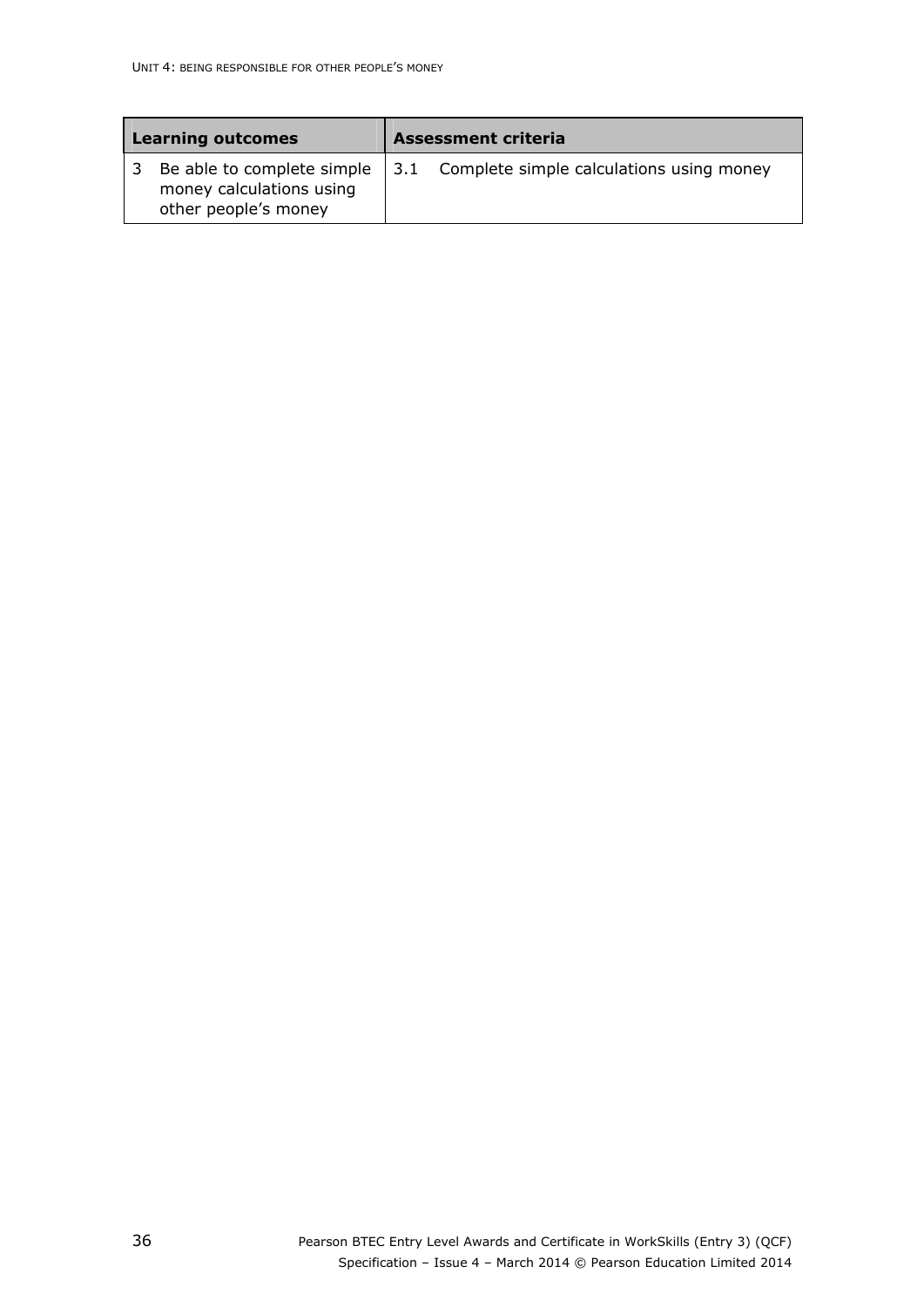#### 1 **Know the importance of keeping other people's money safe**

*Keeping it safe:* e.g. taking care to keep the money secure, using the money wisely, accuracy in giving change

*Importance*: e.g. honesty, being trustworthy, being accountable, responsibility, maturity

#### 2 **Know how to handle other people's money responsibly**

*Handling money*: e.g. keeping money in secure box, sorting money according to different types of coins and notes, checking money is correct currency; receiving correct payment, giving correct change; giving receipt (if applicable); owning up to any mistakes; correcting the mistakes

## 3 **Be able to complete simple money calculations using other people's money**

*Simple calculations*: selecting and recognising coins and notes; adding coins and notes; subtracting amounts of money, giving correct change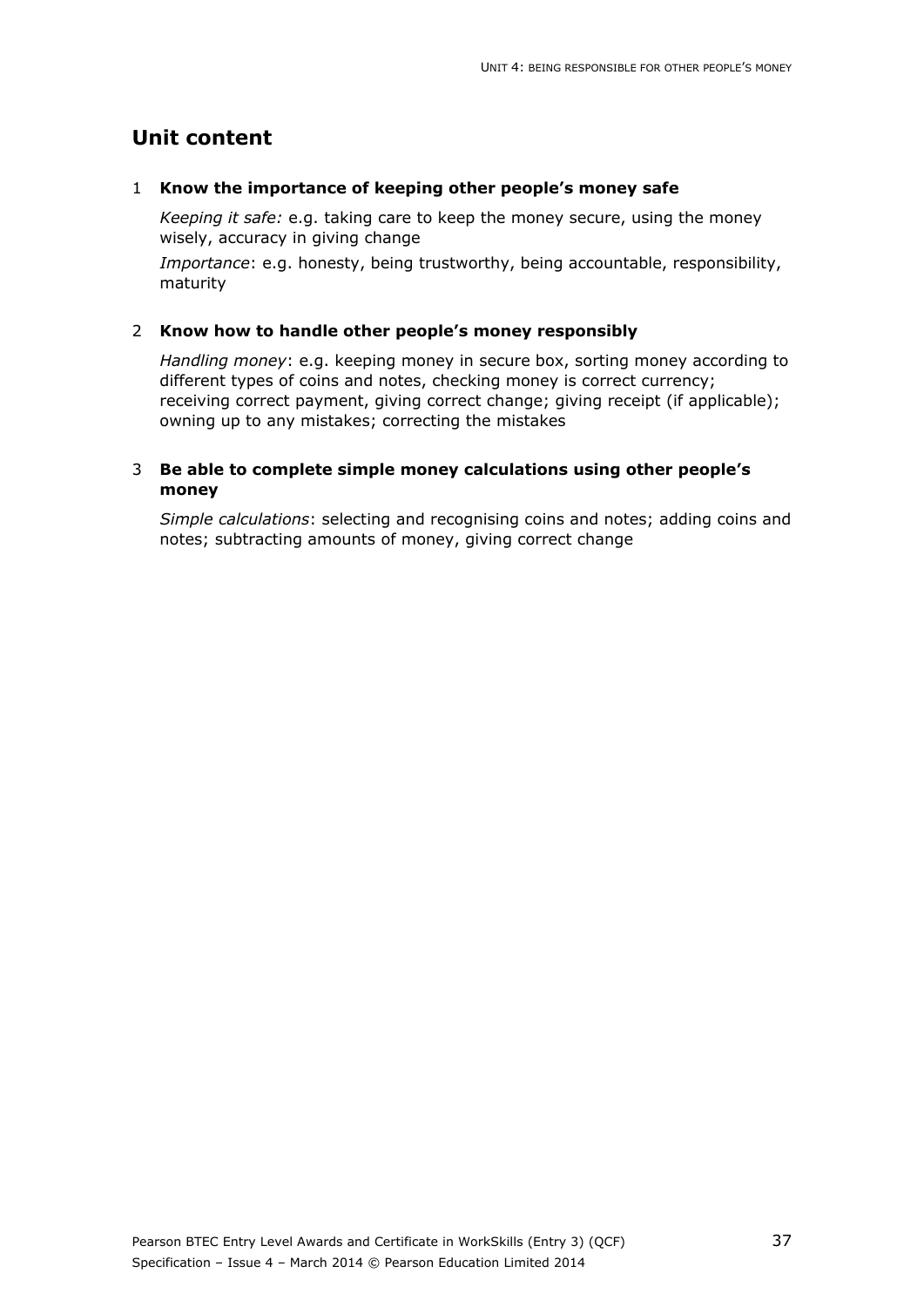## **Delivery**

This unit is primarily a practical unit. Where possible, learners should be encouraged to participate in a real-life task which involves having responsibility for other people's money. Handling money could be part of a job, collecting for charity, running an errand or any other suitable scenario. Simulation is an acceptable way to demonstrate the skills required.

Learners need to establish what is meant by 'responsibility' when handling other people's money. This can be supported by role play with learners following direct instructions for handling money for others.

After being given several examples of situations in which they could handle money, learners could be encouraged to develop a set of rules that could be applied to any given situation. This could be as simple as keeping the money safe, or not getting it mixed up with their own money. The rules should include the fact that the money being handled is not theirs to keep.

Simulations can be created where learners are allocated a sum of money on paper, spend some of it and then decide the amount of change needed. The amount of money and the size of calculations should be determined by the functional skills mathematics level the learner is working at.

# **Assessment**

To achieve 1.1, learners must give at least two reasons why it is important to keep other people's money safe. They need to demonstrate that they understand that it is not their money and that they have been given a responsibility to look after it and/or use it wisely by the other person. This may be achieved through a one-toone discussion between the tutor or line manager and the learner.

For 2.1, learners must list at least two ways to keep other people's money safe. This list could be written or given orally.

For 2.2, learners must outline why it is necessary to return any unspent money to the person who owns the money or, in the case where the learner has collected money on behalf of someone else, why it is necessary to return any collected money to the correct person.

For 2.3, learners are required to give a straightforward description of why it is important to admit to any mistakes made with someone else's money and to correct the mistakes.

For 3.1, learners must demonstrate their ability to undertake simple calculations using money. The calculations will depend on the type of activity undertaken but examples may include adding and subtracting amounts of money and giving correct change. The calculations and level of accuracy should be consistent with the functional skills for mathematics at the level the learner is working at.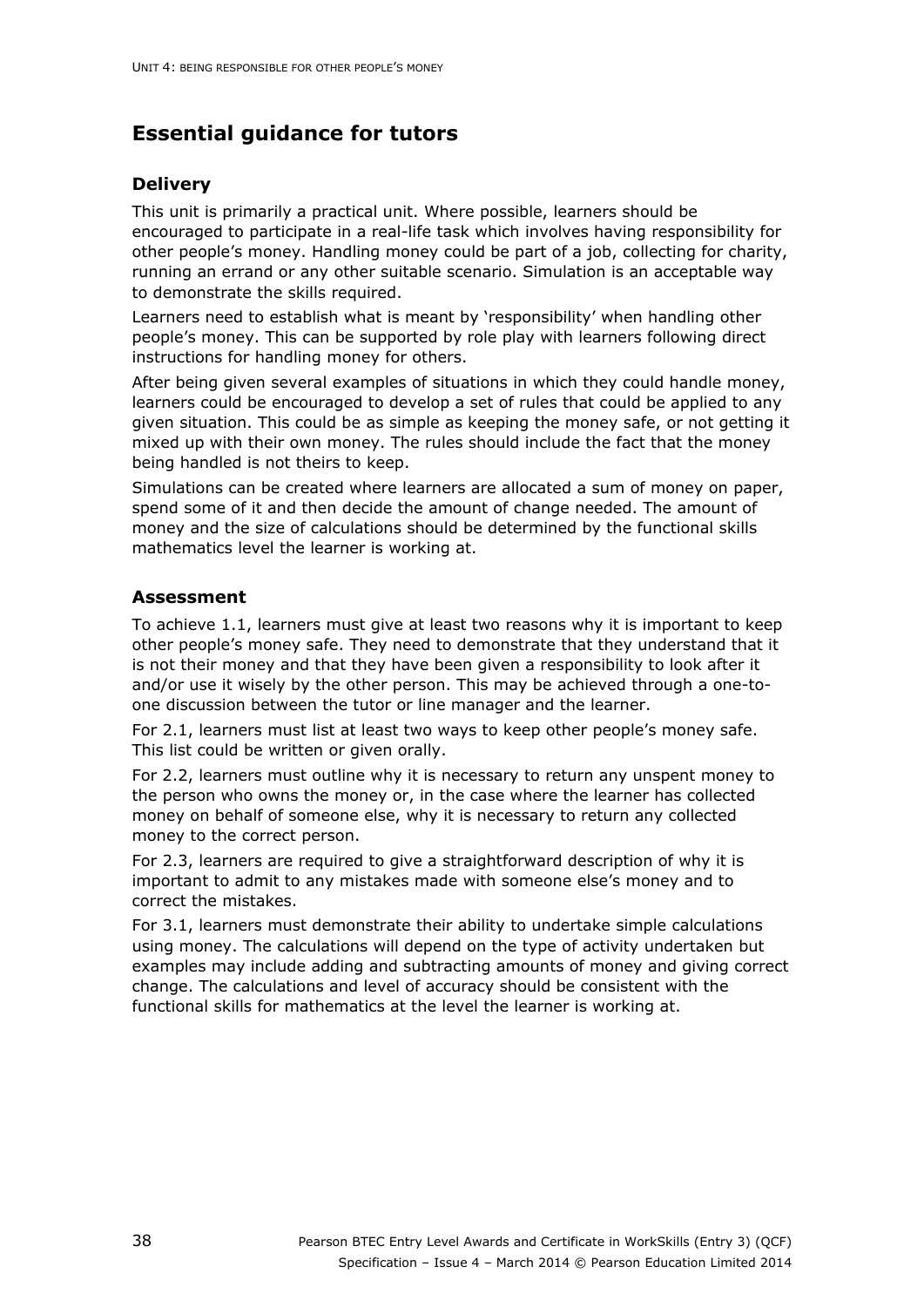## **Links to other BTEC units, other BTEC qualifications and other relevant units and qualifications**

This unit forms part of the *WorkSkills* suite. This unit has particular links with:

| <b>Entry Level</b>                 | Level 1                                               | Level 2                            |
|------------------------------------|-------------------------------------------------------|------------------------------------|
| Unit 3: Managing Your<br>Own Money | Unit 3: Managing Your<br>Own Money                    | Unit 3: Managing Your<br>Own Money |
|                                    | Unit 4: Being Responsible<br>for Other People's Money |                                    |

#### **Essential resources**

Learners will need access to real or simulated situations where they are required to carry out simple calculations with money.

## **Suggested resources**

#### **Websites**

www.bbc.co.uk/skillswise/numbers/measuring/money/factsheet.shtml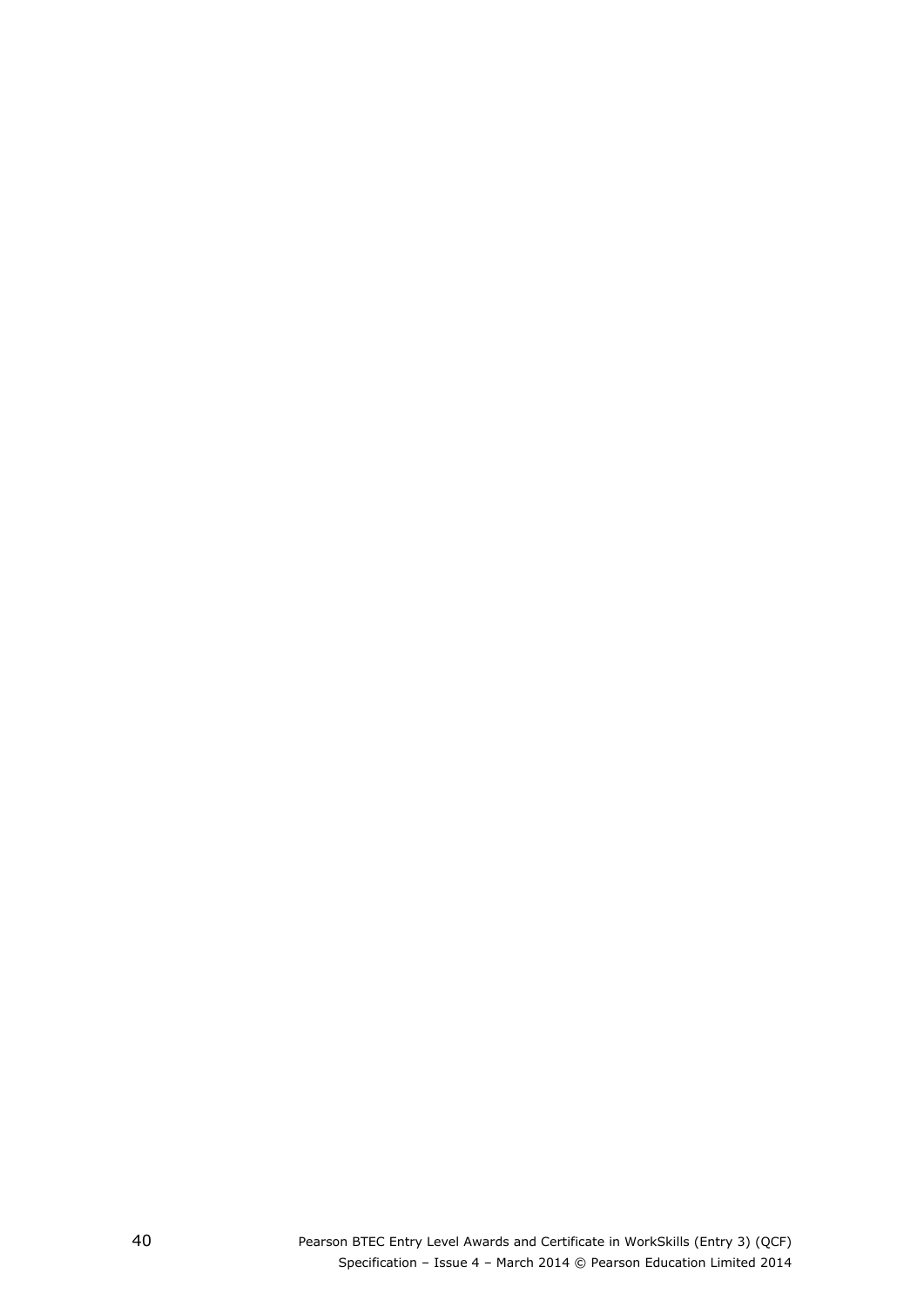# **Unit 5: Searching for a Job**

**Unit code: F/503/2806 QCF Entry Level: Entry 3 Credit value: 1 Guided learning hours: 10** 

# **Unit aim**

The aim of this unit is to introduce learners to the process of conducting a job search related to their skills and abilities.

# **Unit introduction**

Searching for a job can be difficult and time consuming. It is therefore helpful to have a good understanding of where to look for potential employment. Throughout this unit, learners will have the opportunity to investigate different sources and discover the most effective way of searching for employment to match their skills and abilities. Learners will also be introduced to the key elements of job adverts.

# **Learning outcomes and assessment criteria**

|   | <b>Learning outcomes</b>                                |               | <b>Assessment criteria</b>                                                                                  |  |
|---|---------------------------------------------------------|---------------|-------------------------------------------------------------------------------------------------------------|--|
|   | Know sources of information<br>for potential employment | 1.1           | Identify different sources of information<br>about potential employment                                     |  |
|   | 2 Know own skills and abilities<br>for employment       | 2.1           | Identify own skills and abilities for<br>employment                                                         |  |
| 3 | Be able to search for job<br>vacancies from given       | 3.1           | Identify the key features of a job from an<br>advert                                                        |  |
|   | sources                                                 | $3.2^{\circ}$ | Identify job vacancies to match own skills,<br>abilities and interests from given sources of<br>information |  |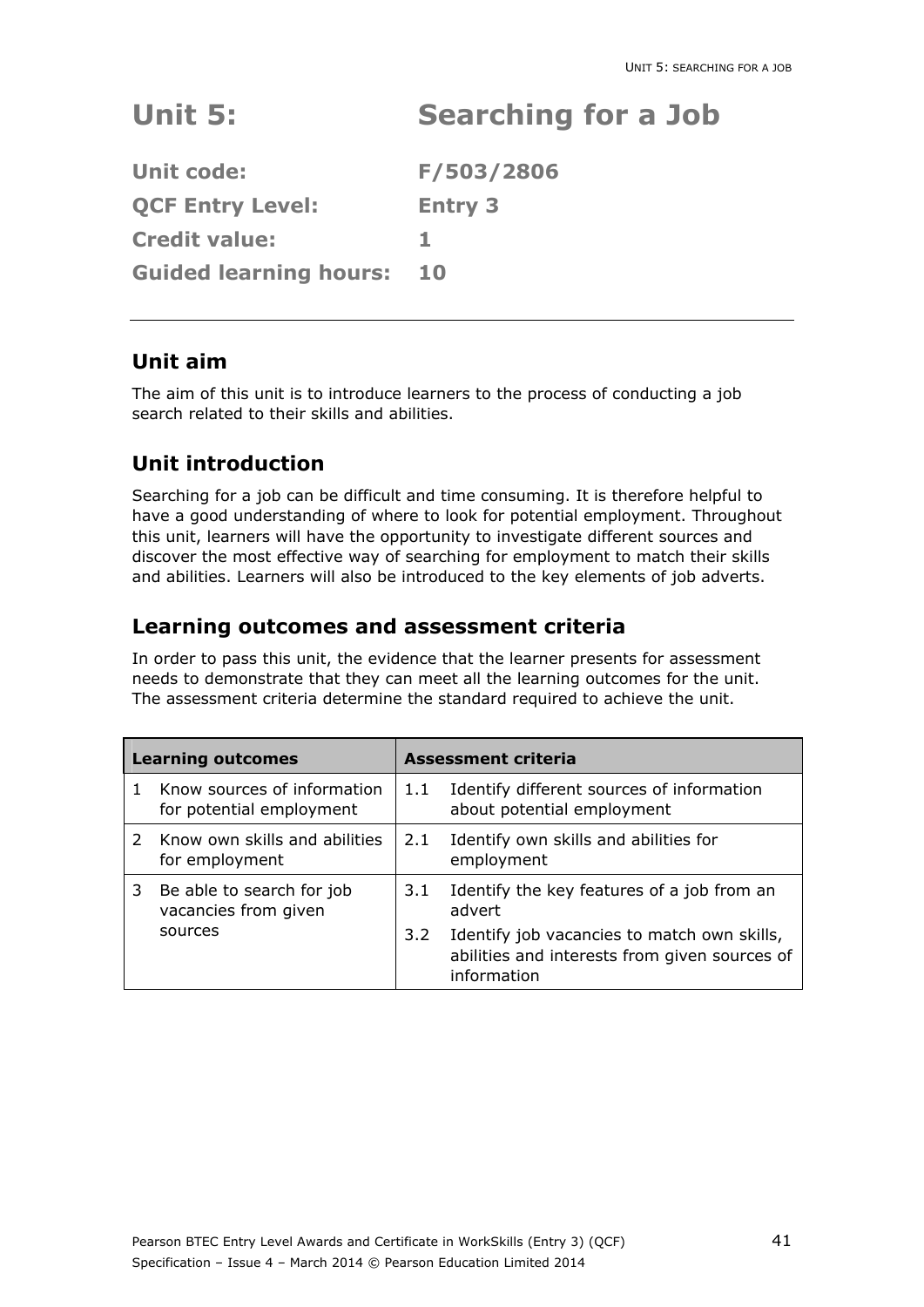#### 1 **Know sources of information for potential employment**

*Potential job sources:* e.g. word of mouth, jobcentres, employment agencies, local community noticeboards, advertisement on the company premises (e.g. shop window, notice outside restaurant), local newspapers and other local publications, national press, internet

#### 2 **Know own skills and abilities for employment**

*Skills and abilities for employment:* self-assessment; soft skills e.g. listening and speaking, working with others; hard skills e.g. computer skills; abilities e.g. patient, calm, sensitive

## 3 **Be able to search for job vacancies from given sources**

*Job adverts:* standard information to look for in a job advert e.g. job description, specific skills required, location, working hours, salary and any other benefits, details of how to apply for the job, closing date for applications *Using sources of information to identify job vacancies:* matching your own skills, interest or experience to job vacancies in a given source e.g. soft skills such as talent for working with people, 'learned' skills such as ability to drive, paint or cook, experience gained through other work or learning; other factors in deciding the appropriateness of a job vacancy e.g. location, working hours, salary and benefits.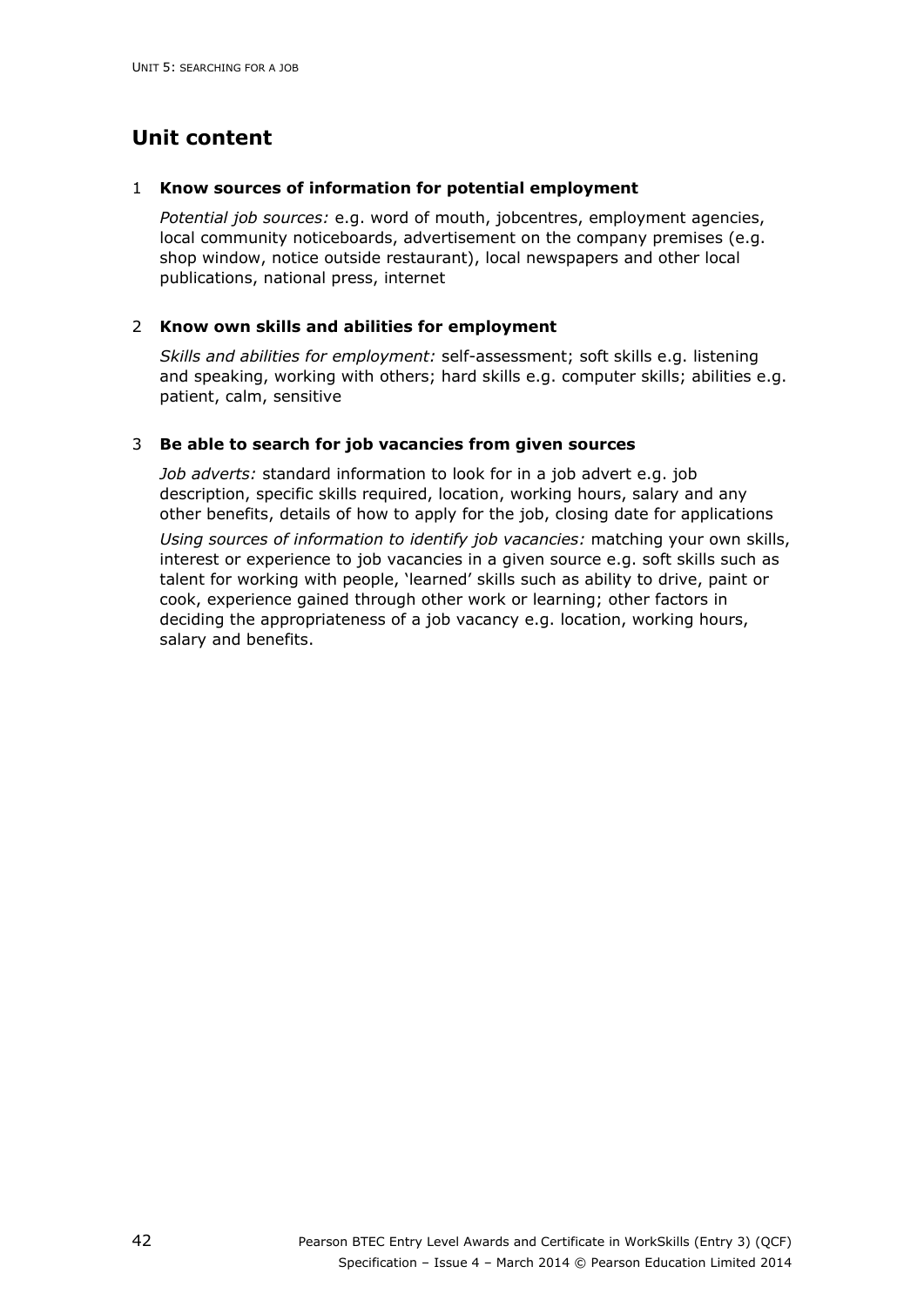# **Delivery**

This unit has been designed to make the key topics practically based wherever possible.

The unit lends itself to the use of examples of both real or imagined job roles, but the sources of job information and the actual job vacancies searched for should be real (and preferably current). The job vacancies should also be appropriate to the learner's own interests, experience and personal circumstances. Vacancies should be for job roles that learners could reasonably be expected to perform at this level.

The tutor could start delivery of this unit by introducing a range of sources of information for potential employment from local and national press, other publications and the internet. If the learner is in the workplace and seeking new employment, they could be directed to the same sources but also encouraged to investigate job opportunities at their place of work, for example via the company's intranet or newsletter. Learners could also be encouraged to share their own experiences of looking for work and where they found or looked for relevant information.

Guest speakers from the Jobcentre and employment agencies could be invited to speak to learners about matching jobs to the skills and experiences of individuals. Tutors could facilitate discussions afterwards with groups of learners about what was said by the guest speakers, and the jobs and skills learners found most interesting.

For learning outcome 3, tutors could give small groups of learners real or simulated job adverts, appropriate to the level of learners, and ask them to identify the job description, working hours, salary and any other benefits and report back to the rest of the group.

## **Assessment**

For 1.1, learners must identify three different sources of job vacancies. Learners could participate in a discussion to identify the sources of job vacancies, for example newspapers, the internet, shop windows, jobcentres, community notice boards. This should be recorded by the tutor for verification purposes.

For 2.1, learners need to carry out a self-assessment to identify two skills and two abilities for employment. The evidence for this may be in the format of a selfassessment checklist.

For 3.1, learners need to state key features, such as the working hours, location and salary/benefits, skills/abilities, from one job advert.

For 3.2, learners need to use two given sources of information to identify two job vacancies which match their skills, abilities and interests. This should be recorded by the tutor for verification purposes.

Tutors may provide learners with the sources of information and guide them through the process of searching, but learners must be able to carry out the search themselves, using their skills and abilities as a guide. The learner is not expected to find one ideal job vacancy at this level, but may pick a range of potential jobs which they think are suitable after discussion and agreement with their tutor.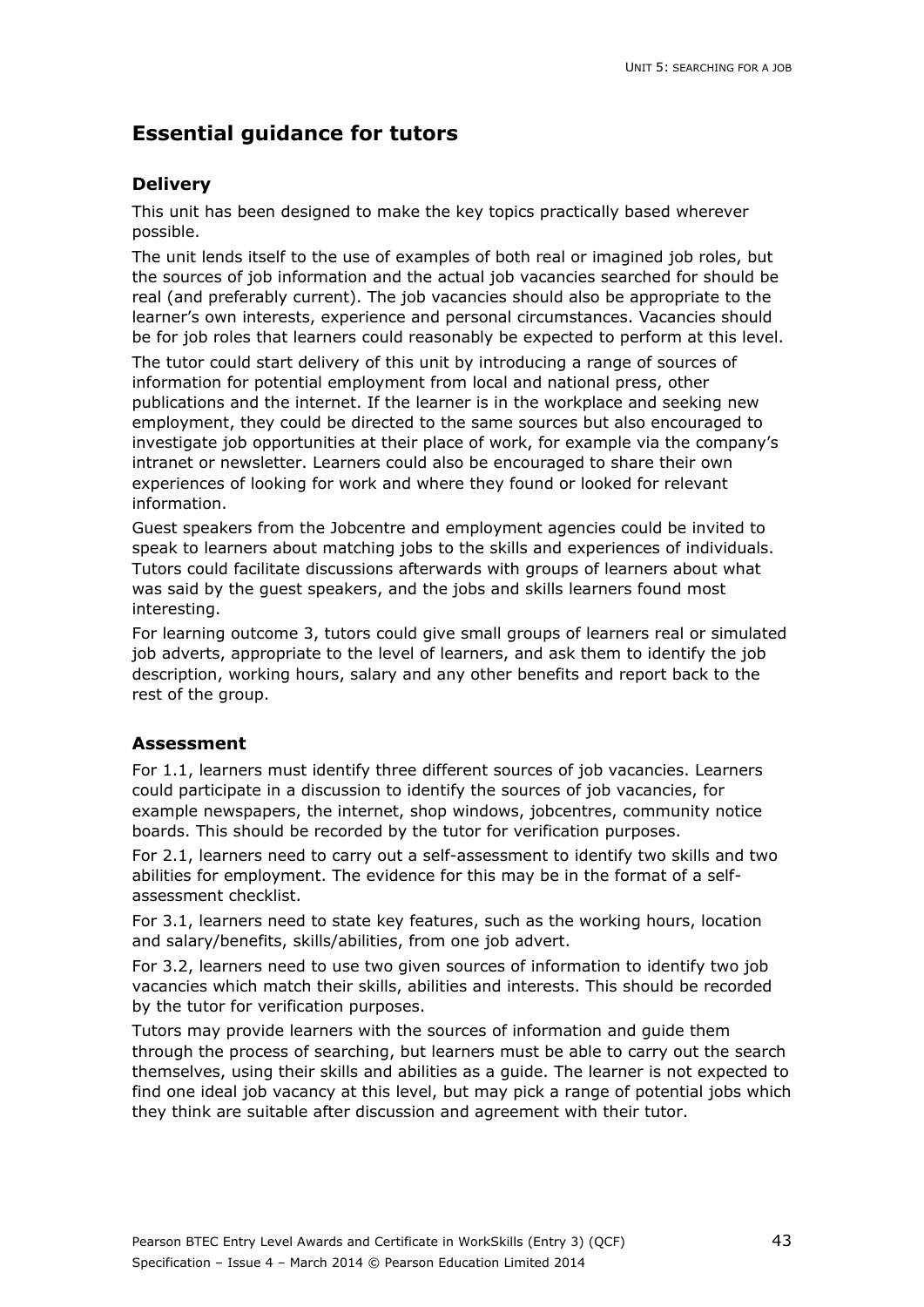## **Links to other BTEC units, other BTEC qualifications and other relevant units and qualifications**

This unit forms part of the *WorkSkills* suite. This unit has particular links with:

| <b>Entry Level</b>                    | Level 1                               | Level 2                               |
|---------------------------------------|---------------------------------------|---------------------------------------|
| Unit 6: Applying for a Job            | Unit 5: Searching for a<br>Job        | Unit 4: Searching for a<br>Job        |
| Unit 7: Preparing for an<br>Interview | Unit 6: Applying for a Job            | Unit 5: Applying for a Job            |
| Unit 8: Interview Skills              | Unit 7: Preparing for an<br>Interview | Unit 6: Preparing for an<br>Interview |
| Unit 11: Career<br>Progression        | Unit 8: Interview Skills              | Unit 7: Interview Skills              |
|                                       | Unit 11: Career<br>Progression        | Unit 10: Career<br>Progression        |

# **Essential resources**

Learners will need access to examples of sources for information about potential jobs as well as examples of real or simulated job advertisements.

## **Suggested resources**

#### **Websites**

www.direct.gov.uk/en/Employment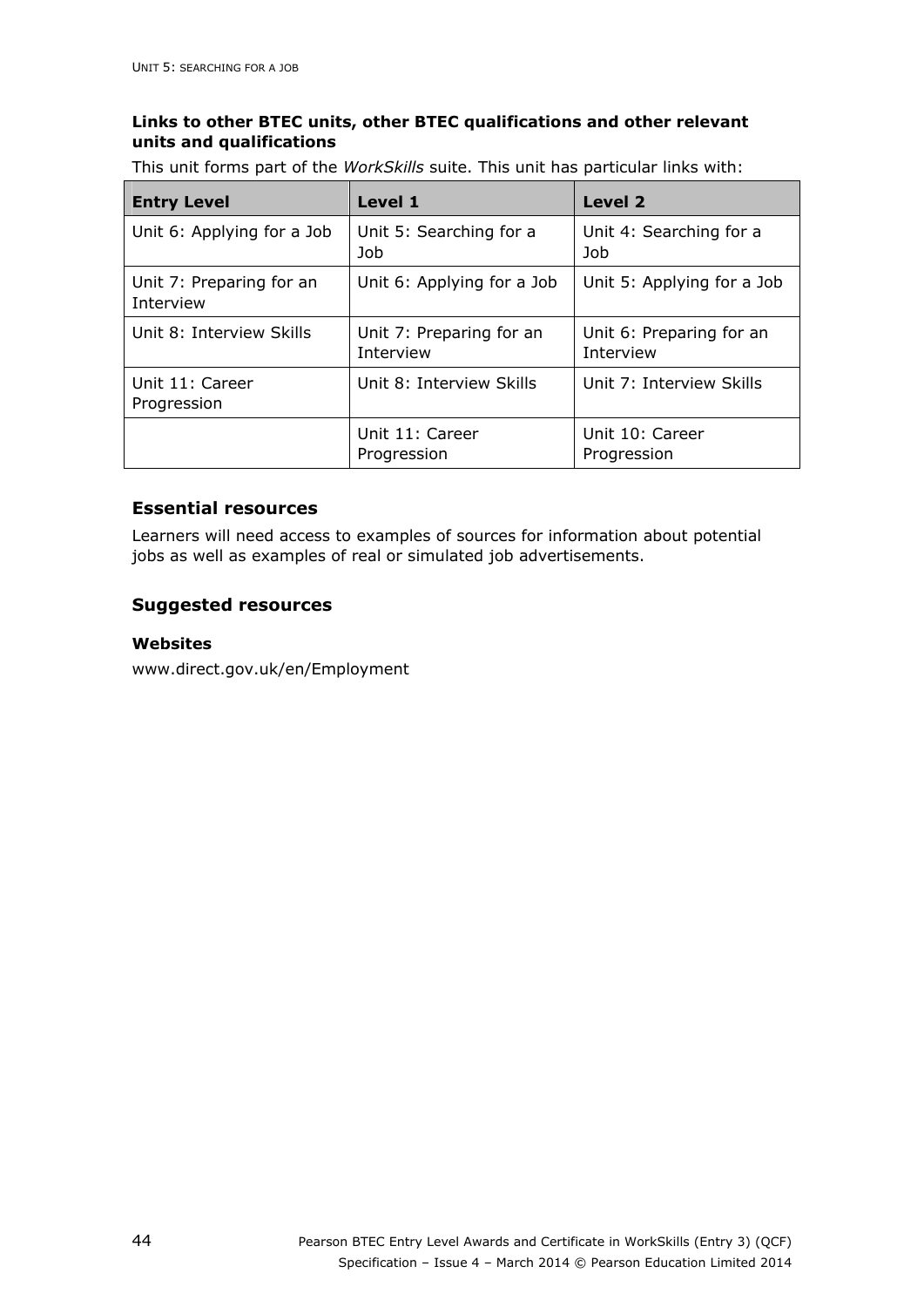# **Unit 6: Applying for a Job**

**Unit code: J/503/2807 QCF Entry Level: Entry 3 Credit value: 1 Guided learning hours: 10** 

# **Unit aim**

In this unit, learners develop knowledge of different ways to apply for a job and develop the skills to complete an application form.

# **Unit introduction**

Filling in a job application form appropriately and correctly creates a good impression of the applicant and enhances their prospects of securing an interview in the next stage of the recruitment process. This unit will introduce learners to different ways they could be asked to apply for a job and reasons why job application forms are often used by employers. The unit focuses on the requirements of job application forms, the information needed and how to present information for a basic job application form appropriately.

# **Learning outcomes and assessment criteria**

|   | <b>Learning outcomes</b>                                   |               | Assessment criteria                                                          |  |
|---|------------------------------------------------------------|---------------|------------------------------------------------------------------------------|--|
|   | Know different methods of<br>applying for a job            | 1.1           | Identify different methods of applying for a<br>job                          |  |
| 2 | Know why job application<br>forms are used by<br>employers | 2.1           | Outline why a job application form is used<br>as a way of applying for a job |  |
| 3 | Be able to complete a job<br>application form              | 3.1           | Identify information needed for a job<br>application form                    |  |
|   |                                                            | $3.2^{\circ}$ | Present required information in a job<br>application form                    |  |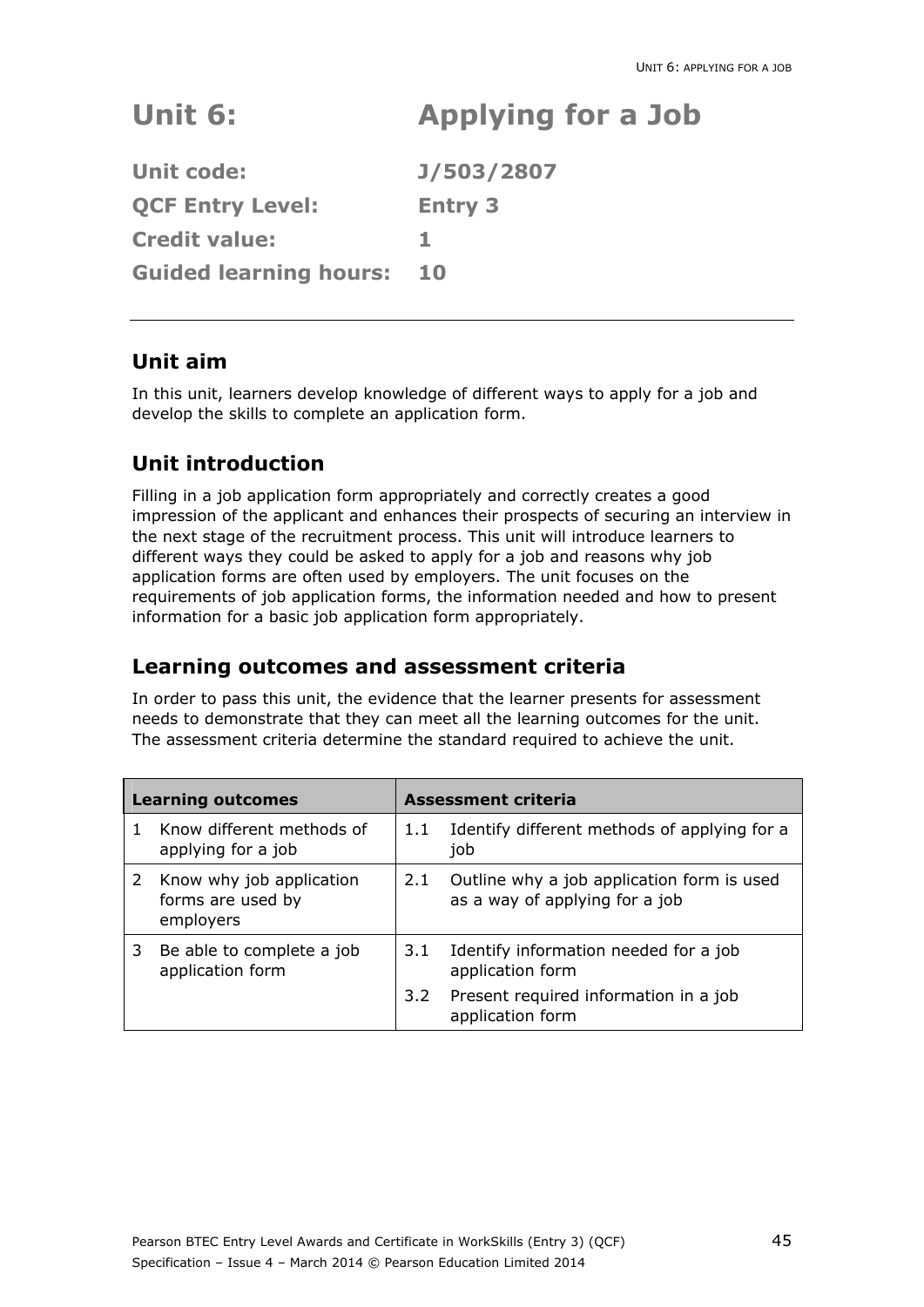## 1 **Know different methods of applying for a job**

*Different methods of applying:* job application form; CV and covering letter; applying in person

## 2 **Know why job application forms are used by employers**

*Purpose of job application form:* benefits of job application form for employers e.g. ensuring all relevant information is requested; suitability of a job application form for certain types of jobs e.g. where CV and cover letter are not appropriate or necessary, different types of job application forms can be set up based on particular employer needs or preferences

## 3 **Be able to complete a job application form**

*Information needed for job application form:* different types of information e.g. personal details, work experience, skills and abilities, education and training, eligibility to work legally in the country

*Presenting required information*: knowing where to record/fill in different types of information; completing all sections; handwritten applications should be legible and checked for spelling and grammar accuracy; using spellchecker and relevant formatting tools for electronic application forms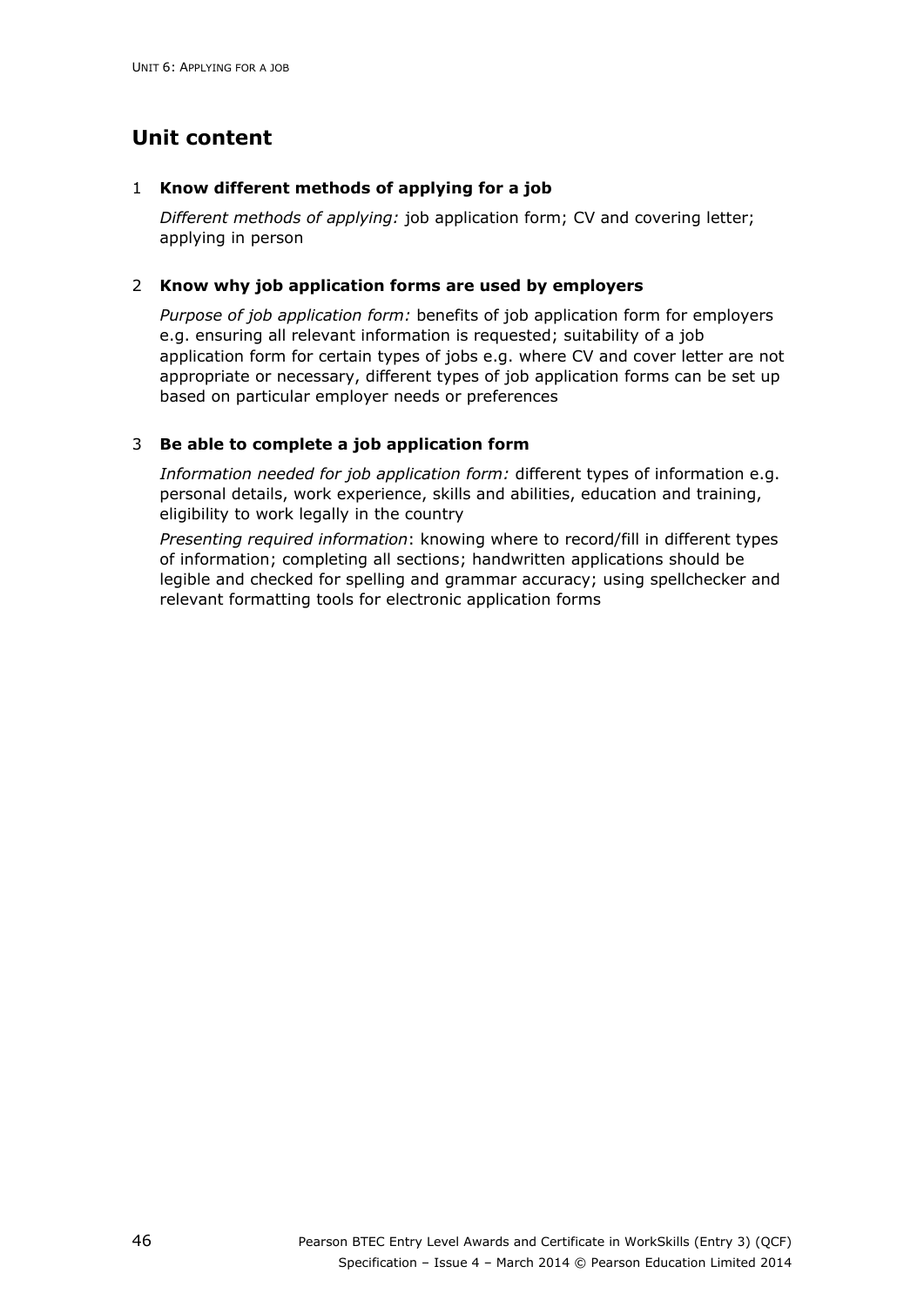# **Delivery**

This unit lends itself to the use of real or imagined job application scenarios but the use of 'real' job application forms is encouraged. For the purposes of learner engagement, the learner and tutor/line manager should agree that the job application, whether simulated or real, is suitable in terms of the learner's interests, personal career situation, and abilities. Any application forms and associated application information should reflect the level of the learner.

The tutor could start delivery of this unit by discussing different ways to apply for a job. Tutors could provide examples of real application forms, CVs and covering letters for learners to familiarise themselves. Learners and tutors could discuss the format of these examples and the types of information required to complete an application.

When looking at reasons for using a job application form, learners could work in small groups to examine real application forms and identify the types of information requested. The reasons for using application forms (for example speed and convenience, ensuring candidates provide only the information asked for in the application form) could be explored through group discussions. Speakers from human resources or recruitment could also be invited to talk to learners about the use of job application forms. Jobcentre Plus would be another valuable resource for learners.

A question and answer session could help learners to understand the need to present their information in a way that is clear and legible. Learners will also need to recognise the importance of spelling and grammar (and the need for legible handwriting, where it is used).

Learners could produce posters or checklists to display in the classroom for learning outcome 3. Learners could also practise completing suitable real application forms.

## **Assessment**

For 1.1, learners must identify the main methods for applying for a job, including application forms, CVs and covering letters. Learners could participate in a discussion to identify the main types of job application. This should be recorded by the tutor for verification purposes.

For 2.1, learners must clearly identify more than one reason why prospective employers use job application forms in the recruitment process. Learners may be guided in finding relevant reasons through group discussions, discussions with a tutor or visiting speaker or from given information. Once they have chosen their reasons, they must be able to identify them independently.

For 3.1, learners need to list information that may be needed for an application form.

For 3.2, learners will need to complete an application form for an appropriate job, clearly and legibly. If the learner is completing an electronic job application form, it would be useful for them to know how to use basic formatting and the spell-check function. However, this is not a requirement.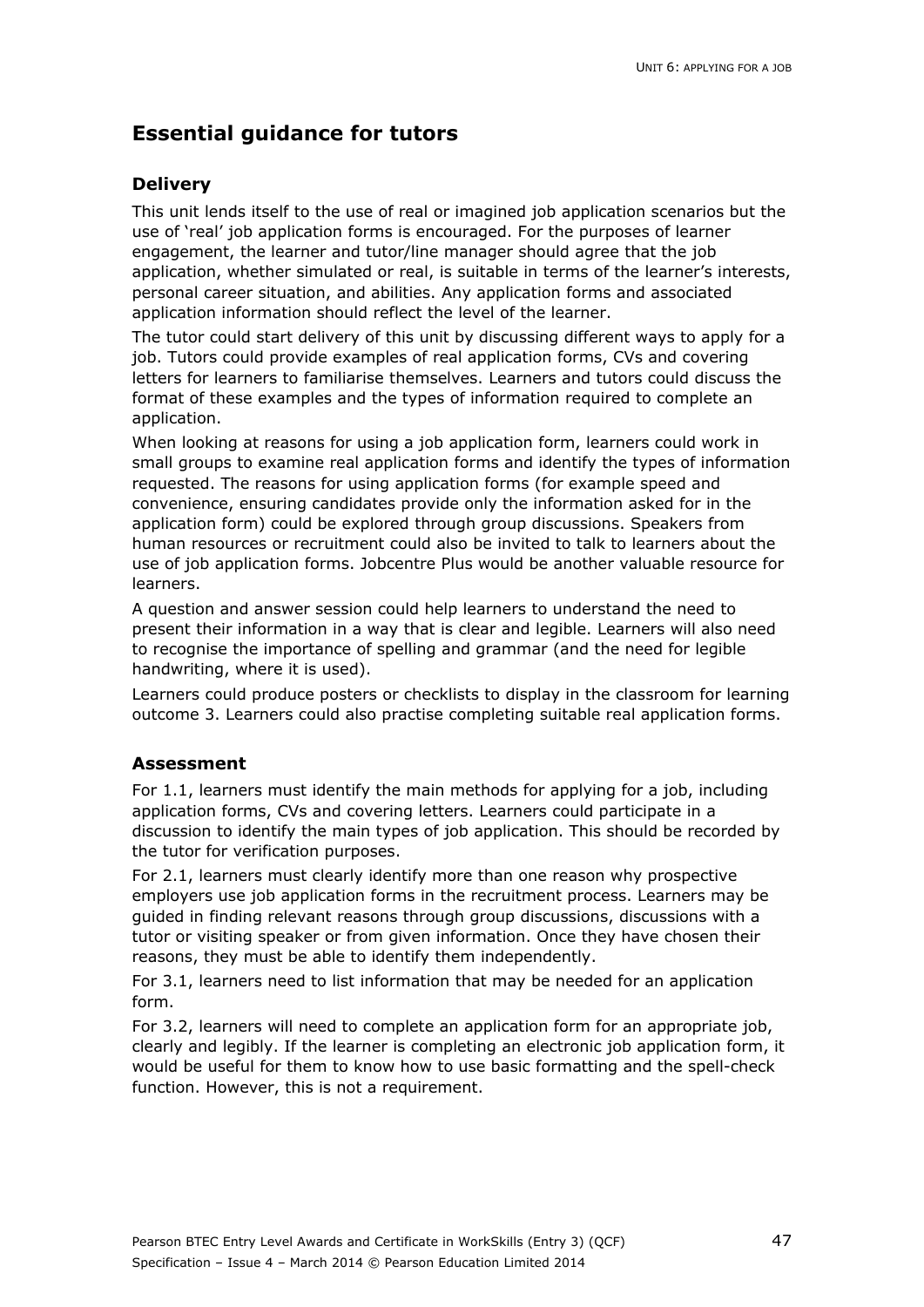For 3.1 and 3.2 learners are not expected to prepare a job application form without support and guidance from their tutor and may require support to understand what is and what is not relevant to their application. The final application must be prepared by the learners themselves, although they will have practised this in advance and discussed and agreed the information with their tutor. Learners are not expected to use extended writing in their job applications.

In preparing personal information for a job application form, the learner can discuss and agree with the tutor the types of information needed and collate it in advance. Learners may need to edit and re-draft this information, with continuing support from their tutor, until they have covered all the relevant aspects. Learners may need prompting to answer questions such as 'Why do you want the job?' and the tutor may need to give learners some example responses.

## **Links to other BTEC units, other BTEC qualifications and other relevant units and qualifications**

| <b>Entry Level</b>                                         | Level 1                               | <b>Level 2</b>                        |
|------------------------------------------------------------|---------------------------------------|---------------------------------------|
| Unit 5: Searching for a<br>Job                             | Unit 5: Searching for a<br>Job        | Unit 4: Searching for a<br>Job        |
| Unit 7: Preparing for an<br>Interview                      | Unit 6: Applying for a Job            | Unit 5: Applying for a Job            |
| Unit 8: Interview Skills                                   | Unit 7: Preparing for an<br>Interview | Unit 6: Preparing for an<br>Interview |
| Unit 8: Interview Skills<br>Unit 11: Career<br>Progression |                                       | Unit 7: Interview Skills              |
|                                                            | Unit 11: Career<br>Progression        | Unit 10: Career<br>Progression        |

This unit forms part of the *WorkSkills* suite. This unit has particular links with:

## **Essential resources**

Learners will need access to examples of real or simulated job application forms.

## **Suggested resources**

## **Websites**

www.direct.gov.uk/en/YoungPeople/Workandcareers/Gettingyourfirstjob www.direct.gov.uk/en/Employment/Jobseekers/LookingForWork www.worksmart.org.uk/career/job\_advertisements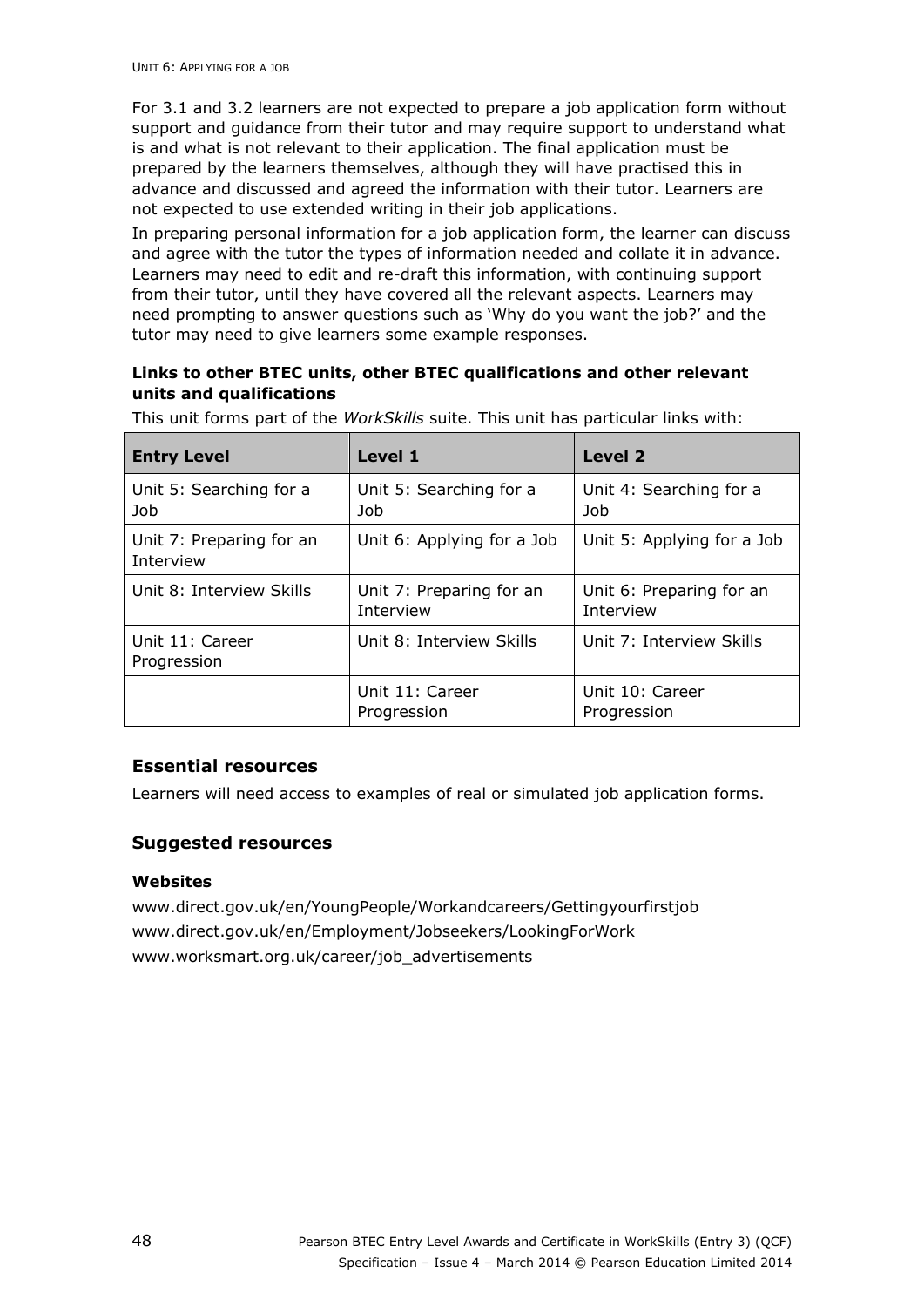| Unit 7:                       | <b>Preparing for an</b><br><b>Interview</b> |
|-------------------------------|---------------------------------------------|
| <b>Unit code:</b>             | L/503/2808                                  |
| <b>QCF Entry Level:</b>       | <b>Entry 3</b>                              |
| <b>Credit value:</b>          | 1.                                          |
| <b>Guided learning hours:</b> | 10                                          |

# **Unit aim**

The aim of this unit is to introduce learners to ways in which they can get ready for an interview by preparing for interview questions and by planning travel to an interview.

# **Unit introduction**

The purpose of this unit is to introduce learners to the most important aspects of preparing for an interview. The emphasis is on planning before the interview to enhance the chances of a successful outcome to the interview itself. Learners will develop the ability to identify the key requirements of the job role, placement or course for which they are being interviewed. They will also look at how to prepare answers for likely interview questions and find the appropriate means of travel to the interview.

# **Learning outcomes and assessment criteria**

|   | <b>Learning outcomes</b>                                                             |     | <b>Assessment criteria</b>                                                                                                                 |
|---|--------------------------------------------------------------------------------------|-----|--------------------------------------------------------------------------------------------------------------------------------------------|
| 1 | Know the requirements of<br>the job, placement or course<br>following an application | 1.1 | Identify the main tasks and activities<br>associated with the job role or placement<br>or areas of learning to be covered in the<br>course |
| 2 | Be able to prepare for<br>interview questions                                        | 2.1 | Prepare answers to a given set of questions<br>likely to be asked at the interview                                                         |
|   |                                                                                      | 2.2 | Identify questions to ask at interview                                                                                                     |
| 3 | Know how to plan travel for<br>an interview                                          | 3.1 | Identify from information provided, the<br>time and place where the interview will be<br>held                                              |
|   |                                                                                      | 3.2 | Identify the route and means of transport<br>to travel to the interview                                                                    |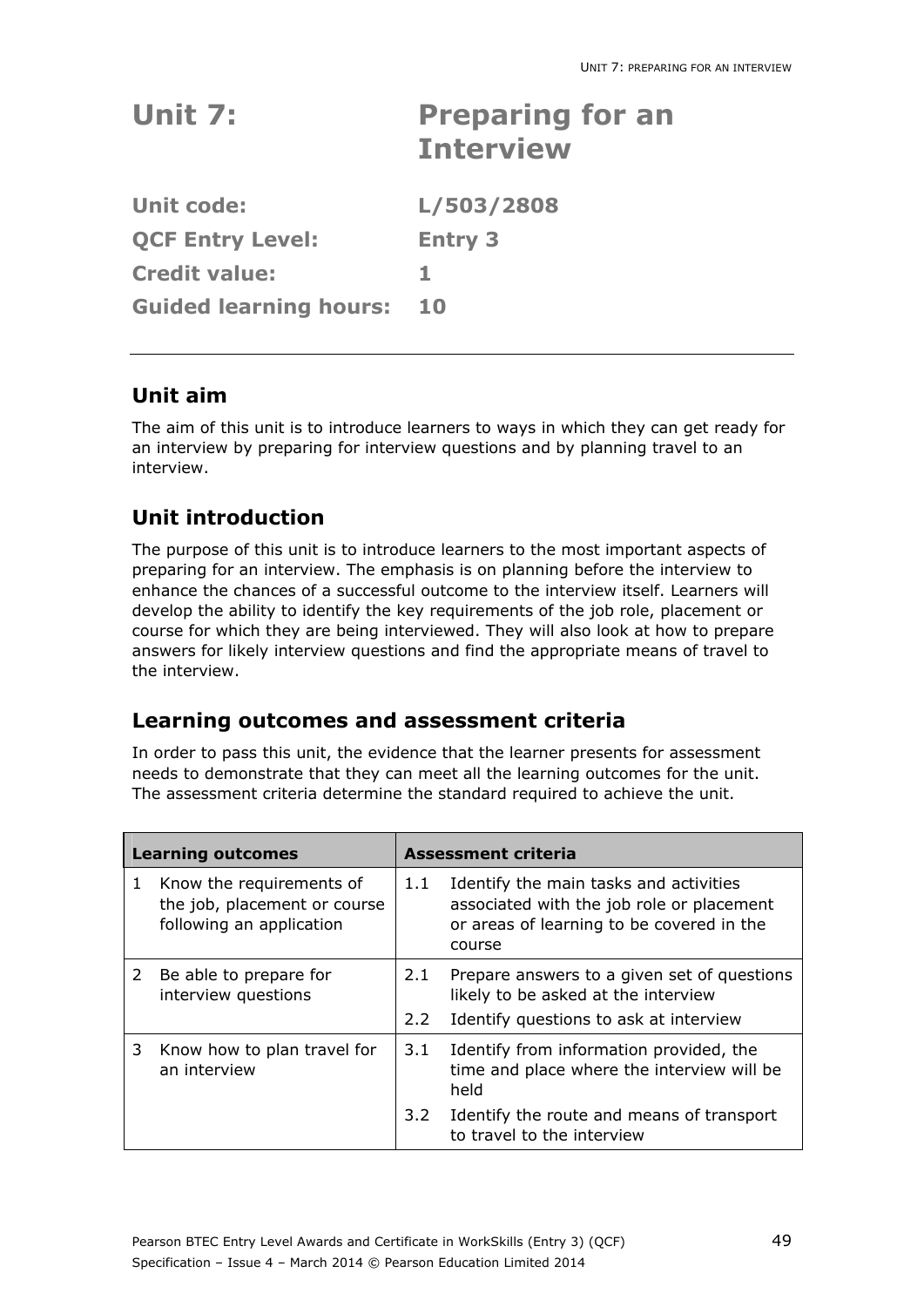## 1 **Know the requirements of the job, placement or course following an application**

*Main tasks or activities:* job role, requirements and responsibilities; routine or working/study hours; required attitude and behaviour; expectations of employer or training provider; relevant organisational rules or structure

#### 2 **Be able to prepare for interview questions**

*Answers to likely interview questions:* preparing answers that are accurate and relevant to the questions; using appropriate language in the answers *Questions to ask at interview:* relevant to the job, placement or course e.g. will I need special clothing/equipment?, what are the hours of attendance?

#### 3 **Know how to plan travel for an interview**

*Planning travel:* e.g. timekeeping, route of travel, travel information, maps/travel plans, interview address and location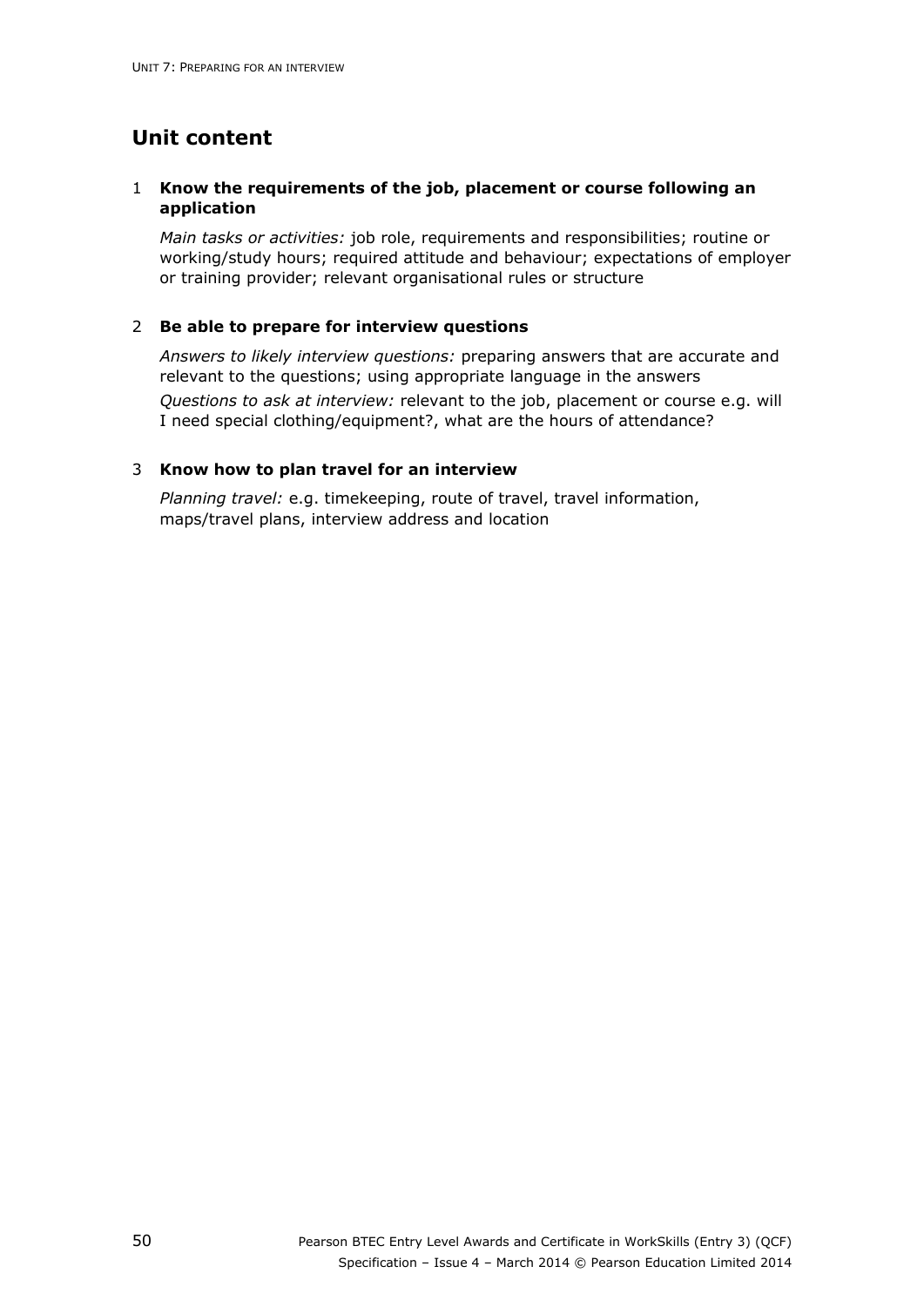# **Delivery**

The emphasis of this unit is on helping learners to prepare for an interview in order to assist them when they are seeking employment or further training.

For learning outcome 1, learners might find out about the main tasks and activities associated with the job role, placement or main areas of learning through group discussion, directed investigation (for example internet searches on given websites) or via leaflets, newspapers or other publications given to them.

For learning outcome 2, learners could work in groups to determine suitable answers for different interview questions. Tutors or line managers should provide examples of likely interview questions, although learners may also be able to refer to previous interview questions they have encountered.

Learners could work in groups to plan travel to interviews for different scenarios. Group discussion about which travel plans are workable, and any difficulties arising from those options, could give learners an understanding of how to make appropriate travel choices. Solutions could be collated on a board or flipchart.

The interview being prepared for may be for a job, placement or place on a training course. It could be a real situation but a simulated interview is equally acceptable. Whether real or simulated, every effort should be made to provide an interview opportunity that relates directly to the learner's current or intended work or training interests. The interview should also relate to a job, placement or course which learners at this level could reasonably be expected to perform or enrol in.

## **Assessment**

The assessment criteria for this unit may be combined into one assessment task. Learners could participate in group discussions or one-to-one tutorials which could be recorded by the tutor/line manager for verification purposes. Alternatively, learners could complete a pro forma or leaflet which covers all criteria.

For 1.1, learners need to give information about three main tasks and/or activities associated with the job role or placement or areas of learning to be covered in the course.

For 2.1, tutors should provide lists of likely interview questions (for example: Why do you want this job? What do you hope to achieve on this placement? What do you hope to do once you have completed this course?). Learners may discuss possible answers with others but must come up with their own final versions which need to relate to the job, placement or course identified in 1.1.

For 2.2, tutors should provide lists of possible questions to ask (for example: What time will I start? Do I have to attend on Saturdays? Will I need to wear special clothes?). Learners will need to give two questions to ask the interviewer about the job, placement or course identified. Learners may discuss possible questions with others but must come up with two of their own questions which are relevant to the job, placement or course identified in 1.1.

For 3.1, learners must independently identify the time and place of the interview from straightforward, clearly presented information supplied by the tutor/line manager.

For 3.2, learners need to identify their route and means of transport to the interview. They may be assisted in choosing and planning their route and means of transport.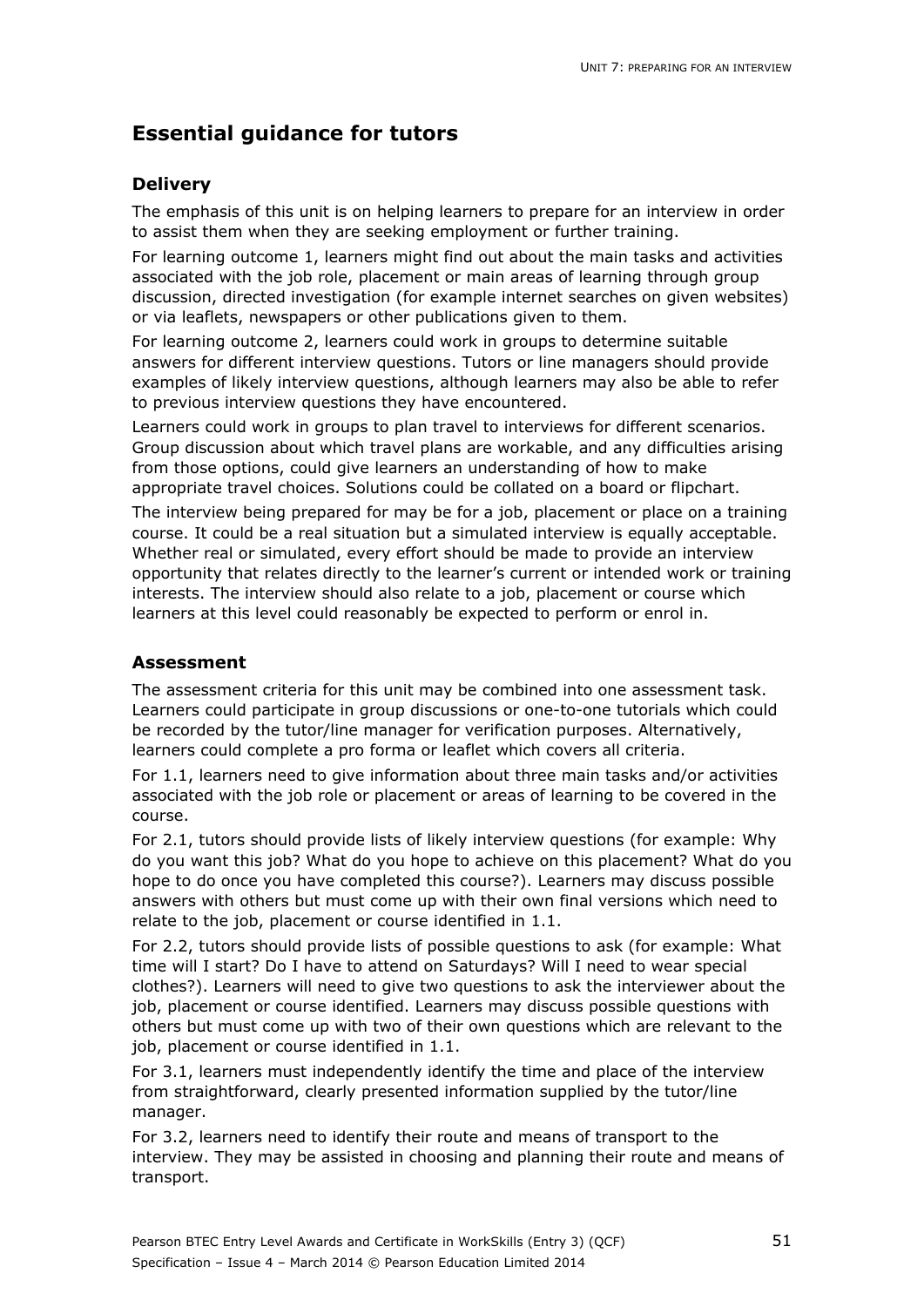## **Links to other BTEC units, other BTEC qualifications and other relevant units and qualifications**

This unit forms part of the *WorkSkills* suite. This unit has particular links with:

| <b>Entry Level</b>             | Level 1                               | <b>Level 2</b>                        |
|--------------------------------|---------------------------------------|---------------------------------------|
| Unit 5: Searching for a<br>Job | Unit 5: Searching for a<br>Job        | Unit 4: Searching for a<br>Job        |
| Unit 6: Applying for a Job     | Unit 6: Applying for a Job            | Unit 5: Applying for a Job            |
| Unit 8: Interview Skills       | Unit 7: Preparing for an<br>Interview | Unit 6: Preparing for an<br>Interview |
| Unit 11: Career<br>Progression | Unit 8: Interview Skills              | Unit 7: Interview Skills              |
|                                | Unit 11: Career<br>Progression        | Unit 10: Career<br>Progression        |

## **Essential resources**

To prepare for an interview, learners will need a brief for an appropriate job, work placement or a place on a training course.

## **Suggested resources**

## **Websites**

www.bbc.co.uk/skillswise/e3 www.direct.gov.uk/en/Employment/Jobseekers/index.htm www.transportdirect.info/Web2/Home.aspx?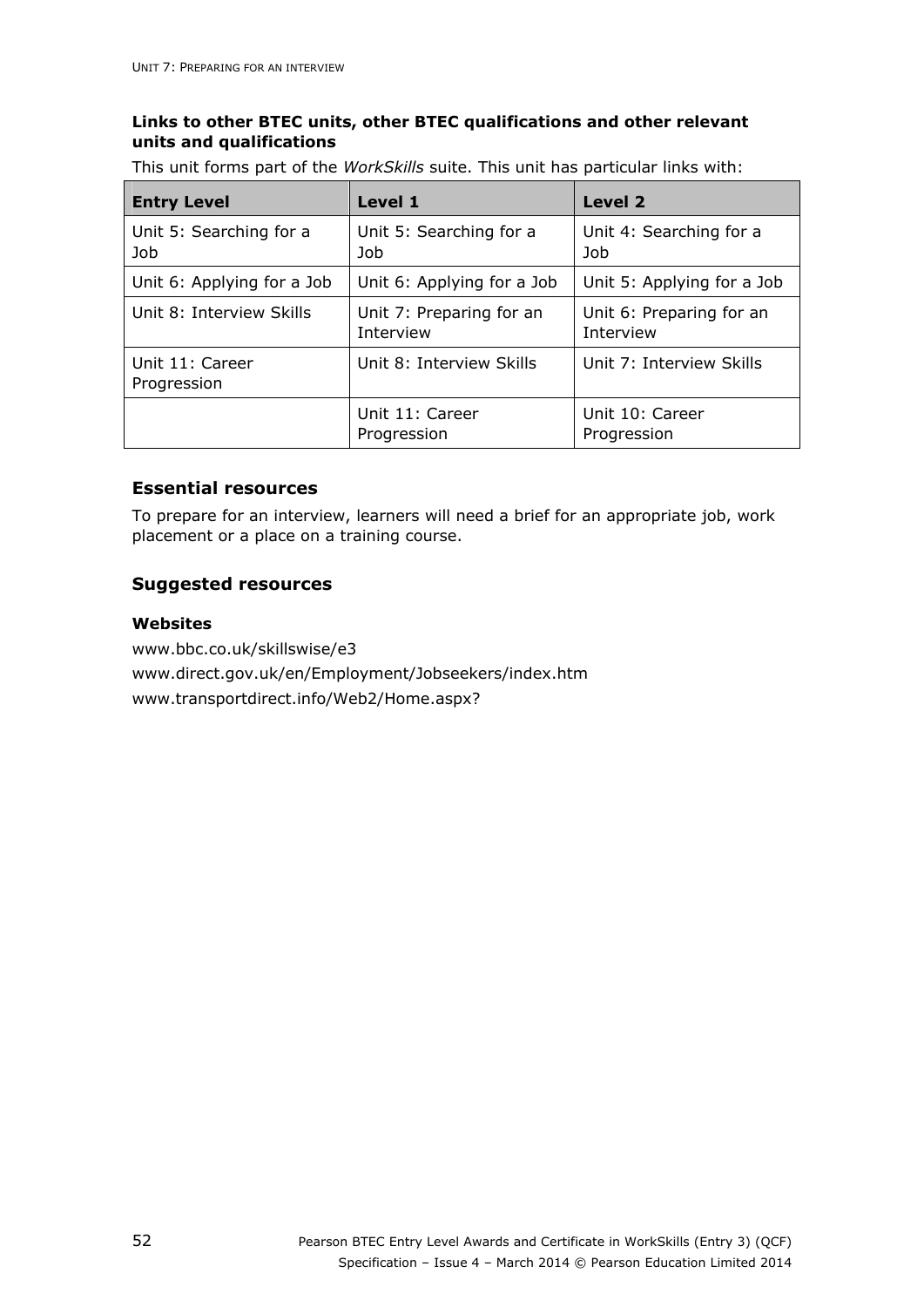# **Unit 8: Interview Skills**

| <b>Unit code:</b>             | R/503/2809     |
|-------------------------------|----------------|
| <b>QCF Entry Level:</b>       | <b>Entry 3</b> |
| <b>Credit value:</b>          |                |
| <b>Guided learning hours:</b> | 10             |

# **Unit aim**

The aim of this unit is to introduce learners to appropriate conduct for interviews and to develop skills to respond to interview questions.

# **Unit introduction**

Knowing how to conduct yourself during an interview, whether in the context of work or study, requires a variety of skills that can be learned and refined with practice. This unit introduces learners to the key aspects of conduct appropriate for interview scenarios. Learners will be equipped with basic interview skills so that they are able to present themselves at an interview, answer the interviewer's questions in an appropriate manner, paying attention to both verbal and non-verbal aspects of communication, and be able to reflect on how well they did in the interview.

# **Learning outcomes and assessment criteria**

|                | <b>Learning outcomes</b>                                                    |               | <b>Assessment criteria</b>                                                |
|----------------|-----------------------------------------------------------------------------|---------------|---------------------------------------------------------------------------|
| 1              | Know how to prepare to be                                                   | 1.1           | Identify clothing to wear for an interview                                |
|                | interviewed                                                                 | 1.2           | Identify why personal hygiene is important<br>for an interview            |
|                |                                                                             | 1.3           | Describe the job role                                                     |
|                |                                                                             | 1.4           | List possible interview questions                                         |
| $\overline{2}$ | Be able to respond to the<br>interviewer's questions                        | 2.1           | Demonstrate non-verbal communication to<br>show attention in an interview |
|                |                                                                             | $2.2^{\circ}$ | Give clear, straightforward answers to the<br>questions asked             |
| 3.             | Be able to recognise<br>effectiveness of own<br>performance in an interview | 3.1           | Identify what went well in the interview<br>and what did not              |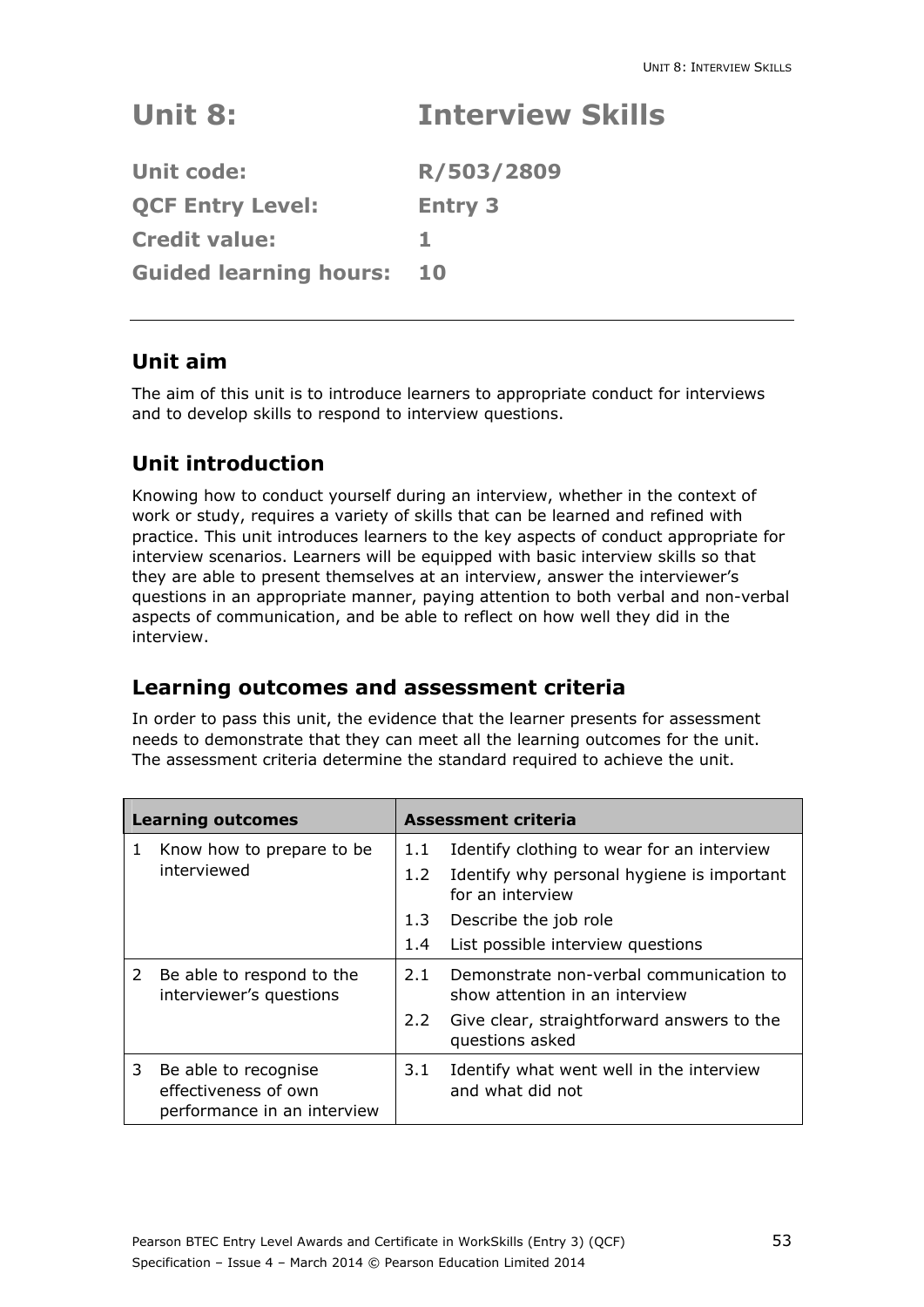#### 1 **Know how to prepare to be interviewed**

*Clothing for an interview:* different dress codes for interview situations; personal appearance affects the interviewer's impression of the learner

*The importance of personal hygiene:* makes a good impression; demonstrates care which will be reflected in approach to job/course; personal hygiene important for all jobs/courses e.g. in care, customer service, hospitality

*Preparing for the interview:* preparing background information about the job role; prepare for the different kinds of interview questions

#### 2 **Be able to respond to the interviewer's questions**

*Non-verbal communication:* how it affects the interviewer's impression of the learner e.g. appropriate body language, posture and facial expressions *Giving clear, straightforward answers:* listening carefully to a question so that the appropriate answer can be given, asking for the question to be repeated if necessary, thinking about the answer before responding, communicating clearly, giving accurate information in the answer

#### 3 **Be able to recognise effectiveness of own performance in an interview**

*What went well and what did not:* the outcome of the interview; parts of the interview that were easy or enjoyable e.g. able to answer all the interviewer's questions, answered questions clearly, gave relevant information; parts of the interview that were challenging e.g. couldn't remember answers to some of the interview questions, felt nervous and had to ask for several questions to be repeated, found it difficult to concentrate for entire duration of interview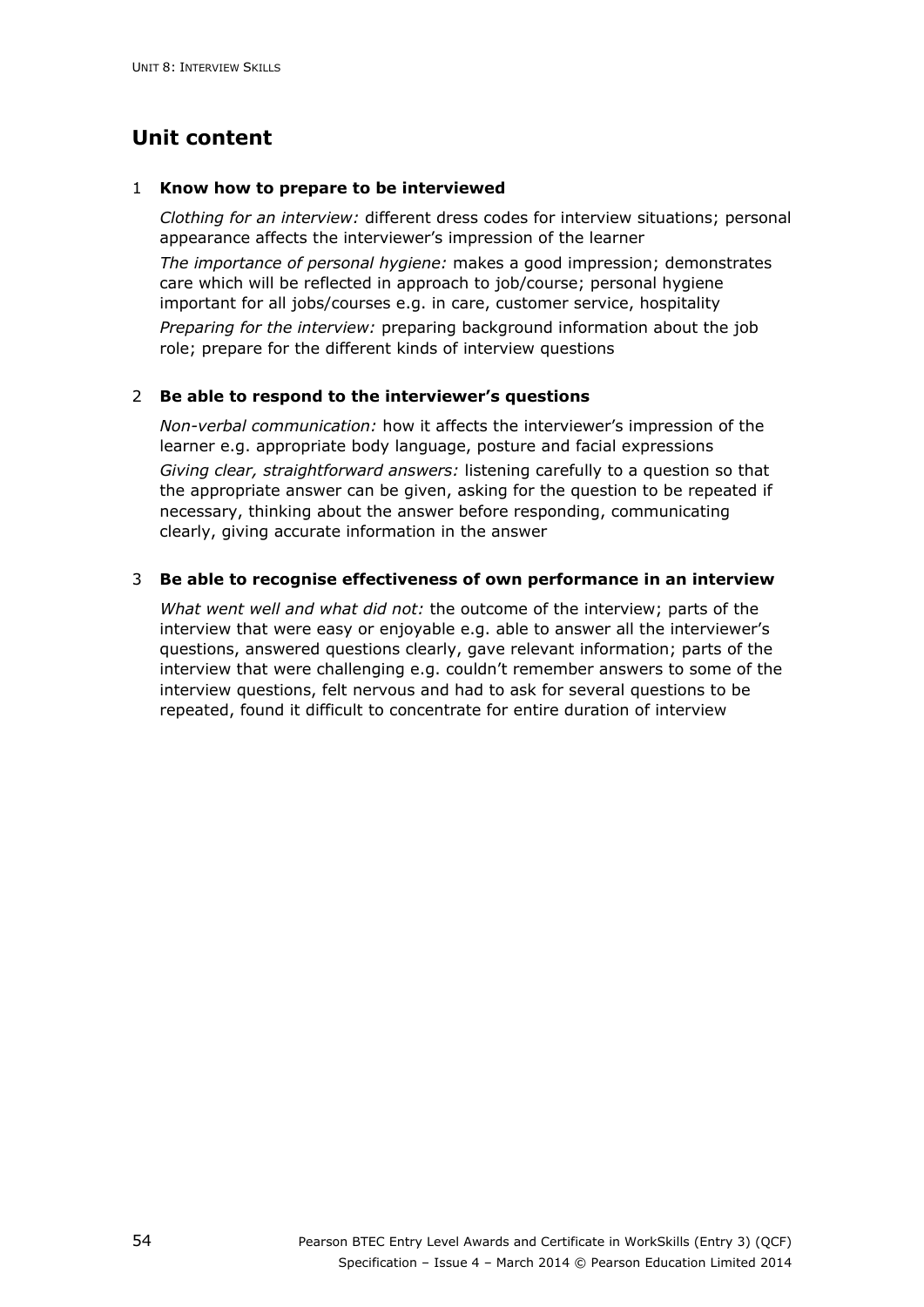# **Delivery**

In thinking about the skills needed for an interview, learners need to understand the different situations that may require interviews, for example for a course, for a job or for voluntary work. The tutor or line manager could facilitate a question and answer session to determine a range of interview situations and the purpose of the interview in each case, for example an interview for a course is to ensure that the learner has selected a course which is appropriate for them and will enable them to succeed.

To help learners understand the appropriate presentation for interview and appropriate answers to interviewers' questions, it would be useful for them to watch a video of an interview or clips from films or popular television programmes that feature interview scenes. Learners could also discuss various interview scenarios to determine what is meant by appropriate presentation and ways to answer questions. The key points could be collated on a board or flipchart. Learners could make posters of the key points which could be displayed in the classroom or working area to act as a reminder throughout the unit.

Tutors/line managers need to make learners aware of cultural differences in nonverbal communication which would be relevant in an interview situation. Where different cultures and nationalities are represented in the group or learners have experience of other cultures, learners could also contribute ideas to the discussion. Examples could include cultural differences about whether or not to make eye contact with a senior or older person or whether or not to shake someone's hand at the beginning or end of an interview.

Learners could work in small groups to practise their verbal and non-verbal communication skills. Role-play scenarios could cover a range of interview situations, for example for courses, jobs or voluntary work. Video cameras may be used to record the role-play and learners should be encouraged to assess their own skills in answering questions. Learners at this level may need considerable support from the tutor/line manager in evaluating their own performance.

## **Assessment**

The interview may be for a job, placement or place on a training course. It could be a real situation but a simulated interview is equally acceptable. The interview should last for no more than 10 minutes. The learner should be fully briefed about what to expect in terms of format, length and likely content. The interviewer should use straightforward language and make sure that questions are clearly phrased and easy to understand. Where possible, the interviewer should be familiar to the learner.

For 1.1, learners need to give brief information about appropriate clothing to wear for a given interview. What is 'appropriate' will differ from one workplace or course to another, depending on the nature of the job, placement or course applied for and should be consistent with that normally expected of interviewees in the particular setting. Regardless of setting, learners should have paid attention to their personal hygiene and should be wearing clean clothes. Their choice of clothing may be based on the advice or guidance of others.

To achieve 1.2, learners need to provide two reasons why personal hygiene is important for an interview.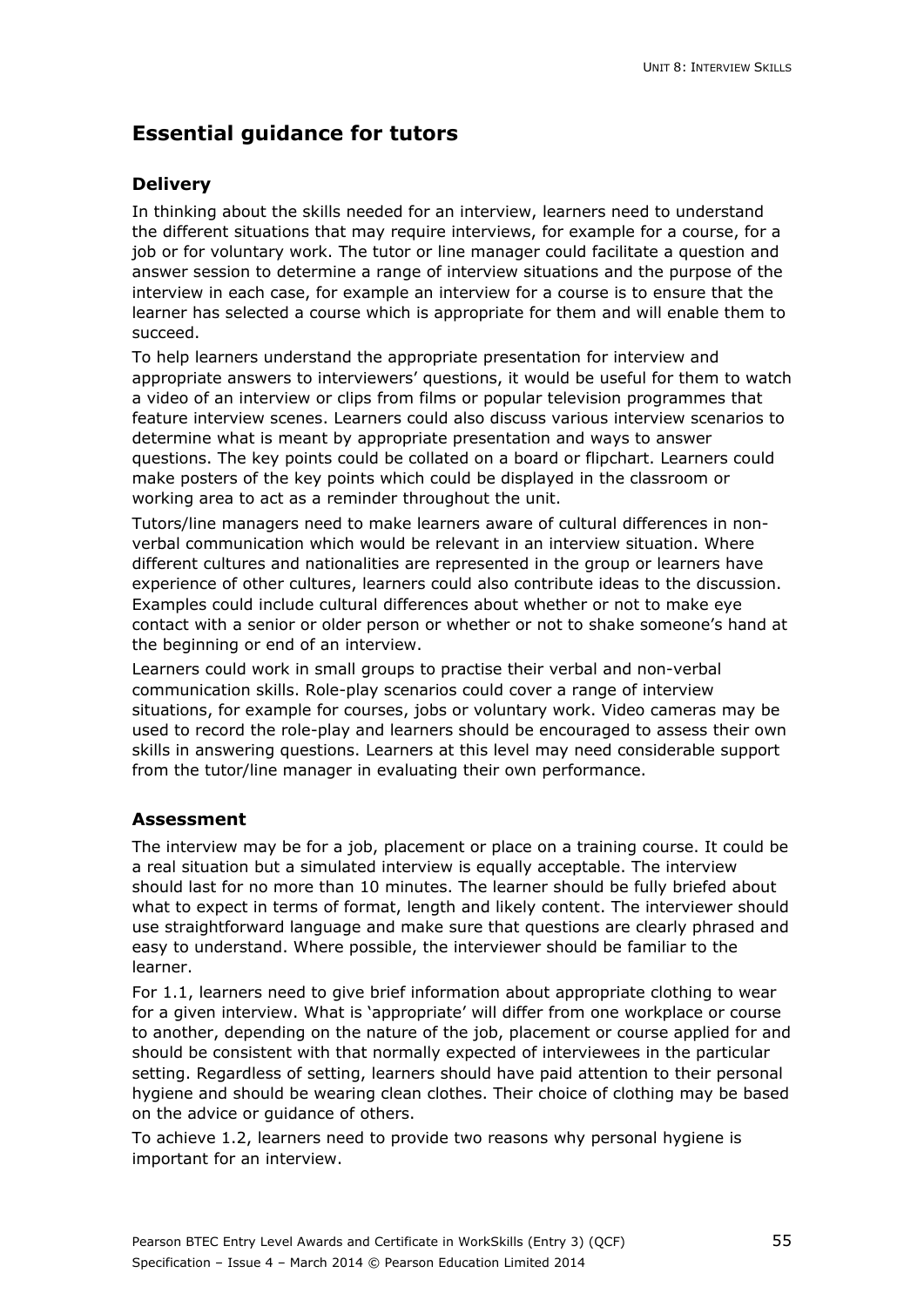For 1.3, learners must give a brief description of the main features of the job role.

To achieve 1.4, learners must list three interview questions that relate to the description of the job role

To achieve 2.1, learners must demonstrate that they are paying attention, concentrating on what is being said and avoiding distractions, using appropriate body language to show listening to the interviewer and interest in the discussion.

Learners should refrain from fidgeting or other behaviour that suggests that they are not concentrating on the interview. Tutors or line managers should assess the appropriateness of the learner's non-verbal communication in the light of any relevant cultural factors.

To achieve 2.2, learners' answers may be brief and unsophisticated but they must contain clear, relevant information which demonstrates an understanding of the question.

Evidence to support observation of the learner's performance in the interview for 2.1 and 2.2 could take the form of a written statement by the tutor, line manager or interviewer or could be a video with supporting commentary from the tutor/line manager.

For 3.1, learners must identify one aspect of their performance that went well and one aspect that did not go so well. These might relate to particular questions or to aspects such as body language or careful listening. They might reflect on the interview by watching it back on video, listening to a recording or discussing it with the interviewer or other observers. It is appropriate for any of these parties to offer constructive criticism and for the learner to include this feedback in the review of their performance, should they wish to do so. However, from the given feedback, the learner must independently identify what they include in their evaluation. Evidence to support this can either be written, for example through written statements from the learner on the review of their performance and/or supporting statements from the tutor, line manager or other person involved in the discussion and review, or through video or taped discussion.

## **Links to other BTEC units, other BTEC qualifications and other relevant units and qualifications**

| <b>Entry Level</b>                                         | Level 1                                                  | <b>Level 2</b>                        |
|------------------------------------------------------------|----------------------------------------------------------|---------------------------------------|
| Unit 5: Searching for a<br>Job                             | Unit 5: Searching for a<br>Job                           | Unit 4: Searching for a<br>Job        |
| Unit 6: Applying for a Job                                 | Unit 6: Applying for a Job<br>Unit 5: Applying for a Job |                                       |
| Unit 7: Preparing for an<br>Interview                      | Unit 7: Preparing for an<br>Interview                    | Unit 6: Preparing for an<br>Interview |
| Unit 8: Interview Skills<br>Unit 11: Career<br>Progression |                                                          | Unit 7: Interview Skills              |
|                                                            | Unit 11: Career<br>Progression                           | Unit 10: Career<br>Progression        |

This unit forms part of the *WorkSkills* suite. This unit has particular links with: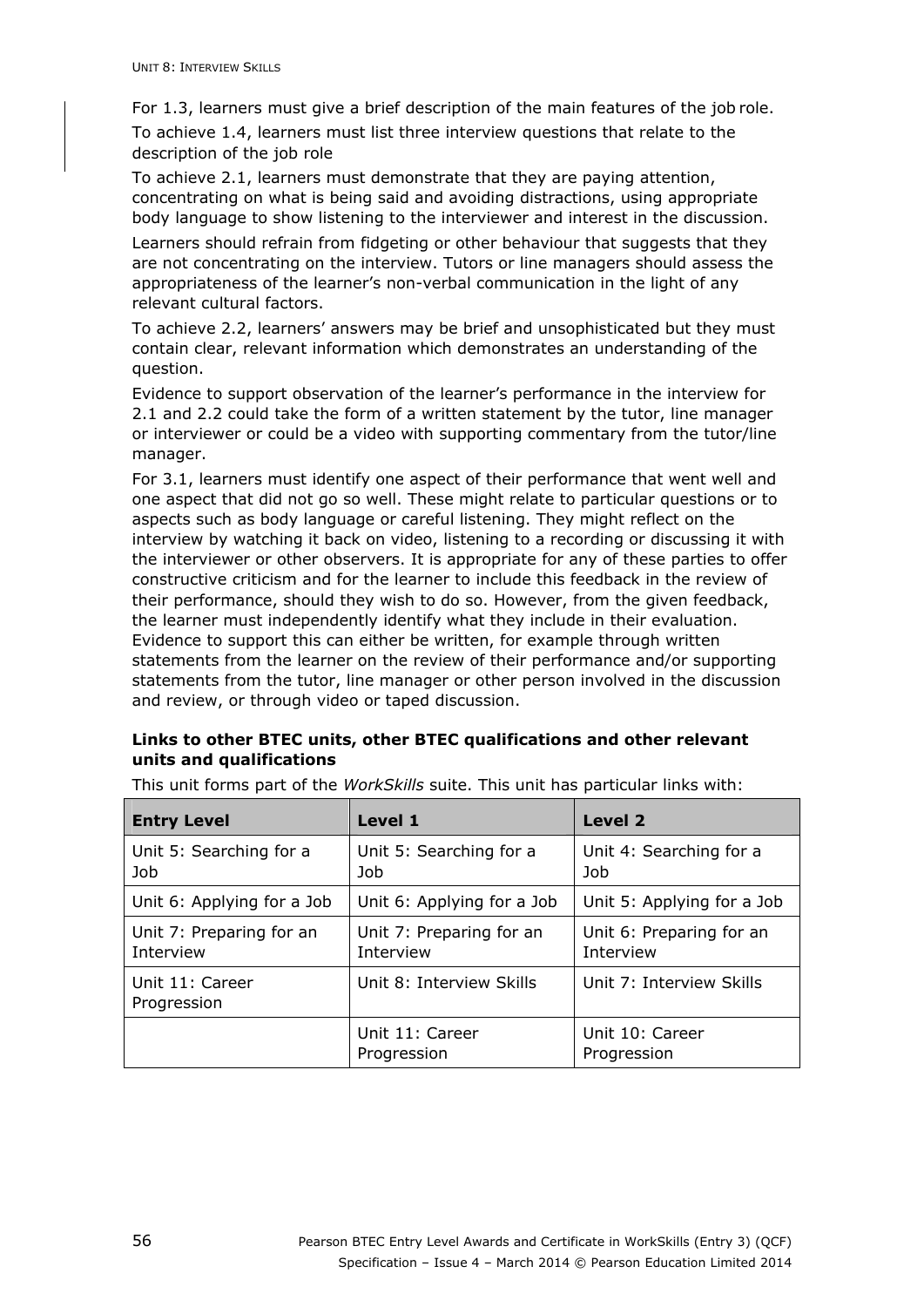## **Essential resources**

Learners will need the opportunity to participate in a real life or simulated interview.

## **Suggested resources**

#### **Websites**

www.direct.gov.uk/en/Employment/Jobseekers/LookingForWork www.worksmart.org.uk/career/interviews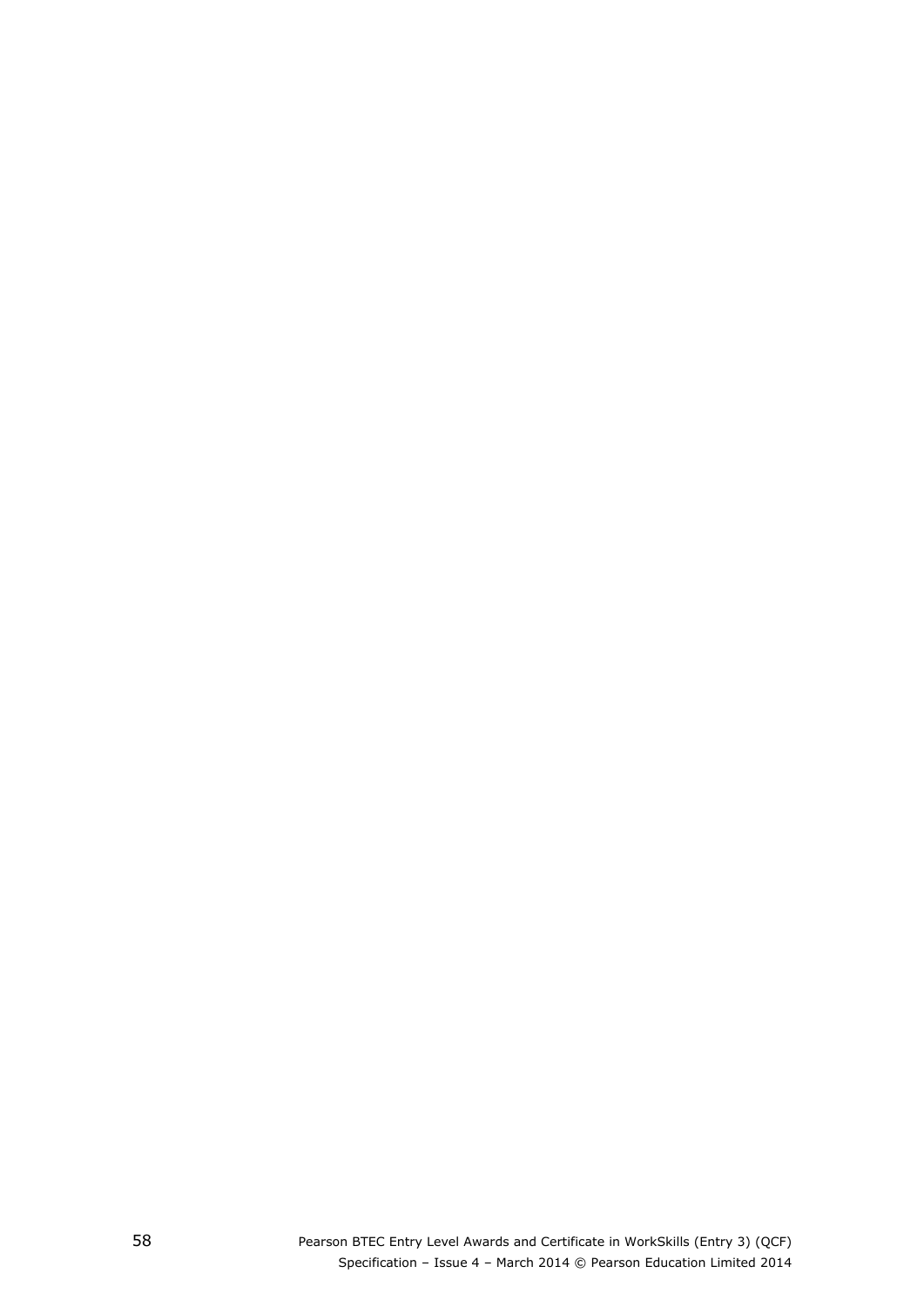# **Unit 9: Self-management Skills**

| <b>Unit code:</b>             | <b>J/503/2810</b> |
|-------------------------------|-------------------|
| <b>QCF Entry Level:</b>       | <b>Entry 3</b>    |
| <b>Credit value:</b>          | $\mathbf{z}$      |
| <b>Guided learning hours:</b> | 20                |

# **Unit aim**

The aim of this unit is to introduce learners to the concept of managing themselves as employees and to develop skills for self–management.

# **Unit introduction**

Employees need to be able to manage themselves effectively in order to stay safe and healthy at work and to make a positive contribution to the workplace.

This unit introduces learners to the concept of managing themselves as employees in the workplace. Learners will be required to demonstrate self-management skills such as punctuality, taking appropriate breaks during the course of the working day and knowing where to find help and support in managing themselves at work. Learners will also carry out a simple review of their performance in this area.

# **Learning outcomes and assessment criteria**

|               | <b>Learning outcomes</b>                                                |                      | <b>Assessment criteria</b>                                                                                                                                   |
|---------------|-------------------------------------------------------------------------|----------------------|--------------------------------------------------------------------------------------------------------------------------------------------------------------|
| 1             | Know why self-management<br>is needed for work                          | 1.1<br>$1.2^{\circ}$ | Identify aspects employees need to<br>manage for themselves in the workplace<br>Identify why employees need to manage<br>themselves in the workplace         |
| $\mathcal{P}$ | Be able to demonstrate self-<br>management skills                       | 2.1<br>2.2<br>2.3    | Complete agreed tasks punctually<br>Identify when to take a break from working<br>Identify who to contact if help or support is<br>needed in self-management |
| 3             | Be able to recognise<br>effectiveness of own self-<br>management skills | 3.1<br>3.2           | Identify success in own self-management in<br>agreed tasks<br>Identify own self-management that was<br>less successful                                       |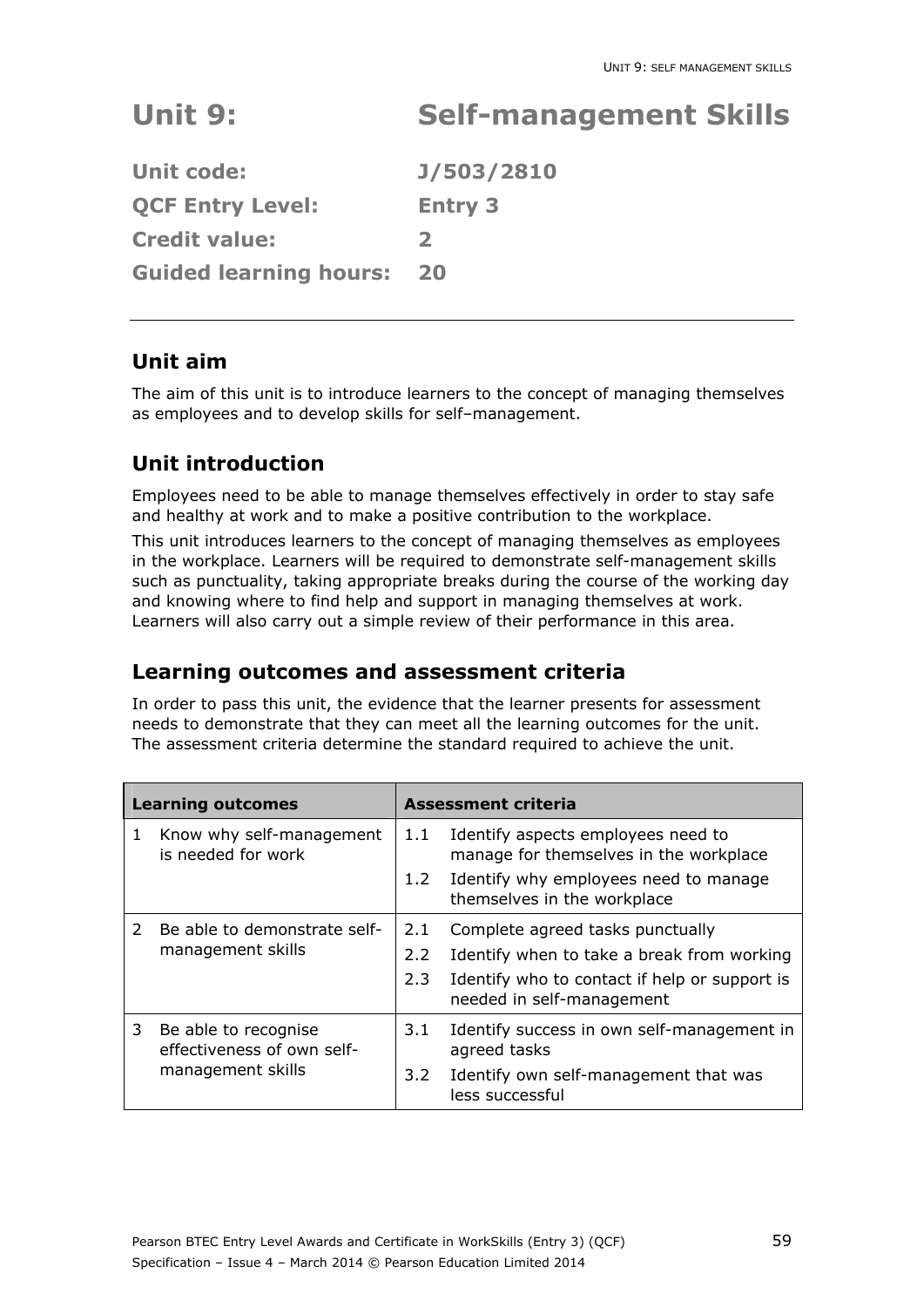#### **1 Know why self-management is needed for work**

*Aspects for self-management:* e.g. managing own time, managing own workload, looking after safety of themselves and others, staying healthy

*Why employees need to manage themselves at work:* for health and safety reasons; legal reasons; to be able to do their job properly; to benefit themselves and others

## **2 Be able to demonstrate self-management skills**

*Being punctual*: e.g. turning up for work on time, returning from tea break at agreed time, telling someone if unable to get to work, managing own time at work

*Taking a break from working:* e.g. taking a break from a computer for health and safety reasons, taking lunch break to eat and relax during the working day

*Sources of help and support:* e.g. line manager, supervisor, team leader, human resources department, occupational health officer, union representative

## **3 Be able to recognise effectiveness of own self-management skills**

*Review of self-management skills*: aspect of performance that went well e.g. planning your journey into work so that you turn up on time; aspect of performance that did not go so well e.g. not telling team member or supervisor when you went on a break or not leaving enough time for lunch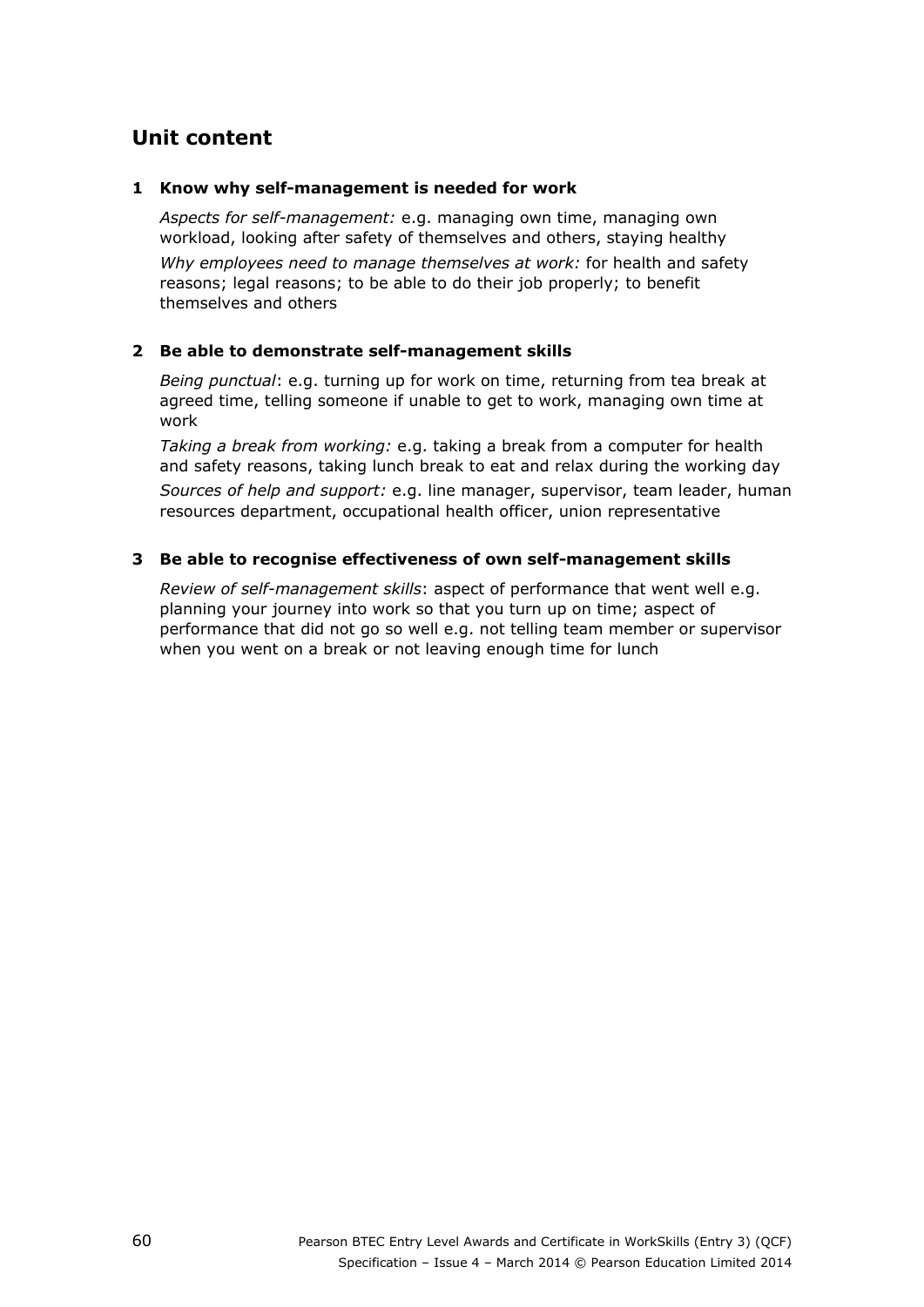## **Delivery**

This unit may be delivered in the workplace, in the context of a work placement or volunteering commitment, or in a simulated situation in a school or college. It is expected that the self-management skills listed within the unit are those which need to be demonstrated by learners within an educational context as well as by employees. Learners are therefore likely to already be aware of a range of selfmanagement skills in a general context.

Tutors/line managers could provide copies of organisational procedures for different types of organisations as appropriate, for example school or college procedures for staff and/or learners relating to self-management (or, if in the workplace, copies of relevant procedures for that workplace). Relevant training or developmental courses and exercises relating to self-management (for example time management, 'mock' work tasks and 'in tray exercises', health and safety, personal management) are also useful resources.

Learning outcome 1 could be delivered through group discussion or through discussion between learners and their line manager/tutor or another appropriate person familiar to learners. Tutors or line managers could provide the group or individual learner with prompts and facilitate the discussion to develop learners to awareness of their responsibilities to themselves and others when operating as employees in the workplace, for example managing their time, looking after themselves and others.

For learners who have access to the workplace, tutors/line managers may wish to use organisational guidance and procedures (such as health and safety, conduct in the workplace and help and support for employees) and discuss these with learners. Tutors may wish to use similar materials in a simulated activity (for example the school or college's health and safety rules or other organisational procedures) but learners would need to understand how they would apply in the workplace.

Tutors/line managers may wish to use group discussion to explore the potential areas in which learners would need to manage themselves. Learners should be directed towards some of the more obvious areas, such as health and safety, good conduct and looking after themselves in the workplace which apply both within and outside of the workplace. Learners could create a poster or leaflet to show their competence in achieving learning outcome 1.

Learning outcome 2 could be delivered in a variety of ways. If in a work situation, learners could carry out their normal daily activities whilst being observed by their line manager or another responsible person. In a simulated situation, learners could be provided with (or agree with their tutor) a scenario which enables them to demonstrate self-management skills within the workplace. Tutors may wish to spend time with learners in preparation for the demonstration, for example carrying out a simulated activity in which the tutor, line manager or other observer helps or supports the learner, for example, by pointing out health and safety issues that they may have missed. Tutors may also wish to discuss and agree the activities which the learner will demonstrate in advance. Learners must be comfortable with the expectations of the demonstration and the way in which they will be assessed. For example, if it is an observation then they should be comfortable with the presence of an observer who may not necessarily offer advice and support during the assessment.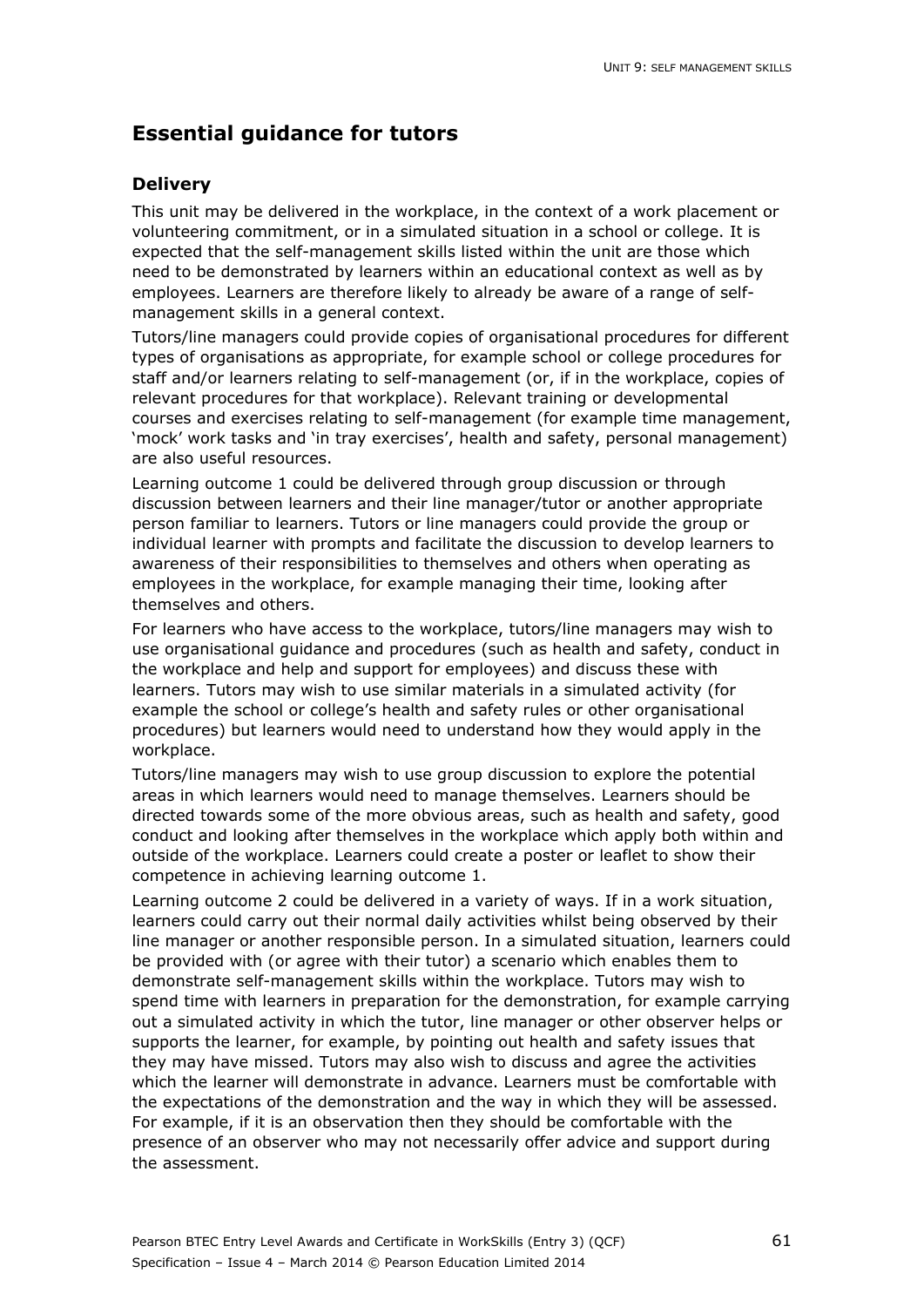Learning outcome 3 could be delivered through a one-to-one discussion between the tutor/line manager and the learner on how the learner fared in their demonstration. Learners should be able to identify an aspect of their performance that went well (for example planning their journey so that they turned up on time) and one that did not go so well (for example having to hurry through their lunch because they didn't leave enough time). It is appropriate for other parties to offer constructive criticism and for learners to include this feedback in the review of their performance if they accept it. However, learners should independently select what they include in their evaluation.

## **Assessment**

To achieve 1.1, learners must identify at least two of the more obvious selfmanagement skills as mentioned in the delivery section of this unit.

For 1.2, learners must briefly identify at least two general reasons why selfmanagement is necessary. Evidence to support this can be either in a written format, e.g. records of group or individual discussion (written by the tutor or written by the learner with sign-off from the tutor) or a video or audio recording. Learners may require support in identifying areas of self-management from organisational guidelines or procedures and group discussions, but they generally need to understand how these areas relate to their own self-management.

To achieve 2.1, 2.2 and 2.3, learners must demonstrate self-management skills in agreed workplace activities. They need to demonstrate that they can perform these skills and understand what they are doing, although tutors and others may support and prompt them. Learners must complete agreed tasks punctually, identify when to take a break during their working day and identify two sources of help or support.

The demonstration must be observed either by the tutor or a line manager or supervisor. The observation should form the basis of a discussion with the learner about their performance. Evidence could take the form of a written statement by the tutor/line manager (which would support good practice for appraisal and review in the workplace) or a video with supporting commentary from the tutor/line manager.

To achieve 3.1 and 3.2, learners must identify one aspect that went well and one that did not in their workplace activities, and select what to include in their review.

Evidence to support this can be either written, for example through written statements from the learner on the review of their performance and/or supporting statements from the tutor, line manager or other person involved in the discussion and review, or through video or taped discussion.

Written statements by the learner at this level would be brief and straightforward. The written statements can be discussed and agreed by the tutor/line manager and the learner in advance.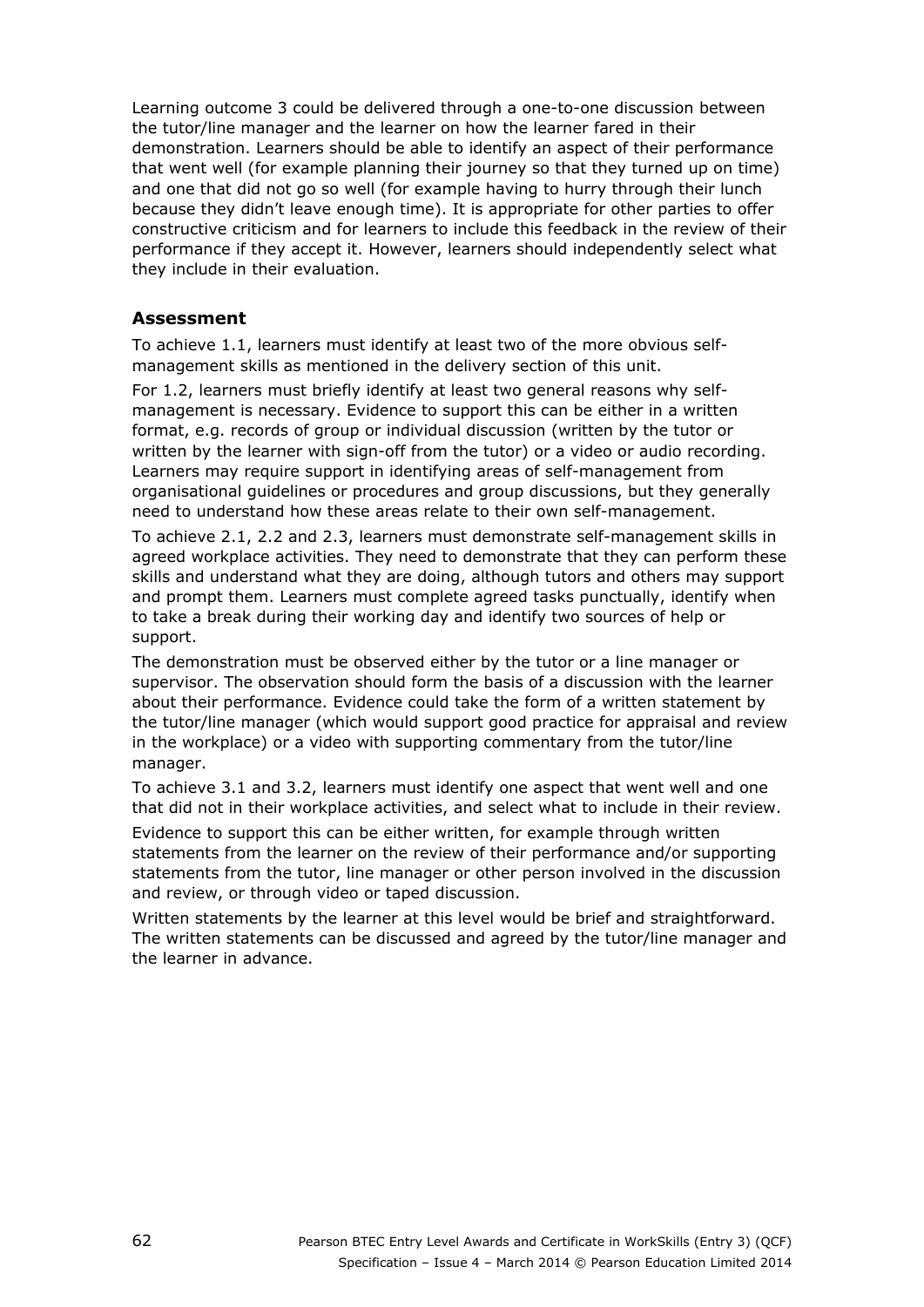## **Links to other BTEC units, other BTEC qualifications and other relevant units and qualifications**

This unit forms part of the *WorkSkills* suite. This unit has particular links with:

| <b>Entry Level</b>                              | Level 1                                               | Level 2                                  |
|-------------------------------------------------|-------------------------------------------------------|------------------------------------------|
| Unit 12: Conduct At Work                        | Unit 9: Self-management<br><b>Skills</b>              | Unit 8: Self-management<br><b>Skills</b> |
| Unit 22: Safe Learning in<br>the Workplace      | Unit 16: Positive Attitudes<br>and Behaviours at Work | Unit 15: Effectiveness at<br>Work        |
| Unit 20: Preparing for<br><b>Work Placement</b> | Unit 30: Safe Learning in<br>the Workplace            |                                          |
|                                                 | Unit 28: Preparing for<br><b>Work Placement</b>       | Unit 26: Preparing for<br>Work Placement |

#### **Essential resources**

There are no special essential resources needed for this unit.

## **Suggested resources**

## **Websites**

www.direct.gov.uk/en/Employment www.lifecoachexpert.co.uk www.worksmart.org.uk/career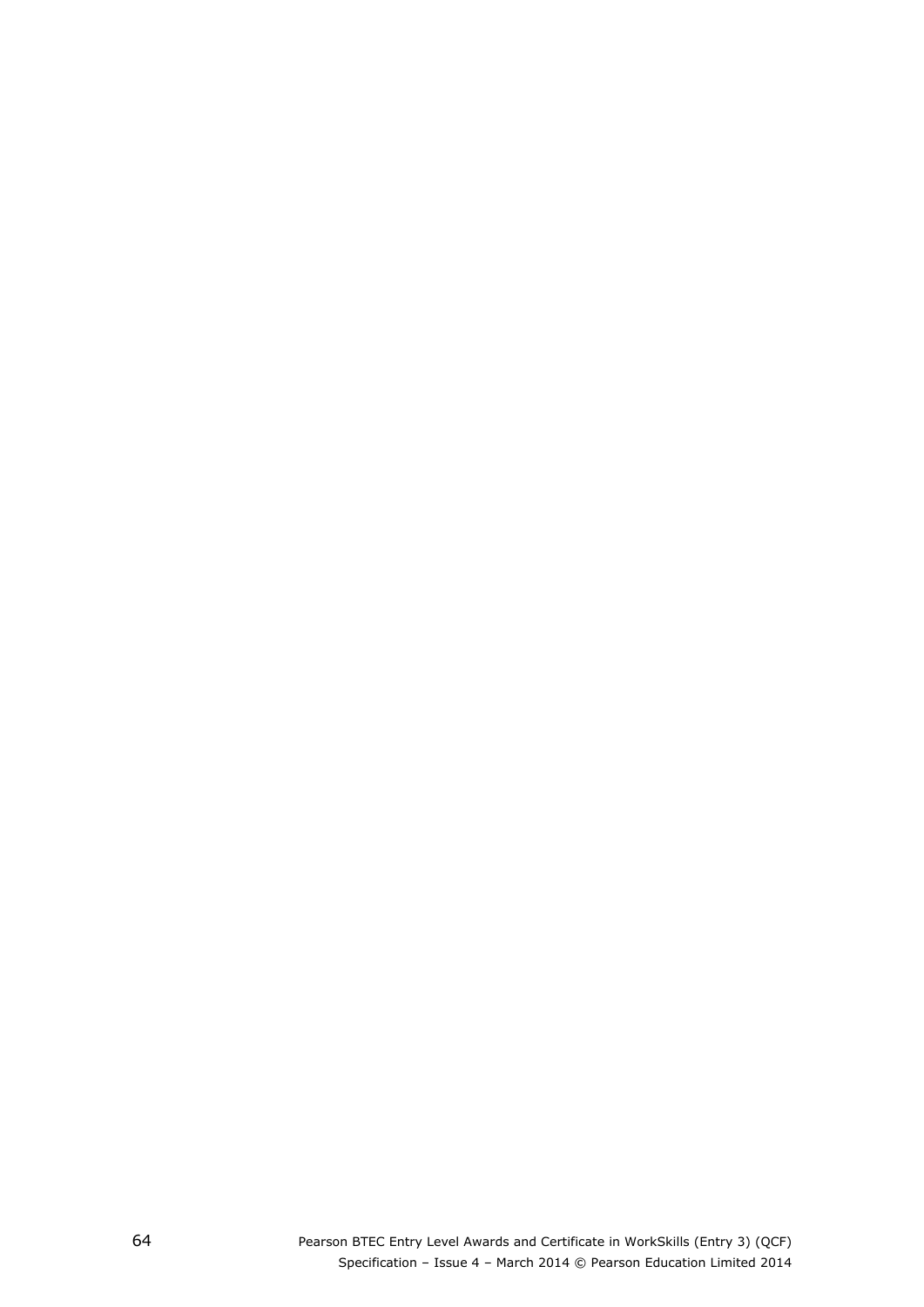# **Unit 10: Self-assessment**

**Unit code: L/503/2811 QCF Entry Level: Entry 3 Credit value: 1 Guided learning hours: 10** 

### **Unit aim**

The aim of this unit is to introduce learners to the skill of self-assessment of personal strengths, weaknesses, skills and qualities in order to identify goals.

# **Unit introduction**

The ability to set goals and assess performance in reaching them is a valuable skill in achieving success in the workplace, in training and studies, and in life in general. Learners will consider their personal strengths and weaknesses and how they may benefit from their skills and qualities. The unit also introduces learners to the process of setting long- and short-term goals and ways to achieve them.

### **Learning outcomes and assessment criteria**

| <b>Learning outcomes</b>            |                                                  | Assessment criteria  |                                                                                                                              |  |
|-------------------------------------|--------------------------------------------------|----------------------|------------------------------------------------------------------------------------------------------------------------------|--|
|                                     | Know personal strengths and<br>weaknesses        | 1.1<br>1.2           | List own personal strengths<br>Identify areas of personal weakness                                                           |  |
|                                     | Know the benefits of own skills<br>and qualities | 2.1<br>$2.2^{\circ}$ | Identify own skills and qualities<br>Identify how own skills and qualities can be<br>helpful for career or personal life     |  |
| Know how to set personal goals<br>3 |                                                  | 3.1<br>3.2<br>3.3    | Identify a personal long-term goal<br>Identify personal short-term goals<br>Identify how short-term goals may be<br>achieved |  |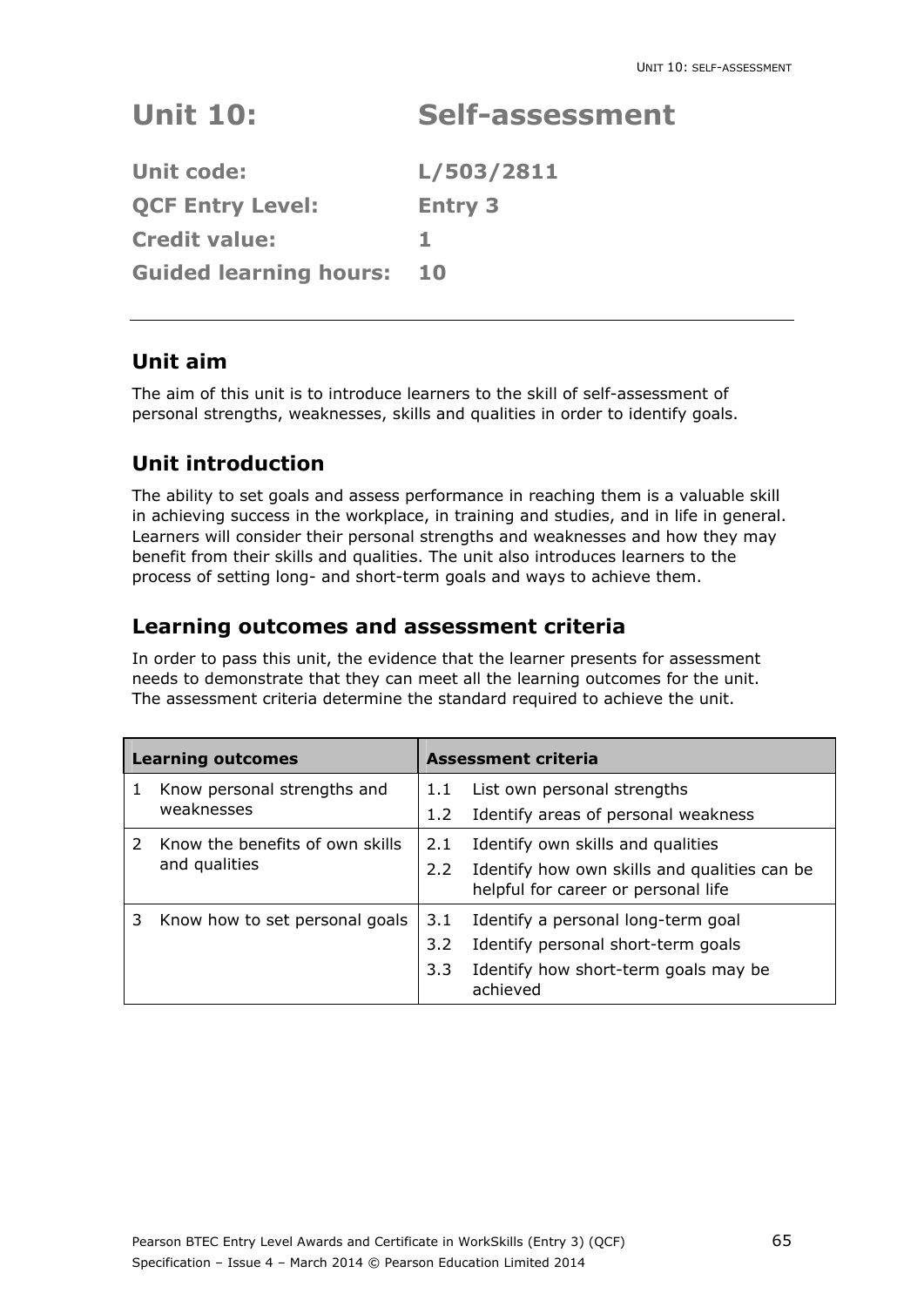#### 1 **Know personal strengths and weaknesses**

*Personal strengths and weaknesses*: strengths e.g. friendly, shy, outgoing, confident; weaknesses e.g. over-talkative, easily upset

#### 2 **Know the benefits of own skills and qualities**

*Skills and qualities*: communication skills e.g. speaks clearly, bilingual, multilingual; practical skills e.g. good at drawing, painting, cooking, good with animals, good at sport; interpersonal skills e.g. patient with elderly, gentle with children

*How skills and qualities can be used for career or personal life*: e.g. communication skills could assist in building good relationships with children or grandchildren, being bilingual or multilingual could help secure paid employment as an interpreter, painting skills would be useful in re-decorating own home, sports skills could help in getting fit and healthy, cooking skills could lead to enrolment on a catering or hospitality course

#### 3 **Know how to set personal goals**

*Long-term goals*: e.g. work with children, be a chef, be financially independent, get a full-time job, give up smoking

*Short-term goals*: e.g. find some work experience, improve number skills, learn basic cooking, learn to drive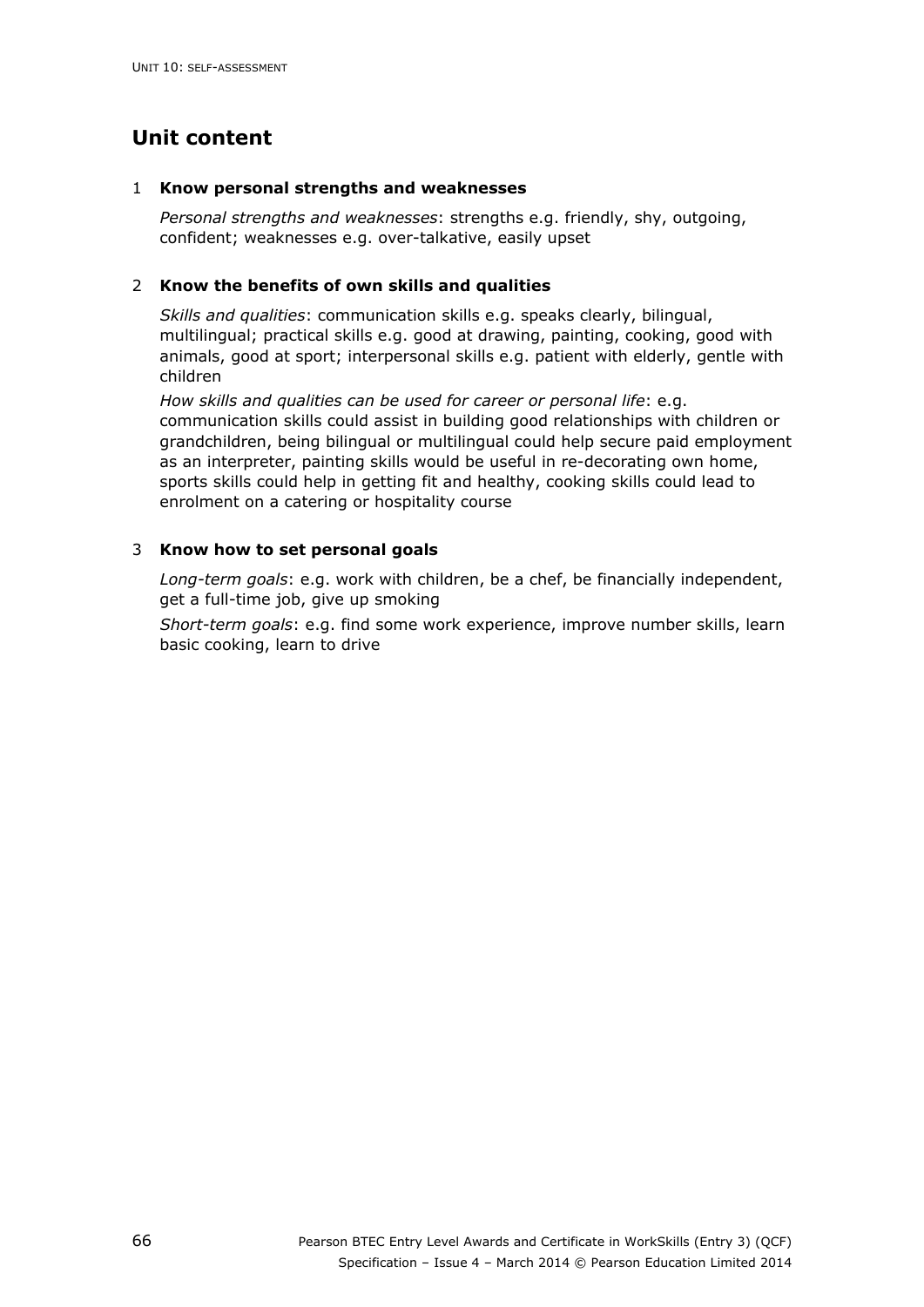#### **Delivery**

The emphasis of this unit is on enabling learners to consider their own strengths, weaknesses, skills and attributes.

For all the learning outcomes in this unit, learners will need to relate the knowledge to their personal experiences. Learners at this level may need considerable support from their tutor or line manager to be able to reflect on their own attributes and weaknesses. This might be best achieved through one-to-one discussions or tutorials.

The tutor could start delivery of this unit by exploring the generic concept of strengths and weaknesses. It could be useful for learners to watch a video, for example, of a soap opera or drama. In groups, learners could discuss and analyse the strengths and weaknesses of the different characters and then report back to the rest of the group. Recognising areas of weakness is a potentially sensitive area and should be approached with sensitivity and respect, with an emphasis on the fact that everyone has strengths and weaknesses and can accentuate their strengths whilst still recognising their weaknesses.

Learners are required to work towards identifying their own strengths and weaknesses for learning outcome 1.

For learning outcome 2, learners could undertake group or individual research on the skills and qualities of famous people, such as Richard Branson, Mahatma Gandhi, Oprah Winfrey, David Beckham, Nelson Mandela, Paula Radcliffe, Mother Teresa, and present their findings to the rest of the group. Group discussion could focus on the fact that everyone has skills and qualities which are useful in different situations but are not always recognised as important.

Tutors could invite guest speakers to talk to learners about their experiences of setting long-term and short-term goals for learning outcome 3. Learners could prepare questions to ask speakers about how they achieved their short-term goals. The different long- and short-term goals discussed could be displayed under two headings in the class for learners to refer to. Learners could complete individual research on the internet about possible long-term goals for themselves.

Learners in the workplace could prepare questions to ask more experienced colleagues about how they set and achieved their short- and long-term goals.

This could be used to inform the learner's discussion with their line manager or supervisor about appropriate goals.

Throughout this unit, learners can record their self-assessments through the completion of personal logbooks. The logbooks could take a variety of formats, depending on the needs of the individual learner.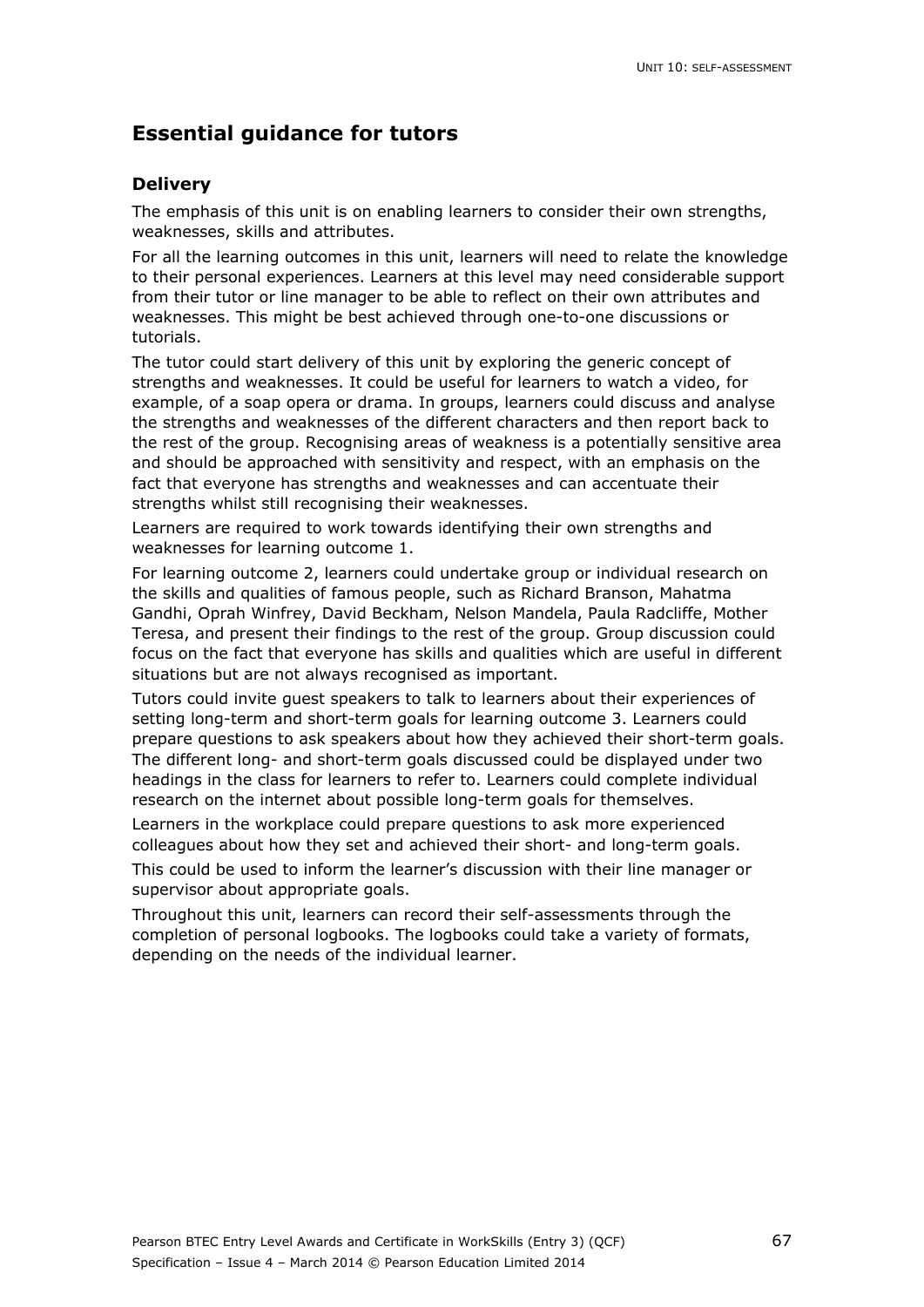#### **Assessment**

Evidence for all the assessment criteria could be provided in the form of a logbook. Tutors are encouraged to use a variety of methods of recording the appropriate information in the log, depending on the individual learner. Alternative methods of evidencing learning may be used. Evidence from tutorials or one-to-one discussions with the learner, verified by the tutor/line manager, may be included in the log.

Learners will need to list two personal strengths for 1.1.

For 1.2, learners need to identify two areas of personal weakness. Information for 1.1 and 1.2 should be recorded in learners' logbooks or any other tool selected to record their learning.

Criterion 2.1 requires learners to identify two of their own skills and two of their own qualities. Although learners can interpret the idea of skills and qualities in a broad sense, the two personal skills and two personal qualities must be reasonably different from each other.

For 2.2, learners should give two ways their identified skills or qualities may help them in the future.

The evidence for 3.1 will need to be an achievable long-term goal.

Two short-term goals that will help the learner achieve their long-term goal need to be identified for 3.2.

To achieve 3.3, learners should identify two ways in which they may achieve the short-term goals given in 3.2.

#### **Links to other BTEC units, other BTEC qualifications and other relevant units and qualifications**

This unit forms part of the *WorkSkills* suite. This unit has particular links with:

| <b>Entry Level</b>                              | Level 1                                         | Level 2                                         |
|-------------------------------------------------|-------------------------------------------------|-------------------------------------------------|
| Unit 11: Career<br>Progression                  | Unit 10: Self-assessment                        | Unit 9: Self-assessment                         |
| Unit 16: Setting and<br>Meeting Targets at Work | Unit 11: Career<br>Progression                  | Unit 10: Career<br>Progression                  |
|                                                 | Unit 23: Setting and<br>Meeting Targets at Work | Unit 22: Setting and<br>Meeting Targets at Work |

#### **Essential resources**

There are no special resources needed for this unit.

#### **Suggested resources**

#### **Websites**

www.lifecoachexpert.co.uk www.tellmehowto.net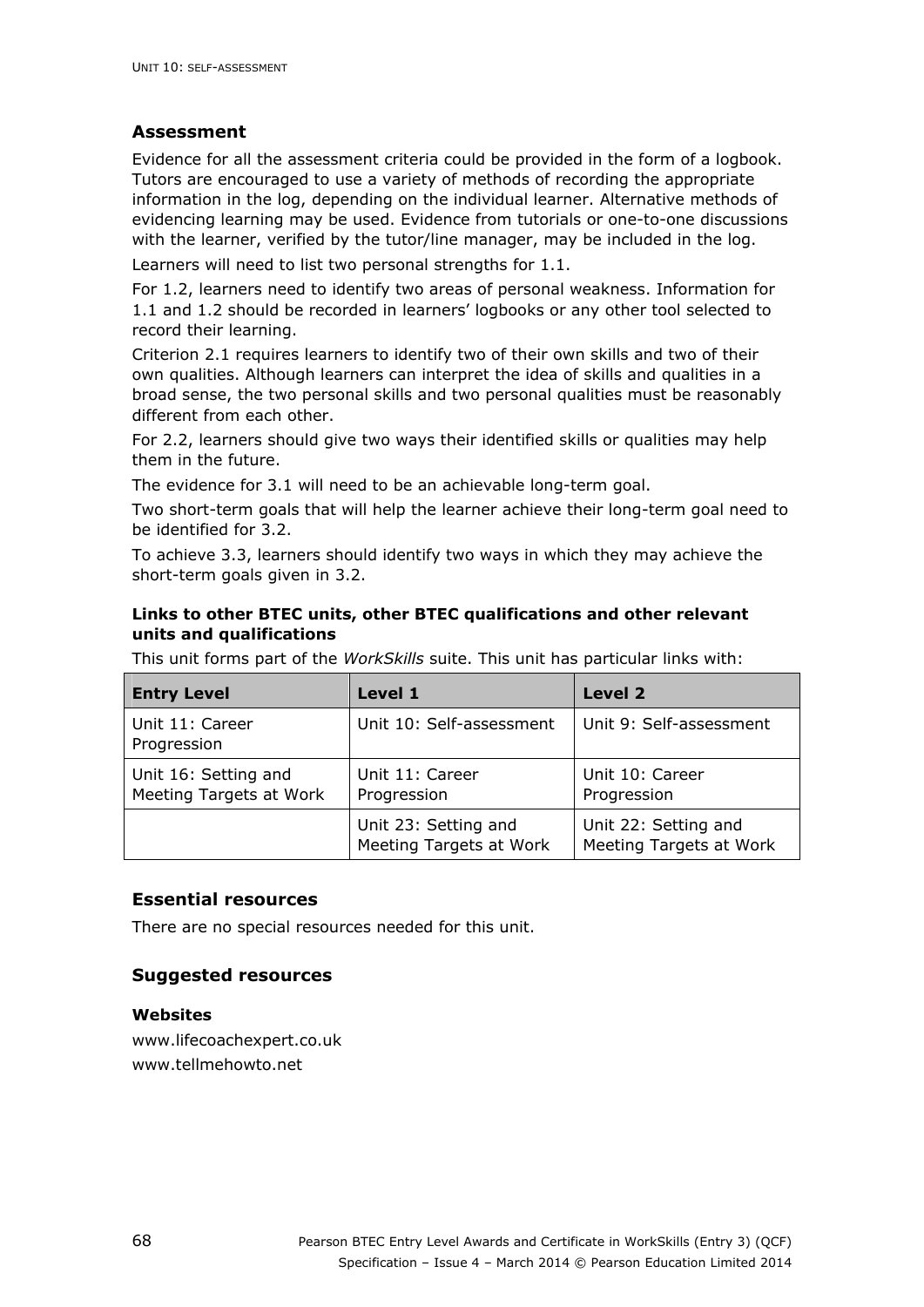# **Unit 11: Career Progression**

| <b>Unit code:</b>             | R/503/2812     |
|-------------------------------|----------------|
| <b>QCF Entry Level:</b>       | <b>Entry 3</b> |
| <b>Credit value:</b>          |                |
| <b>Guided learning hours:</b> | 10             |

### **Unit aim**

The aim of this unit is to introduce learners to the concept of career progression. Learners will explore their skills and qualities for career progression and the resources available for information and guidance.

## **Unit introduction**

Current working practices make it increasingly important for individuals to be aware of the role they play in progressing their own careers. This unit introduces learners to the concept of career progression and the skills, qualities and resources associated with it. Learners will be helped to recognise the personal skills and qualities that they can use to develop a career, as well as the benefits of doing so. They will also find out more about different sources of information and guidance for career progression.

### **Learning outcomes and assessment criteria**

| <b>Learning outcomes</b> |                                                                             | Assessment criteria  |                                                                                                                                                           |
|--------------------------|-----------------------------------------------------------------------------|----------------------|-----------------------------------------------------------------------------------------------------------------------------------------------------------|
| 1                        | Know the importance of<br>career progression                                | 1.1<br>1.2           | Identify benefits of career progression<br>Identify why it is important for individuals<br>to be involved in own career progression                       |
| 2                        | Know skills and qualities for<br>career progression                         | 2.1<br>$2.2^{\circ}$ | List types of skills and qualities relevant to<br>career progression<br>Identify own skills and qualities for career<br>progression                       |
| 3                        | Be able to use information<br>and guidance related to<br>career progression | 3.1<br>3.2           | Identify different types of careers-related<br>resources<br>Identify a career or area of work to match<br>own interests from careers-related<br>resources |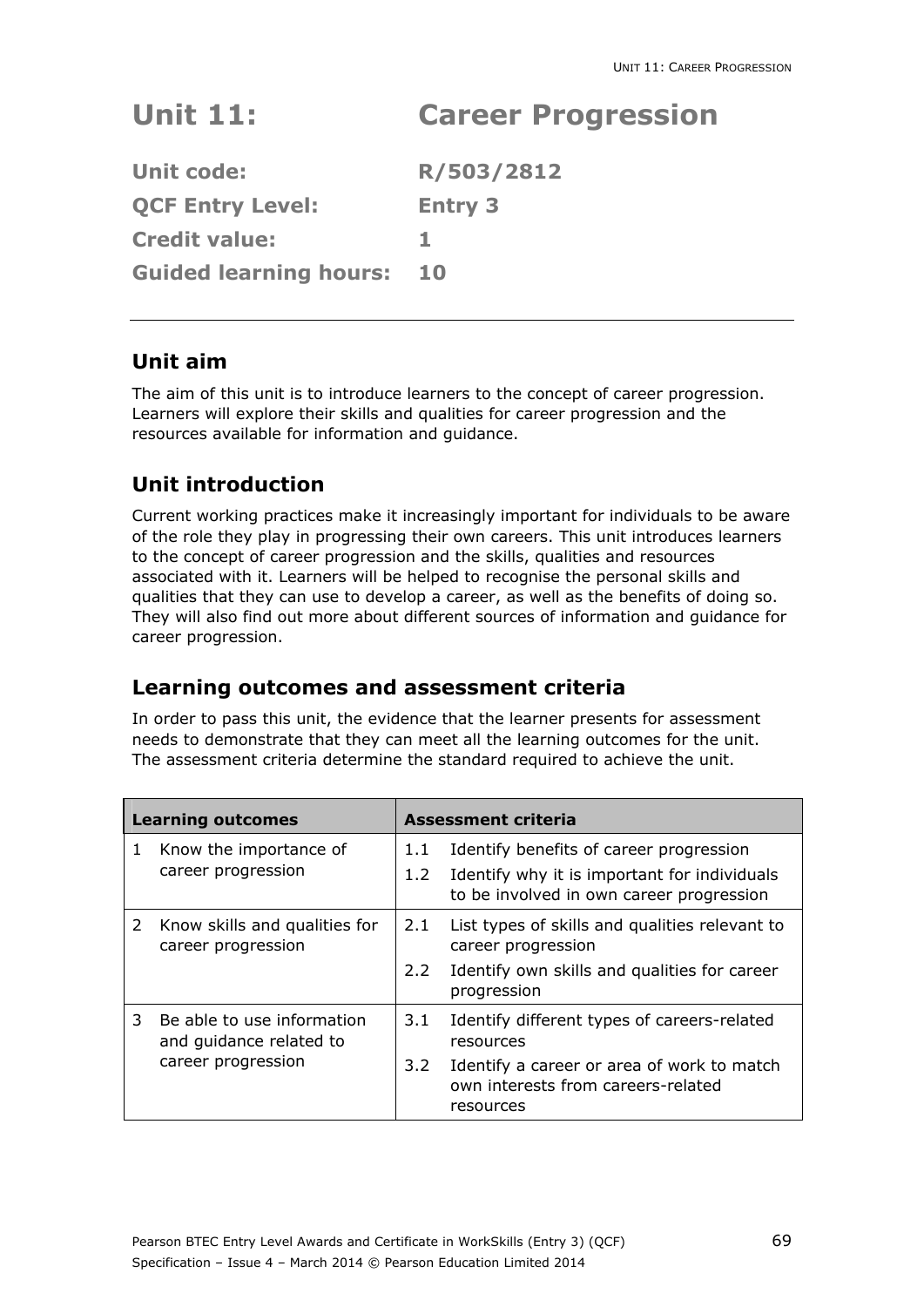#### 1 **Know the importance of career progression**

*Benefits of career progression:* e.g. personal satisfaction, learning new skills, promotion, pay rise

*Why it is important for individuals to be involved in own career progression:* to plan own future; to be in control; to find career which matches own interests

#### 2 **Know skills and qualities for career progression**

*Skills and qualities:* interests and talents; previous experience, education, training, qualifications

*Career progression:* personal skills and qualities assisting career progression e.g. motivation, determination, reliability, flexibility; ongoing learning or training

#### 3 **Be able to use sources of information and guidance related to career progression**

*Sources of information and guidance related to career progression:* e.g. college, school or community-based careers services, personal files, Jobcentres, Learndirect, Connexions, libraries, careers and jobs sections in local newspapers and on websites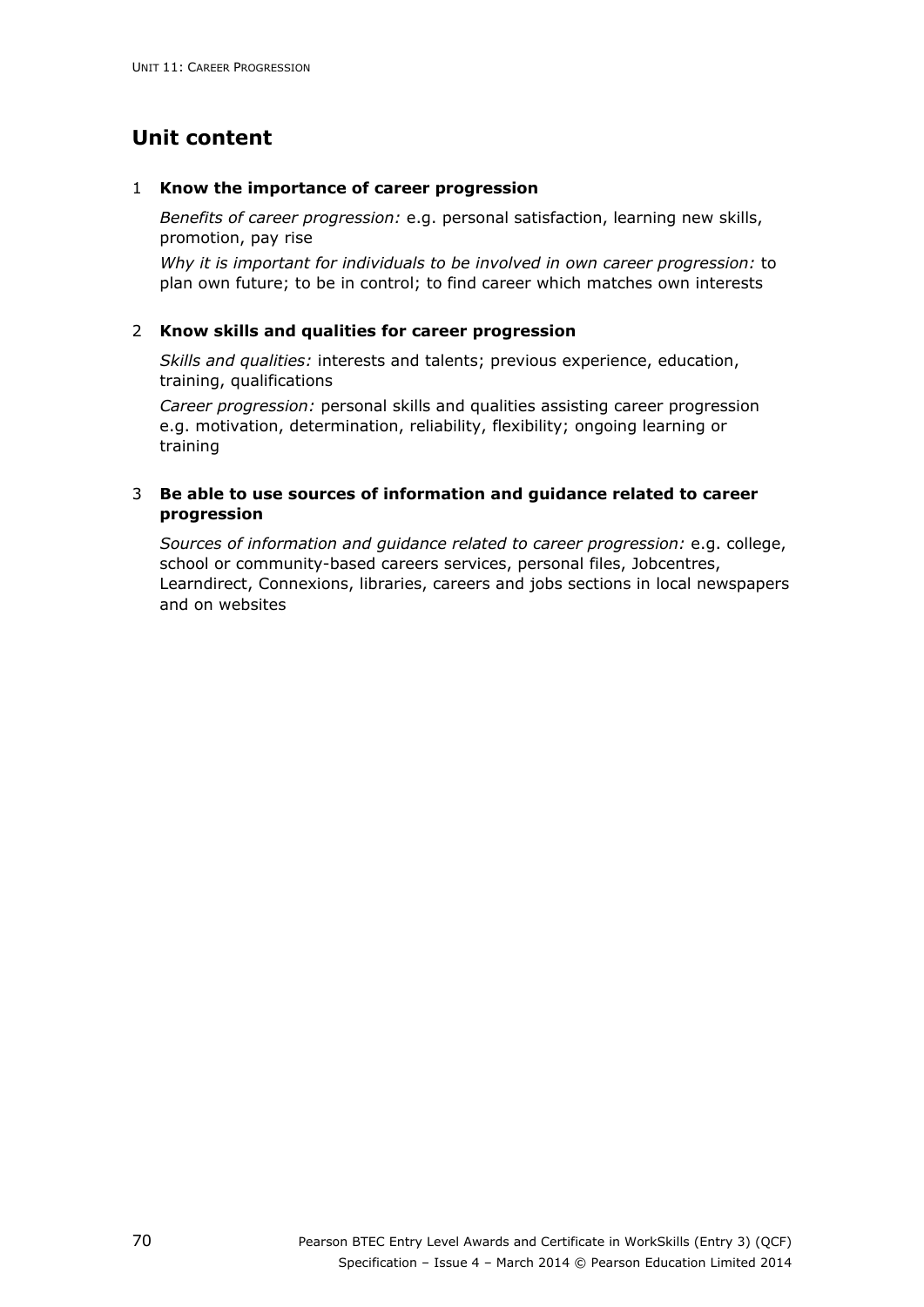### **Delivery**

Tutorial and personal social and health education sessions are ideal for delivery of this unit. It could also be integrated into a vocational qualification, delivered in a work-based setting or in whole groups. Learners should be encouraged to view their learning as the beginning of a lifetime of learning.

To make the concepts as relevant as possible, the unit should be delivered within the context of the learner's own career interests, opportunities and circumstances. Examples of career progression should be chosen with care so that they are inspirational without being beyond the learner's frame of reference.

The concept of career progression may be introduced by group discussions or the use of audio visual material (for example, documentaries about people who have successful careers). For learning outcome 1, guest speakers could be invited to speak about how they have benefited from career progression. Learners could prepare questions to ask speakers. Learners could produce posters about the benefits of career progression to display in class.

Groups could be asked to consider the skills and qualities required for different careers and report back to the whole group.

Learners could be asked to consider their personal skills and qualities related to progression in a career prior to a one-to-one tutorial.

To gain knowledge of different sources of information and guidance related to career progression, guest speakers could be invited from organisations such as Connexions or the Jobcentre. Learners could work in groups to investigate careers that interest them, using the internet, local newspapers, magazines and other appropriate sources.

### **Assessment**

To meet 1.1, learners must identify two appropriate benefits of career progression from resources such as interviews, articles and presentations. These resources may be given to the learner and discussed with a group or tutor/line manager, but learners must identify, clearly and independently, the benefits which they have decided are linked to career progression.

For 1.2, learners need to give one reason why individuals need to be involved in their own career progression. A statement could be completed by the tutor/line manager following a tutorial/discussion to verify that the learner has achieved this criterion.

For 2.1, learners need to list generic skills and qualities required for career progression.

For 2.2, a statement could be completed by the tutor/line manager following a tutorial or discussion about how the learner identified, clearly and independently, their own skills and qualities which are relevant to career progression.

In order to achieve 3.1, learners need to identify three different career-related resources.

For 3.2, with support, learners need to identify one career or area of work of interest to them from career-related resources. Learner could participate in a discussion which could be recorded by the tutor/line manager for verification purposes.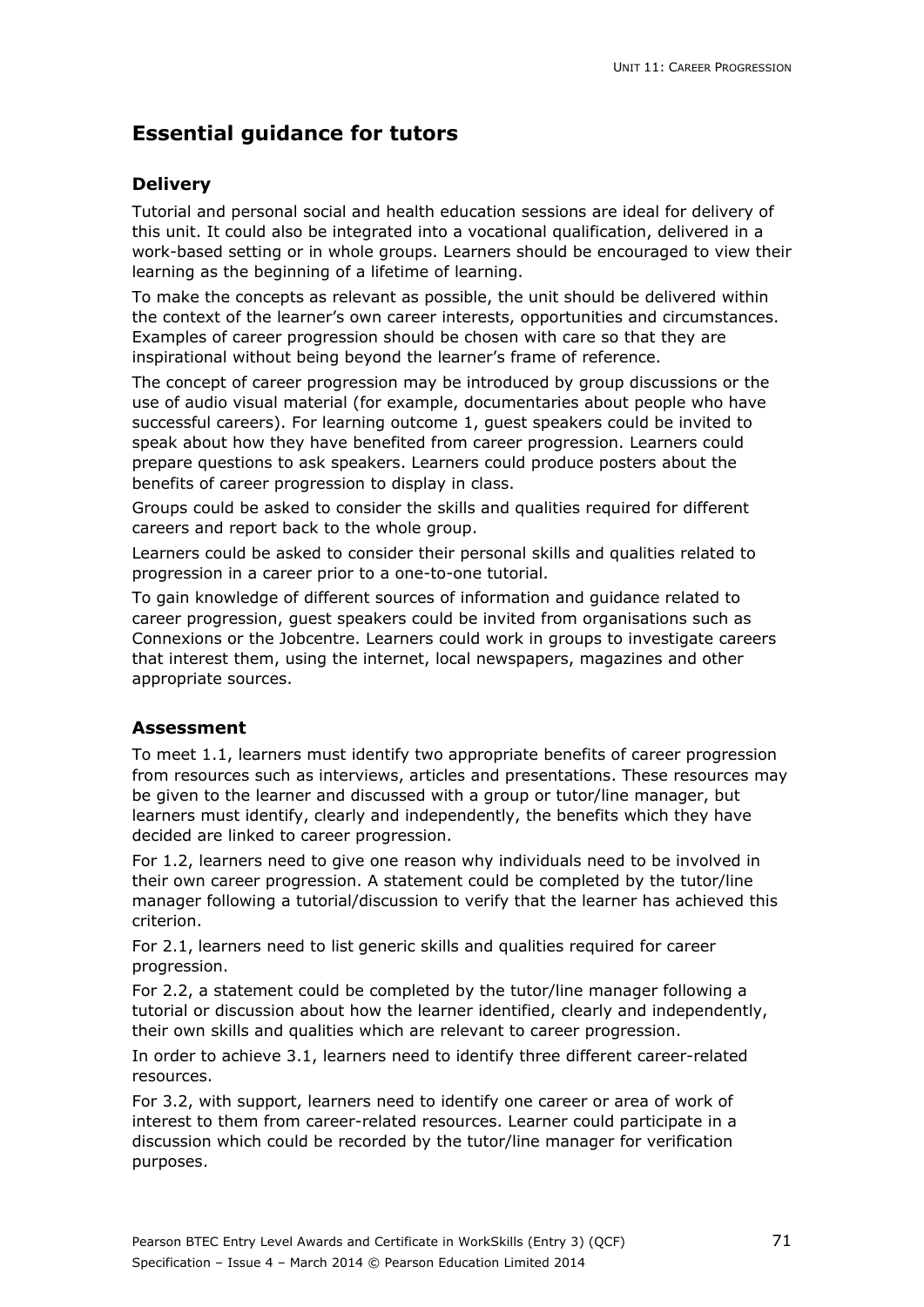#### **Links to other BTEC units, other BTEC qualifications and other relevant units and qualifications.**

This unit forms part of the *WorkSkills* suite. This unit has particular links with:

| <b>Entry Level</b>                    | Level 1                               | <b>Level 2</b>                        |
|---------------------------------------|---------------------------------------|---------------------------------------|
| Unit 5: Searching for a<br>Job        | Unit 5: Searching for a<br>Job        | Unit 4: Searching for a<br>Job        |
| Unit 6: Applying for a Job            | Unit 6: Applying for a Job            | Unit 5: Applying for a Job            |
| Unit 7: Preparing for an<br>Interview | Unit 7: Preparing for an<br>Interview | Unit 6: Preparing for an<br>Interview |
| Unit 8: Interview Skills              | Unit 8: Interview Skills              | Unit 7: Interview Skills              |
| Unit 10: Self-assessment              | Unit 10: Self-assessment              | Unit 9: Self-assessment               |
|                                       | Unit 11: Career<br>Progression        | Unit 10: Career<br>Progression        |

#### **Essential resources**

Learners need access to a range of career-related resources, for example websites, publications, tutors and careers advisers.

### **Suggested resources**

#### **Websites**

www.direct.gov.uk/en/EducationAndLearning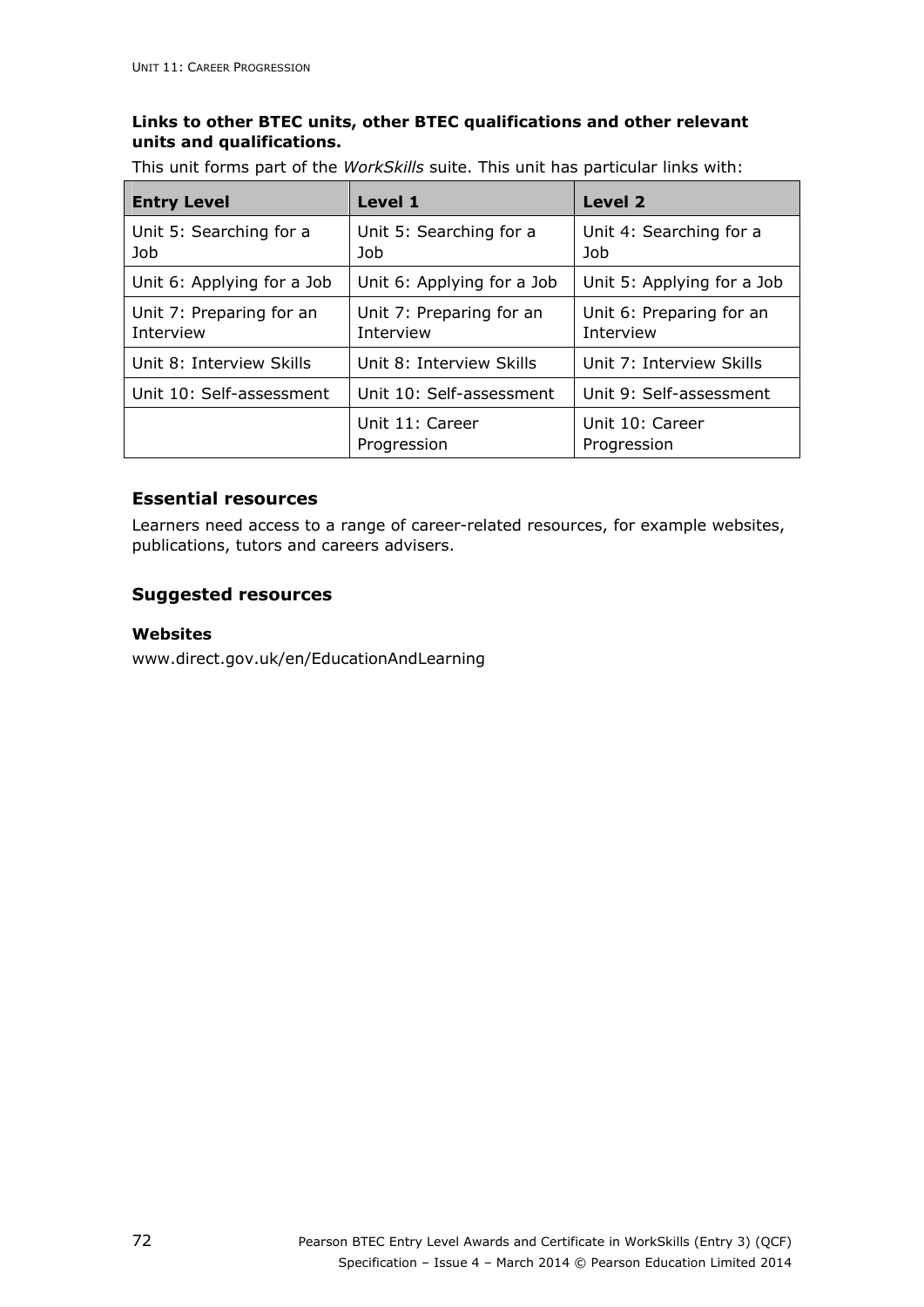# **Unit 12: Conduct at Work**

| <b>Unit code:</b>             | Y/503/2813     |
|-------------------------------|----------------|
| <b>QCF Entry Level:</b>       | <b>Entry 3</b> |
| <b>Credit value:</b>          |                |
| <b>Guided learning hours:</b> | 10             |

### **Unit aim**

The aim of this unit is to teach learners how to conduct themselves appropriately in the workplace. Learners will explore types of appropriate conduct, how to conduct themselves and how to review their conduct.

# **Unit introduction**

In any workplace, it is important to conduct oneself in an appropriate manner. Employers and employees expect certain types of behaviour within the workplace, making good conduct an essential employability skill.

This unit introduces learners to the range and type of conduct needed in the workplace. Learners will be taught how to behave appropriately in the workplace. They will also reflect on their strengths and weaknesses in terms of their conduct.

### **Learning outcomes and assessment criteria**

| <b>Learning outcomes</b> |                                                     | <b>Assessment criteria</b> |                                                                                                       |
|--------------------------|-----------------------------------------------------|----------------------------|-------------------------------------------------------------------------------------------------------|
| 1                        | Know about appropriate<br>conduct for the workplace | 1.1                        | Identify different kinds of appropriate<br>conduct in the workplace                                   |
| $\mathcal{L}$            | Be able to demonstrate good                         | 2.1                        | Interact appropriately with colleagues                                                                |
|                          | conduct                                             | $2.2^{\circ}$              | Dress appropriately for work                                                                          |
|                          |                                                     | 2.3                        | Demonstrate appropriate timekeeping during<br>the working day                                         |
| 3                        | Be able to carry out a review of<br>own conduct     | 3.1                        | Identify an aspect of own conduct that went<br>well and give a reason why it went well                |
|                          |                                                     | 3.2                        | Identify an aspect of own conduct that did<br>not go well and give a reason why it did not<br>go well |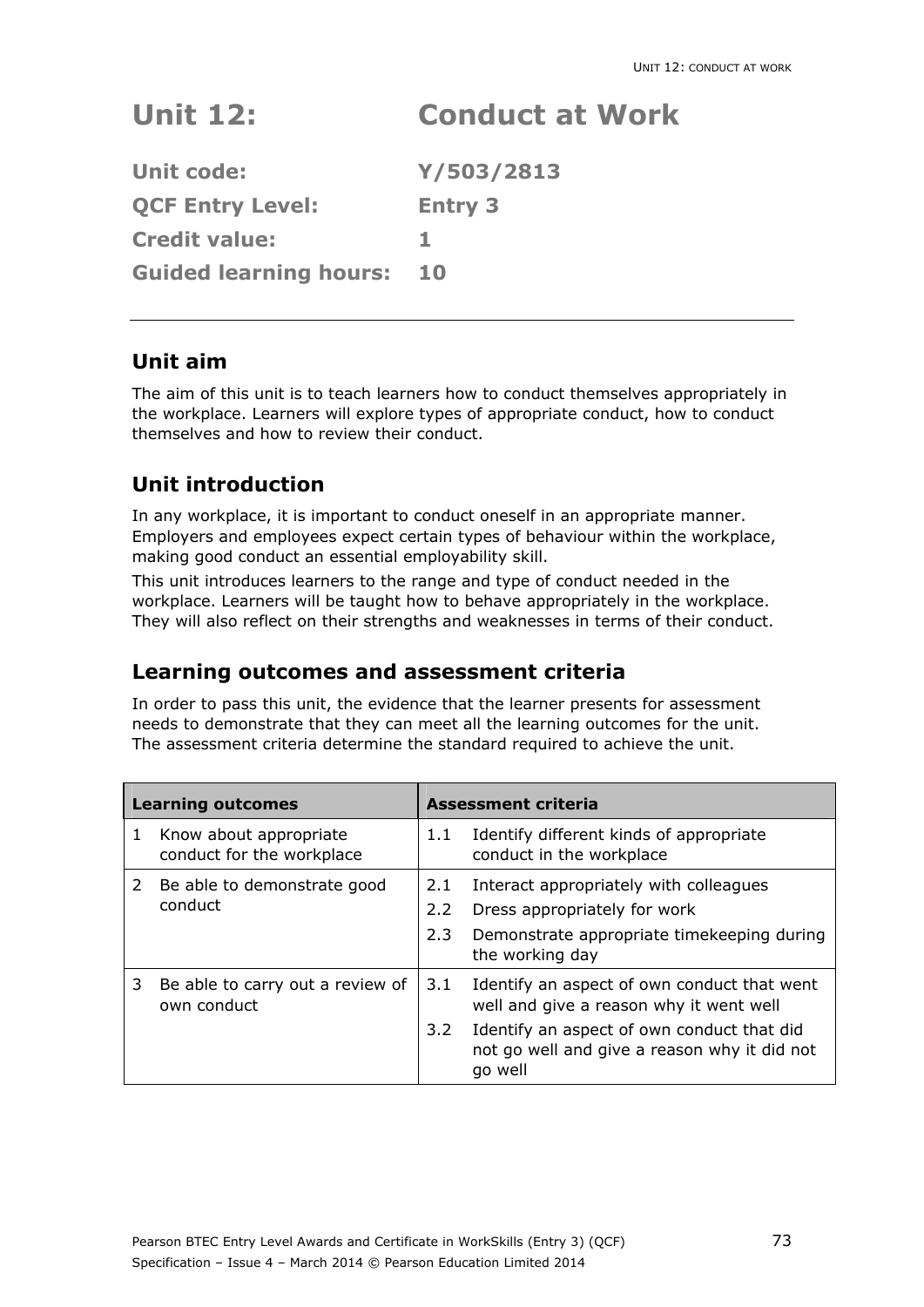#### 1 **Know about appropriate conduct for the workplace**

*Appropriate conduct for the workplace*: interacting and communicating with colleagues in familiar situations e.g. team members, line manager, supervisor; respecting others' views; listening and responding to appropriate feedback, requests or suggestions from others

*Appropriate dress for the workplace:* appropriate clothing for different workplaces e.g. in an office, factory, for outdoor work, uniforms; clothing needed for health and safety reasons or hygiene; being tidy and presentable; having clean clothes

*Appropriate timekeeping:* being on time for work and knowing about the working day e.g. when expected to be at workplace, whether there are core hours, flexitime, shift work, knowing when to take breaks, when and how long lunch break is, turning up to meetings and appointments on time

#### 2 **Be able to demonstrate good conduct**

*Demonstrating good conduct:* interacting with colleagues in familiar situations; dressing appropriately for work; appropriate timekeeping

#### 3 **Be able to carry out a review of own conduct**

*Reviewing own conduct:* talking about an aspect that went well e.g. demonstrating appropriate timekeeping, using polite language when interacting with colleagues; talking about an aspect that did not go so well e.g. not dressing appropriately, not turning up for a meeting or appointment on time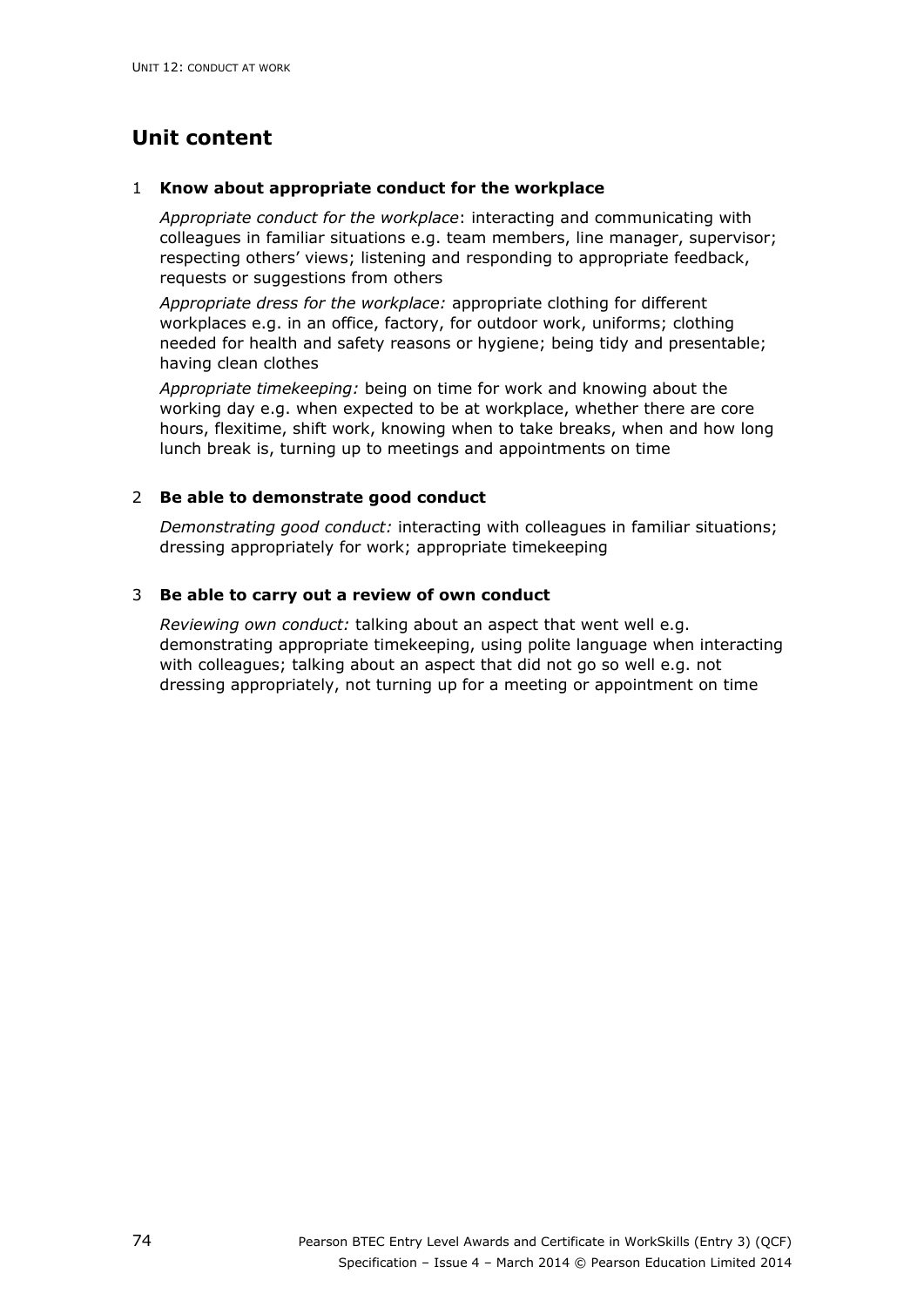### **Delivery**

This unit may be delivered in the workplace, as part of a work placement or volunteering commitment, or in a simulated situation in a school or college. The positive behaviours described in the unit are those expected of learners within an educational context as well as employees in a workplace. It is, therefore, likely that learners will already be aware of the need for appropriate conduct in a general context.

Learning outcome 1 could be delivered through group discussion or discussion between learners and their line manager/tutor or another appropriate person familiar to learners. Tutors/line managers could provide the group or individual learner with prompts and facilitate the discussion to help learners identify good conduct, for example asking learners to identify social behaviours in their everyday lives and then encouraging them to think about whether these behaviours would be appropriate in the workplace. Learners could create posters or leaflets to record their ideas.

Tutors/line managers could then explore behaviours in the workplace, for example that there are rules or regulations within every organisation about how employees behave towards each other.

Learning outcome 2 may be delivered in a variety of ways. In a work situation, learners could carry out their normal daily activities whilst being observed by their line manager or another responsible person. In a simulated situation, learners could be provided with (or agree with their tutor) a scenario which enables them to demonstrate the three main aspects of conduct listed in the assessment criteria.

Tutors/line managers may wish to discuss with learners what is appropriate to wear and agree a mode of dress in advance. It would be helpful to discuss with learners that some organisations have uniforms, that some clothing must be worn for health and safety or hygiene reasons, and that it is important to dress smartly and appropriately for the job, for example if you work outdoors, you won't need to wear a suit but you will need to wear durable clothes that protect you from the weather.

Tutors/line managers might also wish to discuss possible requirements for timekeeping in different workplaces. For example if a workplace requires office cover throughout the working day, it isn't appropriate for everyone to go to lunch at the same time.

Learners could review their own conduct through a one-to-one discussion with their tutor or line manager. For learning outcome 3, the tutor/line manager or an appropriate colleague may wish to give learners some constructive feedback on their performance, which they may choose to include in their review.

### **Assessment**

To achieve 1.1, learners must identify at least two examples of appropriate conduct in the workplace. These are likely to be examples that they have come across in other aspects of their lives. Evidence to support this should be in the form of records of group or individual discussion (written by the tutor or by the learner with sign-off from the tutor, or a video or audio recording). The learner does not need to describe examples of conduct in detail.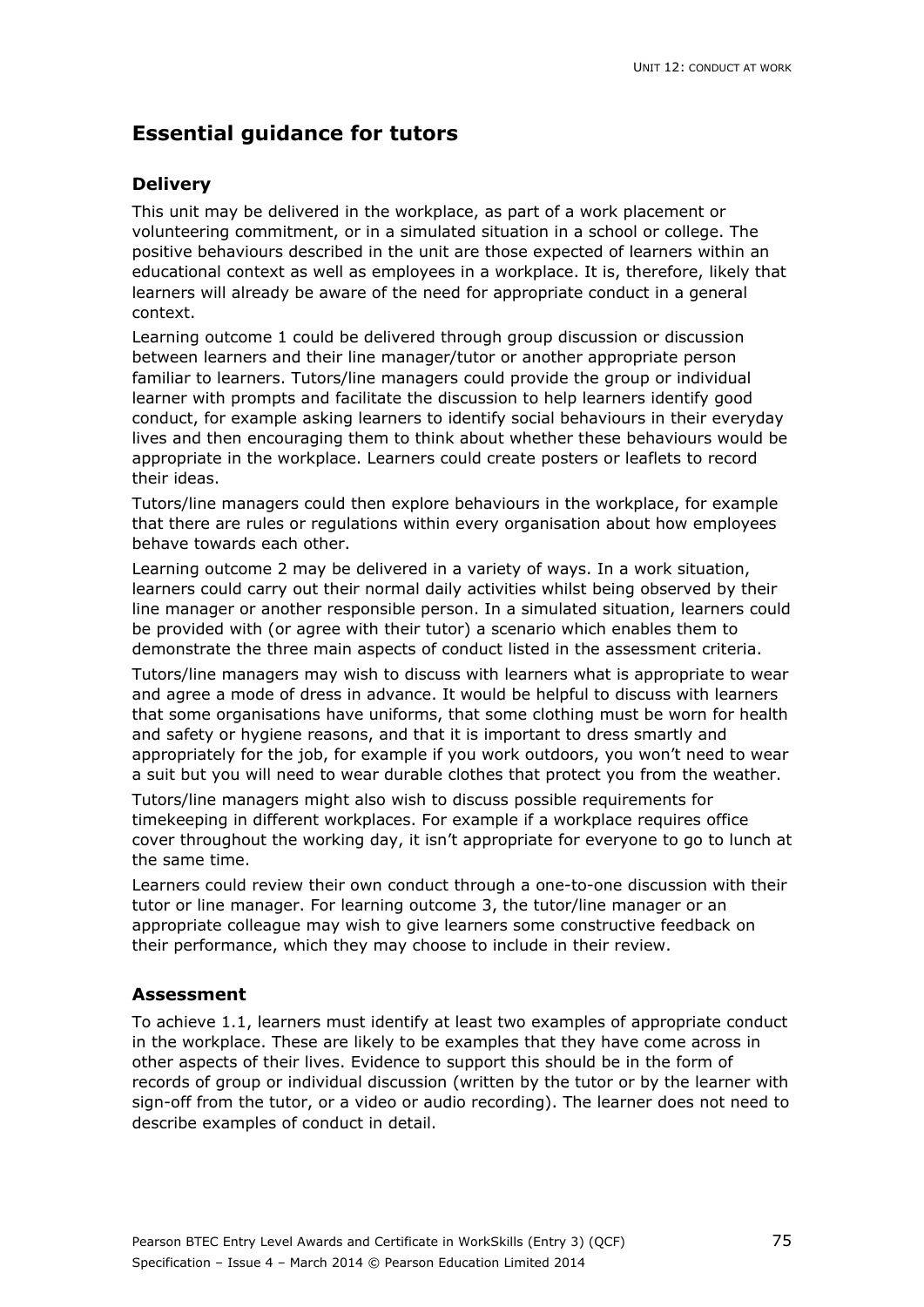To achieve 2.1, 2.2 and 2.3, learners need to demonstrate good conduct by interacting appropriately with colleagues, dressing appropriately for work and showing appropriate timekeeping during the working day. The demonstration should be observed either by the tutor or another person designated to assess the learner (for example a line manager or supervisor). The observation should form the basis of a discussion with the learner (after the demonstration) about their performance. Evidence to support the observation can take the form of a written statement by the tutor/line manager (which would support good practice for appraisal and review in the workplace) or could be a video with supporting commentary from the tutor/line manager.

For 2.1, learners must show that they know how to interact appropriately with their colleagues in everyday situations, using appropriate language and body language and listening and responding appropriately, for example clarifying understanding of instructions, responding to feedback given by someone else, helping a colleague. Colleagues will be people learners encounter most frequently (for example their line manager, supervisor or fellow team members) and will not include customers or unfamiliar colleagues unless it is appropriate for them. Learners will not be expected to communicate about complex issues.

For 2.2, learners must dress appropriately for their work situation. Where this unit is simulated, learners would be expected to dress as they would for work experience or a work placement.

For 2.3, learners need to turn up for work or college classes on time and use their time during the day appropriately (for example taking an appropriate amount of time for their lunch break). Learners are not required to demonstrate detailed prioritisation of daily activities but must know generally about what they are doing during the day and what needs to be done by the end of the day.

Criteria 3.1 and 3.2 require learners to carry out a basic review of their conduct. Learners must identify at least one aspect of their performance that went well giving a reason (for example turning up on time for work or classes) and one that did not go so well with a reason (for example not listening properly to instructions), with support from the tutor or colleague who has observed them. Whilst the learner may need support in terms of prompting and questioning, they must independently select what will go in their review. Evidence to support this can be through video, taped discussion, written report by the learner or a witness statement written by the trainer.

Written statements by the learner do not have to be lengthy and can be discussed and agreed by the tutor/line manager and the learner in advance.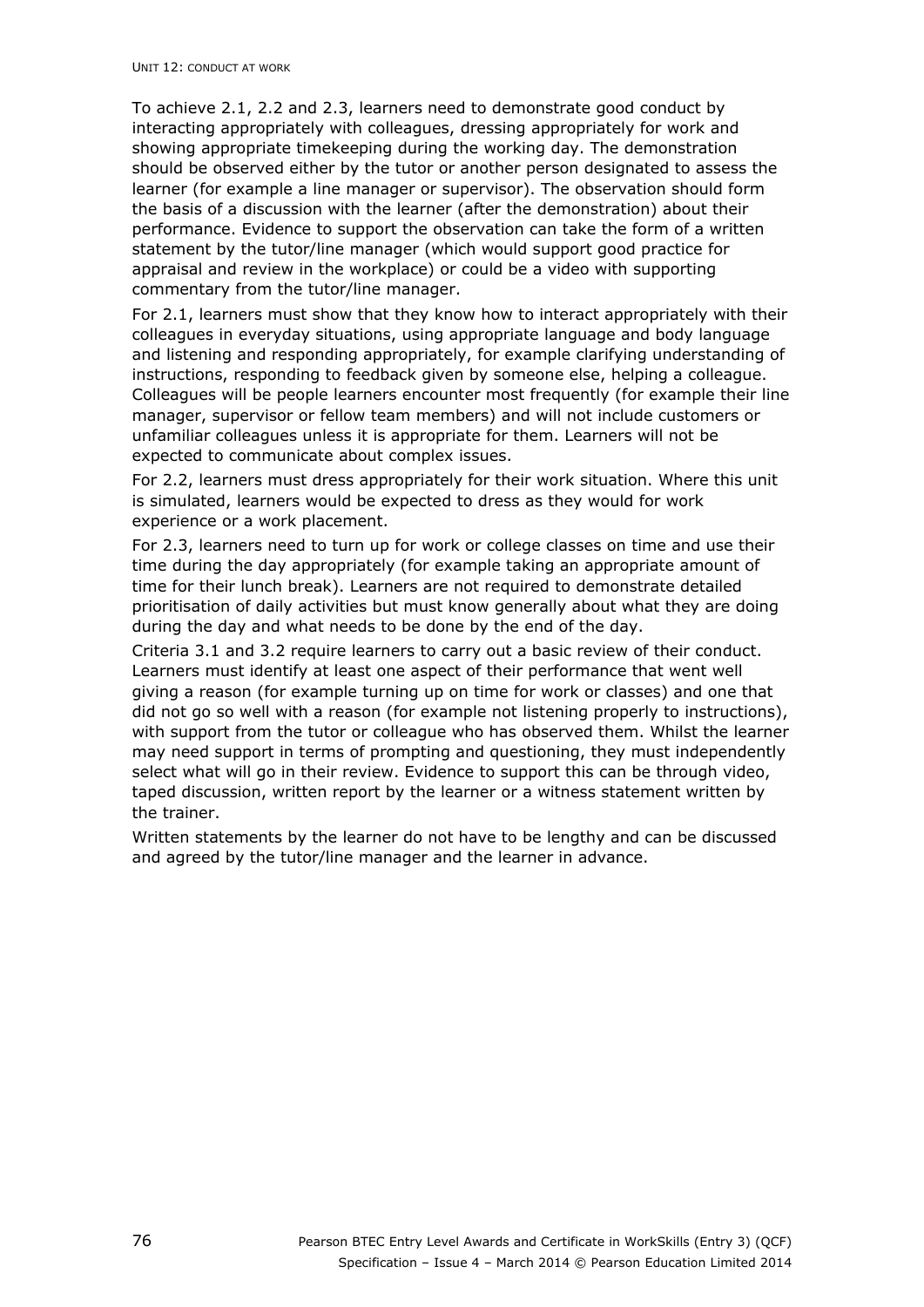#### **Links to other BTEC units, other BTEC qualifications and other relevant units and qualifications**

This unit forms part of the *WorkSkills* suite. This unit has particular links with:

| <b>Entry Level</b>                       | Level 1                                                        | Level 2                                                       |
|------------------------------------------|----------------------------------------------------------------|---------------------------------------------------------------|
| Unit 9: Self-management<br><b>Skills</b> | Unit 16: Positive Attitudes<br>and Behaviours at Work          | Unit 15: Effectiveness at<br>Work                             |
| Unit 13: Working in a<br>Team            | Unit 17: Working in a<br>Unit 16: Working in a<br>Team<br>Team |                                                               |
|                                          | Unit 19: Building Working<br>Relationships with<br>Colleagues  | Unit 18: Building Working<br>Relationships with<br>Colleagues |
|                                          | Unit 9: Self-management<br><b>Skills</b>                       | Unit 8: Self-management<br><b>Skills</b>                      |

#### **Essential resources**

Learners need:

- copies of organisational procedures for different types of organisations as appropriate — for example school or college procedures for staff and/or learners relating to conduct and behaviour (or, if in the workplace, copies of the procedures for that workplace)
- relevant training or developmental courses relating to good conduct (for example personal presentation, communication skills)
- copies of any appraisal systems which recognise good conduct or performance

#### **Suggested resources**

#### **Websites**

www.lifecoachexpert.co.uk www.worketiquette.co.uk www.worksmart.org.uk/career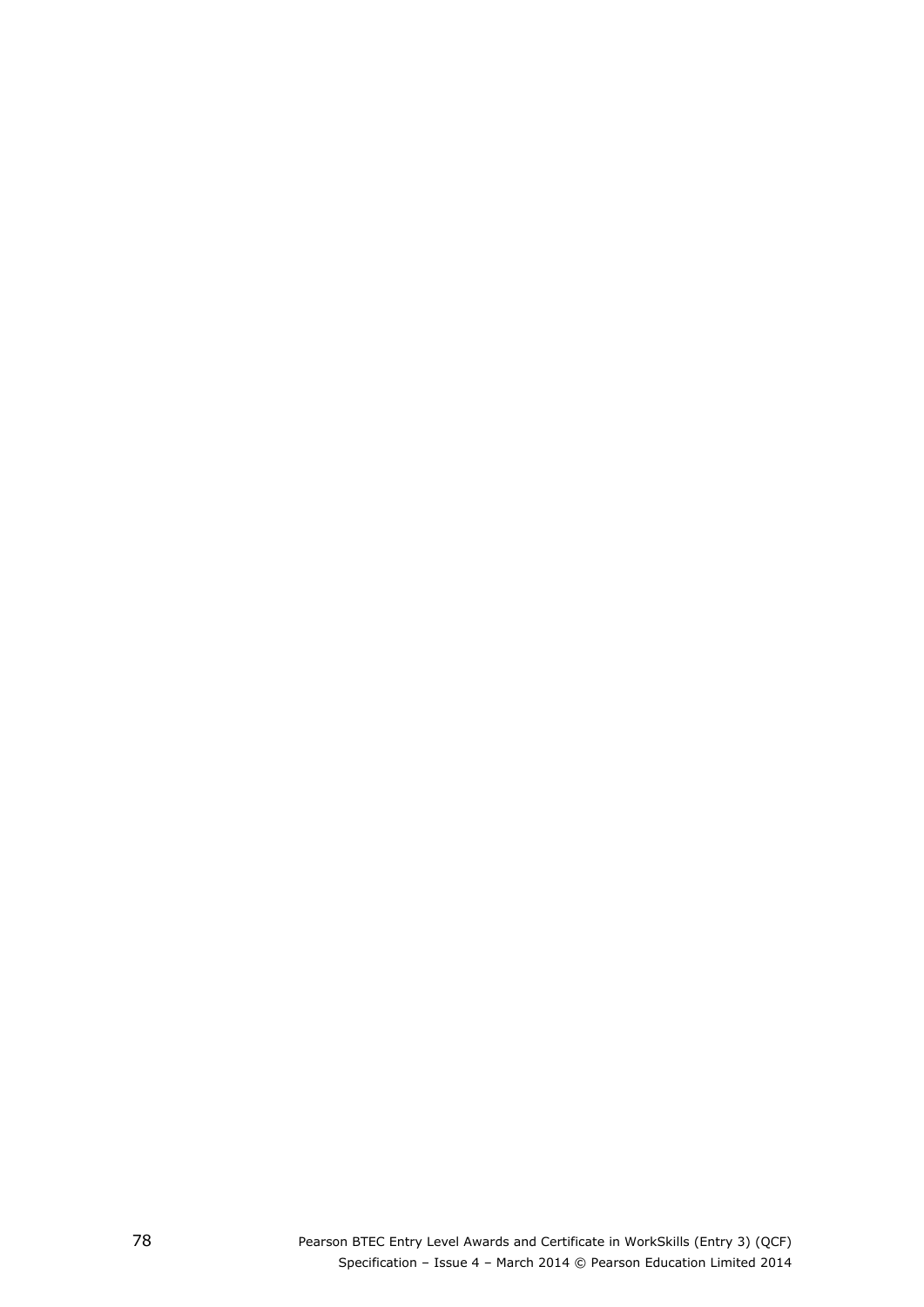# **Unit 13: Working in a Team**

**Unit code: D/503/2814 QCF Entry Level: Entry 3 Credit value: 3 Guided learning hours: 30** 

### **Unit aim**

This unit looks at how to be a team member. Learners will identify their strengths and match them to the needs of the team task as well as identifying the rules of working in a team.

# **Unit introduction**

Being able to work as part of a team is widely regarded as a key requirement for employability. The aim of this unit is to help the learner understand how to work as a team member. Learners will learn about the rules for working in a team effectively. They will consider their own strengths and interests and what they could do well, and, with guidance, apply these to a team task. Through involvement in a team task, learners will develop an understanding of their role in a team and how to interact appropriately with other team members. They will determine how well they are able to work in a team and consider where their teamwork skills could be improved.

### **Learning outcomes and assessment criteria**

| <b>Learning outcomes</b> |                                                                      | <b>Assessment criteria</b> |                                                                              |
|--------------------------|----------------------------------------------------------------------|----------------------------|------------------------------------------------------------------------------|
| 1                        | Know about team working                                              | $1.2^{\circ}$              | 1.1 List rules for team working<br>List skills individuals need for teamwork |
|                          |                                                                      |                            |                                                                              |
| $\mathcal{P}$            | Know how to match their<br>strengths and interests to a<br>team task | 2.1                        | Identify strengths and interests relevant to<br>the task                     |
|                          |                                                                      | $2.2 -$                    | List aspects of a team task that, with<br>support, could be achieved         |
| 3                        | Know their own role and<br>responsibilities in relation to a         | 3.1                        | Identify what the team is working to achieve<br>in the team task             |
|                          | team task                                                            | $3.2^{\circ}$              | Identify their own role and responsibilities in<br>the team task             |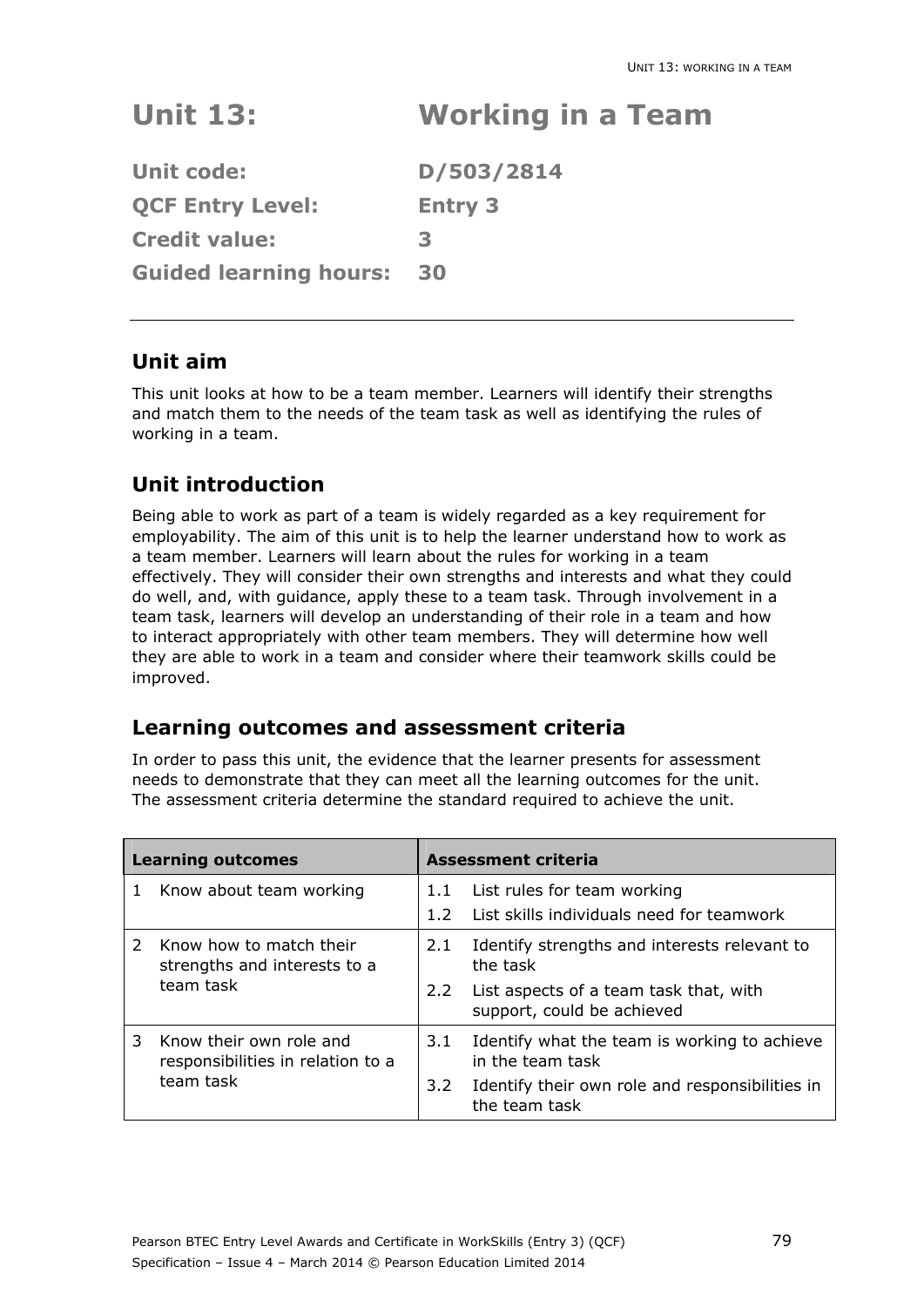| <b>Learning outcomes</b> |                                                     | <b>Assessment criteria</b> |                                                                                    |
|--------------------------|-----------------------------------------------------|----------------------------|------------------------------------------------------------------------------------|
| 4                        | Be able to work positively as a<br>member of a team | 4.1                        | Listen to ideas and suggestions of other<br>team members without interrupting them |
|                          |                                                     | 4.2                        | Give their own ideas and suggestions when<br>prompted                              |
|                          |                                                     | 4.3                        | Offer help to other team members when<br>prompted                                  |
|                          |                                                     | 4.4                        | Follow instructions to complete the aspects<br>of the task they were allocated     |
| 5.                       | Know own performance as a<br>member of a team       | 5.1                        | Identify areas where they worked well as a<br>team member                          |
|                          |                                                     | 5.2                        | Identify areas where they could improve<br>their ability to work as part of a team |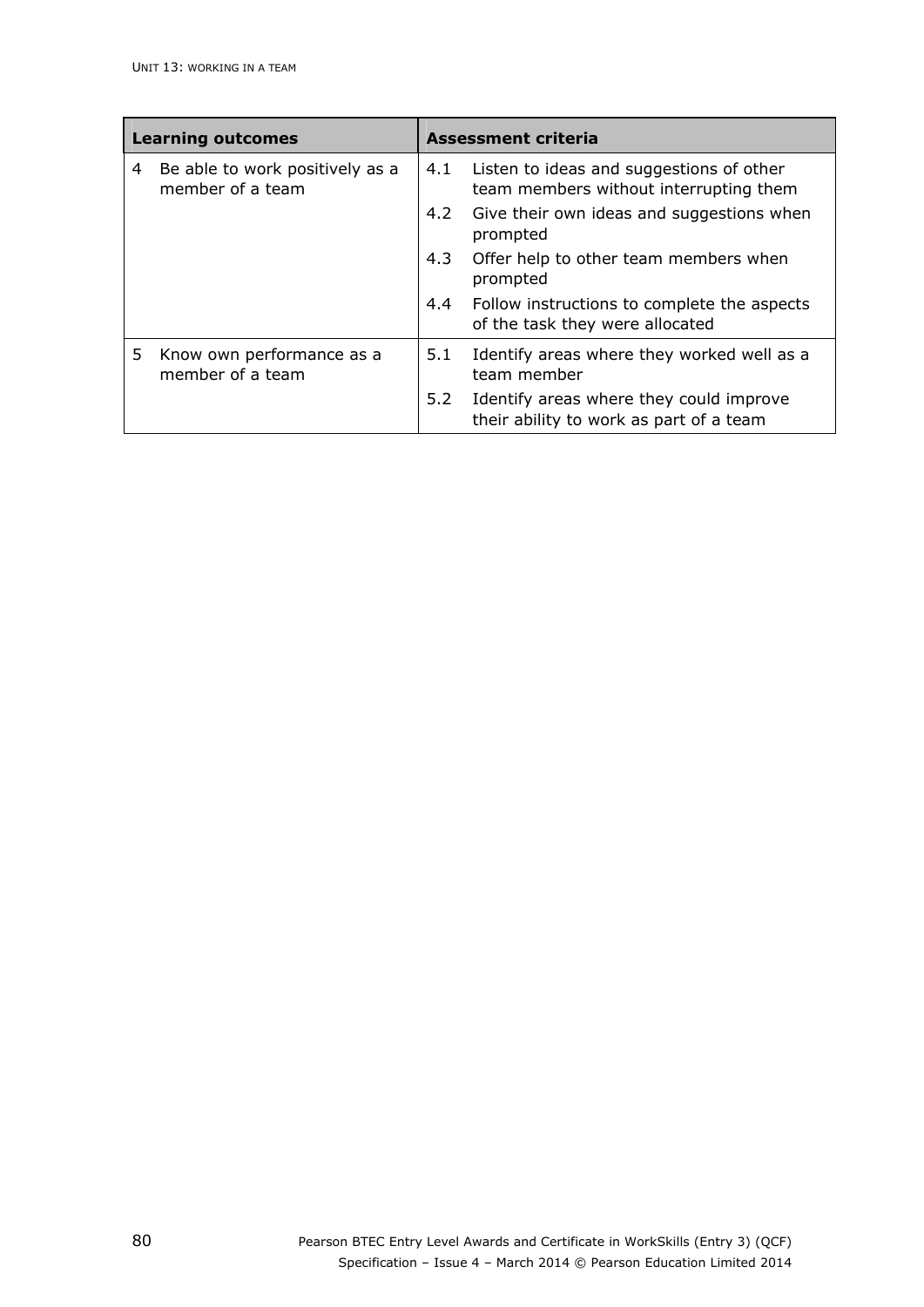#### 1 **Know about team working**

*Team working rules:* every member should contribute; listen to views of all team members; consult with other team members; make decisions as a group; follow group decisions

*Individual team working skills:* e.g. be a good listener, have practical skills, be considerate of views of others, be able to work effectively with others, be unselfish, be reliable, be polite, be punctual

#### 2 **Know how to match their strengths and interests to a team task**

*Matching individual strengths and interests to tasks*: taking on a role to suit interest/ability e.g. ability to cook well could be matched to making biscuits for a coffee morning to raise funds for charity, good communication skills could be matched to giving presentation on the team's work

#### 3 **Know their own role and responsibilities in relation to a team task**

*What the team is working to achieve:* working together to complete a task e.g. prepare a display for a workplace or college conference, give a presentation on wellbeing at work, run a pancake stall to raise funds for a local children's charity

*Own role and responsibilities in relation to a team task*: take on own role e.g. make two posters for the team's display by the end of next week, print off and bind 10 copies of the notes before the team presentation on Monday morning, buy a pint of full cream milk and six large eggs for the pancake sale and remember to bring them on Tuesday

#### 4 **Be able to work positively as a member of a team**

*Listen to ideas and suggestions of others:* allow other team members to offer their ideas and suggestions without interrupting them; listen carefully to the ideas and suggestions of other team members; carry out suggestions of others if they are appropriate

*Offer own ideas or suggestions:* participation in a team e.g. respond appropriately to a question asked by a team member, suggest a solution to a problem faced by the team, suggest a better way of doing something

*Offer to help other team members:* support others in the team e.g. offer to show team member how to do something, offer to help another team member who has fallen behind in their task

*Follow instructions:* facilitate completing task through following instructions e.g. written, verbal

*Complete own task:* meet deadline/working to the required standard e.g. complete all aspects of the task, complete task on time, complete task to a satisfactory standard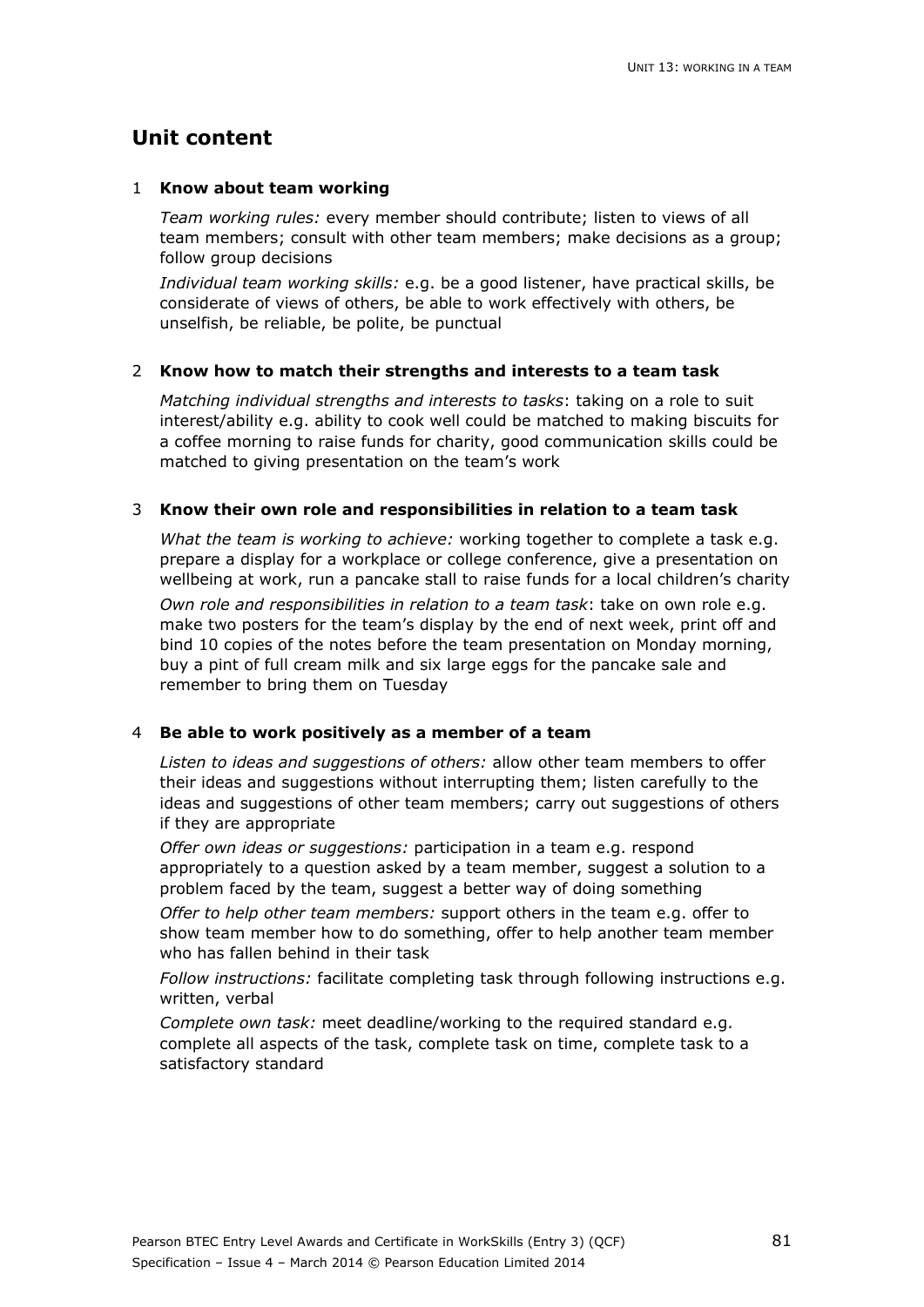#### 5 **Know own performance as a member of a team**

*Effective performance as team member*: perform to the required standard e.g. tasks completed without help, tasks completed on time, tasks completed successfully, helped other team members, accepted help or guidance from other team members, effective communication

*Areas for improvement:* e.g. being patient with other team members, asking for help when needed, checking time allocated for the team task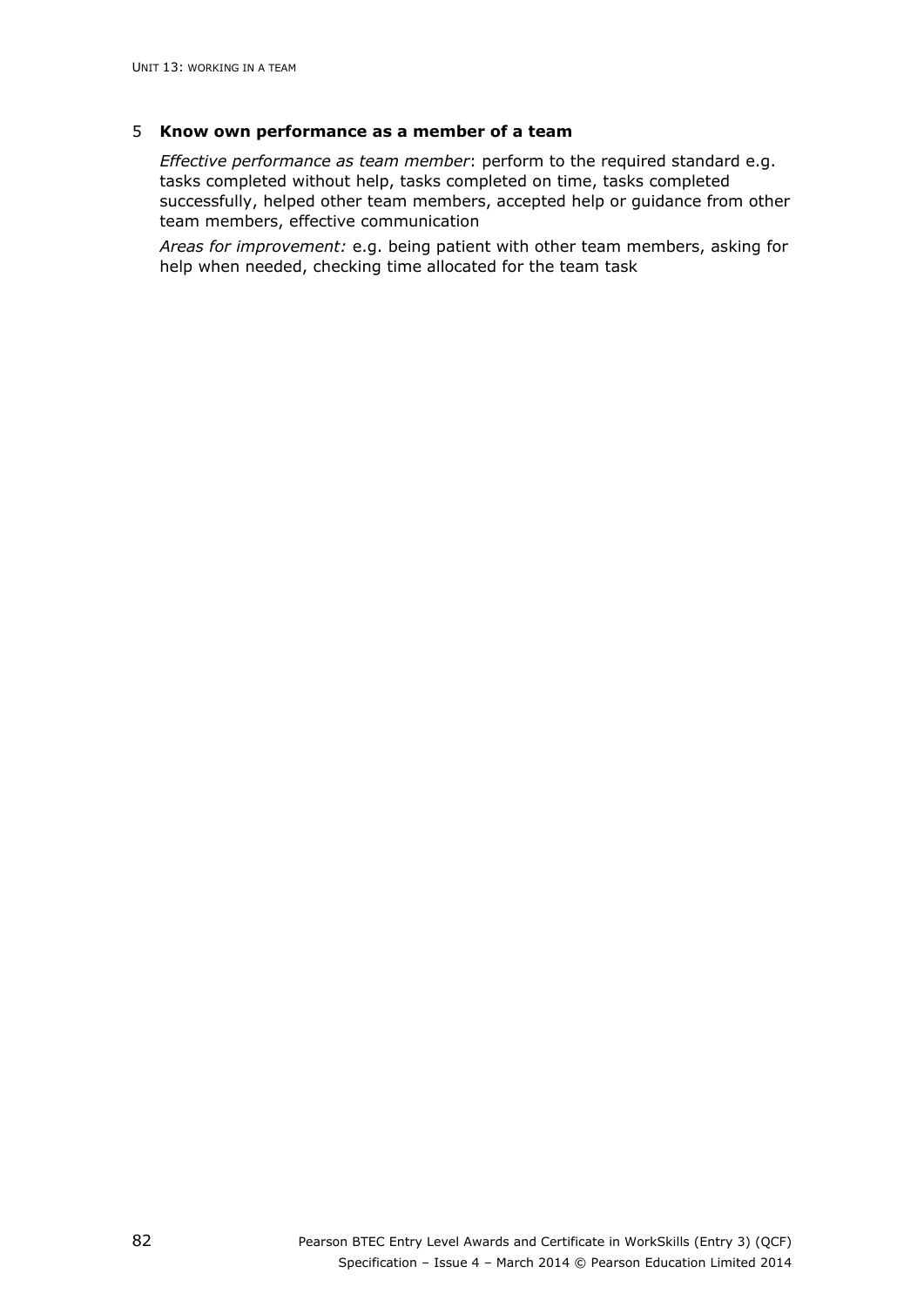### **Delivery**

The emphasis of this unit is on enabling the learner to participate in a team task. Knowledge and understanding of team working for learning outcome 1 could be explored using practical group activities. An example could be for learners to put up a display within a specified timescale. In groups, learners could identify the team working skills needed to complete the task and then report back to the rest of the group. For learners with access to the workplace, opportunities to participate in team tasks might occur naturally as part of the job. Alternatively, the tutor or line manager could assign the learner to an appropriate team task for the purposes of assessing learning outcome 1.

A teamwork task needs to be identified for learning outcomes 2, 3, 4 and 5. Teams should be made up of three to five people who have the potential to complete the task set. Learners could be involved in selecting the task. However, learners at this level will need guidance in selecting a task which is manageable, achievable and matches the skills and interests of the team members.

For learning outcome 2, learners need to identify their own strengths and interests that match the task. They may need some encouragement and prompting to do this. Tutorials will provide an opportunity for tutors to offer guidance. Within the workplace, appraisals or one-to-one discussions with a line manager or supervisor could provide opportunities for identifying learners' strengths and interests.

For learning outcome 3, teams could work to design a poster, document or presentation which identifies what the team is working to achieve in the team task and the roles and responsibilities of each team member. The posters, document or presentation could be displayed in the class or working area and would act as a reminder for learners as they complete the team task for learning outcome 4.

Tutors/line managers will need to provide opportunities for learners to listen to the ideas and suggestions of other team members, give their own ideas and suggestions and offer help to other team members while they are participating in the team task for learning outcome 4.

Learners could work as a group to consider the performance of the team as a whole. They could discuss the task together, watch recordings of some of their activities and comment on their performance, as well as taking on board the comments of any observers for learning outcome 5.

### **Assessment**

For 1.1 and 1.2, learners are required to identify at least two key rules for teamwork and identify at least two skills individuals need for teamwork. Evidence could be in the form of a leaflet or a discussion recorded by the tutor for verification purposes.

For 2.1 and 2.2, the tutor needs to complete a statement to verify that the learner has achieved the criteria. The statement could be completed after a tutorial during which the learner identified at least two aspects of the given team task that they thought they could do well, based on their strengths and interests.

Evidence for 3.1 and 3.2 could be a leaflet, a poster or a discussion between the learner and the tutor/line manager, supported by a statement from the tutor/line manager To meet the criteria, learners need to state clearly the aim of the team task and identify their specific role and responsibilities in the task.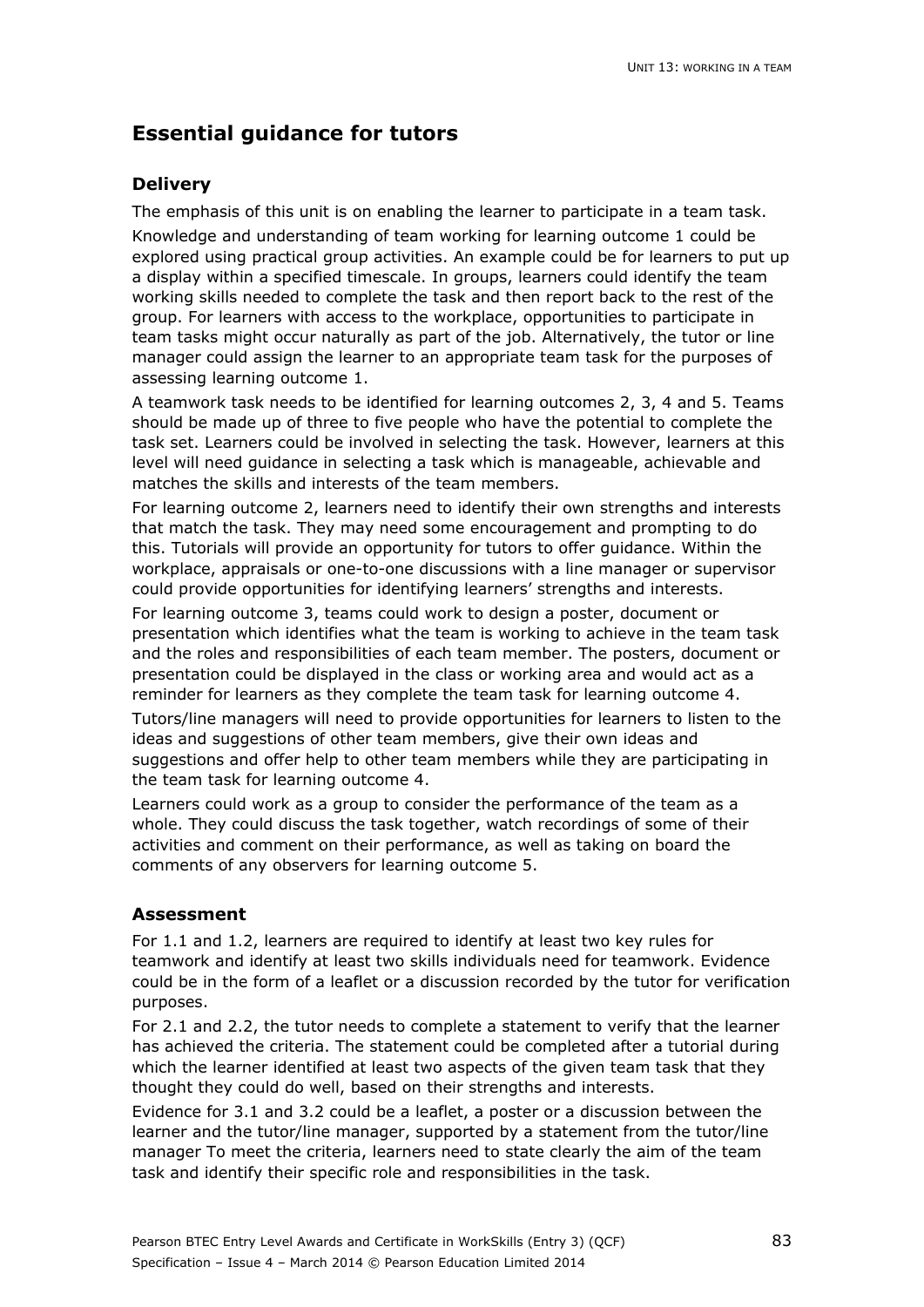Evidence for 4.1, 4.2, 4.3 and 4.4 is best provided in the form of a witness statement completed by the tutor. Alternative methods of evidencing learning may be used. For 4.1, 4.2, 4.3 and 4.4, learners must demonstrate at least two examples of each type of behaviour specified in the assessment criteria.

A chart which identifies two areas where the learner worked well as a team member and two areas where they could improve their ability to work as part of a team could provide the evidence required for 5.1 and 5.2. Alternative methods of evidencing learning may be used.

### **Links to other BTEC units, other BTEC qualifications and other relevant units and qualifications**

|  |  | This unit forms part of the <i>WorkSkills</i> suite. This unit has particular links with: |
|--|--|-------------------------------------------------------------------------------------------|

| <b>Entry Level</b>       | Level 1                                                       | Level 2                                                       |
|--------------------------|---------------------------------------------------------------|---------------------------------------------------------------|
| Unit 12: Conduct at Work | Unit 17: Working in a<br>Team                                 | Unit 16: Working in a<br>Team                                 |
|                          | Unit 16: Positive Attitudes<br>and Behaviours at Work         | Unit 15: Effectiveness at<br>Work                             |
|                          | Unit 19: Building Working<br>Relationships with<br>Colleagues | Unit 18: Building Working<br>Relationships with<br>Colleagues |

#### **Essential resources**

Learners will need the opportunity to participate in a team working task.

### **Suggested resources**

#### **Websites**

www.lifecoachexpert.co.uk www.tellmehowto.net/career www.worksmart.org.uk/career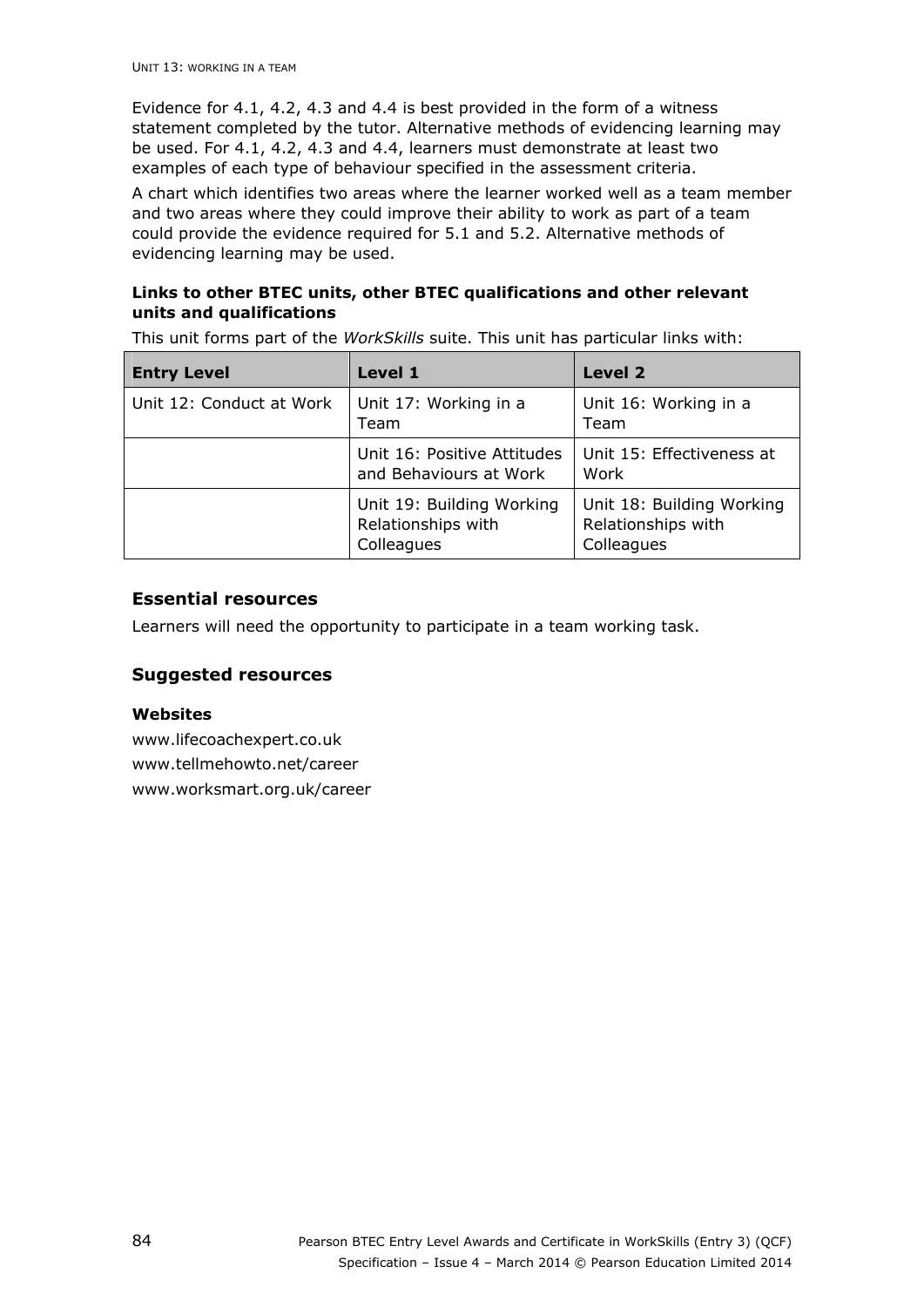| <b>Unit 14:</b>               | <b>Investigating Rights</b><br>and Responsibilities at<br>Work |
|-------------------------------|----------------------------------------------------------------|
| <b>Unit code:</b>             | H/503/2815                                                     |
| <b>QCF Entry Level:</b>       | <b>Entry 3</b>                                                 |
| <b>Credit value:</b>          | 1                                                              |
| <b>Guided learning hours:</b> | 10                                                             |

### **Unit aim**

This unit aims to provide learners with knowledge of the rights and responsibilities of employees, of how to consider the rights of others, and where in the workplace to get advice and support if problems arise.

# **Unit introduction**

All employees have rights and responsibilities. This unit will introduce learners to the concept of having rights at work and what their responsibilities are as employee. Learners will explore employee rights, for example to be safe at work, to be healthy at work, to have fair pay and to be treated fairly. They will also consider the importance of respecting others in the workplace. Practical examples such as appropriate use of language and respecting people's cultures and beliefs will be discussed.

The unit goes on to explore the responsibilities that the learner has when they are employed or participating in work experience. Learning will focus around their responsibility to arrive on time, dress appropriately and complete tasks efficiently and effectively within agreed timelines.

It is very important to know who to go to for support if difficulties arise at work. Learners will research different sources of support that available to them both.

### **Learning outcomes and assessment criteria**

| <b>Learning outcomes</b> |                                                              |     | <b>Assessment criteria</b>                                               |
|--------------------------|--------------------------------------------------------------|-----|--------------------------------------------------------------------------|
|                          | Know rights of employees in<br>the workplace                 | 1.1 | Identify aspects of working life where<br>employees have rights          |
|                          | Know how to respect the rights<br>of others in the workplace | 2.1 | Outline how the rights of others should<br>be respected in the workplace |
|                          | Know employee responsibilities<br>in the workplace           | 3.1 | Identify responsibilities of employees in<br>the workplace               |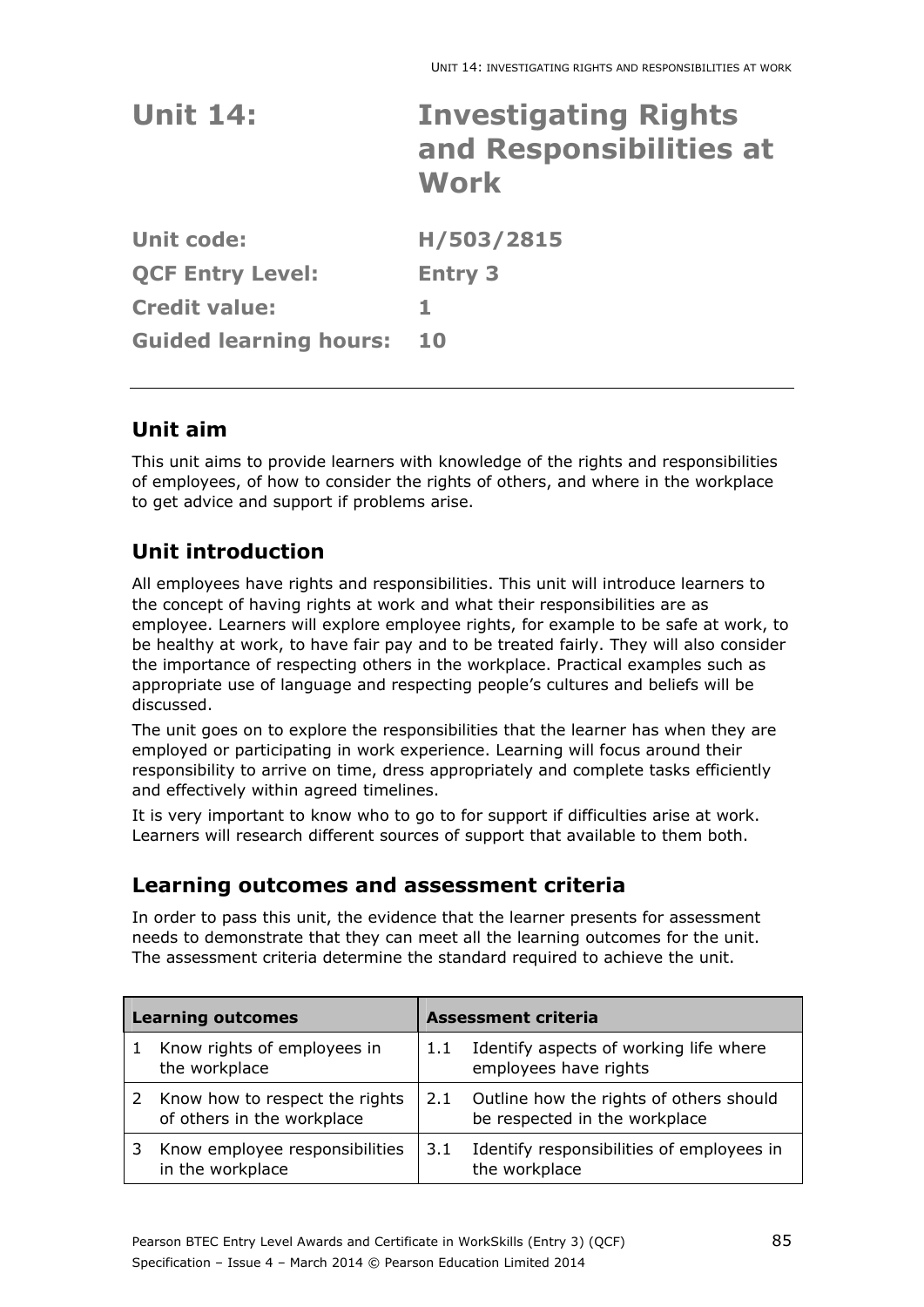| <b>Learning outcomes</b> |                                                                                    |     | <b>Assessment criteria</b>                                                                        |
|--------------------------|------------------------------------------------------------------------------------|-----|---------------------------------------------------------------------------------------------------|
|                          | Know where to get help for<br>problems with rights and<br>responsibilities at work | 4.1 | Identify sources of help for problems<br>with rights and responsibilities within the<br>workplace |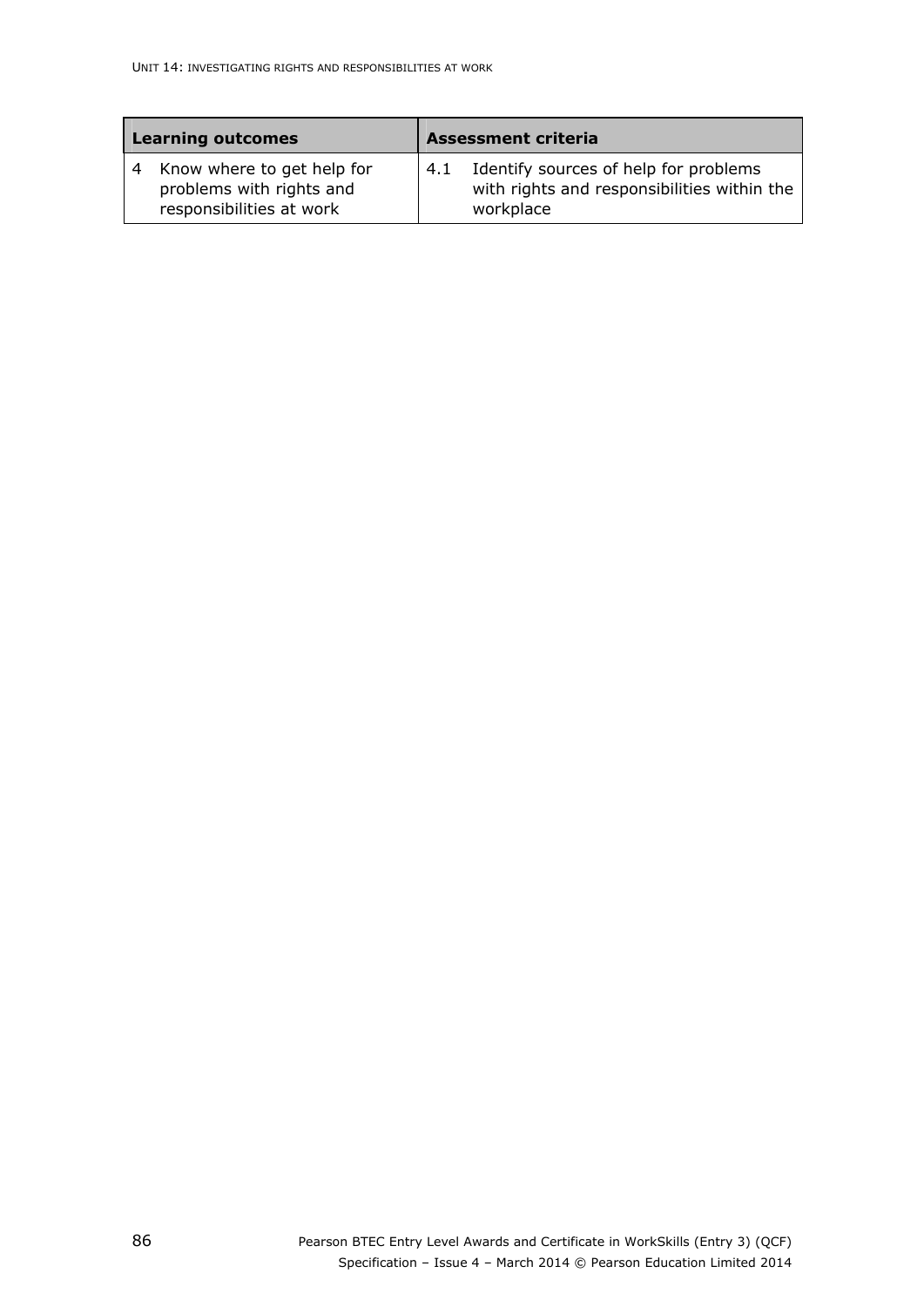#### 1 **Know rights of employees in the workplace**

*Workplace rights*: own rights in the workplace e.g. salary or wages, contract for employment, termination of employment, discrimination and harassment, dealing with trouble at work, health and safety, working hours, holiday entitlement, breaks, leave entitlement, privacy of personal information (Data Protection Act)

#### 2 **Know how to respect the rights of others in the workplace**

*Respecting the rights of others*: respecting others e.g. right to express opinions and ideas, respect other cultures, religions and views, appropriate use of language, knowledge of what could offend, privacy of others' personal information

#### 3 **Know employee responsibilities in the workplace**

*Workplace responsibilities*: health and safety; understand what the employee is expected to do at work; punctuality; reliability; honesty; complete tasks allocated; follow instructions

#### 4 **Know where to get help for problems with rights and responsibilities at work**

*Sources of help and advice*: advisers e.g. line manager, human resources department, occupational health, health and safety adviser; documents e.g. policies, staff handbook, intranet, trade unions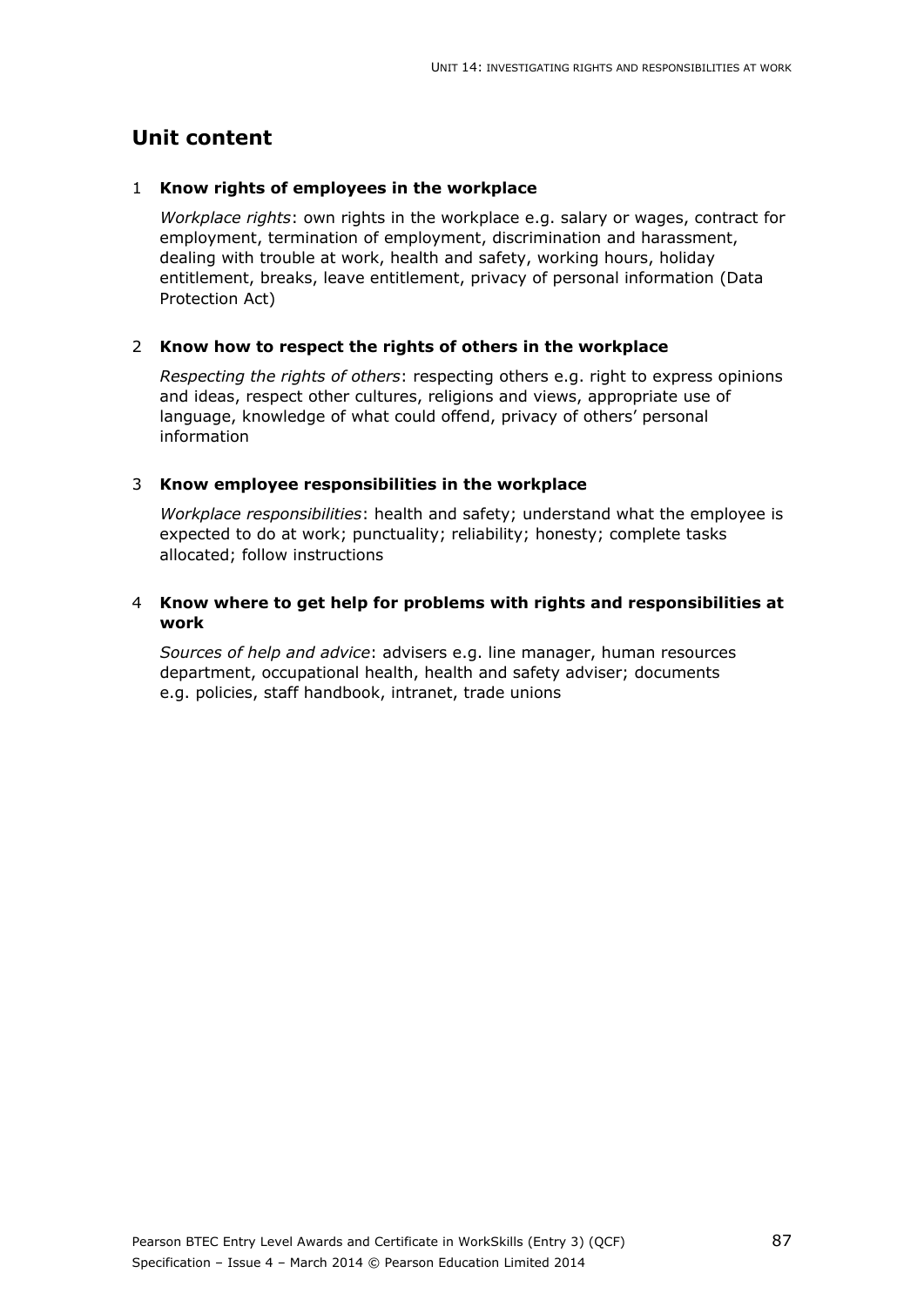### **Delivery**

The focus of this unit is on the rights and responsibilities of the individual as an employee in the workplace. Reference to corresponding employer rights and responsibilities is likely to be made in any discussion of the issues, although it does not form part of the assessment for the unit.

Although learners do not need to have access to the workplace, it would helpful if they could relate the learning to an actual workplace, either through past experience, a current job or work placement. They should have the opportunity to talk to others who have direct experience of the workplace in order to relate the theory to a real situation. They could also use role play and other simulations to increase their understanding.

Learners should be able to identify a range of areas where they have rights at work (for example right to a clean and safe workplace, to be treated fairly, to be paid a fair wage on time, not to be discriminated against on grounds of gender, sexual orientation, age, race, disability, religious beliefs). Knowledge of legislation is not required for this unit. Learners may be encouraged to gather information from a range of sources on their rights, e.g. Jobcentre Plus, Connexions, library, internet.

Learners will require an opportunity to demonstrate an understanding that their own behaviour has an effect on the rights of others. Either within a workplace setting (for example at work for those already employed or on work placement) or through simulation, learners could show that they are respecting the rights of others. This might be through speaking in a way that does not cause offence, not distracting others, respecting other people's property, not putting other people in danger, or not discriminating unfairly against people. Learners could be encouraged to find the rights and responsibilities policy for their own setting. Discussion could focus on the appropriateness of the document, for example whether it is clear, easy to read and contains appropriate images which show respect for the rights of others.

In addition to the behaviours identified above, learners will need to identify their responsibilities to an employer (for example to follow instructions, to work to the best of their ability, to be honest, to be punctual, not to waste the employer's time, to follow company or organisational procedures such as phoning when they are ill and unable to come in to work or to present themselves neatly and cleanly in the workplace). Learners with access to the workplace could supplement their evidence with a witness statement to the effect that they are behaving as a responsible employee. The statement should make clear what behaviours have been observed. Learners only need to identify sources of support for rights and responsibilities within the workplace (for example their supervisor, the human resources department, a staff handbook). They do not need to raise actual issues or problems, only to know where they could turn should such issues arise. Speakers may be invited to share their experiences of seeking advice in the workplace.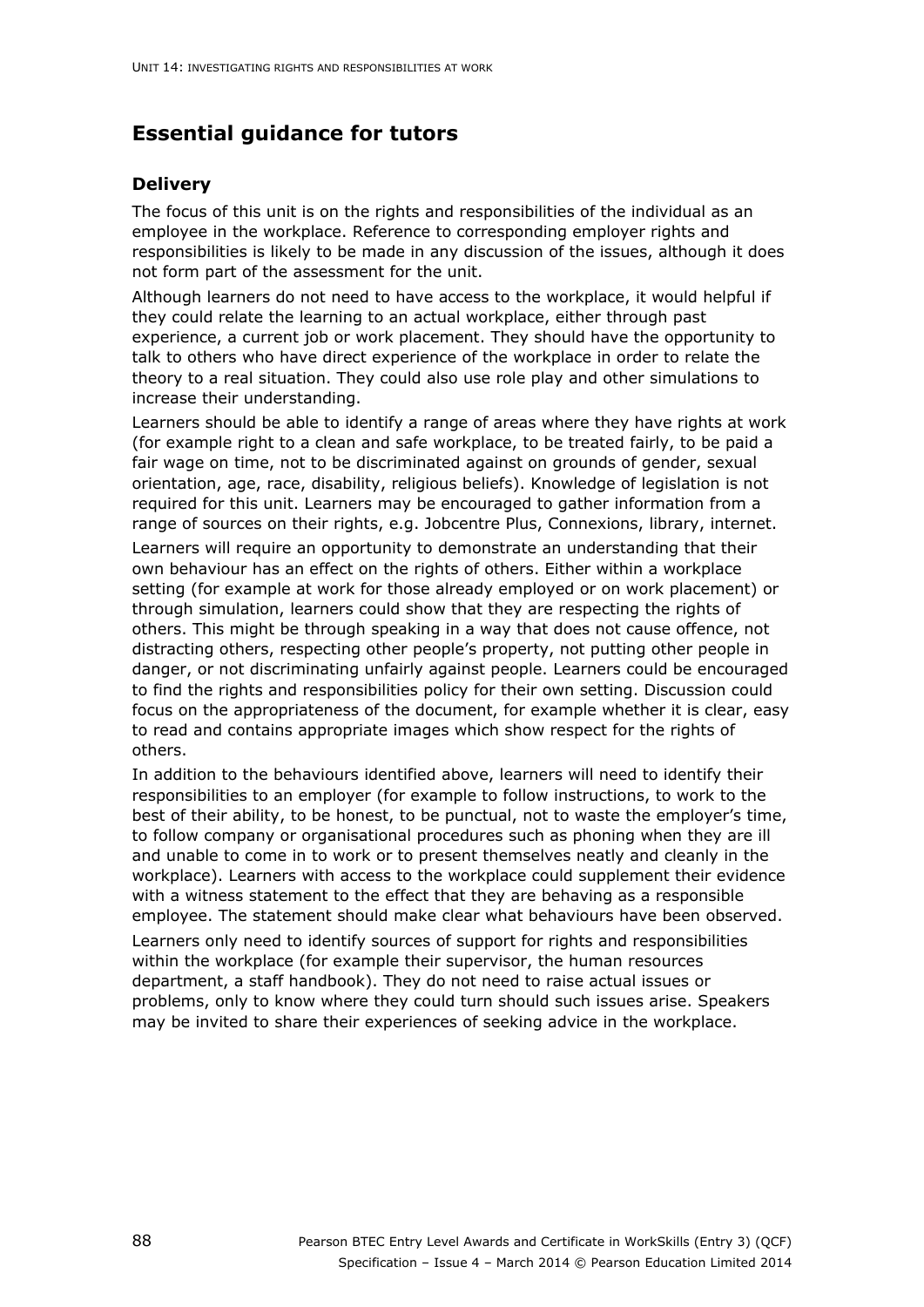#### **Assessment**

To achieve 1.1, learners must identify at least three different aspects of working life for which they have rights as an employee. Evidence could be presented in a range of formats, such as a poster or leaflet, a recorded discussion with the tutor or a list.

To achieve 2.1, learners must outline how the rights of others can be respected. In order to do this, learners could be provided with different scenarios or clips from a film or television programme. The clips or scenarios should highlight different situations, for example an employee dominating the conversation in a meeting or someone using offensive language. Learners could then explain how the situation could be changed to respect the rights of others.

For 3.1, learners need to identify at least three different responsibilities of employees in the workplace.

For 4.1, learners must identify three different sources of help if a problem arises with rights and responsibilities at work.

If any of the above evidence is provided as a result of discussions with the tutor, written evidence must be available for internal and external verification.

#### **Links to other BTEC units, other BTEC qualifications and other relevant units and qualifications**

This unit forms part of the *WorkSkills* suite. This unit has particular links with:

| <b>Entry Level</b>                         | Level 1                                                          | <b>Level 2</b>                                                   |
|--------------------------------------------|------------------------------------------------------------------|------------------------------------------------------------------|
| Unit 2: Working as a<br>Volunteer          | Unit 2: Working as a<br>Volunteer                                | Unit 2: Working as a<br>Volunteer                                |
| Unit 9: Self-management<br><b>Skills</b>   | Unit 9: Self-management<br><b>Skills</b>                         | Unit 8: Self-management<br><b>Skills</b>                         |
| Unit 12: Conduct at Work                   | Unit 16: Positive Attitudes<br>and Behaviours at Work            | Unit 15: Effectiveness at<br>Work                                |
| Unit 15: Managing Your<br>Health at Work   | Unit 21: Investigating<br>Rights and Responsibilities<br>at Work | Unit 21: Managing Your<br>Health at Work                         |
| Unit 20: Preparing For<br>Work Placement   | Unit 22: Managing Your<br>Health at Work                         | Unit 20: Investigating<br>Rights and Responsibilities<br>at Work |
| Unit 22: Safe Learning in<br>the Workplace | Unit 28: Preparing For<br><b>Work Placement</b>                  | Unit 26: Preparing For<br>Work Placement                         |
|                                            | Unit 30: Safe Learning in<br>the Workplace                       |                                                                  |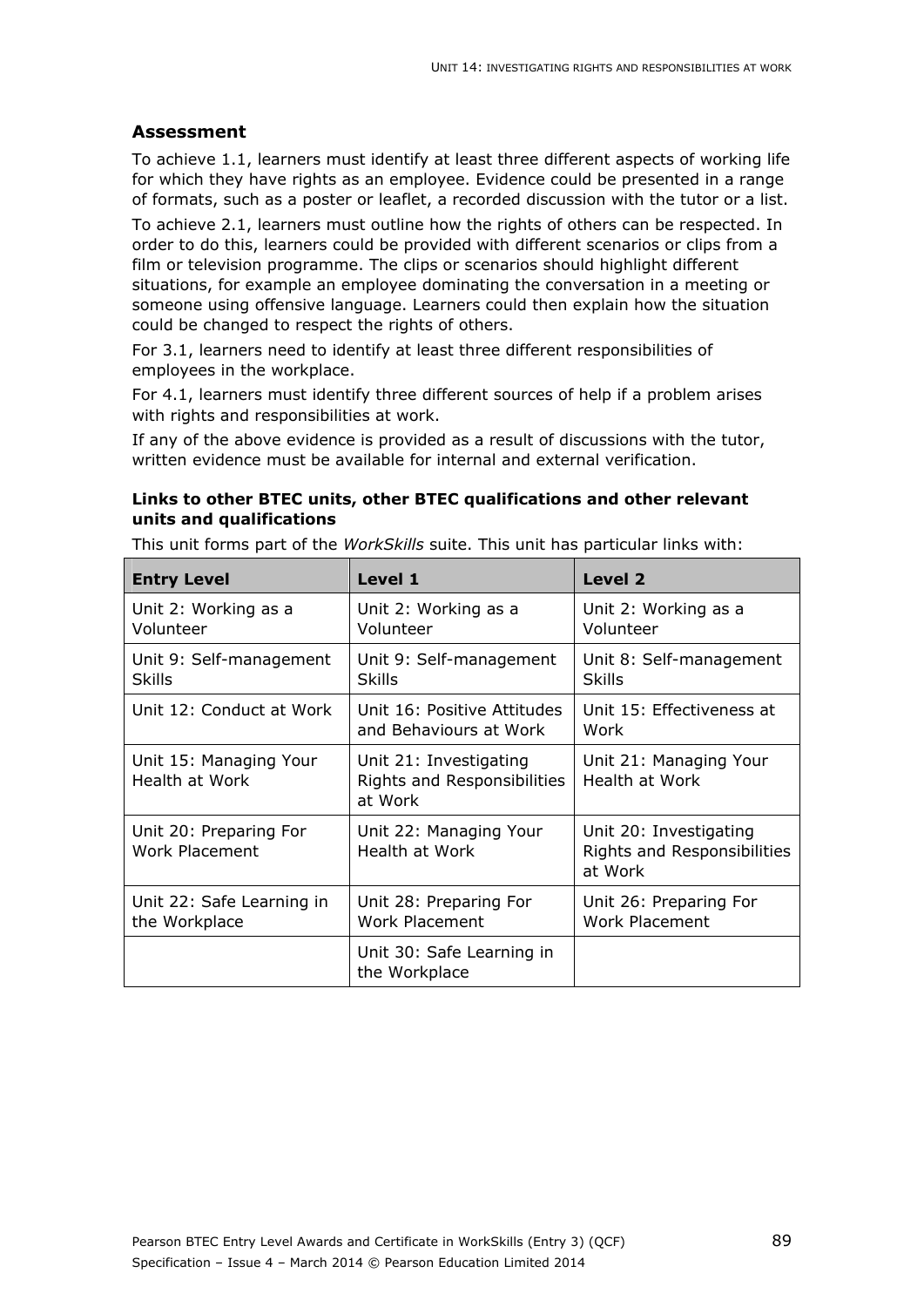#### **Essential resources**

There are no special resources required for this unit.

#### **Suggested resources**

#### **Websites**

www.acas.org.uk www.adviceguide.org.uk www.direct.gov.uk/en/Employment/Employees/index.htm www.direct.gov.uk/en/Governmentcitizensandrights/index.htm/ www.tuc.org.uk www.worksmart.org.uk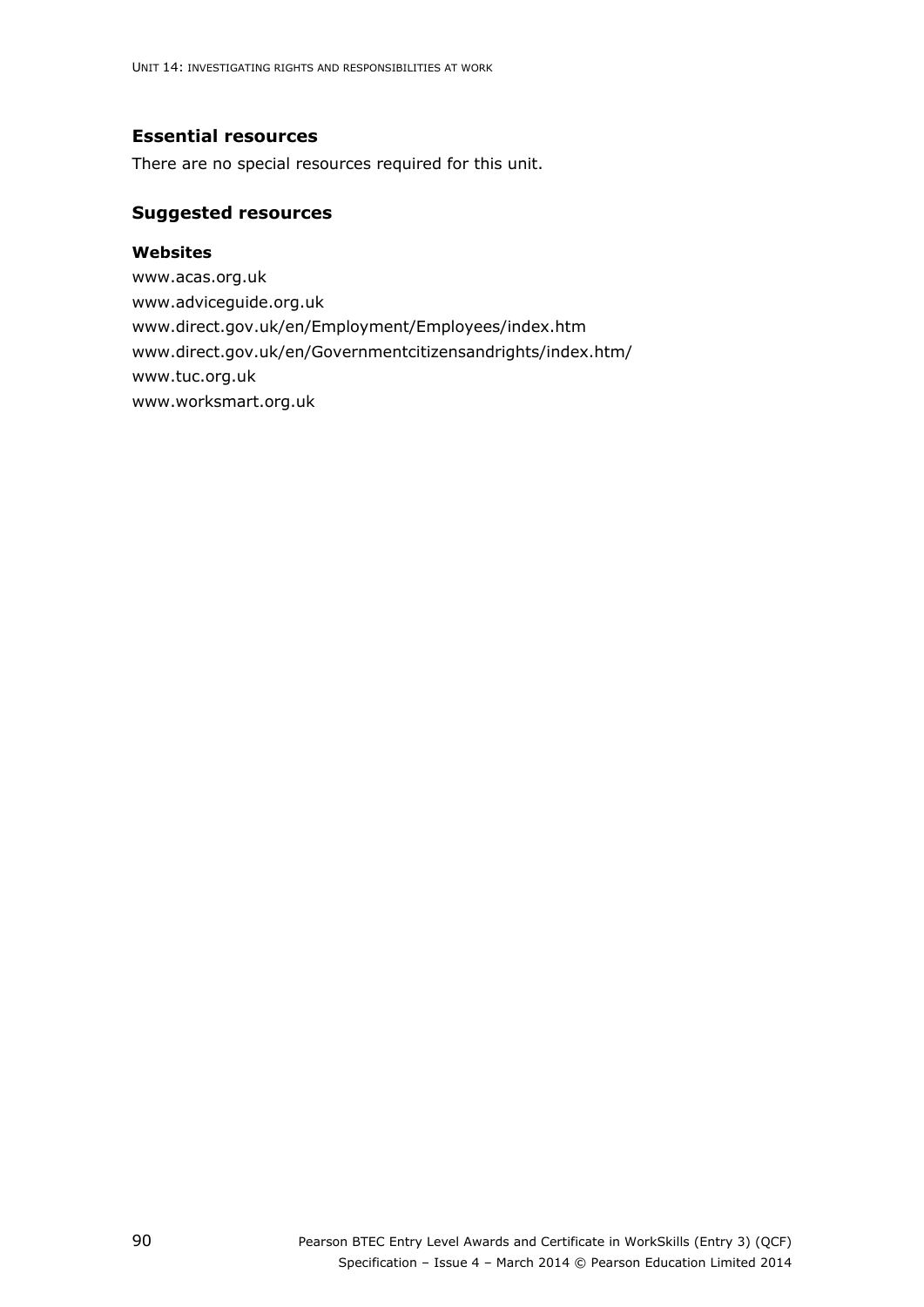| <b>Unit 15:</b> |         | <b>Managing Your Health</b> |  |
|-----------------|---------|-----------------------------|--|
|                 | at Work |                             |  |

| <b>Unit code:</b>             | K/503/2816     |
|-------------------------------|----------------|
| <b>QCF Entry Level:</b>       | <b>Entry 3</b> |
| <b>Credit value:</b>          |                |
| <b>Guided learning hours:</b> | 10             |

### **Unit aim**

This unit aims to introduce learners to the importance of being healthy at work, how to keep well at work and to provide knowledge of ways to achieve this.

### **Unit introduction**

Much of our time is spent at work. Our work and how we work can have a huge impact on our physical and mental wellbeing. During time spent at work, workers can suffer from everyday ailments and aches and pains including headaches, back problems and stress. It is important that people know how to look after themselves while they are at work so that they can stay healthy and work effectively. Learners will explore different types of health issues that could arise in different working environments.

### **Learning outcomes and assessment criteria**

| <b>Learning outcomes</b> |                                                   | <b>Assessment criteria</b> |                                                                                                                              |  |
|--------------------------|---------------------------------------------------|----------------------------|------------------------------------------------------------------------------------------------------------------------------|--|
|                          | Know why it is important to<br>be healthy at work |                            | Outline why it is important to be healthy at<br>work                                                                         |  |
|                          | Know how to keep healthy<br>at work               | 2.1<br>2.2                 | Identify ways of keeping healthy at work<br>Identify possible health issues that may<br>arise in different work environments |  |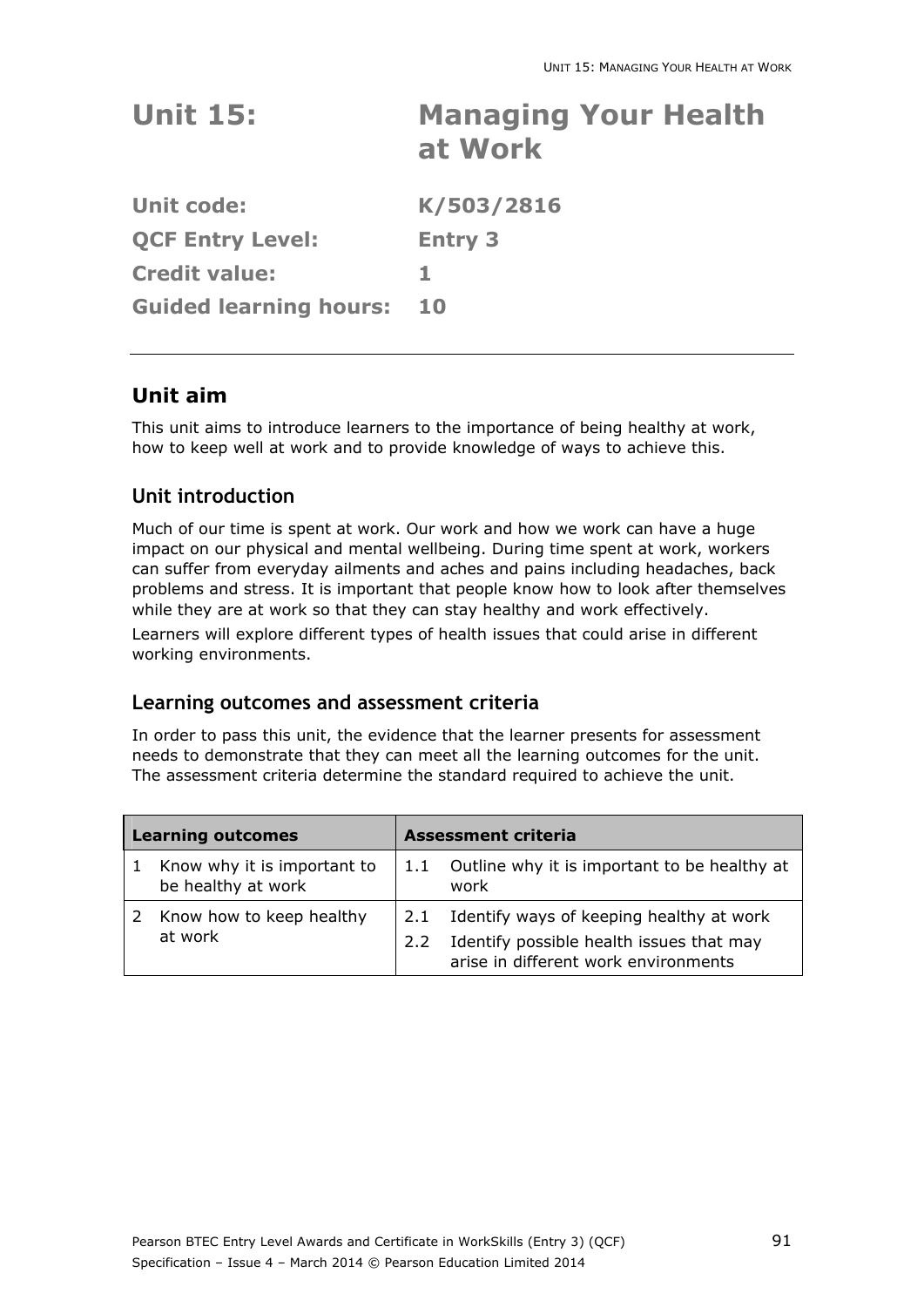#### 1 **Know why it is important to be healthy at work**

*Importance of being healthy at work*: e.g. work more efficiently, increased selfesteem, increased enjoyment of work, quality of work could suffer if worker is unhealthy, effects of unemployment on your health, the longer someone is out of work the harder it is to get back

#### 2 **Know how to keep healthy at work**

*Keeping healthy*: appropriate equipment e.g. suitable chair, keyboard arm rests, foot rests; taking regular breaks; exercise; diet; adequate sleep, dealing effectively with stress

*Health issues to consider in different work environments*: different needs for different environments e.g. working in hospital, office, outdoors; different types of illnesses and injuries e.g. repetitive strain injury, colds, flu and other illnesses; temperature in work environment e.g. summer heat, cold, air conditioning, heating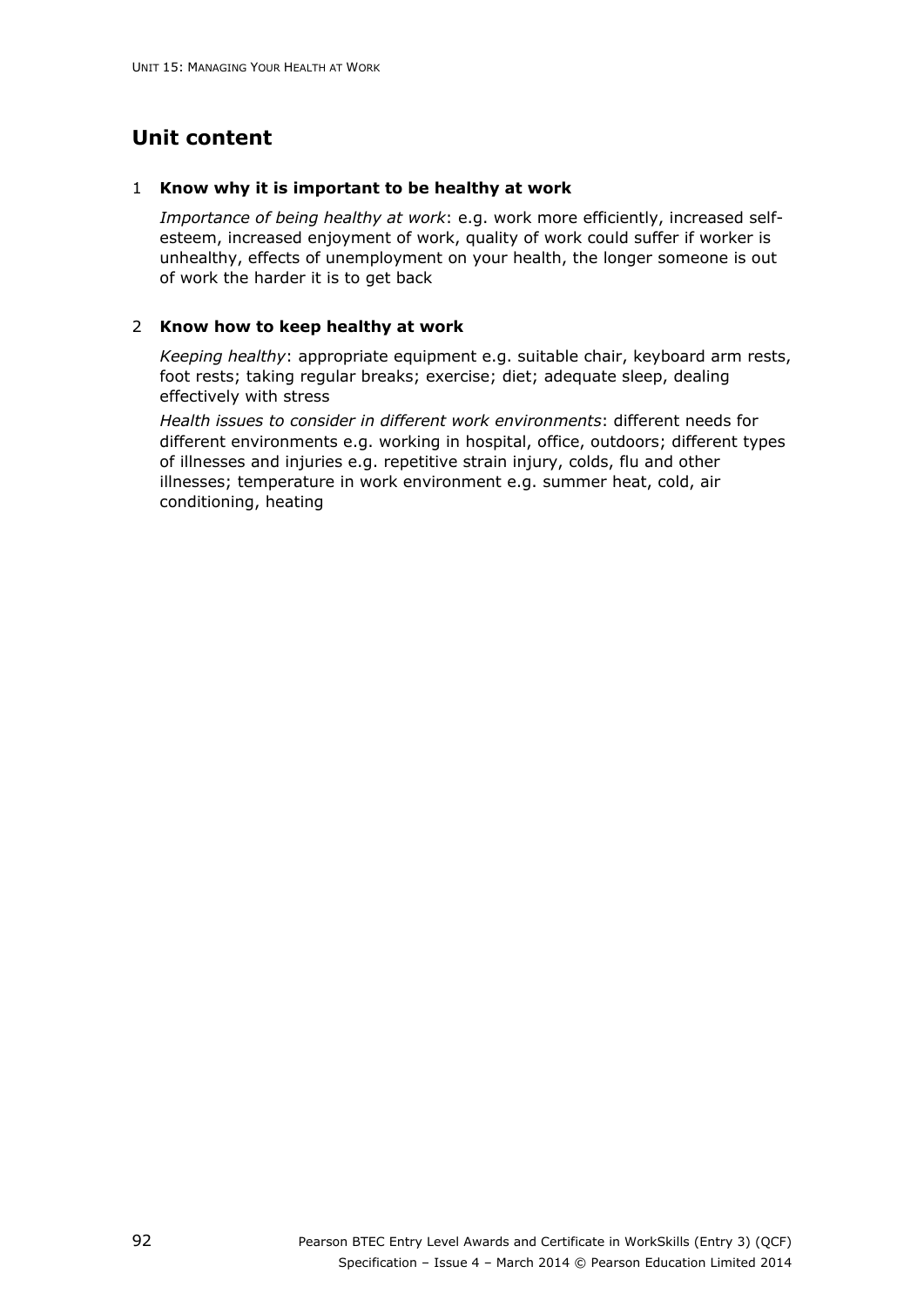#### **Delivery**

During the delivery of this unit, learners should be given as much practical experience as possible. Delivery methods could include learner-centred tasks such as group work and research tasks or learner-led presentations.

Group discussions could be used to identify the benefits of being healthy at work. Personal experience could be referred to (for example a learner may be able to share how they felt when they experienced unemployment due to ill health).

Speakers from different areas of work could be invited to talk to the group on the importance of keeping healthy at work. This may include reference to the benefits that a healthy workforce has for a company or organisation.

When discussing illnesses and injuries at work, it is important to make this as relevant as possible for learners. If they have already been in work, they will be able to refer to their own experiences. However, this will be difficult for learners who have not had any work experience. One way to overcome this would be to refer to their classroom experiences or work at home. Topics such as repetitive strain injury, posture, colds and flu could then be discussed in this context.

Websites are a good source of information. Learners could be encouraged to use the internet to research repetitive strain injury, for example sites such as www.patient.co.uk.

Learners could be asked to find out what causes RSI and how it could be prevented. Learners would not be expected to give detailed or lengthy information.

Learners should also be encouraged to think about how they can manage their health in different types of workplace environments, for example infection control is particularly important when working in a hospital, whilst wearing personal protective equipment (PPE) is essential when working on a building site. Learners could visit different work environments to find out about managing health in specific work areas or speakers could be invited to talk to the group.

Learners could ask friends or colleagues how they keep healthy. Learners could design a simple questionnaire and present the information gathered to the rest of the group. Alternatively, they could design posters on how to manage health at work and display them in the class or place of learning. This task could provide practice for functional skills if learners ensured that the information given was grammatically accurate and spelt correctly.

#### **Assessment**

In order to achieve 1.1, learners must outline why it is important to be healthy at work. They should give at least three reasons which benefit themselves and the employer. This could be assessed through a one-to-one discussion with the tutor, recorded by the tutor for verification purposes. Alternatively, learners could produce a poster or leaflet to display their ideas.

To achieve 2.1, learners identify three different ways of keeping healthy at work. Learners could produce a leaflet or poster showing different ways of keeping healthy at work. Alternatively, they may participate in a discussion of how to keep healthy at work.

For 2.2, learners must identify at least two different types of working environments and at least one associated health risk or issue for each type.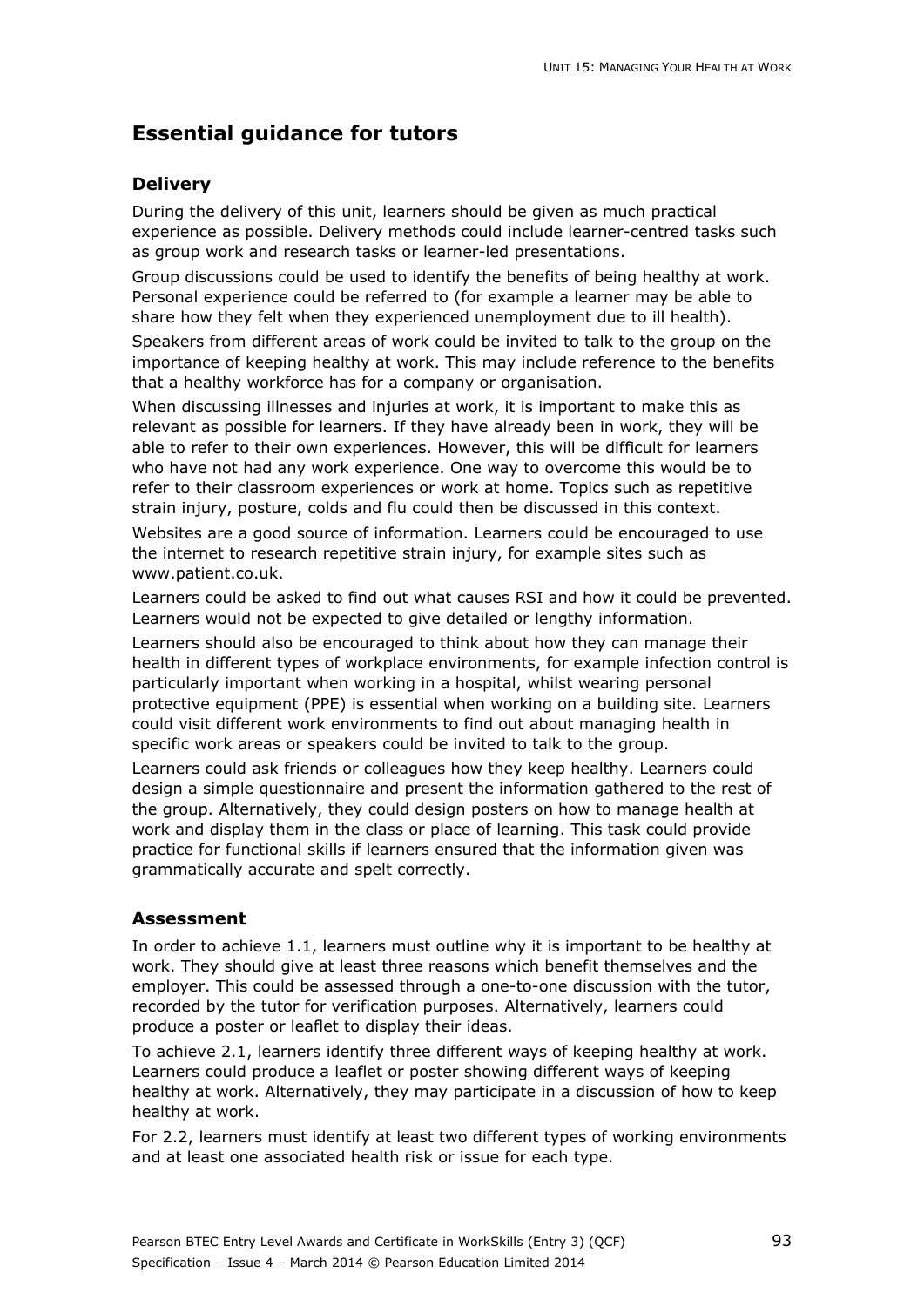#### **Links to other BTEC units, other BTEC qualifications and other relevant units and qualifications**

This unit forms part of the *WorkSkills* suite. This unit has particular links with:

| <b>Entry Level</b>          | Level 1                                               | <b>Level 2</b>                    |
|-----------------------------|-------------------------------------------------------|-----------------------------------|
| Unit 2: Working as a        | Unit 2: Working as a                                  | Unit 2: Working as a              |
| Volunteer                   | Volunteer                                             | Volunteer                         |
| Unit 9: Self-management     | Unit 9: Self-management                               | Unit 8: Self-management           |
| <b>Skills</b>               | Skills                                                | Skills                            |
| Unit 12: Conduct at Work    | Unit 16: Positive Attitudes<br>and Behaviours at Work | Unit 15: Effectiveness at<br>Work |
| Unit 14: Investigating      | Unit 21: Investigating                                | Unit 20: Investigating            |
| Rights and Responsibilities | Rights and Responsibilities                           | Rights and Responsibilities       |
| at Work                     | at Work                                               | at Work                           |
| Unit 20: Preparing For      | Unit 22: Managing Your                                | Unit 21: Managing Your            |
| <b>Work Placement</b>       | Health at Work                                        | Health at Work                    |
| Unit 22: Safe Learning in   | Unit 30: Safe Learning in                             | Unit 26: Preparing For            |
| the Workplace               | the Workplace                                         | Work Placement                    |

### **Essential resources**

Learners need access to appropriate information about how to keep healthy at work.

### **Suggested resources**

#### **Websites**

www.direct.gov.uk/en/Employment/Employees/HealthAndSafetyAtWork www.worksmart.org.uk/index.php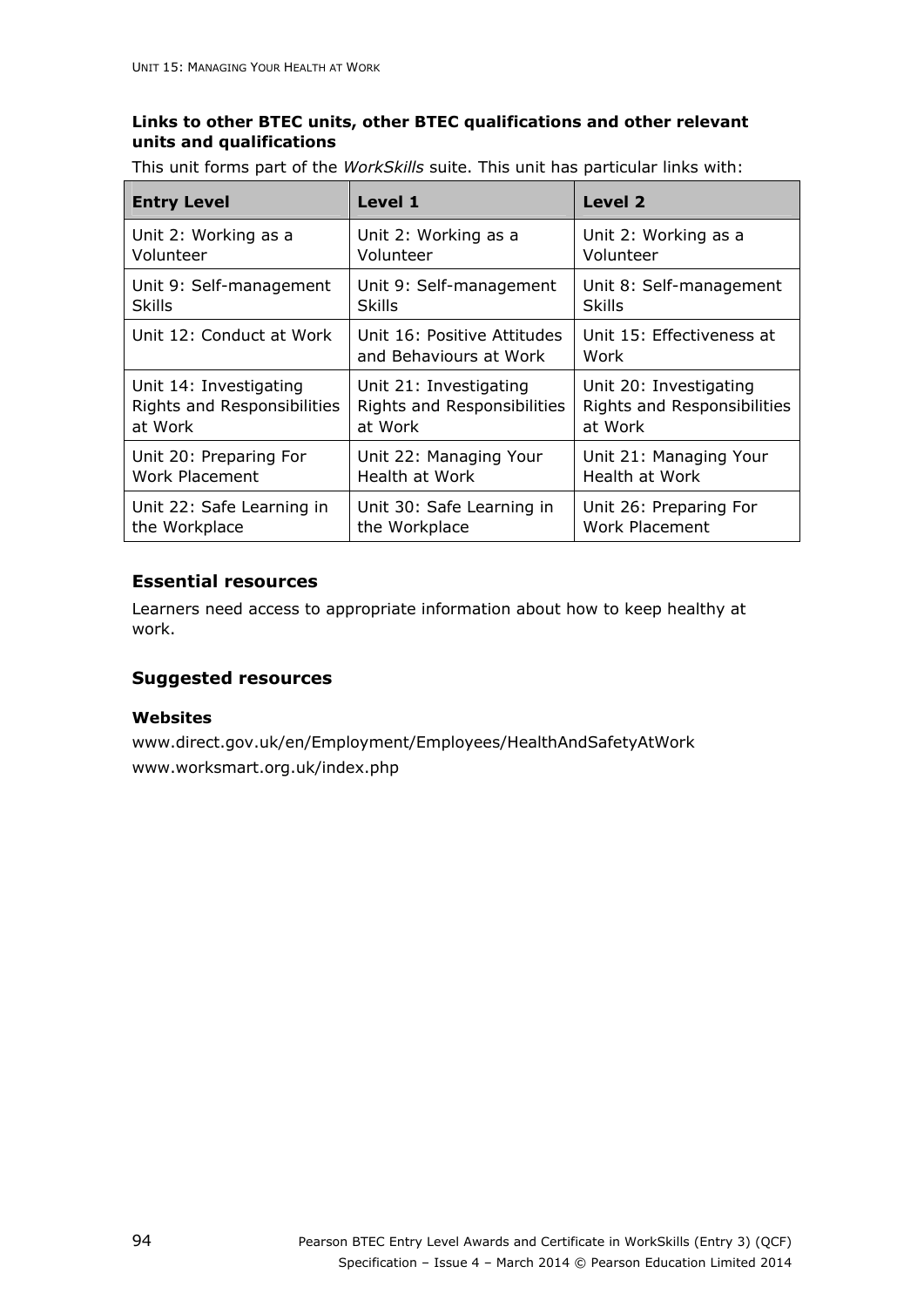# **Unit 16: Setting and Meeting Targets at Work**

**Unit code: M/503/2817 QCF Entry Level: Entry 3 Credit value: 2 Guided learning hours: 20** 

### **Unit aim**

The aim of this unit is to introduce learners to the concept of personal target setting at work, and for learners to develop the skills to set and review a personal target.

### **Unit introduction**

Personal targets are widely used at all levels in the workplace as a way of motivating employees and helping them understand their own performance. The aim of this unit is to help learners to understand why targets need to be set in the workplace and how they relate to job roles. With guidance and support, learners will also set a personal target and review their progress against this target.

### **Learning outcomes and assessment criteria**

| <b>Learning outcomes</b> |                                                          | <b>Assessment criteria</b> |                                                                                |  |
|--------------------------|----------------------------------------------------------|----------------------------|--------------------------------------------------------------------------------|--|
| 1                        | Know why personal targets are<br>needed in the workplace | 1.1                        | Outline reasons for setting personal targets<br>in the workplace               |  |
|                          |                                                          | $1.2^{\circ}$              | Identify aspects of job roles which may<br>require setting and meeting targets |  |
| 2                        | Be able to set a personal target                         | 2.1                        | Identify a personal target agreed with an<br>appropriate person                |  |
|                          |                                                          | $2.2^{\circ}$              | Record the personal target                                                     |  |
|                          |                                                          | 2.3                        | Identify activities needed to achieve the<br>personal target                   |  |
| 3.                       | Be able to review a personal<br>target                   | 3.1                        | Carry out a review of own personal progress<br>in meeting a target             |  |
|                          |                                                          | $3.2^{\circ}$              | Identify next steps required towards meeting<br>a personal target              |  |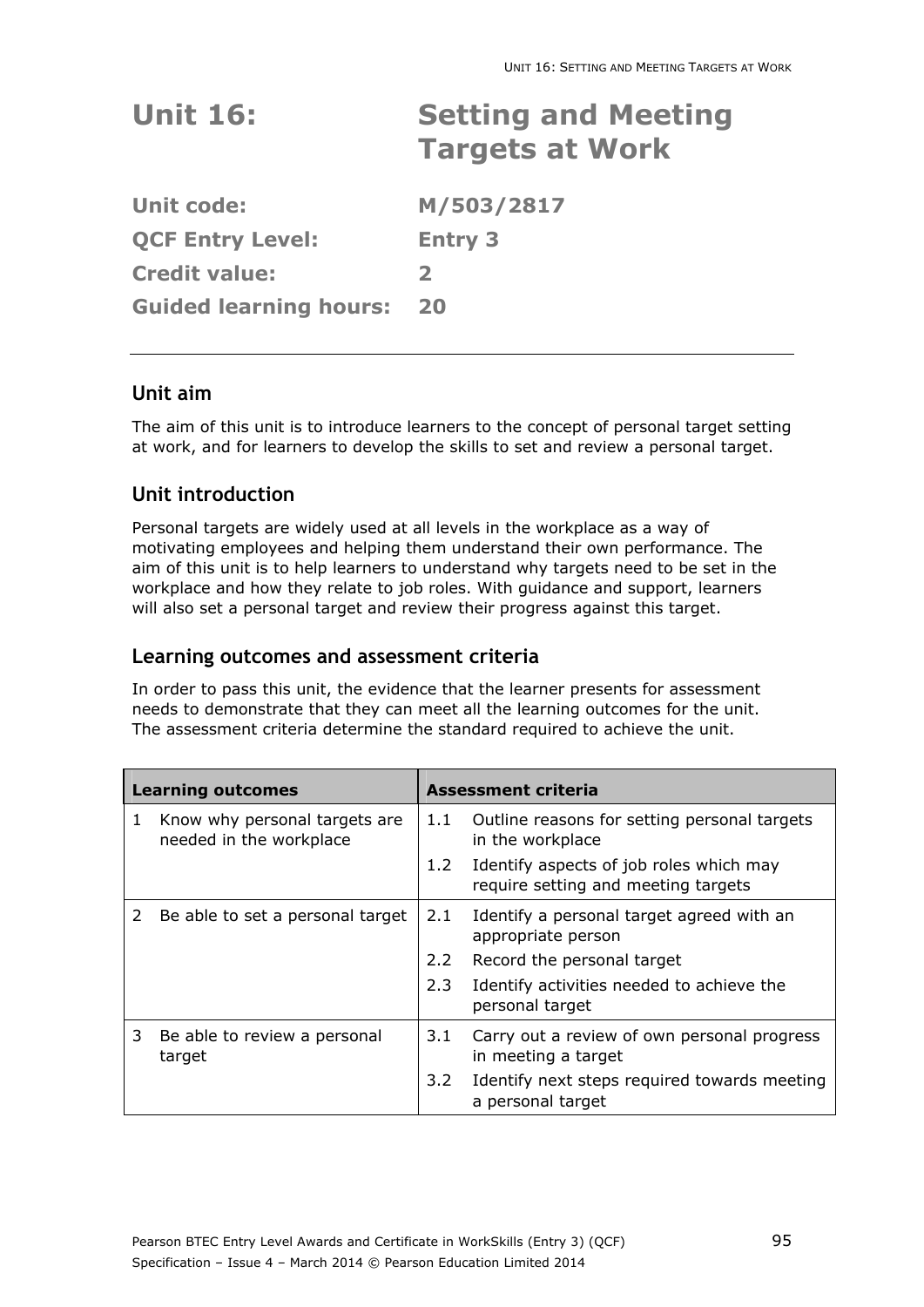#### 1 **Know why personal targets are needed in the workplace**

*Reasons for personal targets in the workplace*: provide sense of purpose; motivating; help learners understand own performance; improve performance; help employer identify training and support needs

*Aspects of a job role which may require target setting:* performance targets e.g. sales targets, customer satisfaction targets, meeting deadlines; personal conduct targets e.g. cooperation with others in a team, punctuality, communication; personal development targets e.g. learning a new skill, attending a training course, work shadowing

#### 2 **Be able to set a personal target**

*Personal target:* the target should be appropriate e.g. realistic, achievable, relevant to individual's interests, circumstances and plans

*Recording the personal target:* appropriateness of means of recording the target e.g. does the method of recording make the target clear, motivating, relevant?; different ways of recording targets e.g. written, electronic, graphics and diagrams, visual reminders

*Activities to achieve personal target*: small steps appropriate to target e.g. arriving punctually for a week, meeting a deadline, demonstrating working with a team on a task

#### 3 **Be able to review a personal target**

*Reviewing progress and achievement:* confirming whether the target has been achieved or which part of the target has been achieved e.g. whole target has been achieved or steps been taken towards achieving it; knowing how to identify if target has been achieved or what part of the target has been achieved e.g. reviewing past and present performance, getting feedback from others, thinking about what has changed

*Next steps:* appropriate to achieving target e.g. more practice, applying skills to different situations, completing training course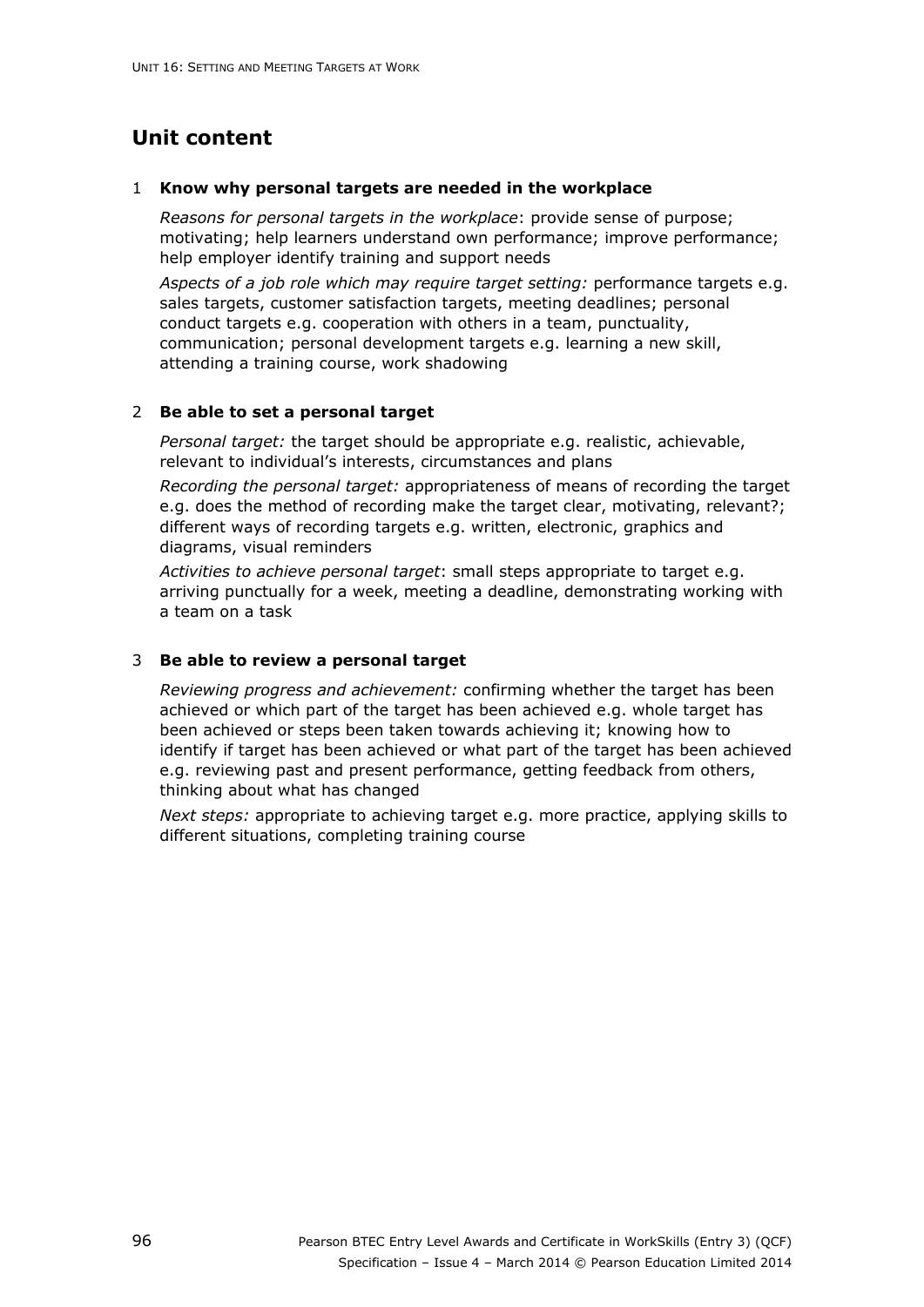### **Delivery**

In introducing learners to the concept of how to set targets in the workplace, tutors/line managers may wish to discuss the general importance of targets in a workplace and the reasons for target setting. Learners might already have some understanding of setting personal targets outside the workplace, which they could draw on for learning outcome 1, for example learning targets at school or college, giving up smoking, learning a new skill.

For learning outcomes 2 and 3, tutors or line managers may wish to show learners some straightforward examples of the procedures for setting and reviewing targets, for example paperwork and forms used by different workplaces or departments. Tutors could explain some of the basic information about personal development plans such as what they are for, what they look like and how they are used. Alternatively, a guest speaker, experienced in helping others set and review targets, could be invited to speak to the group and participate in a question and answer session.

If tutors provide simulated job descriptions from which learners identify where target-setting is required, these should be job roles which learners at this level could reasonably be expected to perform and ideally job roles in which the learners have expressed an interest.

For learning outcome 3, tutors should encourage learners to record the target in an accessible way so that it is easy to review when the time comes. Tutors may find it easier to support learners in breaking down a larger target (for example a target stretching over a longer period of time or a target with a number of steps) into something smaller and more manageable for the learner to review. This would be the case if the review point falls within the time period for the target's completion. This will help learners to focus on particular activities in their review.

### **Assessment**

For 1.1, learners need to provide two reasons why personal targets are important in the workplace.

To achieve 1.2, learners may receive support in thinking about and discussing some of the key aspects of job roles in which they might be expected to set targets. However, they must independently identify at least two key aspects for target setting. 1.1 and 1.2 could be considered in relation to their own job if learners are in the workplace, or a set of simulated job descriptions/activities provided by the tutor in a school or college context. Personal learning and development targets are acceptable examples of targets for 1.2.

For 2.1, learners must agree an appropriate personal target with their tutor, line manager or appropriate work colleague. Whilst the learner may need support in terms of prompting and questioning, they must independently identify the target. The target may be directly work-related or it may relate to personal learning, training or development.

Learners do not need to record their personal target in any specific format for 2.2. However, if they are carrying out this activity in the workplace, it may be helpful for them to use the relevant organisational forms and procedures, providing these are appropriate for learners at this level. Whatever the method used, the learner needs to record the target in such a way that it is easy to access and review for 3.1.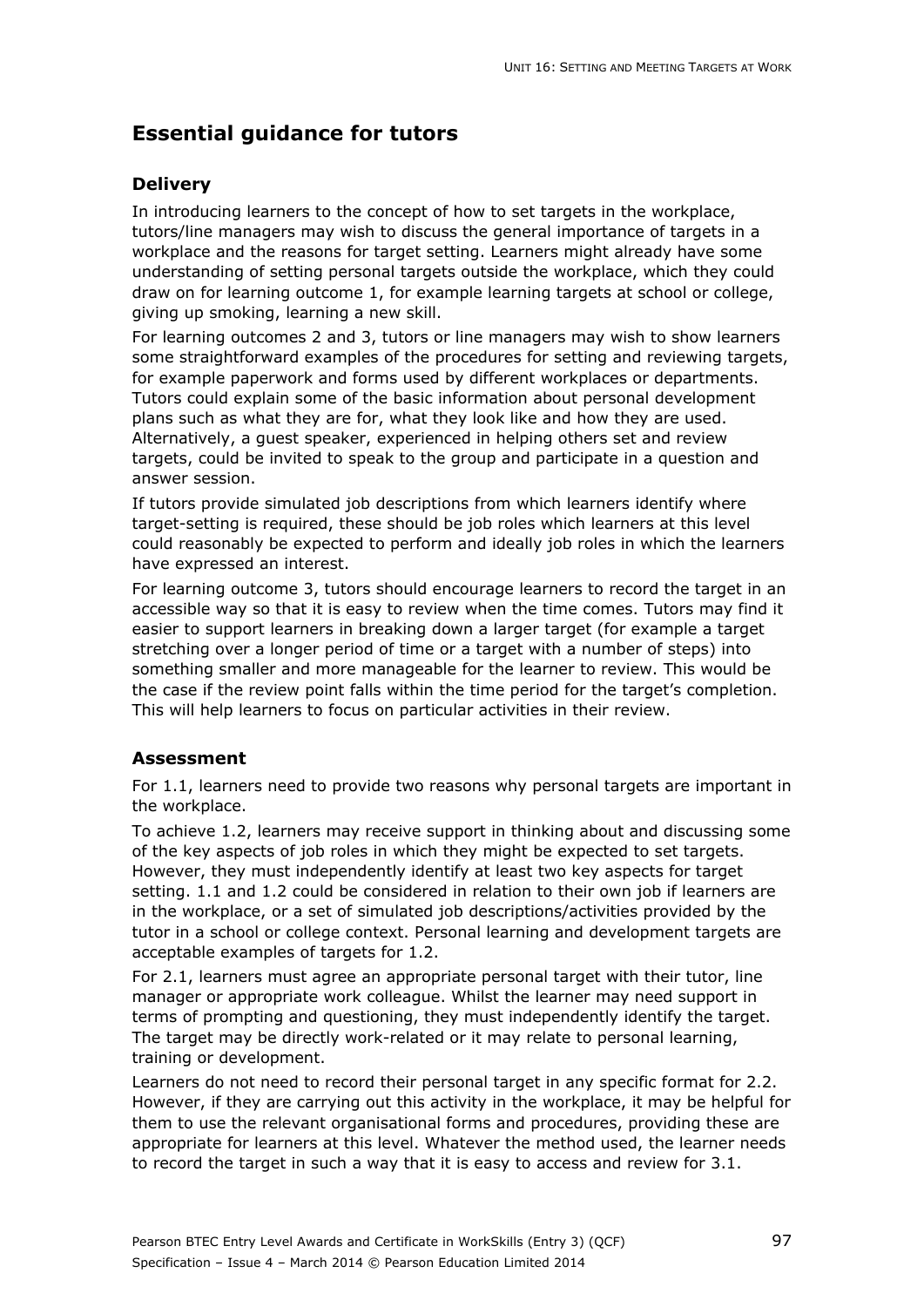For 2.3, learners need to identify the activities required to enable them to achieve the personal target

For 3.1, learners will carry out a review, in which they discuss their progress against the identified target either with their tutor, line manager or appropriate work colleague to identify one aspect which has been achieved so far. It is not necessary for the learner to have completed all the steps to achieve the target but they should be making progress towards it. This might be in the form of a small step of achievement (for example completing one activity within a larger project) but the learner must show that they are aware that it is a step towards the target. The review should take place after an appropriate period of time specified by the tutor, line manager, reviewer or appropriate work colleague and agreed with the learner at the time of setting the target. This review does not have to be part of the formal appraisal or review process if the learner is in the workplace, but it may be helpful to do it formally, if and where this occurs naturally.

To achieve 3.2, learners must identify what activity they need to do next towards achieving their personal target.

Evidence for 3.1 and 3.2 does not need to be recorded on formal workplace documentation unless it is appropriate and useful to do so. Appropriate alternative methods may be used, for example a poster or written evidence provided by the learner, with supporting notes from the tutor or line manager, evidence from tutorials or taped discussions verified by the tutor or line manager.

#### **Links to other BTEC units, other BTEC qualifications and other relevant units and qualifications**

| <b>Entry Level</b>             | Level 1                                         | Level 2                                         |
|--------------------------------|-------------------------------------------------|-------------------------------------------------|
| Unit 10: Self-assessment       | Unit 23: Setting and<br>Meeting Targets at Work | Unit 22: Setting and<br>Meeting Targets at Work |
| Unit 11: Career<br>Progression | Unit 10: Self-assessment                        | Unit 9: Self-assessment                         |
|                                | Unit 11: Career<br>Progression                  | Unit 10: Career<br>Progression                  |

This unit forms part of the *WorkSkills* suite. This unit has particular links with:

#### **Essential resources**

Learners need examples of appropriate job roles and examples of how to set targets that are in keeping with certain job roles.

### **Suggested resources**

#### **Websites**

www.lifecoachexpert.co.uk www.projectsmart.co.uk/smart.html www.worksmart.org.uk/career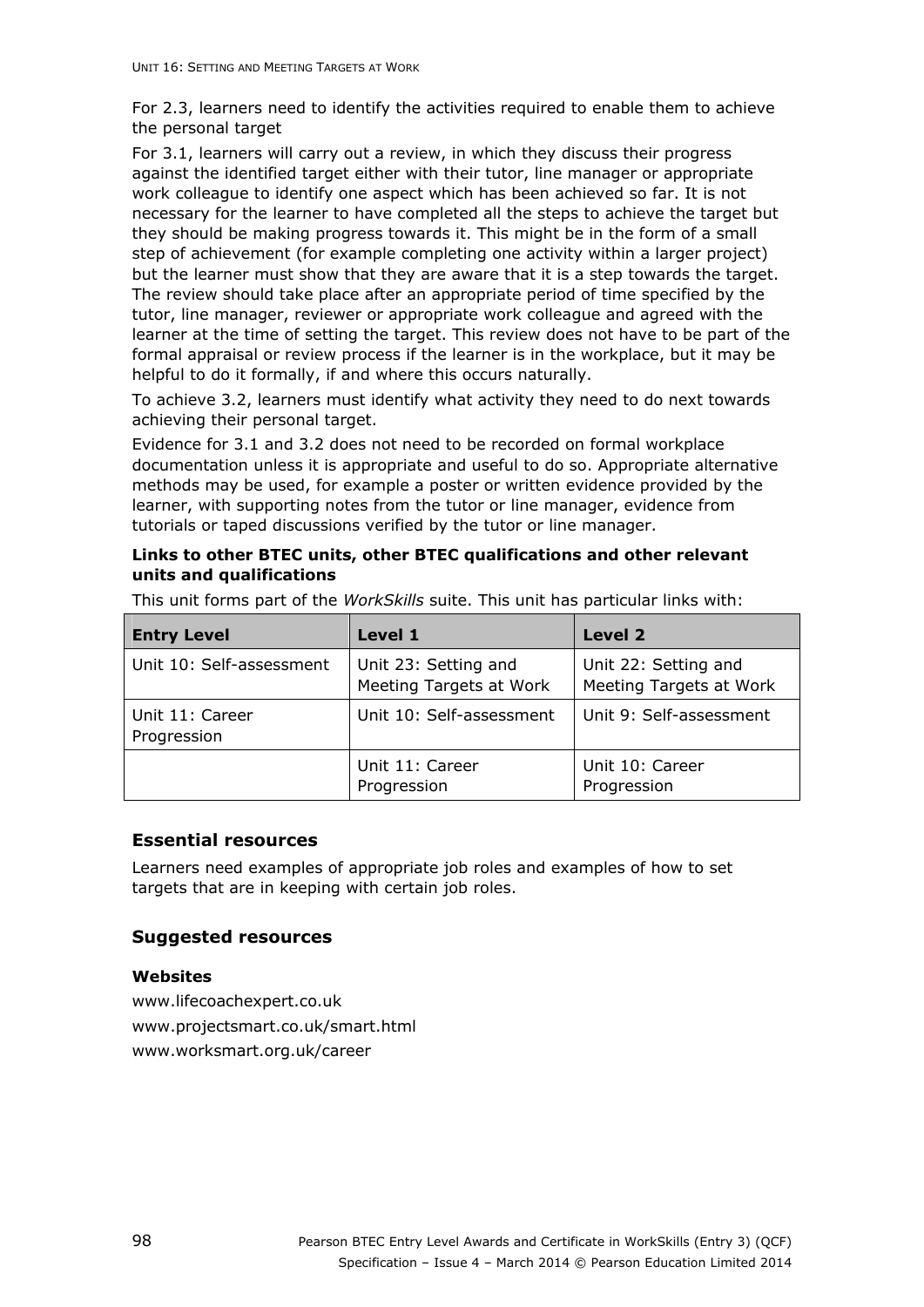| <b>Unit 17:</b>   | <b>Solving Work-related</b><br><b>Problems</b> |
|-------------------|------------------------------------------------|
| <b>Unit code:</b> | T/503/2818                                     |

**QCF Entry Level: Entry 3 Credit value: 2 Guided learning hours: 20** 

### **Unit aim**

This unit aims to introduce learners to problems that may arise in the workplace and provide them with knowledge of how to find possible solutions.

## **Unit introduction**

The aim of this unit is to help learners to develop problem-solving skills for use in the workplace. The problem-solving skills developed within the context of learners' work may also be useful in other areas of life. Learners will find out how to identify workplace problems and seek sources of help and support. They will consider ways to solve a workplace problem or issue and learn how to apply problem-solving skills to a workplace problem. This includes identifying a simple set of steps aimed at solving a problem at work.

### **Learning outcomes and assessment criteria**

|   | <b>Learning outcomes</b>                                                                     |               | <b>Assessment criteria</b>                                                                             |  |
|---|----------------------------------------------------------------------------------------------|---------------|--------------------------------------------------------------------------------------------------------|--|
| 1 | Be able to recognise workplace<br>problems or issues which<br>require problem-solving skills | 1.1           | Identify some common types of workplace<br>problems or issues that require problem-<br>solving skills  |  |
| 2 | Know sources of help for<br>solving work-related problems                                    | 2.1           | Identify sources of help, support and<br>guidance for work-related problems                            |  |
|   |                                                                                              | $2.2^{\circ}$ | Identify how listening to the suggestions of<br>others helps when solving problems in the<br>workplace |  |
| 3 | Know how to select solutions to<br>a workplace problem or issue                              | 3.1           | Identify possible solutions to a problem,<br>using given sources of help, support and<br>guidance      |  |
|   |                                                                                              | 3.2           | Identify how own experiences of problem-<br>solving can help to find solutions to a<br>problem         |  |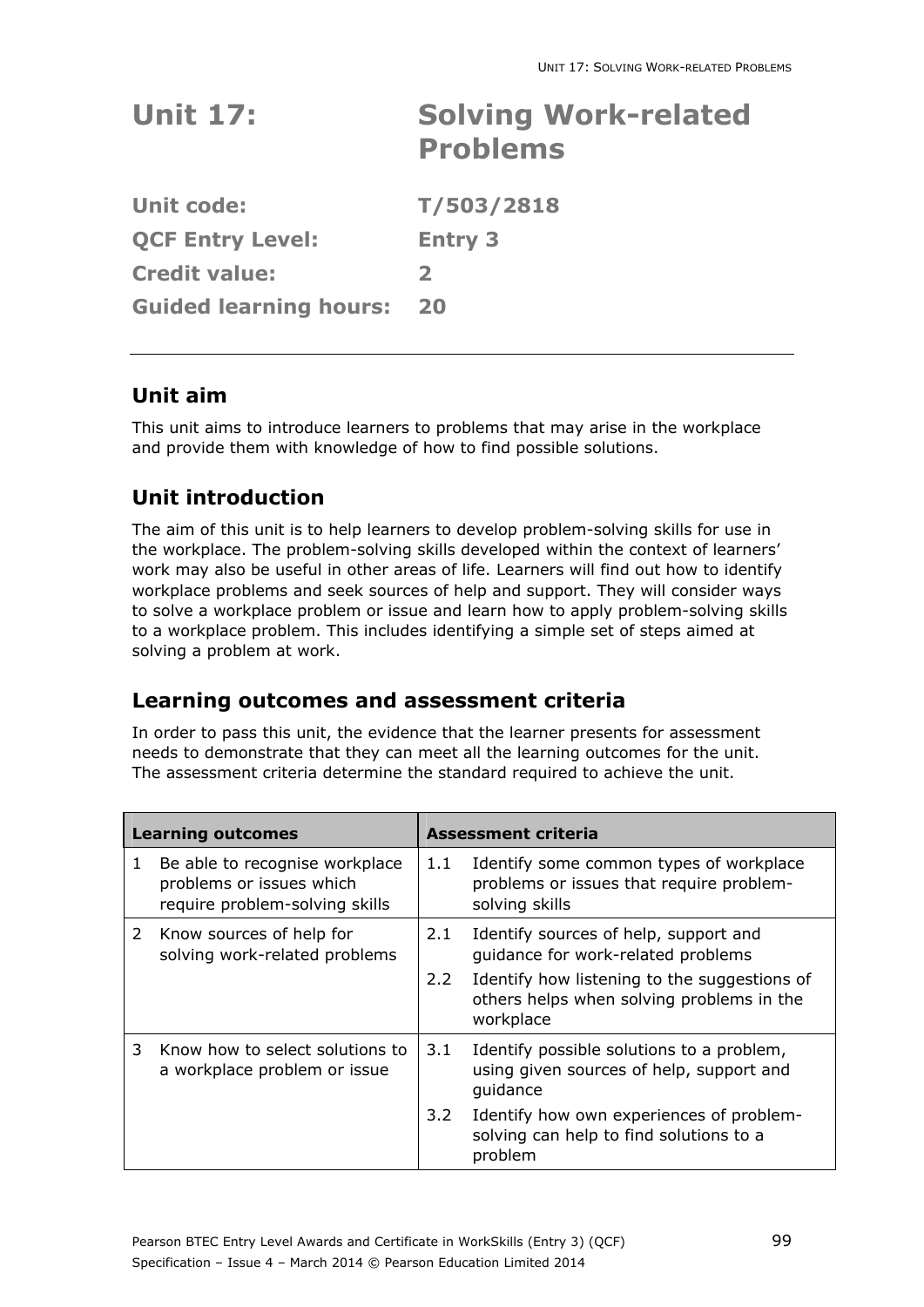| <b>Learning outcomes</b> |                                                   | <b>Assessment criteria</b> |                                                                    |
|--------------------------|---------------------------------------------------|----------------------------|--------------------------------------------------------------------|
| 4                        | Know how to solve a workplace<br>problem or issue | 4.1                        | Identify a solution appropriate to a<br>workplace problem or issue |
|                          |                                                   | 4.2                        | Identify steps to take to solve a workplace<br>problem or issue    |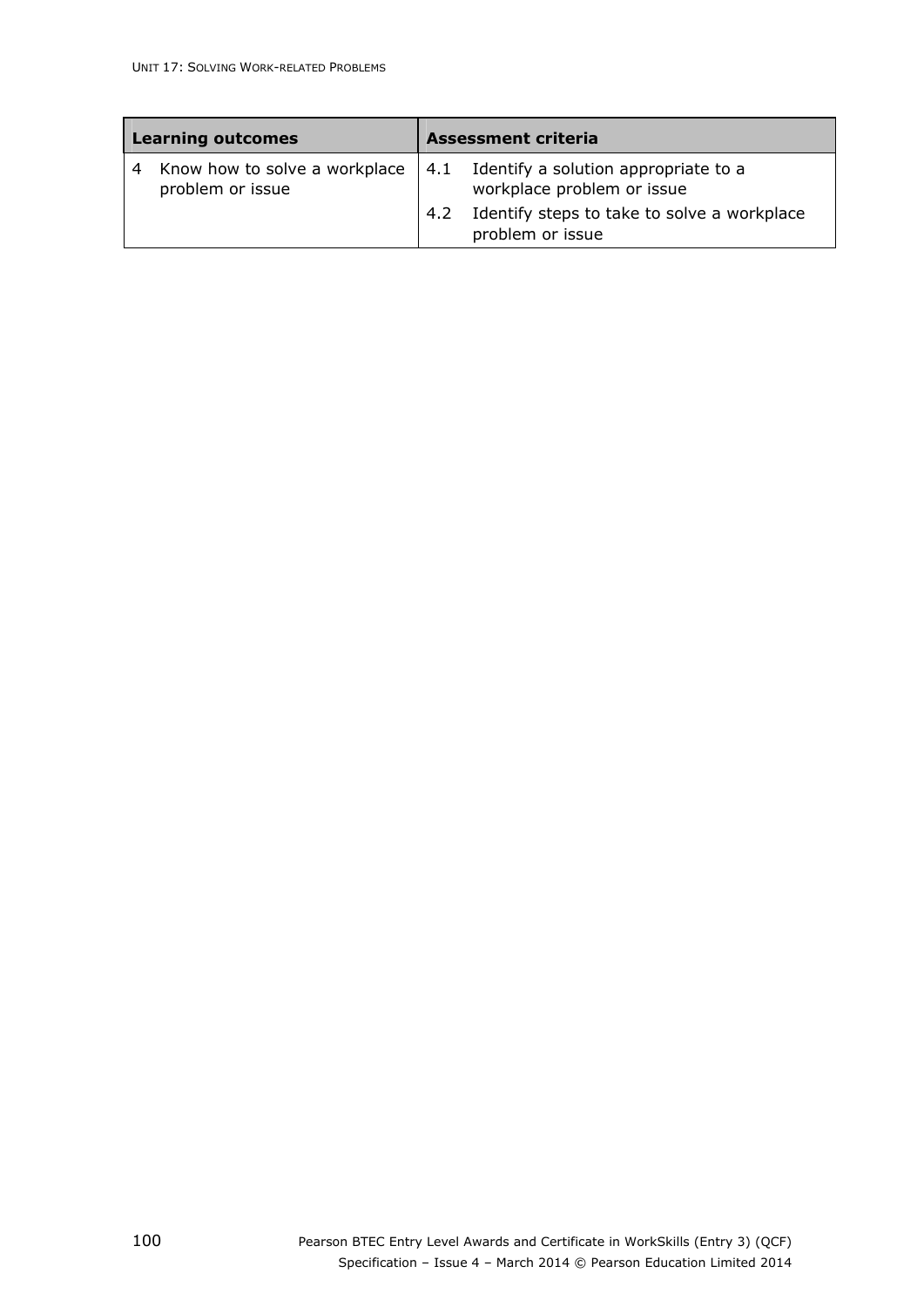### 1 **Be able to recognise workplace problems or issues which require problem-solving skills**

*Workplace problems or issues which require problem-solving skills:* insufficient resources e.g. not enough paint to finish decorating job; equipment breakdown/ failure e.g. photocopier jam*;* not understanding instructions e.g. verbal instructions for new task; new equipment introduced to the workplace e.g. new till in shop, new franking machine in mailroom; customer asks for service or item not encountered before; disagreement or difficulty with colleagues e.g. disagreement over rota or new office seating plan

#### 2 **Know sources of help for solving work-related problems**

*Sources of help for work-related problems:* supervisors or managers*;* human resources department, other colleagues; training manuals and instruction manuals; leaflets and posters, internet

*Consider suggestions of others:* others may have encountered same problem before; others may have experience in solving this kind of problem; others may know what works best; others may understand any problems/difficulties that could occur

### 3 **Know how to select solutions to a workplace problem or issue**

*Ways to solve workplace problems:* use all sources of help available to solve problems e.g. advice of others, user guides, policy documents, training manuals *Use own experience of problem-solving:* situations where help was sought from others; consider solutions previously used to solve similar problems e.g. remembering what steps you took last time photocopier jammed, finding name of person in HR who previously advised about sick leave

#### 4 **Know how to solve a workplace problem or issue**

*Selecting solutions:* identify a range of workable options; consider which option would be most appropriate or effective

*Set of steps to solve problem or issue:* clear, stepped process set out logically; agree steps with supervisor, line manager, team leader or other appropriate person(s)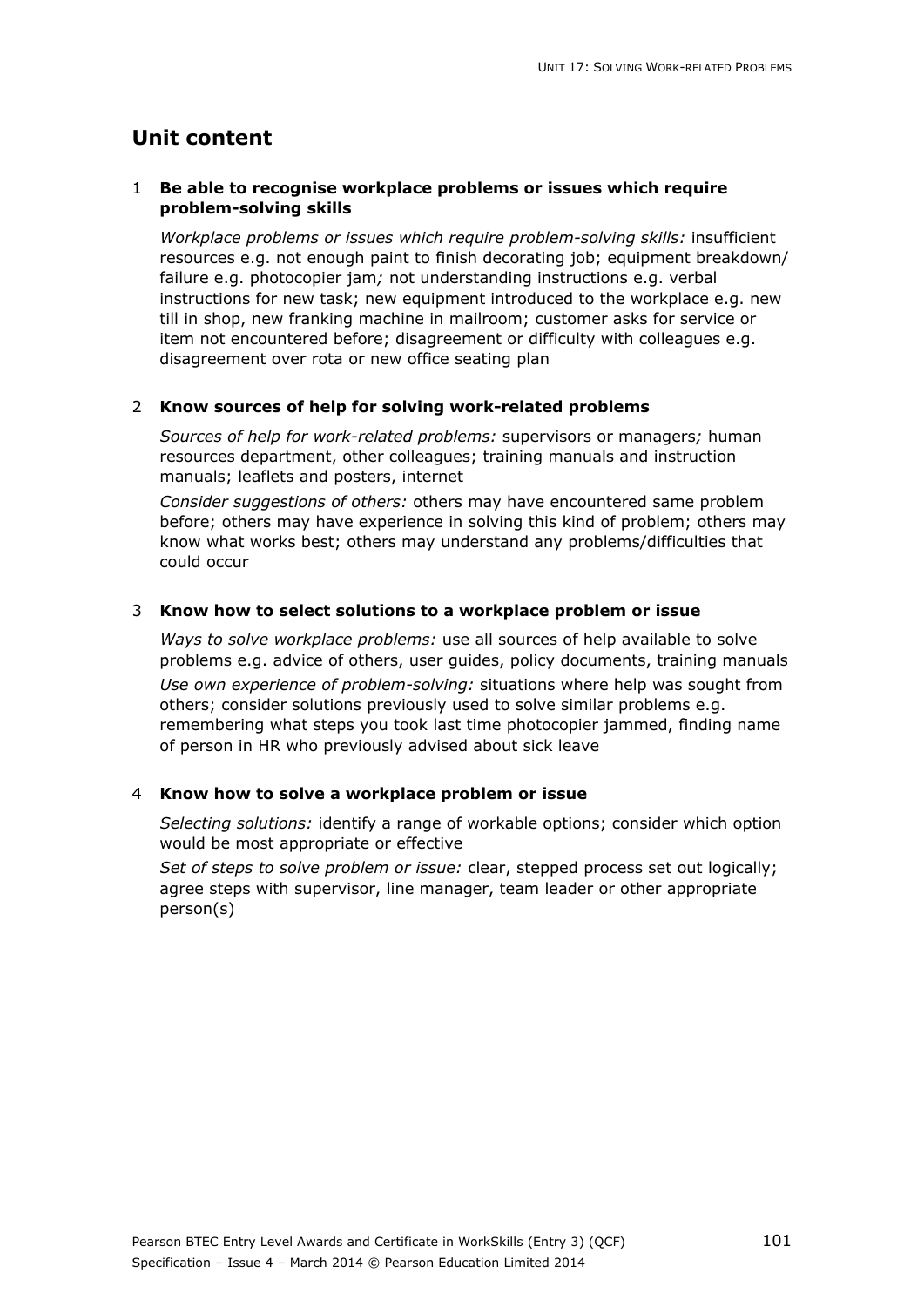### **Delivery**

The content of this unit could relate to a single problem but is more likely to arise from dealing with a range of different workplace situations. The problems or issues should be those which a learner working at this level might commonly encounter in the workplace and for which it would be reasonable to expect the learner to help resolve. Problems are likely to centre on the learner rather than to be issues for the company as a whole (for example 'What happens when the photocopier breaks down?' rather than 'How do we reach new markets?'). Problems or issues could be naturally occurring or simulated.

For learning outcome 1, learners could work as a group to recall situations from previous or current jobs, including Saturday jobs and work placements. Learners could discuss possible workplace scenarios if they have not yet had experience of the workplace. In this case, the tutor might find it helpful to set out a range of situations for the learners to discuss. It may be useful for learners to watch a video depicting workplace scenarios. Learners could work in groups to answer questions on a worksheet. Photographs showing a range of situations could be used as the basis for group discussion and could be displayed on posters in the class.

Learning outcome 2 provides an opportunity for learners to have practical experience by using sources of help provided by the tutor, employer, supervisor, line manager (or other suitable person) to help solve different problems.

Speakers from different areas of work could be invited to talk to the group about ways they have solved problems in their workplace. Learners could be presented with scenarios in which workplace problems or issues are resolved. Work-related problems that learners have encountered could also be used as examples. Learners could be asked to make a list or poster to record the ways problems were solved in the situations.

For learning outcome 3, tutors or line managers could provide learners with a description of a range of workplace problems and a range of possible solutions. Learners could select a solution and it to the rest of the group. Group discussion about which solutions are workable and any difficulties arising from options could give learners an understanding of how to make appropriate choices. Solutions could be collated on a board, flipchart or PowerPoint slides.

Where learners are required to work towards planning the steps required to solve a workplace problem or issue, tutors or line managers could use a group activity that requires learners to put problem-solving steps in the correct order. This would help learners gain a basic understanding of the concept of planning an effective solution to a problem.

### **Assessment**

Criteria 1.1 requires learners to identify at least three common types of workplace problems or issues that require problem-solving skills.

For 2.1, learners need to identify at least two different sources of general help, support or guidance for workplace problems. The sources identified can be straightforward, but should be different types (for example people resources such as a union representative or another colleague, written resources such as a training manual, instruction booklet or the internet).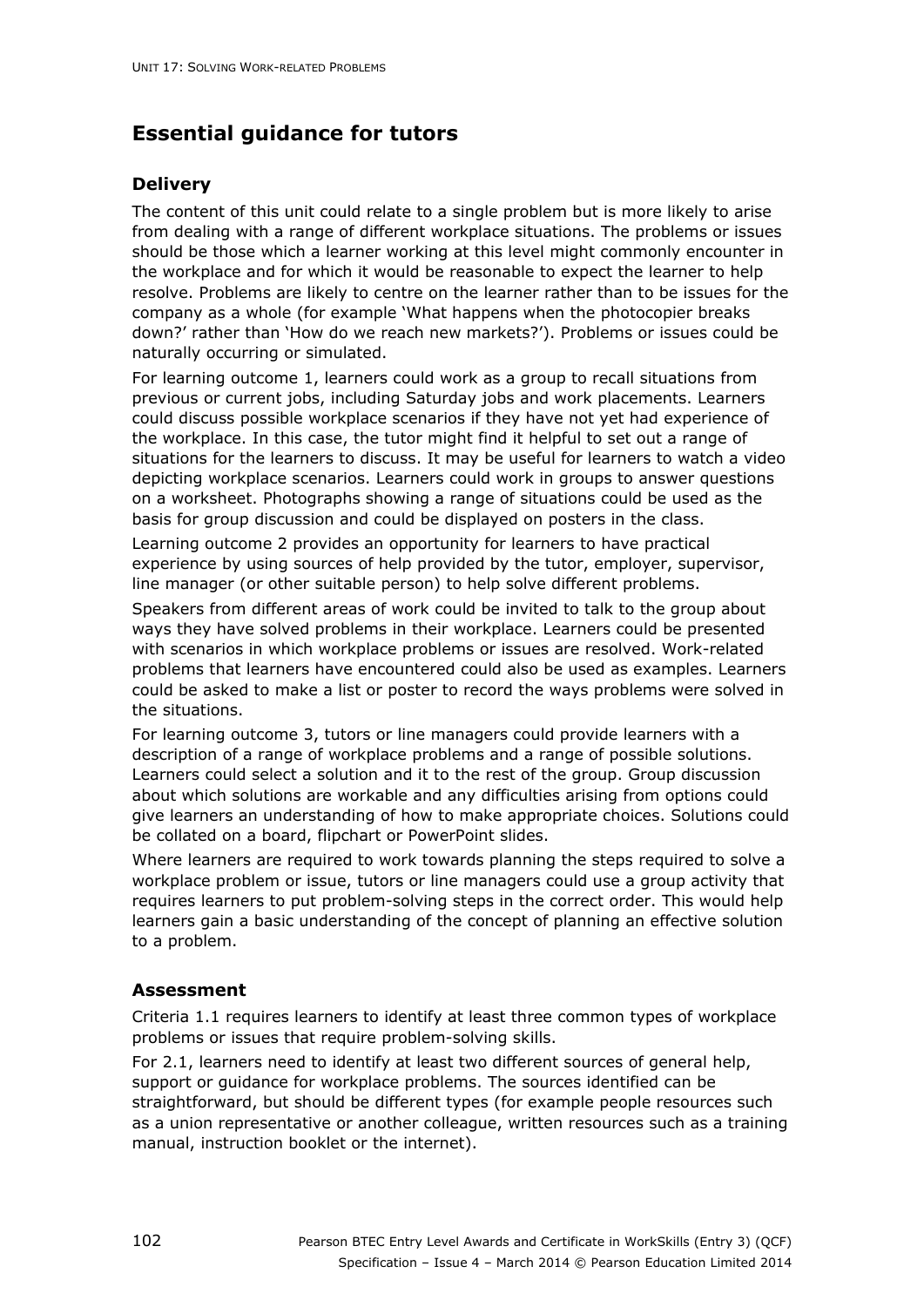To achieve 2.2, learners need to identify how listening to the suggestions of others could help them solve problems. The evidence may be in response to the problems identified in 1.1.

For 3.1, learners must identify at least two possible ways to solve a problem. They may use sources of help given to them by the tutor. For 3.2, learners must include ideas on how they would use their own past experiences in solving the identified problem.

For 4.1, learners must select one appropriate way to solve the problem from the possibilities given in 3.1.

For 4.2, learners need to list the steps to be taken to solve the workplace problem. The steps listed do not need to be sophisticated, but, with the appropriate support, learners should be able to show that they understand that common sense, logic and order are needed when taking steps to solve a problem in the workplace.

### **Links to other BTEC units, other BTEC qualifications and other relevant units and qualifications**

This unit forms part of the *WorkSkills* suite. This unit has particular links with:

| Level 1                                              | Level 2                                       |
|------------------------------------------------------|-----------------------------------------------|
| Unit 15: Communicating Solutions to<br><b>Others</b> | Unit 14: Communicating Solutions to<br>Others |
| Unit 24: Solving Work-related Problems               | Unit 23: Solving Work-related Problems        |

### **Essential resources**

Learners need access to appropriate sources of examples of workplace problems and how their solutions.

#### **Suggested resources**

#### **Websites**

www.direct.gov.uk/en/Employment/Employees/index.htm www.lifecoachexpert.co.uk www.worksmart.org.uk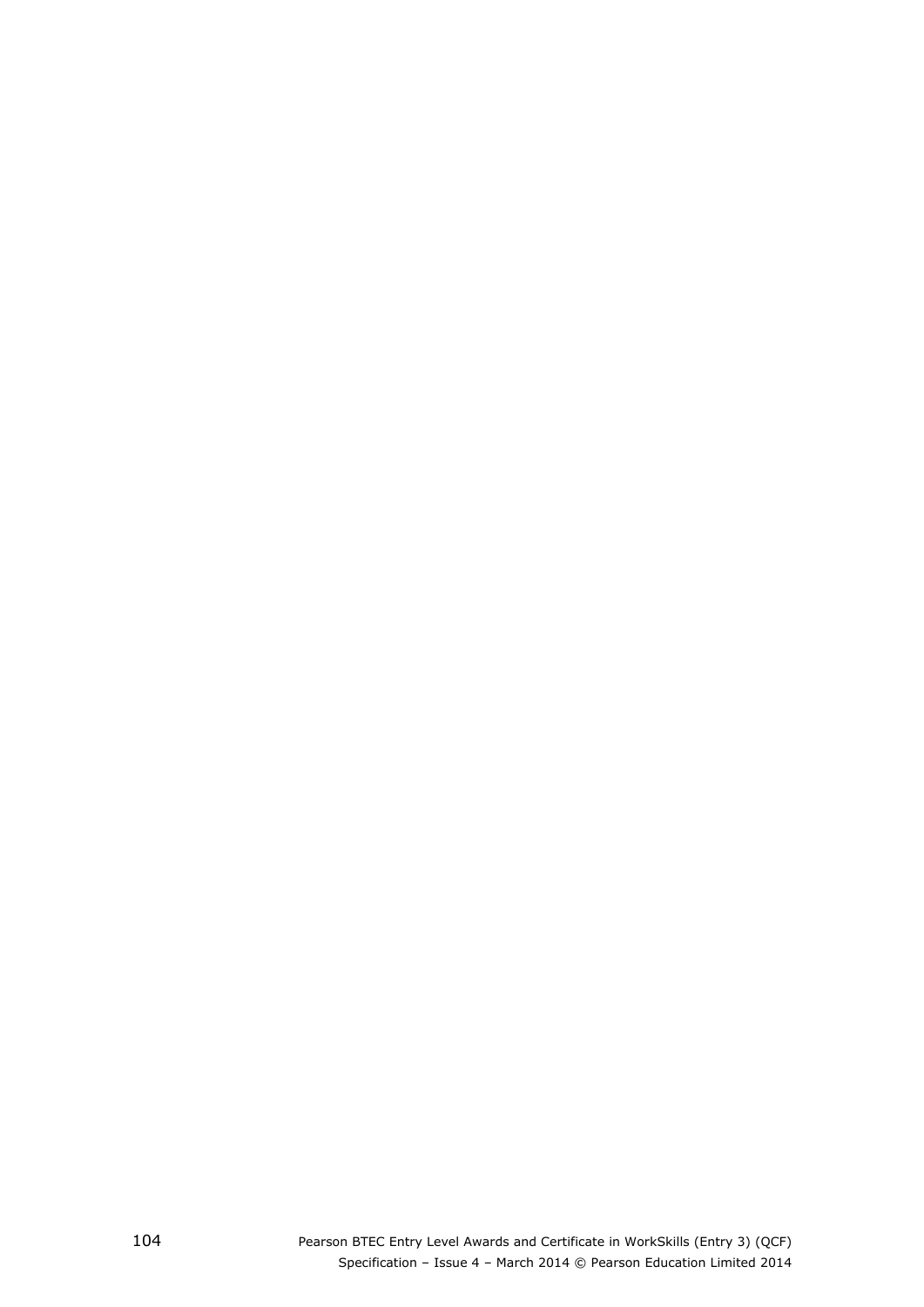| <b>Unit 18:</b>               | <b>Presenting Accurate</b><br><b>Documents</b> |
|-------------------------------|------------------------------------------------|
| <b>Unit code:</b>             | A/503/2819                                     |
| <b>QCF Entry Level:</b>       | <b>Entry 3</b>                                 |
| <b>Credit value:</b>          | 1.                                             |
| <b>Guided learning hours:</b> | 10                                             |
|                               |                                                |

## **Unit aim**

The aim of this unit is to help learners understand the importance of presenting accurate documents, how to achieve this accuracy and to produce documents to an acceptable standard.

# **Unit introduction**

The aim of this unit is to help learners to produce common workplace documents such as letters, emails and notes that are accurate in terms of spelling, punctuation and grammar, and easy to read in terms of legibility and presentation.

Learners will also discuss the importance of presenting documents to a high standard and the impact that it can have on them and/or the workplace if work is not carried out to an appropriate standard.

## **Learning outcomes and assessment criteria**

|   | <b>Learning outcomes</b>                                                   |               | <b>Assessment criteria</b>                                                                                                           |
|---|----------------------------------------------------------------------------|---------------|--------------------------------------------------------------------------------------------------------------------------------------|
|   | Know why it is important to<br>record information accurately               | 1.1           | List reasons why it is important to present<br>accurate documents                                                                    |
|   | 2 Know the appropriate use of<br>different types of workplace<br>documents | 2.1           | Identify different situations where different<br>types of documents are appropriate                                                  |
| 3 | Be able to produce documents<br>suitable for the workplace                 | 3.1           | Check a work document to correct grammar,<br>punctuation and spelling of common words<br>including those key to a specific workplace |
|   |                                                                            | $3.2^{\circ}$ | Use appropriate formats to produce work<br>documents                                                                                 |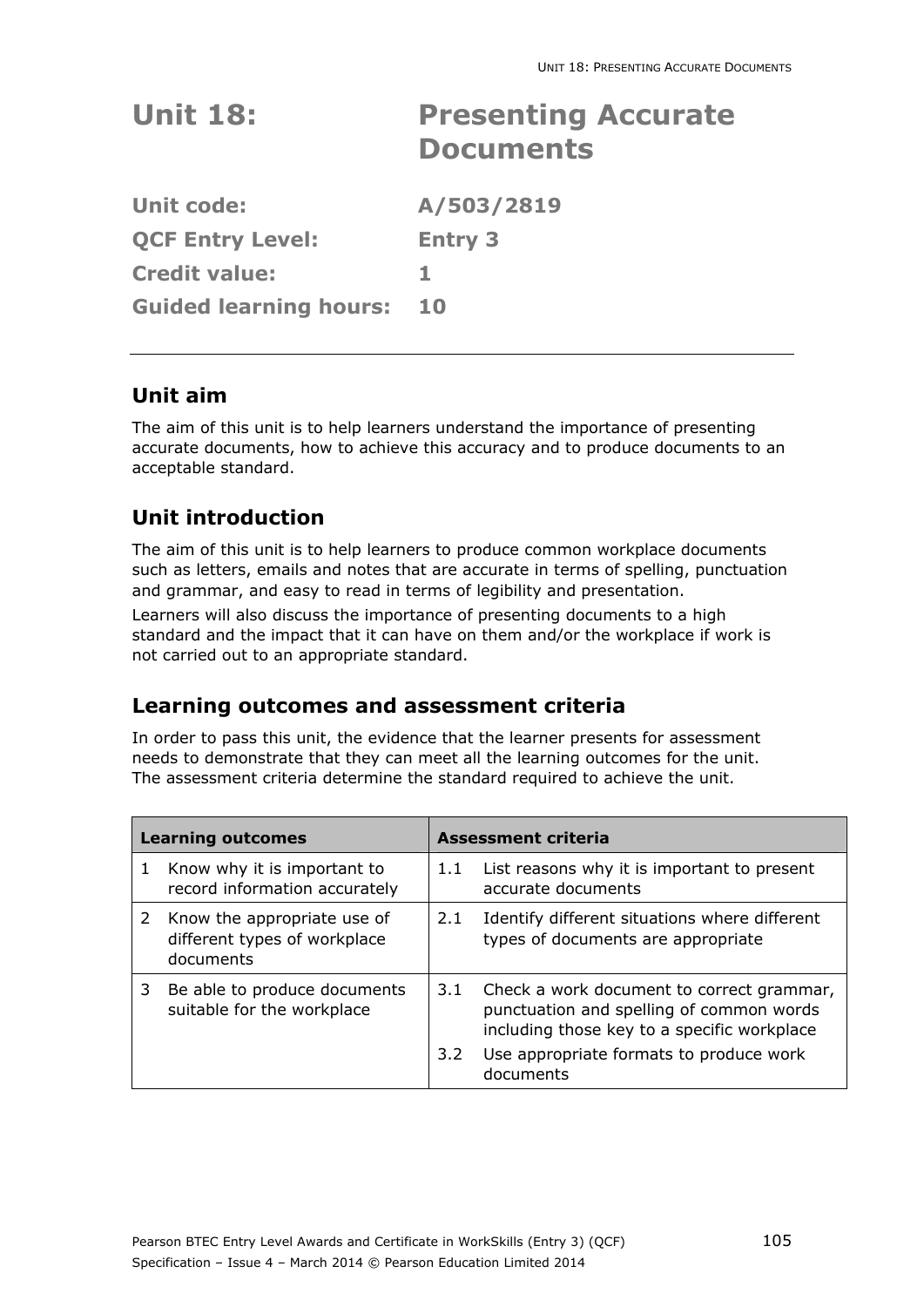#### 1 **Know why it is important to record information accurately**

*Accurate information*: convey correct message; positive impression of workplace; positive impression of own working standards; prevent misunderstandings and problems arising from inaccurate communications

#### 2 **Know the appropriate use of different types of workplace documents**

*Appropriate use of different documents:* e.g. email for sending information or documents quickly and cheaply to a large number of people, reports for formal meetings, investigations or important events, notices and posters for communal areas or specific office workspaces, letters to inform someone of something or thank them for something

### 3 **Be able to produce documents suitable for the workplace**

*Documents*: different types of documents e.g. emails, letters, forms, reports, messages, notices, leaflets, posters; handwritten; electronic

*Grammar, spelling, punctuation*: basic grammar e.g. appropriate verb tense, subject/verb agreement; accurate spelling of common words; capital letters, full stops, question marks

*Formatting*: e.g. font, letter size, spacing, bullets, placement of information, margins, bold, underline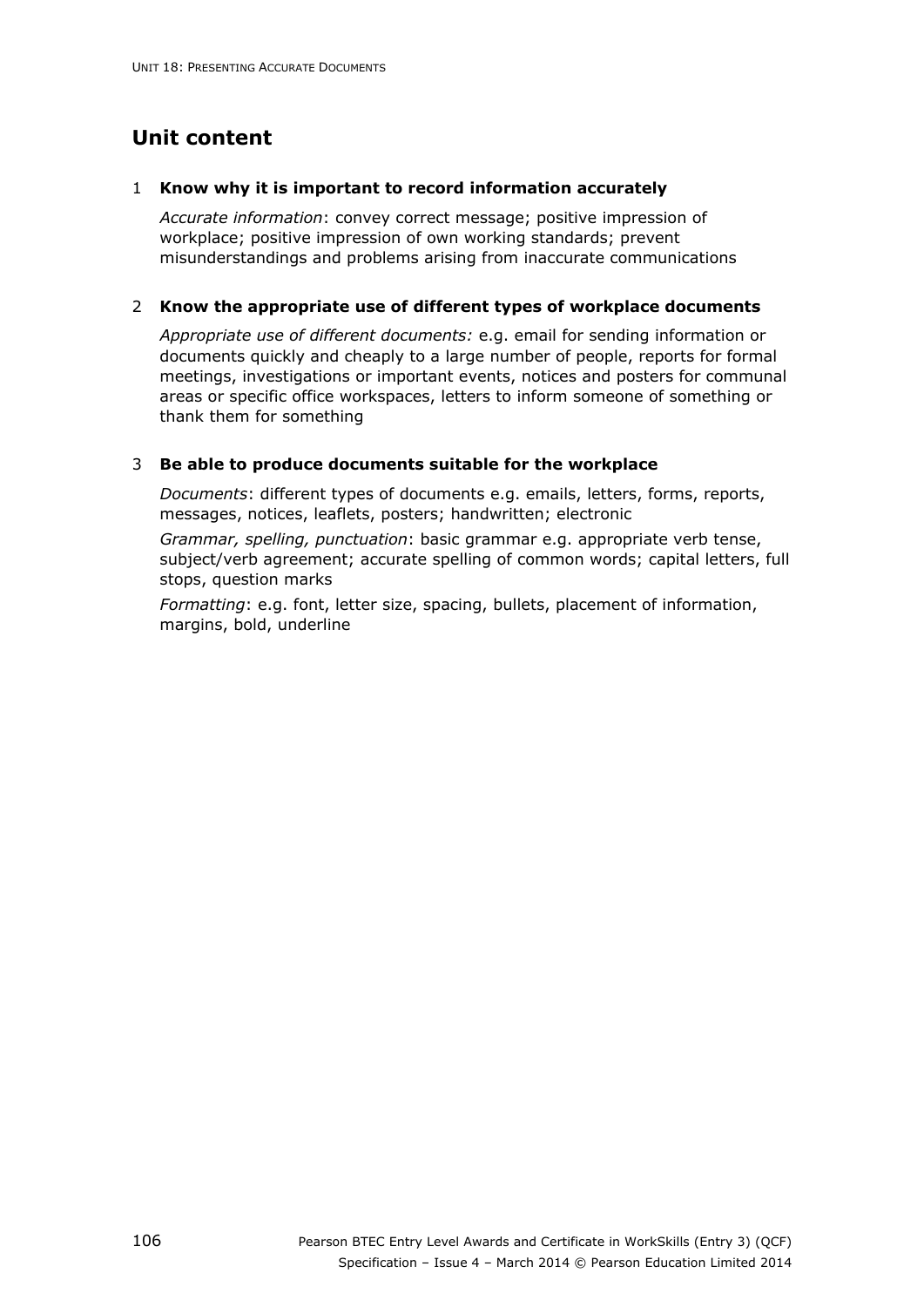### **Delivery**

Throughout this unit, learners will benefit from the experience of producing a range of different types of documents, for example notes, emails, letters, short reports, memos, forms and pro forma where they are inputting or adding text. If learners have access to a specific workplace, the documents could be those that they are actually producing as part of their job or placement. Learners should be encouraged to check each document they are working on to ensure that it is of a high standard.

To help learners understand the importance of accuracy, they may be given a range of documents of varying standards. They could then discuss the impression that the documents give of the person who has completed the work and the company or organisation. For example, a poorly-written letter suggests a sloppy approach in general. It also suggests to both customers and colleagues that the individual does not pay attention to detail in their job as a whole. Conversely, well-written, wellpresented documents suggest a general competence in both the individual and the company or organisation.

Learners may find it helpful to compile a simple dictionary of common words and/or words they have difficulty spelling. This could then be used to help them check for accuracy.

Learners should be encouraged to use a dictionary and/or spellcheck software. Learners could also produce a checklist of 'things to look for' when checking accuracy of a document. The list could include reminders, for example, capital letters should be used at the beginning of each sentence.

It is appropriate for tutors/line managers to encourage learners to ask others to look over their work. Learners should understand that this is standard practice in the workplace. Colleagues or senior members of staff may be asked to check the content and accuracy of a presentation, particularly if the document is of high importance.

The level of accuracy required throughout this unit should be consistent with the English functional skills standards for learners working at Entry level 3.

### **Assessment**

Evidence of competence could be gathered throughout delivery of this unit. Learners could work on different types of documents and keep their completed work in a file. This file could then be presented for assessment purposes. The tutor may want to assess each piece of work that has been completed.

For 1.1, learners must give at least two reasons why it is important to produce accurate information. This may be written or through a one-to-one discussion with the tutor.

For 2.1, learners should be given different types of documents and asked in which situation the document could be used. A minimum of two different types of documents would be needed as learners are required to identify at least two different situations where different types of documents are appropriate.

When evidencing 3.1, learners need to show how they have checked the completed work for accuracy. Dictionaries and/or appropriate software may be used to achieve this assessment criterion. Learners may provide an original document and a revised document which highlights the changes. Alternatively, learners could be given a document and asked to correct the errors. Learners must show that they can check for accuracy of spelling, grammar and punctuation.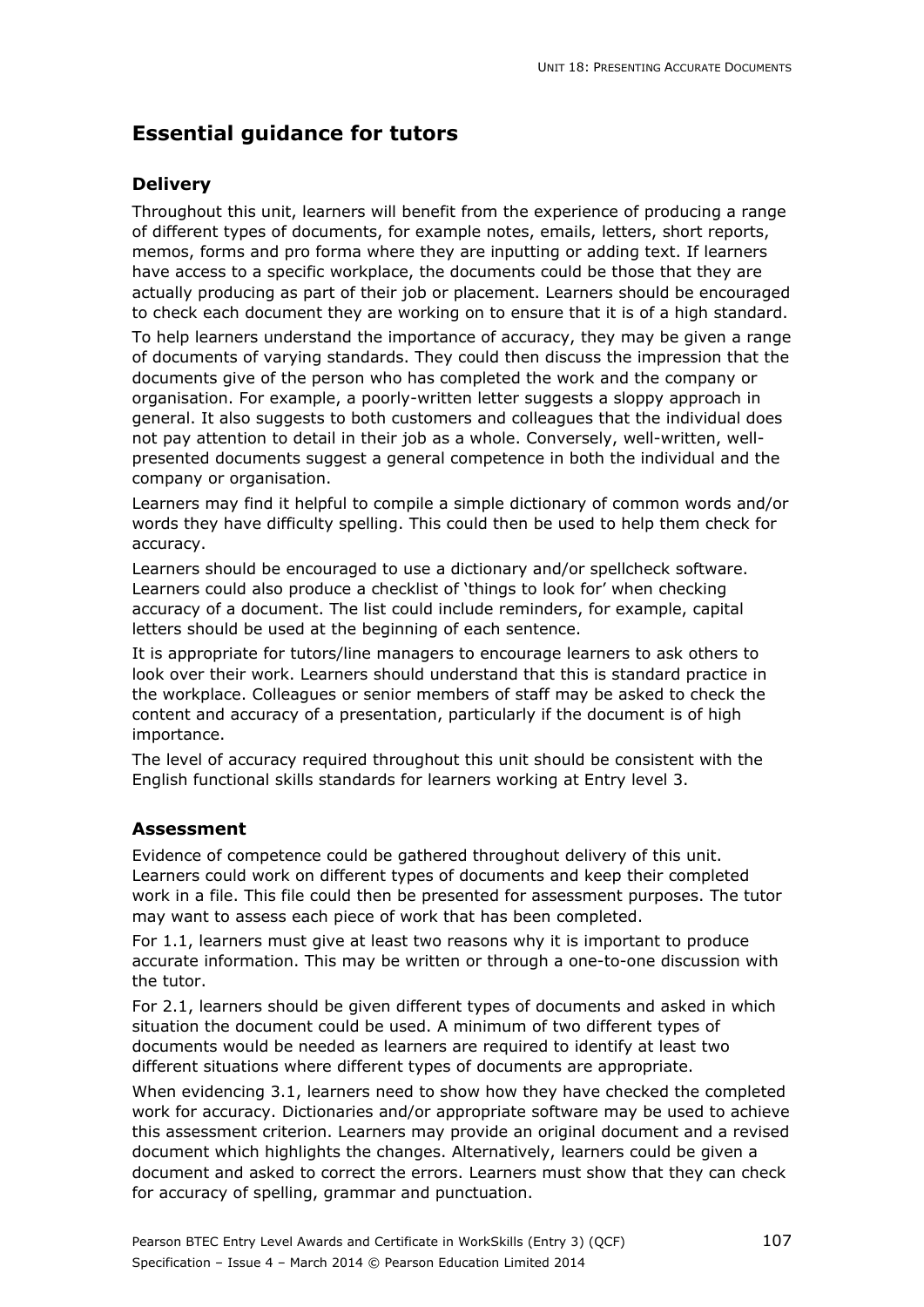For 3.2, learners must demonstrate their ability to use different types of formatting when creating work documents, for example bullets, bold, italics, different font types. Learners must produce at least two different types of work-related documents (for example email, letter, form, report, message, notice, poster) using at least two different types of formatting in each document.

### **Links to other BTEC units, other BTEC qualifications and other relevant units and qualifications**

This unit forms part of the *WorkSkills* suite. This unit has particular links with:

| Level 1                           | Level 2                           |
|-----------------------------------|-----------------------------------|
| Unit 25: Taking Notes at Meetings | Unit 24: Summarising Documents    |
| Unit 26: Summarising Documents    | Unit 25: Contributing to Meetings |
| Unit 27: Contributing to Meetings |                                   |

### **Essential resources**

Learners must have access to different forms of documents, such as emails, letters and forms.

### **Suggested resources**

### **Websites**

www.bbc.co.uk/skillswise/e3 www.tellmehowto.net/education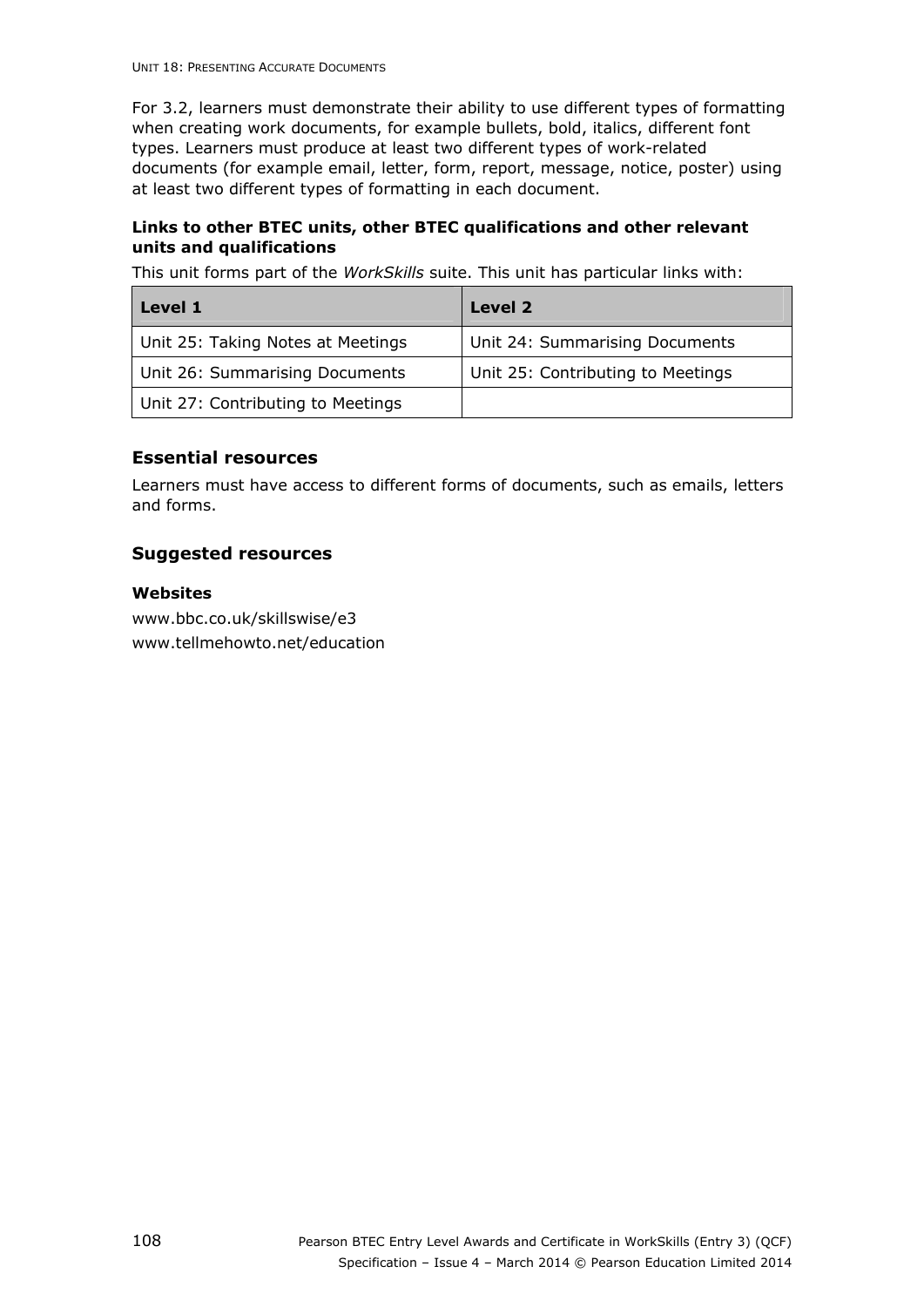| <b>Unit 19:</b>               | <b>Speaking Confidently at</b><br><b>Work</b> |
|-------------------------------|-----------------------------------------------|
| <b>Unit code:</b>             | M/503/2820                                    |
| <b>QCF Entry Level:</b>       | <b>Entry 3</b>                                |
| <b>Credit value:</b>          | 1.                                            |
| <b>Guided learning hours:</b> | <b>10</b>                                     |

## **Unit aim**

This unit looks at how to speak confidently in a variety of workplace situations. The unit covers ways to contribute to discussions, when to use different types of language, and the importance of speaking confidently in the workplace.

# **Unit introduction**

This unit will help learners develop the communication skills needed to build their confidence with the different people they encounter in the workplace. Learners will find out the difference between formal and informal situations and the types of language to use in each. Throughout delivery of this unit, the learner will experience practical situations which will build their confidence in spoken language, including answering questions and making relevant comments and suggestions when speaking to others.

# **Learning outcomes and assessment criteria**

|   | <b>Learning outcomes</b>                                                  |                      | <b>Assessment criteria</b>                                                                                                      |
|---|---------------------------------------------------------------------------|----------------------|---------------------------------------------------------------------------------------------------------------------------------|
| 1 | Be able to contribute to<br>workplace discussions and<br>conversations    | 1.1<br>1.2<br>1.3    | Make relevant comments and suggestions<br>Ask and answer straightforward questions<br>Volunteer constructive ideas and opinions |
| 2 | Know about different types<br>of language                                 | 2.1                  | List different situations for using formal and<br>informal language                                                             |
| 3 | Be able to use language<br>which is appropriate for the<br>work situation | 3.1<br>$3.2^{\circ}$ | Speak formally or informally as appropriate<br>to the situation<br>Show politeness when speaking to others in                   |
|   |                                                                           |                      | the workplace                                                                                                                   |
| 4 | Know why it is important to<br>speak confidently at work                  | 4.1                  | List benefits of speaking confidently in the<br>workplace                                                                       |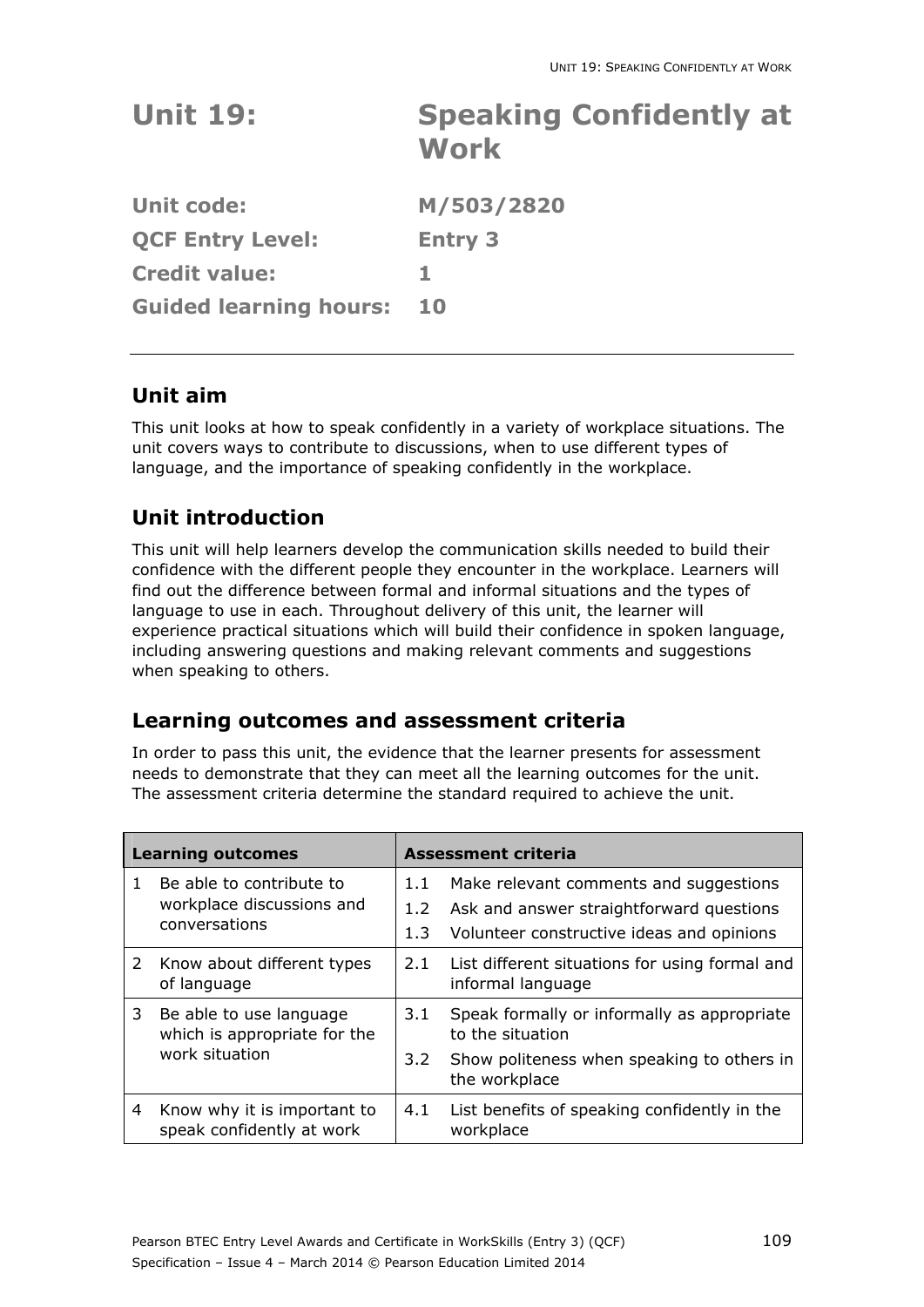#### 1 **Be able to contribute to workplace discussions and conversations**

*Discussions and conversations:* small group discussions; one-to-one discussions or conversations; importance of clarity when communicating; strategies to help follow discussions e.g. listen carefully to what others are saying, ask questions; strategies to join in discussions e.g. listen for pause in conversation, interruptions

*Make relevant comments and suggestions:* make comments and suggestions in an appropriate way e.g. non-offensive, relevant to the topic being discussed *Ask and answer straightforward questions:* being polite when asking and answering questions; giving a relevant and appropriate answer to the question; asking relevant and appropriate questions of others; open and closed questions *Volunteer constructive ideas and opinions:* give own viewpoint in an appropriate way e.g. non-offensive, relevant to the topic being discussed

### 2 **Know about different types of language**

*Formal and informal language:* formal language suited to formal, 'official' or ceremonial situations e.g. meetings, presentations, ceremonies; informal language suited to informal, relaxed or casual situations e.g. workplace discussion with colleagues, training course, staff socials, chatting with workmates

#### 3 **Be able to use language which is appropriate for the work situation**

*Speak formally or informally as appropriate:* appropriate use of language for different situations e.g. senior managers, customers, friends, workmates *Show politeness:* e.g. not using inappropriate or offensive language, using appropriate tone of voice and volume

*Appropriate language*: understand common technical terms; being polite or courteous when speaking to others e.g. not using inappropriate or offensive language, using an appropriate volume and tone of voice

### 4 **Know why it is important to speak confidently at work**

*Importance of speech*: learning tool; communication; social development *Importance of speaking confidently*: e.g. share ideas and opinions effectively, raise self-esteem, raise awareness of others to own contribution, build good working relationships with colleagues, convey positive impression of self to other people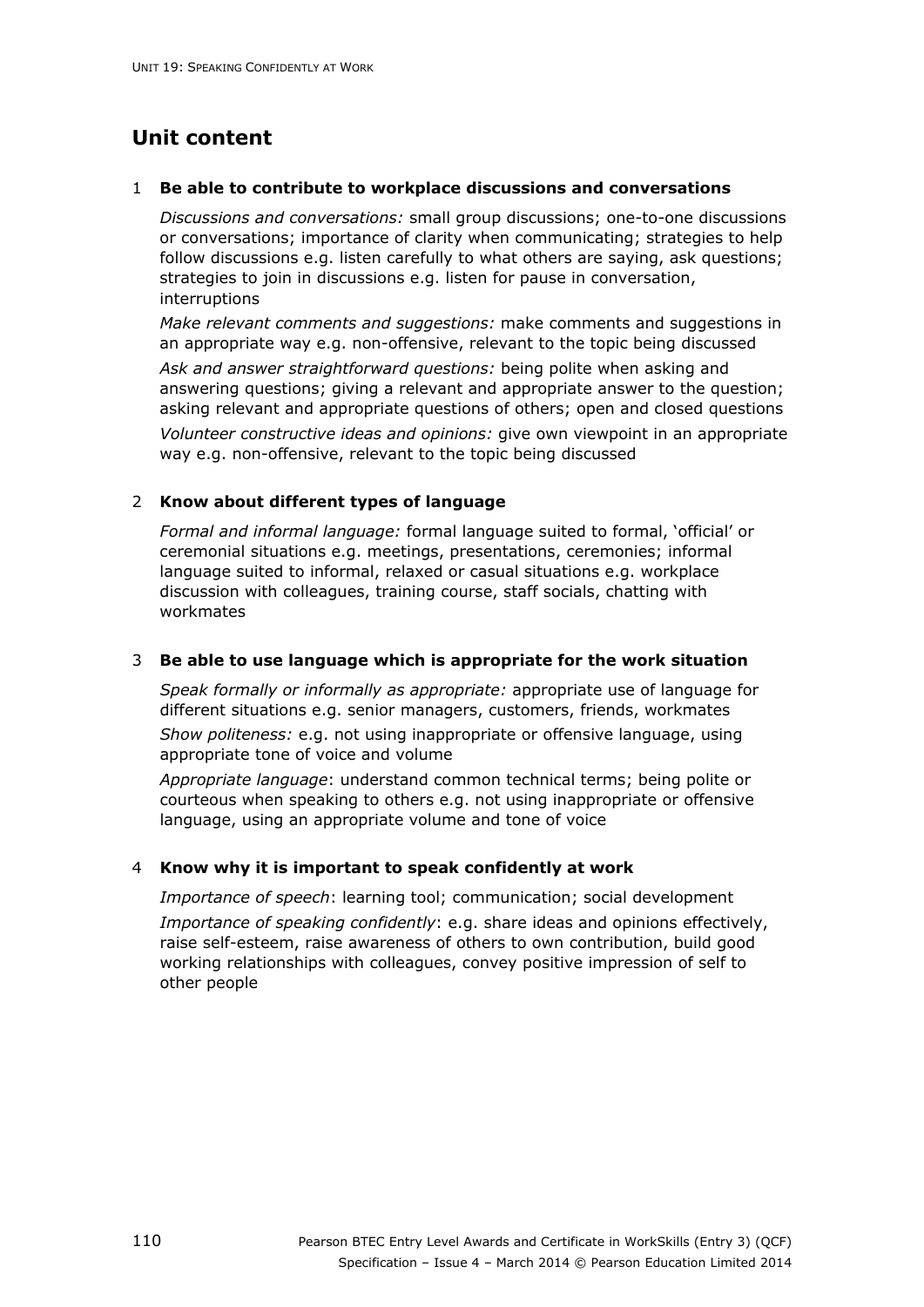### **Delivery**

Learners should have the opportunity to take part in a wide range of different exchanges, from chatting with colleagues during breaks to taking part in a formal meeting. Meetings would be for a range of purposes (for example team updates, training sessions, one-to-one with a manager) with different people attending, although they would largely be people with whom the learner is familiar and on subjects which they generally understand.

Some learners might be shy, anxious or hesitant about the prospect of speaking confidently at work or contributing to discussions in the workplace. Giving learners the opportunity to discuss feelings of shyness or anxiety could be beneficial in addressing their concerns. Group discussions or role play could enable learners to build skills and confidence in speaking to others in unfamiliar situations.

Learners could be given scenarios which encourage one-to-one discussions. Initially this should be on familiar topics in order to build up their confidence e.g. where they prefer to shop and why, and move on to less familiar or more complex topics as their confidence grows.

Employers could be invited to discuss the importance of speaking confidently in the work context. These could include representatives such as call centre operatives, office receptionists and sales people, from different vocational sectors where the importance of confident speaking varies. During the discussions and exchanges, it may be appropriate to encourage informal peer group assessment.

Learners should adopt an appropriate register, using suitable language and tone as well as body language in verbal exchanges. They need to be aware that register should be appropriate both to the situation and to the people involved. Learners could also be encouraged to think about how they can show courtesy or politeness when speaking to others in the workplace, as this is an important aspect of good communication that is sometimes overlooked. This will help raise awareness that the workplace generally calls for more formal register but that exchanges with employers, managers and customers tend to be more formal than those with peers or colleagues. Formal register would, however, be required in a formal meeting even if a comment is addressed to a close colleague.

Learners may find it helpful to watch clips from videos or popular television programmes to help them understand the use of different language registers. The sophistication of learners' contributions should be consistent with the English functional skills standard for learners working at this level.

### **Assessment**

Wherever possible, learners should be assessed in the workplace in real-life situations with employers, colleagues or work-placement supervisors providing witness statements. However, simulated conversations and discussions are acceptable where they deal with topics that are relevant to a workplace of direct interest to the learner.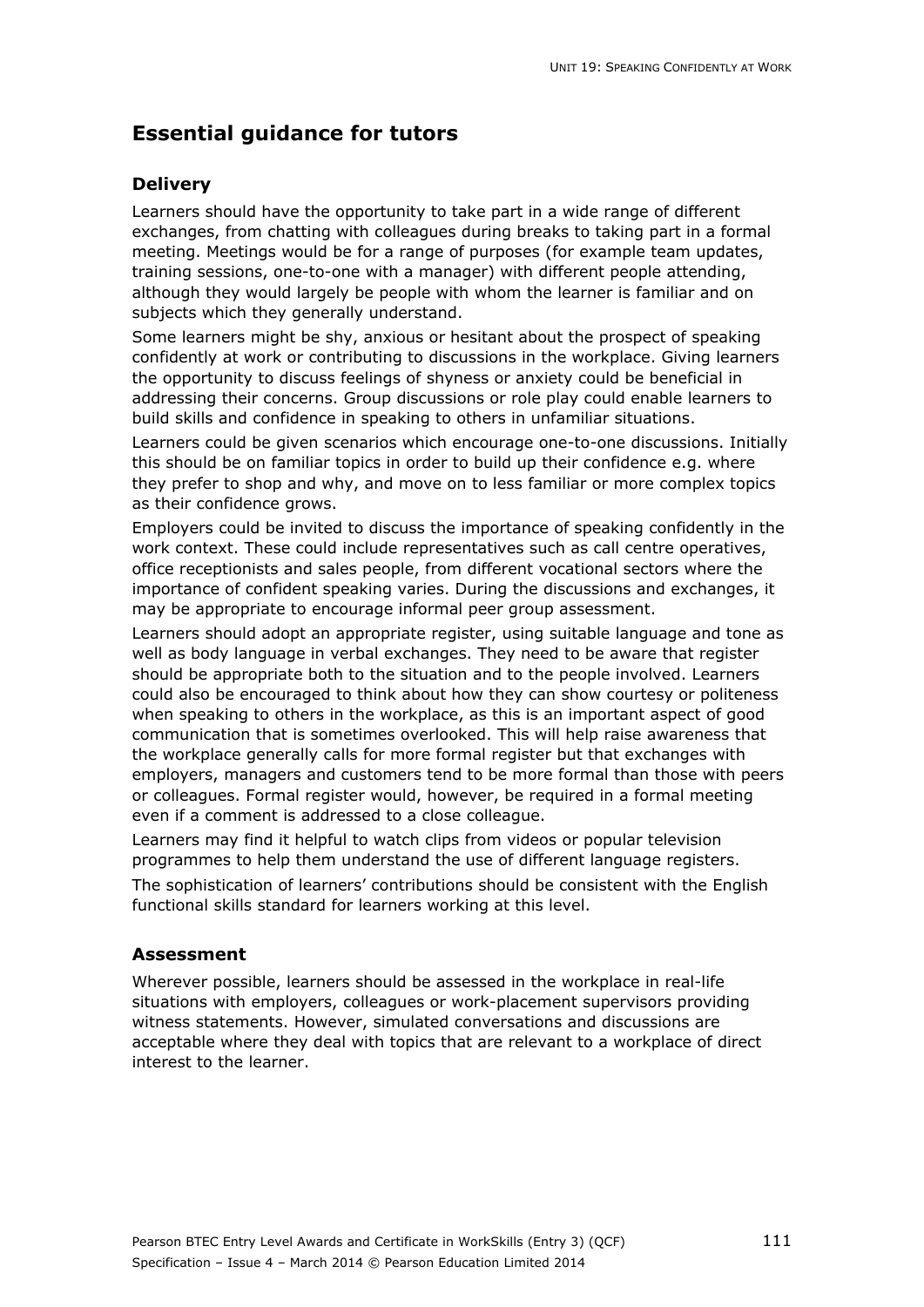It is unlikely that individual tasks will be set for each assessment criterion. However, the tutor/line manager may choose this assessment model if it meets the individual learner's needs. Alternative assessment models could include witness statements or checklists, which are authenticated by the tutor/line manager and completed during delivery of the unit, or observation records. If an ongoing assessment is used, the learner must be informed that an assessment is taking place. Evidence must be available for internal and external verification.

Criteria 1.1, 1.2 and 1.3 require learners to demonstrate confident speaking in both discussions and conversations. Discussions may be in small groups of two or three people. Conversations would normally be with one other person. A witness statement or assessment checklist may be used to record competence. Learners make comments and suggestions, ask and answer questions and volunteer constructive ideas and opinions.

For 2.1, learners must show that they understand the difference between informal and formal language. They need to provide at least one example of when it would be appropriate to use formal language and one example of when it would be appropriate to use informal language.

Separate conversations and discussions are not required for 3.1. Learners could be assessed from the conversations and discussions used in  $1.1-1.3$ . The learner may describe the importance of speaking confidently through one-to-one discussions, small group discussions or by providing evidence of their knowledge and understanding.

For 3.2, learners must identify at least two different ways in which they could show politeness or courtesy when speaking to someone in the workplace.

For 4.1, learners need to list the benefits of speaking confidently in the workplace. Benefits could include the impact on the way they are perceived by other people associated with the workplace, both external (for example customers) and internal (for example managers and workmates). Another benefit could be the development of their self-esteem.

The sophistication of learners' contributions should be consistent with the English functional skills standards for learners working at Entry Level 3.

### **Links to other BTEC units, other BTEC qualifications and other relevant units and qualifications**

| <b>Entry Level</b>       | Level 1                                                       | Level 2                                                       |
|--------------------------|---------------------------------------------------------------|---------------------------------------------------------------|
| Unit 8: Interview Skills | Unit 8: Interview Skills                                      | Unit 7: Interview Skills                                      |
| Unit 12: Conduct at Work | Unit 15: Communicating<br>Solutions to Others                 | Unit 14: Communicating<br>Solutions to Others                 |
|                          | Unit 19: Building Working<br>Relationships with<br>Colleagues | Unit 18: Building Working<br>Relationships with<br>Colleagues |
|                          | Unit 20: Building Working<br>Relationships with<br>Customers  | Unit 19: Building Working<br>Relationships with<br>Customers  |
|                          | Unit 27: Contributing to<br>Meetings                          | Unit 25: Contributing to<br>Meetings                          |

This unit forms part of the *WorkSkills* suite. This unit has particular links with: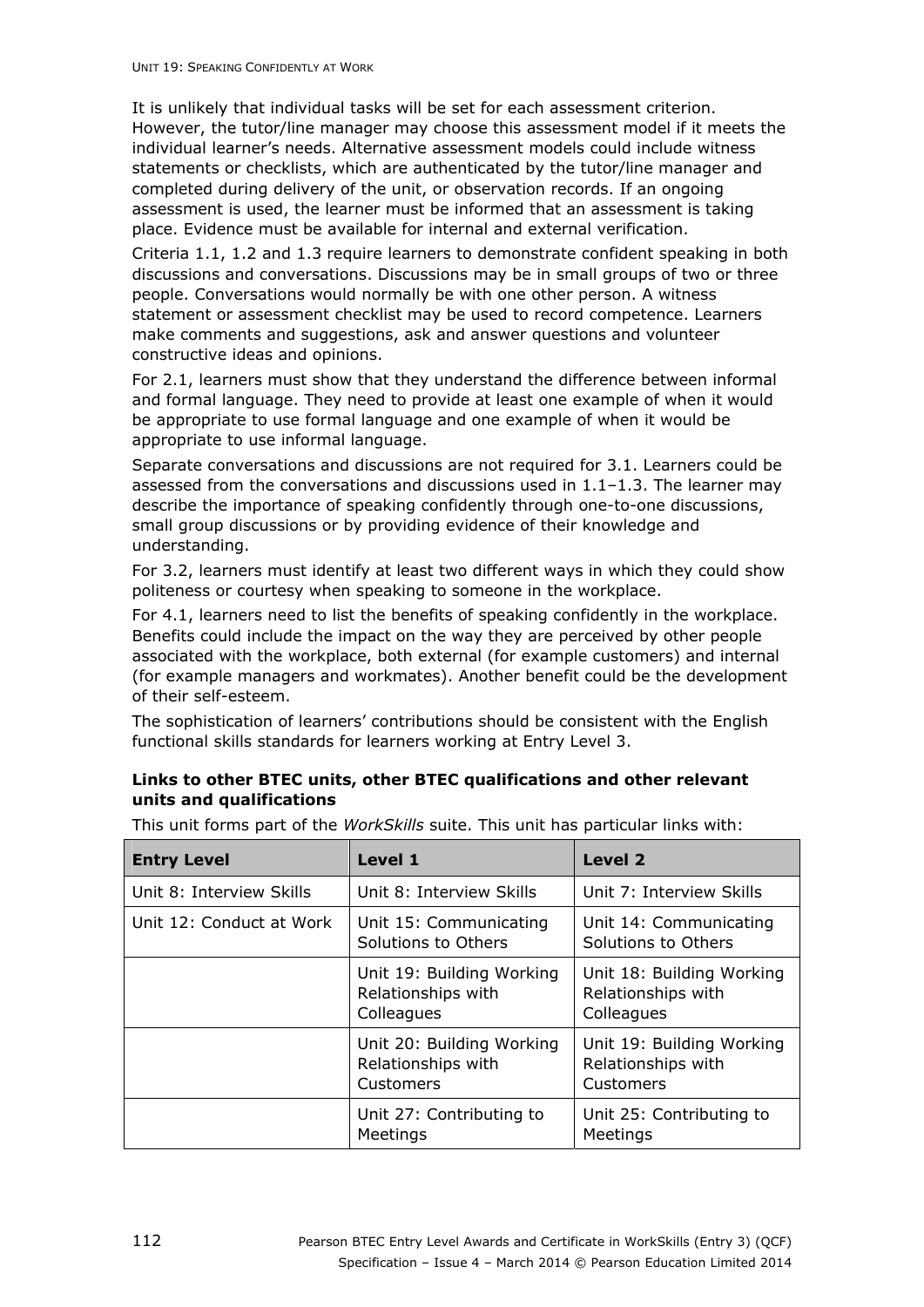### **Essential resources**

Learners will need the opportunity to take part in a wide range of different exchanges where verbal skills can be assessed.

### **Suggested resources**

### **Websites**

www.bbc.co.uk/skillswise/e3 www.bbc.co.uk/skillswise/words/vocabulary www.lifecoachexpert.co.uk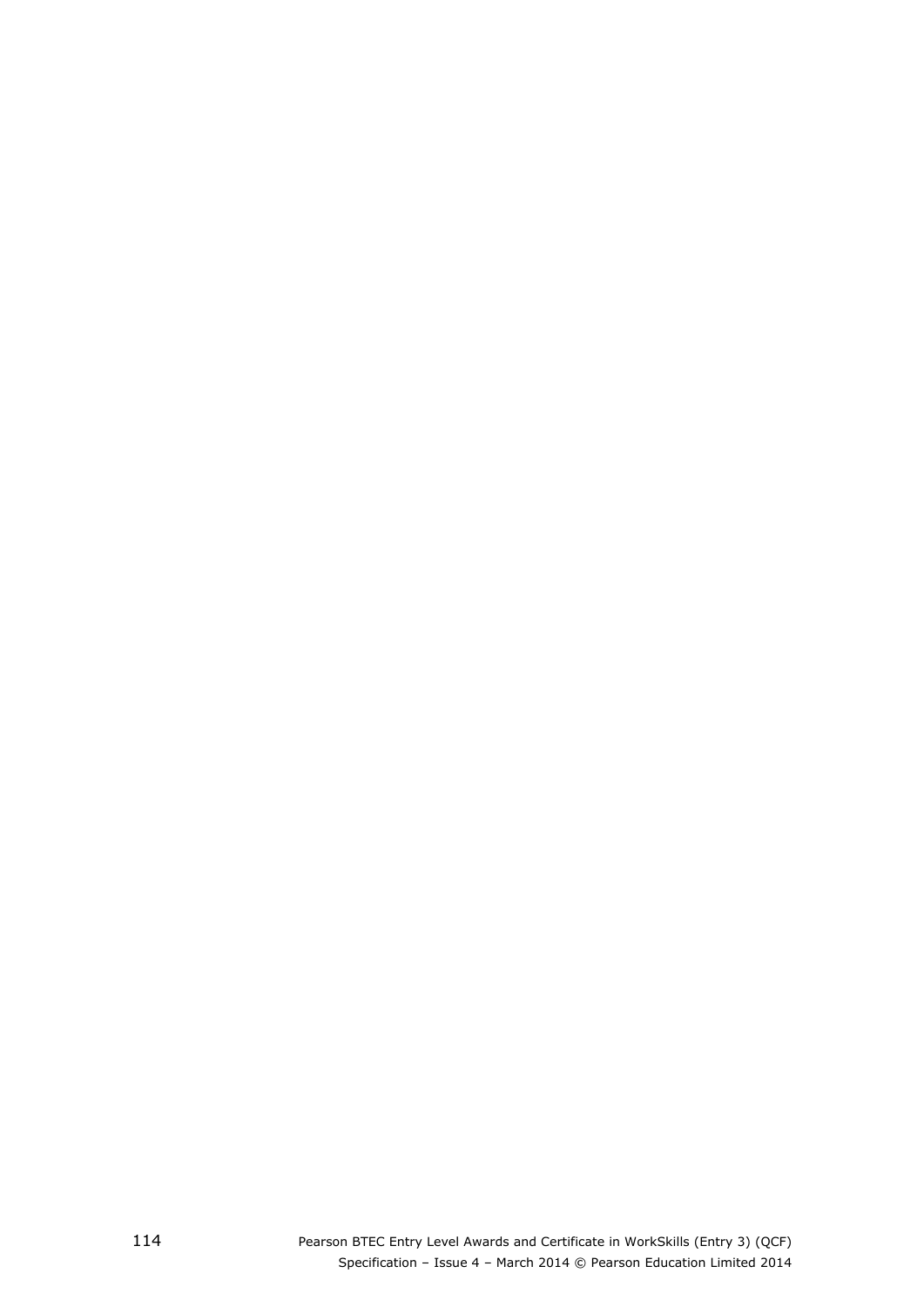| <b>Unit 20:</b>               | <b>Preparing for Work</b><br><b>Placement</b> |
|-------------------------------|-----------------------------------------------|
| Unit code:                    | T/503/2821                                    |
| <b>QCF Entry Level:</b>       | <b>Entry 3</b>                                |
| <b>Credit value:</b>          | 1.                                            |
| <b>Guided learning hours:</b> | 10                                            |
|                               |                                               |

## **Unit aim**

The aim of this unit is to prepare learners for work placement by discussing the practical aspects as well as giving opportunities to discuss any fears and anxieties they may have and offer solutions.

# **Unit introduction**

Learners undertaking work placement have the opportunity to learn and develop the skills they need for the world of work. They need to be enthusiastic, hardworking and highly motivated. It is, therefore, essential that before undertaking any form of work placement, learners are well prepared. This unit introduces learners to the importance of knowing what will be expected of them during their work placement and what they can hope to achieve as a result of this experience.

Starting a work placement, particularly if it is a learner's first experience of the workplace, should be an exciting time for a learner. It could, however, also be an anxious time. The unit helps learners to identify possible factors that may cause anxiety or uncertainty and where to go for support.

Although the term 'company or organisation' has been used throughout this unit, it can refer to any type of work placement for which the learner may be preparing.

## **Learning outcomes and assessment criteria**

| <b>Learning outcomes</b>                           | <b>Assessment criteria</b> |                                                                             |
|----------------------------------------------------|----------------------------|-----------------------------------------------------------------------------|
| Know where to plan to do<br>work placement         | 1.1                        | Identify key information about where to<br>plan to do work placement        |
| Know what is expected<br>during the work placement | 2.1                        | Identify different tasks likely to perform as<br>part of the work placement |
|                                                    | 2.2                        | Identify appropriate behaviours and<br>attitudes for the work placement     |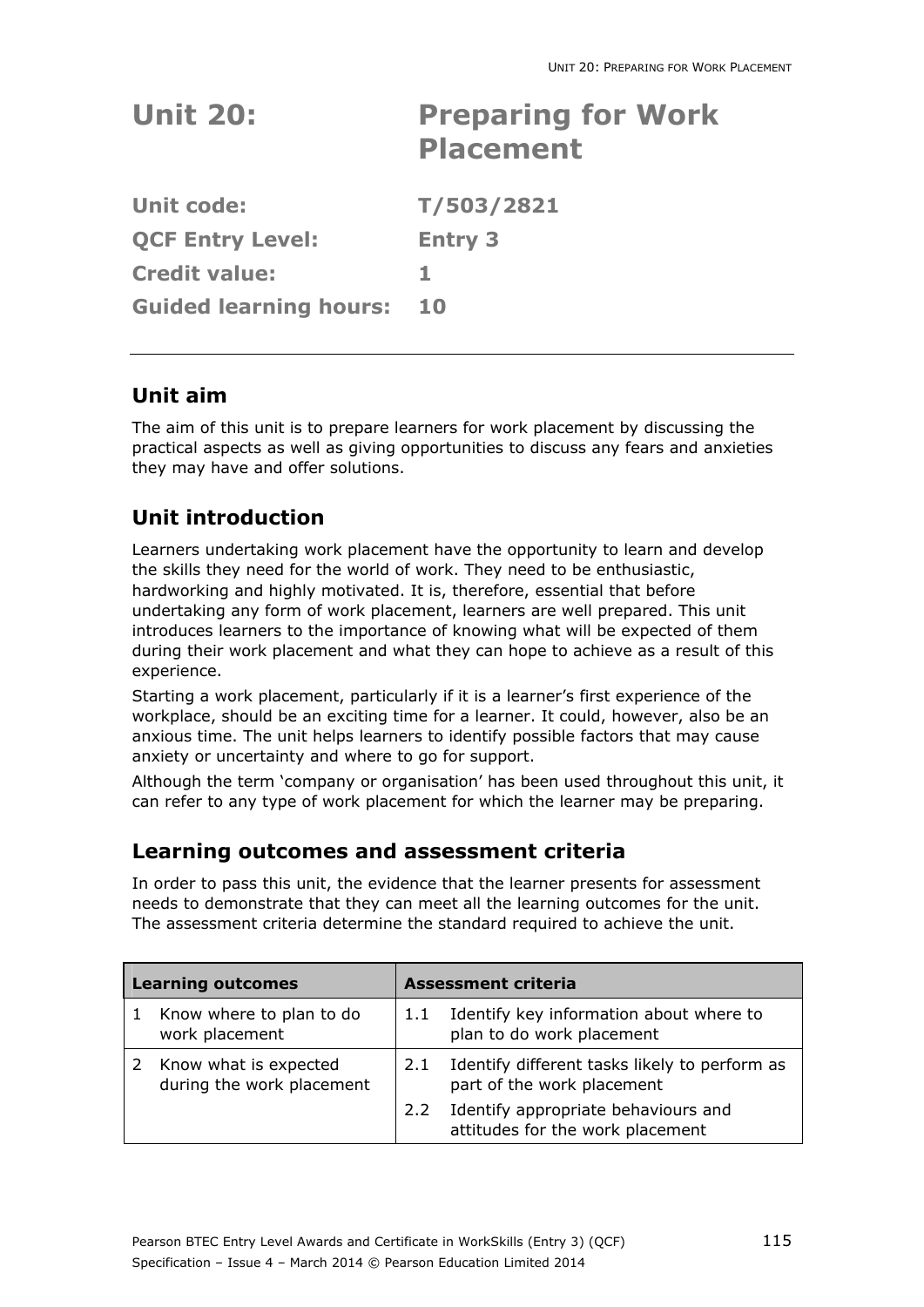| <b>Learning outcomes</b>                                                                                       | <b>Assessment criteria</b> |                                                                                                                                                                                                                      |
|----------------------------------------------------------------------------------------------------------------|----------------------------|----------------------------------------------------------------------------------------------------------------------------------------------------------------------------------------------------------------------|
| Know appropriate sources of<br>support for dealing with<br>anxiety or uncertainty during<br>the work placement | 3.1<br>3.2                 | Identify factors which may cause anxiety or<br>uncertainty during a work placement<br>Identify appropriate sources of support<br>they could use in situations of anxiety or<br>uncertainty during the work placement |
| Be able to set goals for the<br>work placement                                                                 | 4.1                        | Set appropriate goals for the work<br>placement                                                                                                                                                                      |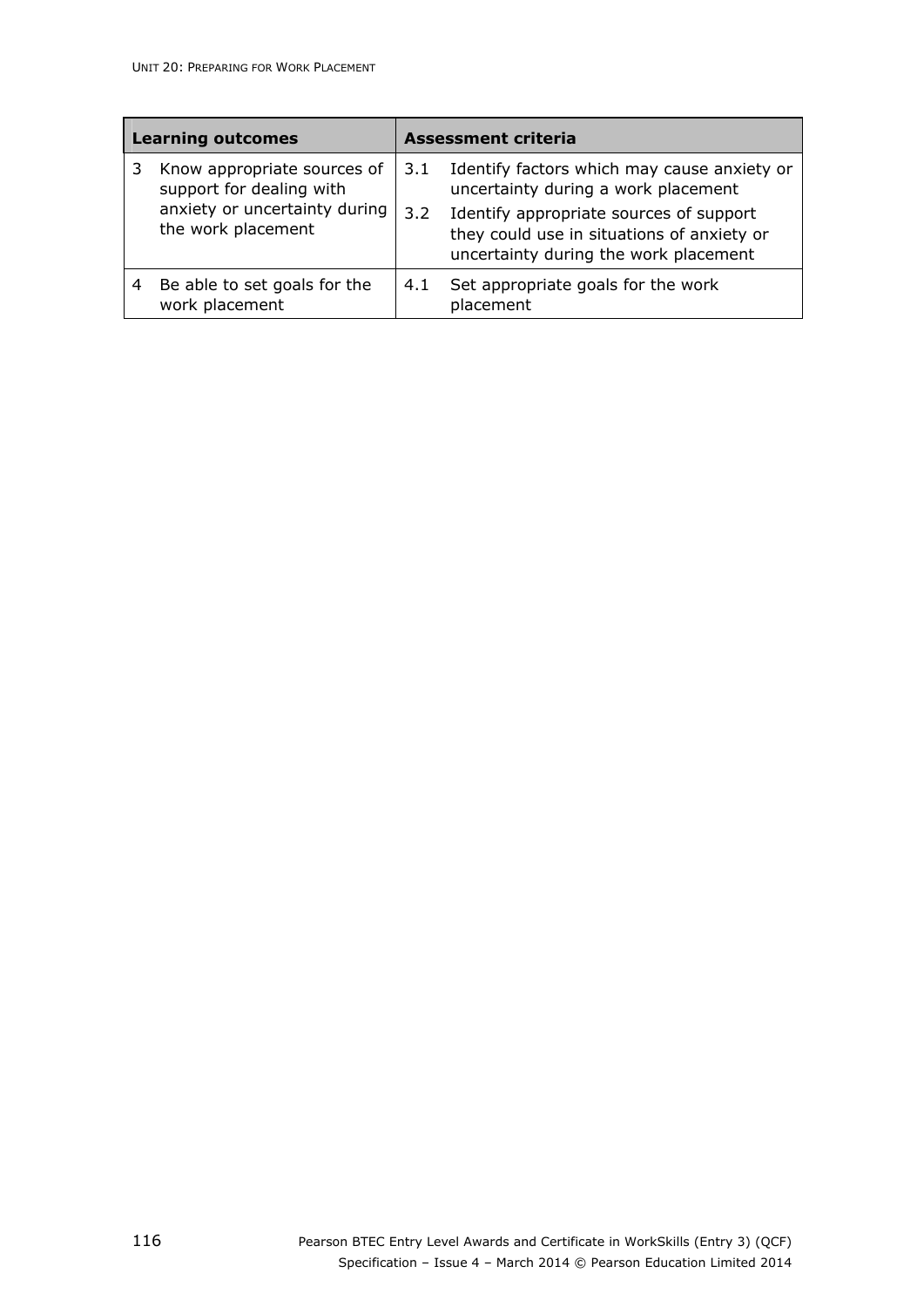#### 1 **Know where to plan to do work placement**

*Key information about work placement*: name of company or organisation; type of business or service; location; details of relevant contact person at company or organisation

### 2 **Know what is expected during the work placement**

*Work placement tasks*: tasks e.g. administrative, customer service, logistics *Appropriate behaviours*: behaviours e.g. being punctual, being reliable in carrying out tasks, showing tolerance and respect for others *Appropriate attitudes*: attitudes e.g. motivated, enthusiastic, willing to learn, flexible, accommodating, cheerful

#### 3 **Know appropriate sources of support for dealing with anxiety or uncertainty during the work placement**

*Factors*: personal e.g. transport arrangements, financial issues, childcare arrangements; work-related e.g. strained relationships with colleagues, asked to complete inappropriate or confusing tasks, unclear instructions given

*Appropriate sources of support in situations of anxiety or uncertainty:* e.g. work placement supervisor or personal mentor assigned for the work placement, team leader, work placement coordinator, work placement notes, training guide, instruction manual

#### 4 **Be able to set goals for the work placement**

*Appropriate goals*: personal targets e.g. arrive on time, attend each day, dress appropriately; work-related targets e.g. learn a new skill, follow instructions, find out about the job role, ask appropriate questions if something is unclear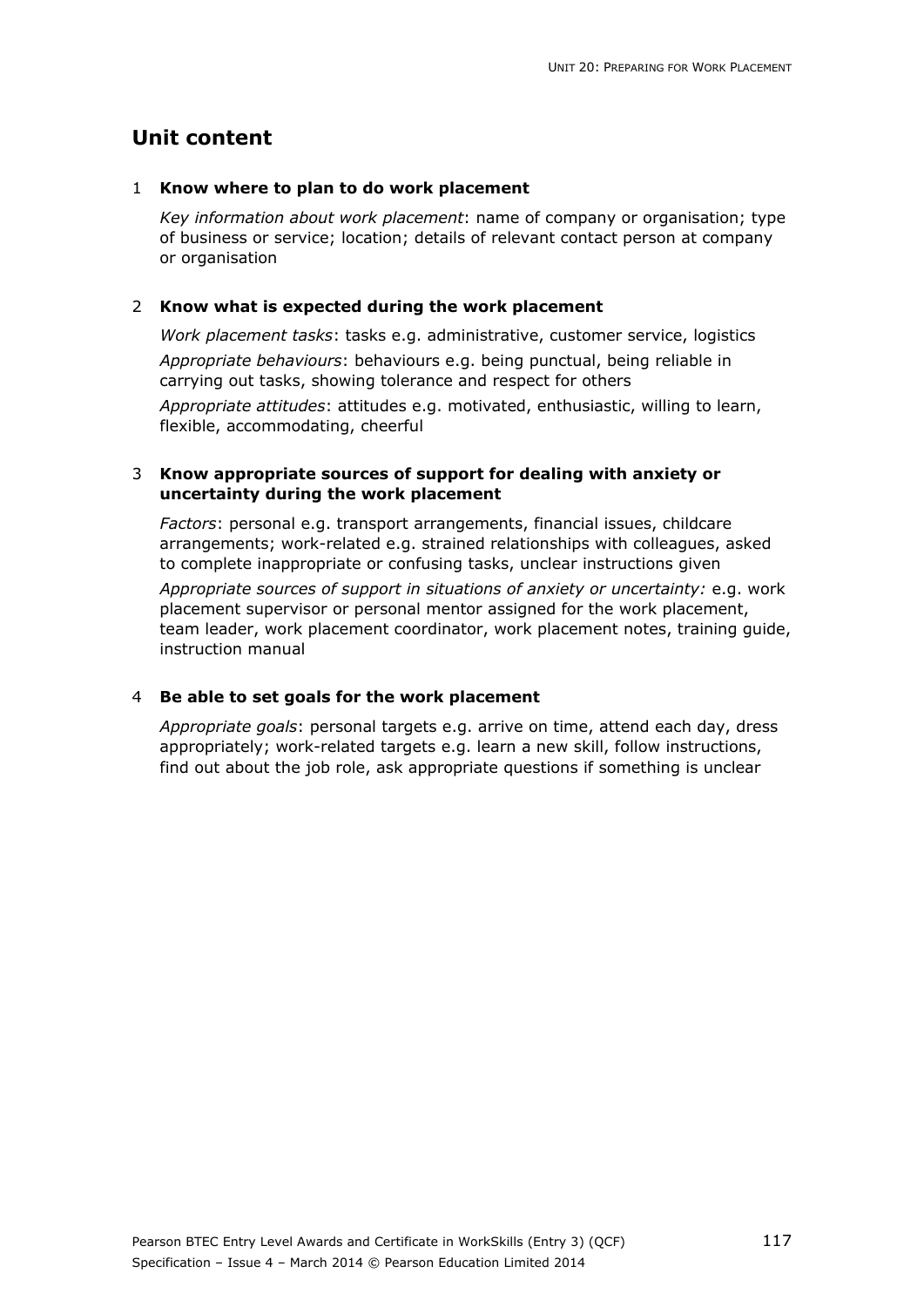### **Delivery**

Although each learner will be attending a different work setting, the principles behind preparing for the work placement will be the same. Learners need to find out information about where they are planning to do their work placement. Where possible, learners should be encouraged to do this on their own, although they may need tutor support. Documents provided by the company or organisation, their website or arranging for a representative from the organisation to speak with the learner could all be valuable sources of information. The information gathered by the learner should be relevant and straightforward for example: What is the name of the company or organisation? What does the company or organisation do? Who will I be reporting to? What is the physical location of the work placement?

To help learners understand the types of tasks they may be involved in, it may be useful to invite learners who have already completed a work placement with the same company or organisation (or with a similar type of company or organisation) to speak to the current group of learners. Alternatively, a past or present employee may be able to provide appropriate information. If neither of these sources are available, the tutor could provide simple job descriptions for similar positions to help learners identify the types of tasks they may undertake.

Learners need to be aware that their dress and body language during a work placement can communicate positive and negative attitudes. This could be illustrated through role-play situations. Appropriate attitudes and behaviours for the workplace could be discussed in small groups. Workplace scenes from television programmes, films or other video clips could be used as a starter for discussions.

Tutors could also provide lists of the possible attitudes and behaviours needed to satisfy the requirements of the work placement and employers could be invited as guest speakers to discuss expectations. Learners should be given the opportunity to discuss these attitudes and behaviours so that they can identify a range of possible goals to aim for in order to get the most out of their time on work placement.

Learners going into a work placement might feel nervous and concerned that they will appear incompetent or will not be able to carry out what they are asked to do. It would therefore be beneficial for learners to discuss possible causes of concern and to know the appropriate sources of support to help them deal with any feelings of stress or confusion during the work placement. For example, learners could watch a TV or film clip that depicts a stressful scene in the workplace, identify the possible problem, discuss what caused the problem and who the people in the clip could approach for help or what other sources of help might be available. Alternatively, learners could discuss their own experiences, such as during previous work placements, part-time work roles or voluntary work. The discussion could include how the situation was resolved.

Learners might perceive setting goals as a complex task so it could be useful to introduce this topic by providing practical, familiar examples, such as making a list of what they want to do today. They could then return to their list the following day and find out if they managed to achieve it and, if not, why not. This could be used as an introduction to setting realistic, appropriate goals for their work placement.

Learners may wish to discuss possible work placement goals in group situations and/or individually with tutors or careers advisers.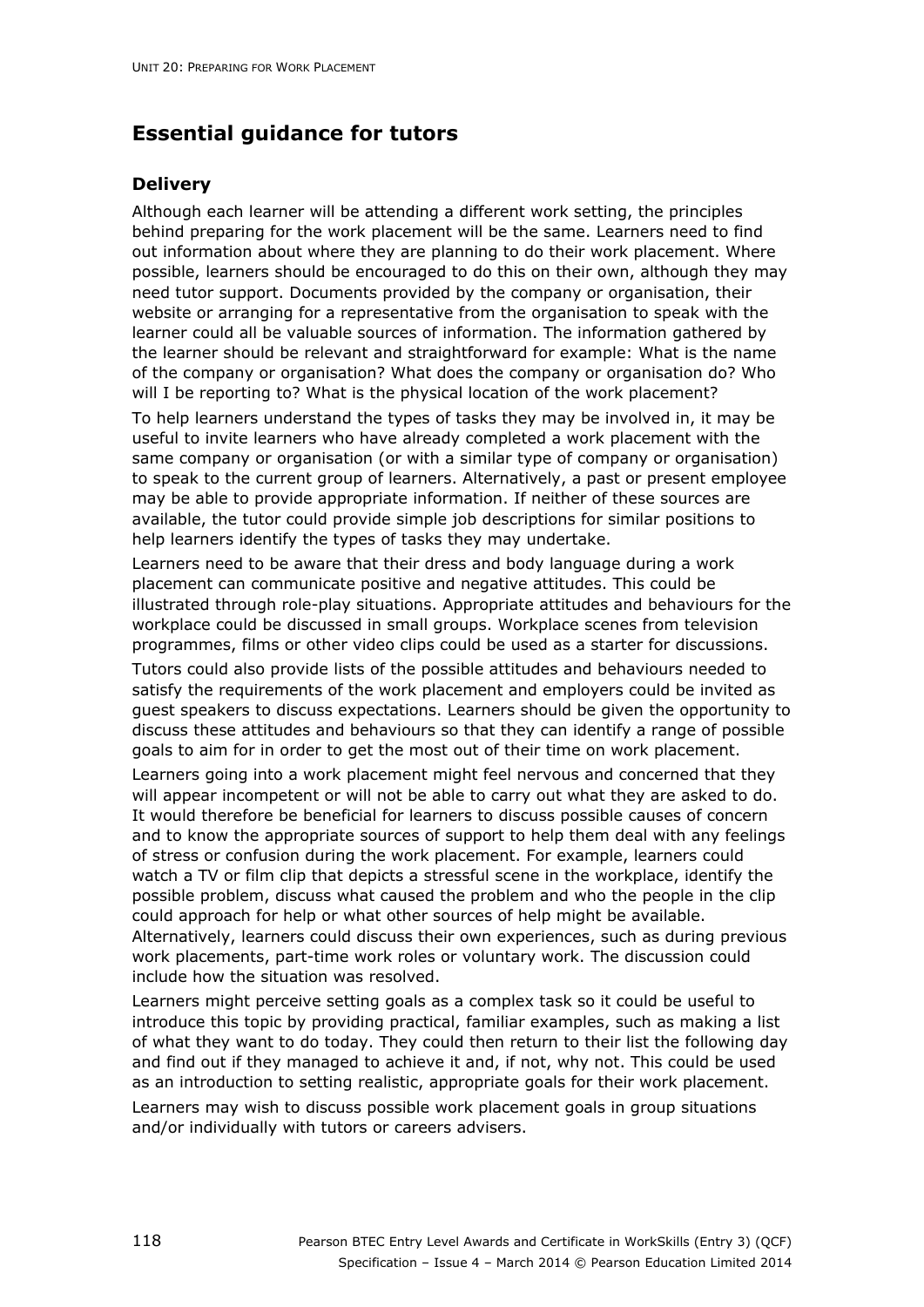### **Assessment**

To achieve 1.1, learners must identify basic information about the work placement to which they are going. The source of the information may be, for example, from documents provided by the tutor, from an informal interview with the work placement provider or from leaflets supplied by the work placement provider. Information identified by the learner should include the name of the organisation, what the organisation does, its location and who the learner's point of contact will be.

To achieve 2.1, learners must identify at least two different tasks that they may be expected to carry out when they are on work placement. They should be given information about the work placement from which they can identify the relevant tasks.

For 2.2, learners must identify at least two different behaviours and at least two different attitudes that would be expected for the work placement. A video clip or DVD of people in a work environment could be used as a source of evidence to allow learners to identify appropriate behaviours and attitudes. Alternatively, learners could produce a leaflet or poster to describe the behaviours and attitudes.

For 3.1, learners need to identify at least two different factors that may cause anxiety or uncertainty during the work placement. The factors identified could then be used as the starting point for 3.2, where learners have to identify a source of help for each factor. Alternatively, for 3.2, learners could identify at least two appropriate sources of help or support they could use if they found themselves in a situation of stress, uncertainty or difficulty during the work placement.

Criterion 4.1 requires learners to set at least one personal goal and one workrelated goal. The goals must be appropriate and in keeping with the overall aims of the work placement. If this is carried out as part of a tutorial, evidence must be available for internal and external verification.

### **Links to other BTEC units, other BTEC qualifications and other relevant units and qualifications**

| <b>Entry Level</b>                                               | Level 1                                                          | <b>Level 2</b>                                                          |
|------------------------------------------------------------------|------------------------------------------------------------------|-------------------------------------------------------------------------|
| Unit 9: Self-management<br><b>Skills</b>                         | Unit 9: Self-management<br><b>Skills</b>                         | Unit 8: Self-management<br><b>Skills</b>                                |
| Unit 10: Self-assessment                                         | Unit 10: Self-assessment                                         | Unit 9: Self-assessment                                                 |
| Unit 14: Investigating<br>Rights and Responsibilities<br>at Work | Unit 16: Positive Attitudes<br>and Behaviours at Work            | Unit 15: Effectiveness at<br>Work                                       |
| Unit 15: Managing Your<br>Health at Work                         | Unit 21: Investigating<br>Rights and Responsibilities<br>at Work | Unit 20: Investigating<br><b>Rights and Responsibilities</b><br>at Work |
| Unit 21: Learning from<br><b>Work Placement</b>                  | Unit 22: Managing Your<br>Health at Work                         | Unit 21: Managing Your<br>Health at Work                                |

This unit forms part of the *WorkSkills* suite. This unit has particular links with: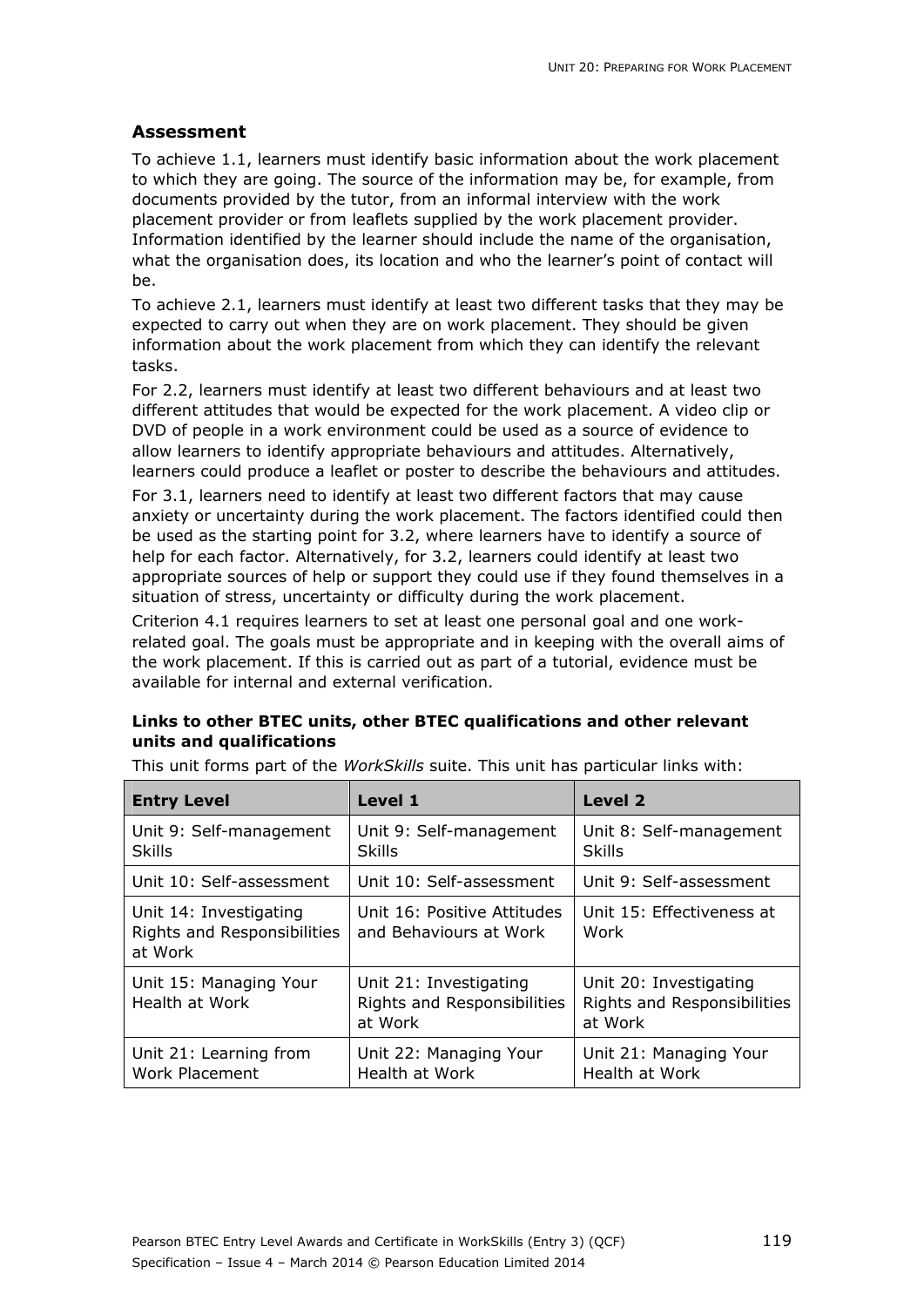| <b>Entry Level</b>                         | Level 1                                         | Level 2                                         |
|--------------------------------------------|-------------------------------------------------|-------------------------------------------------|
| Unit 22: Safe Learning in<br>the Workplace | Unit 28: Preparing for<br><b>Work Placement</b> | Unit 26: Preparing for<br><b>Work Placement</b> |
|                                            | Unit 29: Learning from<br><b>Work Placement</b> | Unit 27: Learning from<br>Work Placement        |
|                                            | Unit 30: Safe Learning in<br>the Workplace      |                                                 |

### **Essential resources**

To make this unit relevant, the learner must be preparing to go on a suitable work placement. Employers must also be prepared for the upcoming work placement and support the learner in gathering relevant information.

### **Suggested resources**

### **Websites**

www.projectsmart.co.uk/smart-goals.html www.work-experience.org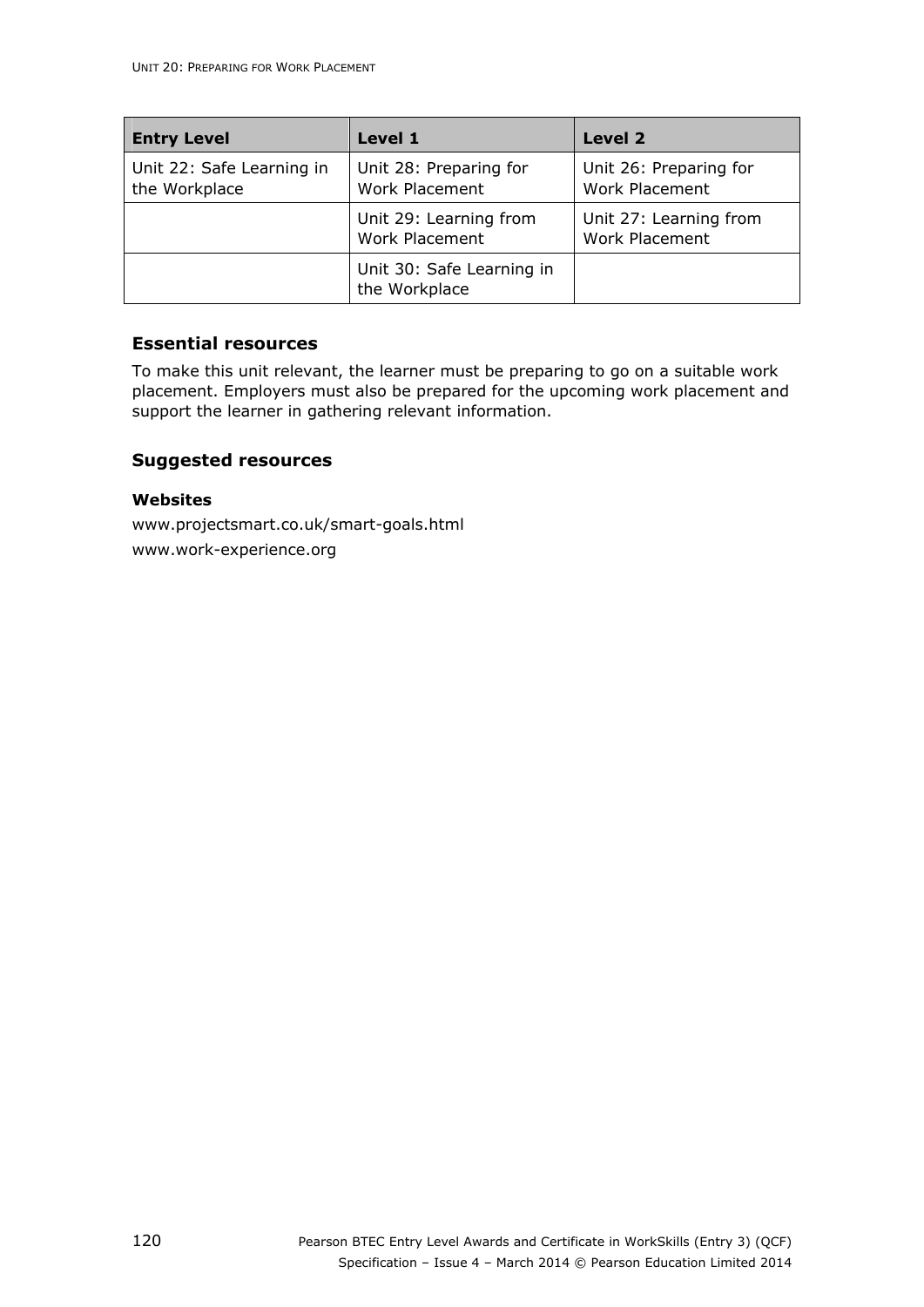| <b>Unit 21:</b>    | <b>Learning from Work</b><br><b>Placement</b> |
|--------------------|-----------------------------------------------|
| المتماسم والمقابلة | A / EAS / 3033                                |

**Unit code: A/503/2822 QCF Entry Level: Entry 3 Credit value: 2 Guided learning hours: 10** 

# **Unit aim**

This unit has been designed to help learners reflect on the experience they have gained in the work placement and identify what they have learned.

# **Unit introduction**

Spending time in a work placement can be an extremely valuable experience. Learners have the opportunity to observe others at work, experience different job roles first hand, develop personal and work-related skills and gain an understanding of their own strengths and weaknesses. They will be encouraged to make basic judgements about their own performance and relate it to the goals that they will set for their future.

Before starting this unit, learners must have experienced a work placement and know that the information gathered from that experience will be used as a basis for this unit.

# **Learning outcomes and assessment criteria**

| <b>Learning outcomes</b> |                                                                 | <b>Assessment criteria</b> |                                                                                                              |
|--------------------------|-----------------------------------------------------------------|----------------------------|--------------------------------------------------------------------------------------------------------------|
|                          | Be able to reflect on the<br>experience of the work             | 1.1                        | List what went well during the work<br>placement and why it went well                                        |
|                          | placement                                                       | 1.2                        | List what they could have done better<br>during the work placement and how it<br>could have been done better |
|                          | Know what has been learned<br>from the work placement           | 2.1                        | Identify what was learned about the job<br>role and the work placement                                       |
|                          |                                                                 | $2.2^{\circ}$              | Identify what they learned about<br>themselves during the work placement                                     |
| 3                        | Be able to use learning from the<br>work placement to set goals | 3.1                        | With guidance, set realistic goals which<br>build on learning from the work placement                        |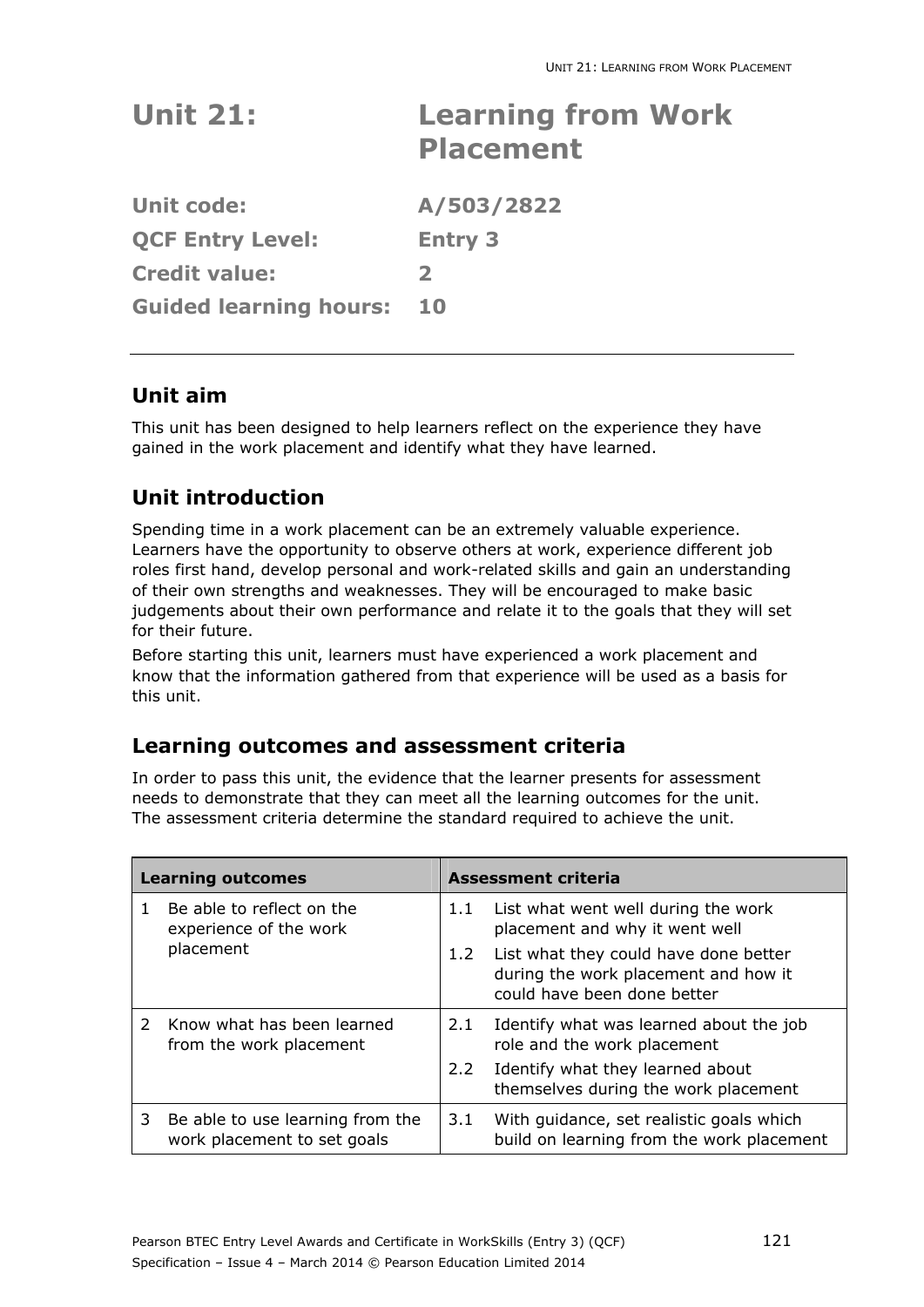### 1 **Be able to reflect on the experience of the work placement**

*Reflect*: sources of feedback e.g. tutor, supervisor or line manager, colleagues; gathering information e.g. listing tasks undertaken, checklist of skills needed to do tasks

### 2 **Know what has been learned from the work placement**

*Job role*: specific tasks; working with others

*The work placement*: purpose; size of company or organisation; organisational structure; their own role during the work placement

*Personal learning*: self-management e.g. flexibility, time keeping, enthusiasm, punctuality; effectiveness in working with other people; skills to do a particular task; interests or talents e.g. good at working with animals, interest in working with computers, enjoys talking to people on the telephone

### 3 **Be able to use learning from the work placement to set goals**

*Goals*: short-term; achievable; measurable; career plans; qualifications or study plans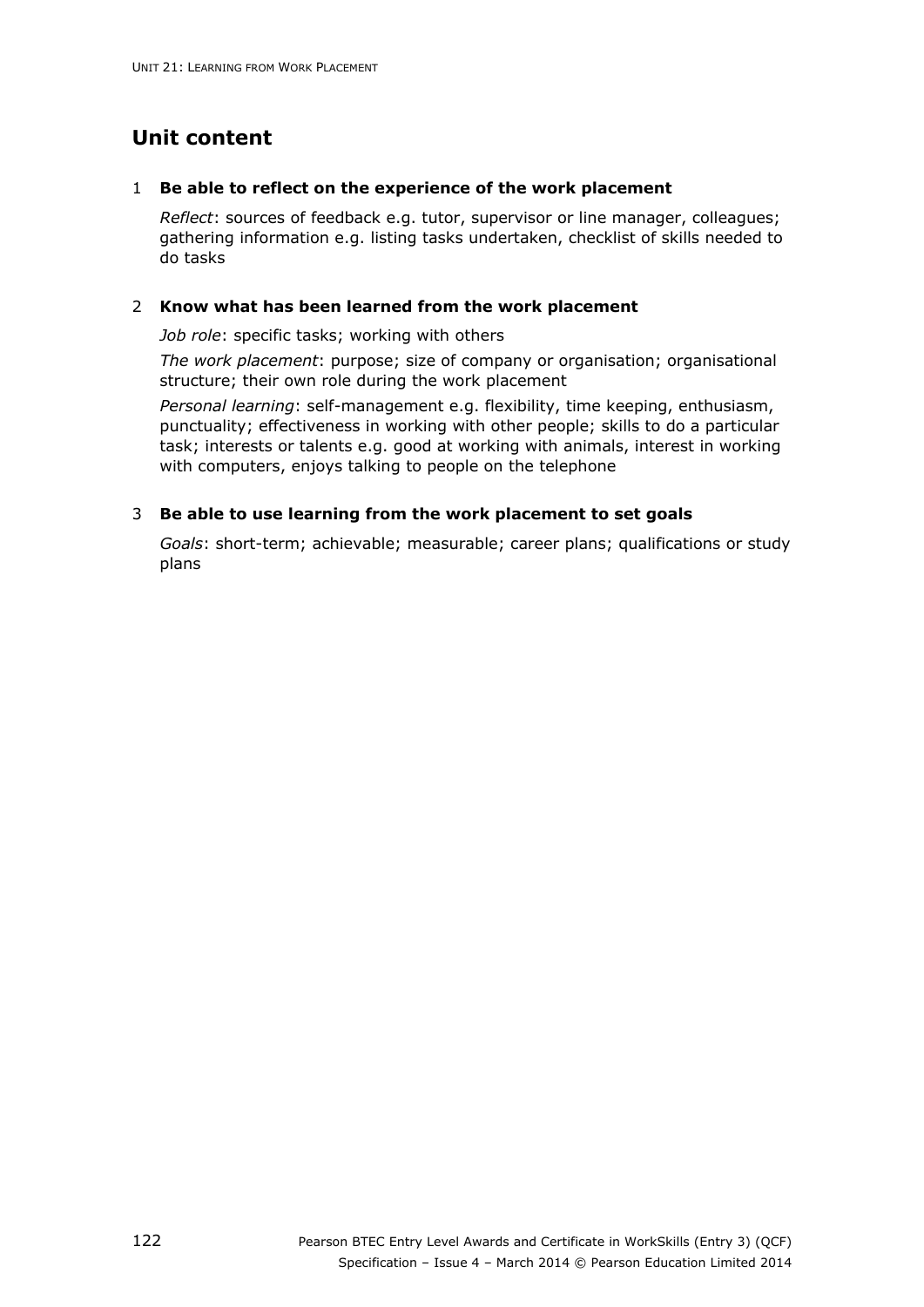### **Delivery**

In order to achieve this unit, learners must have had experience in a work placement. The length of time spent in the work placement is not defined. However, sufficient time must be given to allow learners to achieve the assessment criteria.

It may be beneficial for this unit to be delivered alongside a tutorial programme. This would ensure that, prior to experiencing a work placement, learners would know and understand what evidence they should gather. Ongoing one-to-one discussions throughout the work placement will also help learners understand the learning process and the importance of feedback. Learners may find it helpful to discuss their expectations of their work placement prior to attending. They could then use this information to discuss what they learned or perhaps did not learn.

As most of the evidence gained for this unit will be via a work placement and oneto-one discussions with tutors and/or line managers, it is unlikely that much time will be spent in a formal teaching situation. Learners should however be given guidance on how to gather information needed for the work placement evidence and on how to reflect on their work placement experience. Initially this could be done using familiar situations, such as reflecting on how easily they got their child ready for bed, how successful a shopping trip was. Simple questions could be asked for example: Was it successful? What went well? How do you know? What would you do differently next time? Why did it not go so well? Developing a simple checklist may also be a useful tool. Learners then assess their own abilities as they complete tasks.

Throughout their work experience, learners could be encouraged to gather information about their job role and their work placement. Evidence could include their induction pack, job descriptions, marketing leaflets about the work placement and descriptions of organisational structures. It is very important that learners understand the concept of confidentiality and ensure that any information used is approved by their supervisor or line manager.

### **Assessment**

In order to achieve this unit, learners must take part in work experience to gather the relevant information and demonstrate that they have achieved all the assessment criteria. Learners may demonstrate their competence by collating a portfolio of evidence for each assessment criterion. Learners could keep a record of activities at the placement which will help them in the review process with a tutor or careers adviser when they return to school or college. The record of activities could take the form of short answers to straightforward questions about the placement.

At a review meeting with a tutor after the work placement, learners should be able to identify what aspects of the work placement they did well and what they could have done better, giving examples. They may need some encouragement and prompting. This would provide evidence for 1.1 and 1.2. Learners need to list at least two activities that went well and at least two activities that were not so successful and give a reason for one of the successes and one of the activities that were not so successful.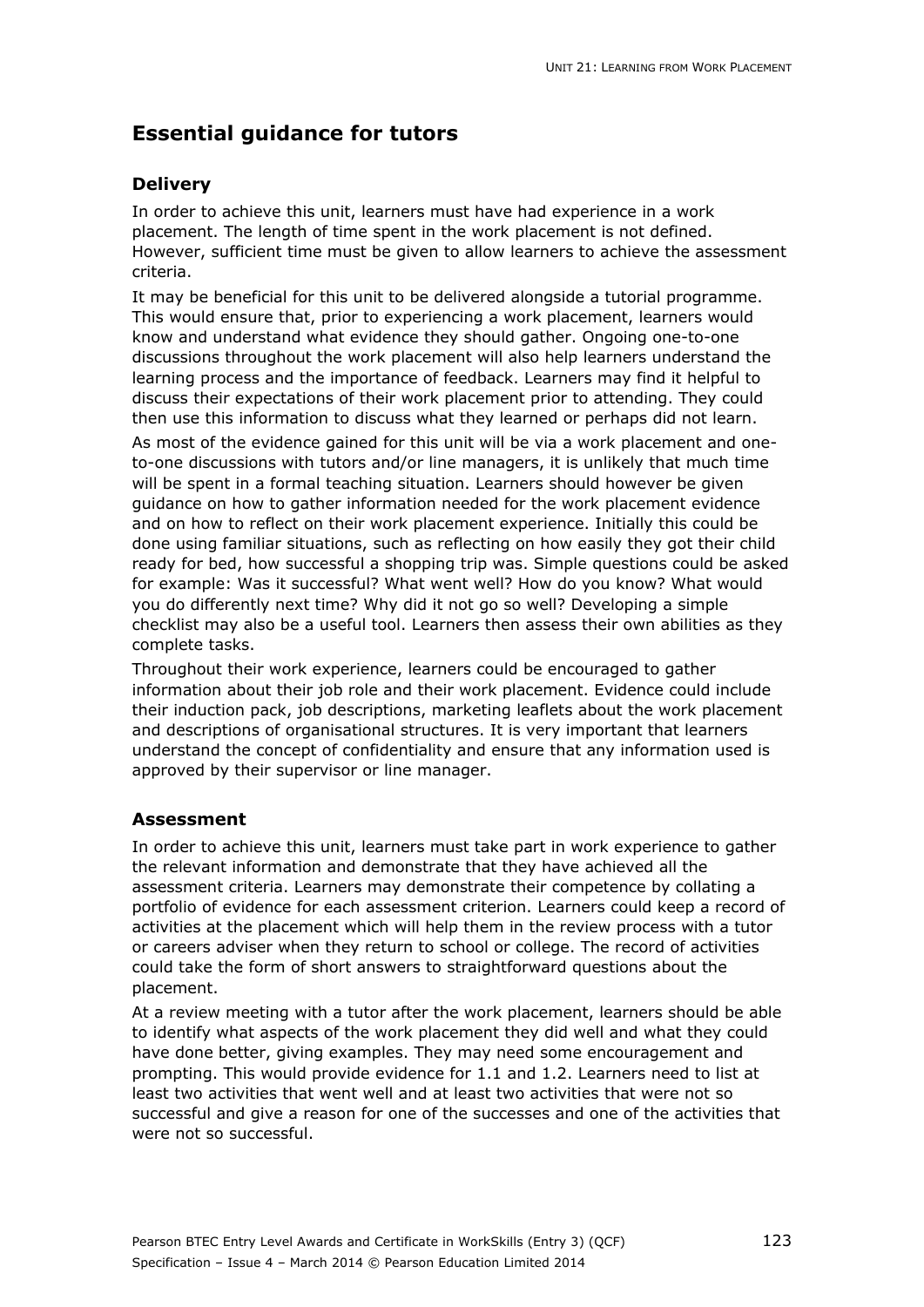For 2.1 and 2.2, learners must identify what they have learned about themselves, the company or organisation and the role they undertook at the placement, giving at least one example in each case. This could include identifying a talent, personal quality or interest recognised as a result of the placement, knowledge gained about the function of the company or organisation, learning a new skill by doing a task successfully or learning to use a particular tool or machine.

To achieve 3.1, learners must discuss with a tutor or careers adviser possible options in respect of future career plans following their learning experience at the placement and, with support, set realistic goals in areas such as courses, training programmes and further experience. Evidence of learners' goals may take the form of a log, presentation, poster, written statement provided by the learner (with supporting notes from the tutor) or another appropriate format.

### **Links to other BTEC units, other BTEC qualifications and other relevant units and qualifications**

| <b>Entry Level</b>          | Level 1                                               | <b>Level 2</b>                           |
|-----------------------------|-------------------------------------------------------|------------------------------------------|
| Unit 9: Self-management     | Unit 9: Self-management                               | Unit 8: Self-management                  |
| <b>Skills</b>               | Skills                                                | <b>Skills</b>                            |
| Unit 10: Self-assessment    | Unit 10: Self-assessment                              | Unit 9: Self-assessment                  |
| Unit 12: Conduct at Work    | Unit 16: Positive Attitudes<br>and Behaviours at Work | Unit 15: Effectiveness at<br>Work        |
| Unit 14: Investigating      | Unit 21: Investigating                                | Unit 20: Investigating                   |
| Rights and Responsibilities | Rights and Responsibilities                           | Rights and Responsibilities              |
| at Work                     | at Work                                               | at Work                                  |
| Unit 15: Managing Your      | Unit 22: Managing Your                                | Unit 21: Managing Your                   |
| Health at Work              | Health at Work                                        | Health at Work                           |
| Unit 20: Preparing for      | Unit 28: Preparing For                                | Unit 26: Preparing For                   |
| Work Placement              | Work Placement                                        | Work Placement                           |
|                             | Unit 29: Learning from<br>Work Placement              | Unit 27: Learning from<br>Work Placement |

This unit forms part of the *WorkSkills* suite. This unit has particular links with:

### **Essential resources**

Learners must attend a work placement prior to undertaking this unit.

### **Suggested resources**

### **Websites**

www.direct.gov.uk/en/EducationAndLearning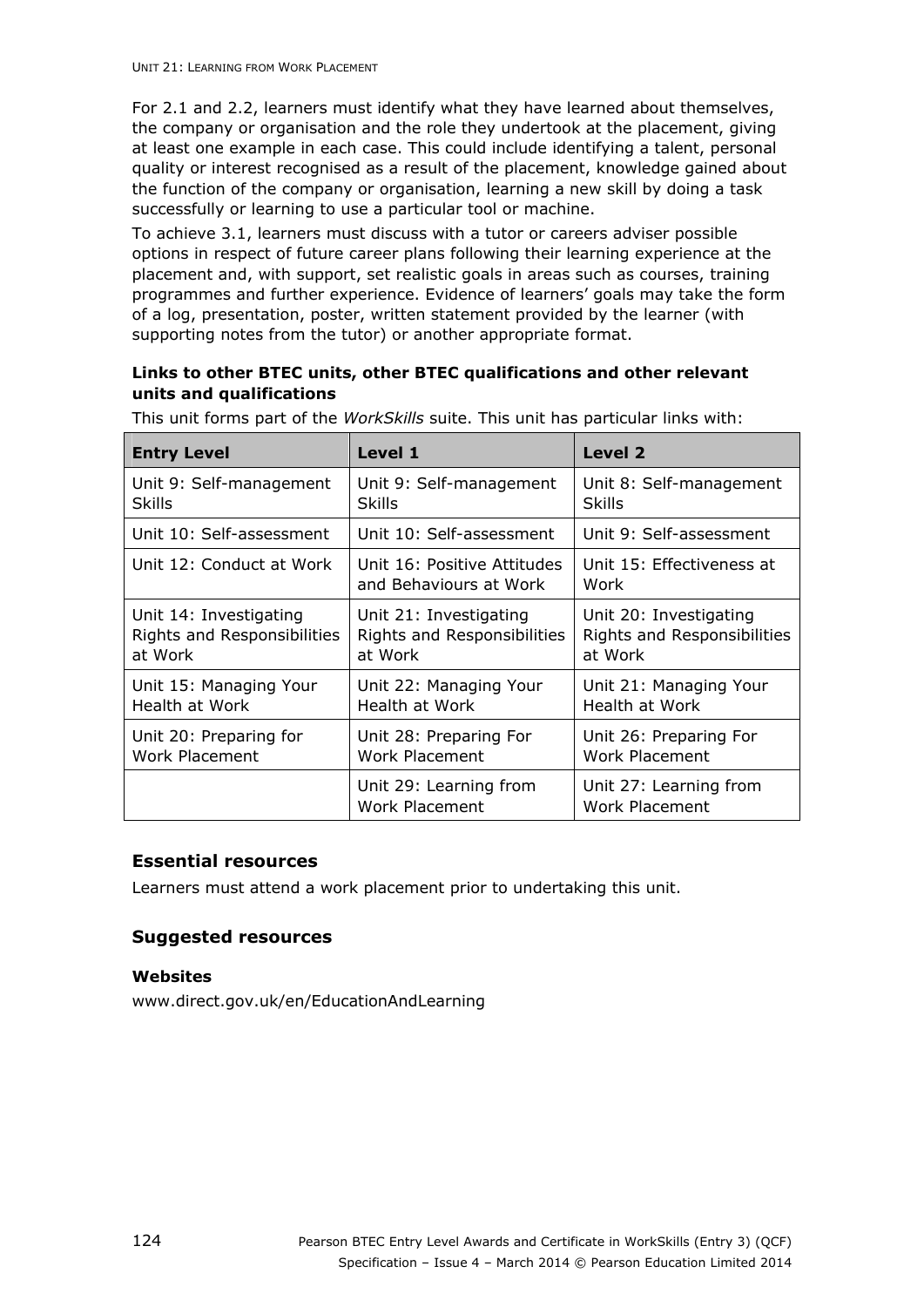| <b>Unit 22:</b> | <b>Safe Learning in the</b> |
|-----------------|-----------------------------|
|                 | <b>Workplace</b>            |

**Unit code: F/503/2823 QCF Entry Level: Entry 3 Credit value: 1 Guided learning hours: 10** 

## **Unit aim**

The aim of this unit is to raise learners' awareness of the importance of safety in the learning place. Learners will look at risks and hazards and how their actions can affect their safety and the safety of others as well as how to deal with low risk hazards.

## **Unit introduction**

Health and safety is a very important aspect of work experience. This unit will help learners to understand some of the risks and hazards in the workplace. Learners will develop an awareness of their own responsibilities and actions in reducing the risk of harm to self and others. This includes knowing how to follow instructions concerning hazards in the workplace environment and knowing what could cause harm or risk to self or others.

### **Learning outcomes and assessment criteria**

|                | <b>Learning outcomes</b>                                    |               | Assessment criteria                                                               |
|----------------|-------------------------------------------------------------|---------------|-----------------------------------------------------------------------------------|
| 1.             | Know about risks and hazards                                | 1.1           | List hazards in the workplace                                                     |
|                | in the workplace                                            | 1.2           | List risks in the workplace                                                       |
| $\overline{2}$ | Know what responsibilities<br>people have for safety in the | 2.1           | Name the person responsible for health and<br>safety in the workplace environment |
|                | workplace                                                   | $2.2^{\circ}$ | Identify own responsibility in relation to<br>reporting hazards in the workplace  |
| 3              | Know how to reduce risk of<br>harm to self or others        | 3.1           | List ways that make the workplace<br>environment safe for self and others         |
|                |                                                             | $3.2^{\circ}$ | List ways that own behaviour could cause<br>risk of harm to self or others        |
| 4              | Know how to deal with low risk                              | 4.1           | Inform correct person of low risk hazard                                          |
|                | hazards in the workplace<br>environment                     | 4.2           | Follow instructions, either verbal or written,<br>to deal with low risk hazard    |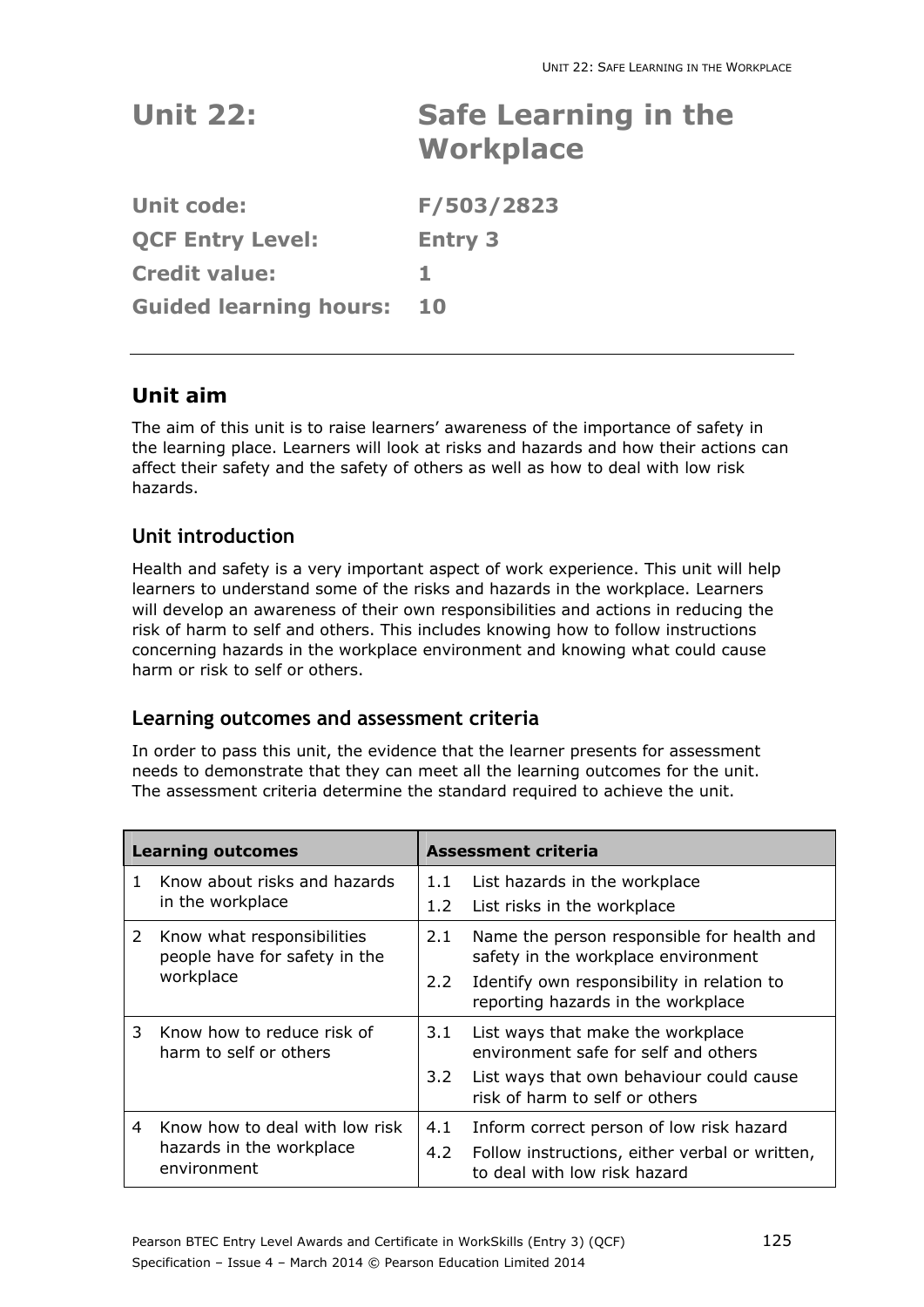### 1 **Know about risks and hazards in the workplace**

*Definition of terms:* hazard; risk (according to the Health and Safety Executive) *Hazards and risks in the workplace:* low risk hazards and risks relating to e.g. electricity, fire, hazardous substances, noise, slips, trips and falls, manual handling; personal protective equipment and clothing; working at height, working with animals, working with computers, vehicles and transport

### 2 **Know what responsibilities people have for safety in the workplace**

*Knowing own responsibilities in relation to reporting risks:* being aware of the person to whom risks and health and safety matters should be reported; legal responsibilities e.g. awareness of own duties for health and safety; knowing own limitations in dealing with a risk

### 3 **Know how to reduce risk of harm to self or others**

*Possible examples of risk or harm to self or others in workplace environment:*  e.g. environmental issues, personal safety issues, stress, substance misuse in the workplace, work-related violence, bullying and harassment, lone working, mobile working and length of working time

*Own behaviour for safe practice in the workplace*: knowing relevant workplace policies, procedures and safe working practice aimed at controlling risks to health and safety; remaining alert to the presence of risk in the workplace environment; own conduct in minimising risk in key areas such as housekeeping e.g. spillages, obstructions under desks and in walkways; personal hygiene e.g. washing hands or disposing of used tissues and handkerchiefs; accidents e.g. falls or trips; emergencies e.g. fire, recognition of signage and emergency alarms, following given instructions; knowing own limitations and when to get help

### 4 **Know how to deal with low risk hazards in the workplace environment**

*Following instructions to deal with low risk hazards*: e.g. instructions in clearing a minor non-toxic spillage, instructions for removing minor obstruction in a walkway or emergency exit area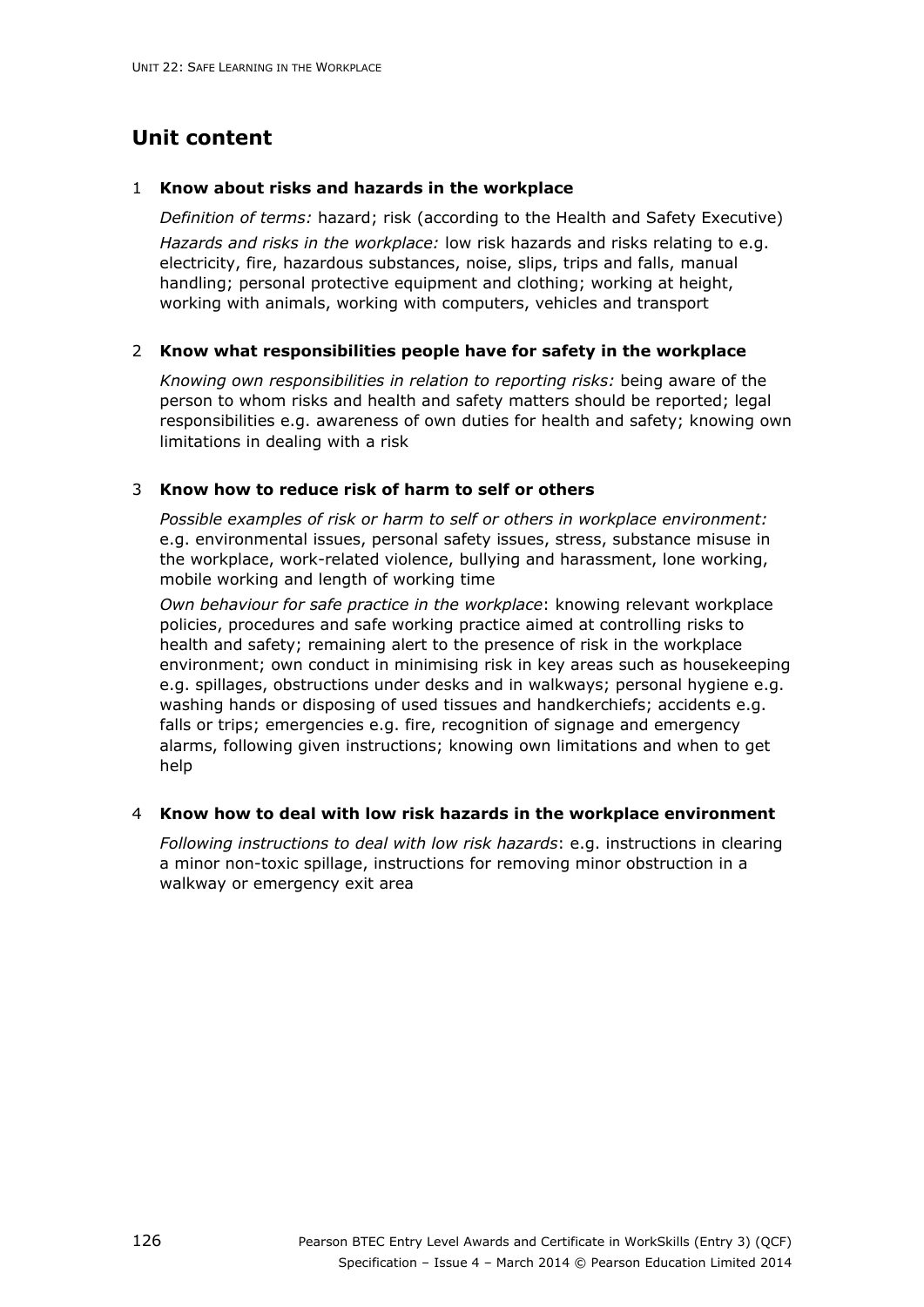### **Delivery**

The unit has been designed to be as practical as possible.

Tutors delivering this unit have the opportunity to use a wide range of methods including group work, presentations, seminars, practical workshops, external visitors, DVDs, simulations and internet-based research. It is important to emphasise personal responsibility in relation to health and safety throughout the teaching of this unit.

An understanding of safe working practices could be covered by the use of different case studies or DVDs and learners could summarise key points on factsheets, posters or leaflets. Learners may also be able to visit different workplace environments to observe health and safety practices and the safety equipment used. Learners could speak to friends or relatives who are in employment and ask them about health and safety in their workplace environments.

Role-play exercises or group simulations could also be used for some situations, such as a fire drill.

*The Essentials of Health and Safety At Work*, published by The Health and Safety Executive (2006) is a key reference guide providing authoritative information on health and safety practice in the workplace.

### **Assessment**

The criteria for this unit may be combined in one assignment task, as a series of health and safety factsheets or posters. This could involve internet research, images collected from magazines and brief explanations.

To meet the requirements for 1.1 and 1.2, learners need to identify at least two hazards and at least two risks in a workplace environment. The examples identified must show that the learner understands the definition of a hazard and the definition of a risk (according to the Health and Safety Executive definitions).

For 2.1, learners need to identify the person responsible for health and safety in a specific workplace environment (either real or simulated). Where more than one person is responsible for health and safety, learners need only identify one person.

To meet 2.2, learners must identify their own responsibilities in relation to reporting hazards in a workplace (either real or simulated). The real or simulated workplace will need at least one clear reporting responsibility for the learner to identify.

Criteria 3.1 and 3.2 could be combined on one factsheet, leaflet or other appropriate form of evidence. 3.1 requires at least two specific, straightforward examples from a workplace setting which could cause harm, accidents, incidents or injuries. 3.2 requires learners to identify at least two examples of their own behaviour which could minimise risk in the workplace.

Criteria 4.1 requires learners to alert the correct person of a low risk hazard and then, for 4.2, learners need to carry out instructions to deal with at least one low risk hazard. The instruction may be verbal or written.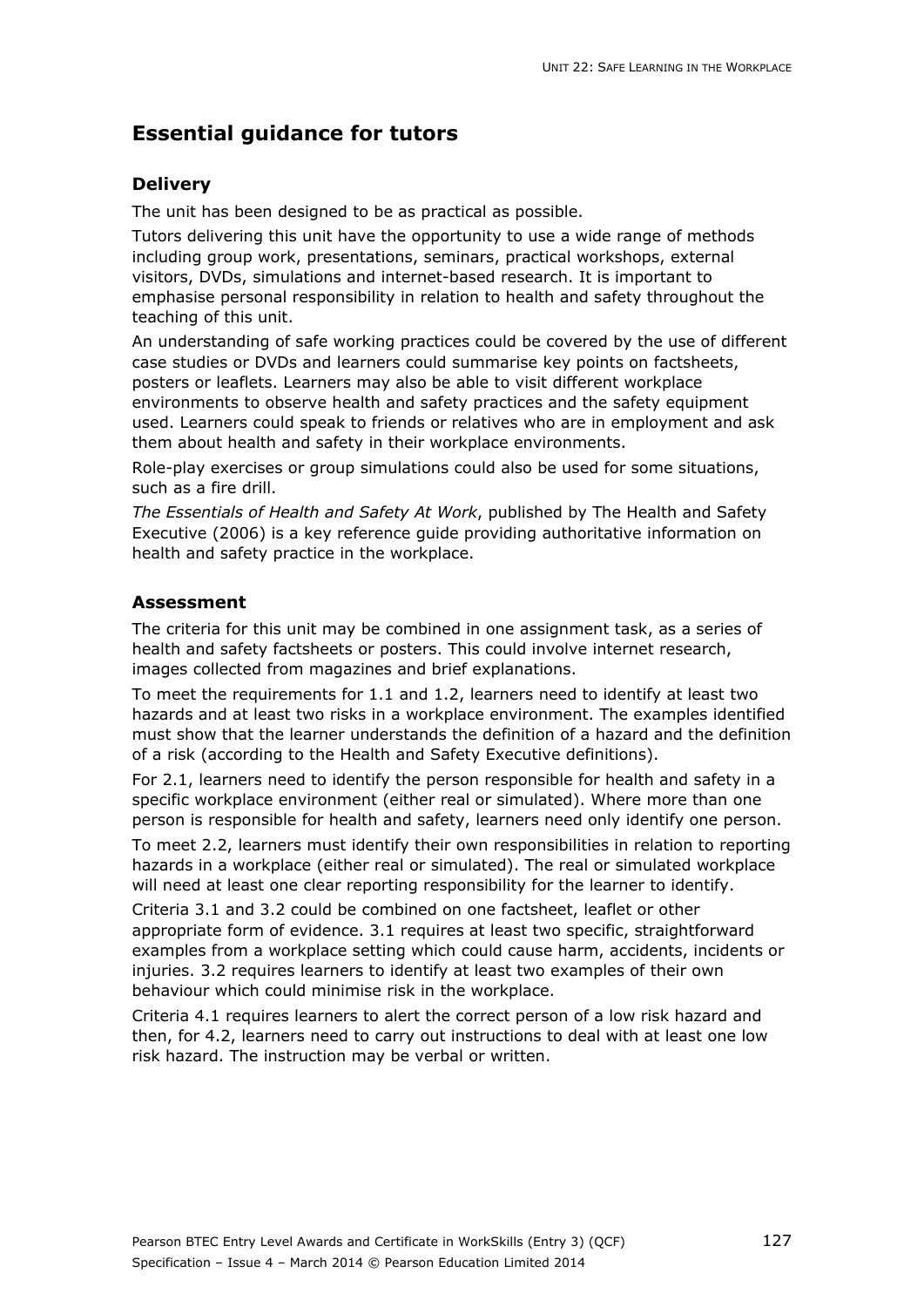### **Links to other BTEC units, other BTEC qualifications and other relevant units and qualifications:**

This unit forms part of the *WorkSkills* suite. This unit has particular links with:

| <b>Entry Level</b>          | <b>Level 1</b>                                        | <b>Level 2</b>                    |
|-----------------------------|-------------------------------------------------------|-----------------------------------|
| Unit 2: Working as a        | Unit 2: Working as a                                  | Unit 2: Working as a              |
| Volunteer                   | Volunteer                                             | Volunteer                         |
| Unit 9: Self-management     | Unit 9: Self-management                               | Unit 8: Self-management           |
| <b>Skills</b>               | <b>Skills</b>                                         | <b>Skills</b>                     |
| Unit 12: Conduct at Work    | Unit 16: Positive Attitudes<br>and Behaviours at Work | Unit 15: Effectiveness at<br>Work |
| Unit 14: Investigating      | Unit 21: Investigating                                | Unit 20: Investigating            |
| Rights and Responsibilities | Rights and Responsibilities                           | Rights and                        |
| at Work                     | at Work                                               | Responsibilities at Work          |
| Unit 15: Managing Your      | Unit 22 Managing Your                                 | Unit 21: Managing Your            |
| Health at Work              | Health at Work                                        | Health at Work                    |
| Unit 20: Preparing for      | Unit 28: Preparing for Work                           | Unit 26: Preparing for            |
| <b>Work Placement</b>       | Placement                                             | <b>Work Placement</b>             |
|                             | Unit 30: Safe Learning in<br>the Workplace            |                                   |

### **Essential resources**

*The Essentials of Health and Safety at Work* published by the Health and Safety Executive (2006)

### **Suggested resources**

#### **Websites**

www.hse.gov.uk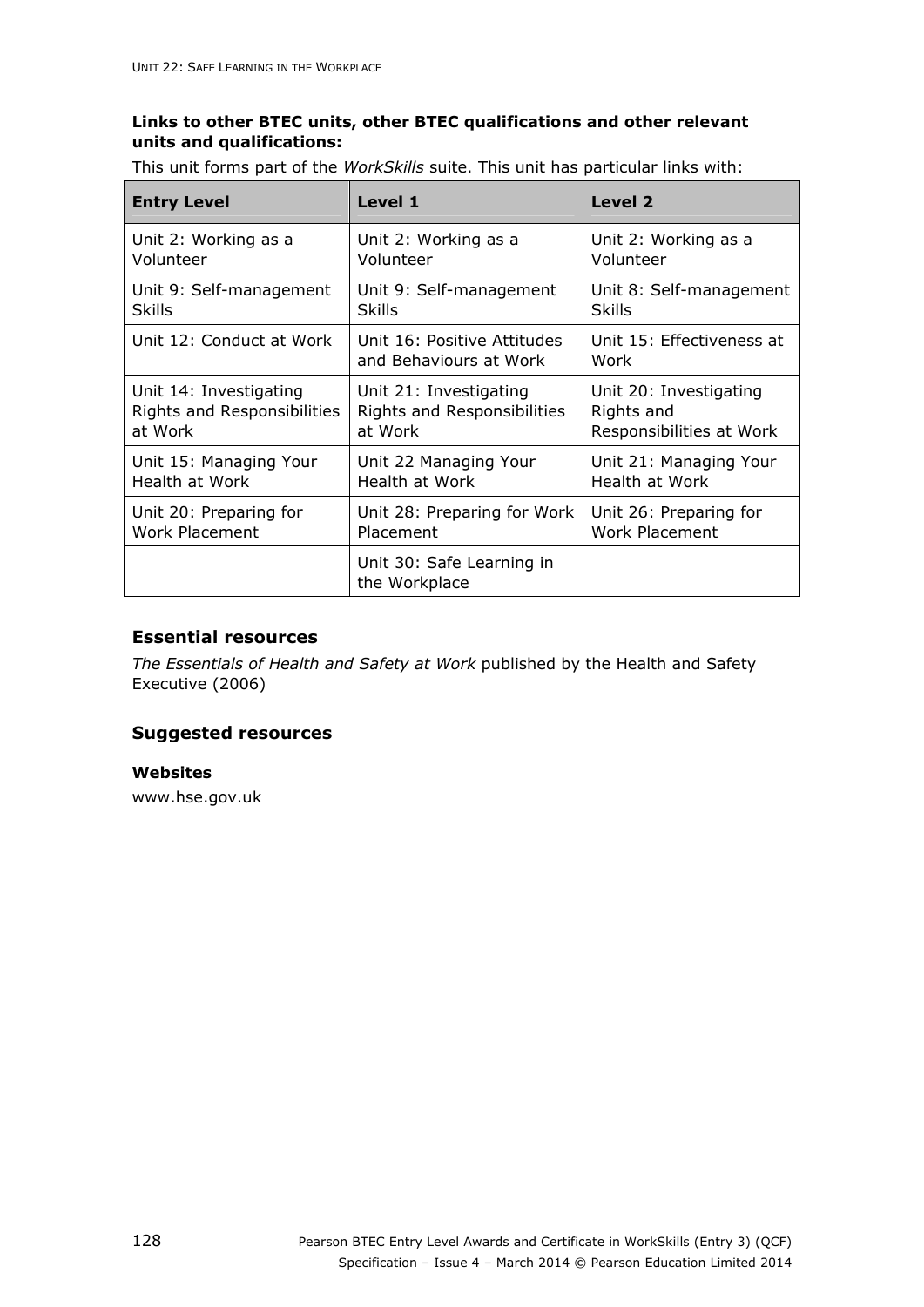| <b>Unit 23:</b>               | <b>Planning an Enterprise</b><br><b>Activity</b> |
|-------------------------------|--------------------------------------------------|
| <b>Unit code:</b>             | <b>J/503/2824</b>                                |
| <b>QCF Entry Level:</b>       | <b>Entry 3</b>                                   |
| <b>Credit value:</b>          | 1.                                               |
| <b>Guided learning hours:</b> | <b>10</b>                                        |

## **Unit aim**

This unit looks at how to plan an enterprise activity. Learners will select the activity, cost and promote their enterprise product or service.

# **Unit introduction**

Enterprise activities offer opportunities to learn and develop the entrepreneurial characteristics of tenacity, independence, innovation, imagination, risk taking, creativity, intuition and leadership. The aim of this unit is to introduce learners to the main aspects and skills needed in selecting and setting up an enterprise activity. Learners will consider the potential customers for their enterprise activity and ways of promoting it. They will also investigate the costs involved in producing the product or service.

## **Learning outcomes and assessment criteria**

|   | <b>Learning outcomes</b>                                      |               | Assessment criteria                                            |  |
|---|---------------------------------------------------------------|---------------|----------------------------------------------------------------|--|
| 1 | Know the key requirements of<br>an enterprise activity        | 1.1           | List suggestions of products or services<br>to sell            |  |
|   |                                                               | 1.2           | Give reasons for choice of one product<br>or service           |  |
|   |                                                               | 1.3           | List customers who might buy the<br>product or service         |  |
| 2 | Know the costs of producing<br>the chosen product or service  | 2.1           | List the costs involved in producing the<br>product or service |  |
|   |                                                               | $2.2^{\circ}$ | List the start-up costs for producing<br>product or service    |  |
| 3 | Know how to promote and sell<br>the chosen product or service | 3.1           | List ways of promoting a product or<br>service                 |  |
|   |                                                               | 3.2           | Identify skills needed to sell the product<br>or service       |  |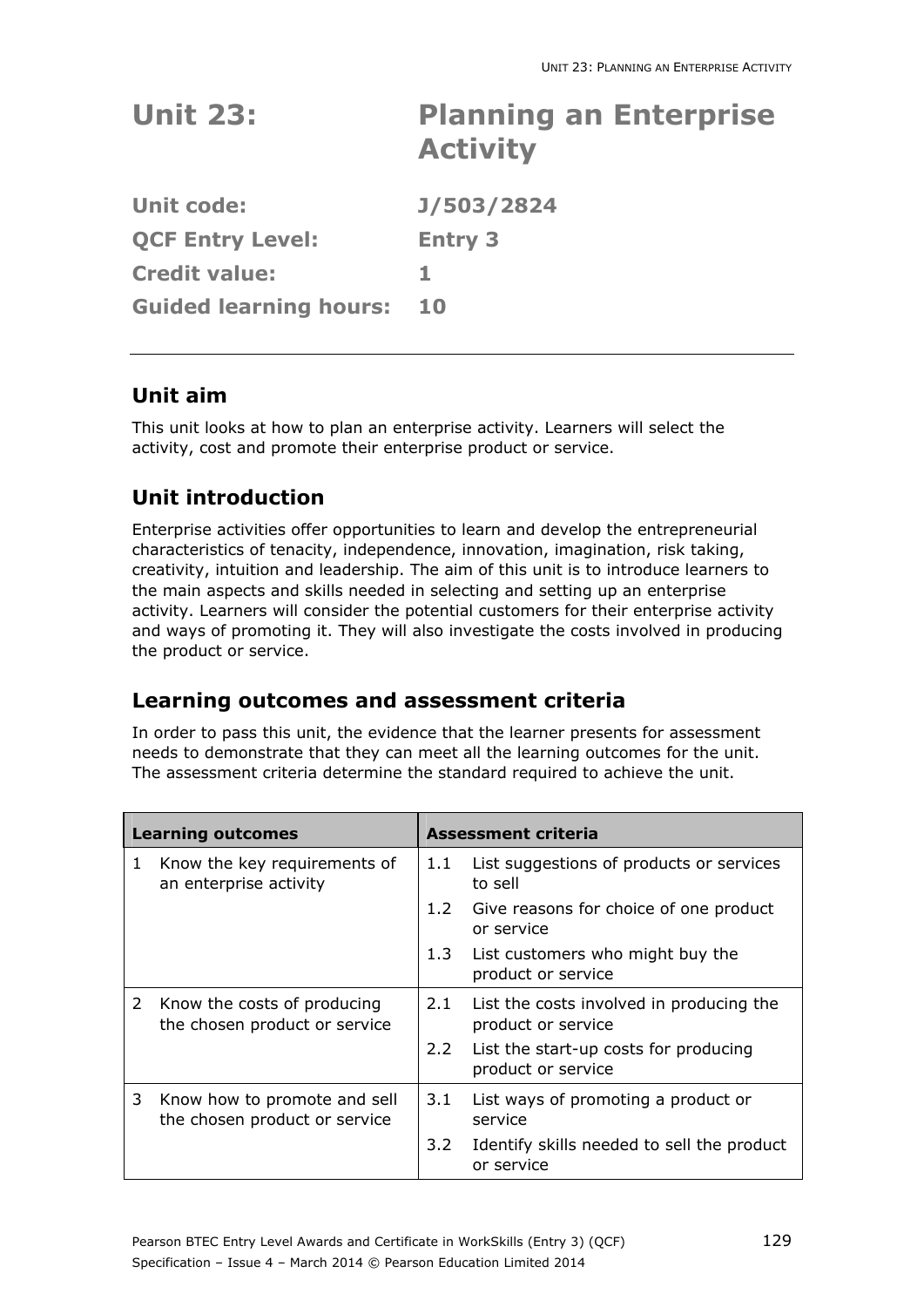| <b>Learning outcomes</b> |                           | <b>Assessment criteria</b> |                                                                                                                       |
|--------------------------|---------------------------|----------------------------|-----------------------------------------------------------------------------------------------------------------------|
|                          | chosen product or service |                            | 4 Be able to promote and sell the $\vert 4.1$ Use one basic promotional method to<br>advertise the product or service |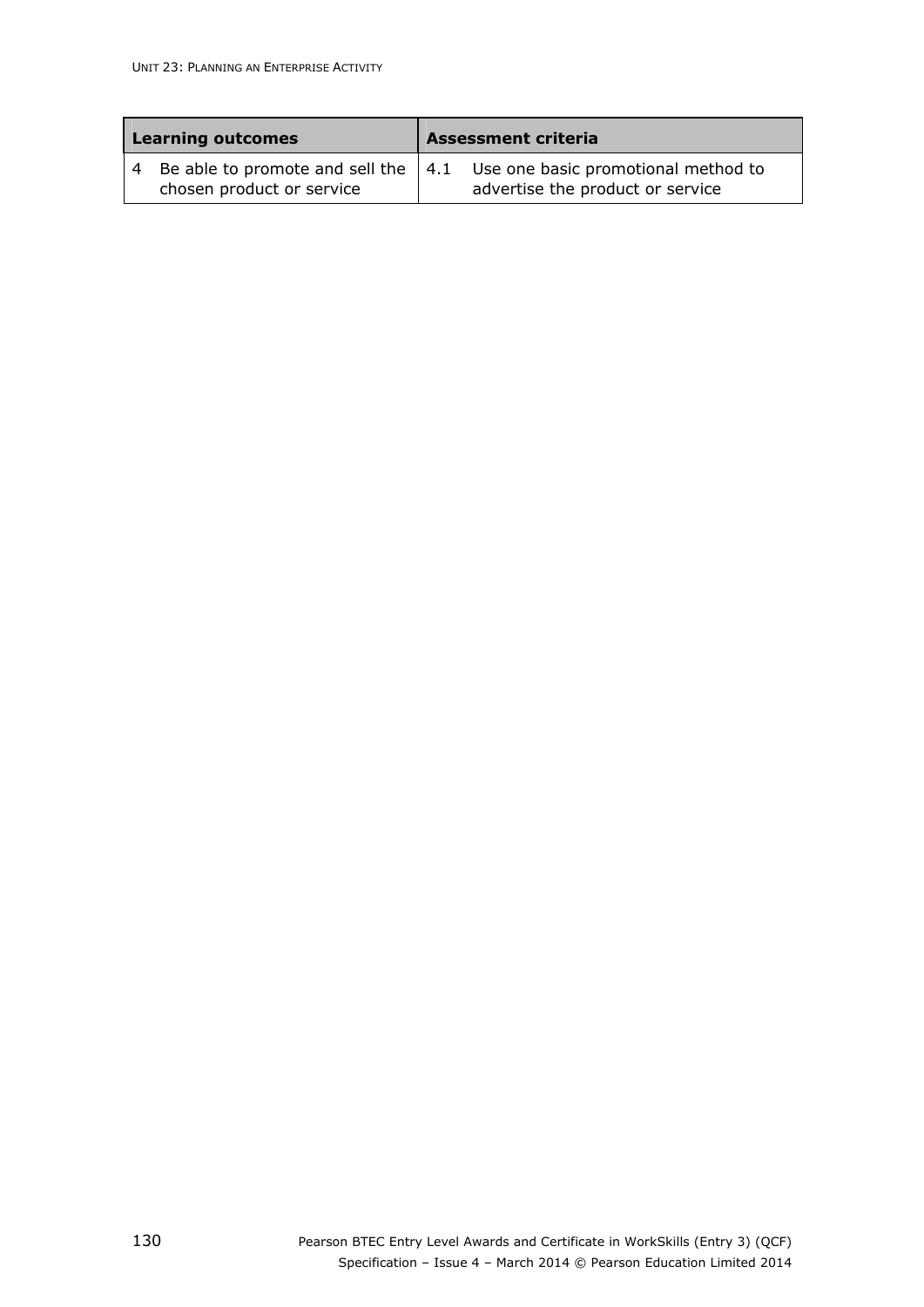#### 1 **Know the key requirements of an enterprise activity**

*Possible products or services*: products and services e.g. greetings cards, handmade jewellery, dog-walking service, carpet cleaning service

*Potential customers*: customers e.g. friends, colleagues, neighbours, local shopkeepers, dog owners, tenants, landlords or homeowners

#### 2 **Know the costs of producing the chosen product or service**

*Production costs*: costs e.g. ingredients, materials, components, equipment, facilities, advertising, paying for skills or training

#### 3 **Know how to promote and sell the chosen product or service**

*Promotional methods*: choosing the relevant promotional method for the chosen product or service e.g. poster, leaflet, flyer; knowing what information to include on promotional material e.g. logo, branding, price, location, availability, contact details, information on how to purchase or order

#### 4 **Be able to promote and sell the chosen product or service**

*Skills needed to sell the product or service*: knowledge of product or service; understanding customer needs; presentation skills; questioning skills, face-toface communication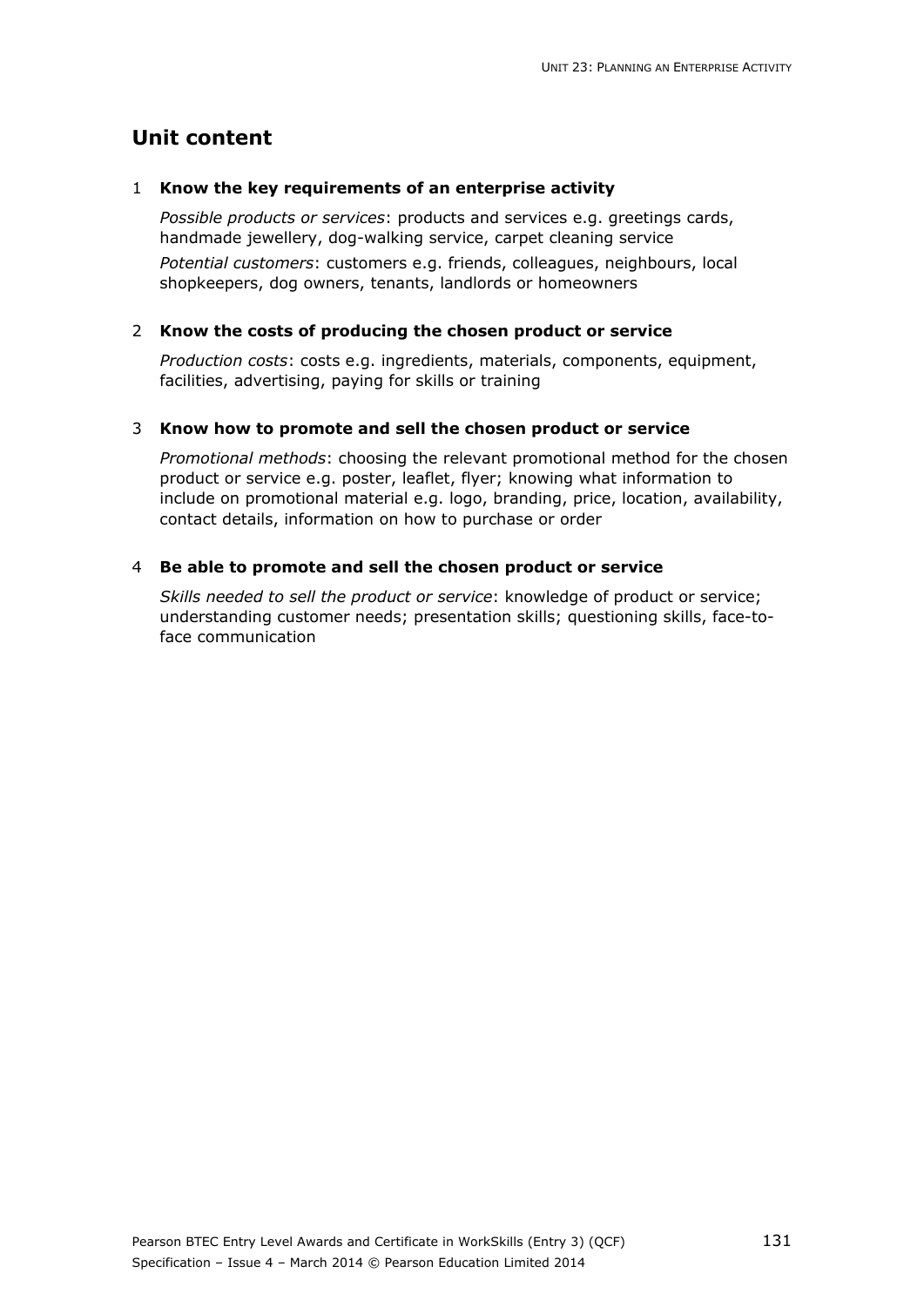### **Delivery**

This unit has been designed to make the key topics as practical as possible. Learners should be encouraged to gain an understanding of an enterprise activity in a highly applied way. Group working and group discussion would be appropriate, even where the learner's own assessment evidence needs to be recorded separately.

An enterprise activity does not have to be a large-scale activity. The activity can either be producing a product for example greeting cards or gift wrap, or providing a service for example selling ice cream or car washing. During delivery of this unit, learners should be given as much practical experience as possible.

To introduce the unit, tutors could stimulate discussion as to what is needed for a successful enterprise activity and, through the discussion, ideas could be generated regarding possible products or services. It is important to emphasise that the activity must be possible within the learner's current skills. Ideas could be explored individually or through group activity.

A question and answer session could determine suggestions of products and services to sell and who might want to buy the product or service.

In order to understand selling skills, it would be useful for learners to watch clips of TV adverts and/or review advertising from a range of newspapers, magazines and the internet. Point of sale advertising could be a useful resource. Skills can be gained from a range of services including books, internet, media articles or television documentaries.

It is important that learners understand the link between promoting and selling a product or service. Learners could be encouraged to develop selling skills through role play or through viewing market traders and other sales people.

To complete this unit, learners could, with support, research costs on their selected idea and produce promotional material.

### **Assessment**

This unit can be assessed through a series of structured tasks or activities including a mixture of theory-based and practical application.

For 1.1, 1.2 and 1.3, the learner should be given the opportunity to discuss possible ideas for an enterprise activity. This could be part of a group discussion with a tutor or as an individual activity. The learner needs to choose the idea to pursue further in this unit. The learner needs to list at least two types of customer who is likely to buy their product or service.

To achieve 2.1 and 2.2, the learner needs to identify at least two costs involved in setting up their activity and producing the item or product and at least two start-up costs. This could be presented as a brief poster presentation.

To achieve 3.1, the learner must identify at least two general ways of promoting products or services. They do not need to compare methods

For 3.2, tutor observation of the learner in a role play, which demonstrates selling skills, could be used as evidence. Alternatively, the learner would need to identify key sales skills in discussion with the tutor or via a poster or other appropriate document.

For 4.1, the learner must produce some basic promotional material for their product or service, such as a flyer or promotional poster, which contains key information.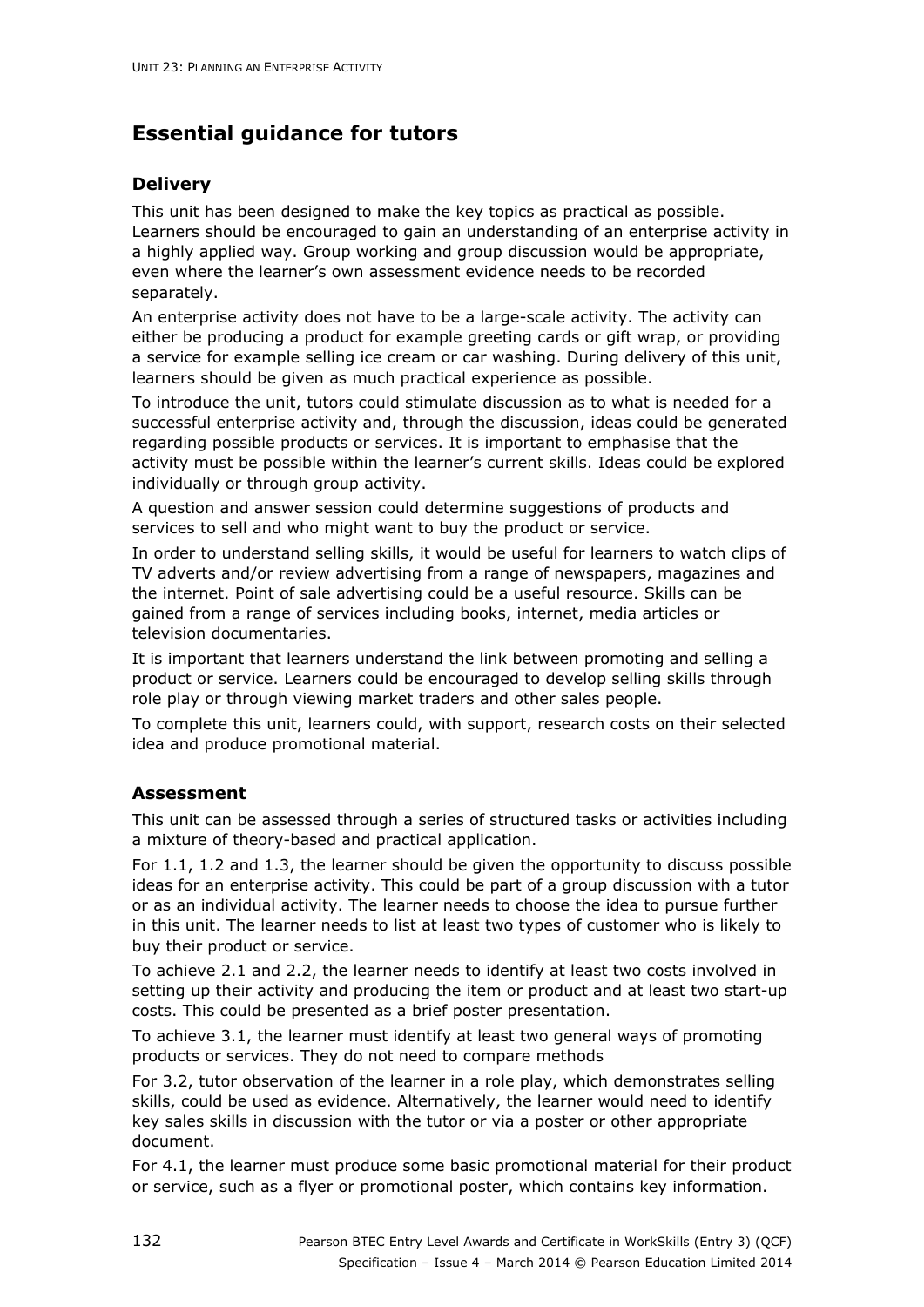This information should include the name of the product or service, price, availability and/or contact information.

### **Links to other BTEC units, other BTEC qualifications and other relevant units and qualifications**

This unit forms part of the *WorkSkills* suite. This unit has particular links with:

| <b>Entry Level</b>         | Level 1                         | <b>Level 2</b>                  |
|----------------------------|---------------------------------|---------------------------------|
| Unit 24: Running an        | Unit 31: Planning an            | Unit 28: Planning an            |
| <b>Enterprise Activity</b> | <b>Enterprise Activity</b>      | <b>Enterprise Activity</b>      |
| Unit 25: Producing a       | Unit 32: Running an             | Unit 29: Running an             |
| Product                    | <b>Enterprise Activity</b>      | <b>Enterprise Activity</b>      |
|                            | Unit 33: Producing a<br>Product | Unit 30: Producing a<br>Product |

### **Essential resources**

No essential resources are needed for this unit.

### **Suggested resources**

#### **Websites**

www.businesslink.gov.uk www.enterprise-education.org.uk www.enterpriseuk.org/ www.stridingout.co.uk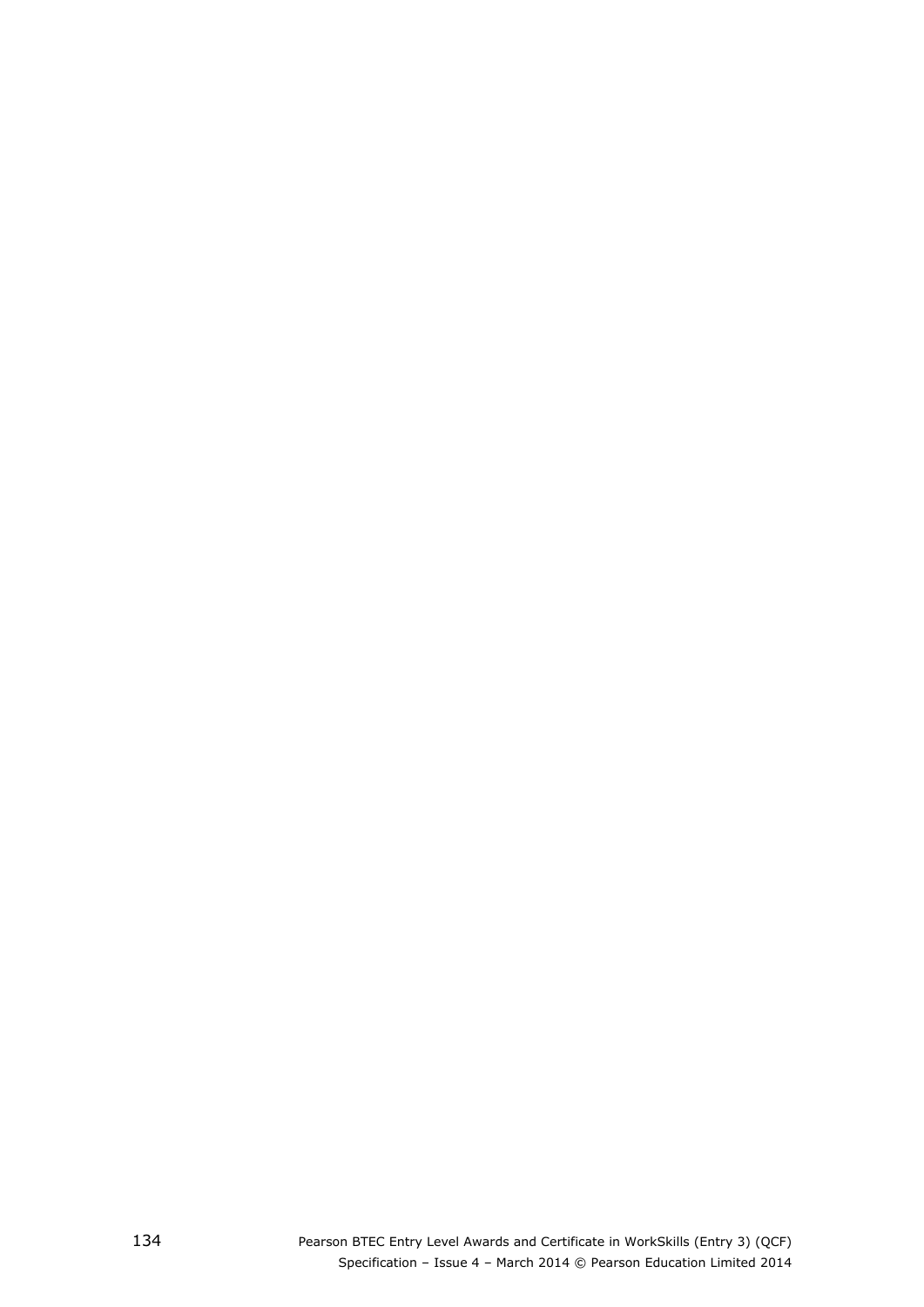| <b>Unit 24:</b>               | <b>Running an Enterprise</b><br><b>Activity</b> |
|-------------------------------|-------------------------------------------------|
| <b>Unit code:</b>             | L/503/2825                                      |
| <b>QCF Entry Level:</b>       | <b>Entry 3</b>                                  |
| <b>Credit value:</b>          | 1.                                              |
| <b>Guided learning hours:</b> | <b>10</b>                                       |

## **Unit aim**

The aim of this unit is to give learners the opportunity to find out what is involved in running a successful enterprise activity and to carry it out. Learner will keep accurate records, recording the profit or loss of the enterprise activity.

# **Unit introduction**

Enterprise activities offer opportunities to learn and develop the entrepreneurial characteristics of tenacity, independence, innovation, imagination, risk taking, creativity, intuition and leadership. The unit will help learners to put their ideas into action as they demonstrate selling a product or service and gain an understanding of the importance of keeping accurate, but basic, financial records pertaining to sales, costs, profit and loss.

## **Learning outcomes and assessment criteria**

|   | <b>Learning outcomes</b>                                                 | <b>Assessment criteria</b> |                                                                                  |  |
|---|--------------------------------------------------------------------------|----------------------------|----------------------------------------------------------------------------------|--|
|   | Know the reasons that would<br>make an enterprise activity<br>successful | 1.1                        | List ideas or methods that will lead to the<br>success of an enterprise activity |  |
| 2 | Be able to carry out an                                                  | 2.1                        | Choose a product or service for selling                                          |  |
|   | enterprise activity                                                      | 2.2                        | Choose an appropriate price                                                      |  |
|   |                                                                          | 2.3                        | Choose an appropriate venue for carrying<br>out the enterprise                   |  |
|   |                                                                          | $2.4^{\circ}$              | Demonstrate sales skills when selling a<br>product or service                    |  |
| 3 | Know how to keep accurate<br>records to identify profit and<br>loss      | 3.1                        | List the number of sales and costs                                               |  |
|   |                                                                          | $3.2^{\circ}$              | List the profit or loss made                                                     |  |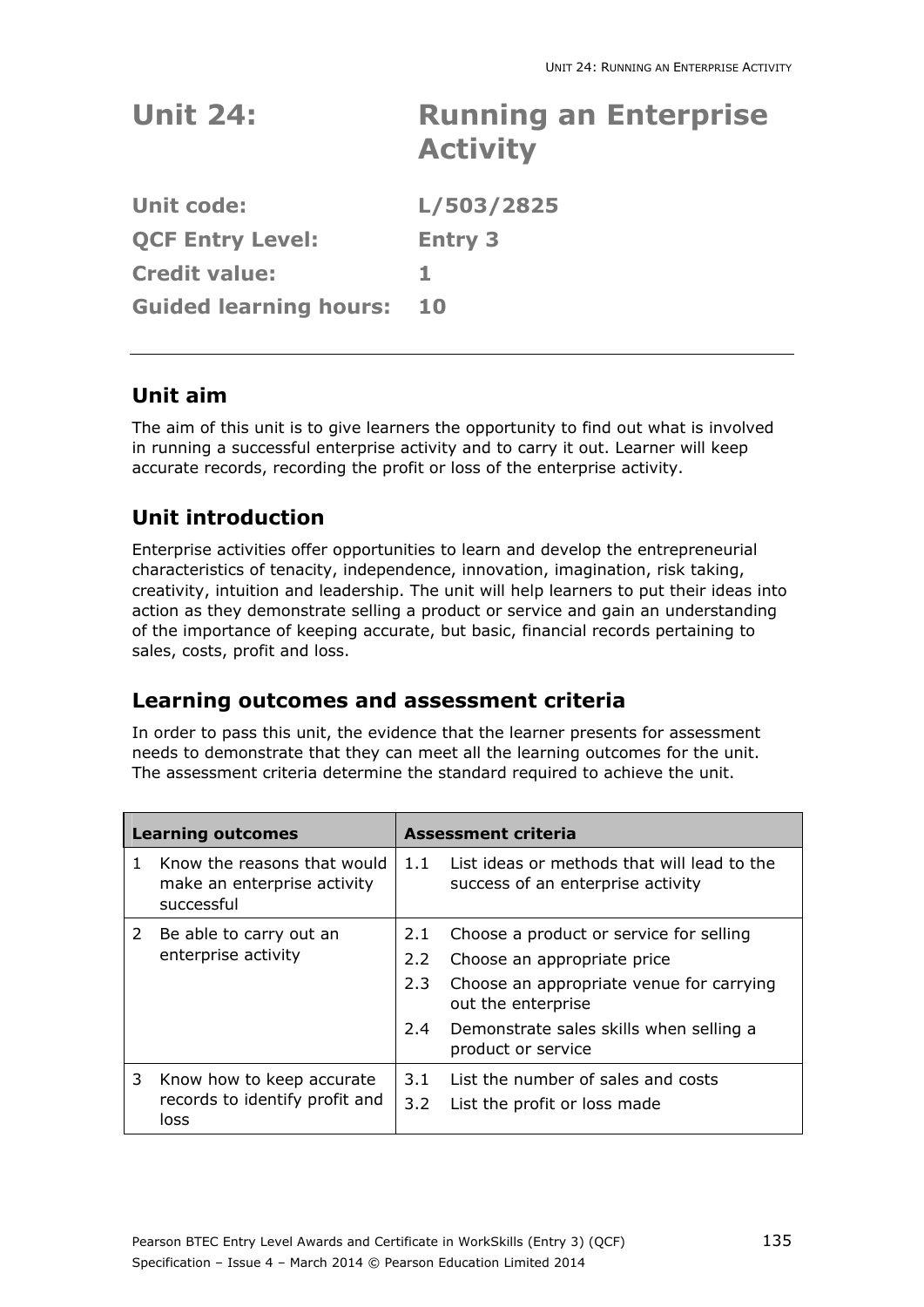#### 1 **Know the reasons that would make an enterprise activity successful**

*Ideas or methods that lead to success:* e.g. identify customers, plan tasks and timescales, allocate tasks and roles to the appropriate people, use personal and practical skills appropriately

#### 2 **Be able to carry out an enterprise activity**

*Selling a product or service:* suitable products or services prepared and ready for sale; necessary components obtained; promotion materials produced and displayed; location prepared and enterprise activity set up; prices determined and displayed; appropriate sales skills used

### 3 **Know how to keep accurate records to identify profit and loss**

*Records:* have appropriate record keeping system; indicate cost in producing service or product; show numbers sold; show calculation of profits/losses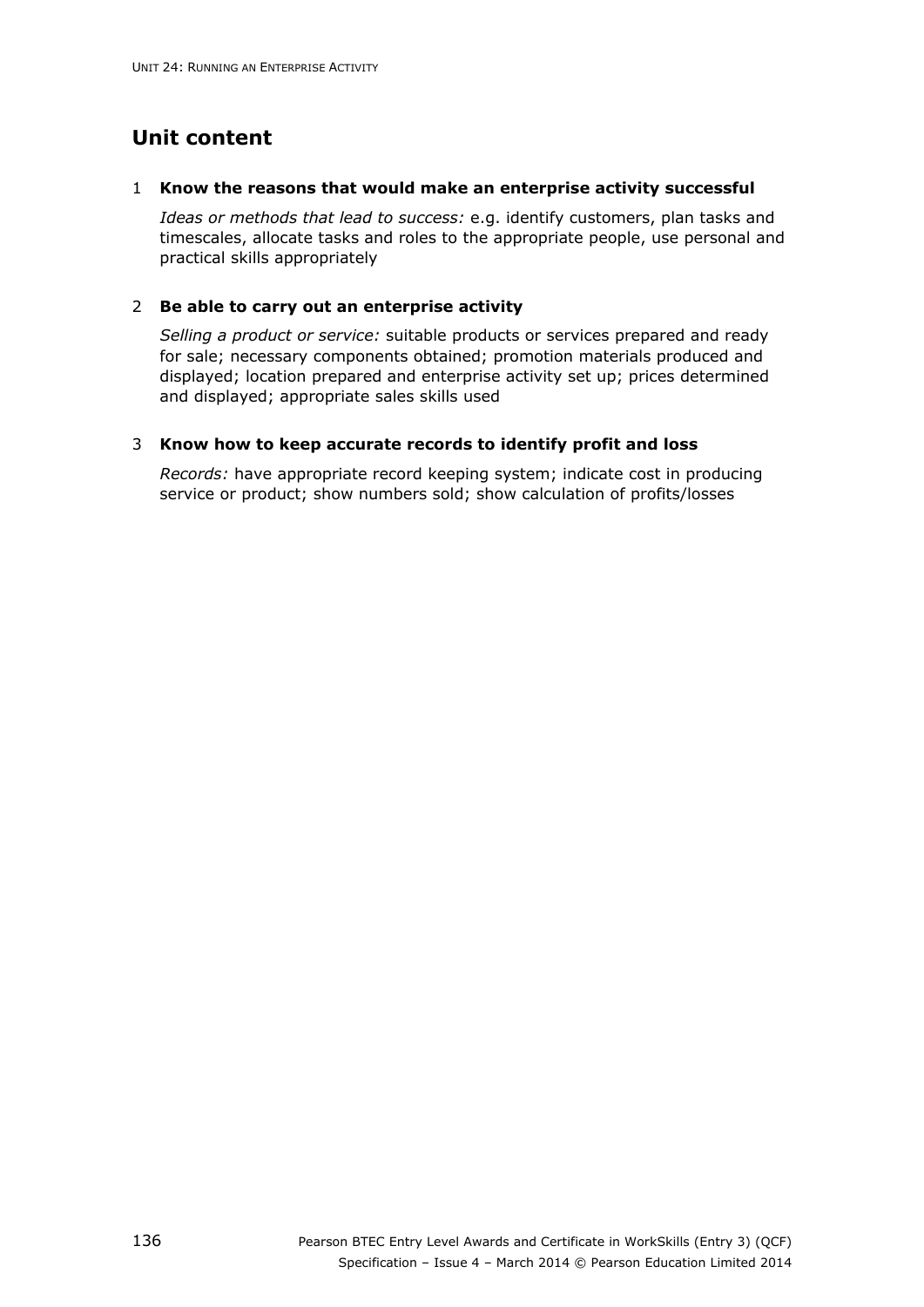# **Delivery Guidance**

This unit has been designed to be as practical as possible. Learners should be encouraged to gain an understanding of running an enterprise activity. Group working and group discussion would be appropriate, even where the learner's own assessment evidence needs to be recorded separately.

An enterprise activity does not have to be a large-scale activity. It can either be producing a product for example greeting cards, baking biscuits, making sweets, jewellery or providing a service for example selling ice cream or car washing. During delivery of this unit, learners should be given as much practical experience as possible.

This unit has been designed so that it can be delivered with *Unit 23: Planning an Enterprise Activity* and *Unit 25: Producing a Product*.

Learner activities should require them to carry out some simple multi-stepped tasks. In the completion of tasks for this unit, learners should demonstrate basic planning and preparation skills. Additionally, the learner will need the opportunity to show basic competency in organisational skills, and basic skills in reviewing the financial success of the enterprise activity. The level of financial calculations required should reflect the functional skills mathematics standards for learners at this level.

Learners will need support in carrying out and reviewing their enterprise activity. The tutor might wish to provide the learner with a form or standard record sheet to record the sales, costs and profit/loss information required for this unit.

Regular feedback from tutors (and peers where appropriate) will promote steady progress in the learner's development of the required skills and knowledge. Learners will require supervisory guidance and regular monitoring and review of progress in order for tutors or line managers to identify knowledge and skills that have been developed.

The learner's enterprise activity could be delivered as part of an enterprise activity day using the format of a trade fair with a variety of stands. Alternatively, the enterprise activity could take the form of a one-off small group activity or an individual enterprise activity.

# **Assessment Guidance**

Assessment of this unit centres on the undertaking of an enterprise activity. In order to achieve 1.1, the learner must identify at least two key ideas or methods that will help an enterprise activity to be successful. This could be provided, for example in a written report, a brief poster presentation, video evidence or completion of a log or record sheet.

To achieve 2.1-2.4 the learner must provide witnessed evidence that the enterprise activity has taken place. The product or service should have been adequately prepared, the price and nature of the product or service made clear, and adequate sales skills demonstrated by the learner. The prepared product or service may comprise something the learner has produced themselves (for example jewellery), or something produced by someone else (for example ice cream purchased by the learner and sold on a stall at a trade fair). Photographic or video evidence could be used as well as a tutor witness statement.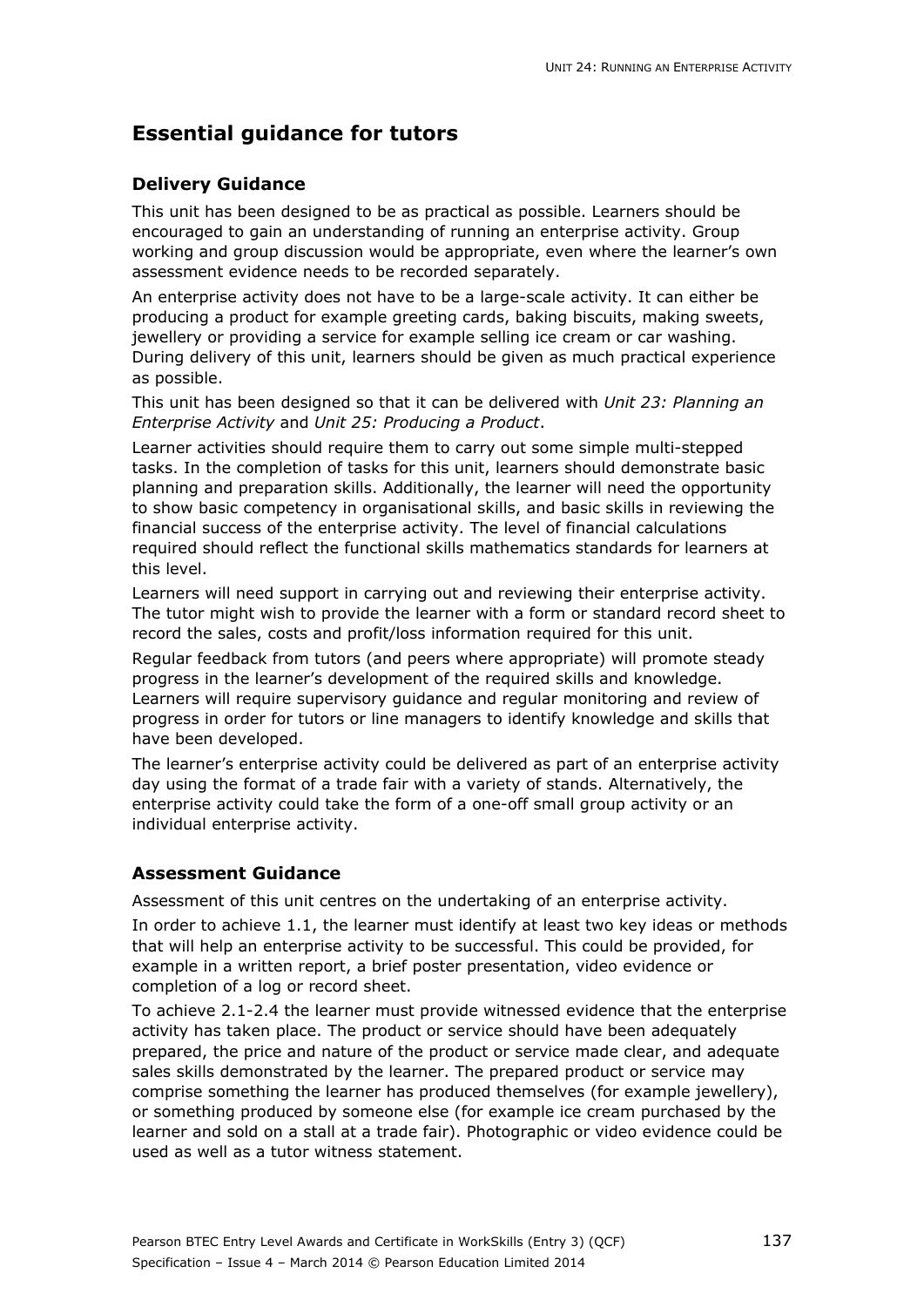For 3.1, some simple records should be provided showing costs and sales with a calculation of the profit or loss made. Record sheets provided by the tutor may be used for this purpose.

#### **Links to other BTEC units, other BTEC qualifications and other relevant units and qualifications**

This unit forms part of the *WorkSkills* suite. This unit has particular links with:

| <b>Entry Level</b>                                                                   | Level 1                                            | Level 2                                            |
|--------------------------------------------------------------------------------------|----------------------------------------------------|----------------------------------------------------|
| Unit 23: Planning an<br><b>Enterprise Activity</b>                                   | Unit 31: Planning an<br><b>Enterprise Activity</b> | Unit 28: Planning an<br><b>Enterprise Activity</b> |
| Unit 25: Producing a<br>Unit 32: Running an<br><b>Enterprise Activity</b><br>Product |                                                    | Unit 29: Running an<br><b>Enterprise Activity</b>  |
|                                                                                      | Unit 33: Producing a<br>Product                    | Unit 30: Producing a<br>Product                    |

### **Essential resources**

No essential resources are required for this unit.

### **Suggested resources**

#### **Websites**

www.businesslink.gov.uk www.enterprise-education.org.uk www.enterpriseuk.org/ www.stridingout.co.uk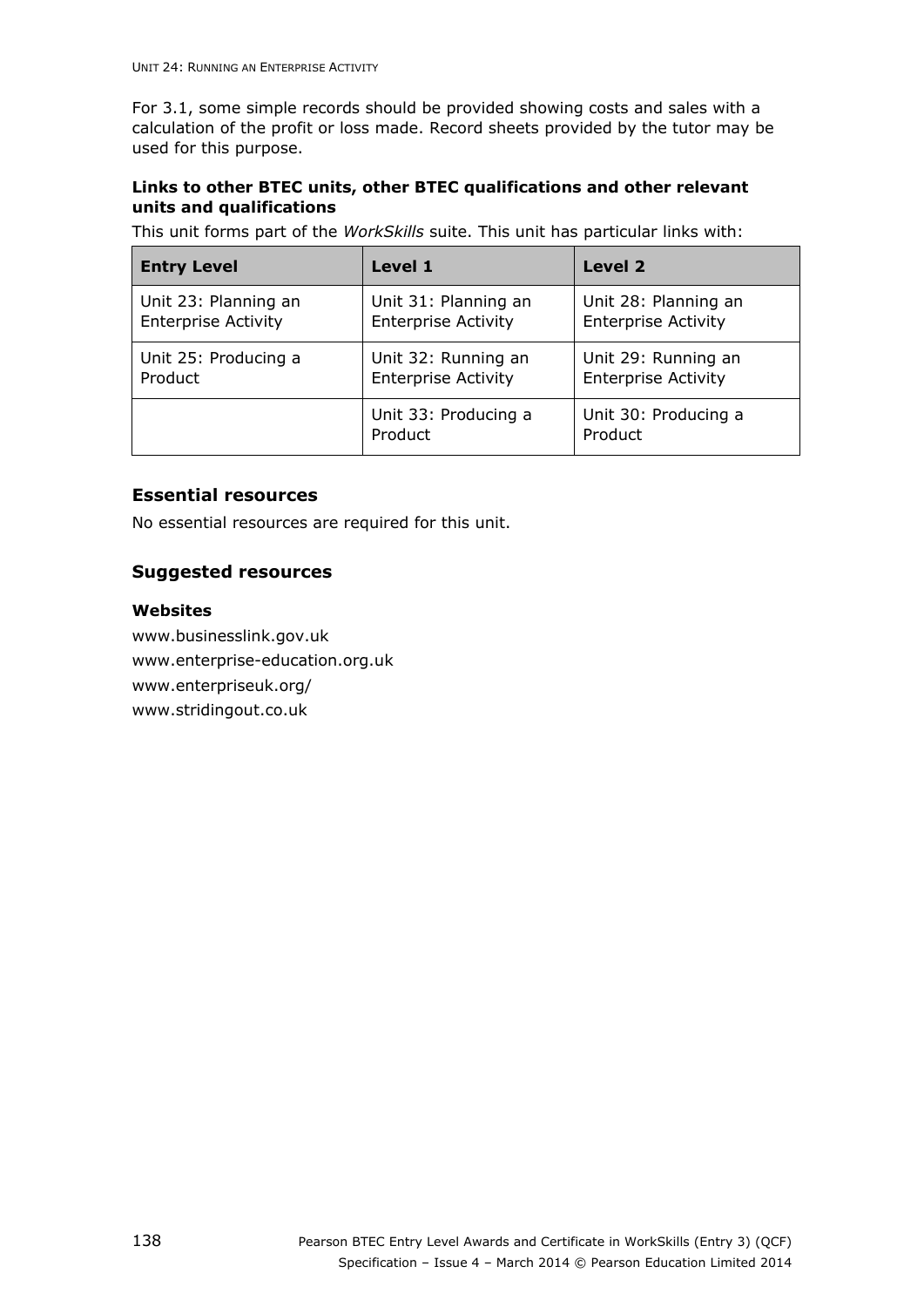# **Unit 25: Producing a Product**

| <b>Unit code:</b>             | R/503/2826     |
|-------------------------------|----------------|
| <b>QCF Entry Level:</b>       | <b>Entry 3</b> |
| <b>Credit value:</b>          |                |
| <b>Guided learning hours:</b> | 10             |

# **Unit aim**

This unit looks at how to make a product or item, safely. Learners will assess the skills needed to complete the product as well as assessing the finished product.

# **Unit introduction**

Producing a product offers an opportunity to learn and develop skills in choosing an appropriate product to make. Valuable entrepreneurial ideas and skills may be gained from being involved in a production activity, even if on a small scale. In this unit, learners will learn to understand simple production processes, work safely, describe practical skills in the use of tools and equipment and evaluate their product or item.

# **Learning outcomes and assessment criteria**

| <b>Learning outcomes</b> |                                                                           | <b>Assessment criteria</b> |                                                                             |  |
|--------------------------|---------------------------------------------------------------------------|----------------------------|-----------------------------------------------------------------------------|--|
|                          | Know how to make a<br>product or item                                     | 1.1                        | List the steps needed to make the product<br>or item                        |  |
| 2                        | Be able to identify the skills<br>required to make the<br>product or item | 2.1                        | Identify the skills required to make the<br>product or item                 |  |
| 3                        | Be able to produce the<br>product or item safely                          | 3.1                        | Demonstrate appropriate levels of safety<br>when making the product or item |  |
| 4                        | Know how to examine the<br>finished product or item                       | 4.1                        | List qualities and any faults of the finished<br>product or item            |  |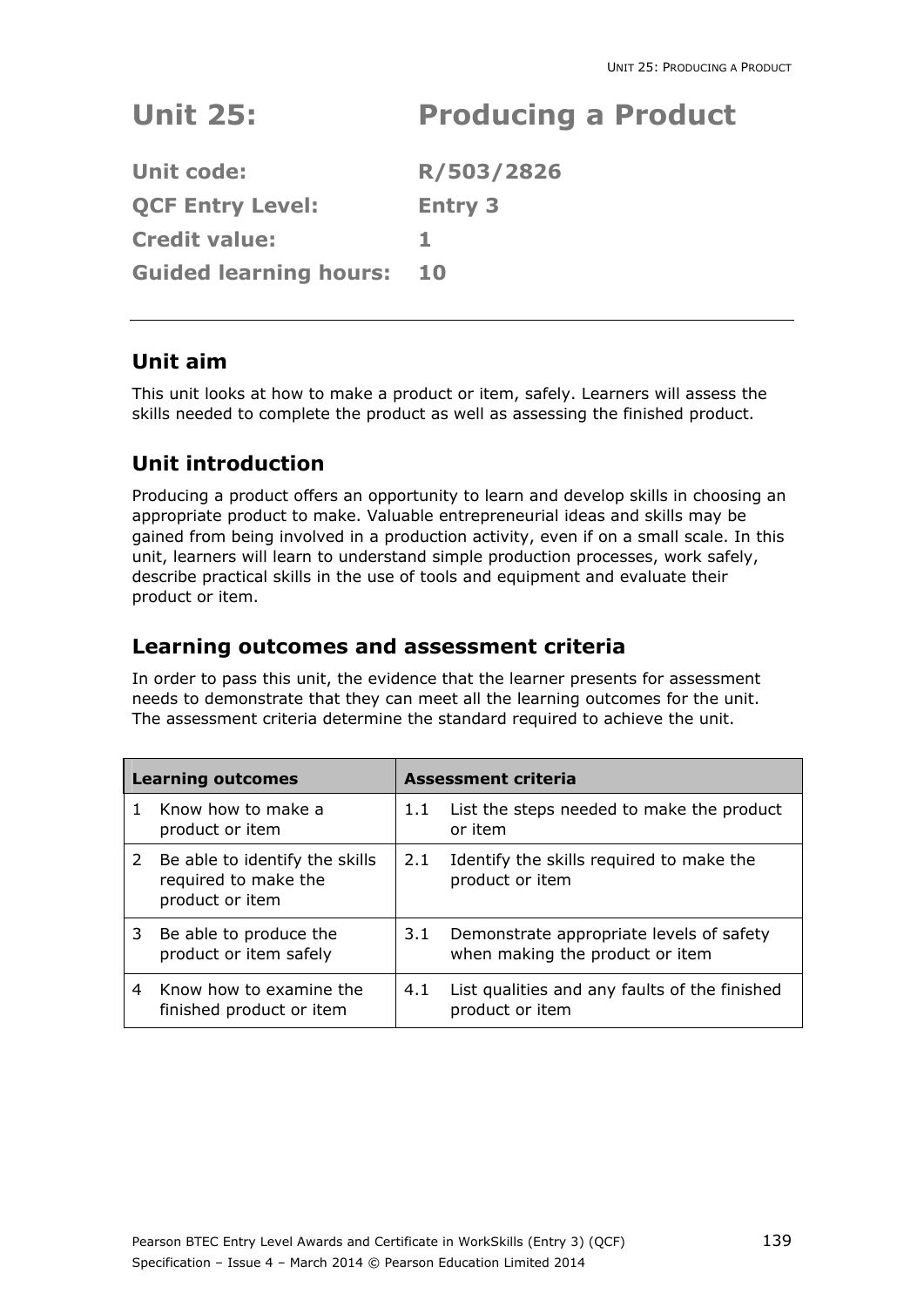#### 1 **Know how to make a product or item**

*Steps needed to make the product or item:* choice of appropriate product or item to make; planning product or item to make; resources or materials for product or item; plan for effective use of different types of equipment e.g. tools, measuring instruments, appliances, containers; plan for safe use of equipment

#### 2 **Be able to identify the skills required to make the product or item**

*Skills required:* operate piece of machinery, know certain techniques e.g. painting, baking, welding, creative skills, problem-solving skills

#### 3 **Be able to produce the product or item safely**

*Appropriate levels of safety in making product or item*: use correct materials and equipment as required; use any equipment safely and correctly; use appropriate safety clothing and protection if required e.g. safety glasses, appropriate footwear, gloves; first aid supplies available; produce safe product or item

#### 4 **Know how to examine the product or item**

*Qualities and faults of the product or item:* quality of the item or product; quality of materials used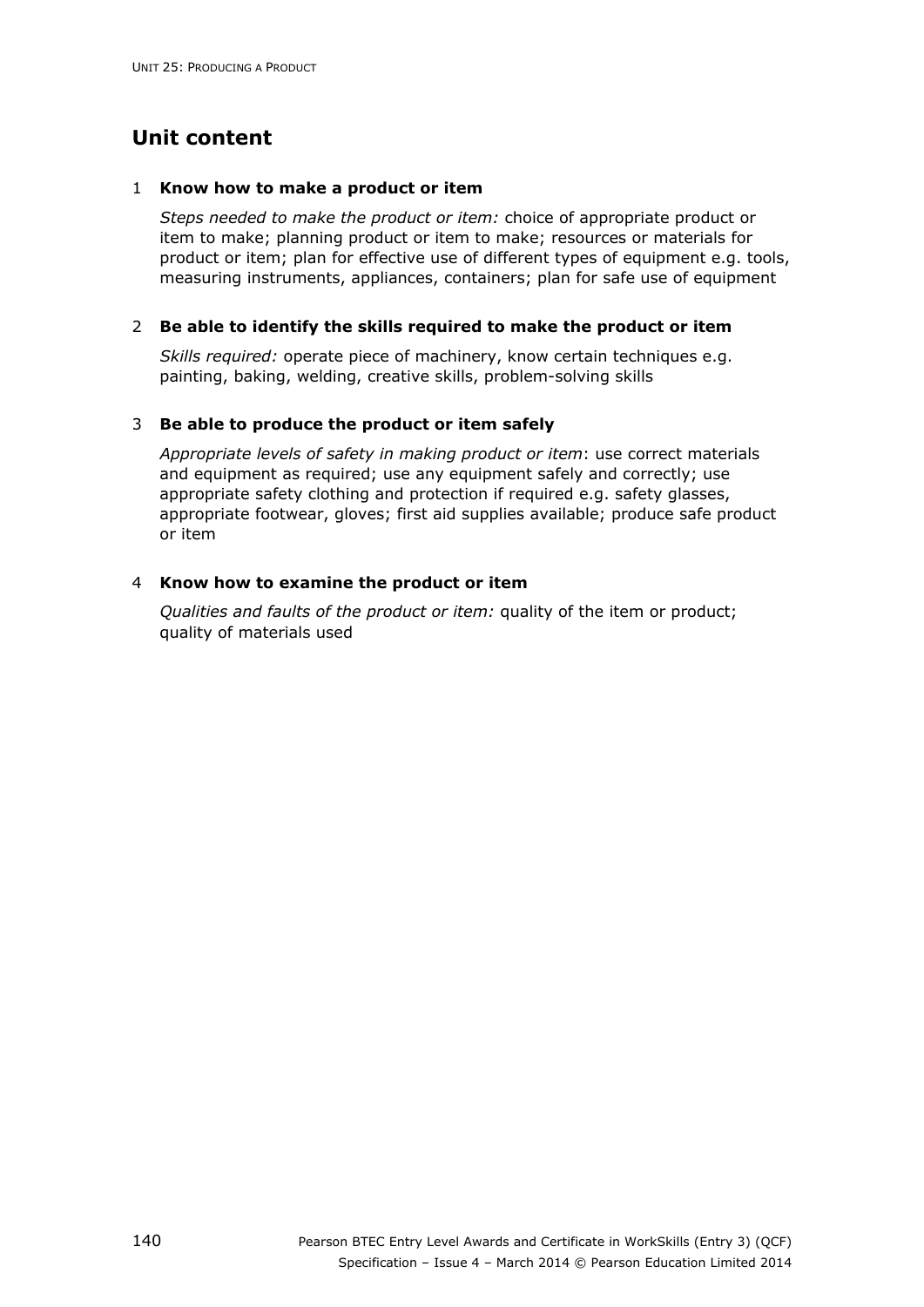### **Delivery Guidance**

This unit has been designed to be as practical as possible. Learners should be encouraged to gain an understanding of producing a product or item. Group working and group discussion would be appropriate, even where the learner's own assessment evidence needs to be recorded separately. Whilst producing their product or item, learners will need to consider and apply the relevant safety measures.

Activities can be carried out individually or in groups. The process of producing the product or item is as important as the product or item itself.

The learning outcomes and assessment criteria refer to products or items. Learners could produce small items such as handmade jewellery, confectionery, candles or gift boxes as well as larger-scale products which might require the use of workshop facilities.

It would be helpful if the learners could visit a production line in order to see how products and items are made on a commercial scale. The layout of the production line would help learners to sequence their own production plan, as well as giving the learners an opportunity to see how tools and materials are used. The safety concerns of staff using machinery can also be highlighted.

Group work can be used to generate discussion around the steps needed to make a product or item. Learners should be asked to list the steps needed to make a product or item with which that they are familiar; such as making a cup of coffee or tea. Learners can then concentrate on the process and think about the skills needed.

Learners will need time to practise making their product or item. Safety should be paramount, and learners should be aware of the safety measures that they need to take. Peer assessment of their work, will allow learners to develop their skills in assessing the quality of the finished product.

Learners will need regular assessor support and guidance, with reviews of progress undertaken by the tutor or line manager to identify knowledge and skills that have been developed as well as areas of knowledge, understanding and skills that need improvement

At this level, learner activities should require them to sequence their assessment evidence using basic reading, writing and other communication skills appropriate for learners working at Entry Level 3. The unit focuses on developing the skills needed to make a product or item under supervision.

Delivery of this unit could be carried out in conjunction with *Unit 23: Planning an Enterprise Activity* and *Unit 24: Running an Enterprise Activity*.

#### **Assessment**

This unit can be assessed through a series of structured tasks or activities. Photographs and video or audio recordings could be used to record the evidence.

For 1.1, it is permissible for the learner to receive support from the tutor for example using a simple planning template supplied by the tutor, but the learner must make their own decision about which steps to put into the template. Alternatively, the tutor could record a discussion with an individual as a witness statement, or a brief presentation witnessed by the tutor could be used.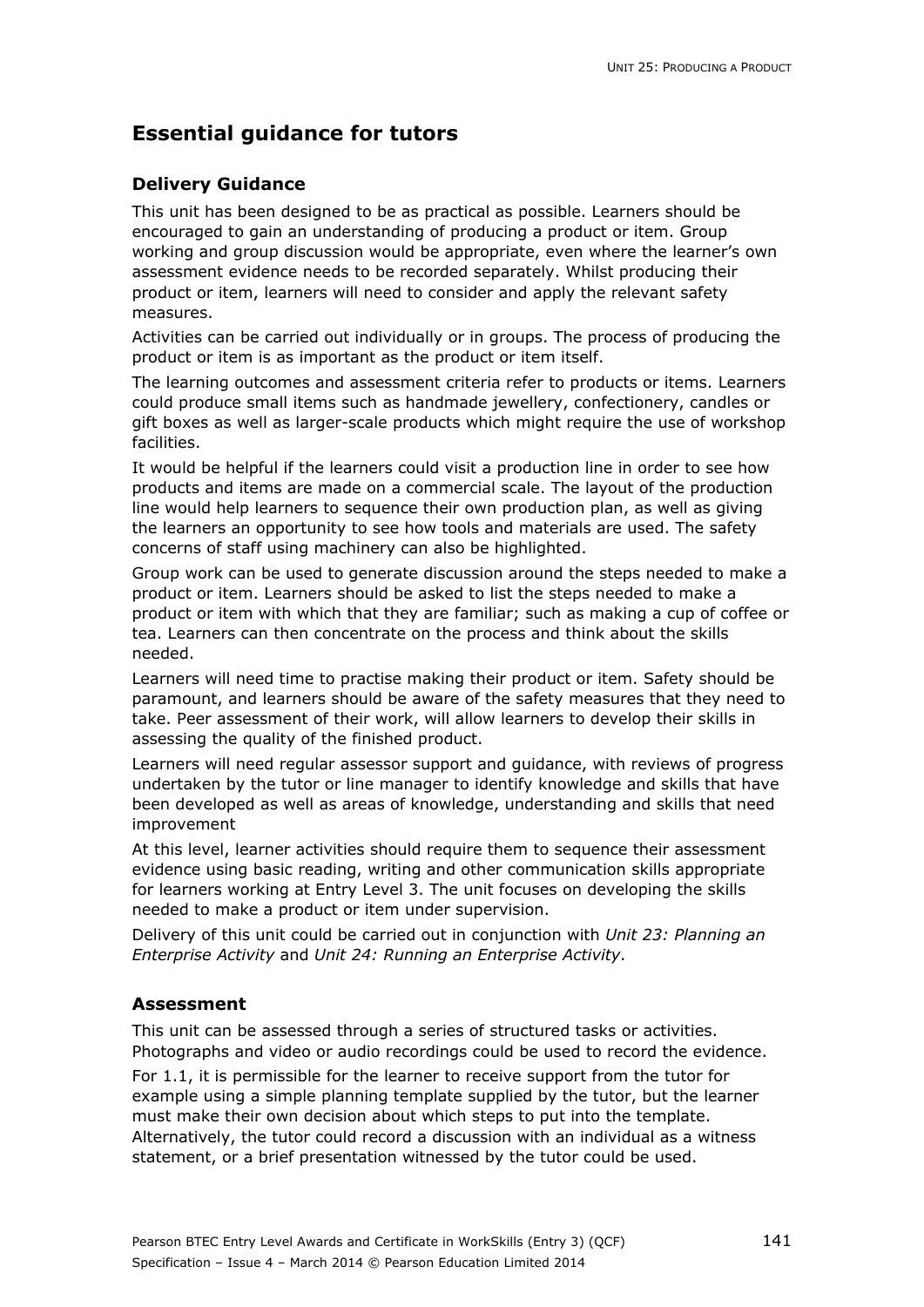For 2.1, the learner must be able to identify at least two skills needed to make the product or item. A question and answer session could be used as evidence for this purpose. Alternatively, appropriate forms of evidence such as written notes or recordings of discussions with the learner, may be used.

To achieve 3.1, observation by the tutor of the learner making the product or item safely, or an aspect of the product or item safely, needs to be recorded. It must be clear from the observation that the learner has demonstrated appropriate levels of safety in making the product or item.

For 4.1, a description of the qualities and faults of the final product or item may be written by the learner, or the assessor could record a discussion with the learner. A question and answer session with a witness statement could also be used. At least two observations about the product or item (positive qualities, faults or a combination of both) must be made by the learner.

### **Links to other BTEC units, other BTEC qualifications and other relevant units and qualifications**

| <b>Entry Level</b>         | Level 1                         | Level 2                         |
|----------------------------|---------------------------------|---------------------------------|
| Unit 23: Planning an       | Unit 31: Planning an            | Unit 28: Planning an            |
| <b>Enterprise Activity</b> | <b>Enterprise Activity</b>      | <b>Enterprise Activity</b>      |
| Unit 24: Running an        | Unit 32: Running an             | Unit 29: Running an             |
| <b>Enterprise Activity</b> | <b>Enterprise Activity</b>      | <b>Enterprise Activity</b>      |
|                            | Unit 33: Producing a<br>Product | Unit 30: Producing a<br>Product |

This unit forms part of the *WorkSkills* suite. This unit has particular links with:

#### **Essential resources**

Learners will need to access to an area suitable for the practical activities undertaken, for example, a workshop or practical workroom. A variety of materials including wood, metal, soft-cottons and fabrics will enable learners to become familiar with the properties of different materials.

Depending on the product or item the learner will be producing, appropriate safety gear and equipment will be required and the location of first aid supplies and support need to be known.

Where photographs and recordings or audio and video are to be used as evidence, appropriate equipment will be needed.

### **Suggested resources**

#### **Websites**

www.businesslink.gov.uk www.enterprise-education.org.uk www.enterpriseuk.org/ www.stridingout.co.uk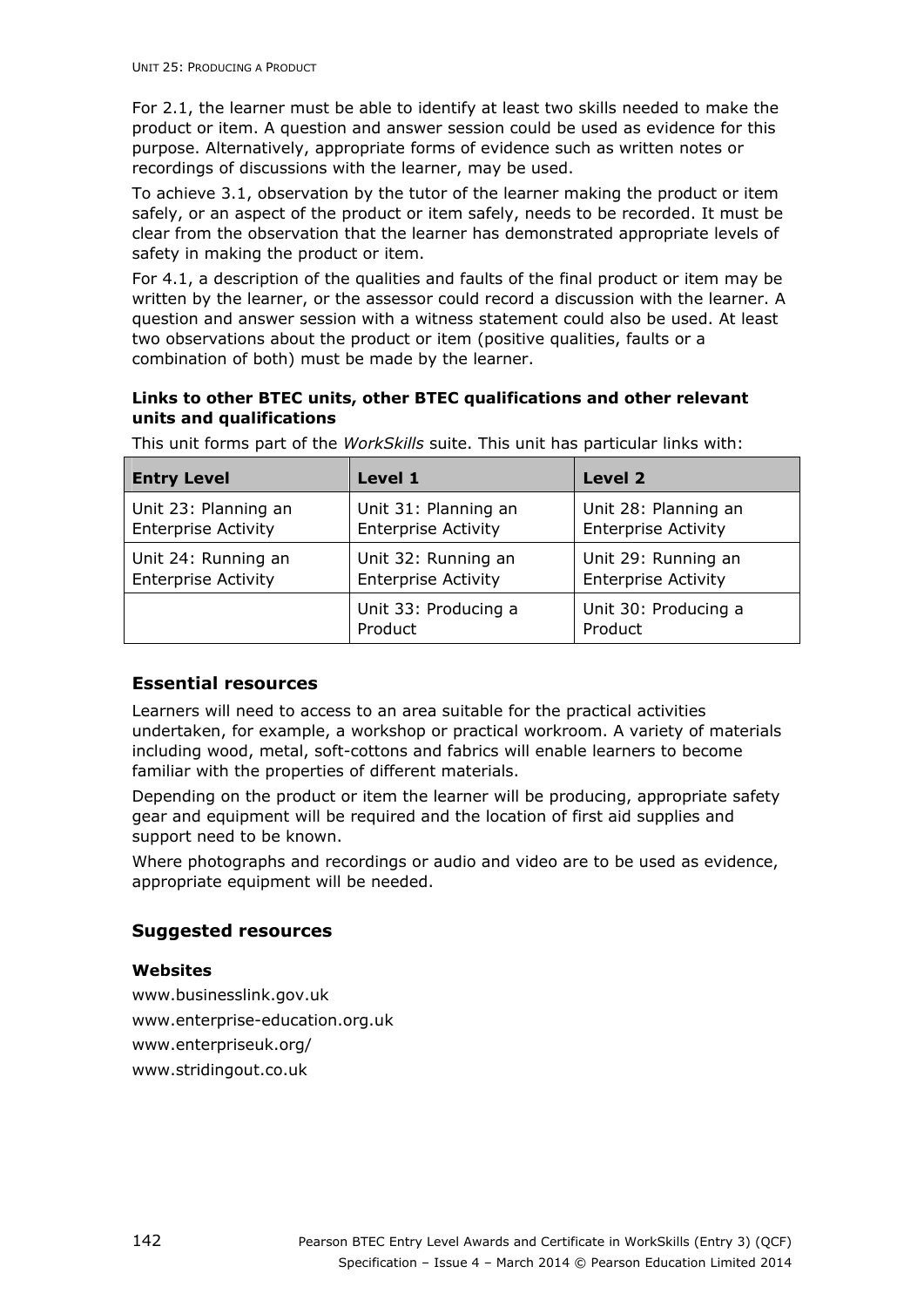| <b>Unit 26:</b>               | Literacy for the<br><b>Workplace</b> |
|-------------------------------|--------------------------------------|
| <b>Unit code:</b>             | J/504/4083                           |
| <b>OCF Entry Level:</b>       | <b>Entry 3</b>                       |
| <b>Credit value:</b>          | 1                                    |
| <b>Guided learning hours:</b> | 10                                   |

# **Unit aim**

This unit helps learners to read and write straightforward structured text using workplace-related language and to check their work for sense and accuracy. The unit will also enable learners to develop listening and speaking skills for the workplace.

# **Unit introduction**

Everyone needs the essential skills of reading, writing, speaking and listening so that they can be confident, effective and independent in life and at work. All age groups need literacy skills so that they are able to participate and progress in education, training and employment.

This unit begins to build confidence in learners, so that they understand short, straightforward, work-related text. They will learn to write text using the correct language and checking it for accuracy. This unit will also enable learners to communicate effectively using listening, speaking and conversation skills for the workplace. This will prepare learners for further learning, for example in Functional Skills English and/or GCSE English.

# **Learning outcomes and assessment criteria**

| <b>Learning outcomes</b> |                                                                            | <b>Assessment criteria</b> |                                                                                         |
|--------------------------|----------------------------------------------------------------------------|----------------------------|-----------------------------------------------------------------------------------------|
|                          | Be able to understand<br>straightforward work-related text                 | 1.1                        | Identify different purposes of<br>work-related text                                     |
|                          |                                                                            | 1.2 <sub>1</sub>           | Summarise continuous work-<br>related text to show understanding                        |
|                          |                                                                            | 1.3                        | Follow written instructions in given<br>work-related text                               |
| $\mathcal{P}$            | Be able to write text about work-<br>related issues using correct language | 2.1                        | Using complete sentences write<br>text to give information about<br>work-related issues |
|                          |                                                                            | 2.2                        | Check writing for accuracy                                                              |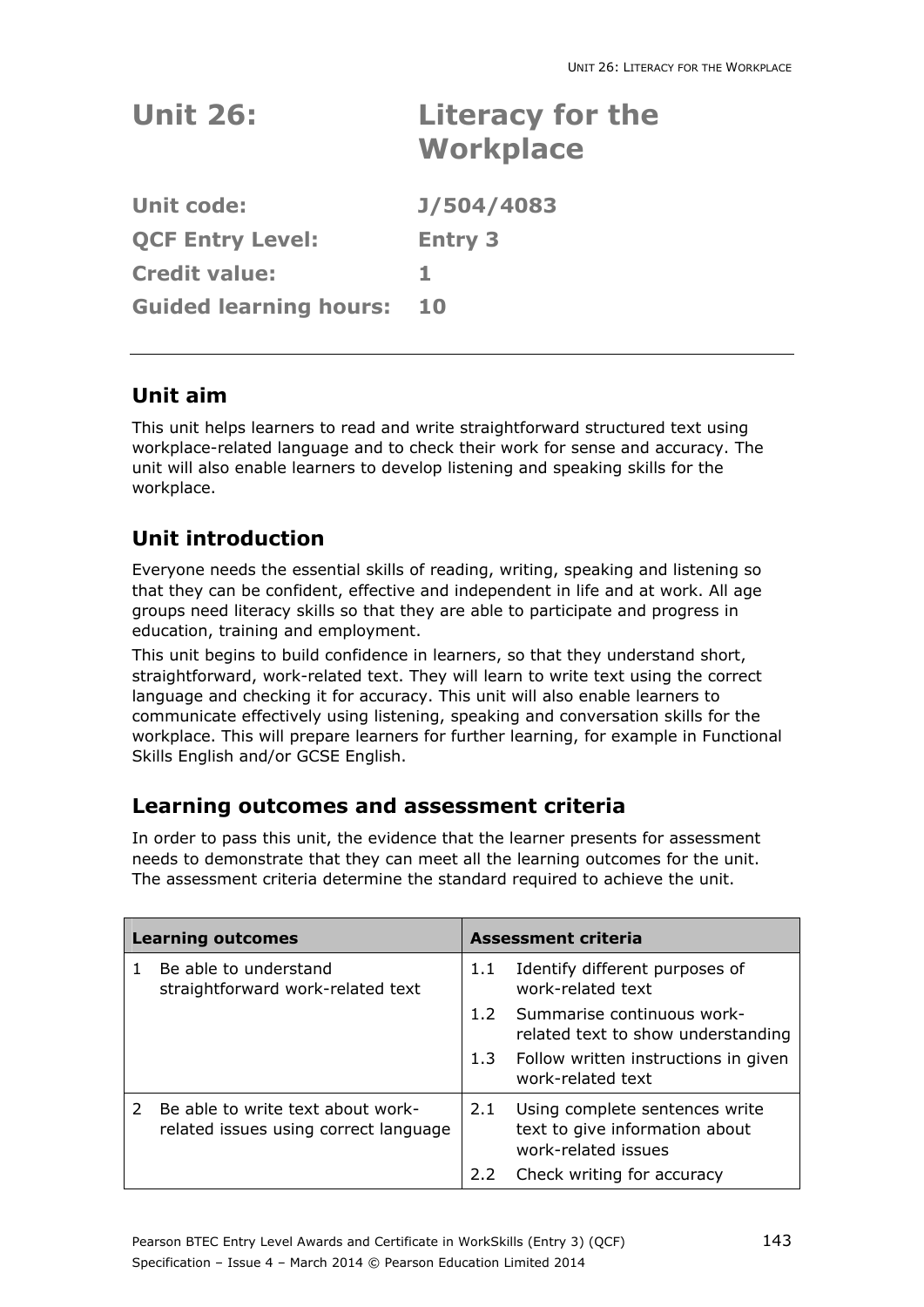| <b>Learning outcomes</b> |                                                         | <b>Assessment criteria</b> |                                                                |
|--------------------------|---------------------------------------------------------|----------------------------|----------------------------------------------------------------|
|                          | Be able to communicate effectively<br>for the workplace | 3.1                        | Respond to verbal instructions to<br>demonstrate understanding |
|                          |                                                         | 3.2                        | Speak to communicate information<br>on work-related topics     |
|                          |                                                         | 3.3                        | Actively participate in a discussion<br>on work-related topics |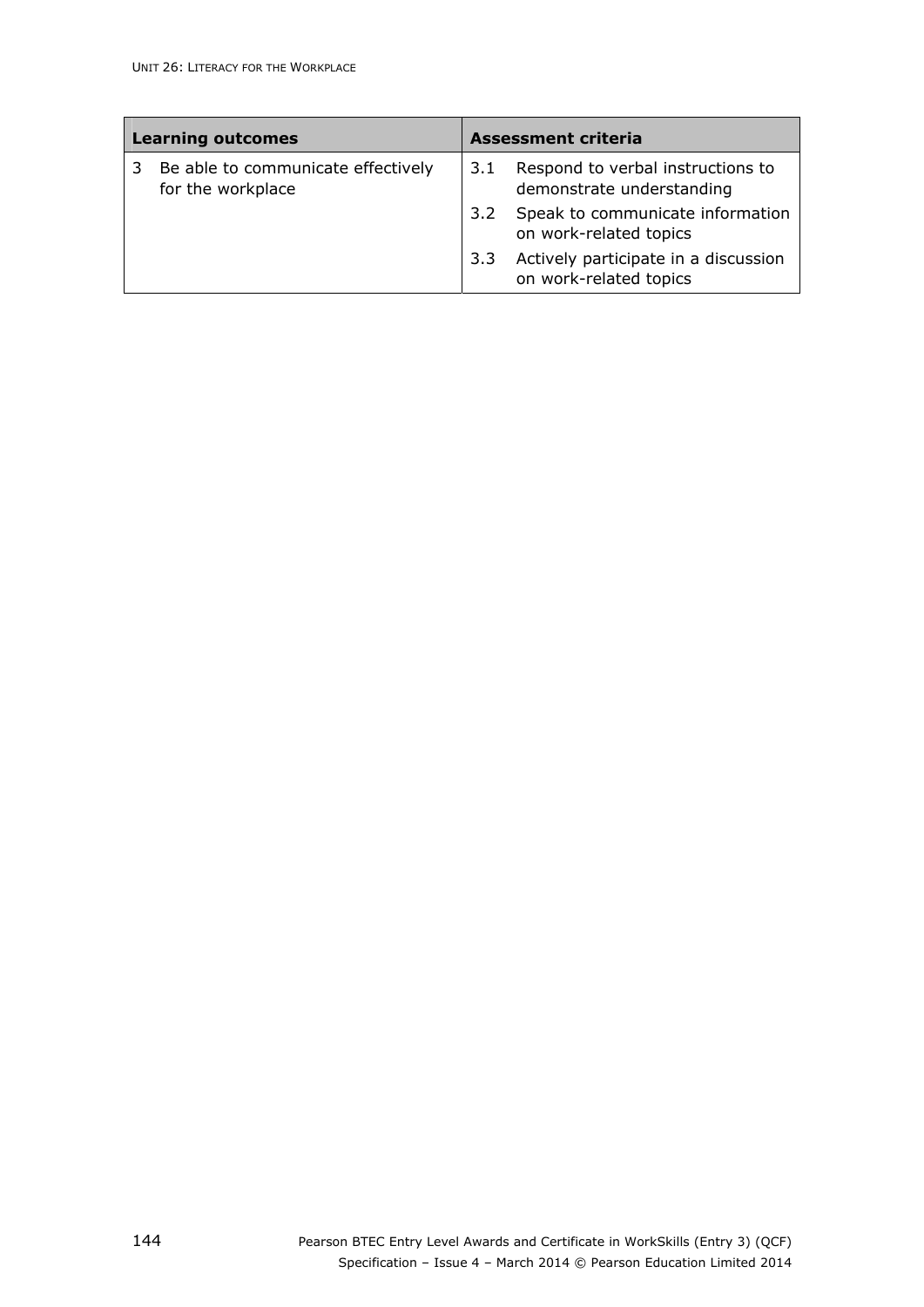#### 1 **Be able to understand straightforward work-related text**

*Purposes of work-related text*: e.g. induction information, instructions, job descriptions, policies, procedures, directions, information, newsletter articles, work blogs, descriptions, warning signs, guidance

*Summarise work-related text*: summarising points made in text, e.g. instructions, newsletter articles, work blogs, paragraphs in policies, warning signs

*Correct punctuation*: punctuation, e.g. capital letters, full stops, question marks, exclamation marks, commas

*Follow written instructions*: follow instructions, e.g. task instructions, instructions on how to use equipment, e.g. photocopier, laminating machine, evacuation procedures, procedures for signing into work

#### 2 **Be able to write text about work-related issues using correct language**

*Complete sentences*: e.g. containing a capital letter, a full stop; needs to make complete sense, a subject, a verb, variation of sentence length as appropriate

*Correct grammar*: basic grammatical structures, e.g. appropriate verb tense, subject-verb agreement

*Correct punctuation*: punctuation, e.g. capital letters, full stops, question marks, exclamation marks, commas in lists

*Strategies to help check punctuation*: e.g. reading aloud (or to yourself) *Check writing*: e.g. sense, clarity of information

*Correcting errors*: e.g. removing grammatical mistakes, making sure sentence structure is correct, correcting spelling mistakes

*Strategies to use for checking work*: e.g. reading aloud, asking for advice, checking against given instructions and information

#### 3 **Be able to communicate effectively for the workplace**

*Responding to demonstrate understanding*: e.g. verbal acknowledgement, partrepetition of instructions, questioning to seek increased understanding

*Speaking to communicate information*: e.g. use clear voice and diction, introduce context of information, present information in easy-to-understand sentences, ensure logical sequence of information being communicated, provide opportunity for questions or clarification

*Participate in a discussion*: involve at least two people e.g. clear points made, comments made that build on previous points made in the discussion, clarification sought, polite, disagreement supported by evidence

*Active participation*: e.g. eye contact, positive body language, look interested, ask questions, make complementary points, be constructive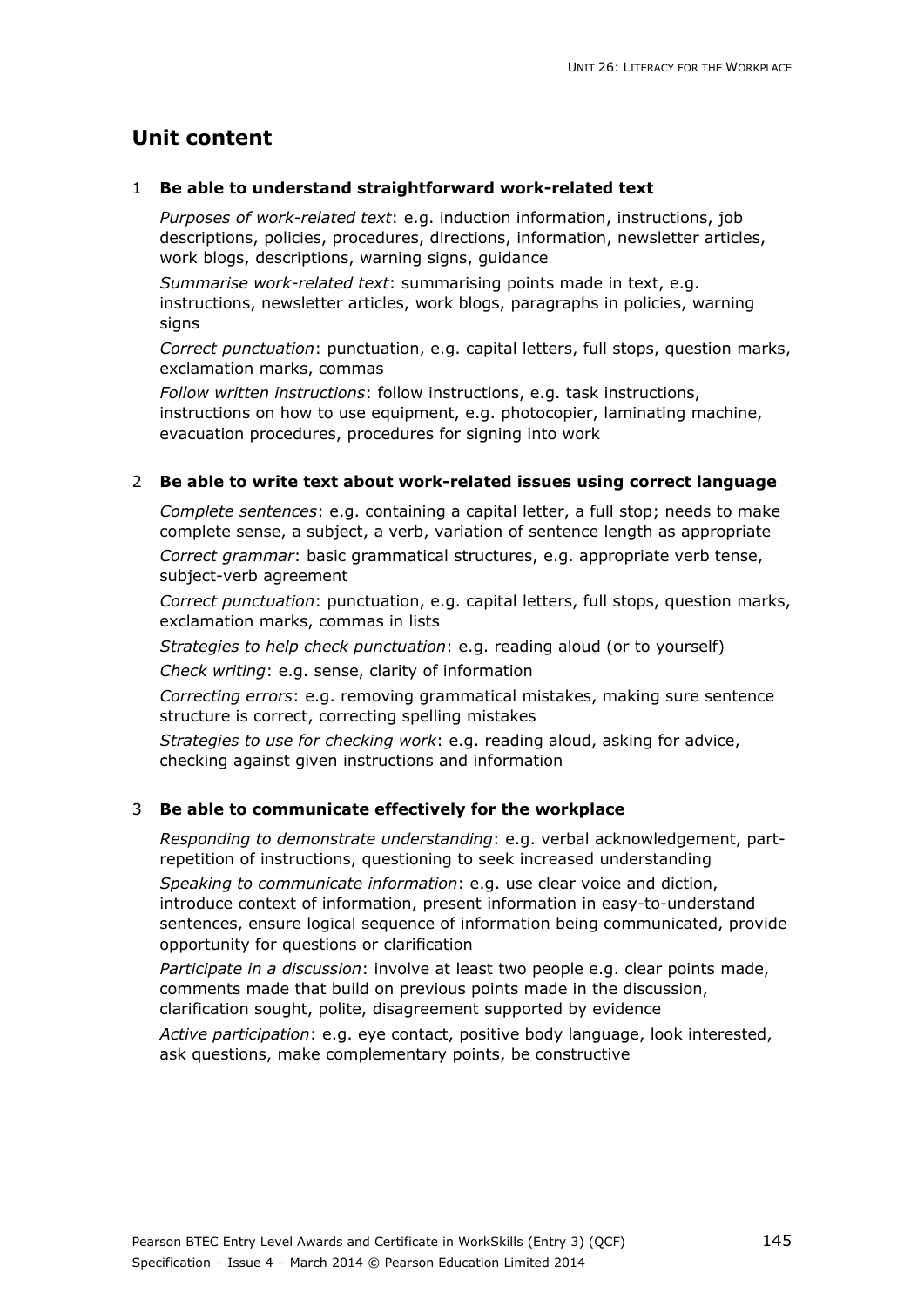## **Delivery**

To support the learner in developing skills in sequencing, paragraphing and placing key events in logical order, the tutor can give examples of a range of workplace texts such as brochures, job descriptions, memos, draft reports, newsletters, letters, emails, instructional text, requests for information and summaries of workrelated tasks. The tutor could provide a breakdown of a piece of text to support the learner in recognising the language devices in the text to convey information, for example passive/active voice, imperatives, rhetorical writing, instructional, and recognise the audience that may read the text and respond to it. Learners will be supported in finding 'hidden meanings' in the text such as 'urgent response required' or instructions for 'next steps' within the text and the origins of the text.

The tutor can support learners by giving them examples and guidance on how to summarise a text. The skills of skimming and scanning from learning outcome 1 will be useful. The learner can find key words in the text that denote required action, for example the use of the imperative, 'By Thursday...' 'Employees will...', 'It is necessary to...', 'Please be aware...'.

The tutor could also introduce learners to the language devices required for instructional text by providing examples from a workplace setting; for example, fire evacuation instructions, timetables, warning signs and health and safety instructions. Learners could be given poorly-sequenced instructions, for example on fire safety, on how to use the vending machine, where to go for lunch that they can reorganise to make it more logical.

As well as written instructions and text, the tutor can use visual material, such as posters and spoken communication, for example, telephone instructions, and ask learners to create instructions for another learner to follow. They could then use group discussion to evaluate the clarity of the instructions.

The tutor could introduce learning outcome 2 by gathering evidence from learners about their prior learning, knowledge of writing skills and the basic language tools needed for writing in the workplace. To facilitate this, the tutor could familiarise learners with the formal structure of workplace communication through discussion of their own expectations of writing from different workplaces. Learners respond to questions such as 'What kind of a letter would you expect from... (Doctor, head teacher, employer, bank etc?' the tutor could present learners with text that is wholly unsuitable and draw from them the reasons why it is unsuitable.

The tutor could give learners examples of writing from a variety of workplaces, such as press releases, emails, memos, letters and reports, PowerPoint presentations, messages, workplace logs, as well as examples of less formal settings such as diaries, texts, memos from friends. With support from the tutor, learners could list or highlight, compare and contrast formal workplace writing with more informal examples of writing such as Facebook, text messages, diaries and personal recollections.

The tutor could give learners examples from workplace text and give them guidance on accurate sentence construction, the correct use of nouns, verbs, adjectives and pronouns and clauses and subordinate clauses. To do this, the tutor could use a teacher-led, modelling exercise to talk learners through deliberate errors in the text to guide them in distinguishing the differences between the texts more accurately in terms of variety of sentence construction, syntax, passive and active voice, the use of the imperative, use of gender and politically correct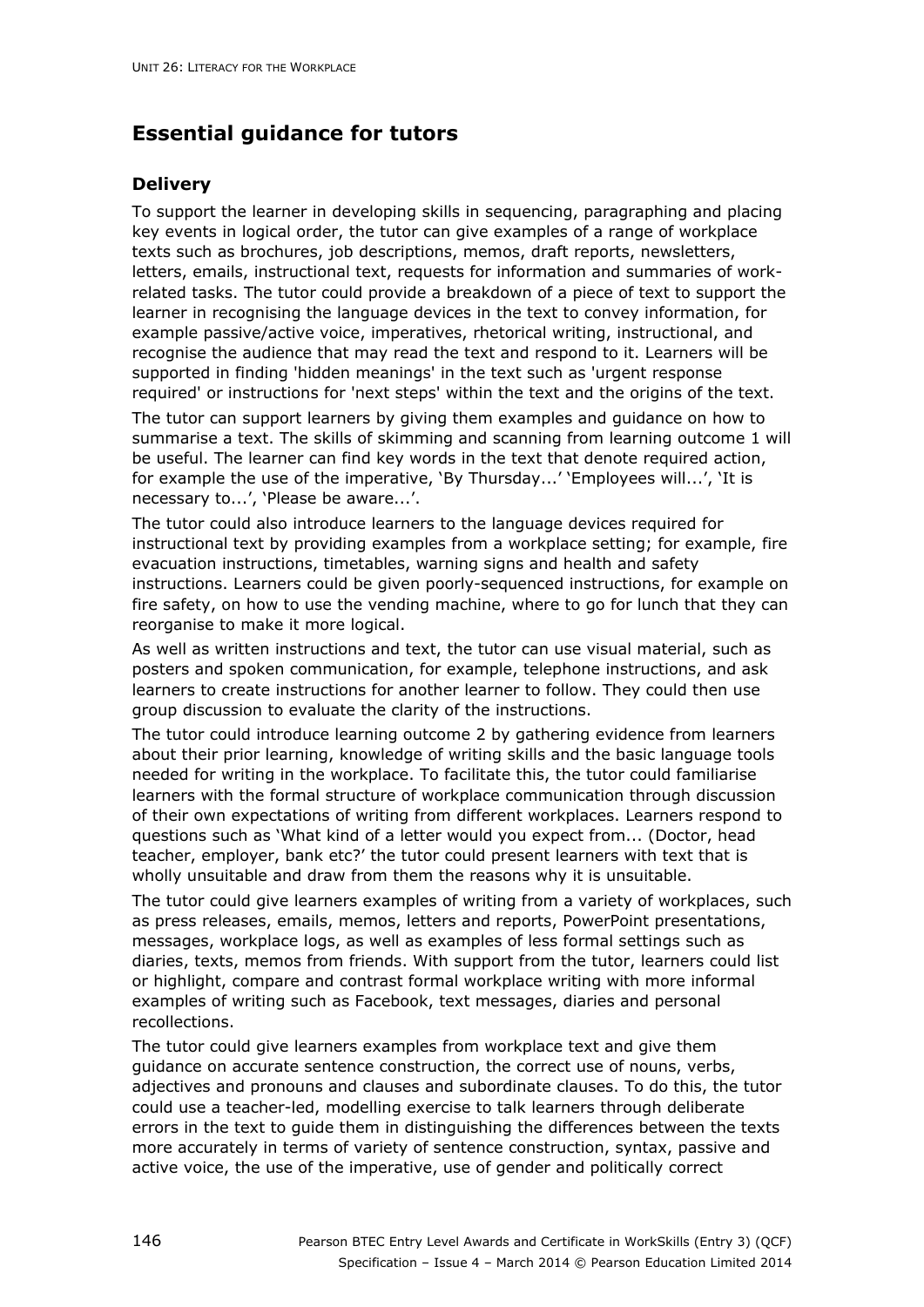content, spelling and use of connectives and recognising visual clues such as use of paragraphs, clauses, lists, date, time etc.

The tutor could also develop learners understanding of the tone of some texts, for example angry, assertive, emphatic, informative, and emotive, and how they may sound to an audience. This may lead to reading out loud to a group or 'sending' a fictional memo to other learners and asking for feedback on the 'effect' or responses to the text. Learners could benefit from drama or role play, for example, the use of 'shouting emails'.

To help stress the importance of accuracy in the use of language for communication, the tutor can use film/video/TV/YouTube footage or drama/role play to highlight how poor use of language can impact on communication in a workplace situation.

Alongside establishing baseline skills in terms of spelling, grammar and punctuation, the tutor could provide skimming and scanning exercises. Learners could be asked to search for key words or to highlight and locate sentences to find meanings in a text. They could find inaccurate misspelling of certain words, missing punctuation. This exercise develops skills in checking text for inaccuracies and reading for meaning skills.

The tutor should discuss learners' learning in terms of communication in a workrelated or social setting, for example 'tannoy' announcements, shop floor communication and train announcements, and the serious consequences for the workplace of inappropriate verbal and physical communication.

The tutor can use a range of enjoyable activities, for example practising different body language movements, facial expressions, inappropriate oral responses or physical spacing role plays which the tutor can facilitate. For example, a receptionist who ignores the client, is on the phone to a friend, chewing gum, making inappropriate gestures etc. Another example may be the train or workplace tannoy announcement that is incoherent, confusing or inaccurate and the workplace colleague who talks but does not listen.

The tutor could discuss with learners the importance of verbal communication in customer relations. There are many examples on the internet and in film or TV. The tutor could use some light-hearted examples, to engage the learner whilst at the same time, emphasising the different situations in a workplace setting where tone of voice can have a serious impact on the 'client' and on the workplace when communication is poor or confrontational. They could use examples of 'rude' receptionists, pushy call centre staff, 'cold callers', aggressive service technicians etc. Using a range of visual media, the tutor can give learners visual examples of appropriate and inappropriate body language, for example slouching, folding arms, wagging fingers, threatening postures, bored appearance etc. The tutor could provide a pre-prepared, logically-sequenced script containing key instructions or information such as echoing, and asking for clarification on key points or eliciting information by questioning, for example, 'Is this correct?' 'Have you thought about...?' 'Did you say you were...?' 'Can I just check...?' 'So, you...' 'Would I be right in saying...?' are integral. The tutor could provide role play exercises in using different tones of voice to encourage learners to develop emotional intelligence skills.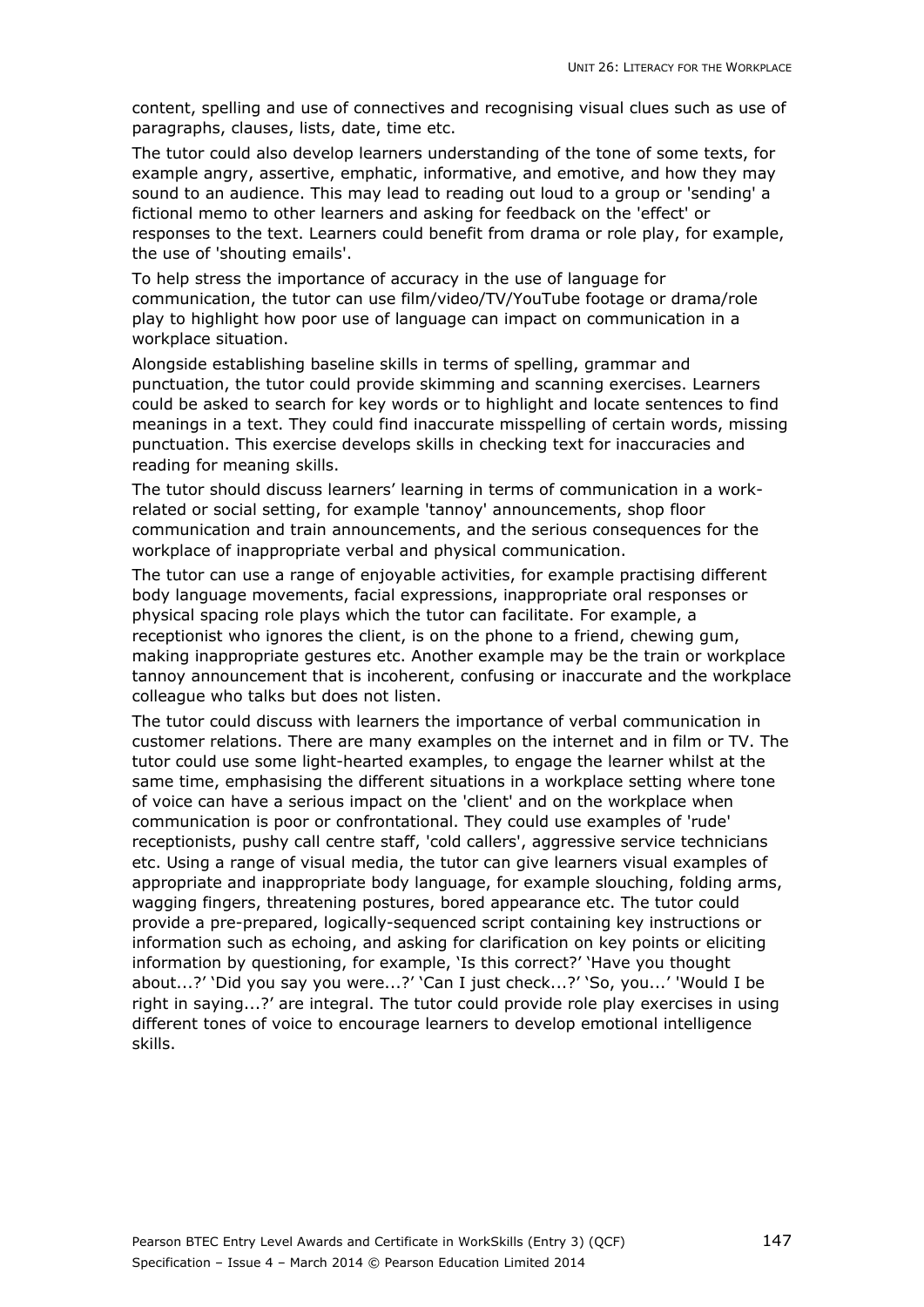#### **Assessment**

For assessment criteria 1.1, 1.2 and 1.3, the learners can summarise the key points made in at least two pieces of work-related texts. The tutor can provide the text. Evidence can include a written, verbal or audio recording. Learners should be given at least one set of written work-related instructions. They should be able to follow these instructions successfully.

For 2.1 and 2.2, learners should provide at least one example of work-related text that they have written themselves. The text can be on any topic within the workplace. However, it would be valuable for the learner to choose a topic that is of interest to them. The piece of written work could be a letter or an email about an application for a job. If learners use IT in the form of a Word document to write their text, they must authenticate their work as their own. At least one piece of work-related writing should be given that contains a number of errors related to grammar, punctuation, spelling and sense. They should be able to identify and correct the errors accurately.

For 3.1, 3.2 and 3.3, learners should demonstrate their understanding of instructions given in a work-related conversation, through verbal acknowledgement, asking questions, part-repetition of the instructions or summarising what they will do to achieve what has been asked.

Learners should talk about a work-related topic to another person. It could be in response to questions or they could talk about a work topic as a more formal presentation to one person or a small group. Learners should explain clearly what they are talking about and include logically-presented information in an understandable manner.

Learners should participate in a discussion displaying listening, speaking and questioning skills during the discussion.

### **Links to other BTEC units, other BTEC qualifications and other relevant units and qualifications**

This unit forms part of the *WorkSkills* suite. This unit has particular links with:

| <b>Entry Level</b>  | Level 1                |
|---------------------|------------------------|
| Unit 19: Speaking   | Unit 15: Communicating |
| Confidently at Work | Solutions to Others    |

#### **Essential resources**

To make this unit as useful as possible for learners they must have at least a basic knowledge of spelling, punctuation and grammar.

### **Suggested resources**

#### **Websites**

www.excellencegateway.org.uk www.sabes.org/curriculum www.teachit.co.uk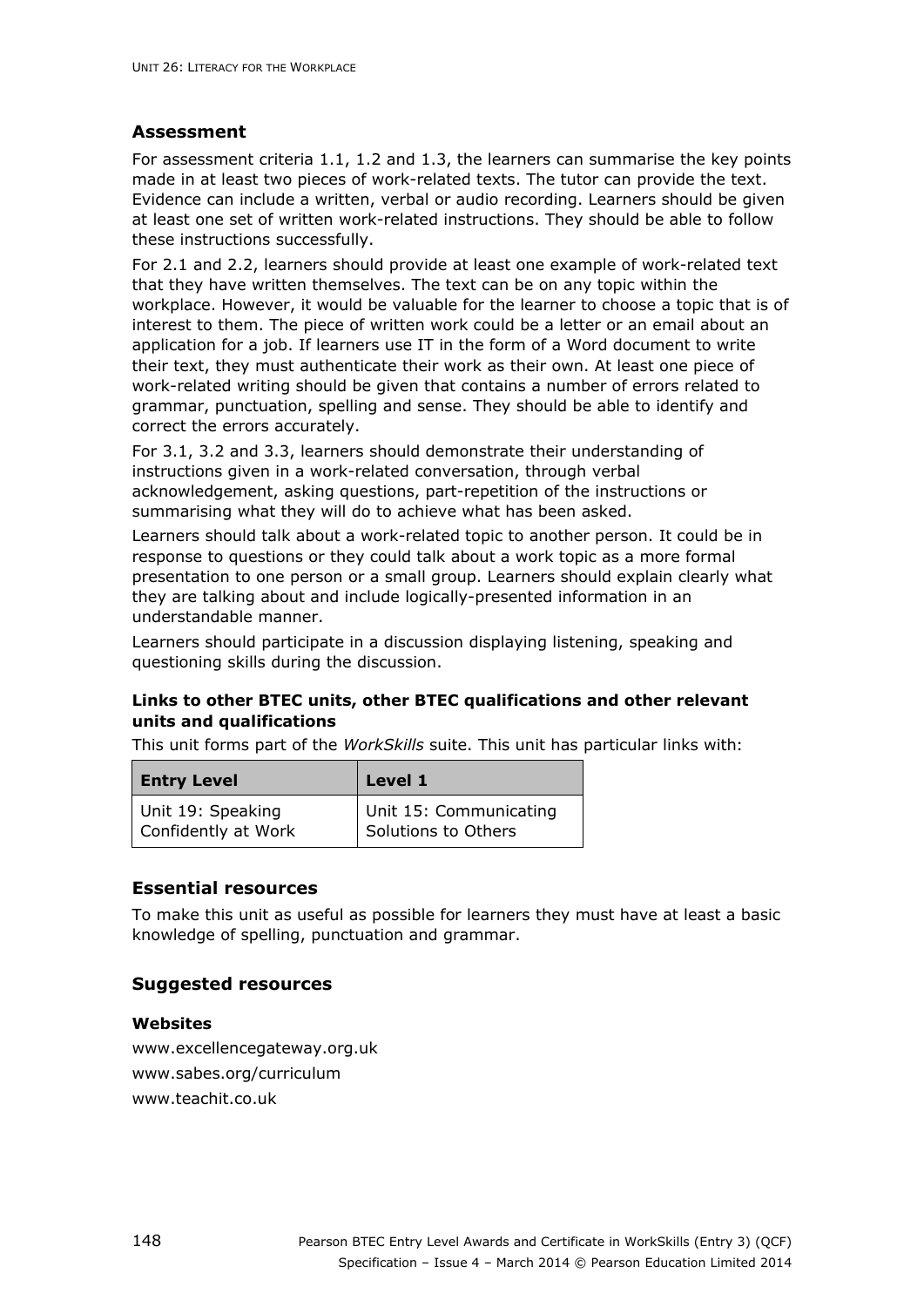| <b>Unit 27:</b>               | <b>Numeracy for the</b><br><b>Workplace</b> |
|-------------------------------|---------------------------------------------|
| <b>Unit code:</b>             | L/504/4196                                  |
| <b>QCF Entry Level:</b>       | <b>Entry 3</b>                              |
| <b>Credit value:</b>          | 1                                           |
| <b>Guided learning hours:</b> | 10                                          |
|                               |                                             |

# **Unit aim**

This unit will encourage learners to build their confidence when using whole numbers up to 100 for work-related problems. Learners will be able to measure and weigh accurately, using different units of measurement. Learners will also be able to interpret charts to solve work-related problems.

# **Unit introduction**

Everyone needs to be able to use numbers confidently in the work-place. We must be able to add and subtract and read information from different types of chart. In some work situations, employees will need to be able to weigh and measure accurately to carry out their job successfully. This unit will give learners the opportunity to practise these skills, gain confidence and then demonstrate their skills through practical, work-related numerical problems.

This will prepare learners for further learning, for example in Functional Skills mathematics and/or GCSE mathematics.

# **Learning outcomes and assessment criteria**

| <b>Learning outcomes</b>                                                   |     | Assessment criteria                                                                                |
|----------------------------------------------------------------------------|-----|----------------------------------------------------------------------------------------------------|
| Be able to solve work-related<br>problems using whole numbers up to<br>100 | 1.1 | Identify operations to solve work-<br>related problems using whole<br>numbers up to 100            |
|                                                                            | 1.2 | Solve given work-related<br>numeracy problems using addition<br>with whole numbers up to 100       |
|                                                                            | 1.3 | Solve given work-related<br>numeracy problems using<br>subtraction with whole numbers up<br>to 100 |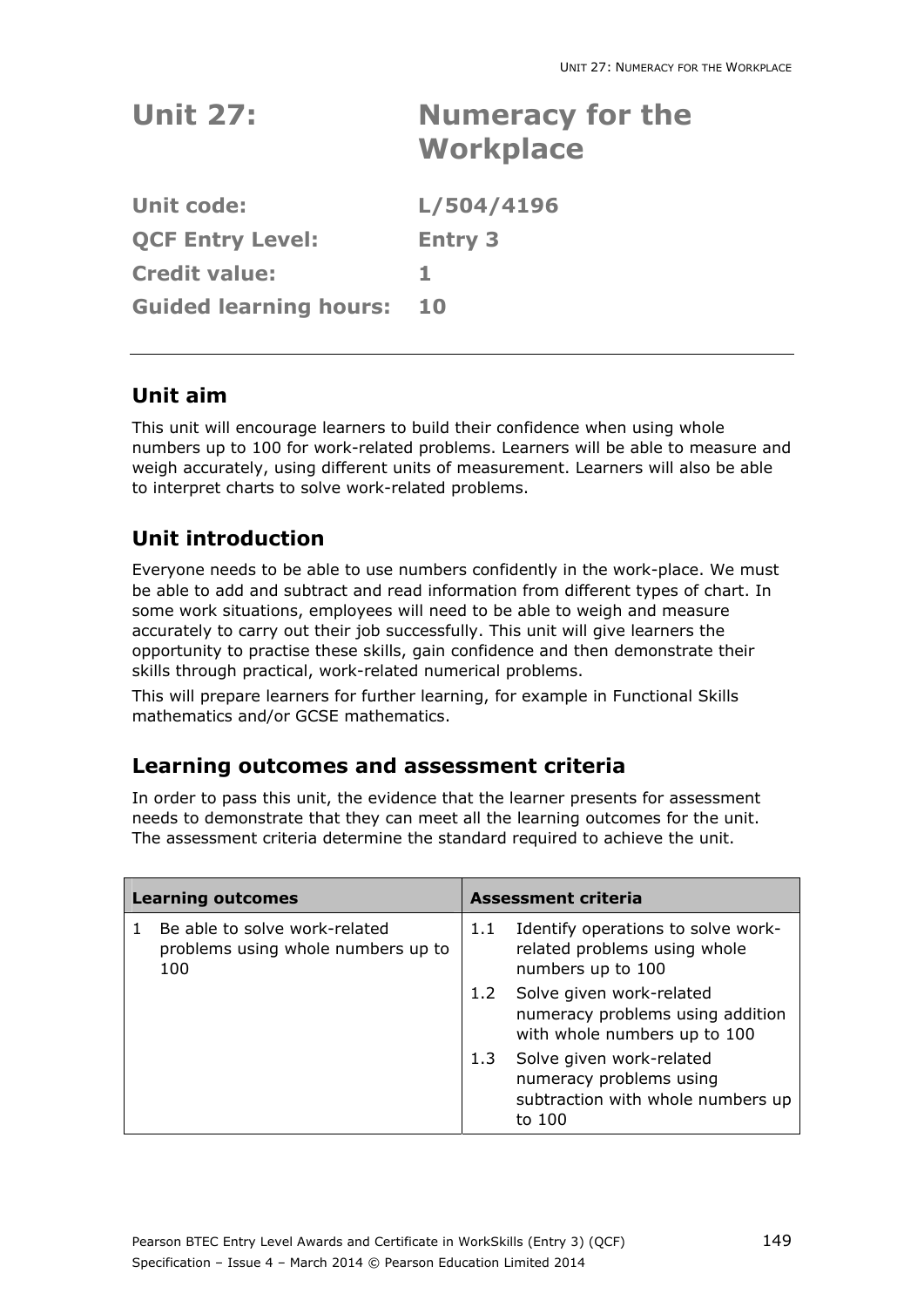|               | <b>Learning outcomes</b>                                                      |                      | <b>Assessment criteria</b>                                                                                                                        |
|---------------|-------------------------------------------------------------------------------|----------------------|---------------------------------------------------------------------------------------------------------------------------------------------------|
| $\mathcal{L}$ | Be able to use units of measure to<br>solve work-related numeracy<br>problems | 2.1<br>$2.2^{\circ}$ | Use scales to weigh accurately<br>using:<br>grams<br>kilograms<br>$\bullet$<br>Measure lengths accurately using:<br>mm<br>٠<br><sub>cm</sub><br>m |
| 3             | Be able to interpret charts to solve<br>work-related problems                 | 3.1<br>3.2           | Interpret work-related bar charts<br>to gather accurate information<br>Interpret work-related line charts<br>to gather accurate information       |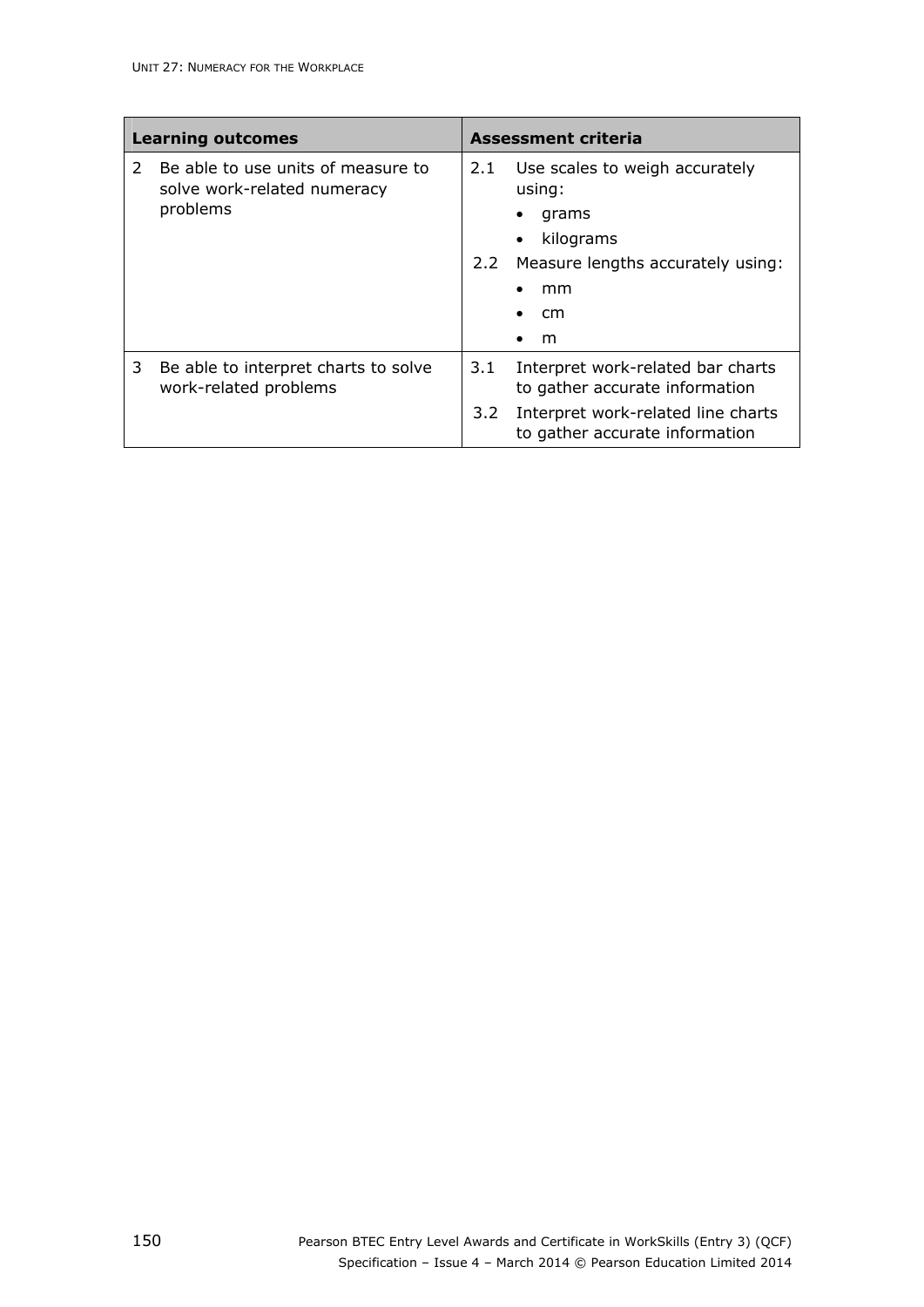#### 1 **Be able to solve work-related problems using whole numbers up to 100**

*Work-related*: actual or scenarios of work-related problems relevant to the learner

*Add whole numbers up to 100*: e.g. stock-taking, adding up daily absence figures, adding up total customer numbers for the week

*Subtract whole numbers up to 100*: e.g. working out the amount left in a simple budget, working out number of items needed to retain stock levels

#### 2 **Be able to use units of measure to solve work-related numeracy problems**

*Kilograms and grams*: e.g. find the weight of a parcel in grams then convert to kilograms

*Metres, centimetres and millimetres*: e.g. measure the length of a room in centimetres then convert to metres

### 3 **Be able to interpret charts to solve work-related problems**

*Work-related bar charts*: e.g. simple bar chart showing holiday temperatures; pictogram showing number of hours of sunshine

*Work-related line charts*: e.g. cost of an item in a resource catalogue; cost of an item in a resource brochure or on an order form; interest rates for different accounts; time-sheet; weekly or cumulative attendance results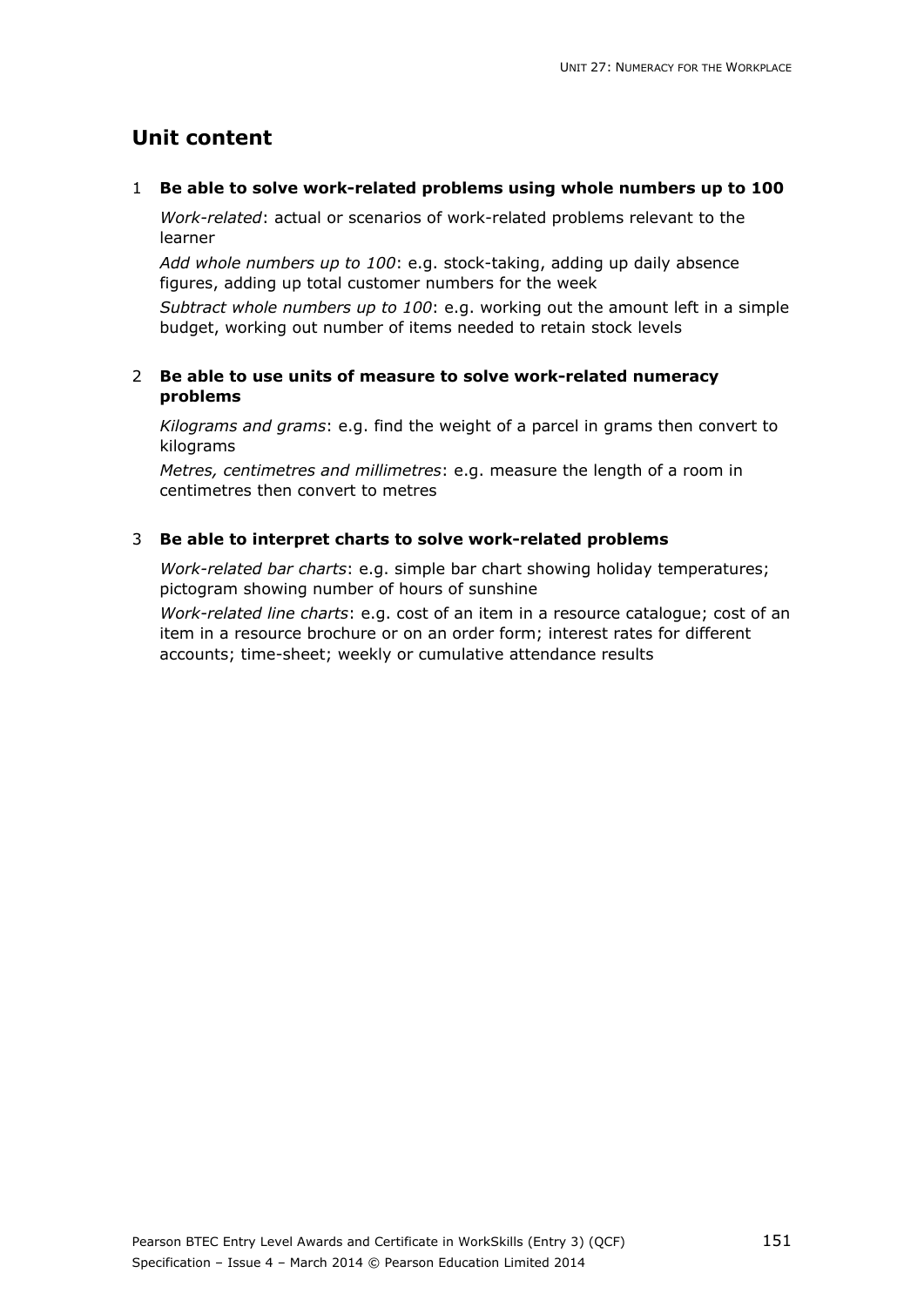### **Delivery**

This unit requires learners to practise arithmetic. Before tackling work-related problems, learners will need to be confident in carrying out the arithmetic operations of addition and subtraction with whole numbers up to 100.

Learners may need to be reminded how to carry out these arithmetical operations. Worksheets could be used to ensure that learners have sufficient practice to gain confidence in working with whole numbers.

Once learners are confident at carrying out these arithmetic operations then the same types of calculations must be presented within simple work-based contexts. Learners could be asked to write simple problems of their own for others to work on.

This unit requires learners to be actively involved in measuring a range of objects. This should encompass both the measurement of length and weight using appropriate tools.

Before learners carry out any measuring, it would be useful to hold a discussion with them to talk about the different units of measurement. A list could be produced showing all the units they know that can be used for measuring length and weight. Once a list has been compiled, the discussion could move to decide what could be measured appropriately using each unit in the list. For example, use metres to measure the length of a room.

When a ruler, tape measures and scales are introduced, attention should be paid to ensuring that learners can read the different scales on the items, particularly weighing scales that weigh to differing levels of accuracy. Some worksheets requiring learners to just read measurements from a variety of scales would be beneficial.

Learners could start by measuring lines and small objects with a ruler and progress to measuring larger objects. When measuring length, as well as measuring physical objects for example desks and kitchen units, learners should measure spaces such as the gap between two kitchen units, the width of an alcove, the length and width of a room. Measurements could take place in the outdoors environment. Before measuring, learners should be asked to consider and then justify their chosen unit of measurement. A range of different tools should be used for the measurement of length including rulers, metre rules and tape measures of various lengths. Similarly, when weighing objects, a variety of different types of scales should be used. When dealing with weight, as well as when weighing an object, learners should practise weighing out a particular amount of an ingredient for example flour.

When learners are confident in measuring they should then be given the opportunity to practise converting between units. It is essential that learners are aware of the basic facts that 1 metre  $= 100$  centimetres; 1 centimetre  $= 10$ millimetres; 1 kilogram = 1000 grams etc. These are facts that should be learned. Before converting between units, practice could be given in just multiplying and dividing by 100 and 1000. Then, practice using plenty of examples would help learners to gain confidence in converting between metres and centimetres, kilograms and grams.

Learners could then be asked to carry out some measurements and give their length first in metres, then in centimetres. Likewise, some objects could be weighed and their weights given in both kilograms and grams.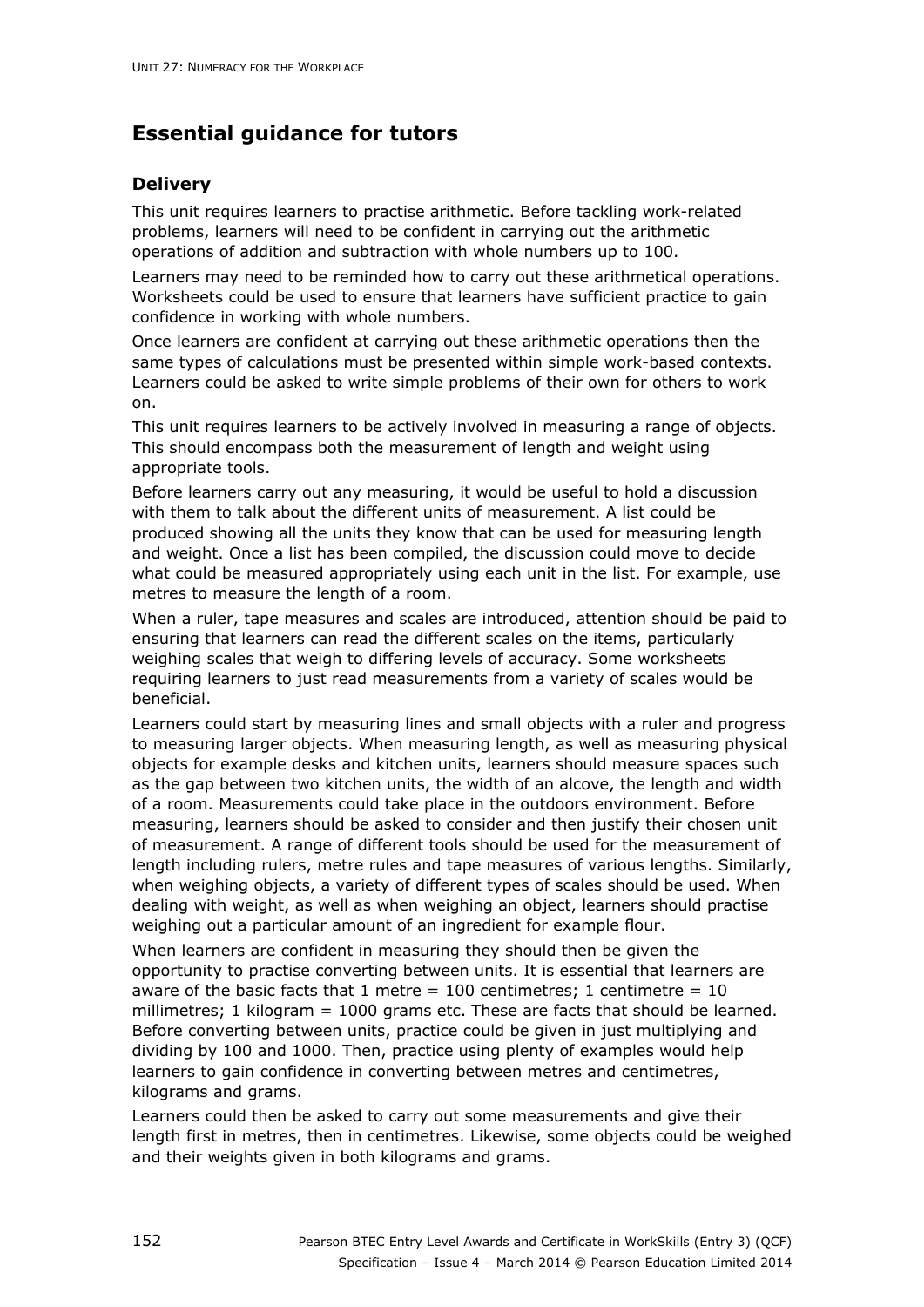### **Assessment**

All evidence must be provided in a work-related context.

For assessment criteria 1.1, 1.2 and 1.3 learners must provide at least two correctly worked examples of:

- adding whole numbers up to 100
- subtracting whole numbers up to 100

For 2.1 and 2.2, learners must provide at least two correctly worked examples of:

- using different, but appropriate tools to measure different lengths
- giving the length using the appropriate unit
- using different, but appropriate tools to measure different weights
- giving the weight using the appropriate unit
- recording the length in metres, centimetres and millimetres
- recording the weight in grams and kilograms.

For 3.1 and 3.2, learners must provide at least two correct examples taken from different source material of information required from charts.

Evidence could be provided through centre-devised tests that cover all the assessment criteria or a portfolio of evidence that shows evidence for each assessment criterion.

#### **Links to other BTEC units, other BTEC qualifications and other relevant units and qualifications**

This unit forms part of the *WorkSkills* suite. This unit has particular links with:

| <b>Entry Level</b>        | Level 1                |
|---------------------------|------------------------|
| Unit 3: Managing Your     | Unit 3: Managing Your  |
| Own Money                 | Own Money              |
| Unit 4: Being Responsible | Unit 4: Handling Other |
| for Other People's Money  | People's Money         |

### **Essential resources**

Learners will need access to plenty of practice examples both in and out of context. Examples should give practice across all three areas. Examples within context should cover as many different situations as possible.

#### **Suggested resources**

#### **Website**

www.bbc.co.uk/skillswise/topic-group/calculation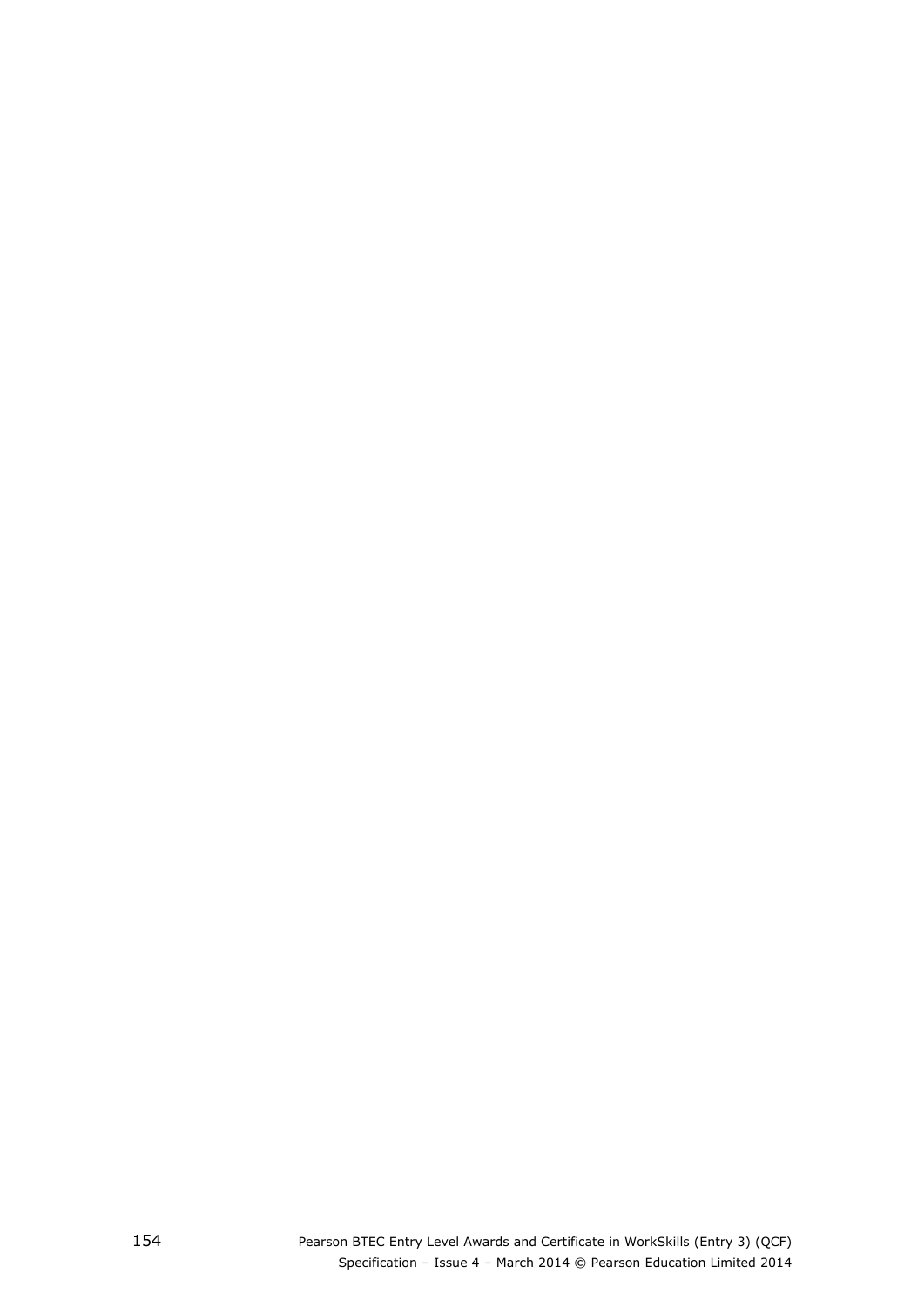| <b>Unit 28:</b> | <b>Introduction to Health</b> |  |  |
|-----------------|-------------------------------|--|--|
|                 | and Safety at Work            |  |  |

| <b>Unit code:</b>             | L/505/6929     |
|-------------------------------|----------------|
| <b>QCF level:</b>             | <b>Entry 3</b> |
| <b>Credit value:</b>          | $\mathbf{z}$   |
| <b>Guided learning hours:</b> | 20             |

# **Unit aim**

The aim of this unit is to introduce learners to their personal responsibilities for health and safety at work. Learners will explore types of workplace hazard and emergency and how to keep healthy for work.

# **Unit introduction**

This unit will help learners to prepare for a work placement.

Health and safety is a very important aspect in the workplace and all employees have responsibilities relating to it. It is important that people know how to look after themselves in the workplace so that they can stay healthy and work effectively.

This unit will help learners to understand some of the hazards and emergencies that can occur in the workplace. Learners will develop an awareness of their own responsibilities and actions in relation to reducing the risk of harm to self and others. This includes knowing how to follow instructions concerning hazards in the workplace environment and where to report any problems.

# **Learning outcomes and assessment criteria**

| <b>Learning outcomes</b> |                                                   | <b>Assessment criteria</b> |                                                                                         |
|--------------------------|---------------------------------------------------|----------------------------|-----------------------------------------------------------------------------------------|
|                          | Know about health and safety for the<br>workplace | 1.1                        | Identify own responsibilities for<br>keeping self and others safe in the<br>workplace   |
|                          |                                                   |                            | 1.2 Identify who to go to in the<br>workplace for health and safety<br>help and support |
|                          |                                                   |                            | 1.3 Outline why it is important to keep<br>self healthy for work                        |
|                          |                                                   | 1.4                        | Identify ways to stay healthy for<br>work                                               |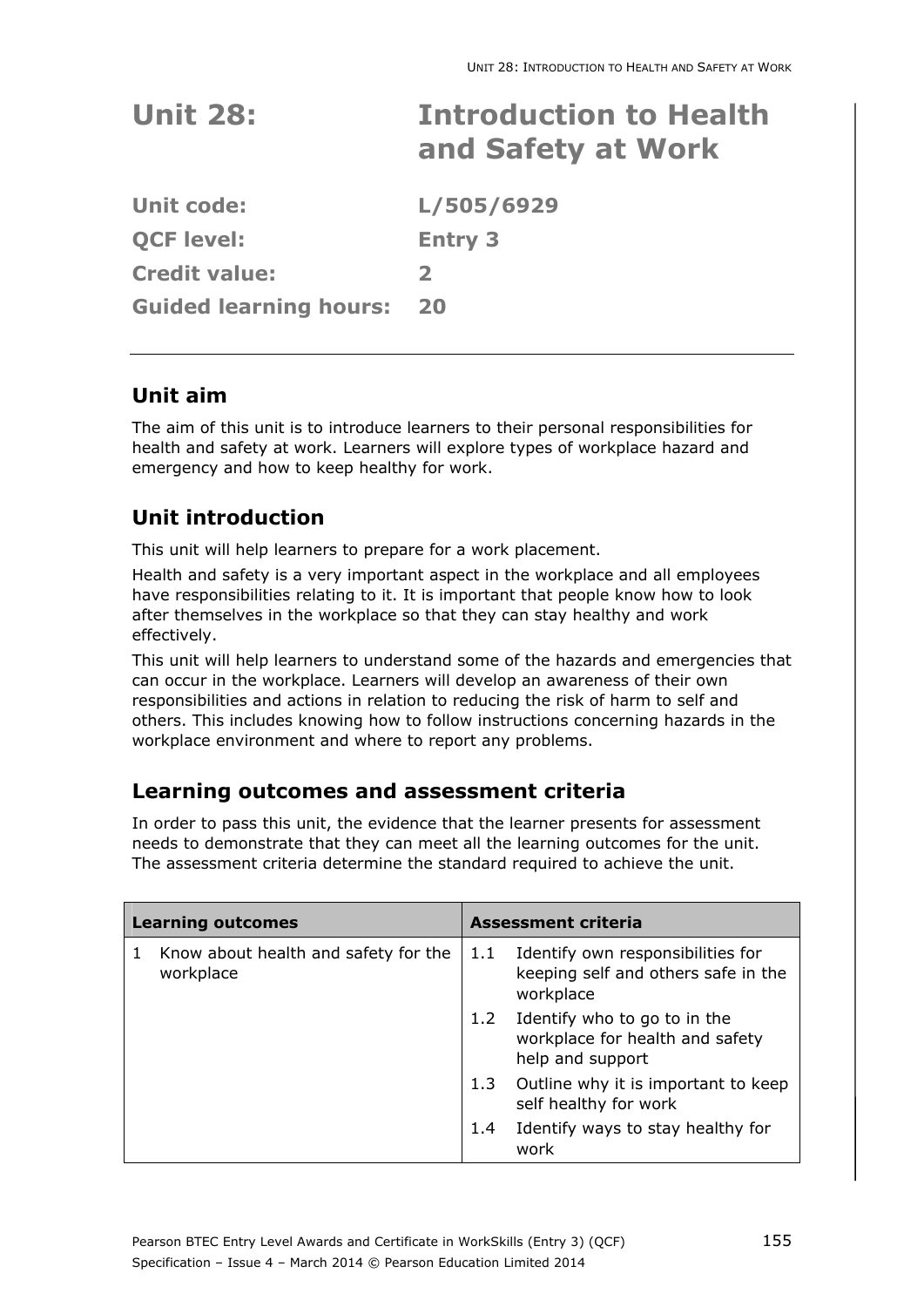| <b>Learning outcomes</b> |                                  | <b>Assessment criteria</b> |                                                                                     |
|--------------------------|----------------------------------|----------------------------|-------------------------------------------------------------------------------------|
|                          | Know potential workplace hazards | 2.1                        | Identify common workplace<br>hazards                                                |
|                          |                                  | $2.2^{\circ}$              | Identify common hazard safety<br>signs                                              |
| 3                        | Know about workplace emergencies | 3.1                        | List the types of emergency that<br>can occur in the workplace                      |
|                          |                                  | $3.2^{\circ}$              | Identify own responsibility if an<br>emergency situation occurs in the<br>workplace |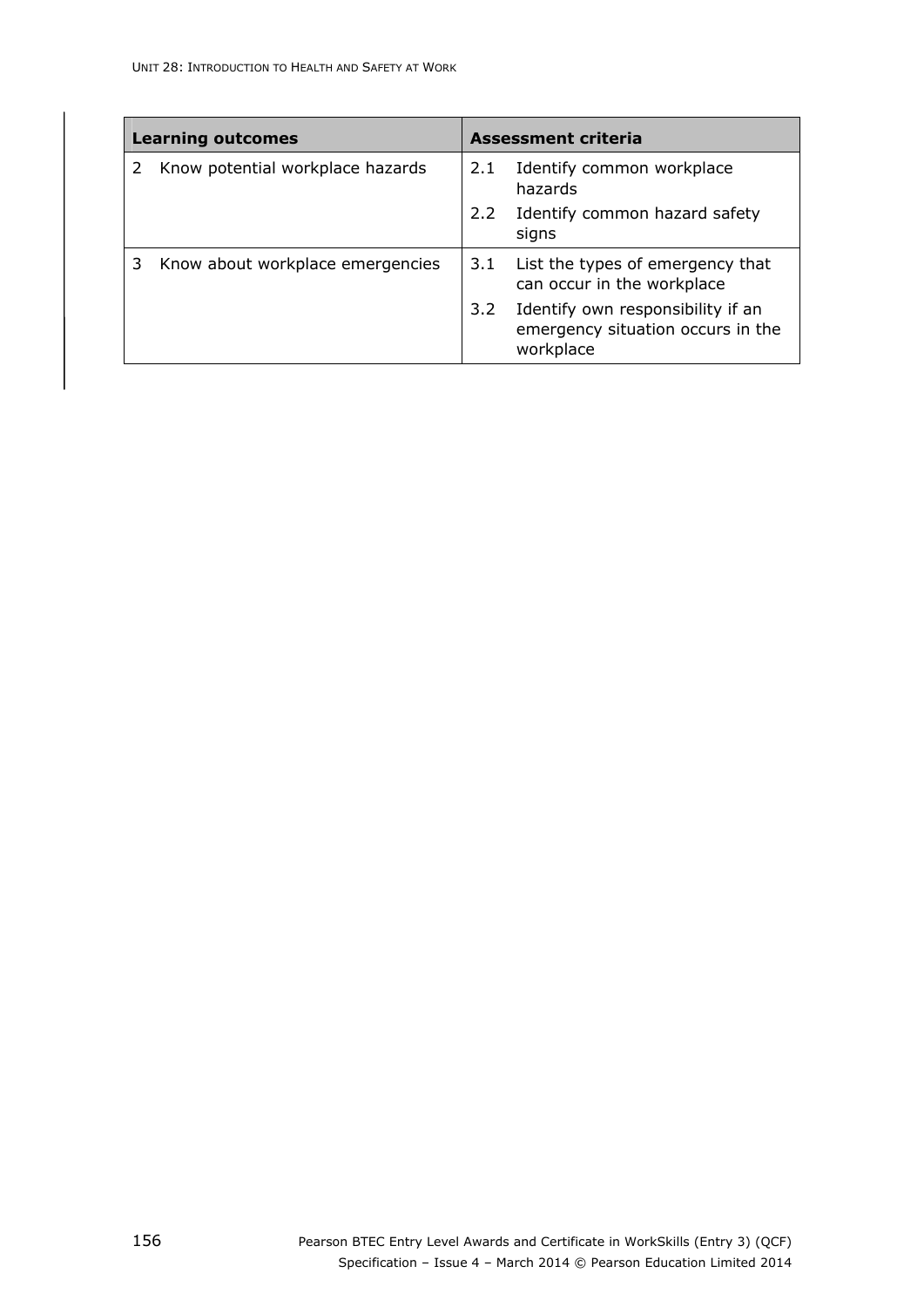#### 1 **Know about health and safety for the workplace**

*Own health and safety responsibilities:* understand what an employee is expected to do at work; to take care of own health and safety and of others who may be affected by own actions; follow instructions; be aware of the person to whom health and safety matters should be reported; know own limitations in dealing with a risk; not to interfere with, or misuse, anything provided for own or others' health, safety or welfare; use work items provided by the employer correctly in accordance with training and instructions; own behaviour for safe practice in the workplace, e.g. remaining alert to the presence of risk in the workplace environment; own conduct in minimising risk

*Sources of support*: advisers, e.g. line manager/supervisor, human resources department, occupational health, health and safety adviser

*Importance of keeping healthy for work*: work more efficiently; increased selfesteem; increased enjoyment of work; quality of work could suffer if worker is unhealthy; regular attendance

*Ways to stay healthy for work*: appropriate equipment, e.g. suitable chair, keyboard arm rests, foot rests; taking regular breaks; exercise; diet; adequate sleep; dealing effectively with stress; different needs for different environments, e.g. office, outdoors, working in a hospital; different types of illness and injury, e.g. repetitive strain injury, colds, flu and other illnesses

#### 2 **Know potential workplace hazards**

*Common workplace hazards:* definition of terms; hazards, e.g. faulty wiring, trailing flexes, torn carpet, broken glass, dangerous chemicals, visual display unit (VDU) screens, faulty equipment, poor posture when using computer, wet floors; manual handling; personal protective equipment and clothing; working at height; working with animals; working with computers; vehicles and transport

*Common safety hazard signs*: e.g. fire exit, fire extinguisher, fire door keep shut, no smoking, electrical safety, first aid; accident report book; posters, e.g. health and safety legislation poster

#### 3 **Know about workplace emergencies**

*Types of emergency:* e.g. accidents, severe illness, fire, flood, power outages, chemical spills, terrorism, bomb threats

*Own responsibility in emergency situations*: know the appropriate way to report an emergency promptly; raise the alarm; follow instructions of emergency personnel, e.g. first aider, fire warden; stay calm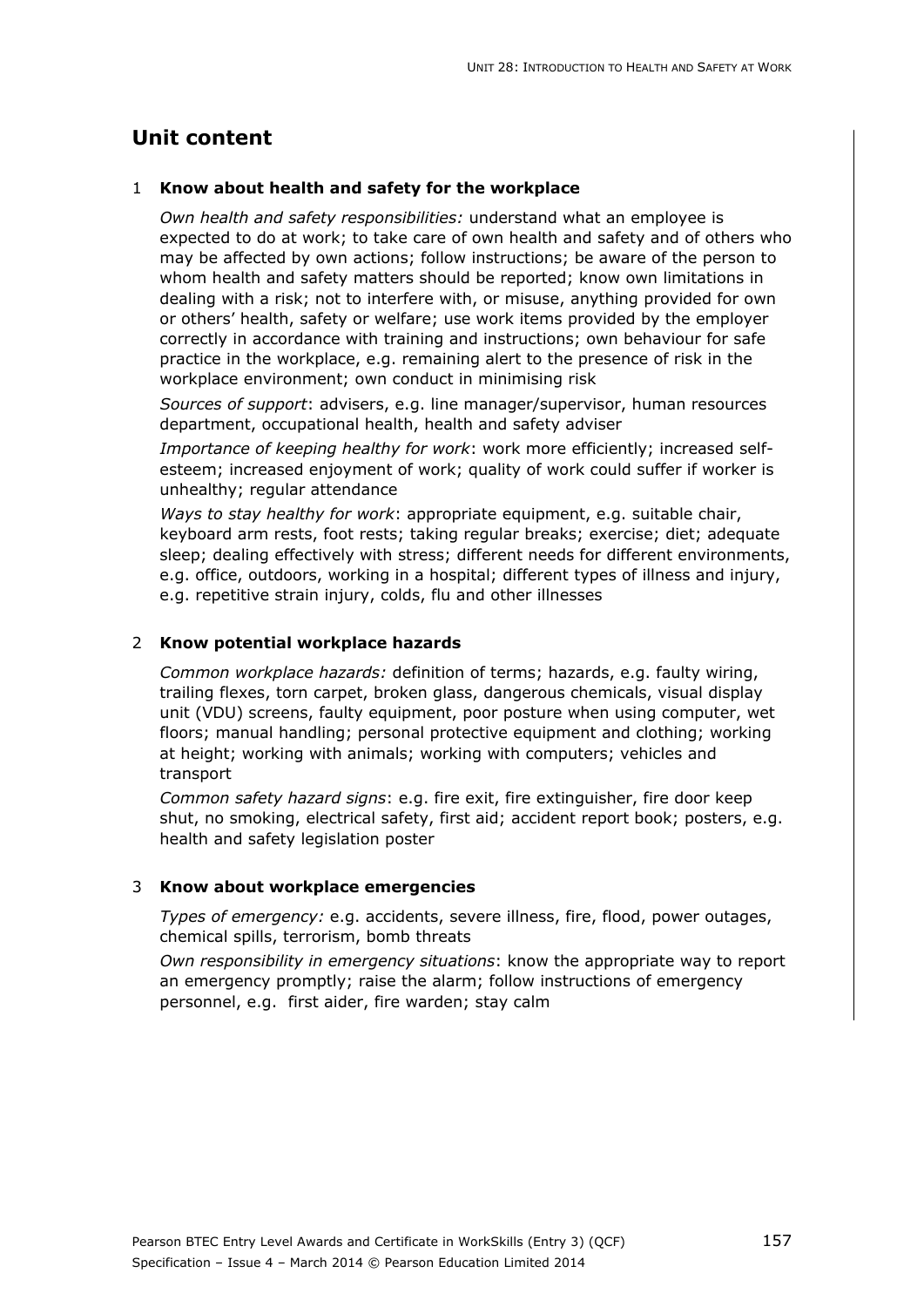### **Delivery**

The unit has been designed to make the key topics practically based wherever possible. Tutors delivering this unit have the opportunity to use a wide range of techniques and resources including presentations, seminars, practical workshops, external visits and simulations. Additional learning resources could include video, DVDs, case studies, web-based research, learner presentations, and group work.

*The Health and Safety Toolbox*, published by The Health and Safety Executive (2013), is a key reference guide providing authoritative information on health and safety practice in the workplace with case studies and 'dos and don'ts' for key hazards.

Speakers from different areas of work could be invited to talk to the group on the importance of keeping healthy at work. This may include reference to the benefits that a healthy workforce has for a company or organisation. When discussing illnesses and injuries at work, it is important to make this as relevant as possible for learners. If they have already been in work, they will be able to refer to their own experiences. However, this will be difficult for learners who have not had any work experience. One way to overcome this would be to refer to their classroom experiences or work at home. Topics such as repetitive strain injury, posture, colds and flu could then be discussed in this context.

Learners may be able to visit different workplace environments to observe health and safety practices and signs and could create a checklist, leaflet, poster or presentation giving information about health and safety in the workplace for other learners to follow.

Learners could speak to friends or relatives who are in employment and ask them about health and safety in their workplace environments. Video clips and case studies may be useful in helping learners understand the importance of health and safety in the workplace. In groups, learners could complete web-based research into health and safety practices in different workplace environments and then report back to the rest of the group. Simulation activities could be used for some procedures, for example a fire drill.

### **Assessment**

The evidence for this unit may be combined in one assignment task such as producing a series of health and safety factsheets or posters. This could involve supported internet research, images collected from magazines and brief explanations. Alternatively, the learner may participate in group discussions or oneto one tutorials, recorded by the tutor for verification purposes

For 1.1, learners must identify their own responsibilities in relation to keeping self and others safe in a workplace (either real or simulated). The real or simulated workplace will need at least one clear responsibility for the learner to identify.

For 1.2, learners need to identify who to go to for workplace health and safety help and support. This could be the person responsible for health and safety in a specific workplace environment (either real or simulated). Where more than one person is responsible for health and safety, learners need only identify one person.

For 1.3, learners need to outline two reasons why it is important for individuals to keep themselves healthy for work.

For 1.4, learners need to identify two different ways to stay health for work.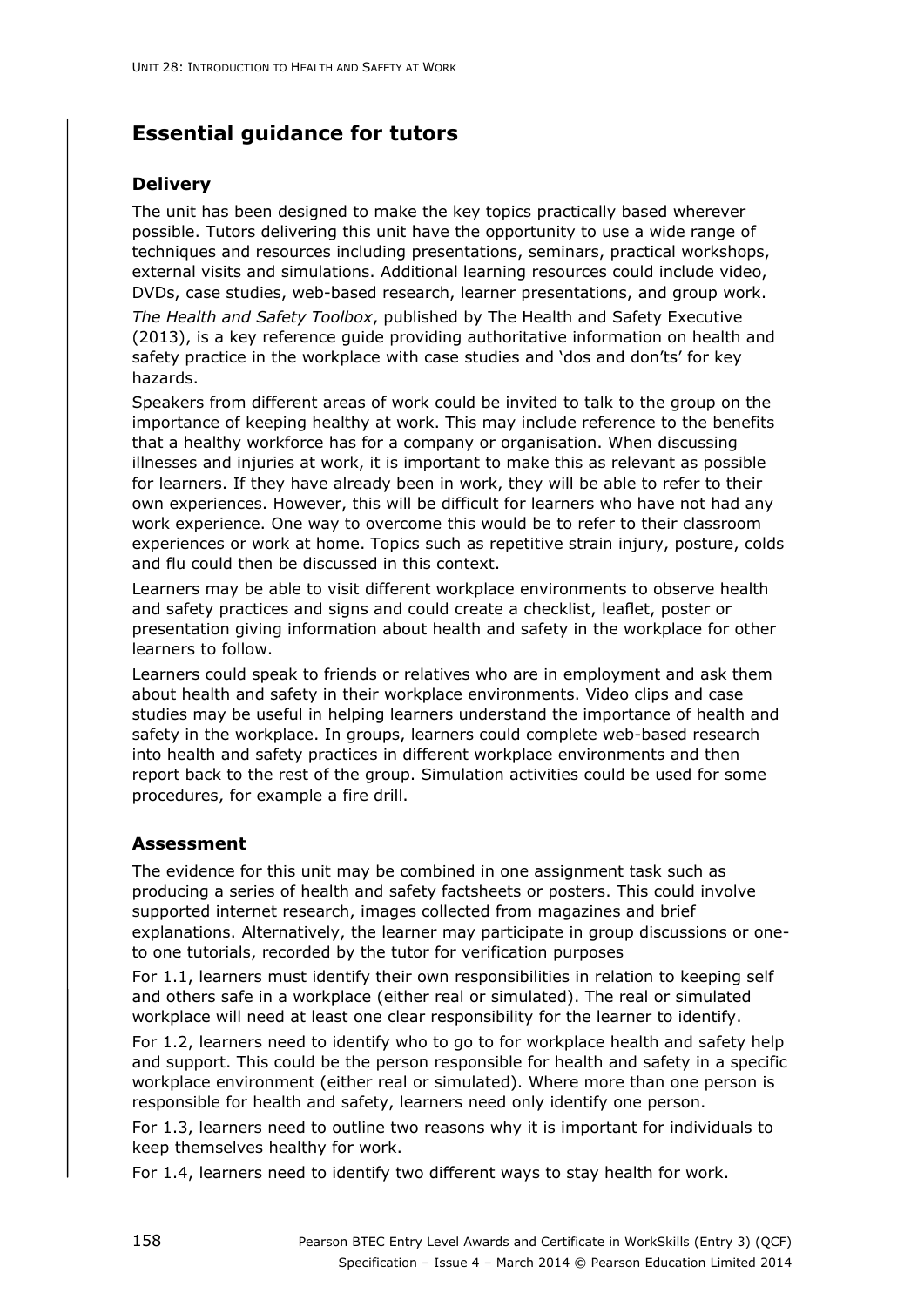To meet the requirements for 2.1, learners need to identify two common hazards in a workplace environment. The examples identified must show that the learner understands the definition of a hazard (according to Health and Safety Executive definitions).

For 2.2, learners need to correctly identify three common workplace hazard signs.

3.1 and 3.2 could be combined in one factsheet, leaflet or other appropriate form of evidence. For 3.1, learners need to list at least two specific examples of emergencies which could occur in a workplace setting. For 3.2, learners need to identify own responsibility in the event of a workplace emergency situation.

#### **Links to other BTEC units, other BTEC qualifications and other relevant units and qualifications**

This unit forms part of the *WorkSkills* suite. This unit has particular links with:

| <b>Entry Level</b>                         | Level 1                                   | Level 2                           |
|--------------------------------------------|-------------------------------------------|-----------------------------------|
| Unit 9: Self-management                    | Unit 9: Self-management                   | Unit 8: Self-management           |
| Skills                                     | Skills                                    | <b>Skills</b>                     |
| Unit 12: Conduct at Work                   | Unit 10: Self-assessment                  | Unit 15: Effectiveness at<br>Work |
| Unit 14: Investigating                     | Unit 21: Investigating                    | Unit 20: Investigating            |
| Rights and Responsibilities                | Rights and Responsibilities               | Rights and Responsibilities       |
| at Work                                    | at Work                                   | at Work                           |
| Unit 15: Managing Your                     | Unit 22: Managing Your                    | Unit 21: Managing Your            |
| Health at Work                             | Health at Work                            | Health at Work                    |
| Unit 20: Preparing for                     | Unit 28: Preparing for                    | Unit 26: Preparing for            |
| <b>Work Placement</b>                      | <b>Work Placement</b>                     | Work Placement                    |
| Unit 22: Safe Learning in<br>the Workplace | Unit 30 Safe Learning in<br>the Workplace |                                   |

### **Essential resources**

*The Health and Safety Toolbox*, published by The Health & Safety Executive (2013) is a reference guide providing authoritative information on health and safety practice in the workplace with case studies and 'dos and don'ts' for key hazards.

#### **Suggested resources**

**Website**  www.hse.gov.uk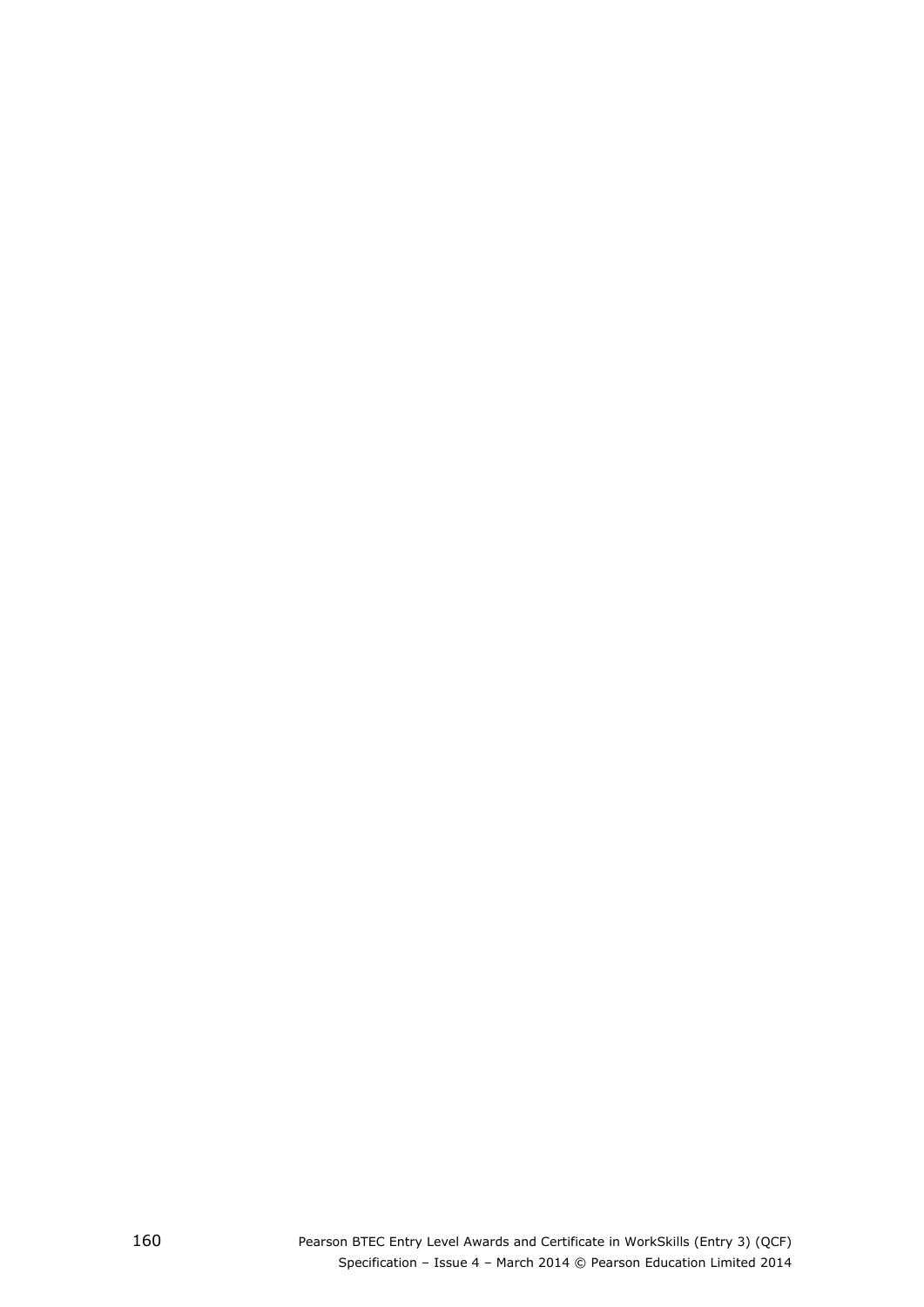| <b>Unit 29:</b>               | <b>Communication Skills</b><br>for Work |
|-------------------------------|-----------------------------------------|
| Unit code:                    | T/505/6925                              |
| <b>QCF level:</b>             | <b>Entry 3</b>                          |
| <b>Credit value:</b>          | $\mathbf{2}$                            |
| <b>Guided learning hours:</b> | 20                                      |

# **Unit aim**

The aim of this unit is to introduce learners to the communication skills required in the workplace and for learners to develop the skills to communicate appropriately in the workplace.

# **Unit introduction**

This unit will help learners to prepare for a work placement.

This unit will help learners to develop the skills needed to communicate appropriately with the different people they encounter in the workplace. Learners will examine the importance of communication in the workplace and the different types most commonly used, including written, verbal and non-verbal. Learners will explore the differences between formal and informal situations and the types of language to use in each.

Throughout this unit, learners will have the opportunity to be involved in practical situations which will build their confidence in spoken language, including answering questions and making relevant comments and suggestions when speaking to others. They will practise and develop the skills of verbal and non-verbal communication in different work contexts.

# **Learning outcomes and assessment criteria**

| <b>Learning outcomes</b> |                                               | Assessment criteria |                                                                                          |
|--------------------------|-----------------------------------------------|---------------------|------------------------------------------------------------------------------------------|
|                          | Know about communication for the<br>workplace | 1.1                 | Outline why communication is<br>important in the workplace                               |
|                          |                                               |                     | 1.2 Outline different types of<br>communication commonly used in<br>the workplace        |
|                          |                                               | 1.3                 | Identify communication methods<br>appropriate for different purposes<br>in the workplace |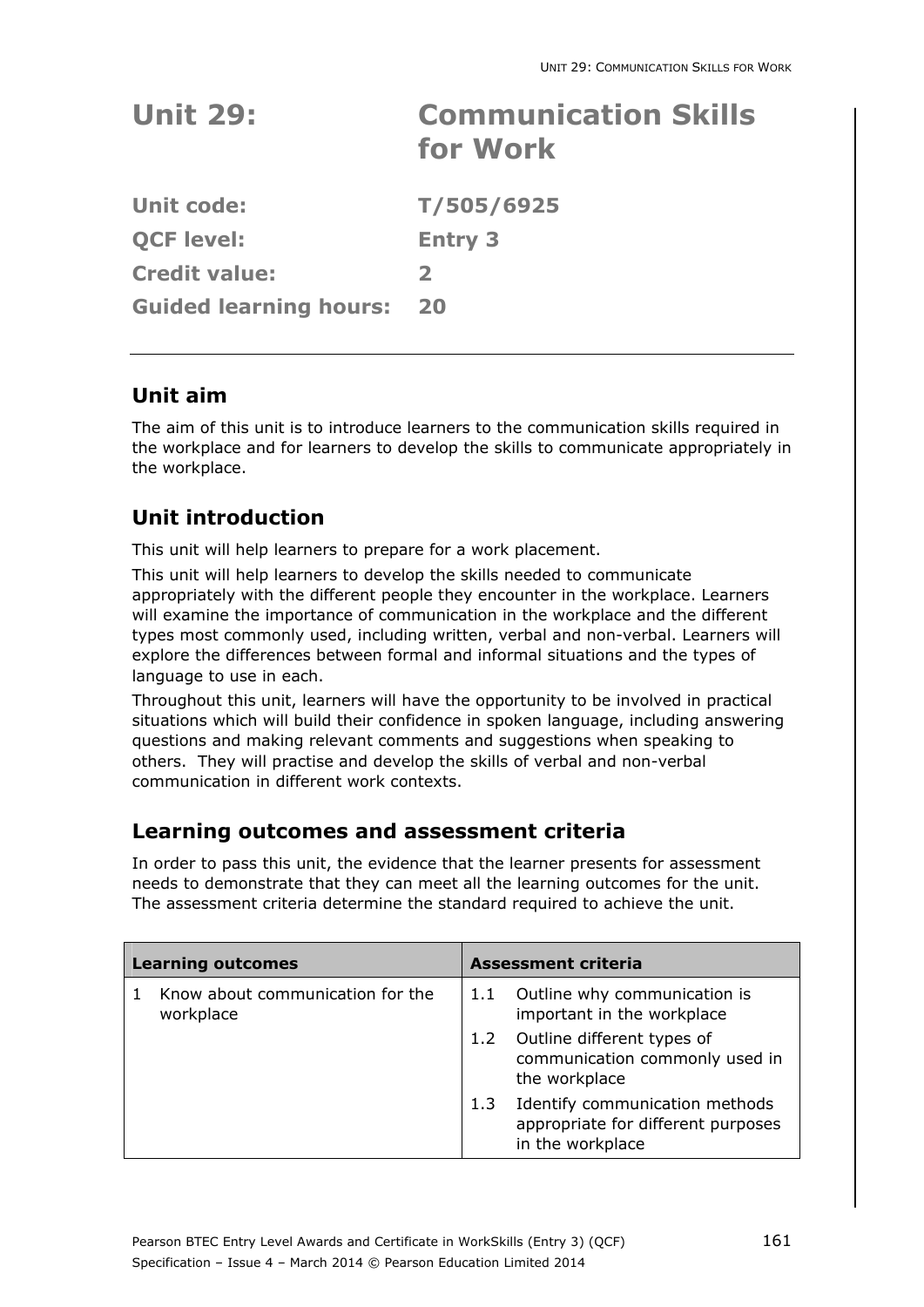| <b>Learning outcomes</b>                    |     | <b>Assessment criteria</b>                                                          |
|---------------------------------------------|-----|-------------------------------------------------------------------------------------|
| Be able to communicate for the<br>workplace | 2.1 | Communicate information<br>appropriately for different<br>purposes in the workplace |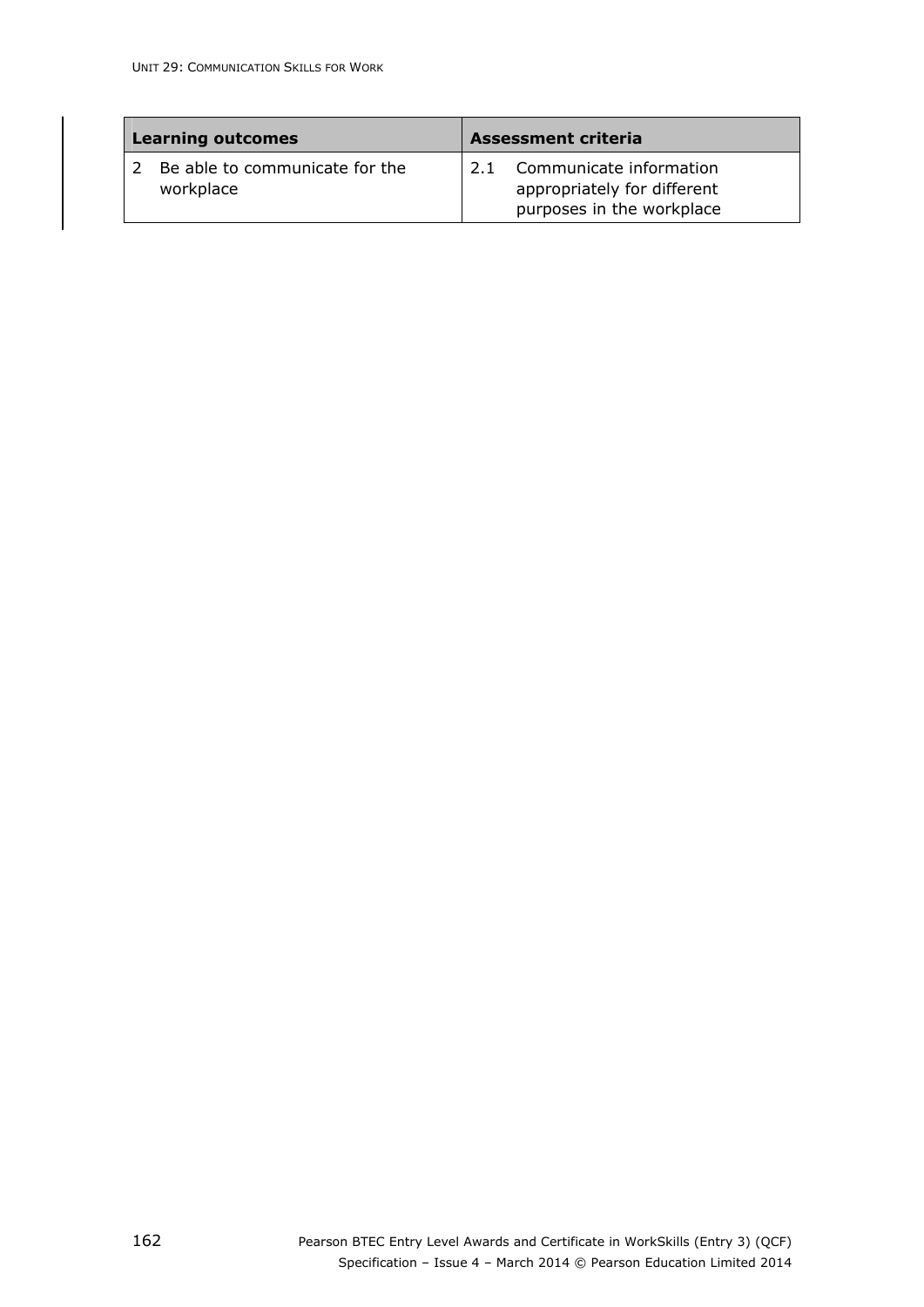### **1 Know about communication for the workplace**

*Importance for workplace*: to build good relationships with colleagues; to exchange information accurately; to share ideas; to increase productivity; give positive impression of workplace

*Types of communication*: verbal, e.g. a formal or informal meeting with other people, presentation, telephone call; written, e.g. email, memo, letter, forms, notice, agenda, report; non-verbal, e.g. body language, gestures, posture, facial expressions

*Different purposes*: appropriate communication for different situations, e.g. senior managers, customers, friends, colleagues; to inform others, find out information, convey messages

### **2 Be able to communicate for the workplace**

*Communicate information appropriately for different purposes in the workplace*: verbal, e.g. workplace discussions both one-to-one and small groups, listening carefully, asking questions, tone of voice; non-verbal, e.g. body language, gestures, posture, facial expressions; using appropriate language, e.g. formal or informal according to situation; written, e.g. electronic or handwritten documents, using correct grammar, spelling and punctuation; different workplace situations, e.g. where formal communication would be used as opposed to informal communication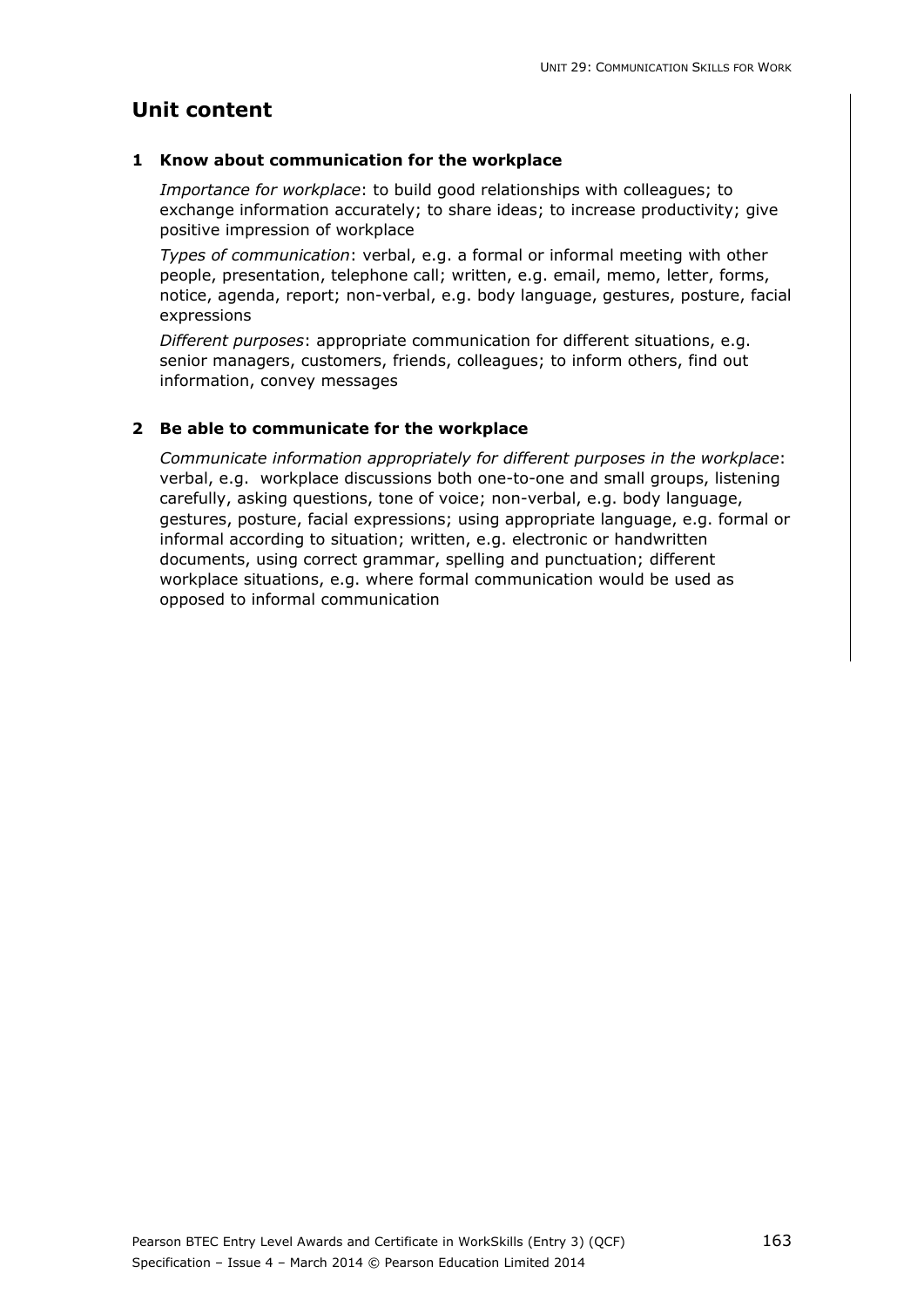### **Delivery**

This unit will help learners develop the skills and knowledge needed to communicate effectively with others in the workplace. Learners will find out why communication is important in the workplace and the purpose of the different communication methods used.

Throughout delivery of this unit, learners will experience practical situations which will build their confidence in spoken language and written communications. This will involve answering questions and making relevant comments and suggestions when speaking to others. Tutors could show video clips on body language and the impact that this has, for example when working with colleagues or dealing with customers. Role-play activities could be recorded to provide clear feedback to learners on their performance and they should be encouraged to assess their own communication skills such as answering questions. Learners at this level may need considerable support from the tutor/line manager in evaluating their own performance.

Learners will also have the opportunity to produce a range of different types of written communication used in the workplace, for example notes, emails, letters, short reports, memos, forms and pro forma where they are inputting or adding text. Where learners have access to a specific workplace, the documents could be those that they are actually producing as part of their job or placement. Learners should be encouraged to check each document they are working on to ensure that it is of a high standard.

Tutors can provide a range of documents of varying standards for learners to discuss the impressions given by comparing a poorly-written letter with a wellwritten, well-presented document and how this reflects on the individual and the organisation.

The level of accuracy required throughout this unit should be consistent with the English Functional Skills standards for learners working at Entry Level 3.

### **Assessment**

For 1.1, learners must outline two reasons why communication is important for the workplace. This may be written or through a one-to-one discussion with the tutor.

For 1.2, learners need to outline two different types of written communication, and two different types of verbal communication used in the workplace.

For 1.3, learners need to identify three communication methods appropriate for different purposes in workplace situations. Learners could be given scenarios of different situations in the workplace to identify both verbal and written communication methods.

For 2.1, learners must demonstrate two examples of accurately communicating workplace information for two different purposes, one in writing and one verbally. This could be achieved using role play. Evidence to support this could include written evidence and video or audio recording with a witness statement completed by the tutor.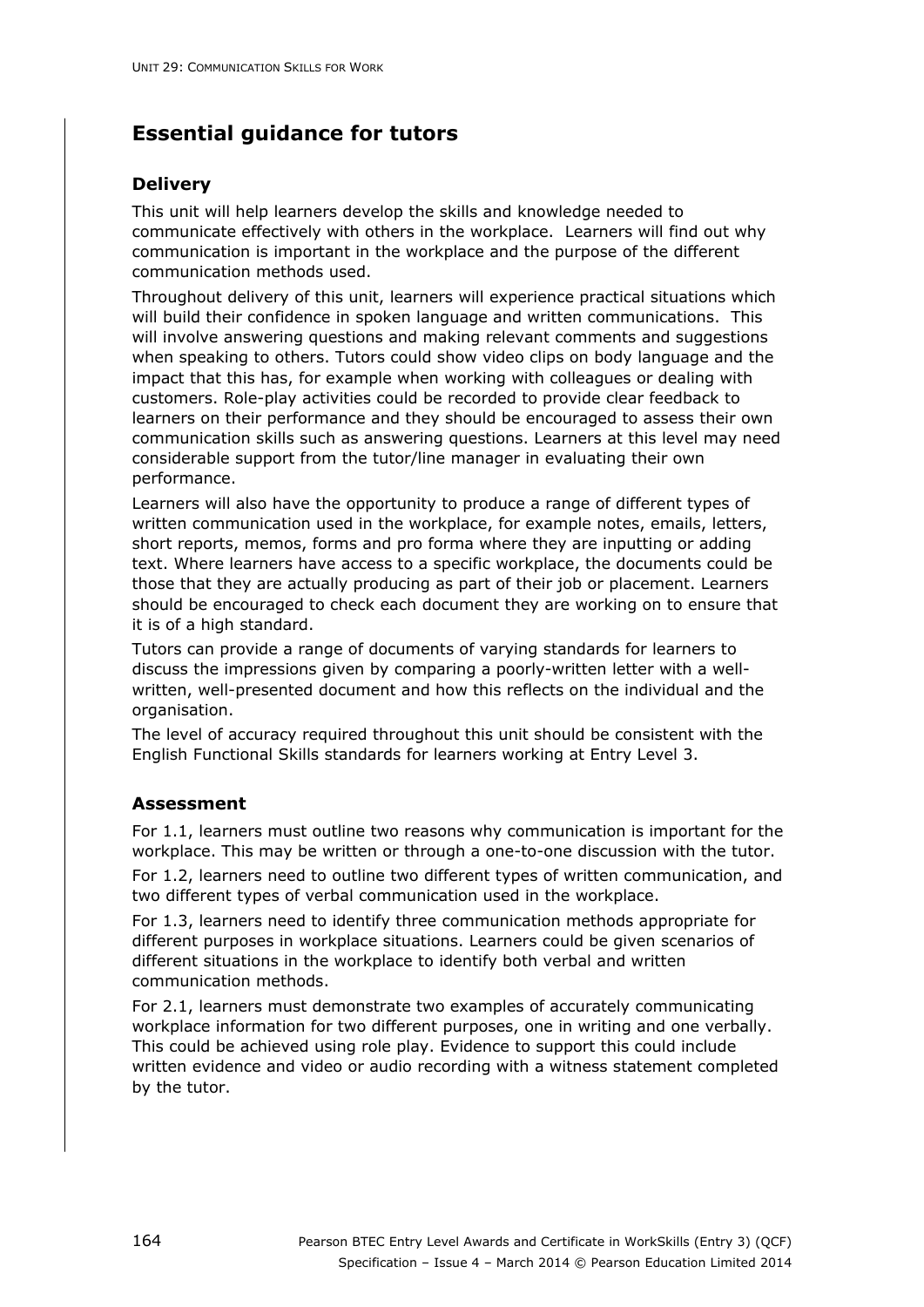### **Links to other BTEC units, other BTEC qualifications and other relevant units and qualifications**

This unit forms part of the *WorkSkills* suite. This unit has particular links with:

| <b>Entry Level</b>                               | Level 1                                                       | Level 2                                       |
|--------------------------------------------------|---------------------------------------------------------------|-----------------------------------------------|
| Unit 13: Working in a<br>Team                    | Unit 15: Communicating<br>Solutions to Others                 | Unit 14: Communicating<br>Solutions to Others |
| Unit 18: Presenting<br><b>Accurate Documents</b> | Unit 17: Working in a<br>Team                                 | Unit 25: Contributing to<br>Meetings          |
| Unit 19: Speaking<br>Confidently at Work         | Unit 19: Building Working<br>Relationships with<br>Colleagues |                                               |
|                                                  | Unit 27: Contributing to<br>Meetings                          |                                               |

### **Essential resources**

Learners must be able to participate in activities that involve communicating with others, whether in a real workplace or simulated environment. The will need to have access to different forms of document, such as emails, letters and forms.

### **Suggested resources**

#### **Websites**

www.wikihow.com/Develop-Good-Communication-Skills www.youtube.com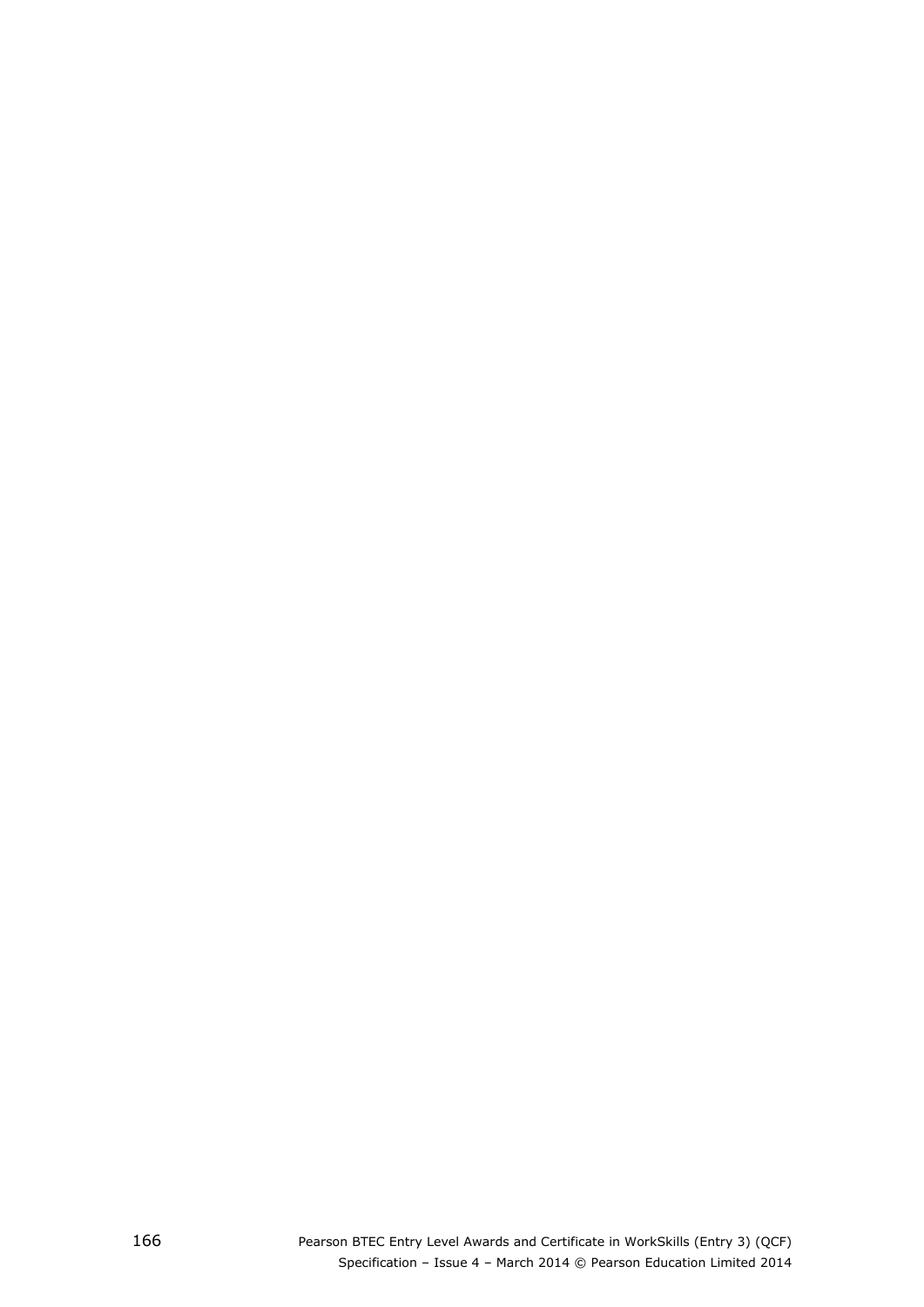| <b>Unit 30:</b>               | <b>Developing Personal</b><br><b>Presentation Skills for</b><br>the Workplace |
|-------------------------------|-------------------------------------------------------------------------------|
| Unit code:                    | A/505/6926                                                                    |
| <b>QCF level:</b>             | <b>Entry 3</b>                                                                |
| <b>Credit value:</b>          | 1                                                                             |
| <b>Guided learning hours:</b> | 10                                                                            |

# **Unit aim**

This aim of this unit is to introduce learners to the basic requirements for personal presentation in the workplace, and the importance of these skills for work. Learners will also develop the practical skills required to present themselves in line with workplace requirements for dress, hygiene and cleanliness.

# **Unit introduction**

This unit will help learners to prepare for a work placement.

Personal presentation in the workplace is important as it gives a first impression of self to others. Learners will explore the importance of personal presentation skills and how the way they are presented may affect others in the workplace.

In this unit, learners will investigate the personal presentation requirements for the workplace and what can be inappropriate. They will also show how to present themselves appropriately for the workplace.

# **Learning outcomes and assessment criteria**

| <b>Learning outcomes</b> |                                                            | <b>Assessment criteria</b> |                                                                     |  |
|--------------------------|------------------------------------------------------------|----------------------------|---------------------------------------------------------------------|--|
| 1.                       | Know about personal presentation<br>for the workplace      | 1.1                        | State why personal presentation is<br>important at work             |  |
|                          |                                                            | 1.2 <sub>1</sub>           | Identify appropriate personal<br>presentation for an area of work   |  |
|                          |                                                            | 1.3                        | Identify inappropriate personal<br>presentation for an area of work |  |
| 2                        | Be able to present self appropriately<br>for the workplace | 2.1                        | Adhere to dress codes in line with<br>workplace requirements        |  |
|                          |                                                            | 2.2                        | Follow workplace requirements for<br>own hygiene and cleanliness    |  |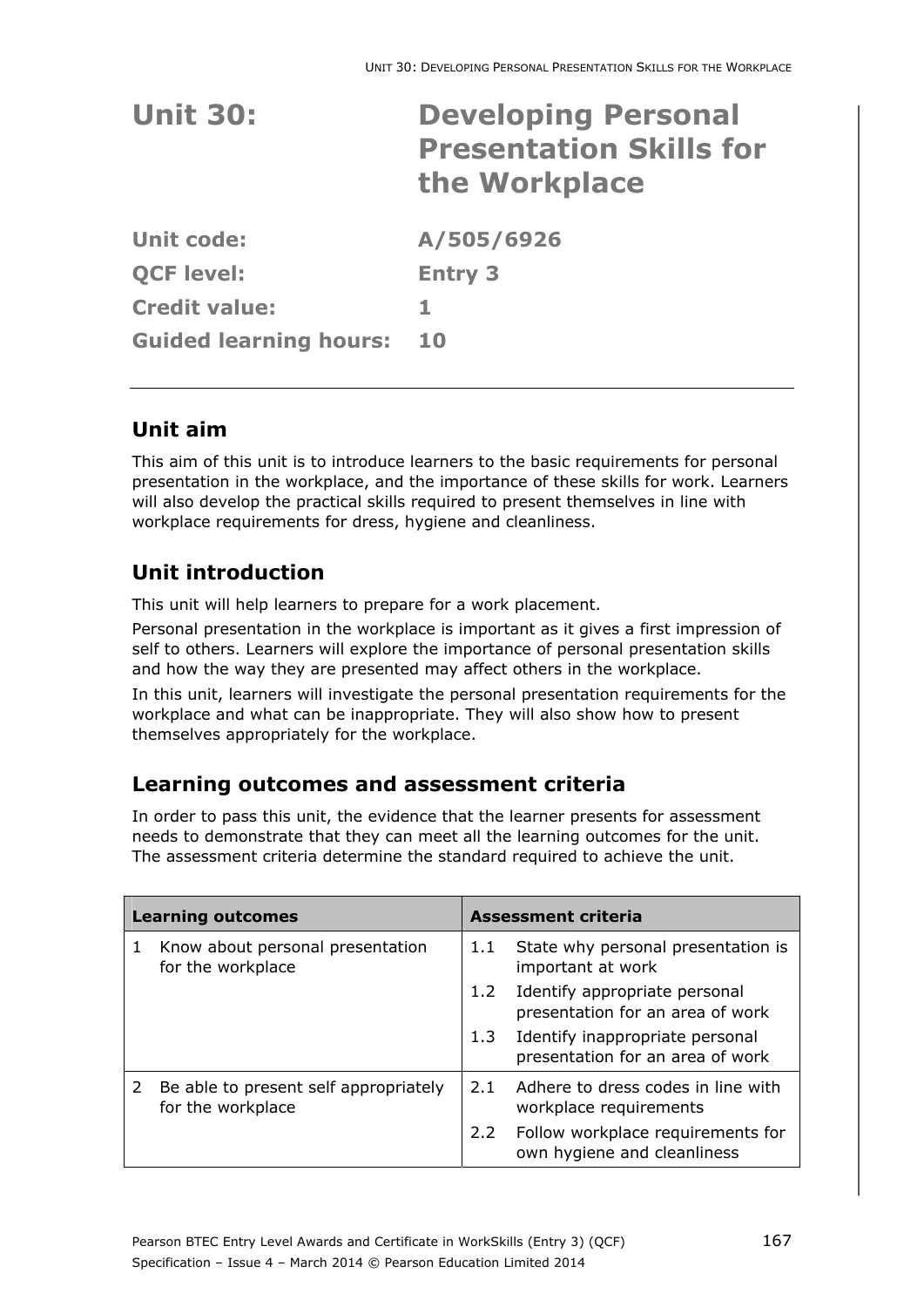#### 1 **Know about personal presentation for the workplace**

*Importance of personal presentation at work*: make a good impression; demonstrate care reflected in approach to work; importance for all jobs, e.g. in care, hospitality, retail, customer service; meeting organisational requirements; social acceptance; benefits to self and others

*Appropriate personal presentation*: dress codes for the workplace, including appropriate safety equipment, uniform; personal appearance, e.g. wearing minimal jewellery; personal hygiene, e.g. hair, nails, clean clothes, teeth

*Inappropriate personal presentation*: not wearing correctly maintained uniform; relevant to job role, e.g. inappropriate shoes, hair not tied back for food service roles, poor hygiene, e.g. body odour, untidy appearance

#### 2 **Be able to present self appropriately for the workplace**

*Dress codes:* complying with organisational policies and requirements; deciding which clothes to wear; meeting health and safety requirements; to be able to do the job properly

*Hygiene and cleanliness:* complying with organisational policies and requirements; being clean and tidy, e.g. hair tied back, clean nails; cover cuts or wounds; report personal illness to appropriate person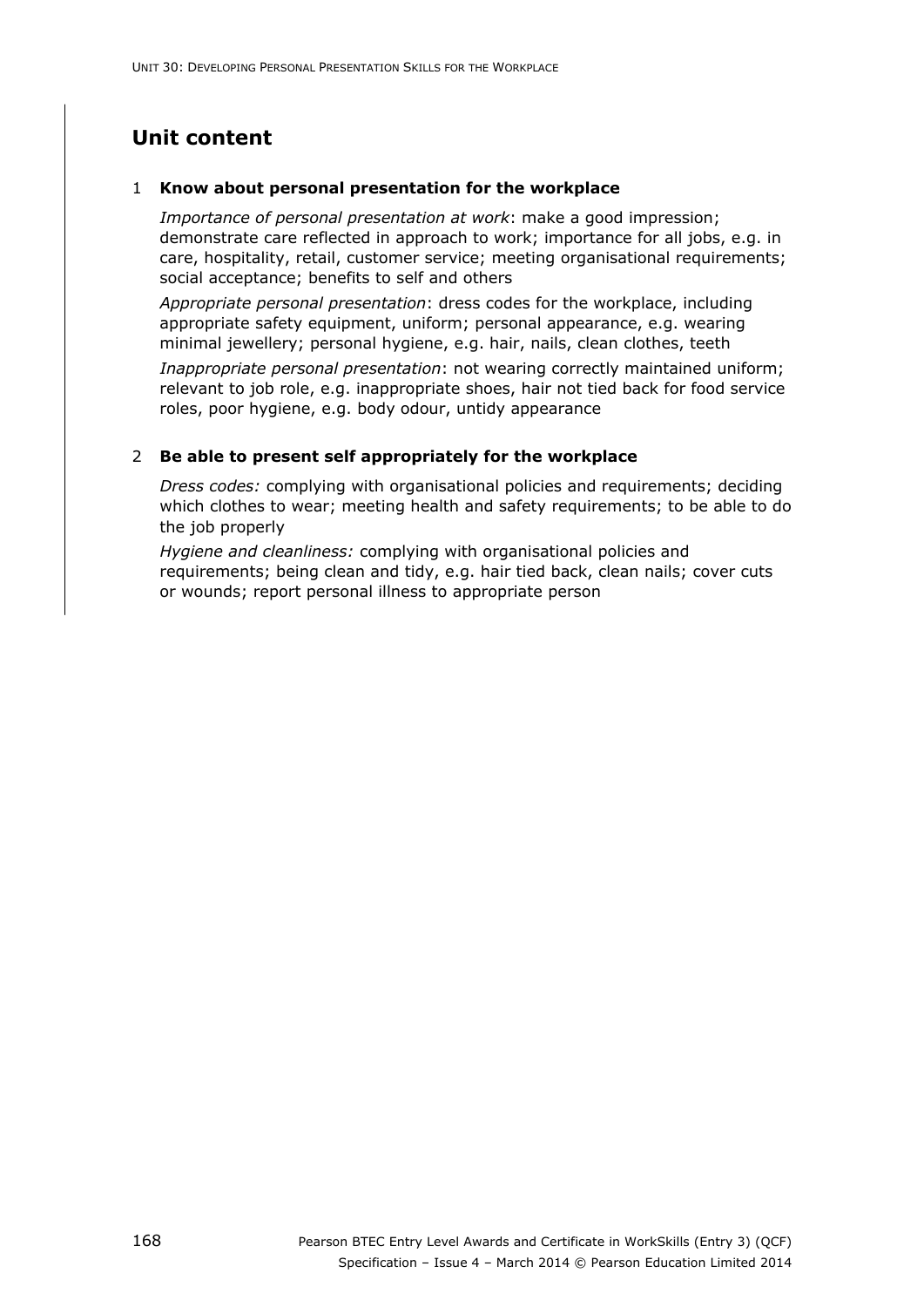# **Delivery**

This unit can be delivered in the workplace, in the context of a work placement or in a simulated situation in a school or college. Where learners have undertaken work experience it is likely they will be familiar with the personal presentation skills listed in the unit as these are the expected workplace standard.

For learning outcome 1, learners can be reminded of the need to establish a good first impression and how it can be achieved through personal presentation. This could be delivered through group discussion or through discussion between the learner and their line manager/tutor or another appropriate person familiar to the learner. Tutors or line managers could give the group or individual learner prompts and facilitate the discussion to help learners develop an awareness of their responsibilities to themselves and others in the workplace, for example, responsibility for personal hygiene.

Learning outcome 2 could be delivered in a variety of ways with learners presenting themselves appropriately for the workplace in line with workplace requirements. If they are in a work situation, learners could carry out their normal daily activities while being observed by their line manager or another responsible person. In a simulated situation, learners could be given (or agree with their tutor) a scenario that enables them to demonstrate personal presentation skills in the workplace.

## **Assessment**

For 1.1, learners need to state two reasons why personal presentation is important in the workplace. Evidence can be written or through one-to-one discussion with the tutor/line manager.

For 1.2, learners can be assessed through a question and answer session. They need to identify the appropriate personal presentation requirements for an area of work.

For 1.3, learners need to identify inappropriate personal presentation for different areas of work; this can be for the area of work in 1.2.

For 2.1 and 2.2, learners need to present themselves in line with workplace requirements. This could be achieved in a simulation of a given job role, evidenced by a witness statement completed by the tutor. Regardless of the workplace setting, learners should have paid attention to the dress code for the workplace, and their personal hygiene and cleanliness. Their choice of clothing can be based on the advice or guidance of others. Evidence will be presented through witness testimony or tutor observation record.

#### **Links to other BTEC units, other BTEC qualifications and other relevant units and qualifications**

| <b>Entry Level</b>                       | Level 1                                               | Level 2                                  |
|------------------------------------------|-------------------------------------------------------|------------------------------------------|
| Unit 12: Conduct At Work                 | Unit 16: Positive Attitudes<br>and Behaviours at Work | Unit 15: Effectiveness at<br>Work        |
| Unit 20: Preparing for<br>Work Placement | Unit 28: Preparing for<br>Work Placement              | Unit 26: Preparing for<br>Work Placement |

This unit forms part of the *WorkSkills* suite. This unit has particular links with: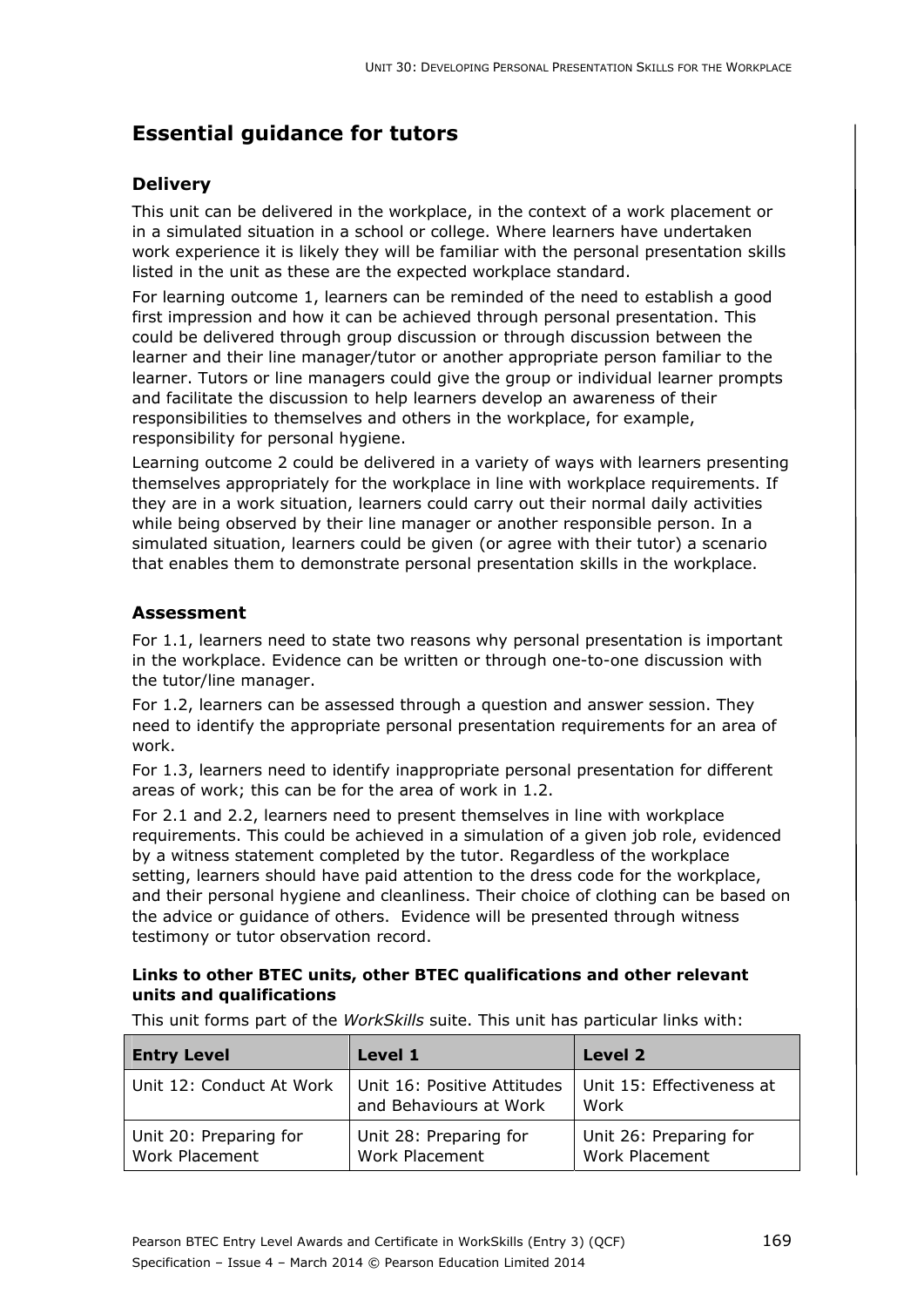### **Essential resources**

There are no essential resources required for this unit.

### **Suggested resources**

#### **Websites**

www.worketiquette.co.uk/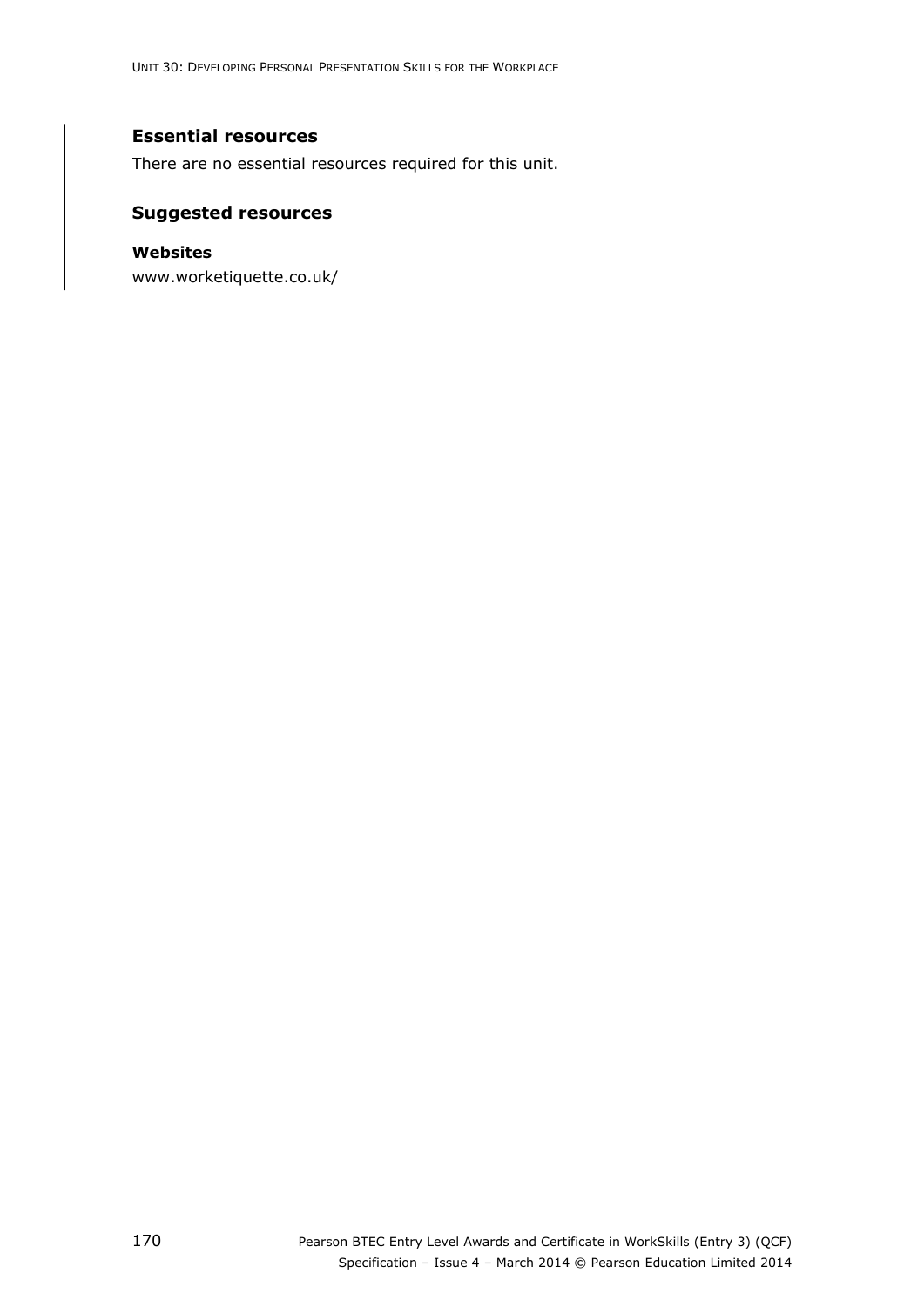# **Unit 31: Produce a CV**

**Unit code: F/505/6930 QCF level: Entry 3 Credit value: 2 Guided learning hours: 20** 

# **Unit aim**

The aim of this unit is to introduce learners to the kind of information needed to produce a CV and for learners to develop the skills to be able to produce a CV appropriate for a job application.

# **Unit introduction**

A CV is often the first impression a prospective employer will have of a job applicant and therefore it is important that it is well presented with no spelling mistakes or errors. In this unit, learners will understand the purpose of a CV and the types of information that should be included. They will examine the purpose of references and, using a template, produce a CV relevant to a specific job application ensuring that it is accurate and clear.

# **Learning outcomes and assessment criteria**

| <b>Learning outcomes</b> |                                            | <b>Assessment criteria</b> |                                                                    |
|--------------------------|--------------------------------------------|----------------------------|--------------------------------------------------------------------|
|                          | Know the purpose of a CV                   | 1.1                        | Outline why a CV might be used<br>when applying for a job          |
|                          | Know information required in a CV          | 2.1                        | Identify core information needed<br>to complete a CV               |
| 3                        | Know the purpose of a reference in<br>a CV | 3.1                        | Outline why a reference is needed<br>in a CV                       |
|                          |                                            | 3.2                        | Identify suitable referees for a CV                                |
| 4                        | Be able to produce a CV                    | 4.1                        | Produce a CV appropriate for a job<br>application using a template |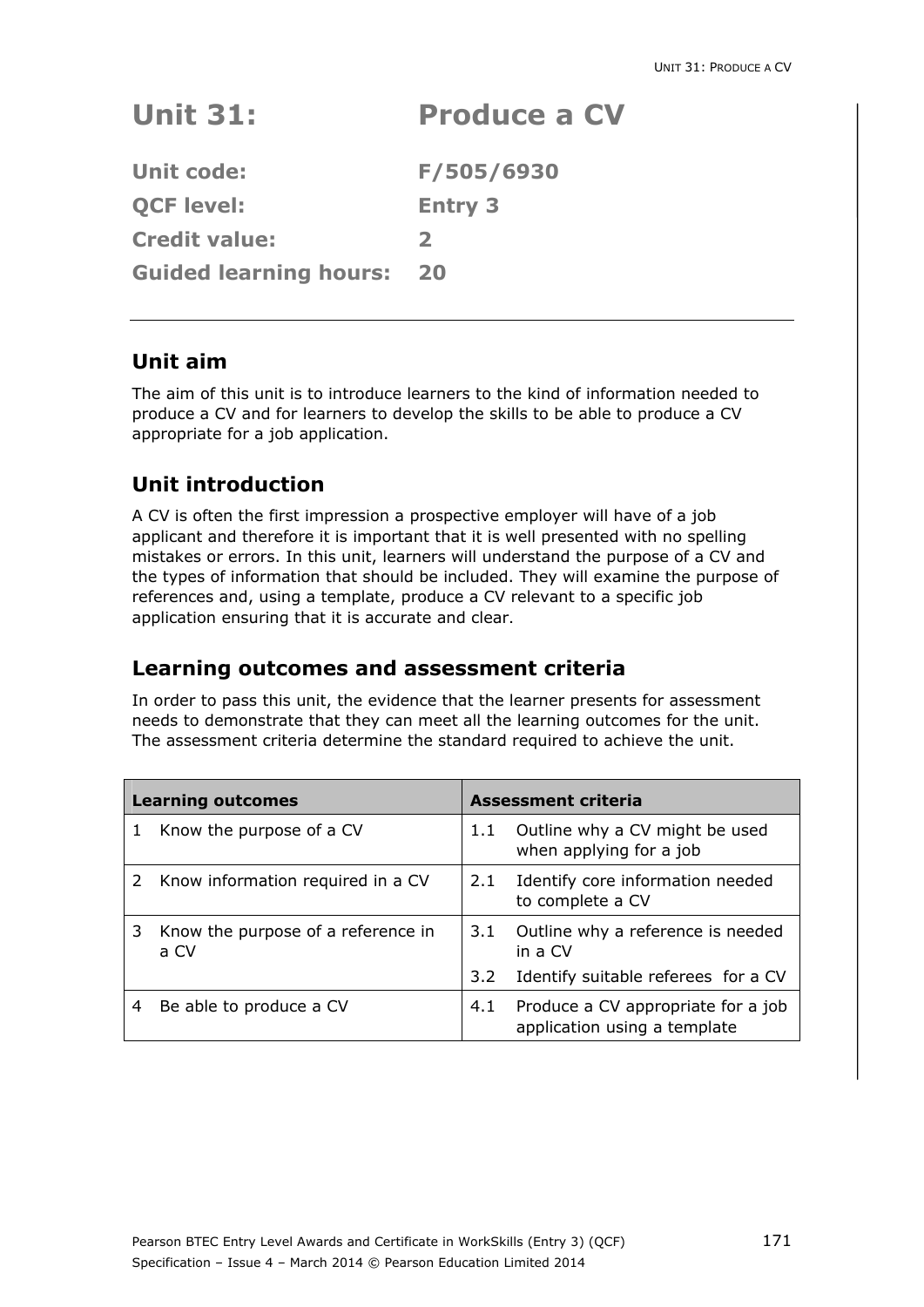### 1 **Know the purpose of a CV**

*Purpose of CV*: to get an interview; to record facts about a person's skills, qualifications and experience; demonstrate suitability to a potential employer for a particular job; act as a memory jogger when completing application forms; record up-to-date and relevant information

### 2 **Know information required in a CV**

*Core information needed to complete a CV*: personal details, e.g. name, address, phone number, email address; career history with dates, starting with most recent job first; personal profile to present self and qualities; relevant achievements from previous jobs; qualifications and training from previous jobs; interests and any skills or teamwork relevant for the job; extra information, e.g. reasons for a career change or reasons for gaps in career history, e.g. caring duties; references; information to leave out of a CV

### 3 **Know the purpose of a reference in a CV**

*Purpose of a reference*: to confirm facts stated in the CV; part of the job selection process; getting prior approval to use referees

*Suitable referees*: people who can comment positively on skills/qualities in relation to the job, e.g. teachers/tutors, previous employers

*Unsuitable referees:* people who may not be best placed to vouch for your skills/qualities in relation to the job, e.g. family members, friends, someone who does not know you

#### 4 **Be able to produce a CV**

*Produce a CV*: tailored to meet job being applied for; use ICT to produce a neat, accurate and professional looking CV; use of template; no more than two sides of a sheet of A4 paper; be positive and emphasise achievements, strengths and successes to make a good impression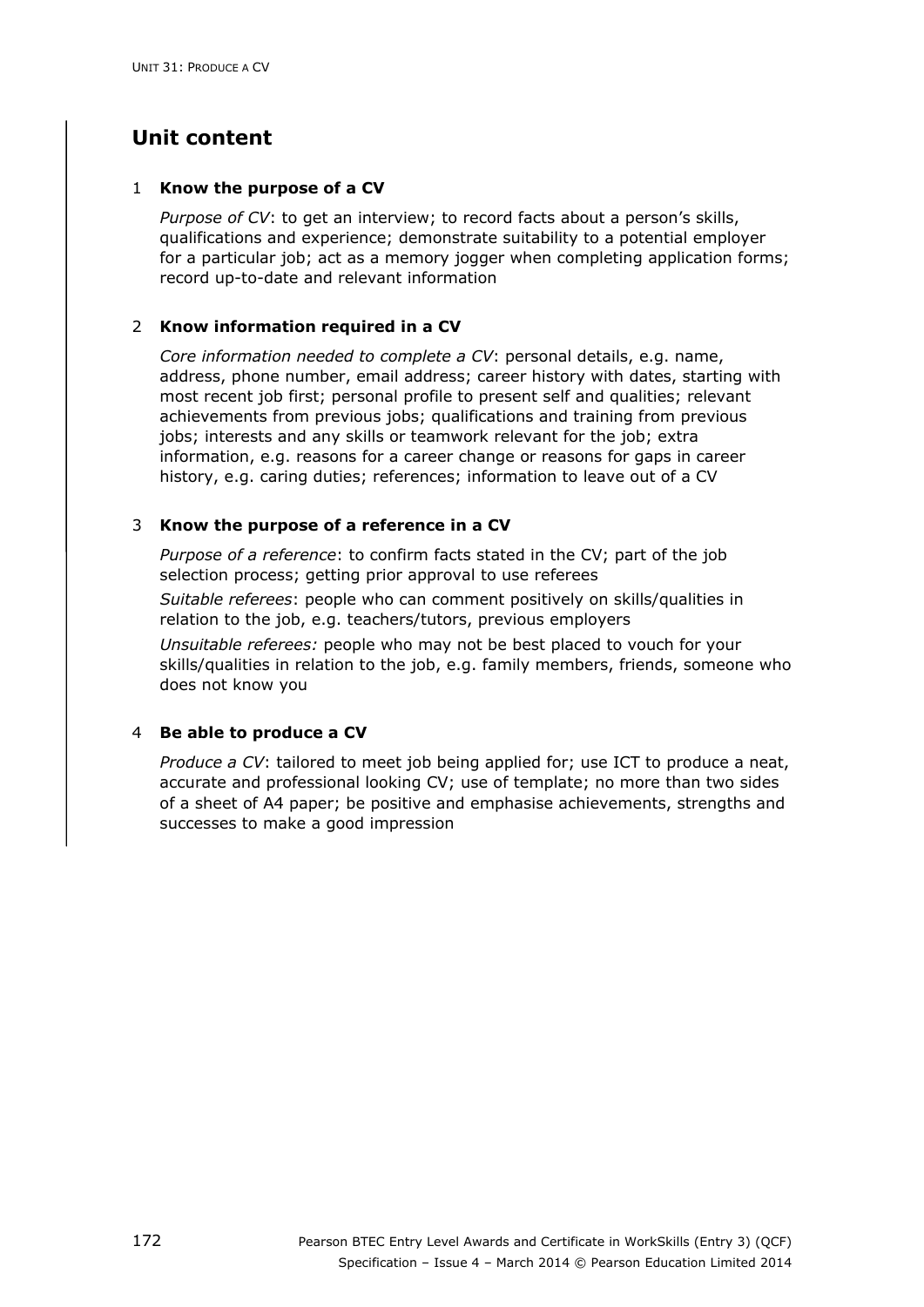## **Essential guidance for tutors**

## **Delivery**

Tutors could start delivery of this unit by discussing with learners what a CV is and why it is used when applying for a job. Tutors could provide examples of real CVs for learners to familiarise themselves with. Learners and tutors could discuss the format of these examples and the types of information required to complete a CV.

To encourage learner engagement it is important that the learner and tutor/line manager agree that the job application, whether simulated or real, is suitable in terms of the learner's interests, personal career situation, and abilities. Any associated job application information should reflect the level of the learner. Learners should be encouraged to spend some time thinking carefully through the details they want to include in the CV and can start by jotting down notes about previous jobs, skills, qualities, experience and interests. They can then decide which points are most important and keep sentences short or use bullet points under the template headings.

Tutors must stress the importance of being accurate and honest with the information provided in a CV, and ensure learners understand the consequences of giving false or exaggerated information. Discussions on how references are used to confirm abilities and suitability for a job could be followed by learners identifying examples of suitable people they could use for a reference. Learners should also be aware that it is good etiquette to ask for people's permission to act as a referee before including their details on a CV.

A question and answer session could help learners to understand the need to present their information in a way that is clear and legible. Learners also need to recognise the importance of spelling and grammar (and the need for legible handwriting, where it is used).

## **Assessment**

For 1.1, learners must outline two reasons why a CV might be used when applying for a job. Evidence could be presented in written format or through discussion with the tutor.

For 2.1, learners must identify core information needed to complete a CV. Learners may be guided in identifying relevant core information through group discussions, discussions with a tutor or from given information.

For 3.1, learners need to outline at least one reason why a reference is needed in a CV.

For 3.2, learners will need to identify two suitable referees for a CV.

For 4.1, learners need to produce a CV, with accurate information, appropriate for a job application. A template should be used to present the information, which needs to be clear and legible. Learners are not expected to prepare a CV without support and guidance from their tutor and may require support to understand what is and what is not relevant to include in their CV. The final CV must be prepared by learners themselves, although they will have practised this in advance and discussed and agreed the information with their tutor.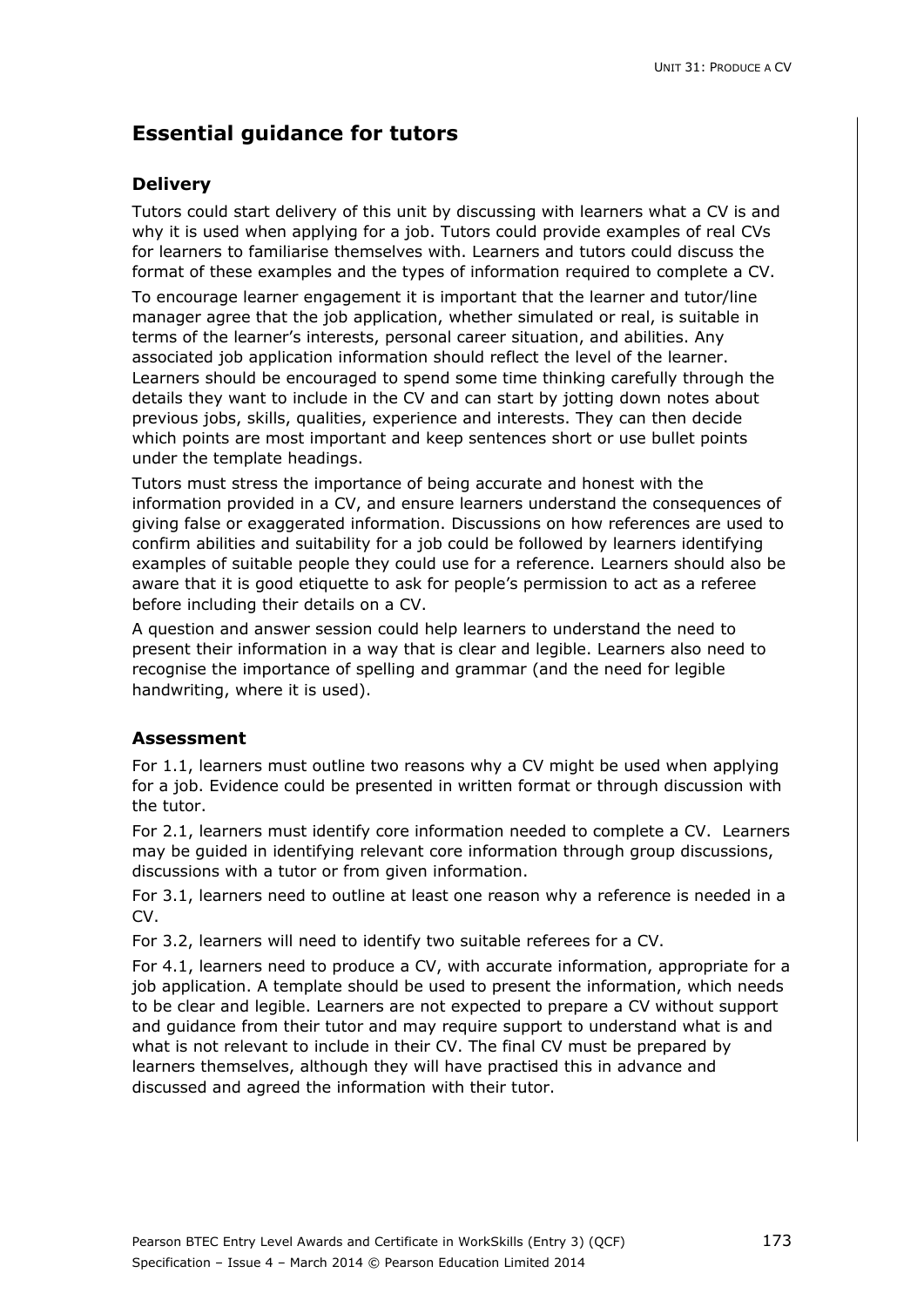### **Links to other BTEC units, other BTEC qualifications and other relevant units and qualifications**

This unit forms part of the *WorkSkills* suite. This unit has particular links with:

| <b>Entry Level</b>             | Level 1                        | Level 2                        |
|--------------------------------|--------------------------------|--------------------------------|
| Unit 5: Searching for a<br>Job | Unit 5: Searching for a<br>Job | Unit 4: Searching for a<br>Job |
| Unit 6: Applying for a Job     | Unit 6: Applying for a Job     | Unit 5: Applying for a Job     |
| Unit 11: Career                | Unit 11: Career                | Unit 10: Career                |
| Progression                    | Progression                    | Progression                    |

## **Essential resources**

There are no essential resources required for this unit.

## **Suggested resources**

#### **Websites**

www.alec.co.uk www.nationalcareersservice.direct.gov.uk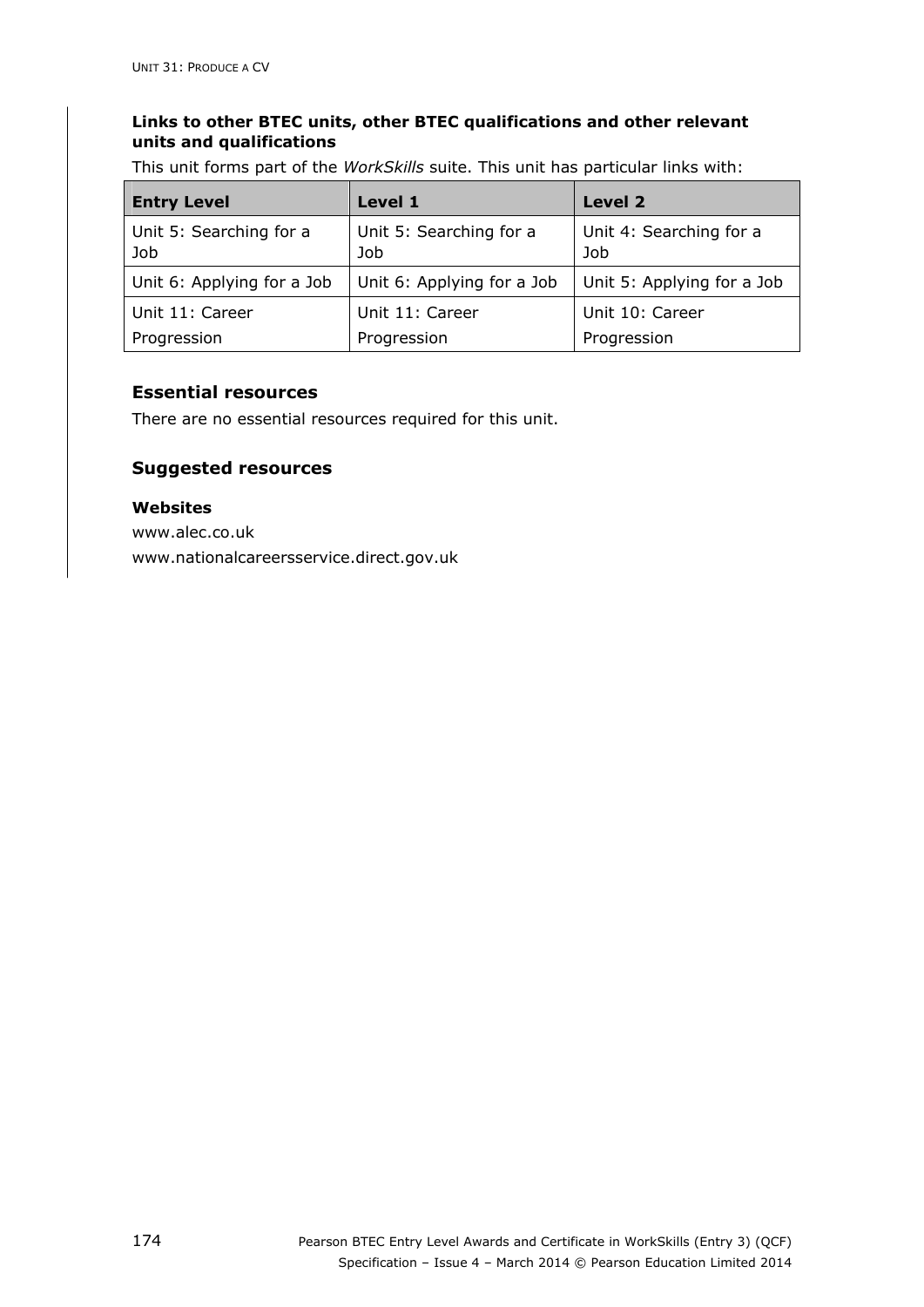## **Further information and useful publications**

To get in touch with us visit our 'Contact us' pages:

- Edexcel: **www.edexcel.com/contactus**
- BTEC: **www.edexcel.com/btec/Pages/Contactus**
- Pearson Work Based Learning and Colleges: **www.edexcel.com/about.wbl/Pages/Contact-us**
- books, software and online resources for UK schools and colleges: **www.pearsonschoolsandfecolleges.co.uk**

Key publications:

- *Adjustments for candidates with disabilities and learning difficulties Access and Arrangements and Reasonable Adjustments, General and Vocational qualifications* (Joint Council for Qualifications (JCQ))
- *Equality Policy* (Pearson)
- *Recognition of Prior Learning Policy and Process* (Pearson)
- *UK Information Manual* (Pearson)
- *UK Quality Vocational Assurance Handbook* (Pearson).

All of these publications are available on our website.

Publications on the quality assurance of BTEC qualifications are available on our website at www.edexcel.com/btec/delivering-BTEC/quality/Pages

Our publications catalogue lists all the material available to support our qualifications. To access the catalogue and order publications, please go to www.edexcel.com/resources/publications/Pages

## **Additional resources**

If you need further learning and teaching materials to support planning and delivery for your learners, there is a wide range of BTEC resources available.

Any publisher can seek endorsement for their resources and, if they are successful, we will list their BTEC resources on our website at: www.edexcel.com/resources/publications/Pages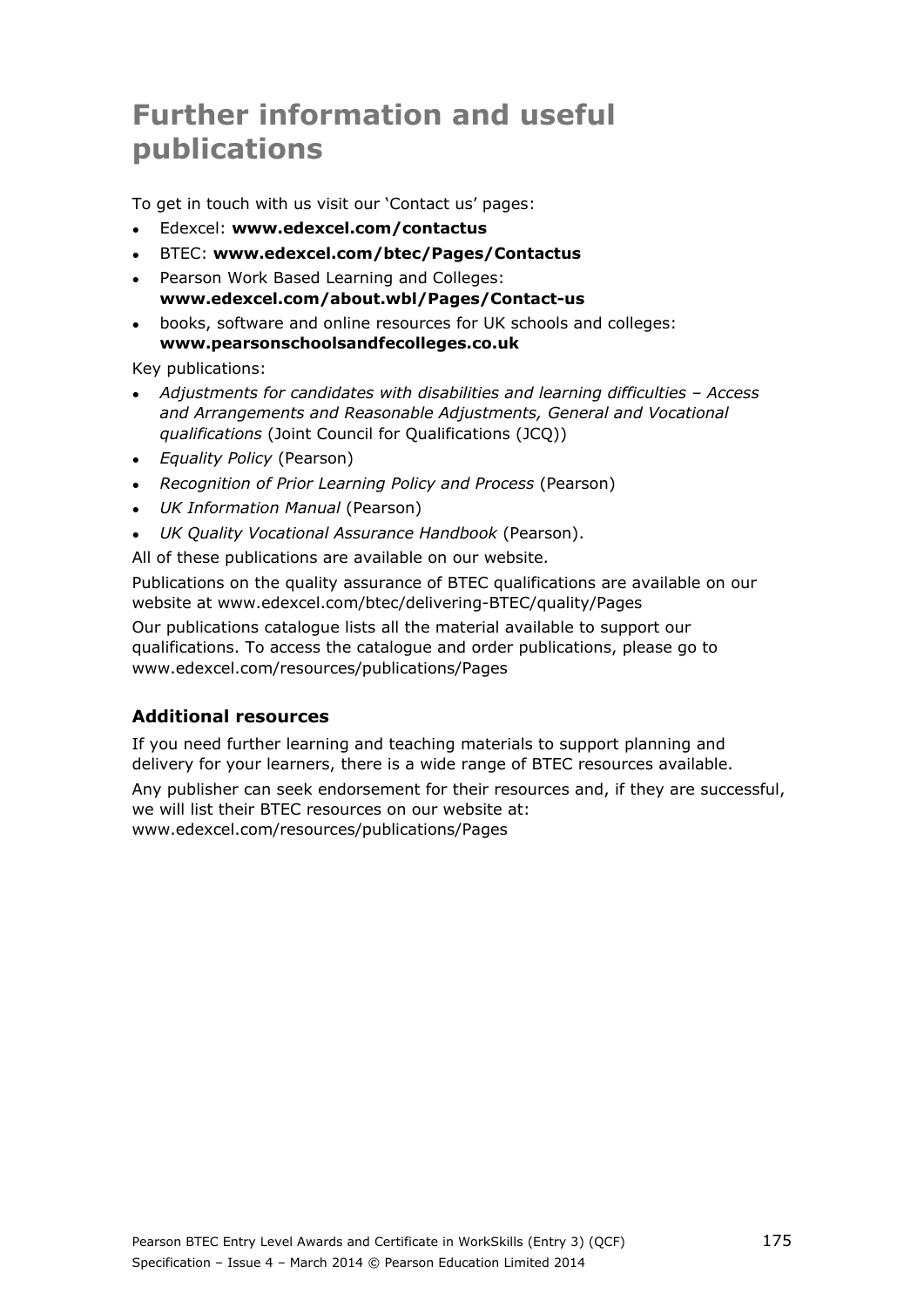# **Professional development and training**

Pearson supports UK and international customers with training related to BTEC qualifications. This support is available through a choice of training options offered on our website: www.edexcel.com/resources/Training.

The support we offer focuses on a range of issues, such as:

- planning for the delivery of a new programme
- planning for assessment and grading
- developing effective assignments
- building your team and teamwork skills
- developing learner-centred learning and teaching approaches
- building in effective and efficient quality assurance systems.

The national programme of training we offer is on our website at: www.edexcel.com/resources/Training. You can request centre-based training through the website or you can contact one of our advisers in the Training from Pearson UK team via Customer Services to discuss your training needs.

#### **BTEC training and support for the lifetime of the qualifications**

**Training and networks:** our training programme ranges from free introductory events through sector-specific opportunities to detailed training on all aspects of delivery, assignments and assessment. We also host some regional network events to allow you to share your experiences, ideas and best practice with other BTEC colleagues in your region.

**Regional support:** our team of Curriculum Development Managers and Curriculum Support Consultants, based around the country, are responsible for providing advice and support in centres. They can help you with planning and curriculum developments.

To get in touch with our dedicated support teams please visit: www.edexcel.com/contactus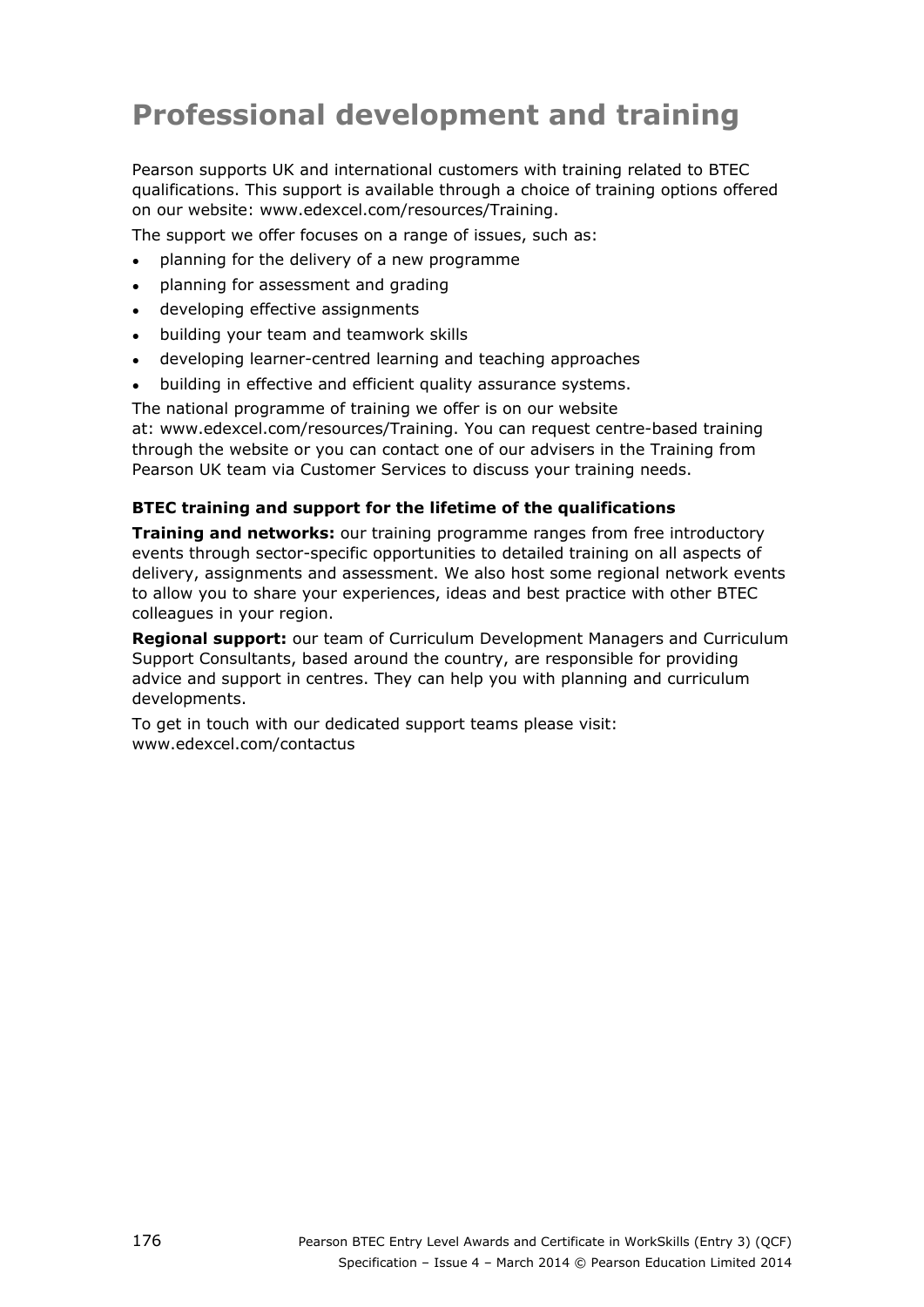**Annexe A Annexe A** 

**The BTEC qualification framework for WorkSkills**  The BTEC qualification framework for WorkSkills

Progression opportunities within the framework. Progression opportunities within the framework.

| Level       | Qualifications                                                                                                                                                                            |
|-------------|-------------------------------------------------------------------------------------------------------------------------------------------------------------------------------------------|
| ო           | Pearson BTEC Level 3 Award, Extended Award and Certificate in WorkSkills for Effective Learning and Employment (QCF)<br>in WorkSkills (QCF)<br>Pearson BTEC Level 3 Award and Certificate |
| $\mathbf 2$ | (QCF)<br>Pearson BTEC Level 2 Award in WorkSkills                                                                                                                                         |
|             | Pearson BTEC Level 2 6-credit Award in WorkSkills (QCF)                                                                                                                                   |
|             | Pearson BTEC Level 2 9-credit Award in WorkSkills (QCF)                                                                                                                                   |
|             | Certificate and Diploma in WorkSkills (QCF)<br>Pearson BTEC Level 2 Certificate, Extended                                                                                                 |
|             | Pearson BTEC Level 2 Award and Certificate in Employability Skills (QCF)                                                                                                                  |
|             | Pearson BTEC Level 2 Certificate in Leadership Skills (QCF)                                                                                                                               |
|             | Pearson BTEC Level 2 Award, Extended Award and Certificate in WorkSkills for Effective Learning and Employment (QCF)                                                                      |
|             | (QCF)<br>Pearson BTEC Level 1 Award in WorkSkills                                                                                                                                         |
|             | Pearson BTEC Level 1 6-credit Award in WorkSkills (QCF)                                                                                                                                   |
|             | Pearson BTEC Level 1 9-credit Award in WorkSkills (QCF)                                                                                                                                   |
|             | Certificate and Diploma in WorkSkills (QCF)<br>Pearson BTEC Level 1 Certificate, Extended                                                                                                 |
|             | Pearson BTEC Level 1 Certificate in Leadership Skills (QCF)                                                                                                                               |
| Entry       | (QCF)<br>Pearson BTEC Entry 3 Award in WorkSkills                                                                                                                                         |
|             | Pearson BTEC Entry 3 6-credit Award in WorkSkills (QCF)                                                                                                                                   |
|             | Pearson BTEC Entry 3 9-credit Award in WorkSkills (QCF)                                                                                                                                   |
|             | Pearson BTEC Entry 3 Certificate in WorkSkills (QCF)                                                                                                                                      |
|             |                                                                                                                                                                                           |

Db270314G:\WORDPROC\LT\PD\ENTRY\_LEVEL\9781446910238\_ENTRY\_LVL\_E3\_WRKSKILL\_ISSUE\_4\9781446910238\_ENTRY\_LVL\_E3\_WRKSKILL\_ISSUE\_4.DOC.1-186/0 Db270314G:\WORDPROC\LT\PD\ENTRY LEVEL\9781446910238\_ENTRY\_LVL\_E3\_WRKSKILL\_ISSUE\_4\9781446910238\_ENTRY\_LVL\_E3\_WRKSKILL\_ISSUE\_4.DOC.1–186/0

Pearson BTEC Entry Level Awards and Certificate in WorkSkills (Entry 3) (QCF) Pearson BTEC Entry Level Awards and Certificate in WorkSkills (Entry 3) (QCF) Specification - Issue 4 - March 2014 © Pearson Education Limited 2014 Specification – Issue 4 – March 2014 © Pearson Education Limited 2014